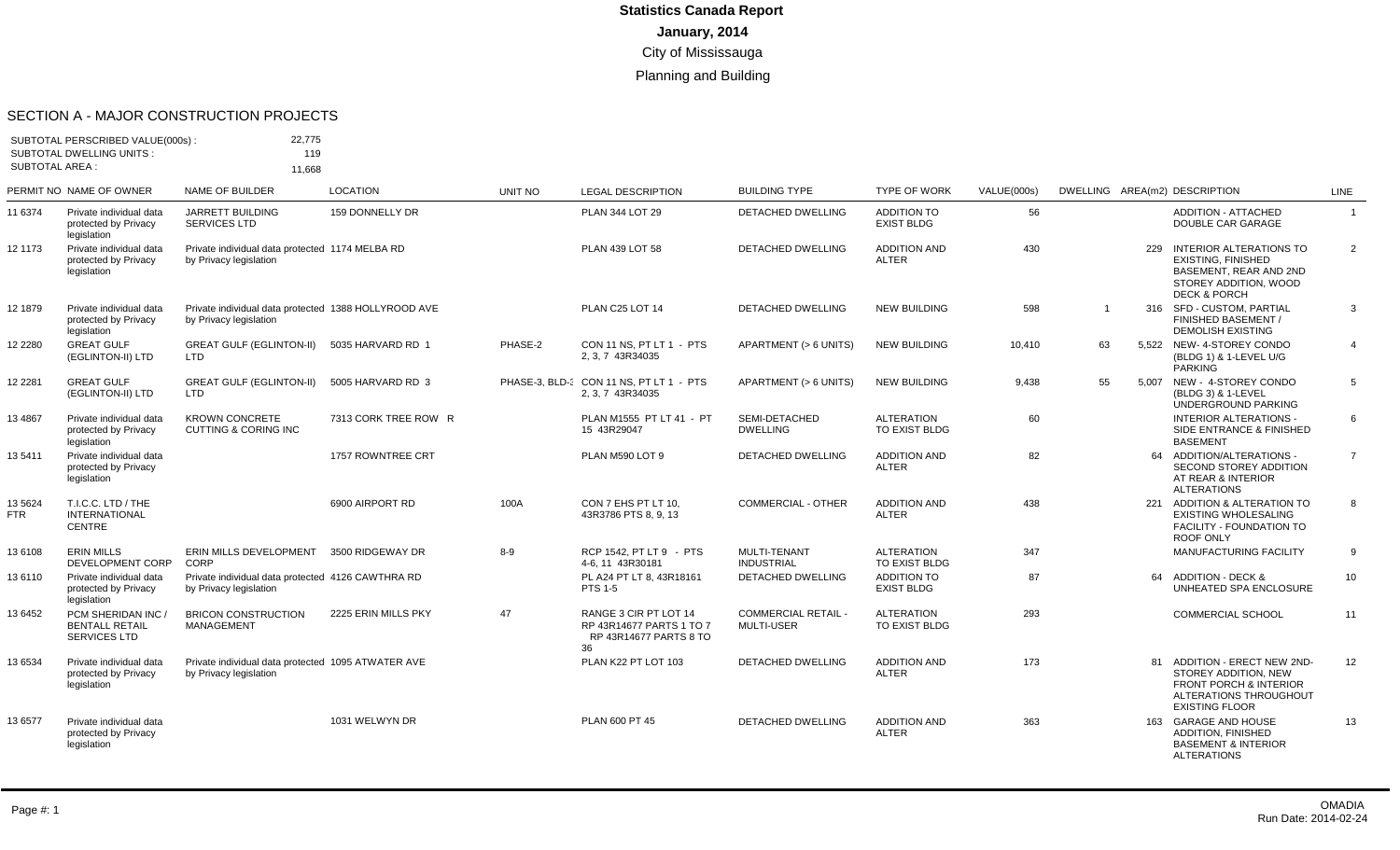|                       | SUBTOTAL PERSCRIBED VALUE(000s):<br><b>SUBTOTAL DWELLING UNITS:</b> | 7,389<br>$\mathcal{P}$                                                      |                                                |                  |                                                                  |                                                 |                                     |             |                |                                                                                                                                                                      |                |
|-----------------------|---------------------------------------------------------------------|-----------------------------------------------------------------------------|------------------------------------------------|------------------|------------------------------------------------------------------|-------------------------------------------------|-------------------------------------|-------------|----------------|----------------------------------------------------------------------------------------------------------------------------------------------------------------------|----------------|
| <b>SUBTOTAL AREA:</b> |                                                                     | 445                                                                         |                                                |                  |                                                                  |                                                 |                                     |             |                |                                                                                                                                                                      |                |
|                       | PERMIT NO NAME OF OWNER                                             | NAME OF BUILDER                                                             | <b>LOCATION</b>                                | UNIT NO          | <b>LEGAL DESCRIPTION</b>                                         | <b>BUILDING TYPE</b>                            | <b>TYPE OF WORK</b>                 | VALUE(000s) |                | DWELLING AREA(m2) DESCRIPTION                                                                                                                                        | LINE           |
| 13 6928               | <b>HILLMOND</b><br><b>INVESTMENT LTD</b>                            |                                                                             | HILLMOND INVESTMENT LTD 377 BURNHAMTHORPE RD E | 22, 24-28        | PLAN M143 BLKS I.J<br>PLAN M159 BLKS H.I.S                       | <b>COMMERCIAL OFFICE -</b><br><b>MULTI-USER</b> | <b>ALTERATION</b><br>TO EXIST BLDG  | 759         |                | <b>OFFICE</b>                                                                                                                                                        | $\overline{1}$ |
| 13 6943               | <b>GWL REALTY</b><br>ADVISORS INC                                   | COOPER CONSTRUCTION<br><b>LTD</b>                                           | 7025 LANGER DR C                               | 105, BLD-C       | CON 5 WHS, PT LT 11 - PT<br>6 43R31264                           | <b>COMMERCIAL OFFICE -</b><br><b>MULTI-USER</b> | <b>ALTERATION</b><br>TO EXIST BLDG  | 252         |                | <b>BUSINESS OFFICE</b>                                                                                                                                               | $\overline{2}$ |
| 13 6977               | <b>GWL REALTY</b><br><b>ADVISORS INC</b>                            | COOPER CONSTRUCTION<br><b>LTD</b>                                           | 7025 LANGER DR C                               | 205, BLD-C       | CON 5 WHS, PT LT 11 - PT<br>6 43R31264                           | MULTI-TENANT<br><b>INDUSTRIAL</b>               | <b>ALTERATION</b><br>TO EXIST BLDG  | 505         |                | <b>BUSINESS OFFICE</b>                                                                                                                                               | 3              |
| 13 7010               | Private individual data<br>protected by Privacy<br>legislation      | Private individual data protected 87 DUNBAR RD<br>by Privacy legislation    |                                                |                  | PLAN 500 LOT 22                                                  | DETACHED DWELLING                               | <b>NEW BUILDING</b>                 | 458         | $\overline{1}$ | 263 NEW CUSTOM SFD WITH<br><b>SECOND FLOOR LOFT</b>                                                                                                                  | $\overline{4}$ |
| 13 7030               | <b>REALTY MGMT CORP</b>                                             | WHITEROCK / DUNDEE VERITAS CONSTRUCTION<br><b>LTD</b>                       | 5935 AIRPORT RD                                | 110              | CON 7 EHS PT LOT 5<br>RP 43R13291 PARTS<br>1,4,5,7,9             | <b>COMMERCIAL OFFICE -</b><br><b>MULTI-USER</b> | <b>ALTERATION</b><br>TO EXIST BLDG  | 267         |                | <b>INTERIOR ALTERATIONS -</b><br><b>GLENTEL INC</b>                                                                                                                  | 5              |
| 13 7042               | Private individual data<br>protected by Privacy<br>legislation      | Private individual data protected 1337 WESSON CRT<br>by Privacy legislation |                                                |                  | PLAN M1172 LOT 128                                               | <b>RESIDENTIAL - OTHER</b>                      | <b>ALTERATION</b><br>TO EXIST BLDG  | 127         | $\overline{1}$ | 100 SECOND UNIT - LEGALIZED<br><b>BASEMENT APARTMENT &amp;</b><br>NEW BASEMENT WALKOUT IN<br><b>SIDE YARD</b>                                                        | 6              |
| 137046                | <b>MANULIFE FINANCIAL</b>                                           | <b>GREENFERD</b><br><b>CONSTRUCTION INC</b>                                 | 6733 MISSISSAUGA RD                            | 400              | PLAN M10 LOT 3                                                   | COMMERCIAL OFFICE -<br><b>MULTI-USER</b>        | <b>ALTERATION</b><br>TO EXIST BLDG  | 1.443       |                | <b>BUSINESS OFFICE</b>                                                                                                                                               | $\overline{7}$ |
| 13 7091               | <b>LORD REALTY</b><br><b>HOLDINGS LTD /</b><br>POLARIS REALTY       | POLARIS REALTY (CANADA)<br><b>LTD</b>                                       | 5700 EXPLORER DR A                             | 101              | PL M793 PT BLK 3,<br>43R15108 PTS 1.2                            | MULTI-TENANT<br><b>INDUSTRIAL</b>               | <b>ALTERATION</b><br>TO EXIST BLDG  | 270         |                | <b>BUSINESS OFFICE</b>                                                                                                                                               | 8              |
| 137102                | <b>HOOPP REALTY INC</b>                                             |                                                                             | 75 COURTNEYPARK DR W                           | $\overline{4}$   | CON 1 WHS PT LT 8. PL<br>43M1544 PT BLK 4 - PTS 1-<br>5 43R31456 | MULTI-TENANT<br><b>INDUSTRIAL</b>               | <b>ALTERATION</b><br>TO EXIST BLDG  | 430         |                | OFFICE                                                                                                                                                               | 9              |
| 137125                | / BENTALL KENNEDY<br>(CANADA) LTD                                   | SREIT (AMERICAN) LTD GREYSON CONSTRUCTION<br><b>LTD</b>                     | 6305 NORTHAM DR                                | $12 - 15$        | PL 734 PT BLK E. 43R10551<br><b>PTS 1.2</b>                      | <b>MULTI-TENANT</b><br><b>INDUSTRIAL</b>        | <b>ALTERATION</b><br>TO EXIST BLDG  | 612         |                | <b>INTERIOR ALTERATIONS -</b><br>SUITE SEPARATION BETWEEN<br><b>UNITS 11-12</b>                                                                                      | 10             |
| 137137                | 2345 STANFIELD RD<br>LTD                                            |                                                                             | 2345 STANFIELD RD                              | <b>4TH FLOOR</b> | CON 1 SDS. PT L 7 - PTS 3-<br>16 43R29108                        | <b>COMMERCIAL - OTHER</b>                       | <b>ALTERATION</b><br>TO EXIST BLDG  | 550         |                | OFFICE                                                                                                                                                               | 11             |
| 137182                | Private individual data<br>protected by Privacy<br>legislation      |                                                                             | 1347 ALEXANDRA AVE                             |                  | PLAN D23 N PT LOT 13                                             | DETACHED DWELLING                               | <b>ADDITION AND</b><br><b>ALTER</b> | 297         |                | 82 PARTIAL DEMO OF FRONT<br>PORTION OF EXISITNG<br><b>DWELLING &amp; RECONSTRUCT</b><br><b>FRONT PORTION OF</b><br>DWELLING INCLUDING PORCH<br>& BALCONY C/R 11-6845 | 12             |
| 137208                | AIRPORT RD MISS INC /<br><b>DUNDEE REALTY</b><br><b>MGMT</b>        | WHITEROCK 5945-5955 MILCOM CONSTRUCTION LTD 2810 MATHESON BLVD E            |                                                | 6-FLR            | PL M584 PT BLK 1.<br>43R14955 PT 1                               | <b>COMMERCIAL OFFICE -</b><br><b>MULTI-USER</b> | <b>ALTERATION</b><br>TO EXIST BLDG  | 944         |                | <b>BUSINESS OFFICE</b>                                                                                                                                               | 13             |
| 137211                | Private individual data<br>protected by Privacy<br>legislation      |                                                                             | 1642 BARBERTOWN RD                             |                  | PLAN 301 PT LT 2 AND PT<br>BLK B - PT 3 43R23766                 | <b>DETACHED DWELLING</b>                        | <b>ALTERATION</b><br>TO EXIST BLDG  | 53          |                | <b>ALTERATIONS - REMOVE</b><br><b>LOAD BEARING WALL &amp;</b><br>REPLACE WITH STEEL BEAM,<br>2ND FLR ENSUITE RENO. AND<br><b>ENLARGE REAR WINDOW</b>                 | 14             |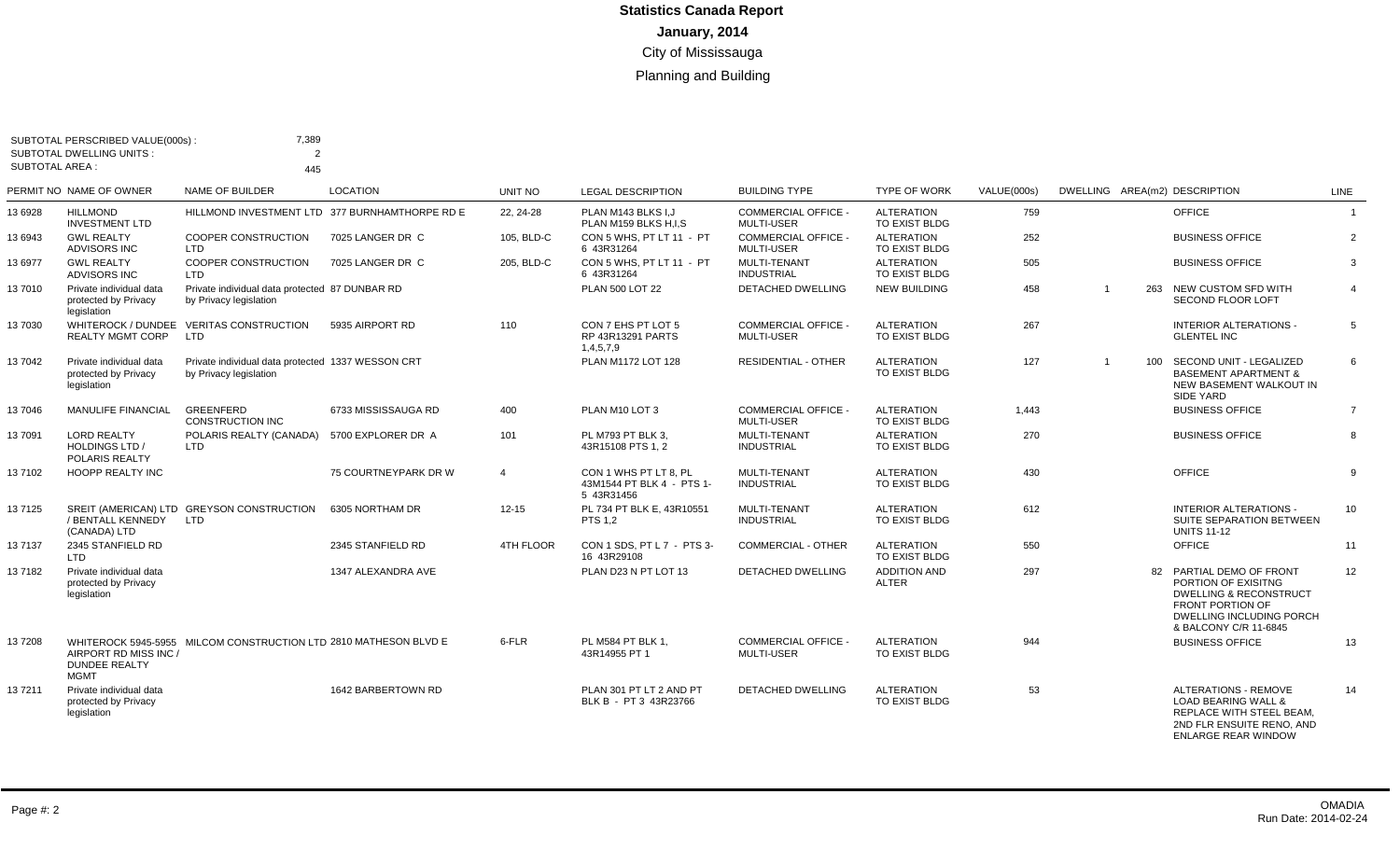| <b>SUBTOTAL AREA:</b> | SUBTOTAL PERSCRIBED VALUE(000s):<br><b>SUBTOTAL DWELLING UNITS:</b> | 3,039<br>428                                                                    |                      |                  |                                                                     |                                          |                                    |             |                                                                                                                                         |                |
|-----------------------|---------------------------------------------------------------------|---------------------------------------------------------------------------------|----------------------|------------------|---------------------------------------------------------------------|------------------------------------------|------------------------------------|-------------|-----------------------------------------------------------------------------------------------------------------------------------------|----------------|
|                       | PERMIT NO NAME OF OWNER                                             | NAME OF BUILDER                                                                 | <b>LOCATION</b>      | UNIT NO          | <b>LEGAL DESCRIPTION</b>                                            | <b>BUILDING TYPE</b>                     | <b>TYPE OF WORK</b>                | VALUE(000s) | DWELLING AREA(m2) DESCRIPTION                                                                                                           | LINE           |
| 137222                | <b>SUN LIFE ASSURANCE</b><br>CO / COLLIERS<br><b>INTERNATIONAL</b>  | PINE GLEN DEVELOPMENTS 2 ROBERT SPECK PKY<br><b>INC</b>                         |                      | 110              | PL M270 BLK B - 43R30517<br>PTS 1-6                                 | <b>COMMERCIAL - OTHER</b>                | <b>ALTERATION</b><br>TO EXIST BLDG | 422         | <b>MEDICAL OFFICE</b>                                                                                                                   | $\overline{1}$ |
| 137237                | Private individual data<br>protected by Privacy<br>legislation      | Private individual data protected 1518 TROTWOOD AVE<br>by Privacy legislation   |                      |                  | PLAN F20 PT LOT 274                                                 | DETACHED DWELLING                        | <b>NEW BUILDING</b>                | 824         | 362 NEW CUSTOM SFD WITH<br>FINISHED BASEMENT/<br>DEMOLISH EXISTING SFD &<br>DETACHED GARAGE.                                            | $\overline{2}$ |
| 137245                | <b>LORD REALTY</b><br><b>HOLDINGS LTD /</b><br>POLARIS REALTY       | <b>BROCCOLINI</b><br><b>CONSTRUCTION INC</b>                                    | 2680 MATHESON BLVD E | 104              | PL 43M533, PT BLKS 3, 4 -<br>PTS 3, 4, 9, 10 43R27430               | COMMERCIAL OFFICE -<br><b>MULTI-USER</b> | <b>ALTERATION</b><br>TO EXIST BLDG | 267         | <b>INTERIOR ALTERATIONS -</b><br>OFFICE. BROCCOLINI                                                                                     | 3              |
| 137283                | <b>MYNIK INVESTMENTS</b><br>CO LTD                                  |                                                                                 | 1995 DUNDAS ST E     | A                | PLAN 760 PT BLK A & D<br>RP 43R4969 PART 1<br>RP 43R10062 PARTS 5,6 | <b>COMMERCIAL RETAIL -</b><br>MULTI-USER | <b>ALTERATION</b><br>TO EXIST BLDG | 282         | <b>INTERIOR ALTERATIONS -</b><br><b>BLINDS TO GO</b>                                                                                    | $\overline{4}$ |
| 137295                | <b>GLAXOSMITHKLINE</b><br><b>CANADA LTD</b>                         | <b>TREMTON CONSTRUCTION</b><br><b>INC</b>                                       | 7333 MISSISSAUGA RD  | <b>4TH FLOOR</b> | CON 4 WHS PT LOTS 11.12<br>RP 43R16448 PART 1                       | <b>DETACHED DWELLING</b>                 | <b>ALTERATION</b><br>TO EXIST BLDG | 223         | <b>INTERIOR ALTERATIONS -</b><br><b>CONVERT EXISTING (7)</b><br>OFFICES INTO (5) MEETING<br>ROOMS AND OPEN<br><b>WORKSTATION AREA</b>   | 5              |
| 137308                | Private individual data<br>protected by Privacy<br>legislation      | FRIDAY CONSTRUCTION LTD 870 HOLLOWTREE CRES                                     |                      |                  | PLAN 785 LOT 63                                                     | DETACHED DWELLING                        | <b>ADDITION AND</b><br>ALTER       | 140         | 11 ADD/ALTER - RAMP IN THE<br>FRONT. 1-STOREY ADD. IN<br>THE SIDEYARD, 2-STOREY<br>ADD IN THE REAR & INTERIOR<br><b>ALTERATIONS</b>     | 6              |
| 14 20                 | <b>ERIN MILLS</b><br>DEVELOPMENT CORP                               | ERIN MILLS DEVELOPMENT<br>CORP                                                  | 3500 RIDGEWAY DR     | $\mathcal{R}$    | RCP 1542. PT LT 9 - PTS<br>4-6, 11 43R30181                         | <b>INDUSTRIAL - OTHER</b>                | <b>ALTERATION</b><br>TO EXIST BLDG | 642         | WAREHOUSE/DISTRIBUTION                                                                                                                  | $\overline{7}$ |
| 14 31                 | Private individual data<br>protected by Privacy<br>legislation      | Private individual data protected 2104 COURTLAND CRES<br>by Privacy legislation |                      |                  | PLAN 466 LOT 15                                                     | <b>DETACHED DWELLING</b>                 | <b>ADDITION AND</b><br>ALTER       | 209         | 55 ADD/ALTER - 2 STOREY REAR<br><b>ADDITION. NEW PORCH &amp;</b><br><b>DECK. FINISHED BASEMENT &amp;</b><br><b>INTERIOR ALTERATIONS</b> | 8              |
| 14 137                | Private individual data<br>protected by Privacy<br>legislation      | Private individual data protected 25 HARRISON AVE R<br>by Privacy legislation   |                      | BLD-R            | PLAN G22 LOT 60                                                     | <b>DETACHED DWELLING</b>                 | <b>DEMOLITION</b>                  | 30          | DEMOLITION - SFD & SHED                                                                                                                 | 9              |
|                       |                                                                     |                                                                                 |                      |                  |                                                                     |                                          |                                    |             |                                                                                                                                         |                |

| TOTAL PERSCRIBED VALUE(000s): | 32.781 |
|-------------------------------|--------|
| TOTAL DWELLING UNITS :        | 122    |
| TOTAL AREA :                  | 12.541 |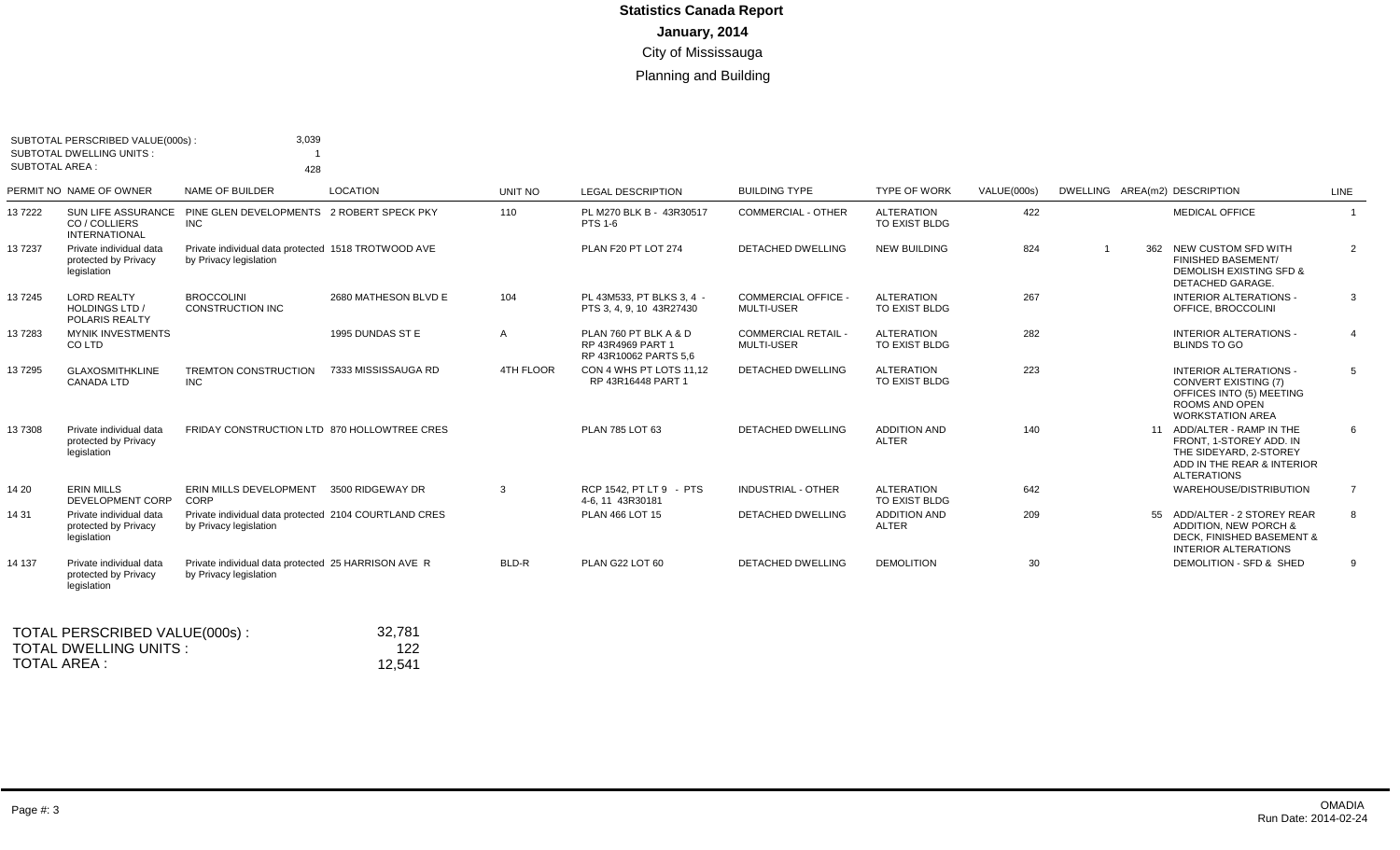# **Statistics Canada Report**

**January, 2014**

City of Mississauga

Planning and Building

SECTION B - MINOR RESIDENTIAL ADDITIONS AND RENNOVATIONS

| PERMITS VALUED AT LESS THAN \$50,000 |                      | LINE NO. | <b>VALUE (000s)</b> | NO OF PERMITS |
|--------------------------------------|----------------------|----------|---------------------|---------------|
| NEW GARAGES AND CARPORTS             | - SINGLE DWELLINGS   | 01       | 33                  | 2             |
|                                      | - MULTIPLE DWELLINGS | 02       |                     | 0             |
| NEW INGROUND SWIMMING POOLS          | - SINGLE DWELLINGS   | 03       |                     |               |
|                                      | - MULTIPLE DWELLINGS | 04       |                     | $\Omega$      |
| <b>OTHER IMPROVEMENTS</b>            | - SINGLE DWELLINGS   | 05       | 426                 | 44            |
|                                      | - MULTIPLE DWELLINGS | 06       | 220                 | 13            |
| TOTALS FOR SECTION B                 |                      | 07       | 679                 | 60            |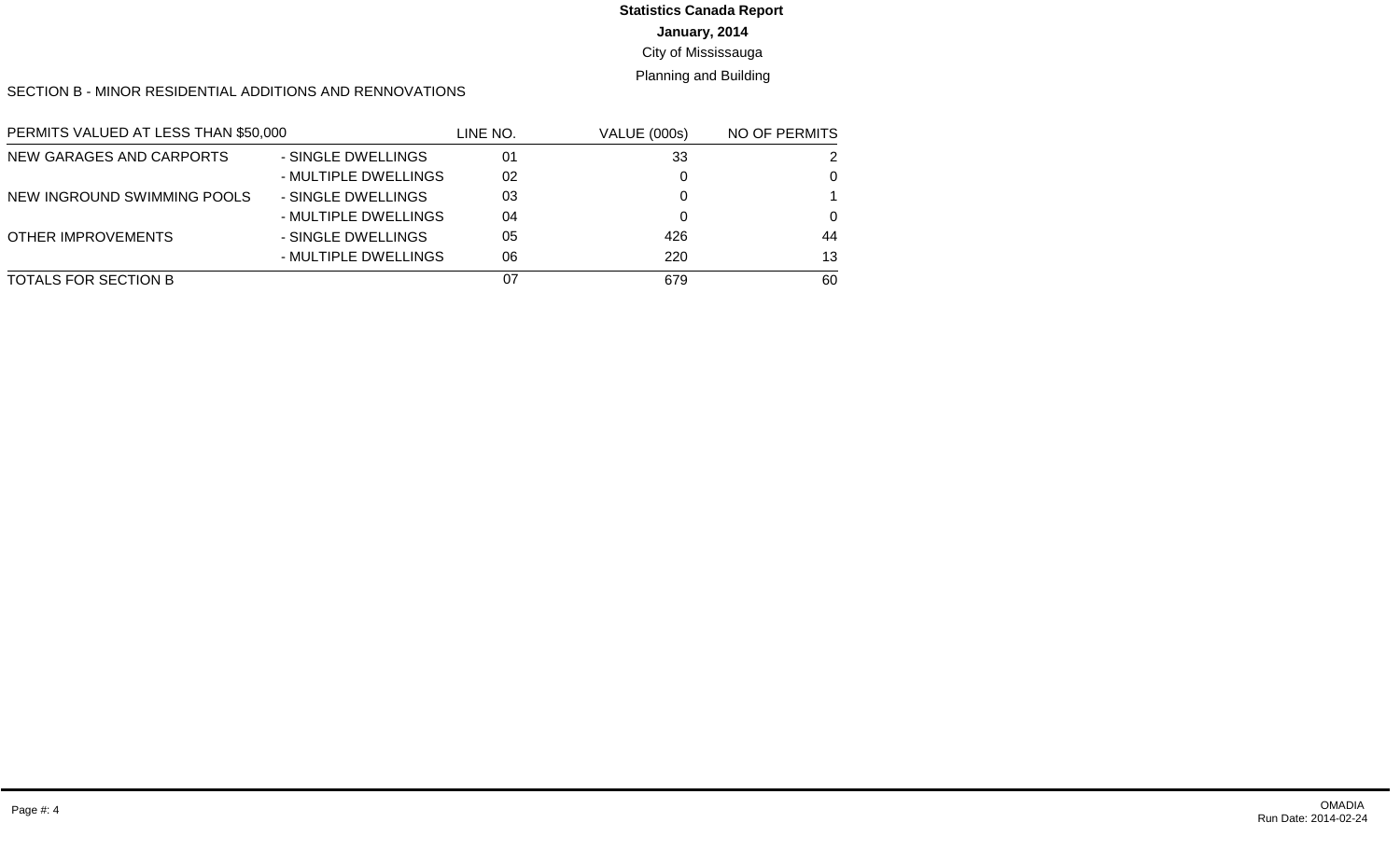# **Statistics Canada Report**

**January, 2014**

City of Mississauga

Planning and Building

SECTION C - MINOR NON-RESIDENTIAL PROJECTS

| PERMITS VALUED AT LESS THAN \$250,000 |                             | LINE NO. | <b>VALUE (000s)</b> | NO OF PERMITS |
|---------------------------------------|-----------------------------|----------|---------------------|---------------|
| <b>INDUSTRIAL</b>                     | - NEW CONSTRUCTION          | 08       |                     | 2             |
|                                       | - ADDITIONS AND RENOVATIONS | 09       | 1354                | 25            |
| <b>COMMERCIAL</b>                     | - NEW CONSTRUCTION          | 10       | 190                 | 2             |
|                                       | - ADDITIONS AND RENOVATIONS | 11       | 4096                | 63            |
| INSTITUTIONAL OR GOVERNMENTAL         | - NEW CONSTRUCTION          | 12       |                     | $\Omega$      |
|                                       | - ADDITIONS AND RENOVATIONS | 13       | 1356                | 14            |
| TOTALS FOR SECTION C                  |                             | 14       | 6,996               | 106           |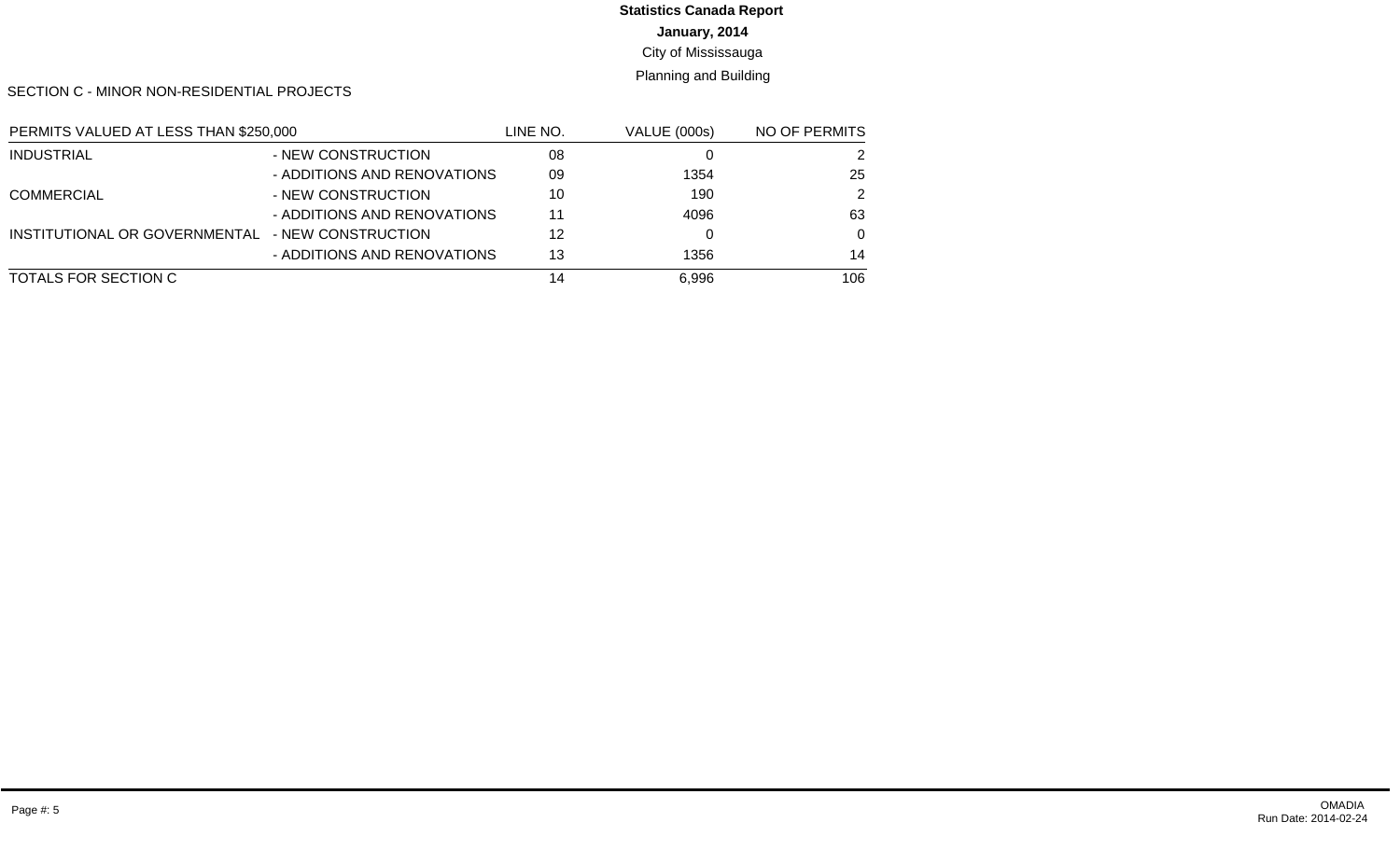#### SECTION D - RESIDENTIAL DEMOLITIONS

| TVDE          | SINGLE | SEMI | ROW | <b>STREET ROW CONDO ROW</b> | DI EV<br>ᄂᄂ | AP <sup>-</sup> | OTHER | $T$ $\cap$ $T \wedge I$<br>TUTAL. |
|---------------|--------|------|-----|-----------------------------|-------------|-----------------|-------|-----------------------------------|
| UNITS<br># OF |        |      |     |                             |             |                 |       |                                   |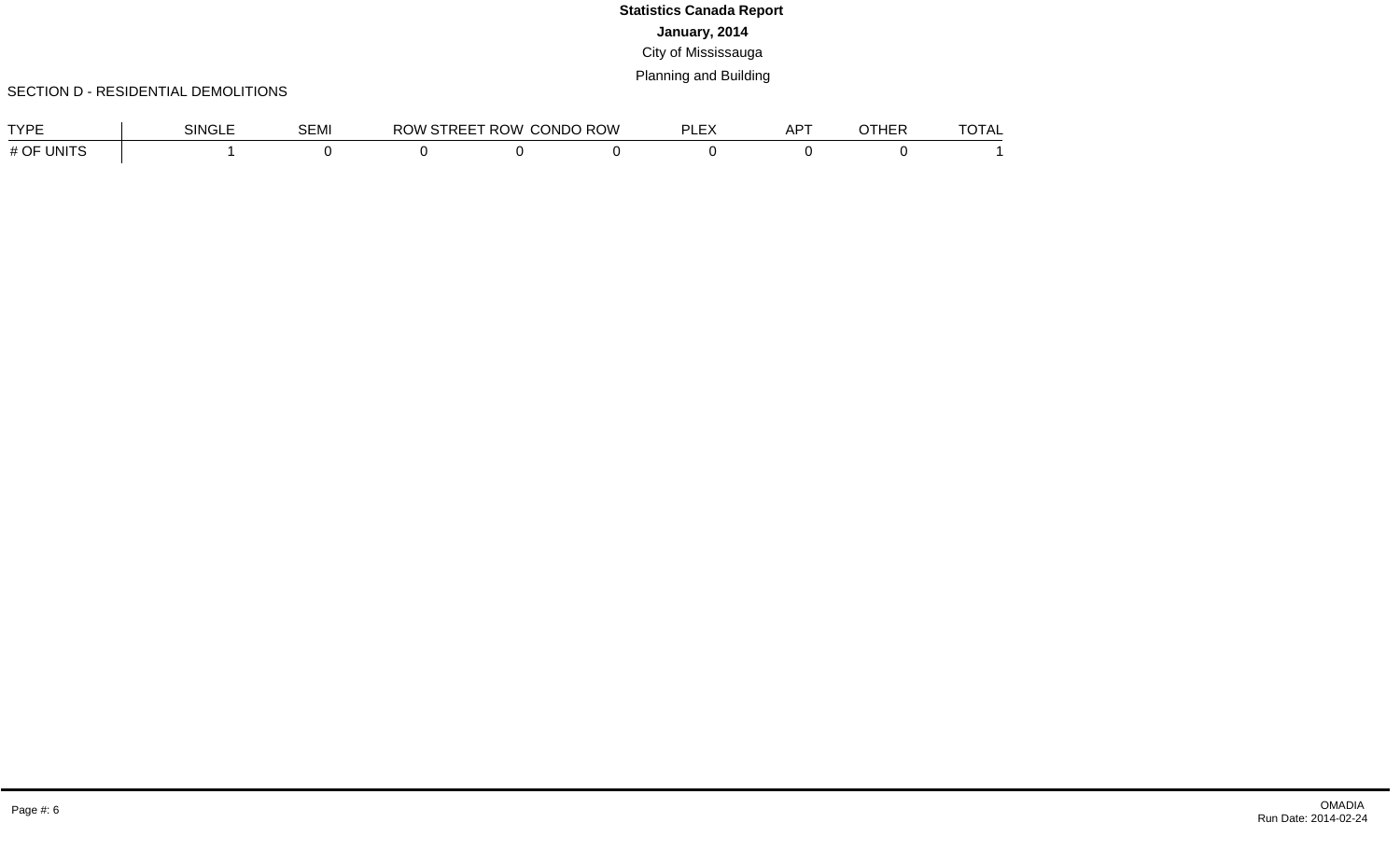#### SECTION A - MAJOR CONSTRUCTION PROJECTS

| SUBTOTAL AREA : | SUBTOTAL PERSCRIBED VALUE(000s):<br><b>SUBTOTAL DWELLING UNITS:</b>              | 31,488<br>3<br>31,407                                                          |                     |             |                                                                                           |                                                 |                                     |             |                |                                                                                                                                                                  |                |
|-----------------|----------------------------------------------------------------------------------|--------------------------------------------------------------------------------|---------------------|-------------|-------------------------------------------------------------------------------------------|-------------------------------------------------|-------------------------------------|-------------|----------------|------------------------------------------------------------------------------------------------------------------------------------------------------------------|----------------|
|                 | PERMIT NO NAME OF OWNER                                                          | NAME OF BUILDER                                                                | <b>LOCATION</b>     | UNIT NO     | <b>LEGAL DESCRIPTION</b>                                                                  | <b>BUILDING TYPE</b>                            | <b>TYPE OF WORK</b>                 | VALUE(000s) |                | DWELLING AREA(m2) DESCRIPTION                                                                                                                                    | LINE           |
| 12 1680<br>FTR  | QUARRE PROPERTIES<br><b>INC</b>                                                  | ORLANDO CORPORATION                                                            | 6225 MILLCREEK DR B |             | <b>B 2 PLAN M-1780</b>                                                                    | SINGLE TENANT<br><b>INDUSTRIAL</b>              | <b>NEW BUILDING</b>                 | 23,470      |                | 30.090 NEW - INDUSTRIAL SPEC<br><b>BUILDING - FOUNDATION TO</b><br><b>ROOF</b>                                                                                   | $\mathbf{1}$   |
| 12 3589         | Private individual data<br>protected by Privacy<br>legislation                   | Private individual data protected 1544 BROADMOOR AVE<br>by Privacy legislation |                     |             | PLAN 384 LOT 32 PT LOT 33                                                                 | DETACHED DWELLING                               | <b>NEW BUILDING</b>                 | 865         | -1             | 425 NEW CUSTOM SFD WITH<br><b>FINISHED BASEMENT/</b><br><b>DEMOLISH EXISTING SFD &amp;</b><br><b>REMOVE EXISTING POOL &amp;</b><br><b>INTERLOCK BRICK APRON.</b> | 2              |
| 134918          | Private individual data<br>protected by Privacy<br>legislation                   | <b>GENTRY GROUP INC</b>                                                        | 1542 GLENHILL CRES  |             | PLAN 457 L 52                                                                             | <b>DETACHED DWELLING</b>                        | <b>ADDITION AND</b><br><b>ALTER</b> | 480         |                | 219 ADD & ALTS - (2) STOREY<br>ADDITION. FINISHED<br>BASEMENT, PORCH, WOOD<br>DECK. BASEMENT WALKOUT<br>& INTERIOR ALTERATIONS                                   | 3              |
| 13 6547         | Private individual data<br>protected by Privacy<br>legislation                   | Private individual data protected 3479 JOAN DR<br>by Privacy legislation       |                     |             | PLAN 386 LOT 33                                                                           | <b>DETACHED DWELLING</b>                        | <b>NEW BUILDING</b>                 | 765         | $\overline{1}$ | 377 SFD - CUSTOM TWO STOREY<br>SFD WITH FINISHED<br><b>BASEMENT &amp; DEMOLISH</b><br><b>EXISTING SFD.</b>                                                       | $\overline{4}$ |
| 13 6605         | Private individual data<br>protected by Privacy<br>legislation                   |                                                                                | 5901 TOMKEN RD      | A & J       | <b>PLAN M395 BLK 25</b>                                                                   | MULTI-TENANT<br><b>INDUSTRIAL</b>               | <b>ALTERATION</b><br>TO EXIST BLDG  | 419         |                | INTERIOR ALTERATIONS & (2)<br><b>DEMISING WALLS</b>                                                                                                              | 5              |
| 13 6637         | <b>ACKTION CAPITAL</b><br>CORP / 1432997 ONT<br>LTD.                             |                                                                                | 55 CITY CENTRE DR   | 107         | CON 2 NDS PT LOT 16<br>RP 43R1456 PARTS 21.22<br><b>PLAN M1010 BLK 3</b>                  | <b>COMMERCIAL - OTHER</b>                       | <b>ALTERATION</b><br>TO EXIST BLDG  | 494         |                | <b>INTERIOR ALTERATIONS -</b><br><b>BIER MARKET</b>                                                                                                              | 6              |
| 13 6651         | 2725312 CANADA INC                                                               | LEESWOOD CONSTRUCTION 6600 FINANCIAL DR<br><b>INC</b>                          |                     |             | CON 4 WHS PT LT 10.<br>43M965 PT LT 1, 43R22246<br>PTS 2.4.43R22415 PTS 11.<br>50, 56, 63 | <b>COMMERCIAL - OTHER</b>                       | <b>ALTERATION</b><br>TO EXIST BLDG  | 2,573       |                | <b>BUSINESS OFFICE</b>                                                                                                                                           | $\overline{7}$ |
| 13 6944         | <b>GWL REALTY</b><br><b>ADVISORS INC</b>                                         | <b>COOPER CONSTRUCTION</b><br>LTD.                                             | 7025 LANGER DR C    | 110, BLD-C  | CON 5 WHS. PT LT 11 - PT<br>6 43R31264                                                    | <b>COMMERCIAL OFFICE -</b><br><b>MULTI-USER</b> | <b>ALTERATION</b><br>TO EXIST BLDG  | 284         |                | <b>BUSINESS OFFICE</b>                                                                                                                                           | 8              |
| 13 6945         | <b>GWL REALTY</b><br>ADVISORS INC /<br><b>LONDON LIFE</b><br><b>INSURANCE CO</b> | <b>COOPER CONSTRUCTION</b><br>LTD                                              | 7025 LANGER DR C    | 200B. BLD-C | CON 5 WHS. PT LT 11 - PT<br>6 43R31264                                                    | <b>COMMERCIAL OFFICE -</b><br><b>MULTI-USER</b> | <b>ALTERATION</b><br>TO EXIST BLDG  | 552         |                | <b>BUSINESS OFFICE</b>                                                                                                                                           | 9              |
| 13 6969         | OMERS MANAGEMENT<br>CORP/156 SQUARE<br>ONE LTD C/O OXFORD<br><b>PROPERTI</b>     | BUILDON ENTERPRISES LTD 100 CITY CENTRE DR                                     |                     | $1 - 812$   | PL 43M1010 BLKS 19, 21, PT<br>BLKS 1, 16, 20                                              | <b>COMMERCIAL OFFICE -</b><br><b>MULTI-USER</b> | <b>ALTERATION</b><br>TO EXIST BLDG  | 281         |                | INTERIOR ALTERATIONS -<br><b>CHAMPS</b>                                                                                                                          | 10             |
| 13 6993         | Private individual data<br>protected by Privacy<br>legislation                   | Private individual data protected 52 BEN MACHREE DR<br>by Privacy legislation  |                     |             | PLAN F22 LOT 42                                                                           | <b>DETACHED DWELLING</b>                        | <b>NEW BUILDING</b>                 | 515         | -1             | 296 NEW CUSTOM SFD - 3<br><b>GARAGE WALLS &amp; EXISTING</b><br>FOUNDATION TO REMAIN.                                                                            | 11             |
| 137074          | <b>I-GARD CORPORATION</b>                                                        | CAMBRIA DESIGN BUILD/DIV 7686 BATH RD<br>OF 1148044                            |                     |             | PLAN 841 PT BLK J.<br>43R6839 PT 1                                                        | <b>SINGLE TENANT</b><br><b>INDUSTRIAL</b>       | <b>ALTERATION</b><br>TO EXIST BLDG  | 445         |                | <b>INTERIOR ALTERATIONS - I-</b><br>GARD                                                                                                                         | 12             |
| 137084          | <b>ENERSOURCE</b><br>MISSISSAUGA HYDRO                                           | <b>CENTURY GROUP INC</b>                                                       | 3240 MAVIS RD B     | C           | CON 1 NDS PT LOT 21                                                                       | MULTI-TENANT<br><b>INDUSTRIAL</b>               | <b>ALTERATION</b><br>TO EXIST BLDG  | 345         |                | <b>INTERIOR ALTERATIONS -</b><br>LOCKERS, WASHROOM &<br>SHOWER RENOVATION<br>(ALTERATIONS TO PART C<br><b>BASEMENT). ENERSOURCE</b>                              | 13             |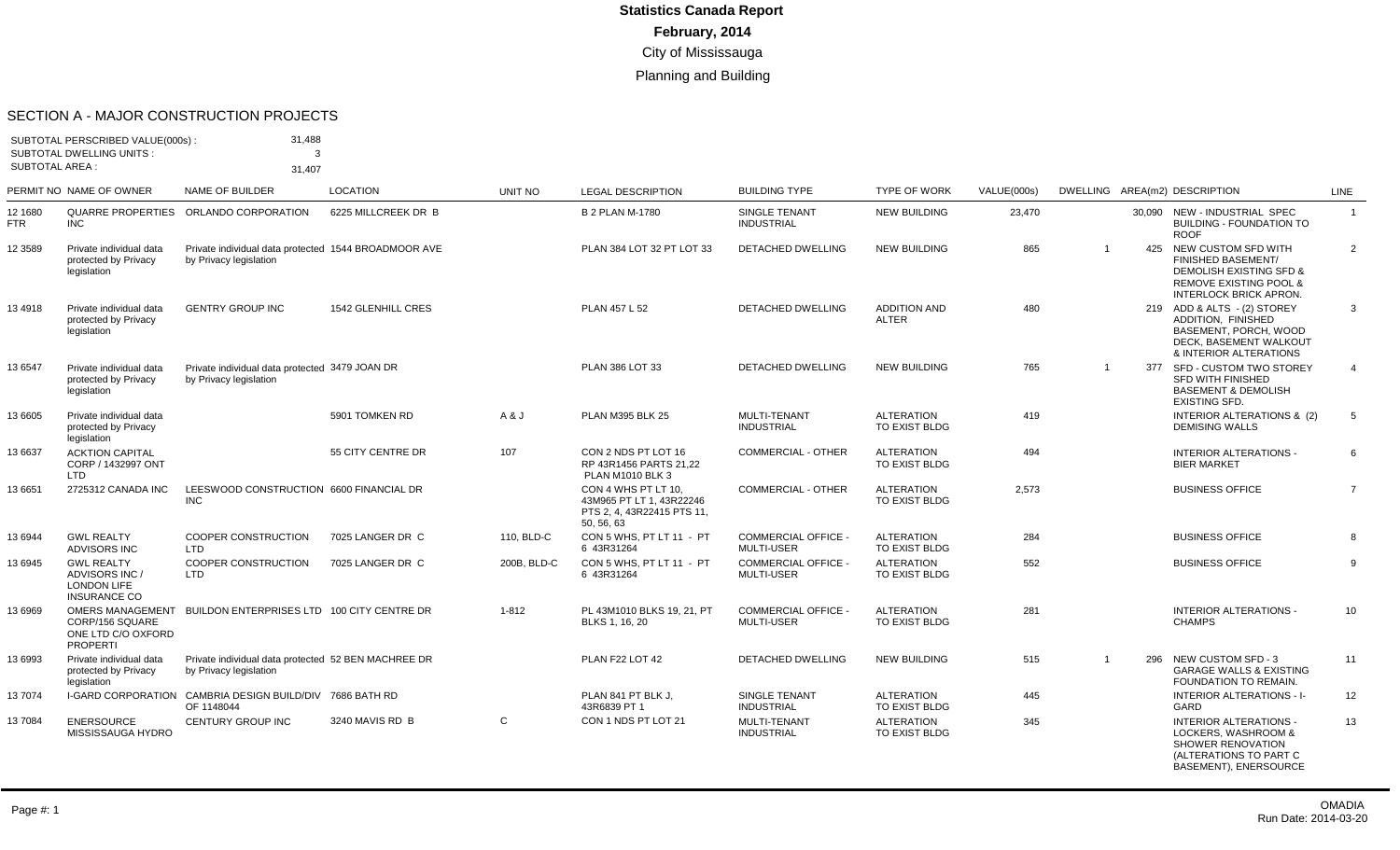| <b>SUBTOTAL AREA:</b> | SUBTOTAL PERSCRIBED VALUE(000s):<br>SUBTOTAL DWELLING UNITS:     | 4,085<br>156                                                   |                              |         |                                                                                                                  |                                                 |                                    |             |                |    |                                                                                                                                                                                     |                |
|-----------------------|------------------------------------------------------------------|----------------------------------------------------------------|------------------------------|---------|------------------------------------------------------------------------------------------------------------------|-------------------------------------------------|------------------------------------|-------------|----------------|----|-------------------------------------------------------------------------------------------------------------------------------------------------------------------------------------|----------------|
|                       | PERMIT NO NAME OF OWNER                                          | NAME OF BUILDER                                                | LOCATION                     | UNIT NO | <b>LEGAL DESCRIPTION</b>                                                                                         | <b>BUILDING TYPE</b>                            | <b>TYPE OF WORK</b>                | VALUE(000s) |                |    | DWELLING AREA(m2) DESCRIPTION                                                                                                                                                       | LINE           |
| 13 7094               | 2725312 CANADA INC /<br><b>BENTALL LP</b>                        | <b>BLACKWOOD MILLER LTD</b>                                    | 6980 CREDITVIEW RD           |         | CON 4 WHS PT LT 10.<br>43M965 PT LTS 16, 17,<br>43R21343 PTS 7.8.<br>43R22135 PT 7, 43R22415,<br>PTS 1, 9, 58-60 | SINGLE TENANT<br><b>INDUSTRIAL</b>              | <b>ALTERATION</b><br>TO EXIST BLDG | 735         |                |    | <b>INTERIOR ALTERATIONS TO</b><br>OFFICES & COMMON SPACES                                                                                                                           | $\overline{1}$ |
| 137113                | Private individual data<br>protected by Privacy<br>legislation   |                                                                | 3152 ECLIPSE AVE             |         | PLAN M1635 PT BLK 127 -<br>PT 30 43R30651                                                                        | <b>ROW DWELLING</b>                             | <b>ALTERATION</b><br>TO EXIST BLDG | 78          | $\overline{1}$ |    | 71 SECOND UNIT - LEGALIZE<br><b>BASEMENT APARTMENT</b>                                                                                                                              | $\overline{2}$ |
| 13 7123               | Private individual data<br>protected by Privacy<br>legislation   |                                                                | 1505 HIGHBROOK AVE           |         | <b>PLAN M768 LOT 20</b>                                                                                          | <b>DETACHED DWELLING</b>                        | <b>ALTERATION</b><br>TO EXIST BLDG | 109         |                | 85 | SECOND UNIT - LEGALIZE<br><b>BASEMENT APARTMENT &amp;</b><br><b>BASMENT WALKOUT</b>                                                                                                 | 3              |
| 137199                | <b>BENTALL KENNEDY</b>                                           |                                                                | 6295 NORTHAM DR              | $1 - 7$ | PL 734 PT BLK E, 43R10551<br>PTS 1.2                                                                             | MULTI-TENANT<br><b>INDUSTRIAL</b>               | <b>ALTERATION</b><br>TO EXIST BLDG | 647         |                |    | <b>BUSINESS OFFICE</b>                                                                                                                                                              | $\overline{4}$ |
| 137285                | MEADOWPINES (45)<br>LTD / MEADOWPINES<br>(45) INC                | GIFFELS CORP                                                   | 2515 MEADOWPINE BLVD         | 2       | PL 43M852 PT BLK 45,<br>43R16783 PTS 3, 6, 7, 10, 12<br>PT PART 14                                               | MULTI-TENANT<br><b>INDUSTRIAL</b>               | <b>ALTERATION</b><br>TO EXIST BLDG | 306         |                |    | <b>OFFICE</b>                                                                                                                                                                       | 5              |
| 146                   | <b>MANULIFE FINANCIAL</b>                                        |                                                                | 6755 MISSISSAUGA RD          | 500/501 | PLAN M10 LOT 3                                                                                                   | <b>COMMERCIAL OFFICE -</b><br><b>MULTI-USER</b> | <b>ALTERATION</b><br>TO EXIST BLDG | 772         |                |    | <b>INTERIOR ALTERATIONS &amp;</b><br>DEMISING WALL TO CREATE 2<br>UNITS ON 5TH FL (UNITS 500 &<br>501), 6th FLOOR STRUCTURAL<br>SLAB FOR SUPPORT OF 5TH<br>FLOOR FOLDABLE PARTITION | 6              |
| 14 38                 | Private individual data<br>protected by Privacy<br>legislation   | PERFECT PAINTERS                                               | 1074 OLD DERRY RD            |         | CON 3 WHS PT LOT 10                                                                                              | <b>DETACHED DWELLING</b>                        | <b>ALTERATION</b><br>TO EXIST BLDG | 171         |                |    | <b>INTERIOR ALTERATIONS &amp;</b><br><b>UNDERPINNING</b>                                                                                                                            | $\overline{7}$ |
| 14 44                 | Private individual data<br>protected by Privacy<br>legislation   |                                                                | 610 CRANLEIGH CRT            |         | L 41 PLAN M-1565                                                                                                 | DETACHED DWELLING                               | <b>ALTERATION</b><br>TO EXIST BLDG | 76          |                |    | <b>INTERIOR ALTERATIONS -</b><br><b>FINISHED BASEMENT &amp;</b><br>RELOCATE COLUMN                                                                                                  | 8              |
| 14 52                 | PCM SHERIDAN INC<br><b>BENTALL RETAIL</b><br><b>SERVICES LTD</b> | <b>FOREST CITY FIRE</b><br>PROTECTION & SECURITY<br><b>LTD</b> | 2225 ERIN MILLS PKY          |         | RANGE 3 CIR PT LOT 14<br>RP 43R14677 PARTS 1 TO 7<br>RP 43R14677 PARTS 8 TO<br>36                                | <b>COMMERCIAL RETAIL -</b><br><b>MULTI-USER</b> | <b>SPRINKLERS</b>                  | 320         |                |    | FIRE ONLY - SPRINKLER<br><b>SYSTEM</b>                                                                                                                                              | 9              |
| 14 61                 | WHITEROCK SUSSEX                                                 | THE JESSLIN GROUP LTD                                          | 50 BURNHAMTHORPE RD W        | 800&803 | PLAN M492 PT BLK 17                                                                                              | <b>COMMERCIAL OFFICE -</b>                      | <b>ALTERATION</b>                  | 373         |                |    | <b>CREATE A SUITE SEPARATION</b>                                                                                                                                                    | - 10           |
|                       | <b>CENTRE MISSISSAUGA</b><br><b>INC</b>                          |                                                                | 52 BURNHAMTHORPE RD W        |         |                                                                                                                  | <b>MULTI-USER</b>                               | TO EXIST BLDG                      |             |                |    | BETWEEN 800 & 803 AND<br><b>INTERIOR ALTERATION TO</b>                                                                                                                              |                |
|                       |                                                                  |                                                                | 70 BURNHAMTHORPE RD W        |         |                                                                                                                  |                                                 |                                    |             |                |    | <b>UNIT 800</b>                                                                                                                                                                     |                |
|                       |                                                                  |                                                                | 78 BURNHAMTHORPE RD W        |         |                                                                                                                  |                                                 |                                    |             |                |    |                                                                                                                                                                                     |                |
|                       |                                                                  |                                                                | <b>80 BURNHAMTHORPE RD W</b> |         |                                                                                                                  |                                                 |                                    |             |                |    |                                                                                                                                                                                     |                |
|                       |                                                                  |                                                                | 82 BURNHAMTHORPE RD W        |         |                                                                                                                  |                                                 |                                    |             |                |    |                                                                                                                                                                                     |                |
|                       |                                                                  |                                                                | <b>84 BURNHAMTHORPE RD W</b> |         |                                                                                                                  |                                                 |                                    |             |                |    |                                                                                                                                                                                     |                |
|                       |                                                                  |                                                                | <b>86 BURNHAMTHORPE RD W</b> |         |                                                                                                                  |                                                 |                                    |             |                |    |                                                                                                                                                                                     |                |
|                       |                                                                  |                                                                | 88 BURNHAMTHORPE RD W        |         |                                                                                                                  |                                                 |                                    |             |                |    |                                                                                                                                                                                     |                |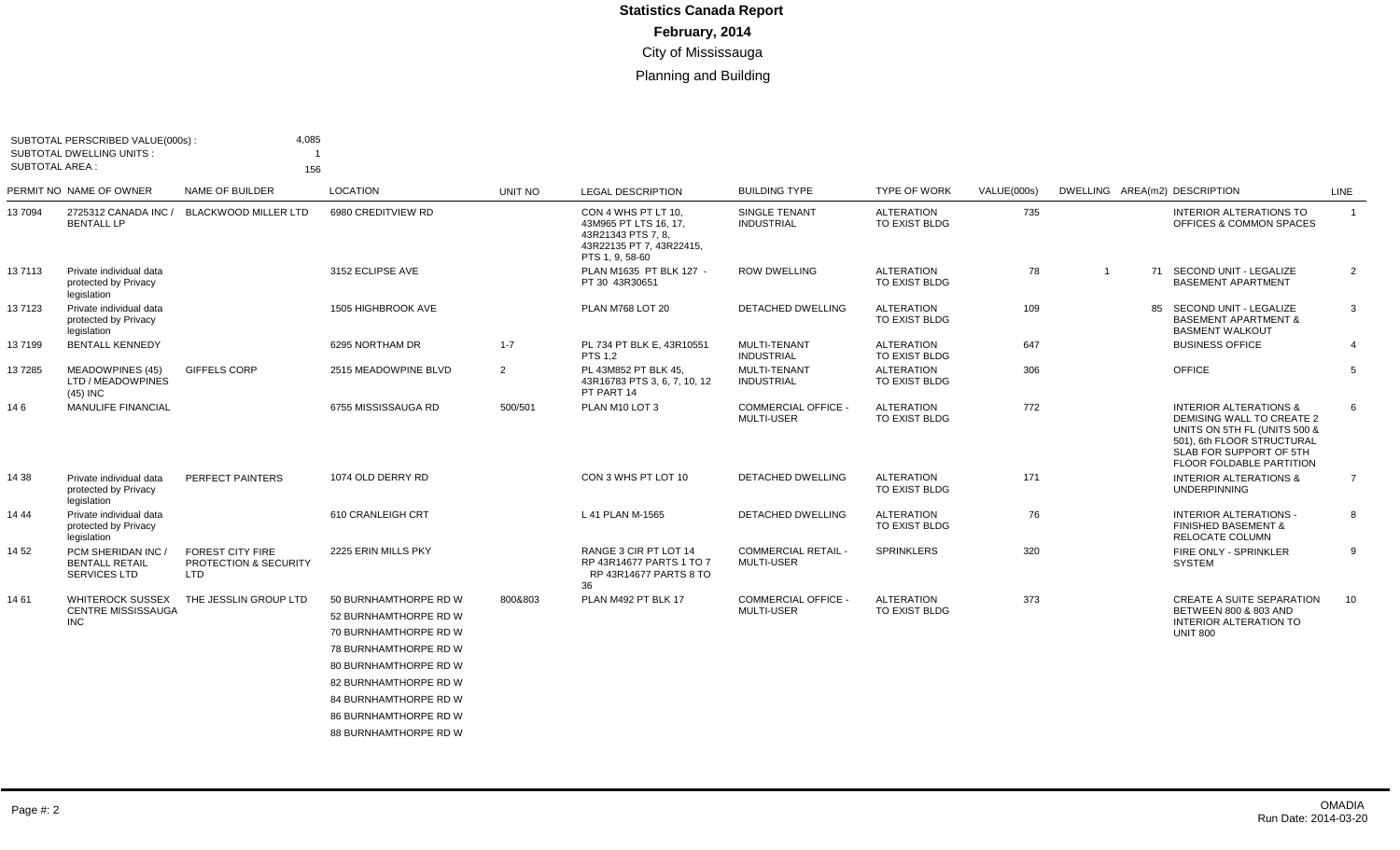| <b>SUBTOTAL AREA:</b> | SUBTOTAL PERSCRIBED VALUE(000s)<br><b>SUBTOTAL DWELLING UNITS:</b> | 2,034                                                                       |                    |                |                                                                               |                                                 |                                    |             |     |                                                                                                                             |                |
|-----------------------|--------------------------------------------------------------------|-----------------------------------------------------------------------------|--------------------|----------------|-------------------------------------------------------------------------------|-------------------------------------------------|------------------------------------|-------------|-----|-----------------------------------------------------------------------------------------------------------------------------|----------------|
|                       | PERMIT NO NAME OF OWNER                                            | 447<br>NAME OF BUILDER                                                      | <b>LOCATION</b>    | <b>UNIT NO</b> | <b>LEGAL DESCRIPTION</b>                                                      | <b>BUILDING TYPE</b>                            | <b>TYPE OF WORK</b>                | VALUE(000s) |     | DWELLING AREA(m2) DESCRIPTION                                                                                               | LINE           |
| 14 179                | <b>BENTALL REAL ESTATE</b><br>SERVICES LTD                         | 2725321 CANADA INC / ALL-WIN CONTRACTING LTD 2000 ARGENTIA RD 2             |                    | 300, BLD-2     | PLAN M30 BLK C RP<br>43R3506 PART 1 RP<br>43R2278 PART 1 RP<br>43R2838 PART 1 | <b>COMMERCIAL OFFICE -</b><br><b>MULTI-USER</b> | ALTERATION<br>TO EXIST BLDG        | 498         |     | <b>OFFICE</b>                                                                                                               | $\overline{1}$ |
| 14 184                | CORP/156 SQUARE<br>ONE LTD C/O OXFORD<br><b>PROPERTI</b>           | OMERS MANAGEMENT BUILDON ENTERPRISES LTD 100 CITY CENTRE DR                 |                    | 2-940B         | PL 43M1010 BLKS 19, 21, PT<br>BLKS 1, 16, 20                                  | <b>COMMERCIAL RETAIL -</b><br><b>MULTI-USER</b> | <b>ALTERATION</b><br>TO EXIST BLDG | 323         |     | INTERIOR ALTERATIONS -<br>FOOT LOCKER HOUSE OF<br><b>HOOPS</b>                                                              | $\overline{2}$ |
| 14 212                | Private individual data<br>protected by Privacy<br>legislation     | Private individual data protected 80 MAPLEWOOD RD<br>by Privacy legislation |                    |                | PLAN 575 LOT 14                                                               | <b>DETACHED DWELLING</b>                        | <b>NEW BUILDING</b>                | 849         | 447 | NEW CUSTOM SFD AND<br><b>DEMOLISH EXISTING SFD</b>                                                                          | 3              |
| 14 285                | <b>TRINITY</b><br>DEVELOPMENT GROUP<br><b>INC</b>                  | PRIESTLY DEMOLITION INC                                                     | 1077 ENOLA AVE     |                | PLAN F20 LOT 16                                                               | <b>DETACHED DWELLING</b>                        | <b>DEMOLITION</b>                  | 30          |     | DEMOLITION - (1) SFD & (1)<br>SHED                                                                                          | $\overline{4}$ |
| 14 28 6               | <b>TRINITY</b><br><b>DEVELOPMENT GROUP</b><br><b>INC</b>           | PRIESTLY DEMOLITION INC                                                     | 1027 ENOLA AVE     |                | PLAN F20 LOT 6                                                                | DETACHED DWELLING                               | <b>DEMOLITION</b>                  | 30          |     | <b>DEMOLITION - SFD</b>                                                                                                     | 5              |
| 14 287                | <b>TRINITY</b><br>DEVELOPMENT GROUP<br><b>INC</b>                  | PRIESTLY DEMOLITION INC                                                     | 1087 ENOLA AVE     |                | PLAN F20 PT LOT 76                                                            | DETACHED DWELLING                               | <b>DEMOLITION</b>                  | 30          |     | DEMOLITION - (1) SFD & (1)<br><b>SHED</b>                                                                                   | 6              |
| 14 288                | <b>TRINITY</b><br>DEVELOPMENT GROUP<br><b>INC</b>                  | PRIESTLY DEMOLITION INC                                                     | 1021 ENOLA AVE     |                | PLAN F20 LOT 5                                                                | <b>DETACHED DWELLING</b>                        | <b>DEMOLITION</b>                  | 30          |     | DEMOLITION - SFD & SHED                                                                                                     | $\overline{7}$ |
| 14 300                | Private individual data<br>protected by Privacy<br>legislation     | MILLENNIUM DISPOSAL<br><b>SERVICES INC</b>                                  | 36 BENSON AVE      |                | PLAN G22 LOT 26                                                               | <b>DETACHED DWELLING</b>                        | <b>DEMOLITION</b>                  | 30          |     | <b>DEMOLITION - SFD</b>                                                                                                     | 8              |
| 14 312                | LTD.                                                               | BATES DESIGN & BUILD BATES DESIGN & BUILD LTD 31 PINE AVE N                 |                    |                | PLAN 419 LOT 62                                                               | <b>DETACHED DWELLING</b>                        | <b>DEMOLITION</b>                  | 30          |     | <b>DEMOLITION - SFD</b>                                                                                                     | 9              |
| 14 3 27               | Private individual data<br>protected by Privacy<br>legislation     | Private individual data protected 1589 NARVA RD<br>by Privacy legislation   |                    |                | <b>PLAN 741 LOT 13</b>                                                        | <b>DETACHED DWELLING</b>                        | <b>ALTERATION</b><br>TO EXIST BLDG | 124         |     | <b>INTERIOR ALTERATIONS -</b><br><b>REMOVE POSTS IN BASEMENT</b><br><b>REPLACE WITH BEAMS &amp; NEW</b><br><b>SKYLIGHTS</b> | 10             |
| 14 3 38               | Private individual data<br>protected by Privacy<br>legislation     |                                                                             | 2360 CLIFF RD      |                | <b>PLAN 706 LOT 5</b>                                                         | <b>DETACHED DWELLING</b>                        | <b>DEMOLITION</b>                  | 30          |     | DEMOLITION - SFD & SHED                                                                                                     | 11             |
| 14 3 95               | Private individual data<br>protected by Privacy<br>legislation     |                                                                             | 7677 NETHERWOOD RD |                | PLAN 952 LOT 162                                                              | DETACHED DWELLING                               | <b>DEMOLITION</b>                  | 30          |     | <b>DEMOLITION - SFD</b>                                                                                                     | 12             |
|                       | TOTAL PERSCRIBED VALUE(000s):                                      |                                                                             | 37,109             |                |                                                                               |                                                 |                                    |             |     |                                                                                                                             |                |

5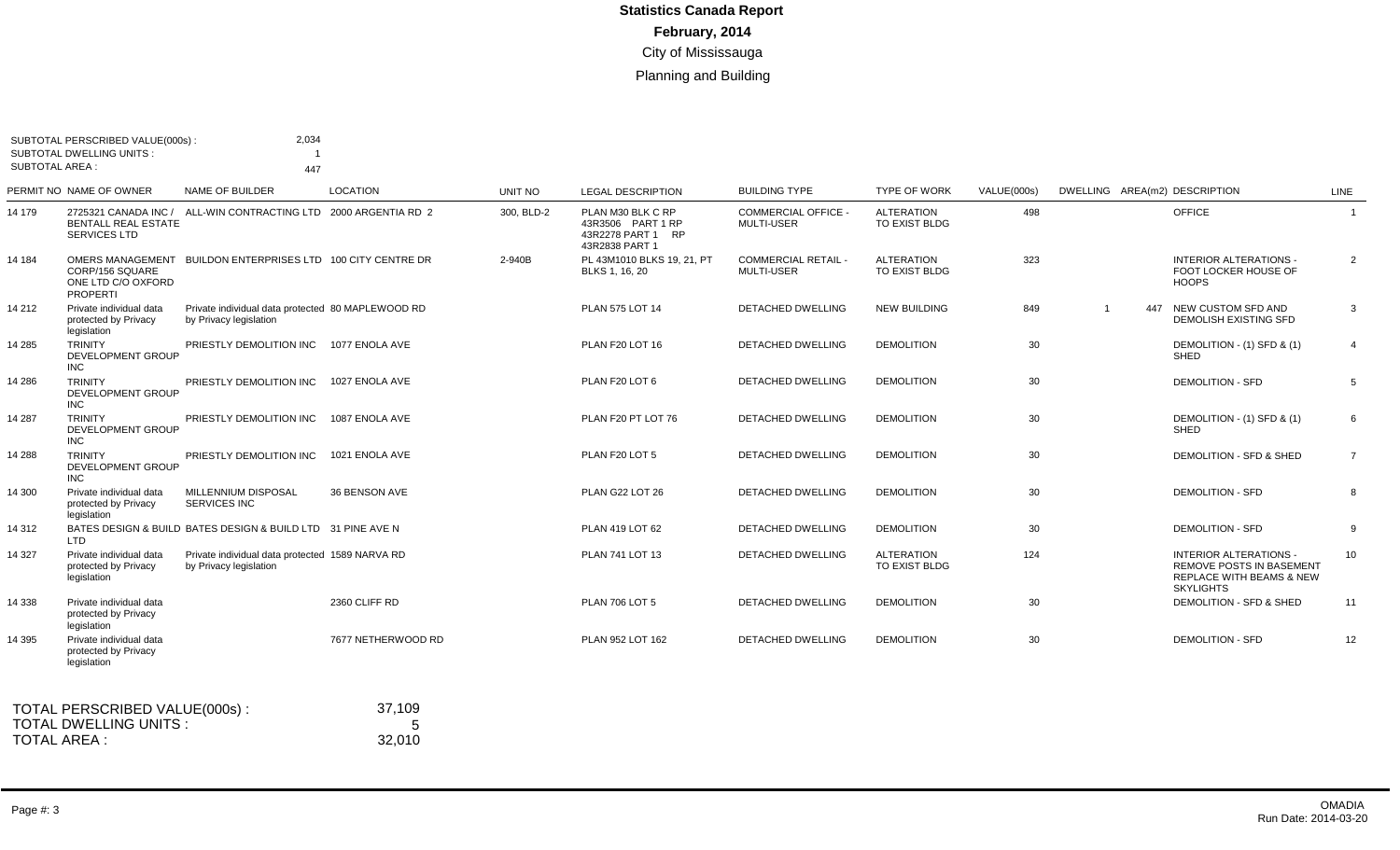# **Statistics Canada Report**

**February, 2014**

City of Mississauga

Planning and Building

SECTION B - MINOR RESIDENTIAL ADDITIONS AND RENNOVATIONS

| PERMITS VALUED AT LESS THAN \$50,000 |                      | LINE NO. | <b>VALUE (000s)</b> | NO OF PERMITS |
|--------------------------------------|----------------------|----------|---------------------|---------------|
| NEW GARAGES AND CARPORTS             | - SINGLE DWELLINGS   | 01       |                     |               |
|                                      | - MULTIPLE DWELLINGS | 02       |                     | 0             |
| NEW INGROUND SWIMMING POOLS          | - SINGLE DWELLINGS   | 03       |                     | $\Omega$      |
|                                      | - MULTIPLE DWELLINGS | 04       |                     | $\Omega$      |
| <b>OTHER IMPROVEMENTS</b>            | - SINGLE DWELLINGS   | 05       | 386                 | 39            |
|                                      | - MULTIPLE DWELLINGS | 06       | 188                 | 35            |
| TOTALS FOR SECTION B                 |                      | 07       | 574                 | 74            |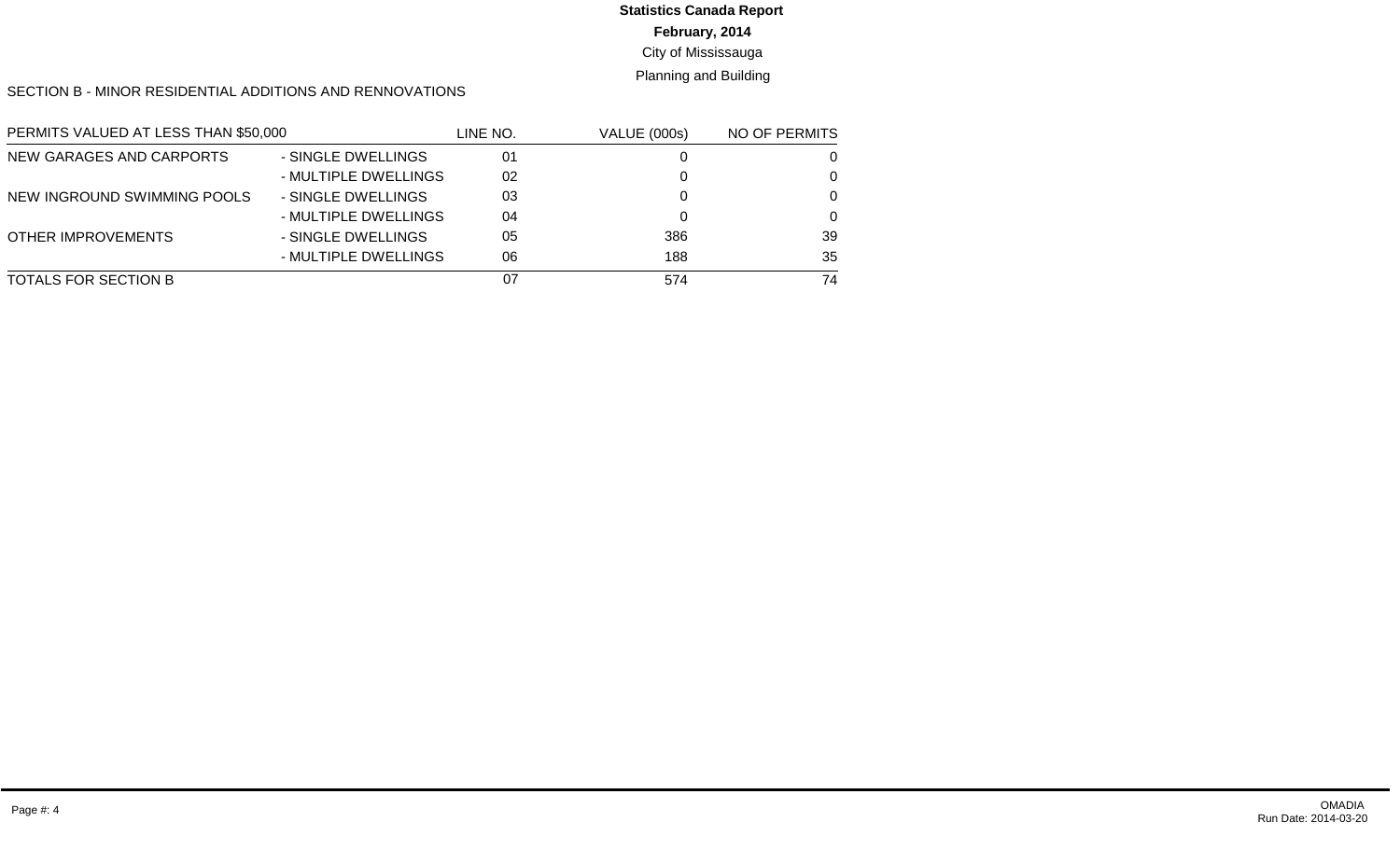## **Statistics Canada Report**

**February, 2014**

City of Mississauga

Planning and Building

SECTION C - MINOR NON-RESIDENTIAL PROJECTS

| PERMITS VALUED AT LESS THAN \$250,000 |                             | LINE NO. | <b>VALUE (000s)</b> | NO OF PERMITS |
|---------------------------------------|-----------------------------|----------|---------------------|---------------|
| <b>INDUSTRIAL</b>                     | - NEW CONSTRUCTION          | 08       |                     | O             |
|                                       | - ADDITIONS AND RENOVATIONS | 09       | 2228                | 29            |
| <b>COMMERCIAL</b>                     | - NEW CONSTRUCTION          | 10       |                     | $\Omega$      |
|                                       | - ADDITIONS AND RENOVATIONS | 11       | 4118                | 57            |
| INSTITUTIONAL OR GOVERNMENTAL         | - NEW CONSTRUCTION          | 12       |                     | $\Omega$      |
|                                       | - ADDITIONS AND RENOVATIONS | 13       | 201                 |               |
| TOTALS FOR SECTION C                  |                             | 14       | 6.547               | 93            |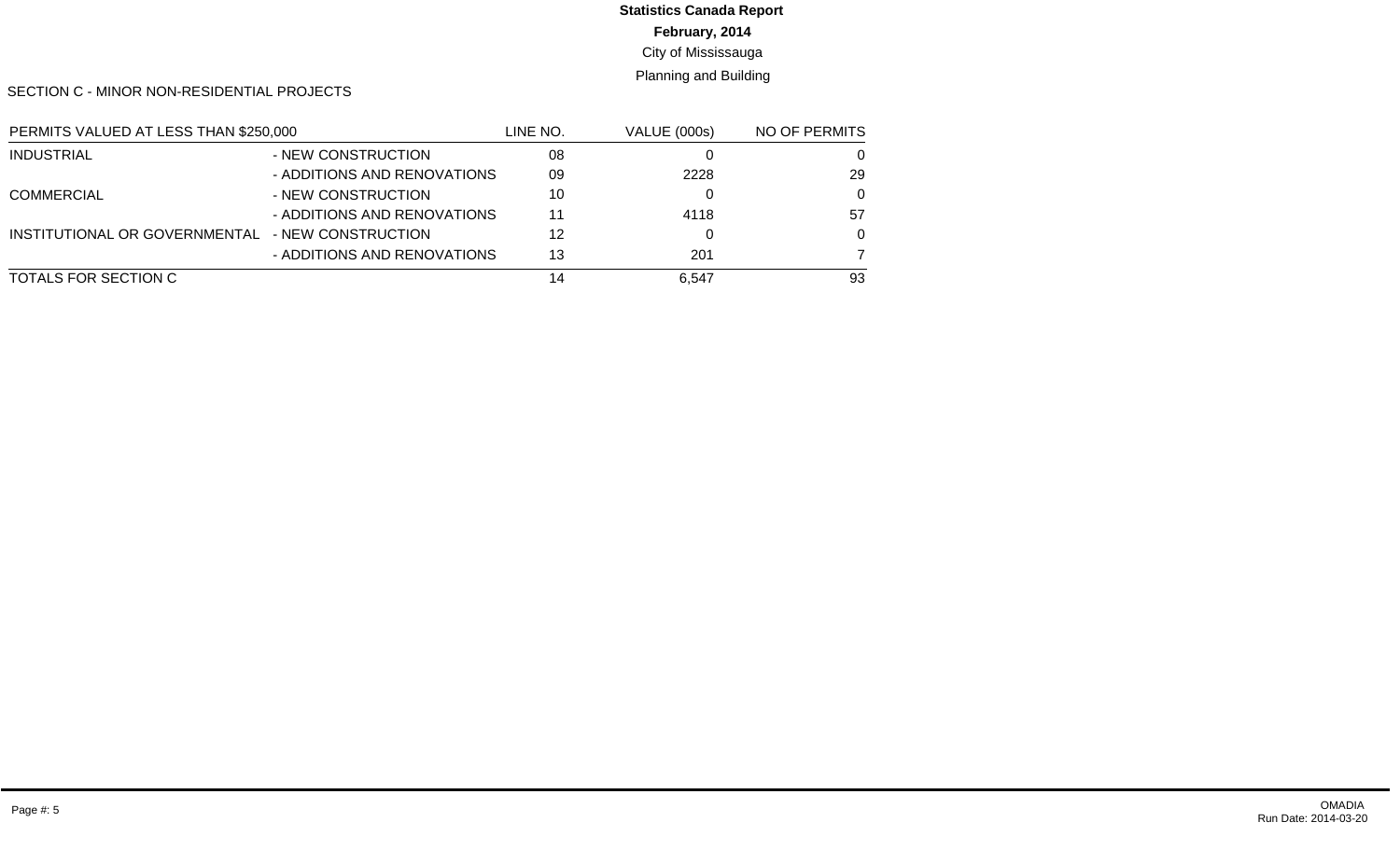#### SECTION D - RESIDENTIAL DEMOLITIONS

| <b>TVDE</b>   | SINGI | SEMI | RC<br>$\mathbf{u}$ | ROW (<br>IRFF | CONDO ROW | DI EV<br>، سا سا | $AP^{\tau}$ | ----<br>1 A L |
|---------------|-------|------|--------------------|---------------|-----------|------------------|-------------|---------------|
| # OF<br>UNITS |       |      |                    |               |           |                  |             |               |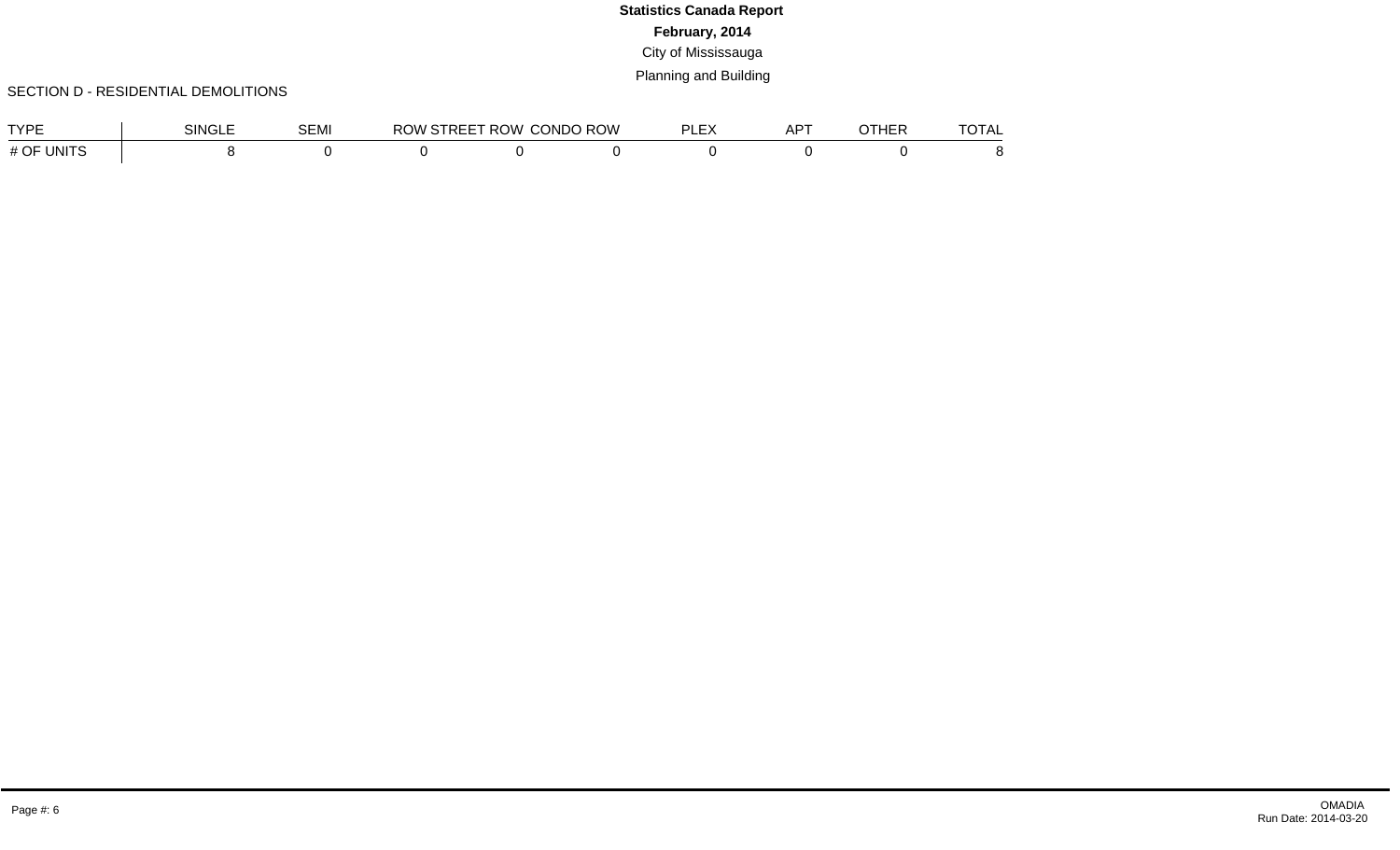#### SECTION A - MAJOR CONSTRUCTION PROJECTS

| <b>SUBTOTAL AREA:</b>  | SUBTOTAL PERSCRIBED VALUE(000s)<br><b>SUBTOTAL DWELLING UNITS:</b>                 | 76,111<br>12<br>43.833                                                       |                    |               |                                                                                                      |                                                 |                                         |             |                |     |                                                                                                                                                                      |                |
|------------------------|------------------------------------------------------------------------------------|------------------------------------------------------------------------------|--------------------|---------------|------------------------------------------------------------------------------------------------------|-------------------------------------------------|-----------------------------------------|-------------|----------------|-----|----------------------------------------------------------------------------------------------------------------------------------------------------------------------|----------------|
|                        | PERMIT NO NAME OF OWNER                                                            | NAME OF BUILDER                                                              | <b>LOCATION</b>    | UNIT NO       | <b>LEGAL DESCRIPTION</b>                                                                             | <b>BUILDING TYPE</b>                            | <b>TYPE OF WORK</b>                     | VALUE(000s) |                |     | DWELLING AREA(m2) DESCRIPTION                                                                                                                                        | LINE           |
| 11 6912                | Private individual data<br>protected by Privacy<br>legislation                     | Private individual data protected 214 ANGELENE ST<br>by Privacy legislation  |                    |               | PLAN C20 LOT 67                                                                                      | <b>DETACHED DWELLING</b>                        | <b>NEW BUILDING</b>                     | 464         | $\overline{1}$ |     | 288 SFD - CUSTOM SFD WITH<br><b>FINISHED BASEMENT</b>                                                                                                                | $\overline{1}$ |
| 12 27 91<br><b>FTR</b> | <b>ORLANDO</b><br><b>CORPORATION</b>                                               | ORLANDO CORPORATION                                                          | 60 STANDISH CRT    |               | <b>PLAN M1023 BLK 1</b>                                                                              | <b>COMMERCIAL OFFICE -</b><br><b>MULTI-USER</b> | <b>NEW BUILDING</b>                     | 55,000      |                |     | 40,171 NEW - SHELL SPEC OFFICE<br>BUILDING - (6 STOREY, 5<br>STOREY & 3 STOREY LINK) -<br>FOUNDATION TO ROOF                                                         | $\overline{2}$ |
| 12 2791<br>SS          | <b>ORLANDO</b><br>CORPORATION                                                      | ORLANDO CORPORATION                                                          | 60 STANDISH CRT    |               | <b>PLAN M1023 BLK 1</b>                                                                              | <b>COMMERCIAL OFFICE -</b><br><b>MULTI-USER</b> | <b>OTHER</b>                            | 500         |                |     | SITE SERVICING                                                                                                                                                       | 3              |
| 13 3870                | <b>SERENA HOMES LTD</b>                                                            | <b>SERENA HOMES LTD</b>                                                      | 3083 CAWTHRA RD 3  | 19-27         | CON 1 NDS PT LOT 10 -<br>43R33532 PT 1                                                               | <b>CONDOMINIUM ROW</b><br><b>DWELLING</b>       | <b>NEW BUILDING</b>                     | 1.516       | 9              | 706 | <b>HORIZONTAL MULTIPLE</b><br>DWELLING - BLOCK 3 (9)<br>UNITS)                                                                                                       | $\overline{4}$ |
| 13 4010                | Private individual data<br>protected by Privacy<br>legislation                     | Private individual data protected 36 OAKWOOD AVE N<br>by Privacy legislation |                    |               | PLAN F12 PT LOTS 134,135                                                                             | <b>DETACHED DWELLING</b>                        | <b>NEW BUILDING</b>                     | 378         |                | 201 | NEW CUSTOM SFD/ DEMOLISH<br><b>EXISTING SFD - EXISTING</b><br>DETACHED GARAGE TO<br>REMAIN.                                                                          | 5              |
| 13 4093<br><b>FTR</b>  | WESTWOOD MALL<br><b>HOLDINGS LTD</b>                                               | FIELDGATE CONSTRUCTION 7205 GOREWAY DR<br><b>MANAGEMENT LTD</b>              |                    |               | PLAN 710 BLK A,<br>PT LT<br>12 CON 8 EHS                                                             | <b>COMMERCIAL RETAIL -</b><br><b>MULTI-USER</b> | <b>ADDITION AND</b><br><b>ALTER</b>     | 12,337      |                |     | 122 PARTIAL DEMO.OF GROUND &<br>2ND FLOOR TO EXISTING<br><b>BUILDING TO FACILITATE NEW</b><br>2 STY ADDITION & INTERIOR<br>ALTERATIONS - FOUNDATION<br>TO ROOF ONLY. | 6              |
| 13 4337                | <b>DEVONSHIRE</b><br>PROPERTIES INC                                                | <b>RESTOREX CONTRACTING</b><br><b>LTD</b>                                    | 1201 WALDEN CIR    | $P-1$         | CON 2 SDS PT LOT 30<br>RP 43R6545 PART 104 TO<br>PART 111 PART 131 TO<br><b>PART 133</b>             | APARTMENT (> 6 UNITS)                           | <b>ALTERATION</b><br>TO EXIST BLDG      | 689         |                |     | ALTERATIONS -<br>REPLACEMENT OF P1 FLOOR<br>SLAB ONLY.                                                                                                               | $\overline{7}$ |
| 13 5621                | <b>TRILLIUM HEALTH</b><br><b>PARTNERS</b><br><b>MISSISSAUGA</b><br><b>HOSPITAL</b> | NEWGEN CONSTRUCTION<br>CORP                                                  | 100 QUEENSWAY W    |               | CON 1 SDS PT LT 16,<br>RANGE 3 CIR PT LT 1. PL<br>E20 PT LTS 6, 7, PL 571 PT<br>BLK A, 43R28265 PT 1 | PUBLIC/INSTIT (EXCEPT<br>SCHOOLS)               | <b>ADDITION AND</b><br><b>ALTER</b>     | 2,518       |                |     | 531 ADDITION/ALTERATIONS - (1)<br>STOREY KITCHEN ADDITION &<br><b>INTERIOR ALTERATIONS.</b><br>TRILLIUM HEALTH CENTRE<br><b>MISSISSAUGA</b>                          | 8              |
| 13 5 660               | Private individual data<br>protected by Privacy<br>legislation                     |                                                                              | 32 FLORADALE DR    |               | PLAN 500 LOT 46                                                                                      | DETACHED DWELLING                               | <b>ADDITION TO</b><br><b>EXIST BLDG</b> | 136         |                |     | 60 (1) STOREY FRONT ADDITION.<br>NEW FRONT PORCH & SIDE<br>DOOR. DEMOLISH EXISTING<br>CARPORT AND CONSTRUCT<br>NEW ATTACHED GARAGE                                   | 9              |
| 13 5 679               | Private individual data<br>protected by Privacy<br>legislation                     | Private individual data protected 51 ELMWOOD AVE N<br>by Privacy legislation |                    |               | PLAN F12 PT LOTS 63.64                                                                               | <b>DETACHED DWELLING</b>                        | <b>NEW BUILDING</b>                     | 406         |                | 208 | NEW 2 STOREY CUSTOM SFD/<br>DEMOLISH EXISTING SFD AND<br>SHED                                                                                                        | 10             |
| 13 5765                | APPLEWOOD HILLS<br>PLAZA LTD                                                       | EPITECH CONSTRUCTION<br><b>SERVICES INC</b>                                  | 1125 BLOOR ST      | $2 - 4$       | PLAN 753 BLK B                                                                                       | <b>COMMERCIAL RETAIL -</b><br><b>MULTI-USER</b> | <b>ADDITION AND</b><br><b>ALTER</b>     | 610         |                |     | 405 ADDITION - SHELL ONLY -<br><b>CREATING FIRE WALL</b><br>BETWEEN BLD C1-C2, (1)<br>ROOF-TOP UNIT. SHOPPERS<br><b>DRUG MART</b>                                    | 11             |
| 135816                 | 1441757 ONTARIO LTD./<br>THE CONSERVATORY<br><b>GROUP</b>                          |                                                                              | 480 EGLINTON AVE W | <b>BLDG A</b> | CON 2 NDS, PT LT 19 - PTS<br>1.4 43R31113 LESS<br>43R32495 PT 1                                      | <b>COMMERCIAL RETAIL -</b><br><b>MULTI-USER</b> | <b>NEW BUILDING</b>                     | 1,557       |                |     | 1.141 NEW - RETAIL SHELL<br><b>BUILDING</b>                                                                                                                          | 12             |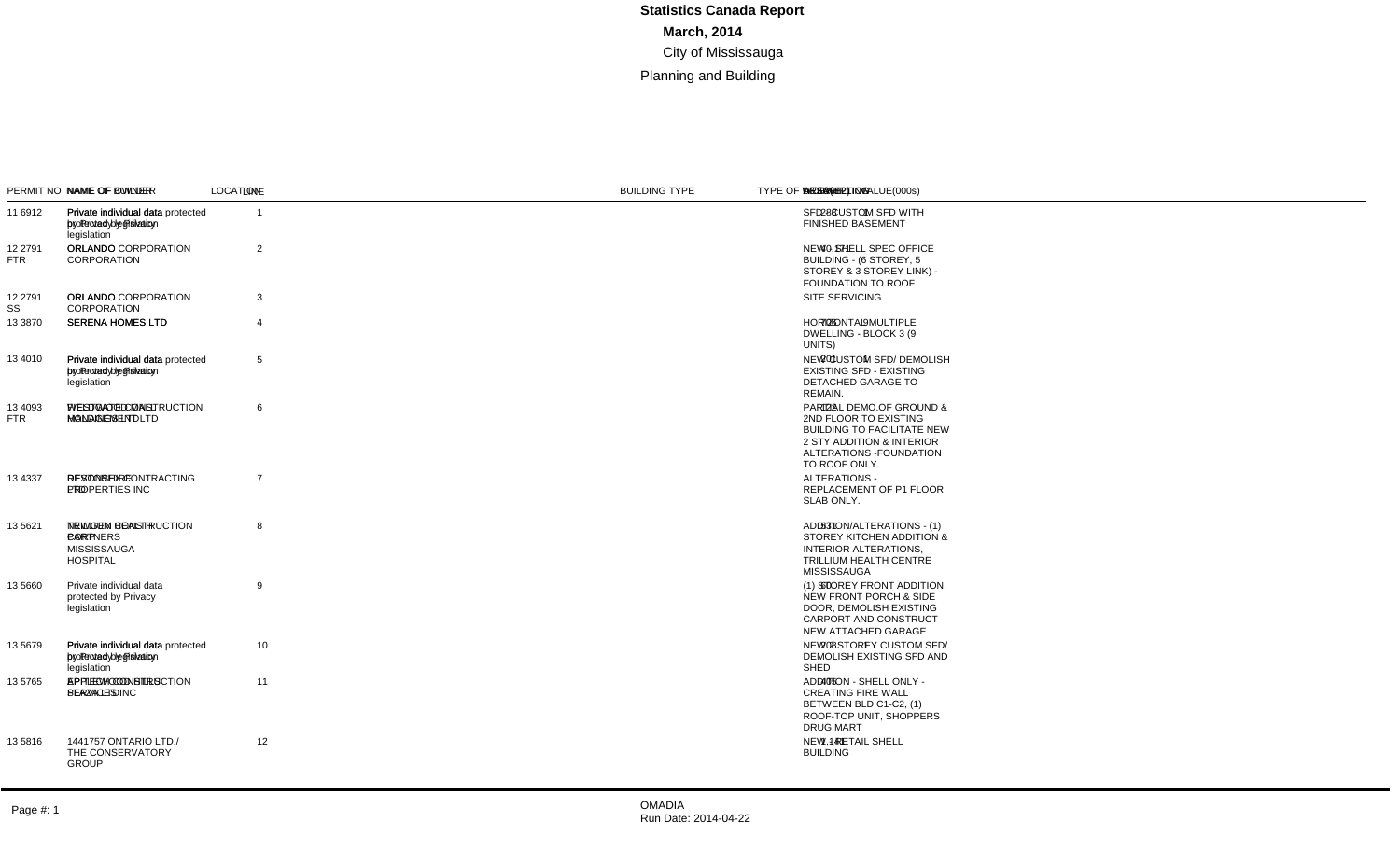| <b>SUBTOTAL AREA:</b> | SUBTOTAL PERSCRIBED VALUE(000s):<br><b>SUBTOTAL DWELLING UNITS:</b> | 8,094<br>$\overline{7}$<br>4.595                                                                |                  |                   |                                                                 |                                                 |                                     |             |                |     |                                                                                                                                                  |                |
|-----------------------|---------------------------------------------------------------------|-------------------------------------------------------------------------------------------------|------------------|-------------------|-----------------------------------------------------------------|-------------------------------------------------|-------------------------------------|-------------|----------------|-----|--------------------------------------------------------------------------------------------------------------------------------------------------|----------------|
|                       | PERMIT NO NAME OF OWNER                                             | NAME OF BUILDER                                                                                 | <b>LOCATION</b>  | <b>UNIT NO</b>    | <b>LEGAL DESCRIPTION</b>                                        | <b>BUILDING TYPE</b>                            | <b>TYPE OF WORK</b>                 | VALUE(000s) |                |     | DWELLING AREA(m2) DESCRIPTION                                                                                                                    | <b>LINE</b>    |
| 135818                | THE CONSERVATORY<br><b>GROUP</b>                                    | 1441757 ONTARIO LTD./ 1441757 ONTARIO LTD./ THE 488 EGLINTON AVE W<br><b>CONSERVATORY GROUP</b> |                  | <b>BUILDING B</b> | CON 2 NDS. PT LT 19 - PTS<br>1.4 43R31113 LESS<br>43R32495 PT 1 | <b>COMMERCIAL RETAIL -</b><br><b>MULTI-USER</b> | <b>NEW BUILDING</b>                 | 2,220       |                |     | 1.627 NEW - RETAIL SHELL<br><b>BUILDING</b>                                                                                                      | $\overline{1}$ |
| 13 6076               | Private individual data<br>protected by Privacy<br>legislation      | Private individual data protected 7310 MEYER DR<br>by Privacy legislation                       |                  |                   | PLAN 946 LOT 334                                                | <b>DETACHED DWELLING</b>                        | <b>ADDITION AND</b><br><b>ALTER</b> | 79          |                | 207 | ADDITION/ALTERATIONS - 2ND<br>FLOOR ADDITION, DECK &<br>NEW ROOF FOR EXISTING<br><b>PORTION</b>                                                  | $\overline{2}$ |
| 13 6213               | Private individual data<br>protected by Privacv<br>legislation      | Private individual data protected 3070 LINDENLEA DR<br>by Privacy legislation                   |                  |                   | PLAN 745 LOT 18                                                 | DETACHED DWELLING                               | <b>ALTERATION</b><br>TO EXIST BLDG  | 127         | $\overline{1}$ |     | SECONDARY UNIT - LEGALIZE<br><b>BASEMENT APARTMENT</b>                                                                                           | 3              |
| 13 6347               | Private individual data<br>protected by Privacy<br>legislation      | ORTOLAN BUILDING DESIGN 50 CUMBERLAND DR<br><b>LTD</b>                                          |                  |                   | PLAN H <sub>21</sub> LOT 24<br>WATER LOT 369                    | <b>DETACHED DWELLING</b>                        | <b>ADDITION AND</b><br><b>ALTER</b> | 479         |                | 382 | 3RD-STOREY ADDITION TO<br><b>EXISTING &amp; 3-STOREY FRONT-</b><br>ADDITION, BASEMENT-<br>FINISHED, PORCH, DECK &<br><b>INTERIOR ALTERATIONS</b> | $\overline{4}$ |
| 13 6357               | Private individual data<br>protected by Privacy<br>legislation      | CESTA DEVELOPMENTS INC 3686 BANFF CRT L                                                         | 3688 BANFF CRT R |                   | L 9 PLAN M-1929                                                 | SEMI-DETACHED<br><b>DWELLING</b>                | <b>NEW BUILDING</b>                 | 557         | 2              |     | 320 NEW CUSTOM SEMI-<br>DETACHED DWELLING                                                                                                        | 5              |
| 13 6437               | Private individual data<br>protected by Privacy<br>legislation      | Private individual data protected 2262 TAYLOR'S ORCHARD<br>by Privacy legislation               |                  |                   | PLAN M210 LOT 8                                                 | <b>DETACHED DWELLING</b>                        | <b>ADDITION AND</b><br><b>ALTER</b> | 108         |                |     | 72 2ND STOREY HEATED<br><b>ADDITION OVER EXISTING</b><br><b>GARAGE &amp; INTERIOR</b><br><b>ALTERATIONS</b>                                      | 6              |
| 13 6442               | Private individual data<br>protected by Privacv<br>legislation      | Private individual data protected 588 CURZON AVE<br>by Privacy legislation                      |                  |                   | PLAN C19 PT LOT 121                                             | <b>DETACHED DWELLING</b>                        | <b>NEW BUILDING</b>                 | 524         | $\overline{1}$ |     | 269 NEW 3 STOREY CUSTOM SFD<br>WITH FINISHED BASEMENT &<br><b>DEMOLISH EXISTING SFD &amp;</b><br>FRAME SHED.                                     | $\overline{7}$ |
| 13 6533               | PCM BRAMALEA ROAD<br>INC / BENTALL LTD                              | LEESWOOD CONSTRUCTION 7381 BRAMALEA RD<br><b>INC</b>                                            |                  |                   | CON 5 EHS. PT LT 12 - PTS<br>1.2 43R32904                       | SINGLE TENANT<br><b>INDUSTRIAL</b>              | ADDITION TO<br><b>EXIST BLDG</b>    | 1,061       |                |     | 816 ADDITION - 1STOREY OFFICE<br><b>ADDITION TO EXISTING</b><br>MANUFACTURING FACILITY,<br>ACCO CANADA / HILROY<br><b>BRANDS INC</b>             | 8              |
| 13 6622<br>SS         | <b>WESTWOOD MALL</b><br><b>HOLDINGS LTD</b>                         | FIELDGATE CONSTRUCTION 7205 GOREWAY DR<br><b>MANAGEMENT LTD</b>                                 |                  |                   | PLAN 710 BLK A.<br>PT LT<br>12 CON 8 EHS                        | <b>COMMERCIAL RETAIL -</b><br><b>MULTI-USER</b> | <b>OTHER</b>                        | 1,000       |                |     | SITE SERVICING -<br><b>WESTWOOD MALL</b><br><b>EXPANSION &amp; RENOVATION</b>                                                                    | 9              |
| 13 6659               | Private individual data<br>protected by Privacy<br>legislation      | Private individual data protected 3389 CREDIT HEIGHTS DR<br>by Privacy legislation              |                  |                   | PLAN 550 LOT 294                                                | <b>DETACHED DWELLING</b>                        | <b>ADDITION AND</b><br><b>ALTER</b> | 155         |                |     | 83 ADD & ALTS: 2ND STOREY<br>ADDITION OVER GARAGE.<br>REAR UNHEATED ADDITION.<br><b>INTERIOR &amp; EXTERIOR</b><br>ALTERATIONS.                  | 10             |
| 13 6672               | <b>CESTA</b><br><b>DEVELOPMENTS INC</b>                             | CESTA DEVELOPMENTS INC 3673 BANFF CRT R                                                         | 3675 BANFF CRT L |                   | L 2 PLAN M-1929                                                 | SEMI-DETACHED<br><b>DWELLING</b>                | <b>NEW BUILDING</b>                 | 581         | $\overline{2}$ | 333 | <b>NEW CUSTOM SEMI-</b><br>DETACHED DWELLING                                                                                                     | 11             |
| 13 6711               | <b>DODSON LESMARK</b><br><b>DEVELOPMENTS</b>                        | <b>RED AIR MECHANICAL</b><br><b>SERVICES LTS</b>                                                | 5901 TOMKEN RD   | J                 | <b>PLAN M395 BLK 25</b>                                         | <b>MULTI-TENANT</b><br><b>INDUSTRIAL</b>        | <b>ALTERATION</b><br>TO EXIST BLDG  | 355         |                |     | <b>COOLER INSTALLATION &amp; (4)</b><br>ROOFTOP UNITS, ADLI GROUP<br><b>INC</b>                                                                  | 12             |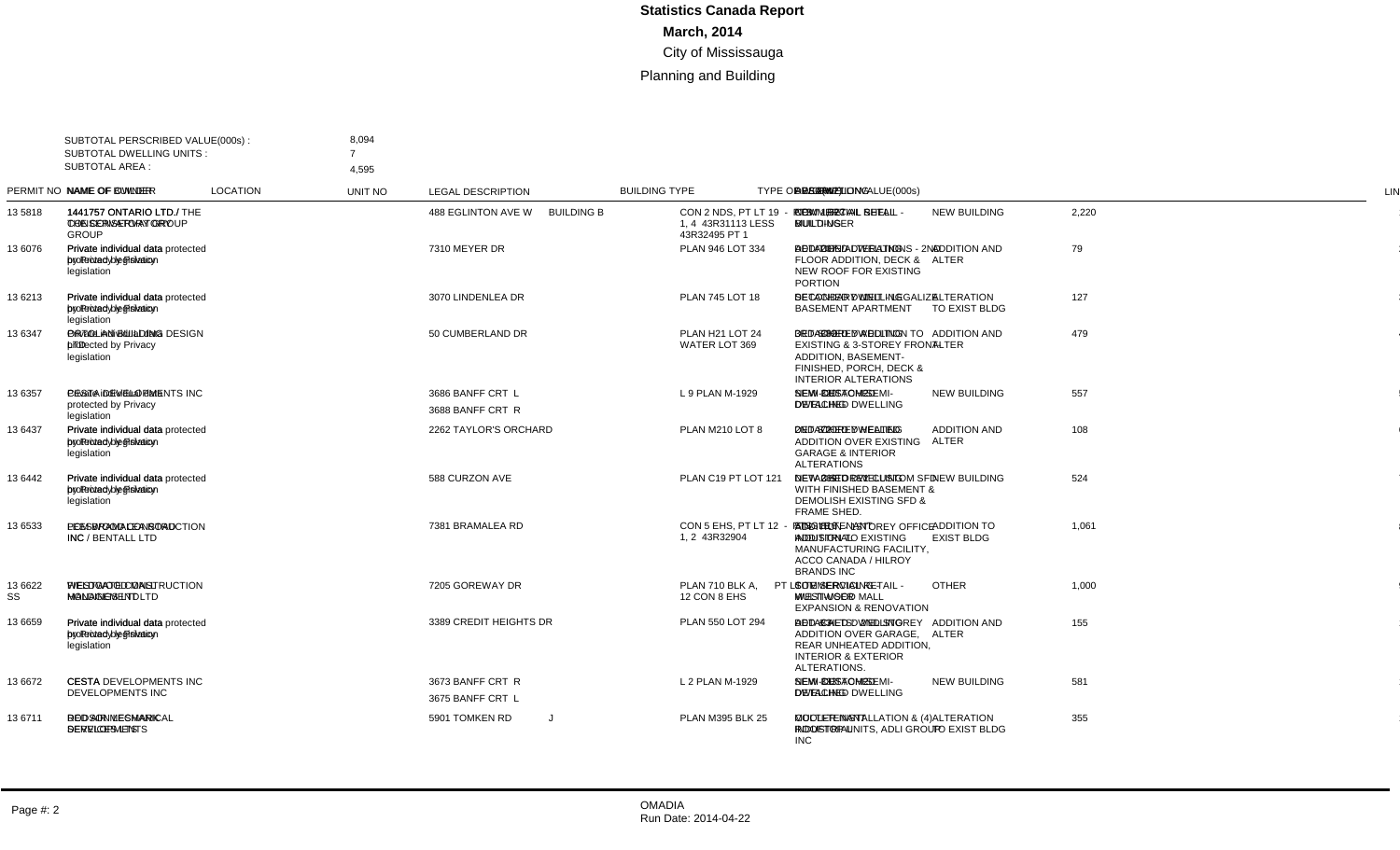| <b>SUBTOTAL AREA:</b> | SUBTOTAL PERSCRIBED VALUE(000s):<br><b>SUBTOTAL DWELLING UNITS:</b>              | 8,002<br>$\overline{2}$<br>3,257                                           |                      |         |                                                 |                                          |                                         |             |                |     |                                                                                                                                                 |                |
|-----------------------|----------------------------------------------------------------------------------|----------------------------------------------------------------------------|----------------------|---------|-------------------------------------------------|------------------------------------------|-----------------------------------------|-------------|----------------|-----|-------------------------------------------------------------------------------------------------------------------------------------------------|----------------|
|                       | PERMIT NO NAME OF OWNER                                                          | NAME OF BUILDER                                                            | <b>LOCATION</b>      | UNIT NO | <b>LEGAL DESCRIPTION</b>                        | <b>BUILDING TYPE</b>                     | <b>TYPE OF WORK</b>                     | VALUE(000s) |                |     | DWELLING AREA(m2) DESCRIPTION                                                                                                                   | LINE           |
| 13 6958               | A-1 CUSTOM HOMES<br><b>INC</b>                                                   | A-1 CUSTOM HOMES INC                                                       | 2272 GORDON DR       |         | RANGE 3 CIR PT LOT 2<br>RP 43R8438 PART 2       | DETACHED DWELLING                        | <b>NEW BUILDING</b>                     | 848         | $\overline{1}$ |     | 487 NEW CUSTOM SINGLE FAMILY<br>DWELLING AND DEMOLISH<br><b>EXISTING SFD.</b>                                                                   | $\mathbf{1}$   |
| 137129<br><b>FDN</b>  | <b>CATHOLIC</b><br>CEMETERIES-<br><b>ARCHDIOCESE OF</b><br><b>TORONTO</b>        | <b>CARRIER MAUSOLEUMS</b><br><b>CONSTRUCTION INC</b>                       | 6933 TOMKEN RD       |         | CON 3 EHS PT LOT 10                             | PUBLIC/INSTIT (EXCEPT<br>SCHOOLS)        | <b>ADDITION TO</b><br><b>EXIST BLDG</b> | 1,201       |                |     | 880 (2) STOREY ADDITION TO<br><b>EXISTING MAUSOLEUM.</b><br>ASSUMPTION CATHOLIC<br>CEMETARY - FOUNDATION<br>ONLY.                               | $\overline{2}$ |
| 137162                | Private individual data<br>protected by Privacy<br>legislation                   | <b>GREATER TORONTO</b><br>CONTRACTORS INC                                  | 416 CLAIRCREST AVE   |         | PLAN 617 LOT 10                                 | <b>DETACHED DWELLING</b>                 | <b>ADDITION AND</b><br><b>ALTER</b>     | 159         |                |     | 65 2ND STOREY ADDITION<br>ABOVE EXISTING GARAGE,<br>NEW GARAGE ADDITION &<br>CONVERT EXISTING GARAGE<br><b>INTO LIVING SPACE</b>                | 3              |
| 13 7192               | METROLAND PRINTING, CAS INTERIORS INC<br>PUBLISHING &<br><b>DISTRIBUTING LTD</b> |                                                                            | 3145 WOLFEDALE RD    |         | 1ST & 2ND FLR: CON 1 NDS PT LOT 21              | SINGLE TENANT<br><b>INDUSTRIAL</b>       | <b>ALTERATION</b><br>TO EXIST BLDG      | 508         |                |     | <b>INTERIOR ALTERATIONS &amp;</b><br>NEW SIDE EXIT STAIRWELL -<br><b>METROLAND MEDIA</b>                                                        | $\overline{4}$ |
| 13 7214               | <b>PEEL DISTRICT</b><br><b>SCHOOL BOARD</b>                                      | PEEL DISTRICT SCHOOL<br><b>BOARD</b>                                       | 3310 MCDOWELL DR     |         | B 243 PLAN M-1366                               | <b>SCHOOL - ELEMENTARY</b>               | <b>ADDITION AND</b><br><b>ALTER</b>     | 1,229       |                |     | 561 ADD & ALTS - (1) STOREY<br>ADDITION TO SCHOOL<br><b>INTERIOR ALTERATIONS TO</b><br><b>EXISTING MUSIC ROOM &amp; NEW</b><br><b>CORRIDOR</b>  | 5              |
| 13 7221               | PIRET (2425 SKYMARK<br>AVE) HOLDINGS INC                                         | THE MICHAEL THOMAS<br><b>GROUP INC</b>                                     | 2425 SKYMARK AVE     | $1 - 2$ | PLAN M793 PT BLK 7<br>RP 43R15703 PARTS 2, 4, 5 | <b>MULTI-TENANT</b><br><b>INDUSTRIAL</b> | <b>ADDITION AND</b><br><b>ALTER</b>     | 1.048       |                |     | 23 INTERIOR ALTERATIONS &<br>MEZZANINE TO EXISTING<br><b>WAREHOUSE AND OFFICES-</b><br>DRAEGER SAFETY CANADA<br>LTD                             | 6              |
| 137242                | Private individual data<br>protected by Privacy<br>legislation                   | Private individual data protected 61 MAPLE AVE S<br>by Privacy legislation |                      |         | PLAN H22 PT LOT 37                              | <b>DETACHED DWELLING</b>                 | <b>DEMOLITION</b>                       | 35          |                |     | <b>DEMOLITION - SFD &amp;</b><br>DETACHED GARAGE                                                                                                | $\overline{7}$ |
| 137244                | Private individual data<br>protected by Privacy<br>legislation                   | Private individual data protected 1518 LEDA AVE<br>by Privacy legislation  |                      |         | <b>PLAN 418 LOT 3</b>                           | <b>DETACHED DWELLING</b>                 | <b>NEW BUILDING</b>                     | 682         | $\mathbf 1$    | 320 | NEW 2 STOREY CUSTOM SFD<br>WITH FINISHED BASEMENT &<br>DEMOLISH EXISTING SFD                                                                    | 8              |
| 137254                | Private individual data<br>protected by Privacy<br>legislation                   | CASS-A-BELLA<br><b>CONSTRUCTION</b>                                        | 3769 CORLISS CRES    |         | PLAN 752 LOT 354                                | <b>DETACHED DWELLING</b>                 | <b>ADDITION AND</b><br><b>ALTER</b>     | 196         |                |     | 100 ADD/ALTER - (1) STORY REAR<br><b>ADDITION WITH FINISHED</b><br><b>BASEMENT, INTERIOR</b><br><b>ALTERATIONS &amp; REMOVE</b><br><b>SHED</b>  | 9              |
| 137270                | <b>PCC-34</b>                                                                    |                                                                            | 1337 MATHESON BLVD E |         | PEEL CONDO PLAN 34                              | <b>CHURCH</b>                            | <b>ALTERATION</b><br>TO EXIST BLDG      | 332         |                |     | <b>INTERIOR ALTERATIONS &amp;</b><br><b>EXTERIOR WINDOWS &amp;</b><br>DOORS ON BOTH SIDES OF<br>THE BUILDING - SRCM<br><b>MEDITATION CENTRE</b> | 10             |
| 137279<br><b>FTR</b>  | DUFFERIN-PEEL RCSS<br><b>BOARD</b>                                               | STRUCT-CON<br>CONSTRUCTION LTD                                             | 6133 GLEN ERIN DR    |         | PLAN M44 BLK G                                  | SCHOOL - ELEMENTARY                      | <b>ADDITION AND</b><br><b>ALTER</b>     | 1,764       |                | 820 | TWO STOREY ADDITION AND<br><b>RENOVATIONS - FOUNDATION</b><br>TO ROOF ONLY - ST<br><b>ELIZABETH SETON</b><br>ELEMENTARY SCHOOL.                 | 11             |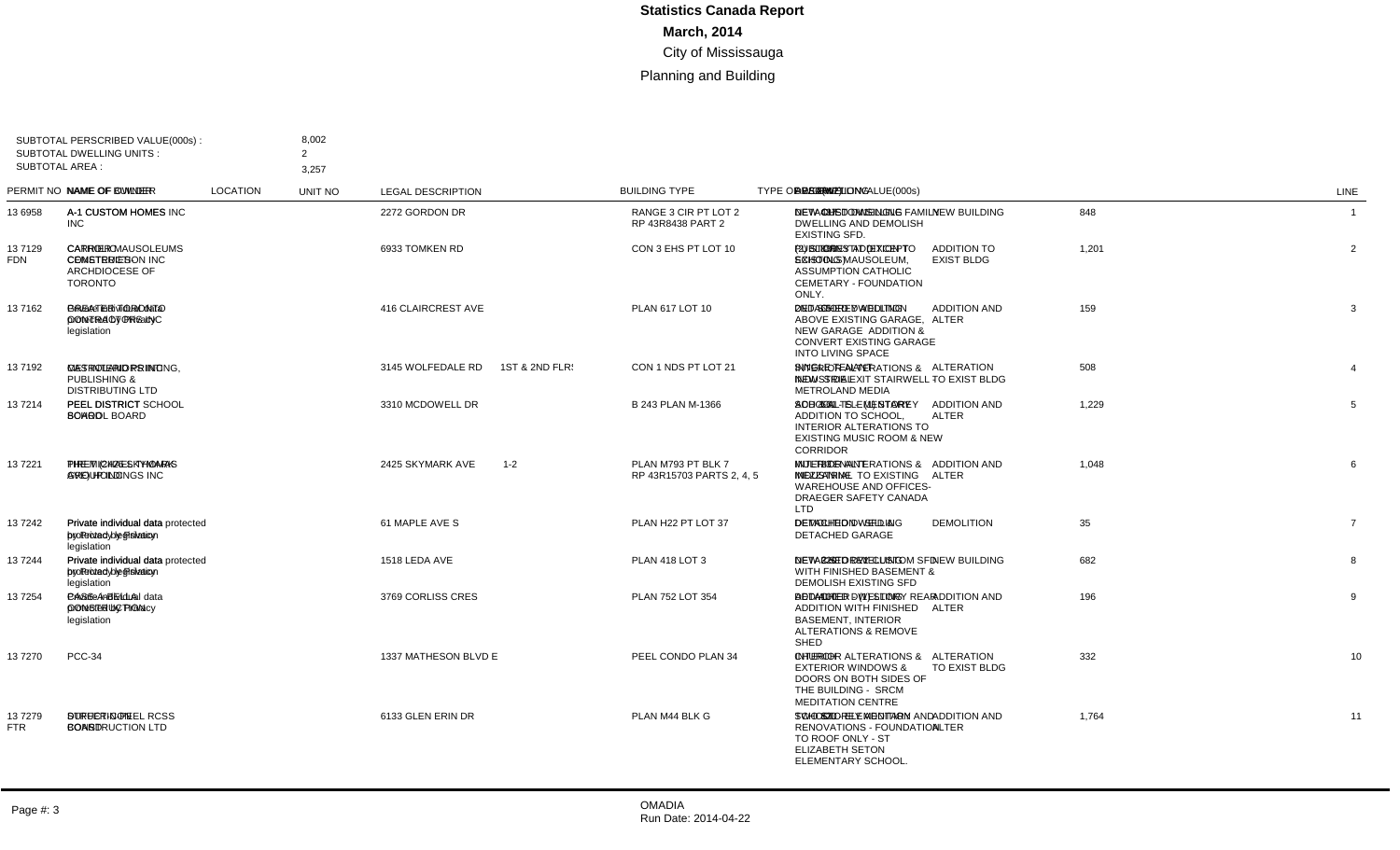| <b>SUBTOTAL AREA:</b> | SUBTOTAL PERSCRIBED VALUE(000s):<br><b>SUBTOTAL DWELLING UNITS:</b>    | 14,084<br>$\overline{4}$<br>3,807                                              |                           |                |                                                                                                             |                                           |                                     |             |                |                |                                                                                                                     |                |
|-----------------------|------------------------------------------------------------------------|--------------------------------------------------------------------------------|---------------------------|----------------|-------------------------------------------------------------------------------------------------------------|-------------------------------------------|-------------------------------------|-------------|----------------|----------------|---------------------------------------------------------------------------------------------------------------------|----------------|
|                       | PERMIT NO NAME OF OWNER                                                | <b>NAME OF BUILDER</b>                                                         | <b>LOCATION</b>           | <b>UNIT NO</b> | <b>LEGAL DESCRIPTION</b>                                                                                    | <b>BUILDING TYPE</b>                      | <b>TYPE OF WORK</b>                 | VALUE(000s) |                |                | DWELLING AREA(m2) DESCRIPTION                                                                                       | LINE           |
| 14 32                 | Private individual data<br>protected by Privacy<br>legislation         | Private individual data protected 593 VERMOUTH AVE<br>by Privacy legislation   |                           |                | PLAN 553 LOT 18                                                                                             | DETACHED DWELLING                         | <b>NEW BUILDING</b>                 | 568         | $\overline{1}$ |                | 294 NEW CUSTOM SFD &<br><b>DEMOLISH EXISTING SFD</b><br>(EXISTING FOUNDATION TO<br>REMAIN).                         | $\overline{1}$ |
| 14 67                 | Private individual data<br>protected by Privacy<br>legislation         | Private individual data protected 963 PARKLAND AVE<br>by Privacy legislation   |                           |                | PLAN 394 LOT 29                                                                                             | <b>DETACHED DWELLING</b>                  | <b>NEW BUILDING</b>                 | 917         | $\overline{1}$ |                | 409 NEW CUSTOM SFD WITH<br><b>FINISHED BASEMENT &amp;</b><br><b>DEMOLISH EXISTING SFD &amp;</b><br>DETACHED GARAGE. | $\overline{2}$ |
| 1481 SU               | Private individual data<br>protected by Privacy<br>legislation         | Private individual data protected 1521 HIGHBROOK AVE<br>by Privacy legislation |                           |                | <b>PLAN M768 LOT 24</b>                                                                                     | <b>DETACHED DWELLING</b>                  | <b>ALTERATION</b><br>TO EXIST BLDG  | 98          | $\mathbf{1}$   |                | <b>RESIDENTIAL SECOND UNIT</b>                                                                                      | 3              |
| 1483                  | ORLANDO CORP                                                           | ORLANDO CORP                                                                   | 5865 MCLAUGHLIN RD 1      | 3, BLD-1       | PL M900 PT BLKS 1, 2, PL<br>M832 PT BLK 6, 43R17840<br>PTS 5-7, 43R17181 PTS 1-8                            | MULTI-TENANT<br><b>INDUSTRIAL</b>         | <b>ALTERATION</b><br>TO EXIST BLDG  | 1,672       |                |                | <b>WAREHOUSE DISTRIBUTION</b><br><b>FACILITY</b>                                                                    | $\overline{4}$ |
| 14 146                | Private individual data<br>protected by Privacv<br>legislation         | Private individual data protected 38 BOWSHELM CRT<br>by Privacy legislation    |                           |                | PLAN 803 LOT 266                                                                                            | DETACHED DWELLING                         | <b>ADDITION AND</b><br><b>ALTER</b> | 256         |                | 154            | 2ND FLOOR ADDITION.<br><b>INTERIOR &amp; EXTERIOR</b><br><b>ALTERATIONS</b>                                         | 5              |
| 14 182                | Private individual data<br>protected by Privacy<br>legislation         |                                                                                | 940 TENNYSON AVE          |                | CON 3 SDS PT LOT 23                                                                                         | <b>DETACHED DWELLING</b>                  | <b>ADDITION AND</b><br><b>ALTER</b> | 230         |                |                | 13 (1) STOREY FRONT & REAR<br><b>ADDITION, FINISHED</b><br>BASEMENT, WOOD DECK &<br><b>INTERIOR ALTERATIONS</b>     | 6              |
| 14 195                | ORLANDO CORP                                                           | ORLANDO CORP.                                                                  | 6100 FREEMONT BLVD        |                | PT BLKS 8 & 9 PLAN M-1023<br>$-$ PTS 2 - 5, 7 - 10, 13,<br>43R20780                                         | SINGLE TENANT<br><b>INDUSTRIAL</b>        | <b>ALTERATION</b><br>TO EXIST BLDG  | 671         |                |                | <b>INTERIOR ALTERATIONS &amp; (1)</b><br><b>ROOFTOP UNIT - GSI</b><br><b>COMMERCE</b>                               | $\overline{7}$ |
| 14 245                | <b>CALLOWAY REIT</b><br>(WESTGATE) INC                                 | <b>VERLY CONSTRUCTION</b><br><b>GROUP</b>                                      | 3017 ARGENTIA RD U        | BLD U          | CON 11 NS, PT L 13, 14 -<br>PT PT 1 43R28108.<br>43R28958 PTS 2, 4                                          | <b>COMMERCIAL - OTHER</b>                 | <b>ADDITION AND</b><br><b>ALTER</b> | 650         |                | 35             | <b>INTERIOR ALTERATIONS &amp;</b><br>STORAGE MEZZANINE -<br><b>RETAIL SALES</b>                                     | 8              |
| 14 255                | THE ERIN MILLS<br>DEVELOPMENT CORP                                     | THE ERIN MILLS<br>DEVELOPMENT CORP                                             | 3500 RIDGEWAY DR          | $4 - 6$        | RCP 1542. PT LT 9 - PTS<br>4-6, 11, 13 43R30181                                                             | MULTI-TENANT<br><b>INDUSTRIAL</b>         | <b>ALTERATION</b><br>TO EXIST BLDG  | 1.650       |                | 2.538          | WAREHOUSE/DISTRIBUTION<br>FACILITY + MANUFACTURING<br><b>FACILITY + REPAIR</b><br><b>ESTABLISHMENT</b>              | 9              |
| 14 299                | Private individual data<br>protected by Privacy<br>legislation         |                                                                                | 2160 PORTWAY AVE          |                | LT 9 PL 697                                                                                                 | <b>DETACHED DWELLING</b>                  | <b>ADDITION AND</b><br><b>ALTER</b> | 170         |                | $\overline{2}$ | 2ND FLOOR ADDITION.<br><b>INTERIOR ALTERATIONS:</b><br><b>FINISHED BASEMENT &amp;</b><br><b>CHANGE ROOF TRUSSES</b> | 10             |
| 14 303                | <b>BCIMC REALTY CORP /</b><br><b>GWL REALTY</b><br><b>ADVISORS INC</b> |                                                                                | 6200 KENWAY DR            |                | PL 43M862 PT BLK 6.<br>43R16253 PART PT 23                                                                  | <b>SINGLE TENANT</b><br><b>INDUSTRIAL</b> | <b>ALTERATION</b><br>TO EXIST BLDG  | 2,748       |                |                | <b>INTERIOR ALTERATIONS TO</b><br>OFFICE AREA - ADP CANADA                                                          | 11             |
| 14 329                | Private individual data<br>protected by Privacy<br>legislation         | PEBBLE CREEK HOMES                                                             | <b>1562 GLENHILL CRES</b> |                | <b>PLAN 457 LOT 55</b>                                                                                      | <b>DETACHED DWELLING</b>                  | <b>NEW BUILDING</b>                 | 783         | $\overline{1}$ | 364            | SFD - NEW CUSTOM SFD WITH<br>FINISHED BASEMENT/<br>DEMOLISH EXISTING SFD                                            | 12             |
| 14 360                | 6763332 CANADA INC /<br><b>TRIOVEST REALTY</b><br><b>ADVISORS INC</b>  |                                                                                | 2425 MATHESON BLVD E      | 2,3, 5-FLR     | PLAN M793 PT BLK 7<br>CON 5 EHS PT LOT 1PT RD<br>ALLOW BETWEEN CON 5<br>& 6 EHS RP 43R15703<br>PARTS 1,2,10 | MULTI-TENANT<br>INDUSTRIAL                | <b>ALTERATION</b><br>TO EXIST BLDG  | 3,671       |                |                | <b>BUSINESS OFFICE</b>                                                                                              | 13             |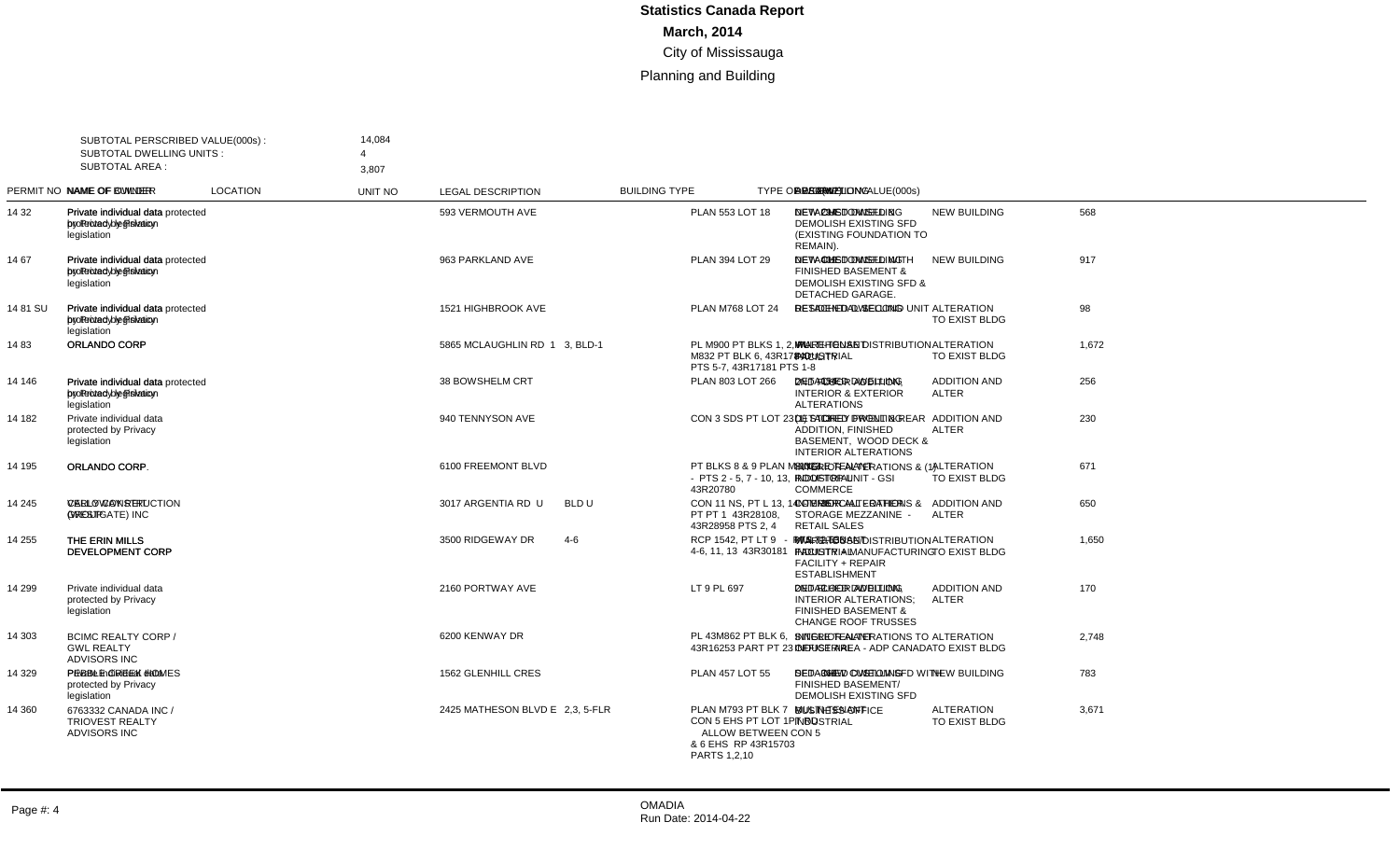|                                                                | 3,559                                                                                                       |                                                                                                        |                                                                                                                                                                                                          |                                                 |                                          |                                     |             |                |     |                                                                                                           |                                                                                                                                                                            |
|----------------------------------------------------------------|-------------------------------------------------------------------------------------------------------------|--------------------------------------------------------------------------------------------------------|----------------------------------------------------------------------------------------------------------------------------------------------------------------------------------------------------------|-------------------------------------------------|------------------------------------------|-------------------------------------|-------------|----------------|-----|-----------------------------------------------------------------------------------------------------------|----------------------------------------------------------------------------------------------------------------------------------------------------------------------------|
|                                                                | 1.044                                                                                                       |                                                                                                        |                                                                                                                                                                                                          |                                                 |                                          |                                     |             |                |     |                                                                                                           |                                                                                                                                                                            |
|                                                                | <b>NAME OF BUILDER</b>                                                                                      | <b>LOCATION</b>                                                                                        | UNIT NO                                                                                                                                                                                                  | <b>LEGAL DESCRIPTION</b>                        | <b>BUILDING TYPE</b>                     | <b>TYPE OF WORK</b>                 | VALUE(000s) |                |     |                                                                                                           | LINE                                                                                                                                                                       |
| Private individual data<br>protected by Privacy<br>legislation | INC.                                                                                                        |                                                                                                        |                                                                                                                                                                                                          | PLAN 532 LOT 33                                 | <b>DETACHED DWELLING</b>                 | <b>ADDITION AND</b><br><b>ALTER</b> | 64          |                |     | ALTERATIONS & ROOF<br>STRUCTURE ALTERATIONS                                                               | $\overline{1}$                                                                                                                                                             |
| Private individual data<br>protected by Privacy<br>legislation | by Privacy legislation                                                                                      |                                                                                                        |                                                                                                                                                                                                          | PLAN 906 PT LOT 136                             | SEMI-DETACHED<br><b>DWELLING</b>         | <b>ALTERATION</b><br>TO EXIST BLDG  | 75          | $\mathbf{1}$   |     |                                                                                                           | $\overline{2}$                                                                                                                                                             |
| Private individual data<br>protected by Privacy<br>legislation |                                                                                                             | 3277 WAXWING DR                                                                                        |                                                                                                                                                                                                          | PLAN M788 LOT 263                               | <b>DETACHED DWELLING</b>                 | <b>ALTERATION</b><br>TO EXIST BLDG  | 94          | $\overline{1}$ |     | <b>RESIDENTIAL SECOND UNIT</b>                                                                            | 3                                                                                                                                                                          |
| <b>BIOCCA HOMES INC</b>                                        | <b>BIOCCA HOMES INC</b>                                                                                     | 1336 MEREDITH AVE                                                                                      |                                                                                                                                                                                                          | PLAN K22 PT LOT 159                             | <b>DETACHED DWELLING</b>                 | <b>NEW BUILDING</b>                 | 511         | $\overline{1}$ | 253 | <b>EXISTING SFD AND</b><br><b>DETACHED GARAGE</b>                                                         | $\overline{4}$                                                                                                                                                             |
| Private individual data<br>protected by Privacy<br>legislation |                                                                                                             | 2059 KAWARTHA CRES                                                                                     |                                                                                                                                                                                                          | PLAN M25 LOT 32                                 | <b>DETACHED DWELLING</b>                 | <b>ADDITION AND</b><br><b>ALTER</b> | 164         |                |     | <b>INTERIOR ALTERATIONS.</b><br><b>REBUILD FRONT PORCH,</b><br>ROOF ALTERATIONS AND<br><b>BACK CANOPY</b> | 5                                                                                                                                                                          |
| POLMAT GROUP INC                                               | POLMAT GROUP INC                                                                                            | 1141 WOODEDEN DR                                                                                       |                                                                                                                                                                                                          | PLAN 392 PT LOT 21                              | <b>DETACHED DWELLING</b>                 | NEW BUILDING                        | 613         | $\mathbf{1}$   |     | <b>DEMOLISH EXISTING SFD</b>                                                                              | 6                                                                                                                                                                          |
| THE ERIN MILLS<br>DEVELOPMENT CORP                             | THE ERIN MILLS<br>DEVELOPMENT CORP                                                                          | 3500 RIDGEWAY DR                                                                                       | $\overline{1}$                                                                                                                                                                                           | RCP 1542. PT LT 9 - PTS<br>4-6, 11, 13 43R30181 | <b>MULTI-TENANT</b><br><b>INDUSTRIAL</b> | <b>ALTERATION</b><br>TO EXIST BLDG  | 1,090       |                |     | <b>WAREHOUSE &amp; DISTRIBUTION</b><br><b>FACILITY</b>                                                    | $\overline{7}$                                                                                                                                                             |
| Private individual data<br>protected by Privacy<br>legislation | by Privacy legislation                                                                                      |                                                                                                        |                                                                                                                                                                                                          | PLAN A24 PT LOT 3                               | <b>DETACHED DWELLING</b>                 | <b>NEW BUILDING</b>                 | 802         | $\mathbf{1}$   |     | FINISHED BASEMENT/<br>DEMOLISH EXISTING SFD AND<br><b>DETACHED GARAGE</b>                                 | 8                                                                                                                                                                          |
| CAL-ARVONA<br><b>DEVELOPMENTS INC</b>                          | CAL-ARVONA<br>DEVELOPMENTS INC                                                                              | 5353 NINTH LINE                                                                                        |                                                                                                                                                                                                          | CON 10 N/S PT LOT 3                             | <b>DETACHED DWELLING</b>                 | <b>DEMOLITION</b>                   | 30          |                |     | <b>DEMOLITION - EXISTING</b><br>SINGLE FAMILY DWELLING<br>AND SHED                                        | 9                                                                                                                                                                          |
| Private individual data<br>protected by Privacy                | by Privacy legislation                                                                                      |                                                                                                        |                                                                                                                                                                                                          | L 38 PLAN M-1733                                | DETACHED DWELLING                        | <b>ALTERATION</b><br>TO EXIST BLDG  | 51          |                |     | <b>INTERIOR ALTERATIONS -</b><br><b>FINISHED BASEMENT</b>                                                 | 10                                                                                                                                                                         |
| Private individual data<br>protected by Privacy                |                                                                                                             | 1330 QUEEN VICTORIA AVE                                                                                |                                                                                                                                                                                                          | PLAN H13 PT LOT 39<br>RP 43R12733 PART 14       | <b>DETACHED DWELLING</b>                 | <b>DEMOLITION</b>                   | 30          |                |     | <b>DEMOLITION - SFD</b>                                                                                   | 11                                                                                                                                                                         |
| Private individual data<br>protected by Privacy<br>legislation |                                                                                                             | 1392 STAVEBANK RD                                                                                      |                                                                                                                                                                                                          | RANGE 2 CIR PT L 3.<br>43R23717 PT 1            | <b>DETACHED DWELLING</b>                 | <b>DEMOLITION</b>                   | 35          |                |     | <b>DEMOLITION - SFD &amp; GARAGE</b>                                                                      | 12                                                                                                                                                                         |
|                                                                |                                                                                                             | 109,002                                                                                                |                                                                                                                                                                                                          |                                                 |                                          |                                     |             |                |     |                                                                                                           |                                                                                                                                                                            |
|                                                                | <b>SUBTOTAL DWELLING UNITS:</b><br>SUBTOTAL AREA :<br>PERMIT NO NAME OF OWNER<br>legislation<br>legislation | SUBTOTAL PERSCRIBED VALUE(000s):<br>5<br>TOTAL PERSCRIBED VALUE(000s):<br><b>TOTAL DWELLING UNITS:</b> | RUSAND HOME RENOVATION 1337 MELTON DR<br>Private individual data protected 2346 WHALEY DR<br>Private individual data protected 4054 WILCOX RD<br>Private individual data protected 5375 MALLORY RD<br>29 |                                                 |                                          |                                     |             |                |     |                                                                                                           | DWELLING AREA(m2) DESCRIPTION<br>31 ADDITION AND NTERIOR<br>69 RESIDIENTIAL SECOND UNIT<br>NEW CUSTOM SFD/ DEMOLISH<br>321 NEW - CUSTOM SFD AND<br>370 NEW CUSTOM SFD WITH |

OMADIA

TOTAL AREA :

56,048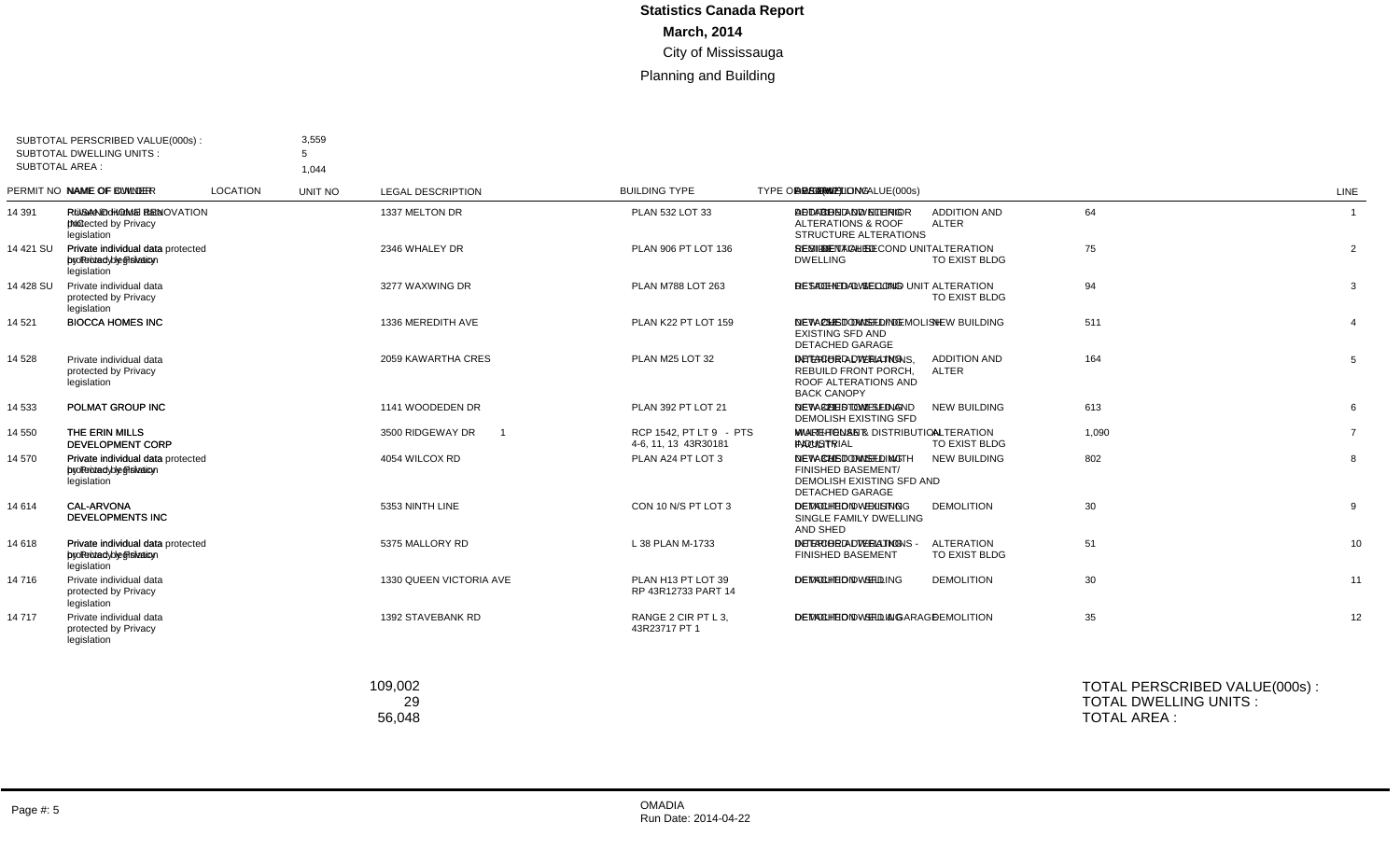#### **March, 2014** City of Mississauga **Statistics Canada Report**

Planning and Building

#### SECTION B - MINOR RESIDENTIAL ADDITIONS AND RENNOVATIONS

| PERMITS VALUED AT LESS THAN \$50,000 |                      | line no. | <b>VALUE (000s)</b> | NO OF PERMITS |
|--------------------------------------|----------------------|----------|---------------------|---------------|
| NEW GARAGES AND CARPORTS             | - SINGLE DWELLINGS   | 01       |                     | 0             |
|                                      | - MULTIPLE DWELLINGS | 02       |                     | $\Omega$      |
| NEW INGROUND SWIMMING POOLS          | - SINGLE DWELLINGS   | 03       |                     | $\Omega$      |
|                                      | - MULTIPLE DWELLINGS | 04       |                     | $\Omega$      |
| OTHER IMPROVEMENTS                   | - SINGLE DWELLINGS   | 05       | 806                 | 58            |
|                                      | - MULTIPLE DWELLINGS | 06       | 347                 | 42            |
| TOTALS FOR SECTION B                 |                      | 07       | l.153               | 100           |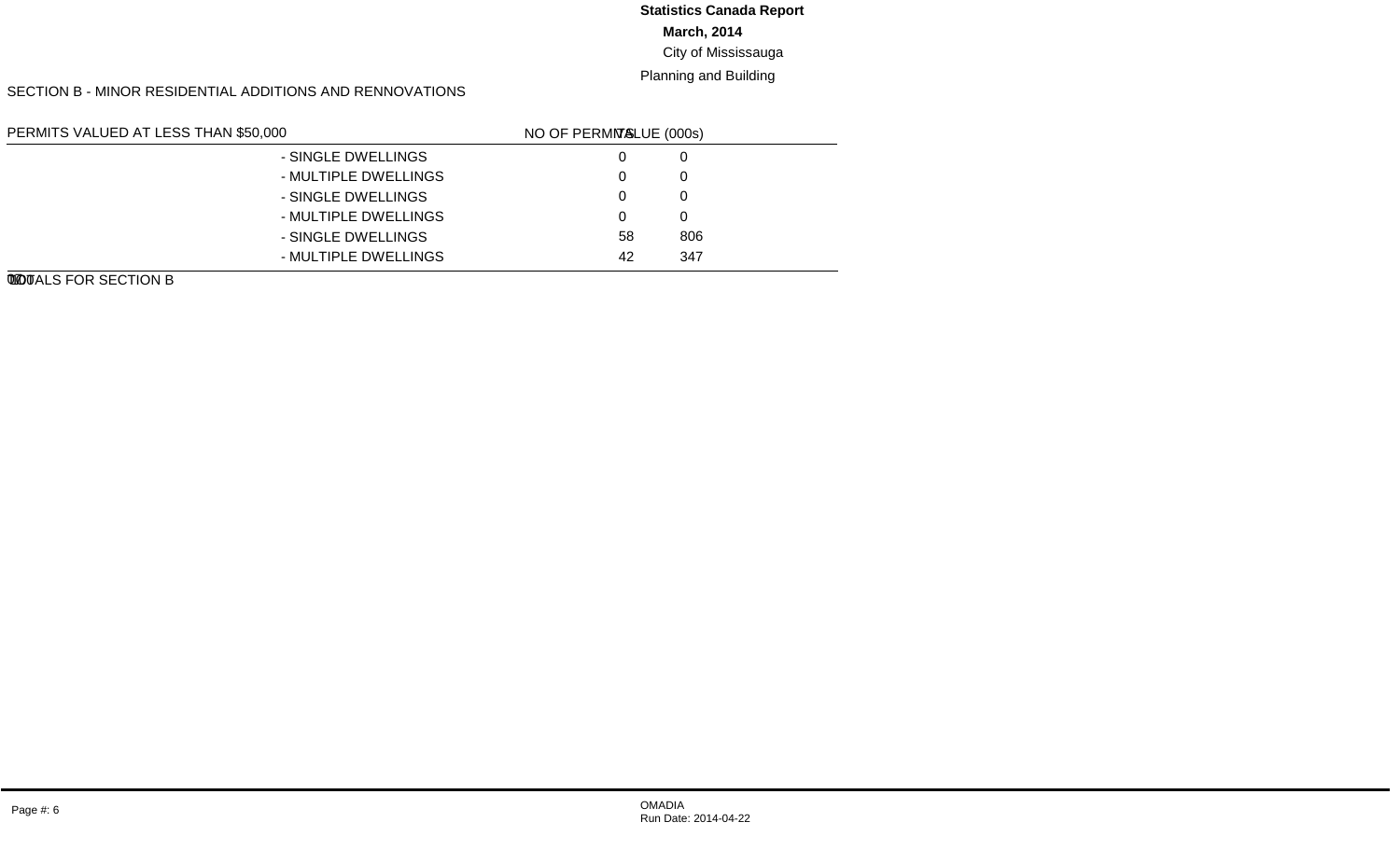# **March, 2014 Statistics Canada Report**

# City of Mississauga

#### Planning and Building

SECTION C - MINOR NON-RESIDENTIAL PROJECTS

| PERMITS VALUED AT LESS THAN \$250,000 |                             | LINE NO. | <b>VALUE (000s)</b> | NO OF PERMITS |
|---------------------------------------|-----------------------------|----------|---------------------|---------------|
| <b>INDUSTRIAL</b>                     | - NEW CONSTRUCTION          | 08       | 223                 |               |
|                                       | - ADDITIONS AND RENOVATIONS | 09       | 1624                | 30            |
| <b>COMMERCIAL</b>                     | - NEW CONSTRUCTION          | 10       |                     |               |
|                                       | - ADDITIONS AND RENOVATIONS | 11       | 4329                | 64            |
| INSTITUTIONAL OR GOVERNMENTAL         | - NEW CONSTRUCTION          | 12       |                     | $\Omega$      |
|                                       | - ADDITIONS AND RENOVATIONS | 13       | 1035                | 17            |
| TOTALS FOR SECTION C                  |                             | 14       | 7.211               | 113           |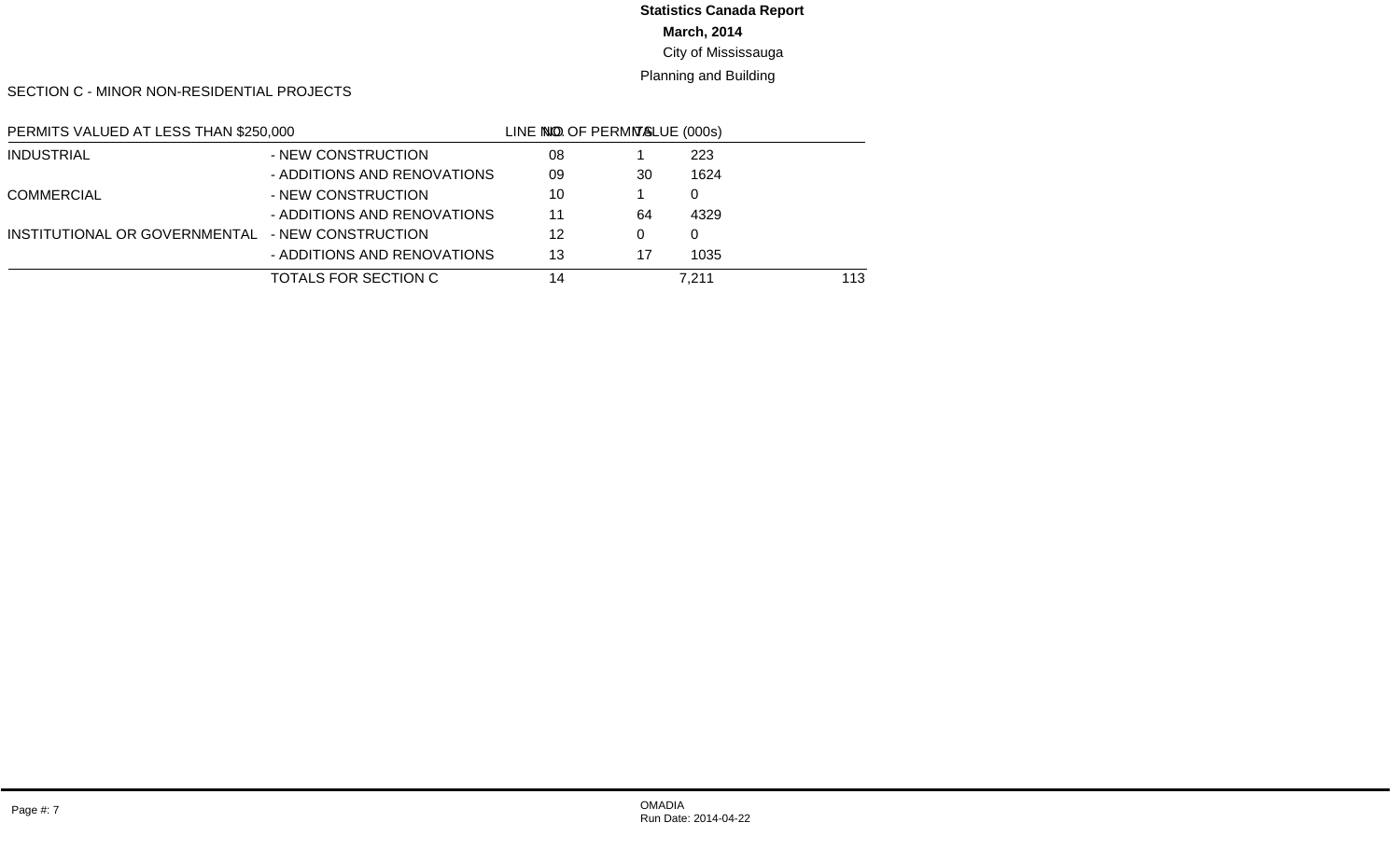#### SECTION D - RESIDENTIAL DEMOLITIONS

| TVDE                 | SINGLE | SEMI | <b>ROW</b> | <b>STREET ROW CONDO ROW</b> | DI EV<br>ᄂᄂ | AP <sup>-</sup> | OTHER | $T$ $\cap$ $T \wedge I$<br>TUTAL. |
|----------------------|--------|------|------------|-----------------------------|-------------|-----------------|-------|-----------------------------------|
| # OF<br><b>UNITS</b> |        |      |            |                             |             |                 |       |                                   |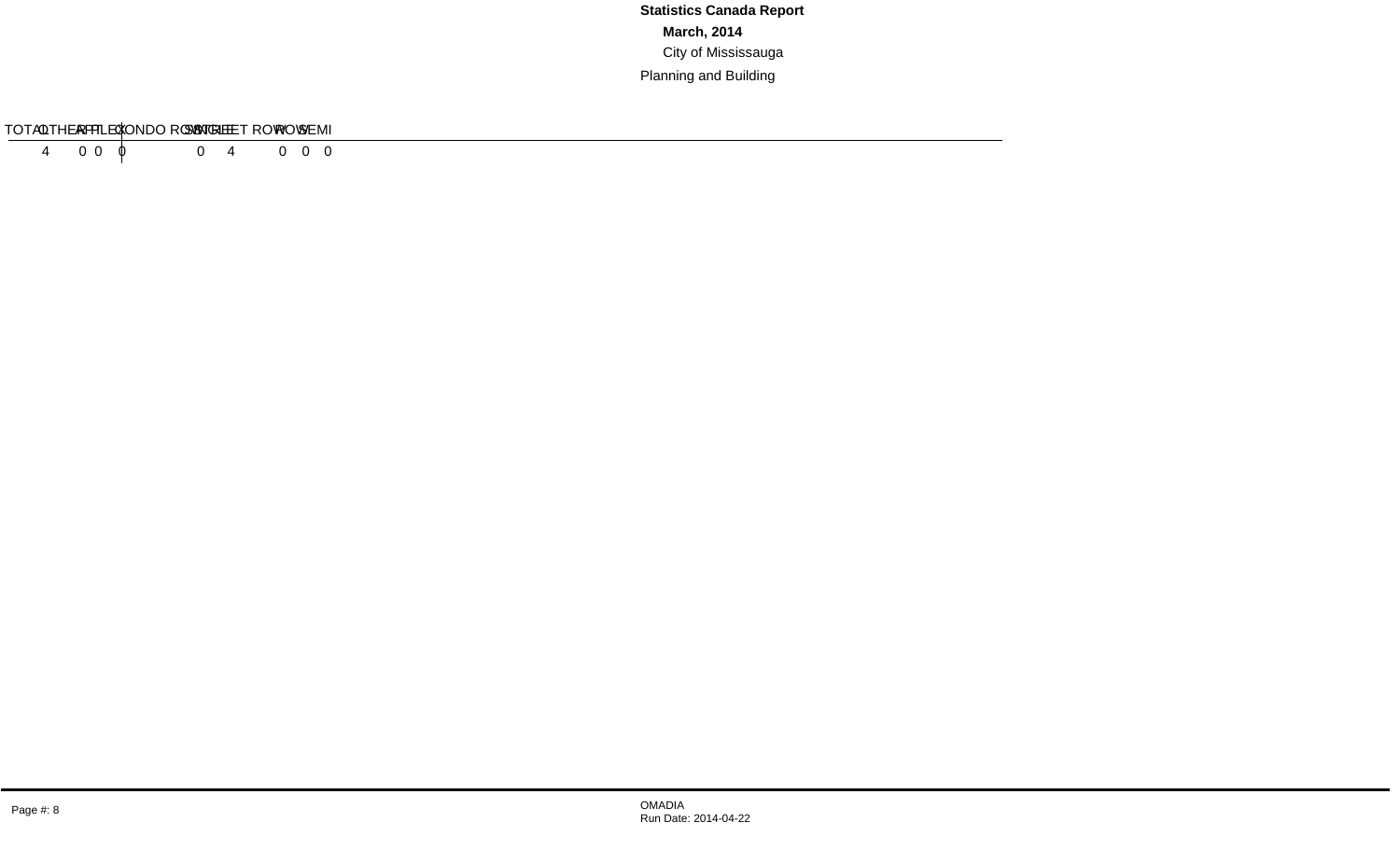#### SECTION A - MAJOR CONSTRUCTION PROJECTS

| <b>SUBTOTAL AREA:</b> | SUBTOTAL PERSCRIBED VALUE(000s):<br><b>SUBTOTAL DWELLING UNITS:</b>                   | 54,201<br>16<br>33.147                                                        |                                            |         |                                                                                  |                                                 |                              |             |     |     |                                                                                                                       |                |
|-----------------------|---------------------------------------------------------------------------------------|-------------------------------------------------------------------------------|--------------------------------------------|---------|----------------------------------------------------------------------------------|-------------------------------------------------|------------------------------|-------------|-----|-----|-----------------------------------------------------------------------------------------------------------------------|----------------|
|                       | PERMIT NO NAME OF OWNER                                                               | <b>NAME OF BUILDER</b>                                                        | <b>LOCATION</b>                            | UNIT NO | <b>LEGAL DESCRIPTION</b>                                                         | <b>BUILDING TYPE</b>                            | <b>TYPE OF WORK</b>          | VALUE(000s) |     |     | DWELLING AREA(m2) DESCRIPTION                                                                                         | <b>LINE</b>    |
| 11 3812               | Private individual data<br>protected by Privacy<br>legislation                        | Private individual data protected 1448 STAVEBANK RD<br>by Privacy legislation |                                            |         | RANGE 2 CIR PT LOT 4                                                             | <b>DETACHED DWELLING</b>                        | <b>NEW BUILDING</b>          | 917         | - 1 |     | 466 NEW CUSTOM SFD WITH<br>FINISHED BASEMENT.                                                                         | $\overline{1}$ |
| 12 2686               | Private individual data<br>protected by Privacy<br>legislation                        | Private individual data protected 1050 CAVEN ST<br>by Privacy legislation     |                                            |         | PLAN B19 LOT 99                                                                  | <b>DETACHED DWELLING</b>                        | <b>NEW BUILDING</b>          | 241         |     |     | 102 SFD - CUSTOM 1-STOREY<br><b>DWELLING WITH FINISHED</b><br><b>BASEMENT &amp; DEMOLISH</b><br><b>EXISTING SFD</b>   | 2              |
| 13 5075<br>FTR.       | <b>LINDISFARNE</b><br><b>DEVELOPMENTS INC</b><br><b>AND TRUSCAN</b><br>PROPERTY CORP. | <b>METRUS CONSTRUCTION</b><br>LIMITED                                         | 4980 TAHOE BLVD                            |         | PL 43M1503, PT B 3 - PTS<br>1, 5, 6 43R27777                                     | <b>COMMERCIAL - OTHER</b>                       | <b>NEW BUILDING</b>          | 32,202      |     |     | 22,018 NEW - OFFICE SHELL<br><b>BUILDING, SOBEYS ONTARIO</b><br><b>REGIONAL OFFICE -</b><br><b>FOUNDATION TO ROOF</b> | 3              |
| 13 5300               | <b>OMERS REALTY</b><br><b>MANAGEMENT CORP</b>                                         | ELLIS DON CORP                                                                | 100 CITY CENTRE DR                         |         | PL 43M1010 BLK 21 PT<br>BLKS 1, 16, 19, 20, 43R35320<br>PTS 9, 10, 16            | <b>COMMERCIAL RETAIL -</b><br><b>MULTI-USER</b> | <b>ADDITION AND</b><br>ALTER | 15.562      |     |     | 7.605 ADDITION & INTERIOR<br><b>ALTERATIONS (Between Sears)</b><br>& Target) - SQUARE ONE<br><b>SHOPPING CENTRE</b>   | $\overline{4}$ |
| 13 5330               | <b>SUMMIT</b><br><b>HEATHERLEIGH INC.</b>                                             | <b>SUMMIT VIEW HOMES</b><br><b>GROUP INC</b>                                  | 910 FRANCINE CRES R<br>908 FRANCINE CRES L |         | 43M1502, PT BLK 82 - PT<br>33 43R35258<br>43M1502, PT BLK 82 - PT<br>34 43R35258 | <b>SEMI-DETACHED</b><br><b>DWELLING</b>         | <b>NEW BUILDING</b>          | 832         | 2   |     | 477 NEW CUSTOM SEMI-<br><b>DETACHED (COMMON</b><br>ELEMENT CONDOMINIUM)                                               | 5              |
| 13 5331               | <b>SUMMIT</b><br><b>HEATHERLEIGH INC.</b>                                             | <b>SUMMIT VIEW HOMES</b><br><b>GROUP INC</b>                                  | 892 FRANCINE CRES R<br>890 FRANCINE CRES L |         | 43M1502, PT BLK 82 - PT<br>39 43R35258<br>43M1502, PT BLK 82 - PT<br>40 43R35258 | SEMI-DETACHED<br><b>DWELLING</b>                | <b>NEW BUILDING</b>          | 832         | 2   | 477 | SEMI-DETACHED - REPEAT<br>MODEL (COMMON ELEMENT<br>CONDOMINIUM)                                                       | 6              |
| 13 5332               | <b>SUMMIT</b><br><b>HEATHERLEIGH INC.</b>                                             | <b>SUMMIT VIEW HOMES</b><br><b>GROUP INC</b>                                  | 874 FRANCINE CRES R<br>872 FRANCINE CRES L |         | 43M1502, PT BLK 82 - PT<br>45 43R35258<br>43M1502, PT BLK 82 - PT<br>46 43R35258 | SEMI-DETACHED<br><b>DWELLING</b>                | <b>NEW BUILDING</b>          | 832         | 2   | 477 | SEMI-DETACHED - REPEAT<br>MODEL (COMMON ELEMENT<br>CONDOMINIUM)                                                       | $\overline{7}$ |
| 13 5335               | <b>SUMMIT</b><br><b>HEATHERLEIGH INC.</b>                                             | <b>SUMMIT VIEW HOMES</b><br><b>GROUP INC</b>                                  | 886 FRANCINE CRES R<br>884 FRANCINE CRES L |         | 43M1502, PT BLK 82 - PT<br>41 43R35258<br>43M1502. PT BLK 82 - PT<br>42 43R35258 | SEMI-DETACHED<br><b>DWELLING</b>                | <b>NEW BUILDING</b>          | 826         | 2   | 474 | SEMI-DETACHED - REPEAT<br><b>MODEL (COMMON ELEMENT</b><br>CONDOMINIUM)                                                | 8              |
| 13 5695               | Private individual data<br>protected by Privacy<br>legislation                        | <b>EURO HOMES LTD</b>                                                         | 30 WENONAH DR                              |         | PLAN H21 LOT 202                                                                 | <b>DETACHED DWELLING</b>                        | <b>ADDITION AND</b><br>ALTER | 181         |     | 29  | ONE STOREY REAR ADDITION.<br>ATTACHED GARAGE AND<br><b>DECK</b>                                                       | $\mathbf{q}$   |
| 13 5721               | <b>SUMMIT</b><br><b>HEATHERLEIGH INC.</b>                                             | <b>SUMMIT VIEW HOMES</b><br><b>GROUP INC</b>                                  | 904 FRANCINE CRES R<br>902 FRANCINE CRES L |         | 43M1502, PT BLK 82 - PT<br>35 43R35258<br>43M1502, PT BLK 82 - PT<br>36 43R35258 | SEMI-DETACHED<br><b>DWELLING</b>                | <b>NEW BUILDING</b>          | 593         | 2   |     | 340 SEMI-DETACHED - REPEAT<br>MODEL (COMMON ELEMENT<br>CONDOMINIUM)                                                   | 10             |
| 13 5722               | <b>SUMMIT</b><br><b>HEATHERLEIGH INC.</b>                                             | <b>SUMMIT VIEW HOMES</b><br><b>GROUP INC</b>                                  | 898 FRANCINE CRES R<br>896 FRANCINE CRES L |         | 43M1502, PT BLK 82 - PT<br>37 43R35258<br>43M1502. PT BLK 82 - PT<br>38 43R35258 | SEMI-DETACHED<br><b>DWELLING</b>                | <b>NEW BUILDING</b>          | 590         | 2   | 339 | SEMI-DETACHED - REPEAT<br>MODEL (COMMON ELEMENT<br>CONDOMINIUM)                                                       | 11             |
| 13 5723               | <b>SUMMIT</b><br>HEATHERLEIGH INC.                                                    | <b>SUMMIT VIEW HOMES</b><br><b>GROUP INC</b>                                  | 880 FRANCINE CRES R<br>878 FRANCINE CRES L |         | 43M1502, PT BLK 82 - PT<br>43 43R35258<br>43M1502, PT BLK 82 - PT<br>44 43R35258 | SEMI-DETACHED<br><b>DWELLING</b>                | <b>NEW BUILDING</b>          | 593         | 2   | 340 | SEMI-DETACHED - REPEAT<br>MODEL (COMMON ELEMENT<br>CONDOMINIUM)                                                       | 12             |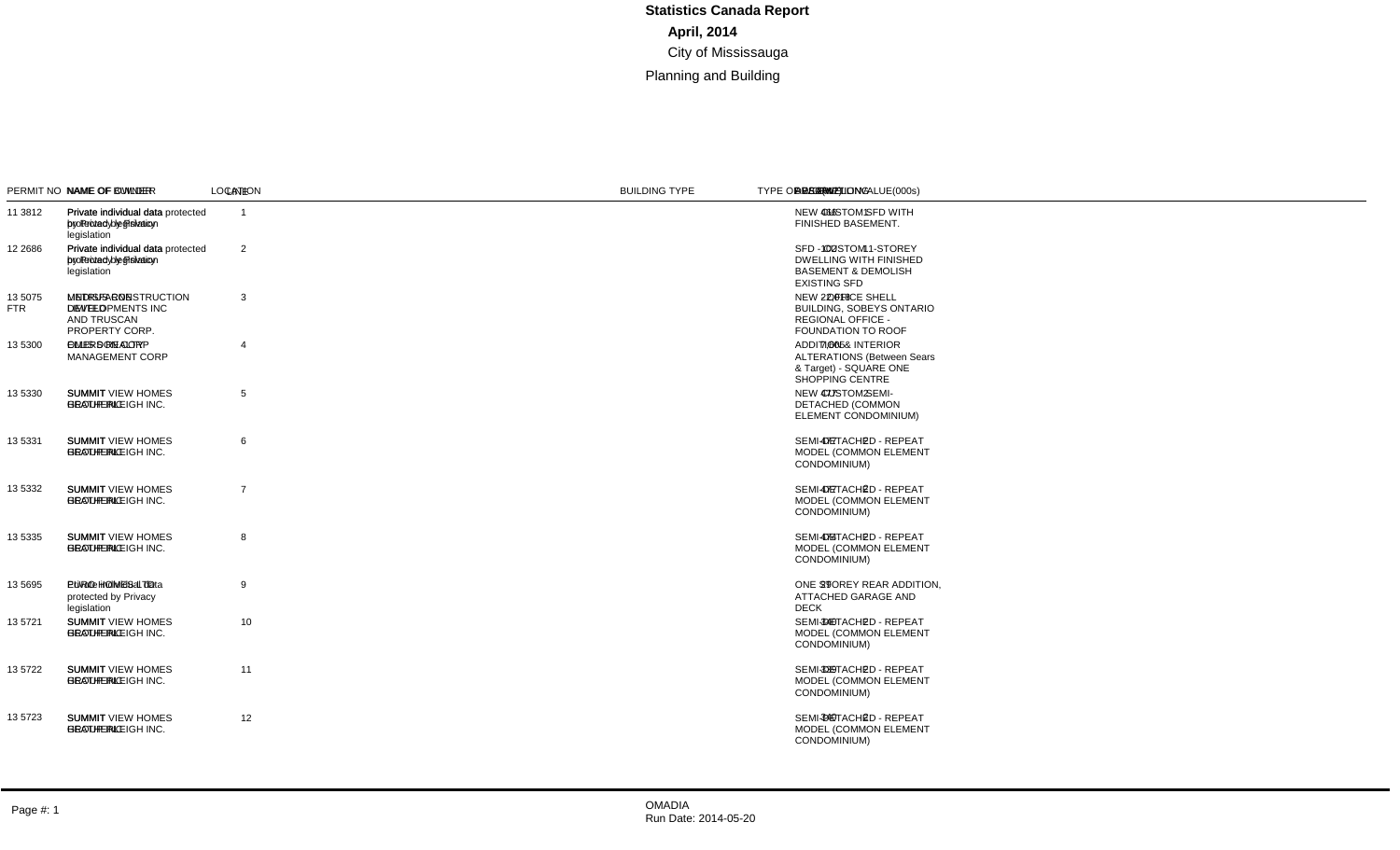| SUBTOTAL AREA : | SUBTOTAL PERSCRIBED VALUE(000s):<br><b>SUBTOTAL DWELLING UNITS:</b> | 11,545<br>10<br>7,329                                                           |                                            |              |                                                                                  |                                          |                                           |             |                               |       |                                                                                                                                         |                 |
|-----------------|---------------------------------------------------------------------|---------------------------------------------------------------------------------|--------------------------------------------|--------------|----------------------------------------------------------------------------------|------------------------------------------|-------------------------------------------|-------------|-------------------------------|-------|-----------------------------------------------------------------------------------------------------------------------------------------|-----------------|
|                 | PERMIT NO NAME OF OWNER                                             | <b>NAME OF BUILDER</b>                                                          | <b>LOCATION</b>                            | UNIT NO      | <b>LEGAL DESCRIPTION</b>                                                         | <b>BUILDING TYPE</b>                     | <b>TYPE OF WORK</b>                       | VALUE(000s) | DWELLING AREA(m2) DESCRIPTION |       |                                                                                                                                         | <b>LINE</b>     |
| 13 5890         | Private individual data<br>protected by Privacy<br>legislation      |                                                                                 | <b>2094 IAN AVE</b>                        |              | <b>PLAN 551 LOT 25</b>                                                           | DETACHED DWELLING                        | <b>ADDITION AND</b><br><b>ALTER</b>       | 298         |                               |       | 172 REAR ADDITION AND<br><b>INTERIOR ALTERATIONS</b>                                                                                    | $\overline{1}$  |
| 13 6046         | <b>SUMMIT</b><br><b>HEATHERLEIGH INC.</b>                           | <b>SUMMIT VIEW HOMES</b><br><b>GROUP INC</b>                                    | 916 FRANCINE CRES R<br>914 FRANCINE CRES L |              | 43M1502, PT BLK 82 - PT<br>31 43R35258<br>43M1502, PT BLK 82 - PT<br>32 43R35258 | SEMI-DETACHED<br><b>DWELLING</b>         | <b>NEW BUILDING</b>                       | 594         | 2                             | 341   | SEMI-DETACHED - REPEAT<br>MODEL (COMMON ELEMENT<br>CONDOMINIUM) - REDUCED<br>LENGTH                                                     | $\overline{2}$  |
| 13 6047         | <b>SUMMIT</b><br>HEATHERLEIGH INC.                                  | <b>SUMMIT VIEW HOMES</b><br><b>GROUP INC</b>                                    | 868 FRANCINE CRES R<br>866 FRANCINE CRES L |              | 43M1502, PT BLK 82 - PT<br>47 43R35258<br>43M1502, PT BLK 82 - PT<br>48 43R35258 | SEMI-DETACHED<br><b>DWELLING</b>         | <b>NEW BUILDING</b>                       | 592         | 2                             | 340   | SEMI-DETACHED - REPEAT<br>MODEL (COMMON ELEMENT<br>CONDOMINIUM)                                                                         | 3               |
| 13 6048         | <b>SUMMIT</b><br><b>HEATHERLEIGH INC.</b>                           | <b>SUMMIT VIEW HOMES</b><br><b>GROUP INC</b>                                    | 862 FRANCINE CRES R<br>860 FRANCINE CRES L |              | 43M1502, PT BLK 82 - PT<br>49 43R35258<br>43M1502, PT BLK 82 - PT<br>50 43R35258 | SEMI-DETACHED<br><b>DWELLING</b>         | <b>NEW BUILDING</b>                       | 594         | 2                             | 341   | SEMI-DETACHED - REPEAT<br>MODEL (COMMON ELEMENT<br>CONDOMINIUM)                                                                         | $\overline{4}$  |
| 136127          | 2333 NSW INC /<br><b>MARLAND</b><br><b>ACQUISITIONS INC</b>         | <b>CENTRECON INC</b>                                                            | 2333 NORTH SHERIDAN WAY                    |              | CON 1 SDS PT LOTS 32,33<br>33                                                    | <b>INDUSTRIAL - OTHER</b>                | <b>ADDITION AND</b><br><b>ALTER</b>       | 6.336       |                               | 4.878 | ADD/ALT - ONE STOREY REAR<br><b>ADDITION &amp; INTERIOR</b><br>ALTERATIONS TO EXISTING<br>INDUSTRIAL BUILDING                           | 5               |
| 13 6210         | Private individual data<br>protected by Privacy<br>legislation      | Private individual data protected 475 CHANTENAY DR<br>by Privacy legislation    |                                            |              | PLAN 480 LOT 48                                                                  | <b>DETACHED DWELLING</b>                 | <b>NEW BUILDING</b>                       | 507         | $\overline{1}$                |       | 291 DEMOLISH EXISTING ONE<br>STOREY DWELLING TO<br><b>EXISTING FOUNDATION AND</b><br><b>CONSTRUCT NEW TWO</b><br><b>STOREY DWELLING</b> | 6               |
| 13 6772         | Private individual data<br>protected by Privacy<br>legislation      | Private individual data protected 1336 HAIG BLVD<br>by Privacy legislation      |                                            |              | PLAN 348 S PT LOT 1                                                              | <b>DETACHED DWELLING</b>                 | <b>NEW BUILDING</b>                       | 681         | $\overline{1}$                |       | 375 NEW CUSTOM SFD &<br><b>DEMOLISH EXISTING SFD/</b><br><b>EXISTING FRAME GARAGE TO</b><br>BE RELOCATED.                               | $\overline{7}$  |
| 13 6866         | Private individual data<br>protected by Privacy<br>legislation      | Private individual data protected 684 BYNGMOUNT AVE<br>by Privacy legislation   |                                            |              | PLAN A26 LOT 47 PT LOT 48                                                        | <b>DETACHED DWELLING</b>                 | <b>NEW BUILDING</b>                       | 657         | $\overline{1}$                |       | 327 NEW 3 STOREY CUSTOM SFD<br>WITH FINISHED BASEMENT &<br>DEMOLISH EXISTING SFD.                                                       | 8               |
| 13 6980         | Private individual data<br>protected by Privacy<br>legislation      | Private individual data protected 4249 GOLDENROD CRES<br>by Privacy legislation |                                            |              | L 66 PLAN M-1596                                                                 | <b>DETACHED DWELLING</b>                 | <b>ALTERATION</b><br>TO EXIST BLDG        | 94          | $\overline{1}$                |       | 74 SECOND UNIT - BASEMENT<br>APARTMENT & STAIRWELL                                                                                      | 9               |
| 13 7036         | Private individual data<br>protected by Privacy<br>legislation      |                                                                                 | 1200 CRESTLAWN DR                          |              | CON 2 NDS PT LOT 7                                                               | <b>INDUSTRIAL - OTHER</b>                | <b>ALTERATION</b><br>TO EXIST BLDG        | 362         |                               |       | <b>MOTOR VEHICLE REPAIR</b><br>FACILITY (R/C), MOTOR<br><b>VEHICLE BODY REPAIR</b><br>FACILITY (R/C), VEHICLE<br>POUND FACILITY         | 10 <sup>1</sup> |
| 13 7056         | RML 5820 KENNEDY RD<br>LTD                                          |                                                                                 | 5820 KENNEDY RD                            | $\mathbf{3}$ | <b>PLAN M425 BLK 18</b>                                                          | <b>MULTI-TENANT</b><br><b>INDUSTRIAL</b> | <b>ALTERATION</b><br><b>TO EXIST BLDG</b> | 426         |                               |       | <b>INTERIOR ALTERATIONS -</b><br>DAYASON'S RESTAURANT                                                                                   | 11              |
| 13 7155         | Private individual data<br>protected by Privacy<br>legislation      | Private individual data protected 1458 LIVEOAK DR<br>by Privacy legislation     |                                            |              | <b>PLAN 527 LOT 17</b>                                                           | <b>DETACHED DWELLING</b>                 | <b>ADDITION AND</b><br><b>ALTER</b>       | 404         |                               |       | 189 2ND STOREY & REAR<br><b>ADDITION. INTERIOR</b><br>ALTERATIONS, NEW FRONT &<br>SIDE PORCH & BASEMENT<br><b>STAIRWELL</b>             | 12              |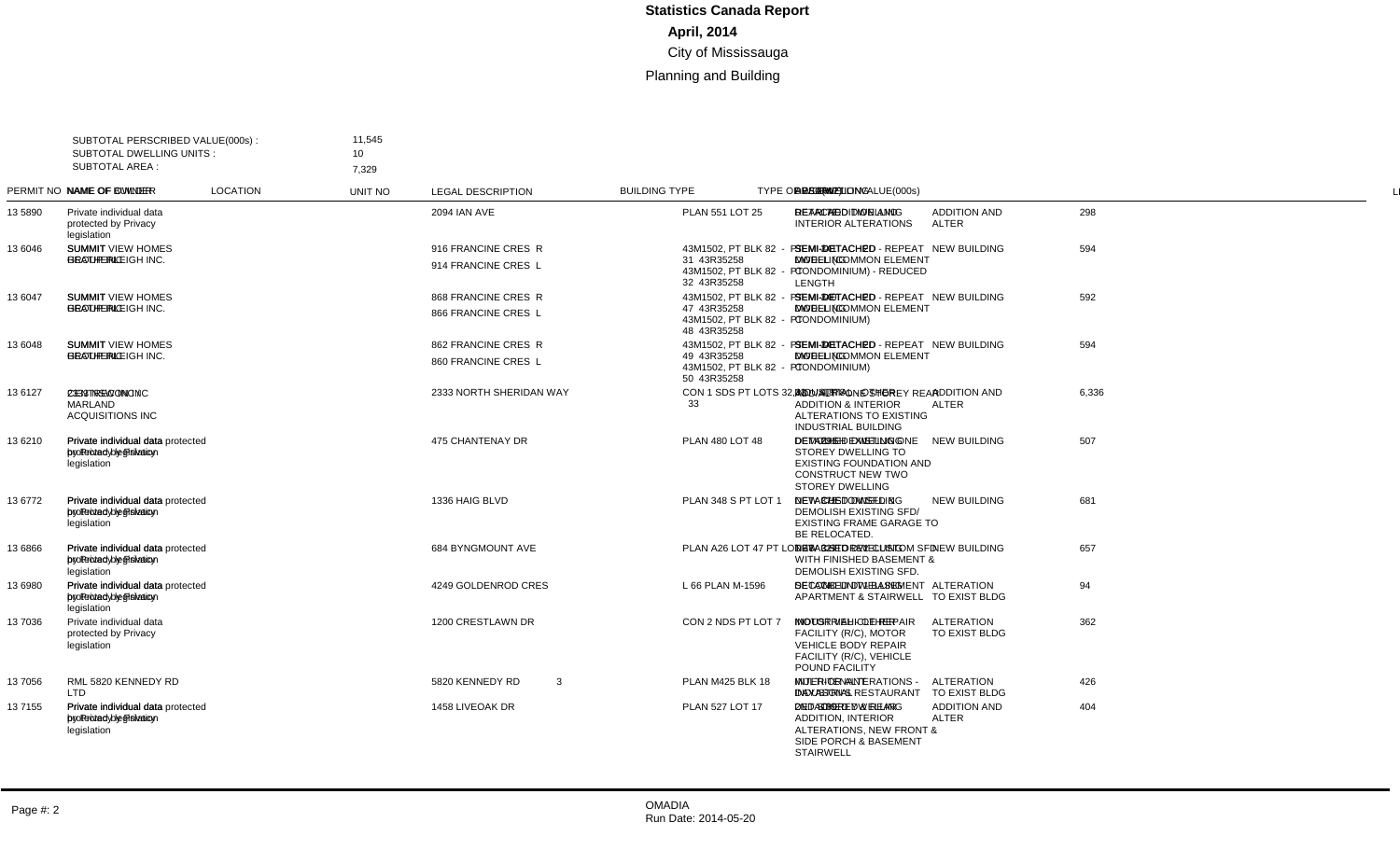| <b>SUBTOTAL AREA:</b> | SUBTOTAL PERSCRIBED VALUE(000s):<br><b>SUBTOTAL DWELLING UNITS:</b>            | 7,472                                                                        |                      |                |                                                                          |                                                 |                                           |             |                |     |                                                                                                                                                                   |                |
|-----------------------|--------------------------------------------------------------------------------|------------------------------------------------------------------------------|----------------------|----------------|--------------------------------------------------------------------------|-------------------------------------------------|-------------------------------------------|-------------|----------------|-----|-------------------------------------------------------------------------------------------------------------------------------------------------------------------|----------------|
|                       | PERMIT NO NAME OF OWNER                                                        | 1.814<br>NAME OF BUILDER                                                     | <b>LOCATION</b>      | <b>UNIT NO</b> | <b>LEGAL DESCRIPTION</b>                                                 | <b>BUILDING TYPE</b>                            | <b>TYPE OF WORK</b>                       | VALUE(000s) |                |     | DWELLING AREA(m2) DESCRIPTION                                                                                                                                     | LINE           |
| 137241                | Private individual data<br>protected by Privacy<br>legislation                 | Private individual data protected 61 MAPLE AVE S<br>by Privacy legislation   |                      |                | PLAN H22 PT LOT 37                                                       | DETACHED DWELLING                               | <b>NEW BUILDING</b>                       | 649         | -1             |     | 354 NEW 3 STOREY CUSTOM SFD                                                                                                                                       | $\overline{1}$ |
| 137267                | Private individual data<br>protected by Privacy<br>legislation                 | Private individual data protected 10 BROOKSIDE DR<br>by Privacy legislation  |                      |                | <b>PLAN 346 LOT 9</b>                                                    | <b>DETACHED DWELLING</b>                        | <b>NEW BUILDING</b>                       | 466         | $\overline{1}$ | 238 | <b>NEW CUSTOM SFD &amp;</b><br><b>DEMOLISH EXISTING SFD</b>                                                                                                       | $\overline{2}$ |
| 137280                | <b>OMERS REALTY</b><br><b>MANAGEMENT CORP</b>                                  | <b>ROYALTY GENERAL</b><br><b>CONSTRUCTION LTD</b>                            | 100 CITY CENTRE DR   | 1-745 TO 1-810 | PL 43M1010 BLK 21 PT<br>BLKS 1, 16, 19, 20, 43R35320<br>PTS 9, 10, 16    | <b>COMMERCIAL RETAIL -</b><br><b>MULTI-USER</b> | <b>ALTERATION</b><br>TO EXIST BLDG        | 962         |                |     | <b>INTERIOR ALTERATIONS -</b><br>RETAIL SALES, SHOPPERS<br><b>DRUG MART</b>                                                                                       | 3              |
| 137297                | APPLEWOOD HILLS<br>PLAZA LTD                                                   |                                                                              | 1125 BLOOR ST        | 2-4, BLD-C     | PLAN 753 BLK B                                                           | <b>COMMERCIAL RETAIL -</b><br><b>MULTI-USER</b> | <b>ALTERATION</b><br>TO EXIST BLDG        | 305         |                |     | <b>INTERIOR ALTERATIONS -</b><br>SHOPPERS DRUG MART                                                                                                               | $\overline{4}$ |
| 14 42                 | Private individual data<br>protected by Privacy<br>legislation                 | J.L. HOME DESIGN LTD                                                         | 16 PINE AVE N        |                | <b>PLAN 419 LOT 44</b>                                                   | <b>DETACHED DWELLING</b>                        | <b>ADDITION AND</b><br><b>ALTER</b>       | 291         |                | 157 | 2-STOREY REAR & 2ND FLOOR<br><b>ADDITION. PORCH WITH</b><br>CANTINA, DECK WITH<br><b>BALCONY, EXTEND GARAGE</b><br>AND INTERIOR ALTERATIONS                       | 5              |
| 14 129<br><b>FTR</b>  | <b>DUFFERIN-PEEL</b><br>CATHOLIC DISTRICT<br><b>SCHOOL BOARD</b>               | M.J. DIXON CONSTRUCTION 3460 AQUINAS AVE<br><b>LTD</b>                       |                      |                | <b>B 147 PLAN M-1498</b>                                                 | <b>SCHOOL - ELEMENTARY</b>                      | <b>ADDITION AND</b><br><b>ALTER</b>       | 526         |                | 197 | <b>NEW 1 STOREY ADDITION &amp;</b><br><b>INTERIOR ALTERATIONS TO</b><br>(2) CLASSROOMS, ST<br>SEBASTIAN CATHOLIC<br>ELEMENTARY SCHOOL - FDN<br>TO ROOF ONLY.      | 6              |
| 14 139                | THE DUFFERIN-PEEL<br><b>BOARD -CATHOLIC</b><br>SEPARATE SCHOOL<br><b>BOARD</b> | ANACOND CONTRACTING<br><b>INC</b>                                            | 225 CENTRAL PKY W    |                | PL 43M678 PT B 173. PL<br>43M595 B 246 PT B 245.<br>43R14467 PTS 1, 3, 6 | <b>SCHOOL - ELEMENTARY</b>                      | <b>ALTERATION</b><br><b>TO EXIST BLDG</b> | 473         |                |     | INTERIOR ALTERATIONS TO<br><b>EXISTING KINDERGARTEN</b><br>ROOMS AND (2) NEW<br>KINDERGARTEN ROOMS &<br><b>EXTERIOR ALTERATIONS -</b><br>BISHOP SCALABRINI C.E.S. | $\overline{7}$ |
| 14 222                | Private individual data<br>protected by Privacy<br>legislation                 | Private individual data protected 7594 REDSTONE RD<br>by Privacy legislation |                      |                | PLAN 578 PT LOT 112 PT<br>LOT 113 RP 43R2141 PART<br>3 PART 4            | <b>DETACHED DWELLING</b>                        | <b>NEW BUILDING</b>                       | 796         | -1             |     | 419 NEW CUSTOM SFD AND<br><b>DEMOLISH EXISTING SFD</b>                                                                                                            | 8              |
| 14 223                | Private individual data<br>protected by Privacy<br>legislation                 | Private individual data protected 26 KNASEBORO ST<br>by Privacy legislation  |                      |                | PLAN TOR 4 LOT 76                                                        | <b>DETACHED DWELLING</b>                        | <b>NEW BUILDING</b>                       | 649         | $\overline{1}$ | 338 | NEW CUSTOM SFD AND<br>DEMOLISH EXISTING SFD                                                                                                                       | 9              |
| 14 295                | <b>M&amp;R COMMERCIAL</b><br><b>PROPERTIES</b>                                 | VANDYK COMMERCIAL CO<br><b>LTD</b>                                           | 2800 MATHESON BLVD E |                | PLAN M584 PT BLK 1<br>RP 43R14955 PART 2                                 | SINGLE TENANT<br><b>INDUSTRIAL</b>              | <b>ALTERATION</b><br>TO EXIST BLDG        | 1,697       |                |     | <b>WAREHOUSE &amp; DISTRIBUTION</b><br><b>FACILITY</b>                                                                                                            | 10             |
| 14 296                | THERAPURE<br><b>BIOPHARMA INC</b>                                              |                                                                              | 2585 MEADOWPINE BLVD |                | PLAN M936 B 1.2                                                          | SINGLE TENANT<br><b>INDUSTRIAL</b>              | <b>ALTERATION</b><br><b>TO EXIST BLDG</b> | 348         |                |     | <b>INTERIOR ALTERATIONS TO</b><br>LEVEL1, REPLACING AN AIR<br><b>HANDLER UNIT &amp; ADDING A</b><br>HEAT RECOVERY UNIT                                            | 11             |
| 14 311                | Private individual data<br>protected by Privacy<br>legislation                 | Private individual data protected 591 DRYMEN CRES<br>by Privacy legislation  |                      |                | PLAN 460 LOT 110                                                         | <b>DETACHED DWELLING</b>                        | <b>ADDITION AND</b><br><b>ALTER</b>       | 310         |                |     | 110 ADD/ALTER - 2-STOREY & 2ND-<br>STOREY ADDITIONS, PARTIAL<br>FINISHED BASEMENT, 1ST<br><b>FLOOR ALTERATIONS</b><br>BASEMENT WALK-UP, PORCH<br>& DECK           | 12             |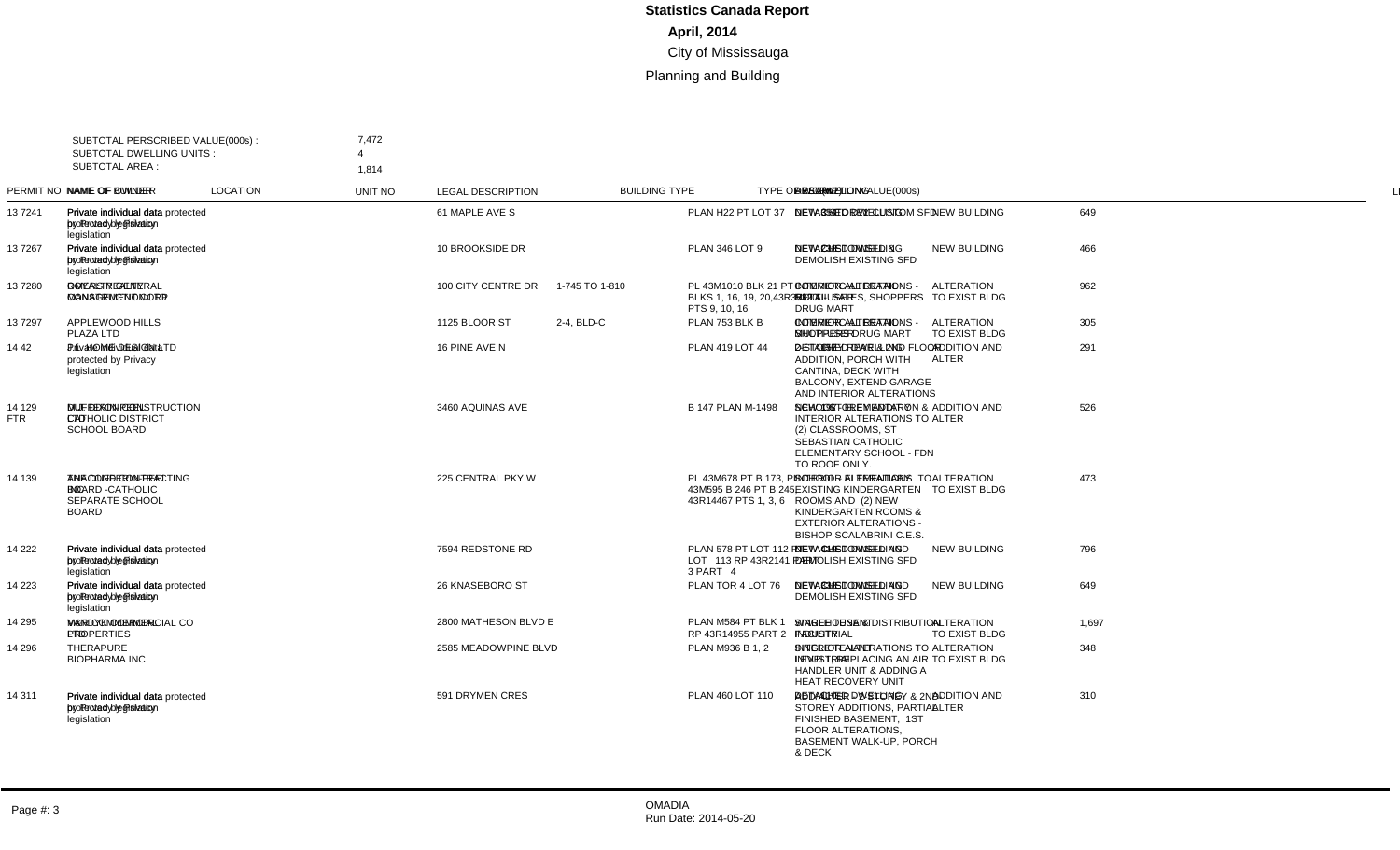| SUBTOTAL AREA : | SUBTOTAL PERSCRIBED VALUE(000s):<br>SUBTOTAL DWELLING UNITS:       | 7,832<br>$\Delta$<br>1.498                                                     |                                               |           |                                                                              |                                                 |                                           |             |                |     |                                                                                                                                                        |                |
|-----------------|--------------------------------------------------------------------|--------------------------------------------------------------------------------|-----------------------------------------------|-----------|------------------------------------------------------------------------------|-------------------------------------------------|-------------------------------------------|-------------|----------------|-----|--------------------------------------------------------------------------------------------------------------------------------------------------------|----------------|
|                 | PERMIT NO NAME OF OWNER                                            | <b>NAME OF BUILDER</b>                                                         | <b>LOCATION</b>                               | UNIT NO   | <b>LEGAL DESCRIPTION</b>                                                     | <b>BUILDING TYPE</b>                            | <b>TYPE OF WORK</b>                       | VALUE(000s) |                |     | DWELLING AREA(m2) DESCRIPTION                                                                                                                          | <b>LINE</b>    |
| 14 339          | Private individual data<br>protected by Privacy<br>legislation     | Private individual data protected 2360 CLIFF RD<br>by Privacy legislation      |                                               |           | <b>PLAN 706 LOT 5</b>                                                        | <b>DETACHED DWELLING</b>                        | <b>NEW BUILDING</b>                       | 629         | $\overline{1}$ |     | 340 NEW CUSTOM SFD WITH<br>PARTIAL FINISHED BASEMENT                                                                                                   | $\overline{1}$ |
| 14 348          | Private individual data<br>protected by Privacy<br>legislation     | ROYAL HOMES LTD                                                                | 40 MAPLE AVE S                                |           | PLAN H22 PT LOT 19                                                           | <b>DETACHED DWELLING</b>                        | <b>NEW BUILDING</b>                       | 383         |                |     | 179 NEW CUSTOM SFD AND<br>DEMOLISH EXISTING SFD.                                                                                                       | $\overline{2}$ |
| 14 351          | Private individual data<br>protected by Privacy<br>legislation     | Private individual data protected 1507 BROADMOOR AVE<br>by Privacy legislation |                                               |           | PLAN 384 LOT 26                                                              | <b>DETACHED DWELLING</b>                        | <b>NEW BUILDING</b>                       | 868         |                | 458 | NEW CUSTOM SFD/ DEMOLISH<br><b>EXISTING SFD</b>                                                                                                        | 3              |
| 14 352          | HOOP REALTY INC /<br><b>TRIOVEST REALTY</b><br><b>ADVISORS INC</b> |                                                                                | 75 COURTNEYPARK DR W                          | 2         | CON 1 WHS PT LT 8. PL<br>43M1544 PT BLK 4 - PTS 1-<br>5 43R31456             | <b>COMMERCIAL OFFICE -</b><br><b>MULTI-USER</b> | <b>ALTERATION</b><br>TO EXIST BLDG        | 2,494       |                |     | <b>BUSINESS OFFICE</b>                                                                                                                                 | $\overline{4}$ |
| 14 359          | Private individual data<br>protected by Privacy<br>legislation     | Private individual data protected 1741 CHESBRO CRT<br>by Privacy legislation   |                                               |           | PLAN M662 LOT 34                                                             | DETACHED DWELLING                               | <b>ADDITION TO</b><br><b>EXIST BLDG</b>   | 54          |                |     | NEW - ATTACHED GARAGE                                                                                                                                  | 5              |
| 14 373          | <b>HEALTHCARE</b><br><b>PROPERTIES</b><br><b>HOLDINGS LTD</b>      | CANMAR CONTRACTING LTD 89 QUEENSWAY W                                          |                                               |           | CON 1 SDS PT LOT 16<br>RANGE 2 SDS PT LOT 16<br>RP 43R8389 PARTS 12 T0<br>18 | <b>COMMERCIAL OFFICE -</b><br><b>MULTI-USER</b> | <b>OTHER</b>                              | 928         |                |     | PARKING GARAGE REPAIR<br>(MINOR CONCRETE WORK),<br>NORTHWEST HEALTHCARE<br><b>PROPERTIES</b>                                                           | 6              |
| 14 381          | <b>PCC-85</b>                                                      | <b>ONYX FIRE PROTECTION</b><br><b>SERVICES</b>                                 | 1300 MISSISSAUGA VALLEY BLVD                  |           | PEEL CONDO PLAN 85                                                           | APARTMENT (> 6 UNITS)                           | <b>ALTERATION</b><br>TO EXIST BLDG        | 60          |                |     | FIRE ALARM SYSTEM<br><b>UPGRADE - INSTALL</b><br><b>ELEVATOR LOBBY SMOKE</b><br><b>DETECTORS &amp;</b><br>INTERCONNECT TO FIRE<br>ALARM CONTROL PANEL. | $\overline{7}$ |
| 14 390          | Private individual data<br>protected by Privacy<br>legislation     | INC.                                                                           | RUSAND HOME RENOVATION 2218 WATSON ORCHARD RD |           | PLAN 532 LOT 12                                                              | <b>DETACHED DWELLING</b>                        | <b>ADDITION TO</b><br><b>EXIST BLDG</b>   | 170         |                |     | 107 1 STY & 2ND STY HEATED<br><b>ADDITIONS &amp; UNHEATED</b><br><b>GARAGE AND INTERIOR</b><br><b>ALTERATIONS</b>                                      | 8              |
| 14 417          | <b>FIRST CAPITAL</b><br>(MEADOWVALE) CORP                          | STERWYN CONTRACTING<br><b>LTD</b>                                              | 6975 MEADOWVALE TOWN<br>CENTRE CIR ON         | N2A       | PL M182 LT 4. PT LT 1.<br>43R6079 PTS 1-6, 43R6209<br><b>PTS 1-9</b>         | <b>COMMERCIAL - OTHER</b>                       | <b>ALTERATION</b><br>TO EXIST BLDG        | 255         |                |     | <b>OFFICE</b>                                                                                                                                          | 9              |
| 14 524          | Private individual data<br>protected by Privacv<br>legislation     | Private individual data protected 282 LENEL CRT<br>by Privacy legislation      |                                               |           | PLAN 835 LOT 11                                                              | DETACHED DWELLING                               | <b>ADDITION TO</b><br><b>EXIST BLDG</b>   | 84          |                |     | 63 2ND STOREY ADDITION                                                                                                                                 | 10             |
| 14 552          | THE ERIN MILLS<br>DEVELOPMENT CORP                                 | ERIN MILLS DEVELOPMENT<br>CORP                                                 | 3500 RIDGEWAY DR                              | 2         | RCP 1542. PT LT 9 - PTS<br>4-6, 11, 13 43R30181                              | <b>MULTI-TENANT</b><br><b>INDUSTRIAL</b>        | <b>ALTERATION</b><br><b>TO EXIST BLDG</b> | 661         |                |     | <b>RECREATIONAL</b><br><b>ESTABLISHMENT</b>                                                                                                            | 11             |
| 14 559          |                                                                    | ZENETA HOLDINGS INC ZENETA HOLDINGS INC                                        | 1265 HAIG BLVD                                |           | PLAN 382 PT LOT 3                                                            | <b>DETACHED DWELLING</b>                        | <b>NEW BUILDING</b>                       | 782         | $\mathbf 1$    |     | 353 NEW CUSTOM SFD WITH<br><b>FINISHED BASEMENT/</b><br>DEMOLISH EXISTING SFD AND<br>DETACHED GARAGE.                                                  | 12             |
| 14 571          | <b>OMERS REALTY</b><br><b>MANAGEMENT CORP</b>                      | ELLIS DON CORPORATION                                                          | 100 CITY CENTRE DR                            | $1 - 814$ | PL 43M1010 BLK 21 PT<br>BLKS 1, 16, 19, 20, 43R35320<br>PTS 9, 10, 16        | <b>COMMERCIAL RETAIL -</b><br><b>MULTI-USER</b> | <b>ALTERATION</b><br>TO EXIST BLDG        | 363         |                |     | <b>INTERIOR DEMOLITION OF</b><br><b>EXISTING RETAIL STORE -</b><br>(FORMALLY SEARS)                                                                    | 13             |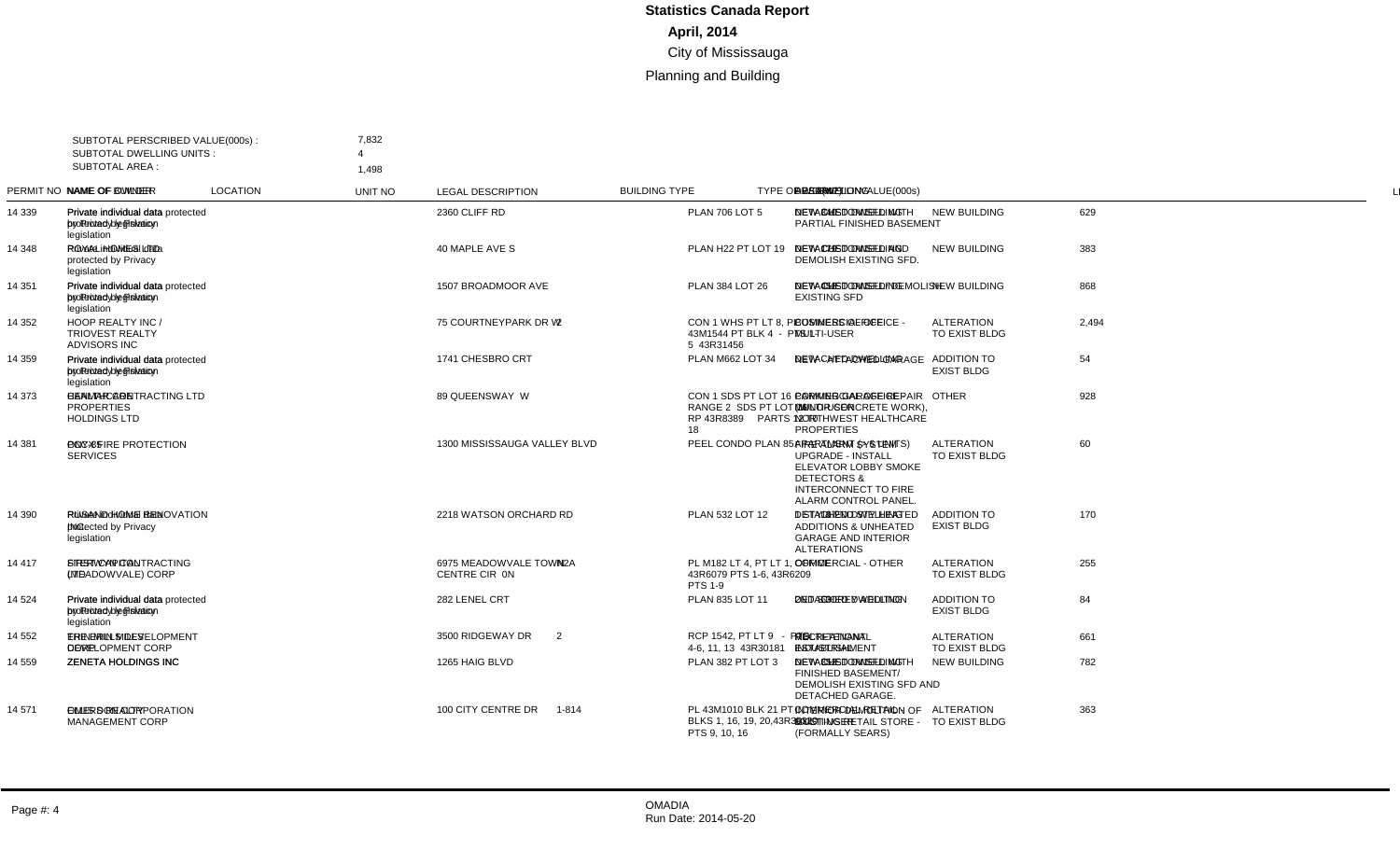| <b>SUBTOTAL AREA:</b> | SUBTOTAL PERSCRIBED VALUE(000s):<br>SUBTOTAL DWELLING UNITS:   | 6,613<br>6<br>2.775                                                             |                      |                |                                                                                            |                                                 |                                    |             |                |     |                                                                                                                                                                  |                |
|-----------------------|----------------------------------------------------------------|---------------------------------------------------------------------------------|----------------------|----------------|--------------------------------------------------------------------------------------------|-------------------------------------------------|------------------------------------|-------------|----------------|-----|------------------------------------------------------------------------------------------------------------------------------------------------------------------|----------------|
|                       | PERMIT NO NAME OF OWNER                                        | <b>NAME OF BUILDER</b>                                                          | <b>LOCATION</b>      | <b>UNIT NO</b> | <b>LEGAL DESCRIPTION</b>                                                                   | <b>BUILDING TYPE</b>                            | <b>TYPE OF WORK</b>                | VALUE(000s) |                |     | DWELLING AREA(m2) DESCRIPTION                                                                                                                                    | LINE           |
| 14 585                | Private individual data<br>protected by Privacy<br>legislation | Private individual data protected 80 MAPLEWOOD RD<br>by Privacy legislation     |                      |                | PLAN 575 LOT 14                                                                            | <b>DETACHED DWELLING</b>                        | <b>ALTERATION</b><br>TO EXIST BLDG | 101         |                |     | <b>FINISHED BASEMENT</b>                                                                                                                                         | $\overline{1}$ |
| 14 619 SU             | Private individual data<br>protected by Privacy<br>legislation | Private individual data protected 7282 COLLETT RD<br>by Privacy legislation     |                      |                | PLAN 816 PT LOT 188                                                                        | SEMI-DETACHED<br><b>DWELLING</b>                | <b>ALTERATION</b><br>TO EXIST BLDG | 99          |                |     | 91 RESIDENTIAL SECOND UNIT                                                                                                                                       | $\overline{2}$ |
| 14 644                | <b>MANULIFE FINANCIAL</b>                                      | <b>MANULIFE FINANCIAL</b>                                                       | 6711 MISSISSAUGA RD  | #202           | PLAN M10 PT LOT 4                                                                          | <b>COMMERCIAL OFFICE -</b><br><b>MULTI-USER</b> | <b>ALTERATION</b><br>TO EXIST BLDG | 650         |                |     | 1,002 BUSINESS OFFICE                                                                                                                                            | 3              |
| 14 672                | <b>ASHLEY</b><br><b>DEVELOPMENTS LTD</b>                       | <b>ASHLEY DEVELOPMENTS</b><br><b>LTD</b>                                        | 900 RATHBURN RD W    | $\mathsf{A}$   | PLAN M302 BLK DD                                                                           | <b>COMMERCIAL - OTHER</b>                       | <b>ALTERATION</b><br>TO EXIST BLDG | 810         |                |     | <b>INTERIOR ALTERATIONS TO</b><br><b>EXISTING RETAIL STORE -</b><br><b>LONG &amp; McQUADE</b>                                                                    | $\overline{4}$ |
| 14 689                | <b>LORD REALTY</b><br><b>HOLDINGS LTD</b>                      | POLARIS REALTY (CANADA)<br><b>LTD</b>                                           | 2680 MATHESON BLVD E | 204 & 302      | PL 43M533, PT BLKS 3, 4 -<br>PTS 3, 4, 9, 10 43R27430                                      | <b>COMMERCIAL OFFICE</b><br>MULTI-USER          | <b>ALTERATION</b><br>TO EXIST BLDG | 540         |                |     | <b>OFFICE</b>                                                                                                                                                    | 5              |
| 14 707                | 1812108 ONTARIO INC                                            | <b>GRANDWOOD HOMES INC</b>                                                      | 612 BYNGMOUNT AVE    |                | PLAN C19 LOT 96                                                                            | <b>DETACHED DWELLING</b>                        | <b>NEW BUILDING</b>                | 610         |                | 307 | NEW CUSTOM SINGLE FAMILY<br><b>DWELLING &amp; DEMOLISH</b><br><b>EXISTING DWELLING AND</b><br><b>DETACHED GARAGE</b>                                             | 6              |
| 14 740                | Private individual data<br>protected by Privacy<br>legislation | Private individual data protected 1285 MINAKI RD<br>by Privacy legislation      |                      |                | RANGE 1 CIR PT LOTS 4.5                                                                    | <b>DETACHED DWELLING</b>                        | <b>NEW BUILDING</b>                | 1,164       | $\overline{1}$ |     | 511 NEW CUSTOM SINGLE FAMILY<br><b>DWELLING WITH FINISHED</b><br><b>BASEMENT &amp; DETACHED</b><br><b>GARAGE/ DEMOLISH EXISTING</b><br>SFD.                      | $\overline{7}$ |
| 14747                 | Private individual data<br>protected by Privacy<br>legislation | Private individual data protected 1365 APPLEWOOD RD<br>by Privacy legislation   |                      |                | PLAN 422 LOT 19                                                                            | <b>DETACHED DWELLING</b>                        | <b>NEW BUILDING</b>                | 598         | $\mathbf 1$    |     | 310 NEW CUSTOM SINGLE FAMILY<br><b>DWELLING &amp; DEMOLISH</b><br><b>EXISTING SFD</b>                                                                            | 8              |
| 14 753                | ORLANDO CORP                                                   |                                                                                 | 2480 MEADOWVALE BLVD |                | PL M852 BLKS 34, 35, 36, 47,<br>55. 56. 57. 58 PT BLKS 37.<br>46, 43R22692 PTS 2, 3, 7, 8, | INDUSTRIAL - OTHER                              | <b>ALTERATION</b><br>TO EXIST BLDG | 257         |                |     | <b>INTERIOR DEMOLITION -</b><br><b>RETURN TO BASE BUILDING.</b><br>(DEMOLITION ONLY, SPEC<br>BLDG)                                                               | 9              |
| 14 771                | <b>PCC-95 / GSA</b><br><b>PROPERTY</b><br><b>MANAGEMENT</b>    | CANMAR CONTRACTING LTD 966 INVERHOUSE DR                                        |                      |                | PEEL CONDO PLAN 95                                                                         | APARTMENT (> 6 UNITS)                           | <b>ALTERATION</b><br>TO EXIST BLDG | 450         |                |     | <b>WATERPROOFING &amp;</b><br><b>CONCRETE REPAIR TO</b><br>PARKING STRUCTURE ROOF<br>SLAB (WEST SIDE)                                                            | 10             |
| 14775                 | Private individual data<br>protected by Privacy<br>legislation | Private individual data protected 3505 GALLAGER DR<br>by Privacy legislation    |                      |                | <b>PLAN 821 LOT 8</b>                                                                      | <b>DETACHED DWELLING</b>                        | <b>ALTERATION</b><br>TO EXIST BLDG | 82          |                |     | <b>INTERIOR ALTERATIONS -</b><br><b>GROUND FLOOR AND 2ND</b><br><b>FLOOR &amp; HEATING</b><br><b>CONVERSION</b>                                                  | 11             |
| 14819                 | Private individual data<br>protected by Privacy<br>legislation | Private individual data protected 1473 RADCLIFFE BLVD<br>by Privacy legislation |                      |                | PLAN 460 LOT 145                                                                           | <b>DETACHED DWELLING</b>                        | <b>NEW BUILDING</b>                | 480         | $\overline{1}$ |     | 205 NEW CUSTOM SFD WITH<br><b>FINISHED BASEMENT/</b><br><b>DEMOLISH EXISTING SFD &amp;</b><br><b>DETACHED GARAGE</b><br>(EXISTING FOUNDATION TO<br>BE RETAINED). | 12             |
| 14 8 39               | Private individual data<br>protected by Privacy<br>legislation | Private individual data protected 473 APPLE LANE<br>by Privacy legislation      |                      |                | PLAN 333 PT LOT 78                                                                         | <b>DETACHED DWELLING</b>                        | <b>NEW BUILDING</b>                | 772         |                |     | 349 NEW CUSTOM SFD WITH<br><b>FINISHED BASEMENT &amp;</b><br>DEMOLISH EXISTING SFD                                                                               | 13             |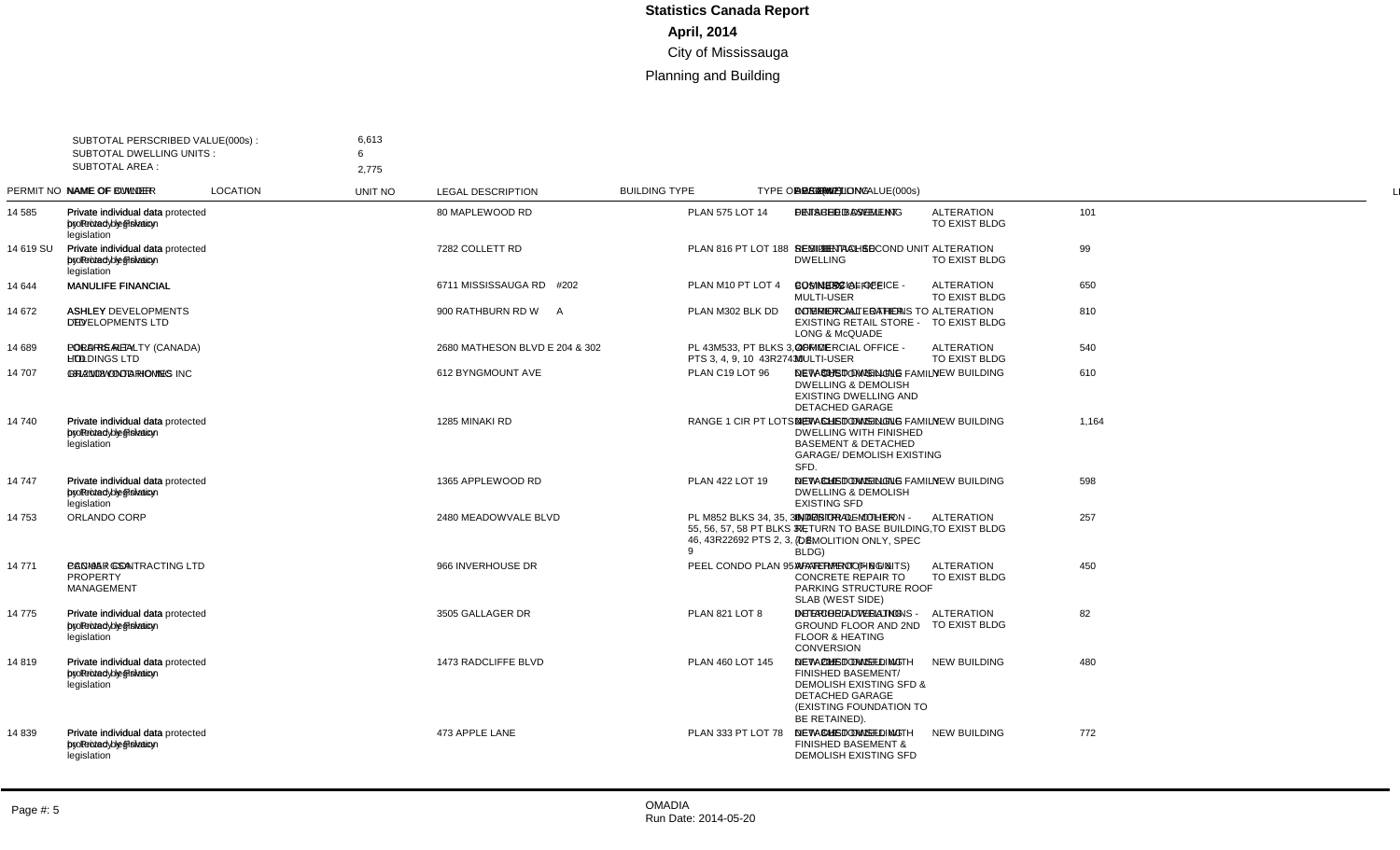| SUBTOTAL PERSCRIBED VALUE(000s):<br>SUBTOTAL DWELLING UNITS:<br>SUBTOTAL AREA : |                                                                | 927<br>328                                                                       |                 |         |                                     |                          |                                     |             |                                                                                    |      |
|---------------------------------------------------------------------------------|----------------------------------------------------------------|----------------------------------------------------------------------------------|-----------------|---------|-------------------------------------|--------------------------|-------------------------------------|-------------|------------------------------------------------------------------------------------|------|
|                                                                                 | PERMIT NO NAME OF OWNER                                        | NAME OF BUILDER                                                                  | <b>LOCATION</b> | UNIT NO | <b>LEGAL DESCRIPTION</b>            | <b>BUILDING TYPE</b>     | <b>TYPE OF WORK</b>                 | VALUE(000s) | DWELLING AREA(m2) DESCRIPTION                                                      | LINE |
| 14 841                                                                          | Private individual data<br>protected by Privacy<br>legislation | Private individual data protected 1294 LAKEBREEZE DR<br>by Privacy legislation   |                 |         | <b>PLAN 391 LOT 5</b>               | DETACHED DWELLING        | <b>NEW BUILDING</b>                 | 709         | 328 NEW CUSTOM SFD WITH<br><b>FINISHED BASEMENT &amp;</b><br>DEMOLISH EXISTING SFD |      |
| 14 869                                                                          | Private individual data<br>protected by Privacy<br>legislation | Private individual data protected 2301 OTAMI TR<br>by Privacy legislation        |                 |         | PLAN 783 LOT 10                     | <b>DETACHED DWELLING</b> | <b>ADDITION AND</b><br><b>ALTER</b> | 53          | NEW ATTACHED GARAGE.<br>DORMER AND RECLADDING                                      | 2    |
| 14 876                                                                          | Private individual data<br>protected by Privacy<br>legislation | Private individual data protected 2241 FIFTH LINE WEST<br>by Privacy legislation |                 |         | PL 413 PT LT 7, 43R35542<br>PTS 1-3 | DETACHED DWELLING        | <b>DEMOLITION</b>                   | 30          | DEMOLITION - SFD & SHED                                                            | 3    |
| 14 880                                                                          | Private individual data<br>protected by Privacy<br>legislation | Private individual data protected 646 BYNGMOUNT AVE<br>by Privacy legislation    |                 |         | PLAN A26 PT LOTS 27,28              | DETACHED DWELLING        | <b>DEMOLITION</b>                   | 35          | <b>DEMOLITION - SFD &amp;</b><br><b>DETACHED GARAGE</b>                            |      |
| 14 932                                                                          | Private individual data<br>protected by Privacy<br>legislation |                                                                                  | 65 WANITA RD    |         | PLAN H21 LOT 194                    | DETACHED DWELLING        | <b>DEMOLITION</b>                   | 35          | DEMOLITION - EXISTING SFD.<br>DETACHED GARAGE AND<br>FRAMED SHED                   | 5    |
| 14 997                                                                          | Private individual data<br>protected by Privacy<br>legislation |                                                                                  | 125 ANGELENE ST |         | PLAN C20 LOT 38                     | <b>DETACHED DWELLING</b> | <b>DEMOLITION</b>                   | 30          | DEMOLITION - SFD AND SHED                                                          | 6    |
| 14 10 65                                                                        | <b>ROCKFAY</b><br><b>DEVELOPMENTS INC</b>                      | ROCKFAY DEVELOPMENTS<br><b>INC</b>                                               | 11 IROQUOIS AVE |         | PLAN F12 LOT 321                    | <b>DETACHED DWELLING</b> | <b>DEMOLITION</b>                   | 35          | <b>DEMOLITION - SFD &amp;</b><br><b>DETACHED GARAGE</b>                            |      |

| TOTAL PERSCRIBED VALUE(000s): | 88.489 |
|-------------------------------|--------|
| TOTAL DWELLING UNITS:         | 41     |
| TOTAL AREA :                  | 46.891 |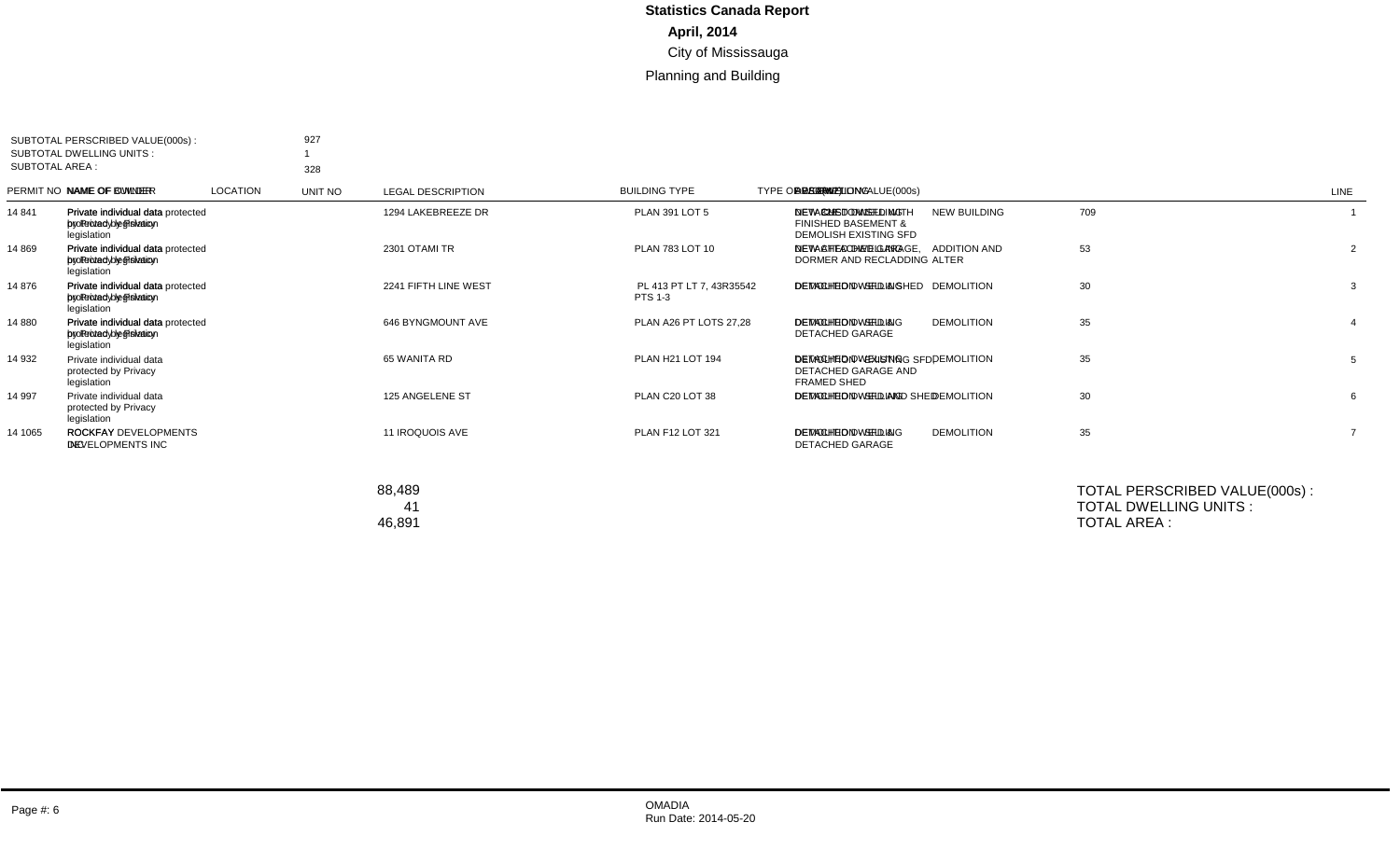## **April, 2014** City of Mississauga **Statistics Canada Report**

#### Planning and Building

SECTION B - MINOR RESIDENTIAL ADDITIONS AND RENNOVATIONS

| PERMITS VALUED AT LESS THAN \$50,000 |                      | LINE NO. | <b>VALUE (000s)</b> | NO OF PERMITS |
|--------------------------------------|----------------------|----------|---------------------|---------------|
| NEW GARAGES AND CARPORTS             | - SINGLE DWELLINGS   | 01       | 18                  |               |
|                                      | - MULTIPLE DWELLINGS | 02       |                     | 0             |
| NEW INGROUND SWIMMING POOLS          | - SINGLE DWELLINGS   | 03       |                     | 2             |
|                                      | - MULTIPLE DWELLINGS | 04       |                     | $\Omega$      |
| OTHER IMPROVEMENTS                   | - SINGLE DWELLINGS   | 05       | 628                 | 46            |
|                                      | - MULTIPLE DWELLINGS | 06       | 197                 | 73            |
| TOTALS FOR SECTION B                 |                      | 07       | 844                 | 122           |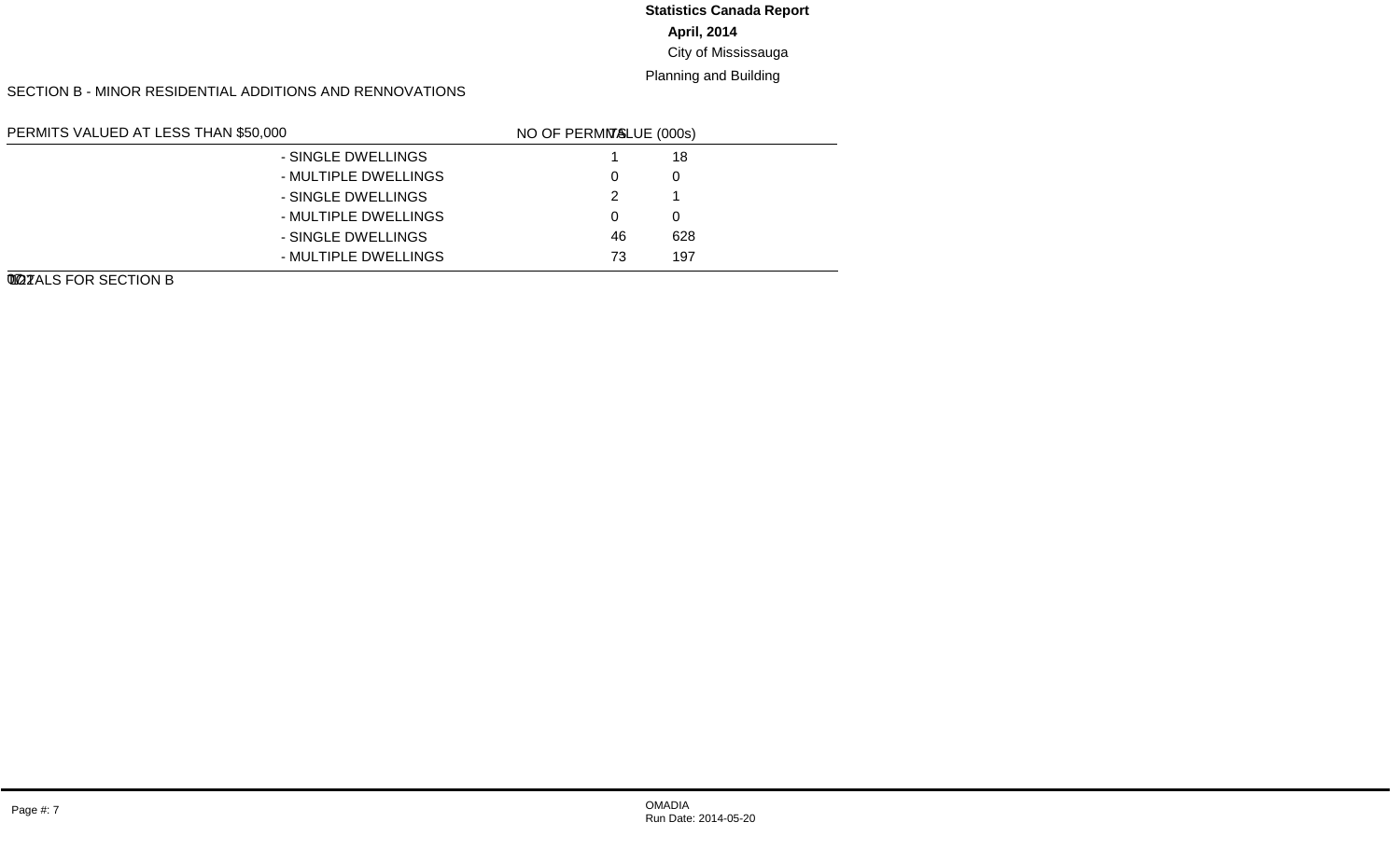# **April, 2014 Statistics Canada Report**

## City of Mississauga

#### Planning and Building

SECTION C - MINOR NON-RESIDENTIAL PROJECTS

| PERMITS VALUED AT LESS THAN \$250,000 |                             | LINE NO. | <b>VALUE (000s)</b> | NO OF PERMITS |
|---------------------------------------|-----------------------------|----------|---------------------|---------------|
| <b>INDUSTRIAL</b>                     | - NEW CONSTRUCTION          | 08       |                     |               |
|                                       | - ADDITIONS AND RENOVATIONS | 09       | 1443                | 26            |
| <b>COMMERCIAL</b>                     | - NEW CONSTRUCTION          | 10       |                     | $\Omega$      |
|                                       | - ADDITIONS AND RENOVATIONS | 11       | 5473                | 77            |
| INSTITUTIONAL OR GOVERNMENTAL         | - NEW CONSTRUCTION          | 12       |                     | 0             |
|                                       | - ADDITIONS AND RENOVATIONS | 13       | 500                 | 8             |
| TOTALS FOR SECTION C                  |                             | 14       | 7.416               | 111           |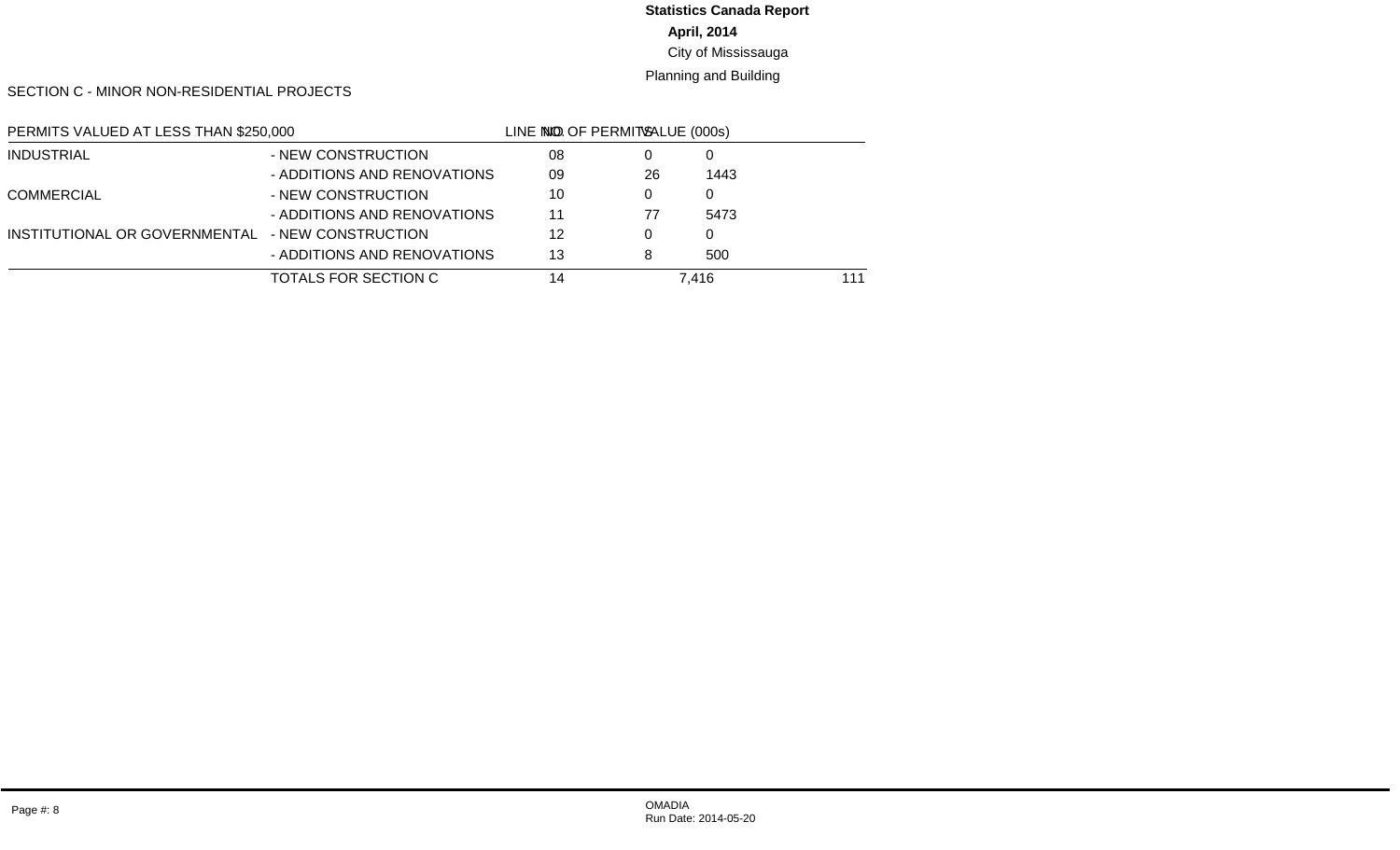#### SECTION D - RESIDENTIAL DEMOLITIONS

| <b>TVDE</b>     | SINGLE | <b>SEMI</b> | RC.<br>WU | ∵ROW. | <b>CONDO ROW</b> | $\mathbf{r}$<br>וח<br>$\overline{\phantom{a}}$<br>--- | $\sqrt{2}$<br>∸<br>`` | பார<br>וםח | $-2 - 1$<br>ΓΔ<br>᠁ |
|-----------------|--------|-------------|-----------|-------|------------------|-------------------------------------------------------|-----------------------|------------|---------------------|
| , INITS<br># OF |        |             |           |       |                  |                                                       |                       |            |                     |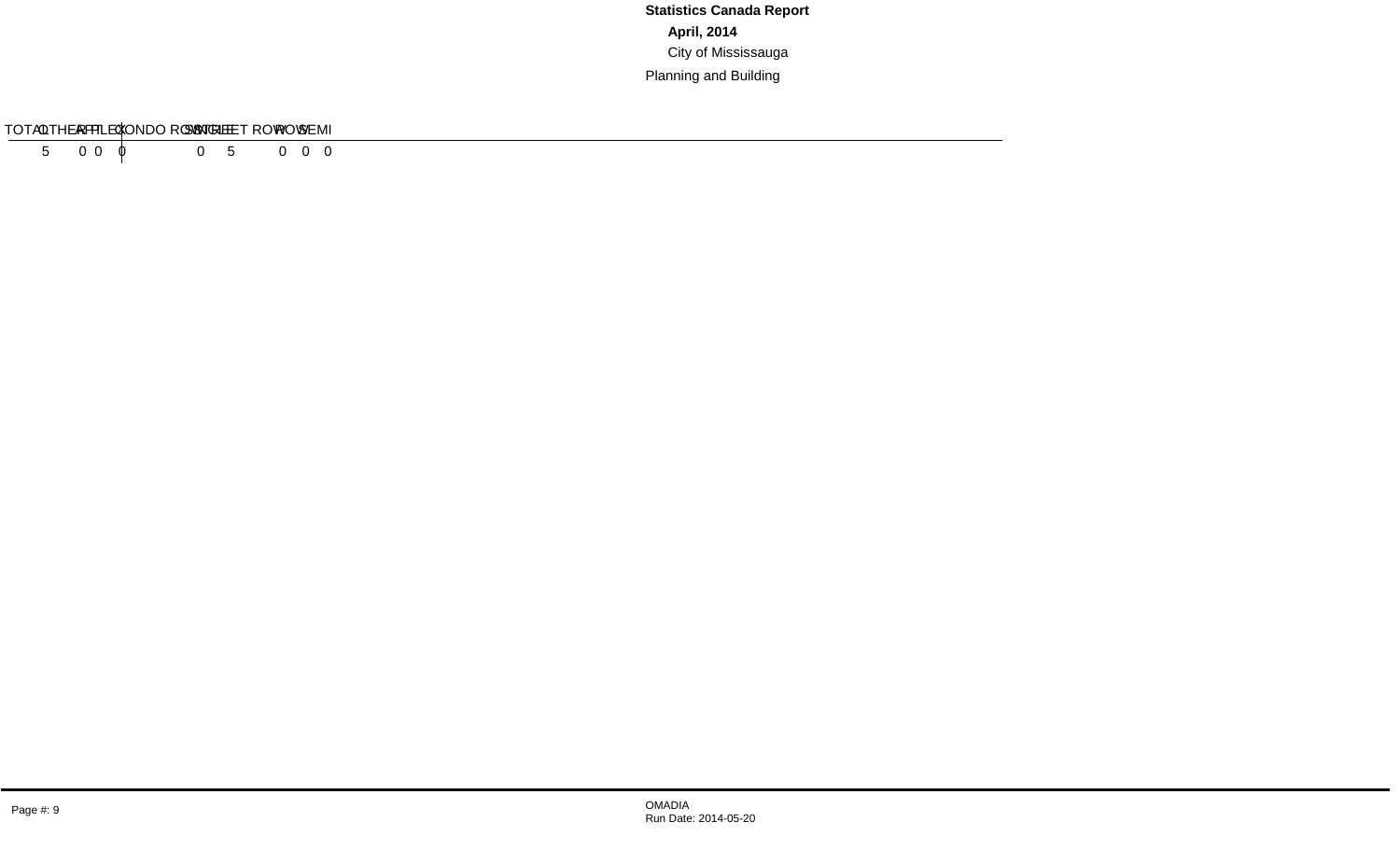#### SECTION A - MAJOR CONSTRUCTION PROJECTS

| <b>SUBTOTAL AREA:</b> | SUBTOTAL PERSCRIBED VALUE(000s):<br><b>SUBTOTAL DWELLING UNITS:</b> | 57,686<br>79<br>52,366                                                     |                                            |              |                                                                                  |                                           |                                         |             |                               |     |                                                                                                                                                    |                |
|-----------------------|---------------------------------------------------------------------|----------------------------------------------------------------------------|--------------------------------------------|--------------|----------------------------------------------------------------------------------|-------------------------------------------|-----------------------------------------|-------------|-------------------------------|-----|----------------------------------------------------------------------------------------------------------------------------------------------------|----------------|
|                       | PERMIT NO NAME OF OWNER                                             | NAME OF BUILDER                                                            | <b>LOCATION</b>                            | UNIT NO      | <b>LEGAL DESCRIPTION</b>                                                         | <b>BUILDING TYPE</b>                      | <b>TYPE OF WORK</b>                     | VALUE(000s) | DWELLING AREA(m2) DESCRIPTION |     |                                                                                                                                                    | LINE           |
| 12 1534               | 1759787 ONTARIO INC                                                 |                                                                            | 1200 DERRY RD E B                          |              | CON 3 EHS. PT LT 10 - PTS<br>1.2.3.5 43R32377                                    | MULTI-TENANT<br><b>INDUSTRIAL</b>         | <b>NEW BUILDING</b>                     | 4,565       |                               |     | 5,016 NEW - 1-STOREY INDUSTRIAL<br><b>SPEC BUILDING</b>                                                                                            | $\overline{1}$ |
| 12 1608<br><b>FTR</b> | <b>INC</b>                                                          | QUARRE PROPERTIES ORLANDO CORPORATION                                      | 2450 HOGAN DR                              |              | <b>B 1 PLAN M-1780</b>                                                           | <b>INDUSTRIAL - OTHER</b>                 | <b>NEW BUILDING</b>                     | 29,786      |                               |     | 35.250 NEW - INDUSTRIAL SPEC-<br><b>BUILDING - FOUNDATION TO</b><br><b>ROOF</b>                                                                    | 2              |
| 12 1803               | Private individual data<br>protected by Privacy<br>legislation      | Private individual data protected 12 THEODORE DR<br>by Privacy legislation |                                            |              | <b>PLAN 542 LOT 4</b>                                                            | <b>DETACHED DWELLING</b>                  | <b>NEW BUILDING</b>                     | 490         |                               |     | 256 SFD - CUSTOM SFD WITH<br><b>DETACHED GARAGE &amp;</b><br><b>DEMOLISH EXISTING</b><br><b>DWELLING</b>                                           | 3              |
| 12 2592               | 1880 BRITANNIA ROAD<br><b>EAST LTD</b>                              | <b>GILLAM GROUP INC</b>                                                    | 1870 BRITANNIA RD E                        |              | CON 4 EHS PT L 5, LESS<br>43R22923 PTS 1.2                                       | SINGLE TENANT<br><b>INDUSTRIAL</b>        | <b>ADDITION TO</b><br><b>EXIST BLDG</b> | 1.474       |                               |     | 1,208 ADDITION - (1) STOREY<br><b>ADDITION AT FRONT.</b><br>MEZZANINE ADDITION IN<br><b>EXISTING BUILDING &amp;</b><br><b>INTERIOR ALTERATIONS</b> | $\overline{4}$ |
| 13 3770               | <b>DANIELS LR</b><br><b>CORPORATION</b>                             | DANIELS LR CORPORATION 5060 HARVARD RD 4                                   |                                            | $1-6$        | CON 11 NS. PT LT 1 - PTS<br>1, 4, 6, 8-12 43R34035                               | <b>CONDOMINIUM ROW</b><br><b>DWELLING</b> | <b>NEW BUILDING</b>                     | 1,508       | 6                             |     | 799 CONDOMINIUM ROW<br><b>DWELLING WITH FINISHED</b><br>BASEMENTS - BLOCK 4 (6)<br>UNITS)                                                          | 5              |
| 13 3771               | <b>DANIELS LR</b><br><b>CORPORATION</b>                             | DANIELS LR CORPORATION 5070 HARVARD RD 5                                   |                                            | $1 - 8$      | CON 11 NS. PT LT 1 - PTS<br>1, 4, 6, 8-12 43R34035                               | <b>CONDOMINIUM ROW</b><br><b>DWELLING</b> | <b>NEW BUILDING</b>                     | 2,033       | 8                             |     | 1.078 CONDOMINIUM ROW<br><b>DWELLING WITH FINISHED</b><br>BASEMENTS - BLOCK 5 (8)<br>UNITS)                                                        | 6              |
| 13 3772               | <b>DANIELS LR</b><br><b>CORPORATION</b>                             | DANIELS LR CORPORATION 3190 BOXFORD CRES 6                                 |                                            | $1 - 5$      | CON 11 NS. PT LT 1 - PTS<br>1.4.6.8-12 43R34035                                  | <b>CONDOMINIUM ROW</b><br><b>DWELLING</b> | <b>NEW BUILDING</b>                     | 1,607       | -5                            | 923 | <b>CONDOMINIUM ROW</b><br>DWELLING - BLOCK 6 (5)<br>UNITS)                                                                                         | $\overline{7}$ |
| 13 3773               | <b>DANIELS LR</b><br><b>CORPORATION</b>                             | DANIELS LR CORPORATION 3180 BOXFORD CRES 7                                 |                                            | $1 - 7$      | CON 11 NS. PT LT 1 - PTS<br>1, 4, 6, 8-12 43R34035                               | <b>CONDOMINIUM ROW</b><br><b>DWELLING</b> | <b>NEW BUILDING</b>                     | 2,210       | $\overline{7}$                |     | 1.269 CONDOMINIUM ROW<br>DWELLING - BLOCK 7 (7)<br>UNITS)                                                                                          | 8              |
| 13 3774               | <b>DANIELS LR</b><br><b>CORPORATION</b>                             | DANIELS LR CORPORATION 3170 BOXFORD CRES 8                                 |                                            | $1 - 8$      | CON 11 NS. PT LT 1 - PTS<br>1, 4, 6, 8-12 43R34035                               | <b>CONDOMINIUM ROW</b><br><b>DWELLING</b> | <b>NEW BUILDING</b>                     | 2,553       | 8                             |     | 1.466 CONDOMINIUM ROW<br>DWELLING - BLOCK 8 (8)<br>UNITS)                                                                                          | 9              |
| 13 3781               | <b>DANIELS LR</b><br><b>CORPORATION</b>                             | DANIELS LR CORPORATION 3185 BOXFORD CRES 15                                |                                            | $1 - 17$     | CON 11 NS. PT LT 1 - PTS<br>1, 4, 6, 8-12 43R34035                               | <b>CONDOMINIUM ROW</b><br><b>DWELLING</b> | <b>NEW BUILDING</b>                     | 3.747       | 17                            |     | 1.840 HORIZONTAL MULTIPLE<br>DWELLING - BLK 15 (17 UNITS)                                                                                          | 10             |
| 13 3782               | <b>DANIELS LR</b><br>CORPORATION                                    | DANIELS LR CORPORATION 3175 BOXFORD CRES 16                                |                                            | $1 - 6$      | CON 11 NS. PT LT 1 - PTS<br>1, 4, 6, 8-12 43R34035                               | <b>CONDOMINIUM ROW</b><br><b>DWELLING</b> | <b>NEW BUILDING</b>                     | 1.256       | 6                             |     | 618 HORIZONTAL MULTIPLE<br>DWELLING - BLK 16 (6 UNITS)                                                                                             | 11             |
| 13 3783               | <b>DANIELS LR</b><br><b>CORPORATION</b>                             | DANIELS LR CORPORATION 3135 BOXFORD CRES 17                                |                                            | $1 - 17$     | CON 11 NS. PT LT 1 - PTS<br>1, 4, 6, 8-12 43R34035                               | <b>CONDOMINIUM ROW</b><br><b>DWELLING</b> | <b>NEW BUILDING</b>                     | 3.741       | 17                            |     | 1.840 HORIZONTAL MULTIPLE<br>DWELLING - BLK 17 (17 UNITS)                                                                                          | 12             |
| 13 4933               | 2345844 ONTARIO INC                                                 | SDM CONSTRUCTION INC                                                       | 3069 WOLFEDALE RD                          | $\mathbf{1}$ | CON 1 NDS PT LOT 21                                                              | MULTI-TENANT<br><b>INDUSTRIAL</b>         | <b>ALTERATION</b><br>TO EXIST BLDG      | 1,315       |                               |     | <b>WAREHOUSE &amp; DISTRIBUTION</b><br>FACILITY W/ ACCESSORY<br><b>RETAIL</b>                                                                      | 13             |
| 13 5329               | <b>SUMMIT</b><br><b>HEATHERLEIGH INC.</b>                           | <b>SUMMIT VIEW HOMES</b><br><b>GROUP INC</b>                               | 883 FRANCINE CRES L<br>881 FRANCINE CRES R |              | 43M1502, PT BLK 82 - PT<br>63 43R35258<br>43M1502, PT BLK 82 - PT<br>64 43R35258 | SEMI-DETACHED<br><b>DWELLING</b>          | <b>NEW BUILDING</b>                     | 575         | 2                             | 330 | SEMI-DETACHED - NEW<br>MODEL (COMMON ELEMENT<br>CONDOMINIUM)                                                                                       | 14             |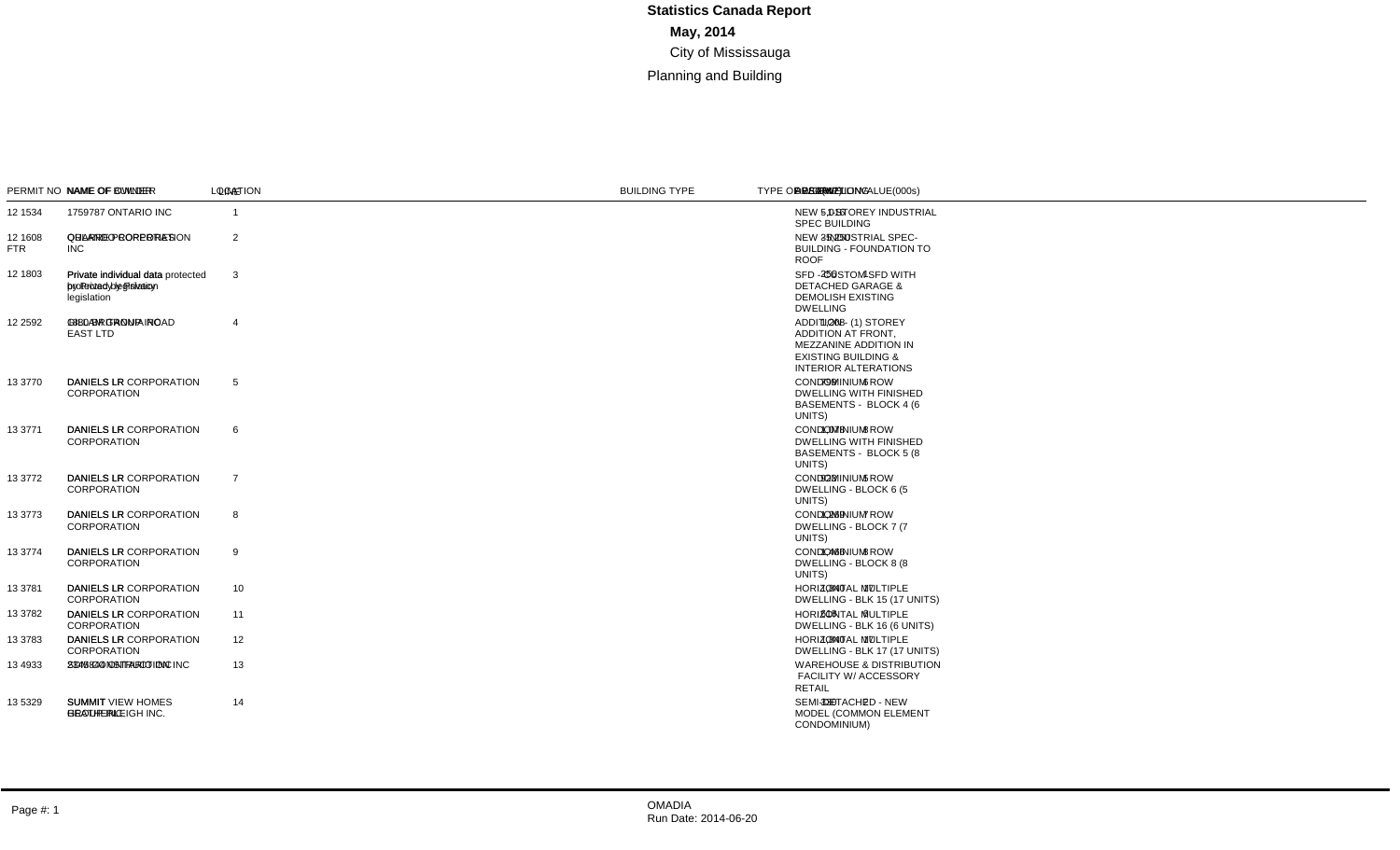| SUBTOTAL AREA : | SUBTOTAL PERSCRIBED VALUE(000s):<br><b>SUBTOTAL DWELLING UNITS:</b> | 14,796<br>41                                                                   |                                            |         |                                                                                  |                                           |                                     |             |                |       |                                                                                                     |                |
|-----------------|---------------------------------------------------------------------|--------------------------------------------------------------------------------|--------------------------------------------|---------|----------------------------------------------------------------------------------|-------------------------------------------|-------------------------------------|-------------|----------------|-------|-----------------------------------------------------------------------------------------------------|----------------|
|                 | PERMIT NO NAME OF OWNER                                             | 8,385<br>NAME OF BUILDER                                                       | <b>LOCATION</b>                            | UNIT NO | <b>LEGAL DESCRIPTION</b>                                                         | <b>BUILDING TYPE</b>                      | <b>TYPE OF WORK</b>                 | VALUE(000s) |                |       | DWELLING AREA(m2) DESCRIPTION                                                                       | <b>LINE</b>    |
| 13 5336         | <b>SUMMIT</b><br><b>HEATHERLEIGH INC.</b>                           | <b>SUMMIT VIEW HOMES</b><br><b>GROUP INC</b>                                   | 877 FRANCINE CRES L<br>875 FRANCINE CRES R |         | 43M1502, PT BLK 82 - PT<br>65 43R35258<br>43M1502, PT BLK 82 - PT<br>66 43R35258 | SEMI-DETACHED<br><b>DWELLING</b>          | <b>NEW BUILDING</b>                 | 826         | 2              |       | 474 SEMI-DETACHED - REPEAT<br>MODEL (COMMON ELEMENT<br>CONDOMINIUM)                                 | $\overline{1}$ |
| 13 5544         | Private individual data<br>protected by Privacy<br>legislation      | Private individual data protected 1600 CLEARWATER DR<br>by Privacy legislation |                                            |         | <b>PLAN 484 LOT 13</b>                                                           | <b>DETACHED DWELLING</b>                  | <b>ADDITION AND</b><br><b>ALTER</b> | 59          |                | 34    | ADDITION/ALTERATIONS - (1)<br>STOREY REAR ADDITION &<br><b>MINOR INTERIOR</b><br><b>ALTERATIONS</b> | $\overline{2}$ |
| 13 6051         | <b>SUMMIT</b><br><b>HEATHERLEIGH INC.</b>                           | <b>SUMMIT VIEW HOMES</b><br><b>GROUP INC</b>                                   | 895 FRANCINE CRES L<br>893 FRANCINE CRES R |         | 43M1502. PT BLK 82 - PT<br>59 43R35258<br>43M1502. PT BLK 82 - PT<br>60 43R35258 | SEMI-DETACHED<br><b>DWELLING</b>          | <b>NEW BUILDING</b>                 | 594         | 2              | 341   | SEMI-DETACHED - REPEAT<br>MODEL (COMMON ELEMENT<br>CONDOMINIUM)                                     | $\mathbf{3}$   |
| 13 6052         | <b>SUMMIT</b><br><b>HEATHERLEIGH INC.</b>                           | <b>SUMMIT VIEW HOMES</b><br><b>GROUP INC</b>                                   | 889 FRANCINE CRES L<br>887 FRANCINE CRES R |         | 43M1502, PT BLK 82 - PT<br>61 43R35258<br>43M1502, PT BLK 82 - PT<br>62 43R35258 | SEMI-DETACHED<br><b>DWELLING</b>          | <b>NEW BUILDING</b>                 | 592         | $\overline{2}$ | 340   | SEMI-DETACHED - REPEAT<br><b>MODEL (COMMON ELEMENT</b><br>CONDOMINIUM)                              | $\overline{4}$ |
| 13 6053         | <b>SUMMIT</b><br><b>HEATHERLEIGH INC.</b>                           | <b>SUMMIT VIEW HOMES</b><br><b>GROUP INC</b>                                   | 871 FRANCINE CRES L<br>869 FRANCINE CRES R |         | 43M1502, PT BLK 82 - PT<br>67 43R35258<br>43M1502. PT BLK 82 - PT<br>68 43R35258 | SEMI-DETACHED<br><b>DWELLING</b>          | <b>NEW BUILDING</b>                 | 594         | 2              | 341   | SEMI-DETACHED - REPEAT<br>MODEL (COMMON ELEMENT<br>CONDOMINIUM)                                     | 5              |
| 13 6054         | <b>SUMMIT</b><br>HEATHERLEIGH INC.                                  | <b>SUMMIT VIEW HOMES</b><br><b>GROUP INC</b>                                   | 865 FRANCINE CRES L<br>863 FRANCINE CRES R |         | 43M1502, PT BLK 82 - PT<br>69 43R35258<br>43M1502. PT BLK 82 - PT<br>70 43R35258 | SEMI-DETACHED<br><b>DWELLING</b>          | <b>NEW BUILDING</b>                 | 592         | $\mathcal{P}$  | 340   | SEMI-DETACHED - REPEAT<br>MODEL (COMMON ELEMENT<br>CONDOMINIUM)                                     | 6              |
| 13 6060         | <b>PINNACLE</b><br><b>INTERNATIONAL</b><br>(ONTARIO) LTD            | PINNACLE UPTOWN THREE<br><b>LIMITED PARTNERSHIP</b>                            | 160 LITTLE CREEK RD A                      | $1 - 5$ | PL 43M-1957. BLK 9                                                               | <b>CONDOMINIUM ROW</b><br><b>DWELLING</b> | <b>NEW BUILDING</b>                 | 1.643       | 5              | 943   | <b>NEW 3 STOREY</b><br><b>CONDOMINIUM ROW</b><br>DWELLING - BLOCK A (5<br>UNITS)                    | $\overline{7}$ |
| 13 6061         | <b>PINNACLE</b><br><b>INTERNATIONAL</b><br>(ONTARIO) LTD            | PINNACLE UPTOWN THREE<br><b>LIMITED PARTNERSHIP</b>                            | 150 LITTLE CREEK RD B                      | $1 - 8$ | PL 43M-1957. BLK 9                                                               | <b>CONDOMINIUM ROW</b><br><b>DWELLING</b> | <b>NEW BUILDING</b>                 | 2,620       | 8              | 1.504 | <b>NEW 3 STOREY</b><br><b>CONDOMINIUM ROW</b><br>DWELLING - BLOCK B (8)<br>UNITS)                   | 8              |
| 13 6062         | <b>PINNACLE</b><br><b>INTERNATIONAL</b><br>(ONTARIO) LTD            | PINNACLE UPTOWN THREE<br><b>LIMITED PARTNERSHIP</b>                            | 120 LITTLE CREEK RD C                      | $1 - 8$ | PL 43M-1957. BLK 9                                                               | <b>CONDOMINIUM ROW</b><br><b>DWELLING</b> | <b>NEW BUILDING</b>                 | 2,620       | 8              |       | 1.504 NEW 3 STOREY<br><b>CONDOMINIUM ROW</b><br>DWELLING - BLOCK C (8<br>UNITS)                     | 9              |
| 13 6063         | <b>PINNACLE</b><br><b>INTERNATIONAL</b><br>(ONTARIO) LTD            | PINNACLE UPTOWN THREE<br><b>LIMITED PARTNERSHIP</b>                            | 110 LITTLE CREEK RD D                      | $1 - 7$ | PL 43M-1957. BLK 9                                                               | <b>CONDOMINIUM ROW</b><br><b>DWELLING</b> | <b>NEW BUILDING</b>                 | 2.294       | $\overline{7}$ |       | 1.317 NEW 3 STOREY<br><b>CONDOMINIUM ROW</b><br>DWELLING - BLOCK D (7<br>UNITS)                     | 10             |
| 13 6233         | Private individual data<br>protected by Privacy<br>legislation      | ARA DESIGN &<br><b>DEVELOPMENT INC</b>                                         | 2132 SPRINGBANK RD                         |         | RANGE 3 CIR PT LOT 13                                                            | DETACHED DWELLING                         | <b>NEW BUILDING</b>                 | 1,831       | $\overline{1}$ | 943   | SFD - CUSTOM 2 STOREY SFD<br>WITH FINISHED BASEMENT                                                 | 11             |
| 13 6673         | <b>CESTA</b><br>DEVELOPMENTS INC                                    | <b>CESTA DEVELOPMENTS INC</b>                                                  | 3692 BANFF CRT L<br>3694 BANFF CRT R       |         | L 8 PLAN M-1929                                                                  | SEMI-DETACHED<br><b>DWELLING</b>          | <b>NEW BUILDING</b>                 | 531         | 2              |       | 305 NEW CUSTOM SEMI-<br><b>DETACHED</b>                                                             | 12             |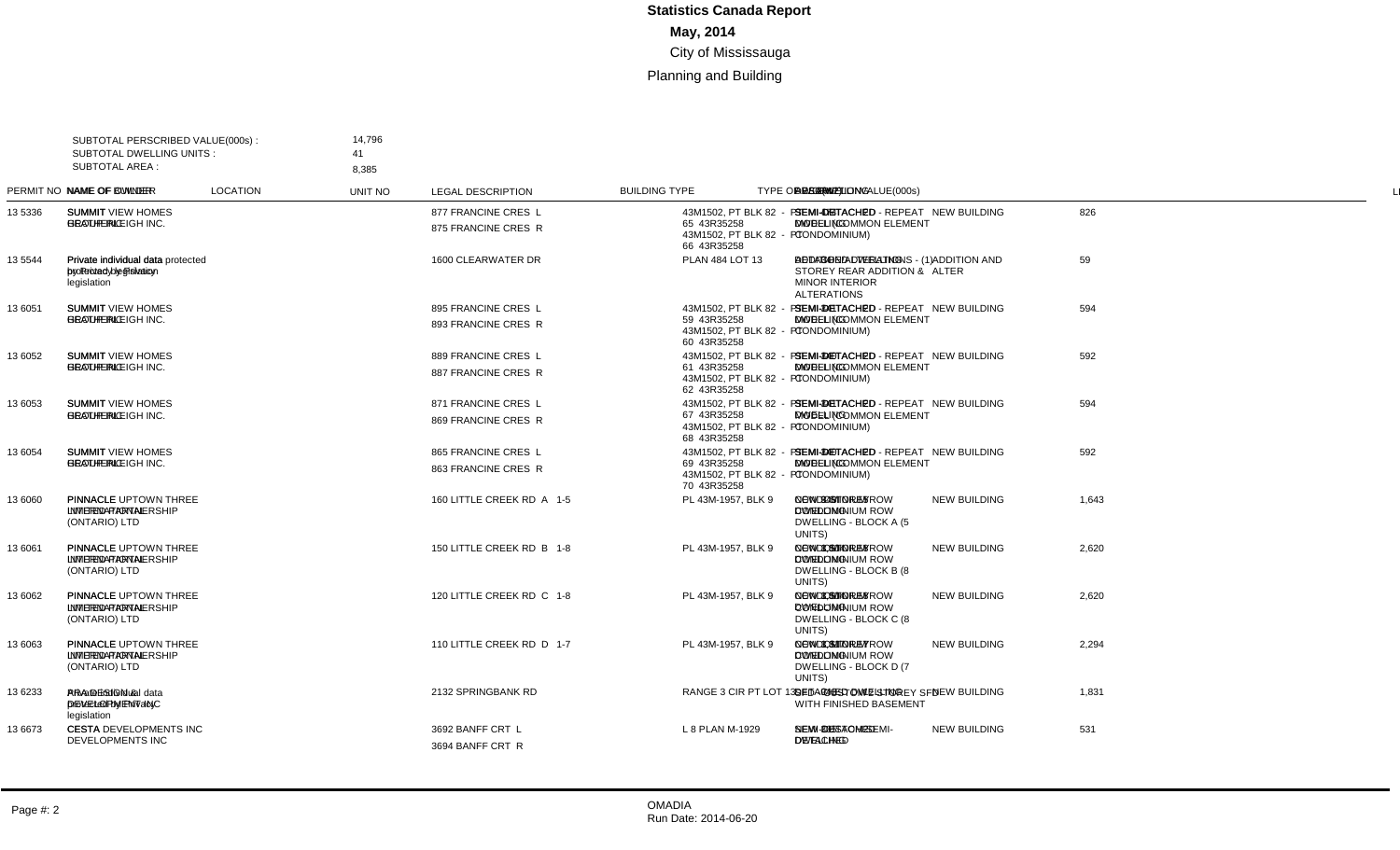| SUBTOTAL AREA : | SUBTOTAL PERSCRIBED VALUE(000s):<br><b>SUBTOTAL DWELLING UNITS:</b> | 36,341<br><b>q</b><br>20.914                                                        |                    |                |                                                                                            |                                    |                                     |             |                |        |                                                                                                                                      |                 |
|-----------------|---------------------------------------------------------------------|-------------------------------------------------------------------------------------|--------------------|----------------|--------------------------------------------------------------------------------------------|------------------------------------|-------------------------------------|-------------|----------------|--------|--------------------------------------------------------------------------------------------------------------------------------------|-----------------|
|                 | PERMIT NO NAME OF OWNER                                             | NAME OF BUILDER                                                                     | <b>LOCATION</b>    | <b>UNIT NO</b> | <b>LEGAL DESCRIPTION</b>                                                                   | <b>BUILDING TYPE</b>               | <b>TYPE OF WORK</b>                 | VALUE(000s) |                |        | DWELLING AREA(m2) DESCRIPTION                                                                                                        | <b>LINE</b>     |
| 13 6677         | Private individual data<br>protected by Privacy<br>legislation      | <b>BCA CONSTRUCTION LTD</b>                                                         | 3094 CHURCHILL AVE |                | PLAN 436 LOT 147                                                                           | <b>DETACHED DWELLING</b>           | <b>NEW BUILDING</b>                 | 371         | -1             |        | 213 NEW CUSTOM 2 STOREY SFD                                                                                                          | $\overline{1}$  |
| 13 6732         | Private individual data<br>protected by Privacy<br>legislation      | Private individual data protected 200 OAKHILL RD<br>by Privacy legislation          |                    |                | <b>PLAN 440 LOT 4</b>                                                                      | <b>DETACHED DWELLING</b>           | <b>NEW BUILDING</b>                 | 908         |                | 439    | NEW CUSTOM SFD WITH<br>FINISHED BASEMENT & SHED<br>(13.40 m2). 'A'255/13                                                             | 2               |
| 13 6854         | Private individual data<br>protected by Privacy<br>legislation      | Private individual data protected 1371 HOLLYROOD AVE<br>by Privacy legislation      |                    |                | PLAN C25 PT LOT 32<br>PT LOT 33                                                            | <b>DETACHED DWELLING</b>           | <b>NEW BUILDING</b>                 | 590         | $\overline{1}$ |        | 323 NEW CUSTOM SFD &<br><b>DEMOLISH EXISTING SFD</b>                                                                                 | 3               |
| 13 6887         | <b>HOOPP REALTY INC</b>                                             | BELROCK DESIGN BUILD INC 1 PROLOGIS BLVD                                            |                    |                | PL 43M1544. PT BLK 1 -<br>43R30653, PT 4, PART PT 2                                        | <b>COMMERCIAL - OTHER</b>          | <b>NEW BUILDING</b>                 | 20,185      |                | 13.644 | NEW - 5 STOREY SHELL<br>OFFICE BUILDING.                                                                                             | $\overline{4}$  |
| 13 6888         | <b>HOOPP REALTY INC</b>                                             | BELROCK DESIGN BUILD INC 85 PROLOGIS BLVD                                           |                    |                | PL 43M1544, PT BLK 1 -<br>43R30653, PT 4, PART PT 2                                        | <b>COMMERCIAL - OTHER</b>          | <b>NEW BUILDING</b>                 | 6,210       |                |        | 4,158 NEW - 1 STOREY SHELL<br>OFFICE BUILDING                                                                                        | 5               |
| 13 7095         | <b>WOODCASTLE HOMES</b><br>(VERONICA DR) LTD                        | WOODCASTLE HOMES LTD                                                                | 40 VERONICA DR     |                | PL 323. PT LT 8 - PT 1<br>43R35025                                                         | <b>DETACHED DWELLING</b>           | <b>NEW BUILDING</b>                 | 614         | $\overline{1}$ |        | 300 NEW CUSTOM SFD WITH<br><b>FINISHED BASEMENT</b>                                                                                  | 6               |
| 137265          | Private individual data<br>protected by Privacy<br>legislation      | Private individual data protected 1234 STRATHY AVE<br>by Privacy legislation        |                    |                | PLAN K22 PT LOT 117                                                                        | <b>DETACHED DWELLING</b>           | <b>NEW BUILDING</b>                 | 371         | $\overline{1}$ |        | 202 NEW CUSTOM SFD                                                                                                                   | $\overline{7}$  |
| 137269          | Private individual data<br>protected by Privacy<br>legislation      | Private individual data protected 2086 AUTUMN BREEZE DR S<br>by Privacy legislation |                    |                | <b>PLAN 674 LOT 2</b>                                                                      | <b>DETACHED DWELLING</b>           | <b>NEW BUILDING</b>                 | 1,013       | $\overline{1}$ |        | 490 NEW CUSTOM SFD WITH<br><b>FINISHED BASEMENT/</b><br><b>DEMOLISH EXISTING SFD</b>                                                 | 8               |
| 137289          | POLMAT GROUP INC                                                    | POLMAT GROUP INC                                                                    | 1075 HAIG BLVD     |                | PLAN A19 N PT LOT 56                                                                       | <b>DETACHED DWELLING</b>           | <b>NEW BUILDING</b>                 | 577         | -1             |        | 289 NEW - 2-STOREY SFD AND<br><b>DEMOLISH EXISTING 1</b><br>STOREY SFD & GARAGE                                                      | 9               |
| 137290          | POLMAT GROUP INC                                                    | POLMAT GROUP INC                                                                    | 1077 HAIG BLVD     |                | PLAN A19 LOT 57                                                                            | <b>DETACHED DWELLING</b>           | <b>NEW BUILDING</b>                 | 542         |                |        | 270 NEW - 2 STOREY SFD AND<br><b>DEMOLISH EXISTING 1</b><br>STOREY SFD, GARAGE &<br>SHED                                             | 10 <sup>°</sup> |
| 137291          | POLMAT GROUP INC                                                    | POLMAT GROUP INC                                                                    | 1083 HAIG BLVD     |                | PLAN A19 LOT 58                                                                            | <b>DETACHED DWELLING</b>           | <b>NEW BUILDING</b>                 | 560         | $\overline{1}$ | 289    | NEW - 2-STOREY SFD &<br>DEMOLITION OF EXISTING 1-<br>STOREY SFD & (2) SHEDS                                                          | 11              |
| 14 49           | Private individual data<br>protected by Privacy<br>legislation      | Private individual data protected 221 BARONDALE DR<br>by Privacy legislation        |                    |                | PLAN M1099 LOT 4                                                                           | DETACHED DWELLING                  | <b>ALTERATION</b><br>TO EXIST BLDG  | 76          |                |        | <b>ALTERATIONS - EXTERIOR</b><br><b>STAIRWELL &amp; FINISHED</b><br><b>BASEMENT</b>                                                  | 12              |
| 1474            | <b>TANASONS HOLDINGS</b><br><b>LTD</b>                              | <b>HADY CONSTRUCTION</b><br>ASSOCIATES INC.                                         | 7405 TRANMERE DR   | <b>B1</b>      | PLAN M276 LTS 50, 51 RP<br>43R8927 PTS 1 - 4                                               | SINGLE TENANT<br><b>INDUSTRIAL</b> | <b>ADDITION AND</b><br><b>ALTER</b> | 3.483       |                | 296    | <b>SECOND FLOOR ADDITION &amp;</b><br><b>INTERIOR ALTERATIONS.</b><br><b>WAREHOUSE &amp; DISTRIBUTION</b><br>FACILITY FOR ECOLAB CO. | 13              |
| 14 180          | Private individual data<br>protected by Privacy<br>legislation      | Private individual data protected 427 COMISKEY CRES L<br>by Privacy legislation     |                    | BLD-L          | PLAN M1759 PT LT 127 -<br>PT 10 43R32612                                                   | SEMI-DETACHED<br><b>DWELLING</b>   | <b>ALTERATION</b><br>TO EXIST BLDG  | 50          |                |        | <b>EXTERIOR STAIRWELL TO</b><br><b>BASEMENT AND FINISHED</b><br><b>BASEMENT</b>                                                      | 14              |
| 14 261          | DAA HOLDINGS LTD                                                    | PCL CONSTRUCTION<br><b>CANADA INC</b>                                               | 316 WATLINE AVE    |                | PLAN M453 PT BLK 11<br>RP 43R10520 PARTS 28,29<br><b>RP 43R12504 PARTS</b><br>1,2,3,5,9,10 | SINGLE TENANT<br><b>INDUSTRIAL</b> | <b>ALTERATION</b><br>TO EXIST BLDG  | 791         |                |        | INTERIOR ALTERATIONS -<br>TERNANET INC                                                                                               | 15              |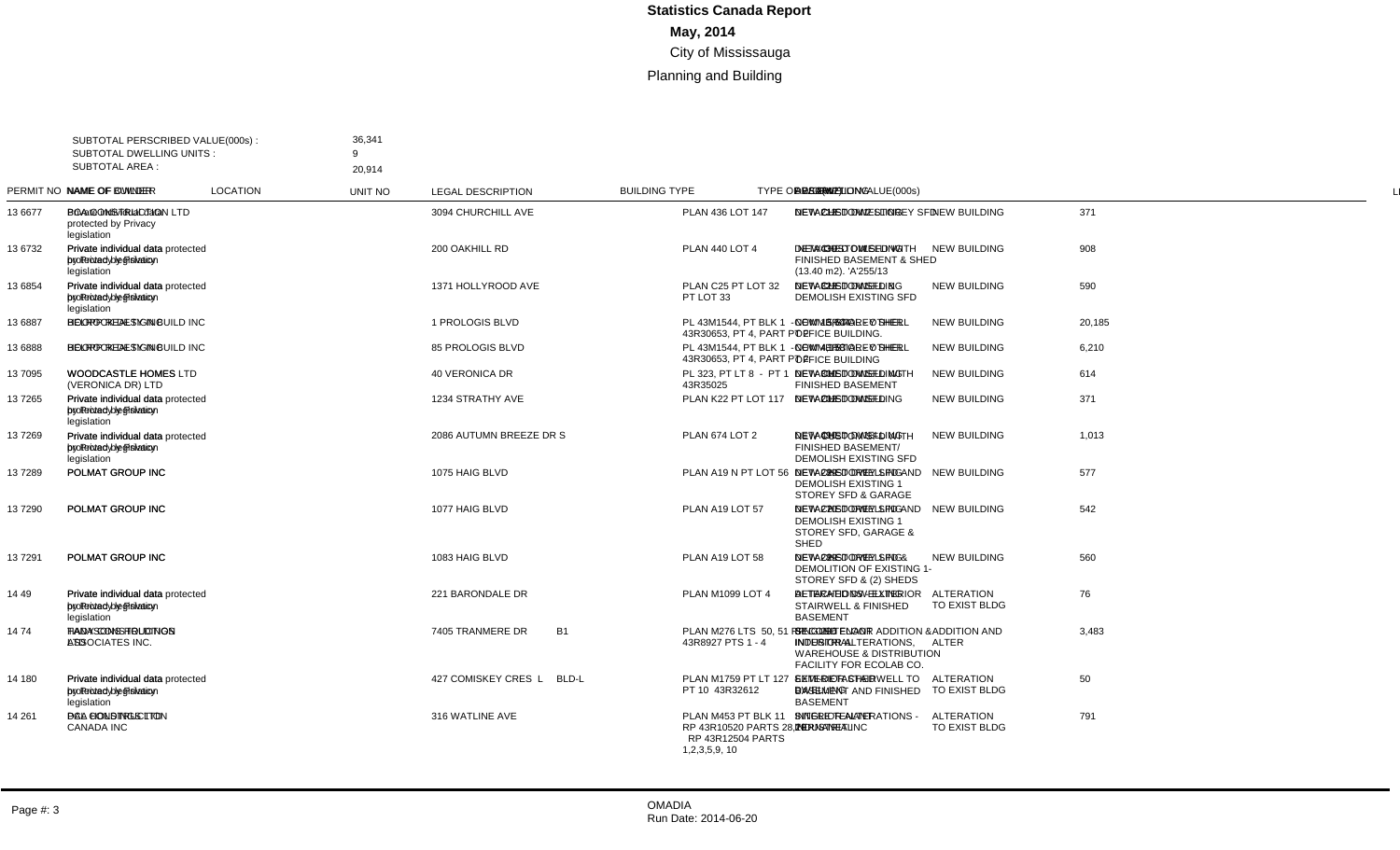| SUBTOTAL AREA : | SUBTOTAL PERSCRIBED VALUE(000s) :<br><b>SUBTOTAL DWELLING UNITS:</b> | 15,232<br>$\Omega$                                                                 |                           |            |                                                                       |                                           |                                     |                    |                               |                                                                                                                                     |                |
|-----------------|----------------------------------------------------------------------|------------------------------------------------------------------------------------|---------------------------|------------|-----------------------------------------------------------------------|-------------------------------------------|-------------------------------------|--------------------|-------------------------------|-------------------------------------------------------------------------------------------------------------------------------------|----------------|
|                 | PERMIT NO NAME OF OWNER                                              | 286<br>NAME OF BUILDER                                                             | <b>LOCATION</b>           | UNIT NO    | <b>LEGAL DESCRIPTION</b>                                              | <b>BUILDING TYPE</b>                      | <b>TYPE OF WORK</b>                 | <b>VALUE(000s)</b> | DWELLING AREA(m2) DESCRIPTION |                                                                                                                                     | LINE           |
| 14 305          | ORLANDO CORP                                                         | <b>DYNAMIC MATERIAL</b><br><b>HANDLING INC</b>                                     | 6100 FREEMONT BLVD        |            | PT BLKS 8 & 9 PLAN M-1023<br>$-$ PTS 2 - 5, 7 - 10, 13,<br>43R20780   | <b>SINGLE TENANT</b><br><b>INDUSTRIAL</b> | <b>ALTERATION</b><br>TO EXIST BLDG  | 10,800             |                               | NEW SHELF & RACK SYSTEM,<br>SPRINKLERS. FIRE ALARM<br><b>UPGRADE &amp; INTER-</b><br><b>ALTERATIONS, EBAY</b><br><b>ENTERPRISES</b> | $\overline{1}$ |
| 14 315          | <b>RODENBURY</b><br><b>INVESTMENTS LTD</b>                           | RODENBURY INVESTMENTS 2470 STANFIELD RD B<br><b>LTD</b>                            |                           | A-B, BLD-B | CON 1 SDS PT LOT 8 PT<br>LOT 9 RP 43R15290 PARTS<br>3.4 & 5           | <b>INDUSTRIAL - OTHER</b>                 | <b>ALTERATION</b><br>TO EXIST BLDG  | 342                |                               | INTERIOR ALTERATIONS -<br>CAFETERIA EXPANSION.<br>WASHROOM & CHANGE-ROOM<br>RENOVATION & (2) ROOFTOP<br>UNITS. MOTHER PARKERS       | 2              |
| 14 337          | ORLANDO CORP                                                         | <b>SUPERIOR STUCCO</b>                                                             | 775 BRITANNIA RD W C      | 12         | CON 2 WHS PT L 6.<br>43R25871 PTS 1-9, 13, 15,<br>20-23, 31, 39, 40   | <b>COMMERCIAL - OTHER</b>                 | <b>ALTERATION</b><br>TO EXIST BLDG  | 365                |                               | <b>MEDICAL CLINIC</b>                                                                                                               | 3              |
| 14 362          | Private individual data<br>protected by Privacy<br>legislation       | PROFILE CUSTOM HOMES                                                               | 1330 BIRCHWOOD HEIGHTS DR |            | PLAN D-21 LOT 8                                                       | <b>DETACHED DWELLING</b>                  | <b>ADDITION AND</b><br><b>ALTER</b> | 116                | 38                            | 1 STOREY ADDITION, 2 REAR<br><b>COVERED PORCHES &amp;</b><br><b>INTERIOR ALTERATIONS</b>                                            | $\overline{4}$ |
| 14 3 82         | <b>DUFFERIN PEEL RCSS</b><br><b>BOARD</b>                            | ANACOND CONTRACTING<br><b>INC</b>                                                  | 4590 THE GALLOPS          |            | <b>PLAN M548 BLK 57</b>                                               | SCHOOL - ELEMENTARY                       | <b>ADDITION AND</b><br><b>ALTER</b> | 512                |                               | 248 (1) STOREY ADDITION &<br><b>INTERIOR ALTERATION TO</b><br>WASHROOM, ST ROSE OF<br>LIMA C.E.S.                                   | 5              |
| 14 387          | SUNLIFE ASSURANCE<br>CO / COLLIERS<br><b>INTERNATIONAL</b>           | <b>GOVAN BROWN &amp;</b><br><b>ASSOCIATES LTD</b>                                  | 4 ROBERT SPECK PKY        | 1040       | PLAN M270 BLK D                                                       | <b>COMMERCIAL OFFICE -</b><br>MULTI-USER  | <b>ALTERATION</b><br>TO EXIST BLDG  | 527                |                               | <b>INTERIOR ALTERATIONS -</b><br>OFFICE SPACE FOR - RBC                                                                             | 6              |
| 14 411          | <b>OMERS REALTY</b><br><b>MANAGEMENT CORP</b>                        | BUILDON ENTERPRISES LTD 100 CITY CENTRE DR                                         |                           | $1 - 125$  | PL 43M1010 BLK 21 PT<br>BLKS 1, 16, 19, 20, 43R35320<br>PTS 9, 10, 16 | <b>DETACHED DWELLING</b>                  | <b>ALTERATION</b><br>TO EXIST BLDG  | 351                |                               | <b>INTERIOR ALTERATIONS -</b><br>TENANT FIT-UP FOR JUSTICE<br>& BROTHERS                                                            | $\overline{7}$ |
| 14 427          | Private individual data<br>protected by Privacy<br>legislation       | Private individual data protected 6586 MOCKINGBIRD LANES<br>by Privacy legislation |                           |            | PLAN M616 LOT 154                                                     | DETACHED DWELLING                         | <b>ADDITION AND</b><br><b>ALTER</b> | 72                 |                               | ALTERATIONS - FINISHED<br><b>BASMENT &amp; STAIRWELL IN</b><br>SIDE YARD                                                            | 8              |
| 14 567          | 2730979 CANADA INC /<br><b>BENTALL PROPERTY</b><br><b>SERVICE</b>    |                                                                                    | 250 LAKESHORE RD W        |            | RANGE 1 CIR PT LTS 9.10 -<br>43R20063 PTS 1-5, 7-16, 18               | <b>COMMERCIAL RETAIL-</b><br>SINGLE USER  | <b>ALTERATION</b><br>TO EXIST BLDG  | 526                |                               | ALTERATIONS - RELOCATING<br>EXIT DOOR AT THE<br>STOREFRONT, RECLADING OF<br><b>EXTERIOR ENTRANCE</b><br>PORTAL                      | -9             |
| 14 616          | Private individual data<br>protected by Privacy<br>legislation       | Private individual data protected 3119 GIVEN RD<br>by Privacy legislation          |                           |            | PLAN D26 PT LOT 2                                                     | DETACHED DWELLING                         | <b>DEMOLITION</b>                   | 30                 |                               | <b>DEMOLITION - SFD</b>                                                                                                             | 10             |
| 14 628          | <b>ORLANDO</b><br><b>CORPORATION</b>                                 | ORLANDO CORPORATION                                                                | 6255 CANTAY RD            | 2 & 3      | PLAN M1023 BLK 6                                                      | MULTI-TENANT<br><b>INDUSTRIAL</b>         | <b>ALTERATION</b><br>TO EXIST BLDG  | 705                |                               | INTERIOR ALTERATIONS TO<br>CREATE ONE UNIT + (3)<br><b>ROOFTOP UNITS -</b><br><b>METROLAND MEDIA</b><br>(MISSISSAUGA NEWS).         | 11             |
| 14 638          | <b>PCC 149</b>                                                       | RESTOREX CONTRACTING<br><b>LTD</b>                                                 | 2929 AQUITAINE AVE        |            | PEEL CONDO PLAN 149                                                   | APARTMENT (> 6 UNITS)                     | <b>ALTERATION</b><br>TO EXIST BLDG  | 364                |                               | ALTERATIONS - BALCONY<br>REPAIRS & BALCONY GUARD<br><b>REPLACEMENTS</b>                                                             | 12             |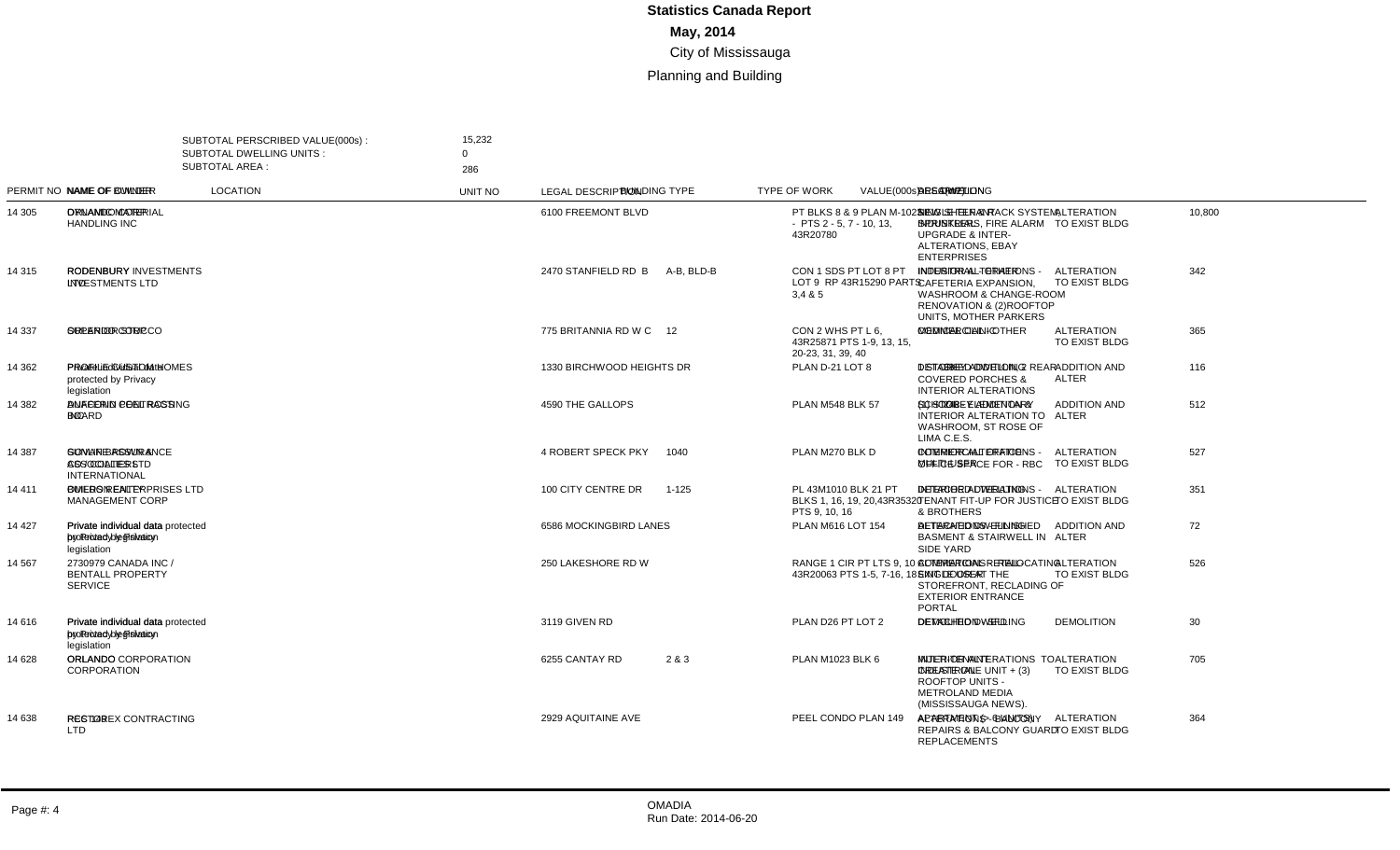| SUBTOTAL AREA : | SUBTOTAL PERSCRIBED VALUE(000s):<br><b>SUBTOTAL DWELLING UNITS:</b> | 5,335<br>$\mathcal{P}$<br>1.185                                              |                            |                |                                                                       |                                                 |                                         |             |  |                                                                                                                                                                        |                 |
|-----------------|---------------------------------------------------------------------|------------------------------------------------------------------------------|----------------------------|----------------|-----------------------------------------------------------------------|-------------------------------------------------|-----------------------------------------|-------------|--|------------------------------------------------------------------------------------------------------------------------------------------------------------------------|-----------------|
|                 | PERMIT NO NAME OF OWNER                                             | <b>NAME OF BUILDER</b>                                                       | <b>LOCATION</b>            | <b>UNIT NO</b> | <b>LEGAL DESCRIPTION</b>                                              | <b>BUILDING TYPE</b>                            | <b>TYPE OF WORK</b>                     | VALUE(000s) |  | DWELLING AREA(m2) DESCRIPTION                                                                                                                                          | LINE            |
| 14 655          | <b>OMERS REALTY</b><br><b>MANAGEMENT CORP</b>                       | <b>GAYDON CONSTRUCTION</b><br><b>MANAGEMENT INC</b>                          | 100 CITY CENTRE DR         | 2-730 & 3-730  | PL 43M1010 BLK 21 PT<br>BLKS 1, 16, 19, 20, 43R35320<br>PTS 9, 10, 16 | <b>COMMERCIAL RETAIL</b><br><b>MULTI-USER</b>   | <b>ALTERATION</b><br>TO EXIST BLDG      | 522         |  | <b>RESTAURANT</b>                                                                                                                                                      | $\overline{1}$  |
| 14 708          | Private individual data<br>protected by Privacy<br>legislation      | ROYAL OAKS FRAMING LTD                                                       | 556 EXBURY CRES            |                | PLAN 460 LOT 65                                                       | <b>DETACHED DWELLING</b>                        | <b>ADDITION AND</b><br><b>ALTER</b>     | 424         |  | 142 REAR ADDITION, INTERIOR<br>ALTERATIONS, NEW<br>DETATCHED GARAGE.<br>COVERED PORCH. WOOD<br>DECK. WALKOUT & FINISHED<br><b>BASMENT</b>                              | $\overline{2}$  |
| 14 725          | Private individual data<br>protected by Privacy<br>legislation      | Private individual data protected 82 WILLIAM ST<br>by Privacy legislation    |                            |                | PLAN STR 2 PT LOTS 57 TO<br>59 PT LOT 59                              | <b>DETACHED DWELLING</b>                        | <b>ADDITION AND</b><br><b>ALTER</b>     | 155         |  | 37 1 STORY ADDITION WITH<br><b>ATTACHED GARAGE &amp;</b><br><b>DEMOLISH EXISTING GARAGE</b>                                                                            | 3               |
| 14764           | Private individual data<br>protected by Privacy<br>legislation      | Private individual data protected 18 BURLINGTON ST<br>by Privacy legislation |                            |                | PLAN TOR 4 LOT 176                                                    | <b>DETACHED DWELLING</b>                        | <b>NEW BUILDING</b>                     | 555         |  | 287 NEW CUSTOM 2 STY SINGLE<br><b>FAMILY DWELLING W/</b><br>UNFINISHED BSMT +<br><b>DEMOLISH EXISTING SFD</b>                                                          | $\overline{4}$  |
| 14 769 SU       | Private individual data<br>protected by Privacy<br>legislation      |                                                                              | 4341 GOLDENROD CRES        |                | L 121 PLAN M-1596                                                     | <b>DETACHED DWELLING</b>                        | <b>ADDITION AND</b><br><b>ALTER</b>     | 153         |  | 124 RESIDENTIAL SECOND UNIT &<br>STAIRWELL TO FACILITATE<br><b>BASEMENT APARTMENT</b>                                                                                  | 5               |
| 14 776          | APPLEWOOD HILLS<br>PLAZA LTD                                        | <b>JMC BUILDING</b><br><b>DEVELOPMENTS LTD</b>                               | 1125 BLOOR ST              | $2 - 4$        | PLAN 753 BLK B                                                        | <b>COMMERCIAL - OTHER</b>                       | <b>ALTERATION</b><br>TO EXIST BLDG      | 550         |  | <b>RETAIL SALES</b>                                                                                                                                                    | 6               |
| 14 782          | <b>LTD</b>                                                          | CABOT TRAIL ESTATES CABOT TRAIL ESTATES LTD                                  | 7070 SAINT BARBARA BLVD AC |                | 46.48.50 BLD-A( CON 1 WHS W PT LOT 11.<br>43R32120, PTS 1-4, 9, 19    | <b>COMMERCIAL RETAIL -</b><br><b>MULTI-USER</b> | <b>ALTERATION</b><br>TO EXIST BLDG      | 883         |  | <b>RESTAURANT</b>                                                                                                                                                      | $\overline{7}$  |
| 14 790          | Private individual data<br>protected by Privacy<br>legislation      |                                                                              | 7005 POND ST               |                | PLAN TOR-5 LT 4, 43R14121<br>PT <sub>2</sub>                          | <b>DETACHED DWELLING</b>                        | ADDITION TO<br><b>EXIST BLDG</b>        | 208         |  | 116 TWO STOREY ADDITION AND<br>(3) PORCHES                                                                                                                             | 8               |
| 14 796<br>FTR   | PEEL BOARD OF<br><b>EDUCATION</b>                                   | PEEL BOARD OF EDUCATION 3535 CEDAR CREEK DR                                  |                            |                | CON 1 NDS PT LOT 10<br>PLAN 701 BLK A                                 | <b>SCHOOL - ELEMENTARY</b>                      | <b>ADDITION TO</b><br><b>EXIST BLDG</b> | 730         |  | 350 ADD & ALT - ALTERATION<br><b>INCLUDES NEW EXTERIOR</b><br><b>WINDOW AND</b><br><b>CLOSING/FILLING EXISTING</b><br>WINDOW, SILVERTHORN P.S. -<br>FOUNDATION TO ROOF | 9               |
| 14847           | Private individual data<br>protected by Privacy<br>legislation      |                                                                              | 1229 NORTH SERVICE RD      |                | PLAN 439 LOT 156                                                      | <b>DETACHED DWELLING</b>                        | <b>ADDITION AND</b><br><b>ALTER</b>     | 132         |  | 57 ONE STOREY ADDITION.<br><b>COVERED DECK, INTERIOR</b><br>ALTERATIONS AND EXTERIOR<br><b>RECLADDING</b>                                                              | 10 <sup>°</sup> |
| 14 855          | <b>OMERS REALTY</b><br><b>MANAGEMENT CORP</b>                       | JPM CONSTRUCTION INC                                                         | 100 CITY CENTRE DR         | 2-930          | PL 43M1010 BLK 21 PT<br>BLKS 1, 16, 19, 20, 43R35320<br>PTS 9, 10, 16 | <b>COMMERCIAL RETAIL -</b><br>MULTI-USER        | <b>ALTERATION</b><br>TO EXIST BLDG      | 515         |  | <b>INTERIOR ALTERATIONS &amp; (2)</b><br>ROOFTOP UNITS - SEPHORA                                                                                                       | 11              |
| 14 860          | Private individual data<br>protected by Privacy<br>legislation      |                                                                              | 26 JOYMAR DR               |                | PLAN 529 LOT 53                                                       | <b>DETACHED DWELLING</b>                        | <b>ADDITION AND</b><br><b>ALTER</b>     | 124         |  | 72 ONE STOREY REAR ADD+<br><b>REAR COVERED PORCH WITH</b><br>2ND STOREY LOFT AND<br><b>FINISHED BASEMENT</b>                                                           | 12              |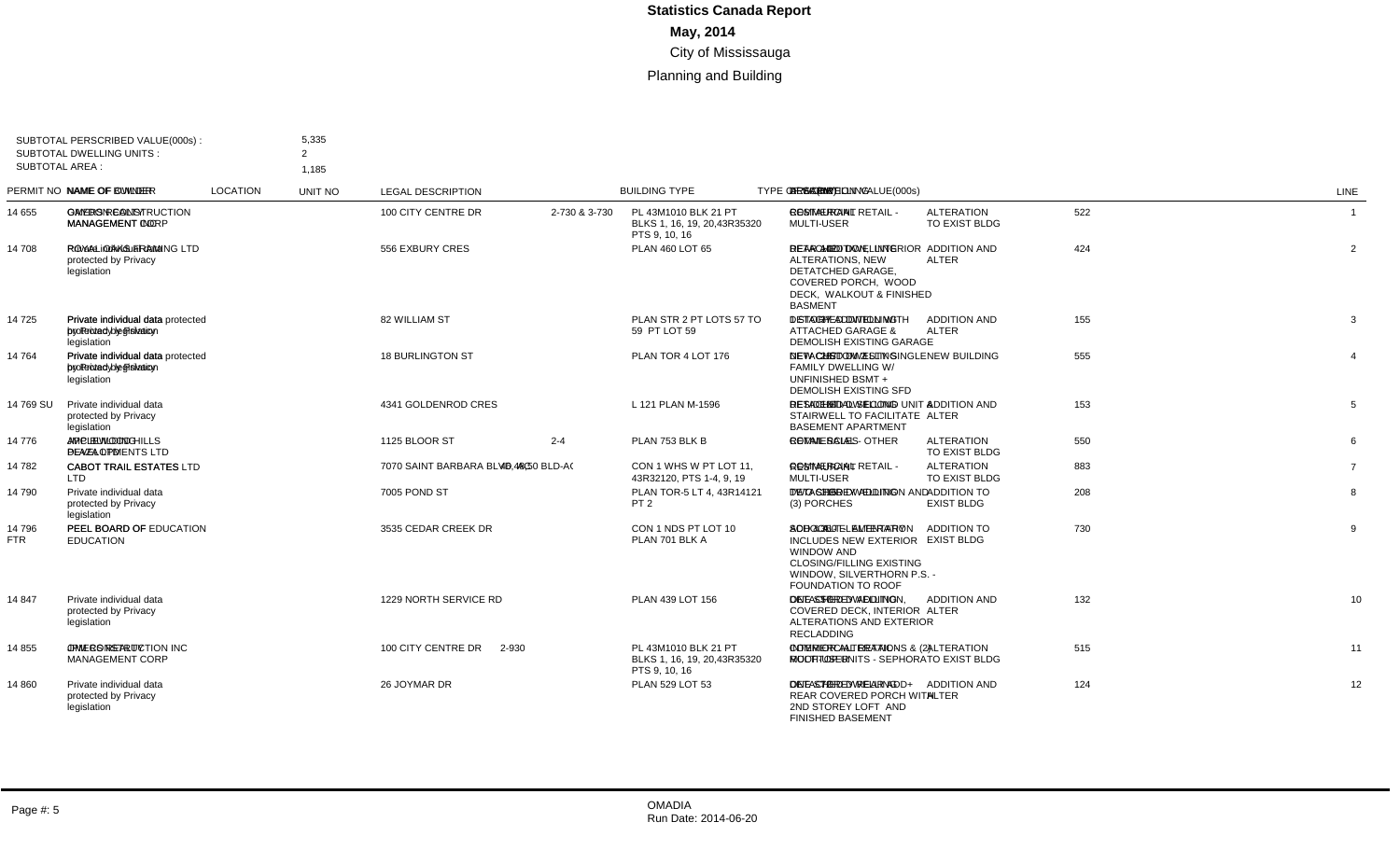|                       | SUBTOTAL PERSCRIBED VALUE(000s):<br><b>SUBTOTAL DWELLING UNITS:</b>   | 12,873<br>3                                                                    |                      |                        |                                                                               |                                                 |                                    |             |                |    |                                                                                                                                                                   |                |
|-----------------------|-----------------------------------------------------------------------|--------------------------------------------------------------------------------|----------------------|------------------------|-------------------------------------------------------------------------------|-------------------------------------------------|------------------------------------|-------------|----------------|----|-------------------------------------------------------------------------------------------------------------------------------------------------------------------|----------------|
| <b>SUBTOTAL AREA:</b> |                                                                       | 1,992                                                                          |                      |                        |                                                                               |                                                 |                                    |             |                |    |                                                                                                                                                                   |                |
|                       | PERMIT NO NAME OF OWNER                                               | NAME OF BUILDER                                                                | <b>LOCATION</b>      | UNIT NO                | <b>LEGAL DESCRIPTION</b>                                                      | <b>BUILDING TYPE</b>                            | <b>TYPE OF WORK</b>                | VALUE(000s) |                |    | DWELLING AREA(m2) DESCRIPTION                                                                                                                                     | <b>LINE</b>    |
| 14 874                | <b>CROWN PROPERTY</b><br><b>MANAGEMENT INC</b>                        |                                                                                | 1004 MIDDLEGATE RD   | 3RD-5TH FLOOI          | CON 1 SDS PT LTS 8, 9,<br>43R23063 PTS 1-4, PART<br><b>PTS 5-7</b>            | <b>INDUSTRIAL - OTHER</b>                       | <b>ALTERATION</b><br>TO EXIST BLDG | 384         |                |    | <b>INTERIOR ALTERATIONS TO</b><br><b>EXISTING MEETING ROOM</b><br>COMPLEX ON 5TH FLOOR &<br>ALTERATIONS TO EXISTING<br>PANTRIES ON FLOORS 3,4<br>AND <sub>5</sub> | $\overline{1}$ |
| 14 881                | 6763332 CANADA INC /<br><b>TRIOVEST REALTY</b><br><b>ADVISORS INC</b> | ALLCON CONSTRUCTION INC 6535 MILLCREEK DR                                      |                      | 33-34                  | PLAN 927 PT LOTS 16.17<br>RP 43R8441 PARTS 2.4 TO<br>22 & 24 TO 34            | <b>MULTI-TENANT</b><br><b>INDUSTRIAL</b>        | <b>ALTERATION</b><br>TO EXIST BLDG | 295         |                |    | OFFICE &<br>WAREHOUSE/DISTRIBUTION<br><b>FACILITY</b>                                                                                                             | 2              |
| 14 884                | <b>BENTALL REAL ESTATE</b><br><b>SERVICES LTD</b>                     | 2725321 CANADA INC / ADNA CONSTULTING INC                                      | 2000 ARGENTIA RD 2   | 200. BLDG 2            | PLAN M30 BLK C RP<br>43R3506 PART 1 RP<br>43R2278 PART 1 RP<br>43R2838 PART 1 | <b>INDUSTRIAL - OTHER</b>                       | <b>ALTERATION</b><br>TO EXIST BLDG | 285         |                |    | <b>OFFICE</b>                                                                                                                                                     | 3              |
| 14 897                | R.W. GIBSON<br><b>HOLDINGS LTD</b>                                    | R.W. GIBSON HOLDINGS LTD 7337 PACIFIC CIR                                      |                      | $5-6$                  | PL M404 PT BLK 1 -<br>43R29419 PTS 5, 6                                       | <b>MULTI-TENANT</b><br><b>INDUSTRIAL</b>        | <b>ALTERATION</b><br>TO EXIST BLDG | 1.147       |                |    | WAREHOUSE/DISTRIBUTION<br><b>FACILITY</b>                                                                                                                         |                |
| 14898                 | Private individual data<br>protected by Privacy<br>legislation        | Private individual data protected 27 HARRISON AVE L<br>by Privacy legislation  | 25 HARRISON AVE R    |                        | PL G22, PT LT 60 - PT 1<br>43R35782<br>PL G22, PT LT 60 - PT 2<br>43R35782    | SEMI-DETACHED<br><b>DWELLING</b>                | <b>NEW BUILDING</b>                | 776         | $\overline{2}$ |    | 423 NEW CUSTOM SEM-<br><b>DETACHED</b>                                                                                                                            | 5              |
|                       |                                                                       |                                                                                |                      |                        |                                                                               |                                                 |                                    |             |                |    |                                                                                                                                                                   |                |
| 14 901                | Private individual data<br>protected by Privacy<br>legislation        |                                                                                | 3203 HAVENWOOD DR    |                        | PLAN 729 LOT 76                                                               | <b>DETACHED DWELLING</b>                        | <b>ALTERATION</b><br>TO EXIST BLDG | 99          |                |    | <b>INTERIOR ALTERATIONS &amp;</b><br><b>FINISHED BASEMENT</b>                                                                                                     | 6              |
| 14 908                | Private individual data<br>protected by Privacy<br>legislation        | Private individual data protected 1186 MELBA RD<br>by Privacy legislation      |                      |                        | PLAN 439 LOT 60                                                               | <b>DETACHED DWELLING</b>                        | ADDITION TO<br><b>EXIST BLDG</b>   | 130         |                | 96 | (2) STOREY REAR ADDITION                                                                                                                                          | $\overline{7}$ |
| 14 910                | <b>MANULIFE FINANCIAL</b>                                             |                                                                                | 6755 MISSISSAUGA RD  | 501                    | PLAN M10 LOT 3                                                                | <b>COMMERCIAL OFFICE -</b><br><b>MULTI-USER</b> | <b>ALTERATION</b><br>TO EXIST BLDG | 271         |                |    | <b>OFFICE</b>                                                                                                                                                     | 8              |
| 14 915 SU             | Private individual data<br>protected by Privacy<br>legislation        | Private individual data protected 4400 GUILDWOOD WAY<br>by Privacy legislation |                      |                        | PLAN M729 LOT 121                                                             | DETACHED DWELLING                               | <b>ALTERATION</b><br>TO EXIST BLDG | 104         | $\overline{1}$ |    | 79 SECOND UNIT - LEGALIZE<br><b>BASEMENT APARTMENT &amp;</b><br><b>NEW STAIRWELL</b>                                                                              | 9              |
| 14 922                | ORLANDO CORP                                                          | APS INTERIORS INC                                                              | 6490 VIPOND DR       | $1-2$ FLR              | PLAN M354 PT BLK E<br>RP 43R12953 PART 1                                      | SINGLE TENANT<br><b>INDUSTRIAL</b>              | <b>ALTERATION</b><br>TO EXIST BLDG | 708         |                |    | <b>INTERIOR ALTERATIONS -</b><br>OFFICE RENOVATIONS FOR<br><b>SGS NORTH AMERICA</b>                                                                               | 10             |
| 14 934                | <b>OMERS REALTY</b><br><b>MANAGEMENT CORP</b>                         | ELLIS DON CORPORATION                                                          | 100 CITY CENTRE DR   |                        | PL 43M1010 BLK 21 PT<br>BLKS 1, 16, 19, 20, 43R35320<br>PTS 9, 10, 16         | <b>COMMERCIAL RETAIL -</b><br><b>MULTI-USER</b> | <b>OTHER</b>                       | 580         |                |    | 1.394 EXTERIOR PEDESTRIAN<br><b>EGRESS WALKWAY - SQUARE</b><br>ONE SOUTH EXPANSION                                                                                | 11             |
| 13 6887<br>SS         | <b>HOOPP REALTY INC</b>                                               | BELROCK DESIGN BUILD INC 1 PROLOGIS BLVD                                       | 85 PROLOGIS BLVD     | <b>BLDGS 1 &amp; 2</b> | PL 43M1544. PT BLK 1 -<br>43R30653, PT 4, PART PT 2                           | COMMERCIAL - OTHER                              | <b>OTHER</b>                       | 1,100       |                |    | SITE SERVICING FOR TWO<br>OFFICE BUILDINGS - 1 & 85<br>PROLOGIS BLVD.                                                                                             | 12             |
| 14 986                | DODSON-LESMARK<br><b>DEVELOPMENTS</b>                                 |                                                                                | 1303 AEROWOOD DR     | $\overline{4}$         | CON 3 EHS PT LOT 3                                                            | <b>INDUSTRIAL - OTHER</b>                       | <b>ALTERATION</b><br>TO EXIST BLDG | 307         |                |    | <b>RECREATIONAL</b><br><b>ESTABLISHMENT</b>                                                                                                                       | 13             |
| 14 988                | FIRST GULF CENTURY VESTACON LTD<br><b>AVENUE LTD</b>                  |                                                                                | 6925 CENTURY AVE     | 704. BLD-B             | PL M13. PT BLK A. PT BLK B<br>- PTS 1, 2, 8 43R33277                          | COMMERCIAL OFFICE -<br><b>MULTI-USER</b>        | <b>ALTERATION</b><br>TO EXIST BLDG | 528         |                |    | <b>BUSINESS OFFICE</b>                                                                                                                                            | 14             |
| 14 990                | REVENUE PROPERTIES DPI CONSTRUCTION<br>CO INC                         | MANAGEMENT                                                                     | 2920 MATHESON BLVD E |                        | B1.1.6-9 FLRS PL M584 PT BLK 1.<br>43R13846 PT 1                              | MULTI-TENANT<br><b>INDUSTRIAL</b>               | <b>ALTERATION</b><br>TO EXIST BLDG | 6,159       |                |    | <b>BUSINESS OFFICE</b>                                                                                                                                            | 15             |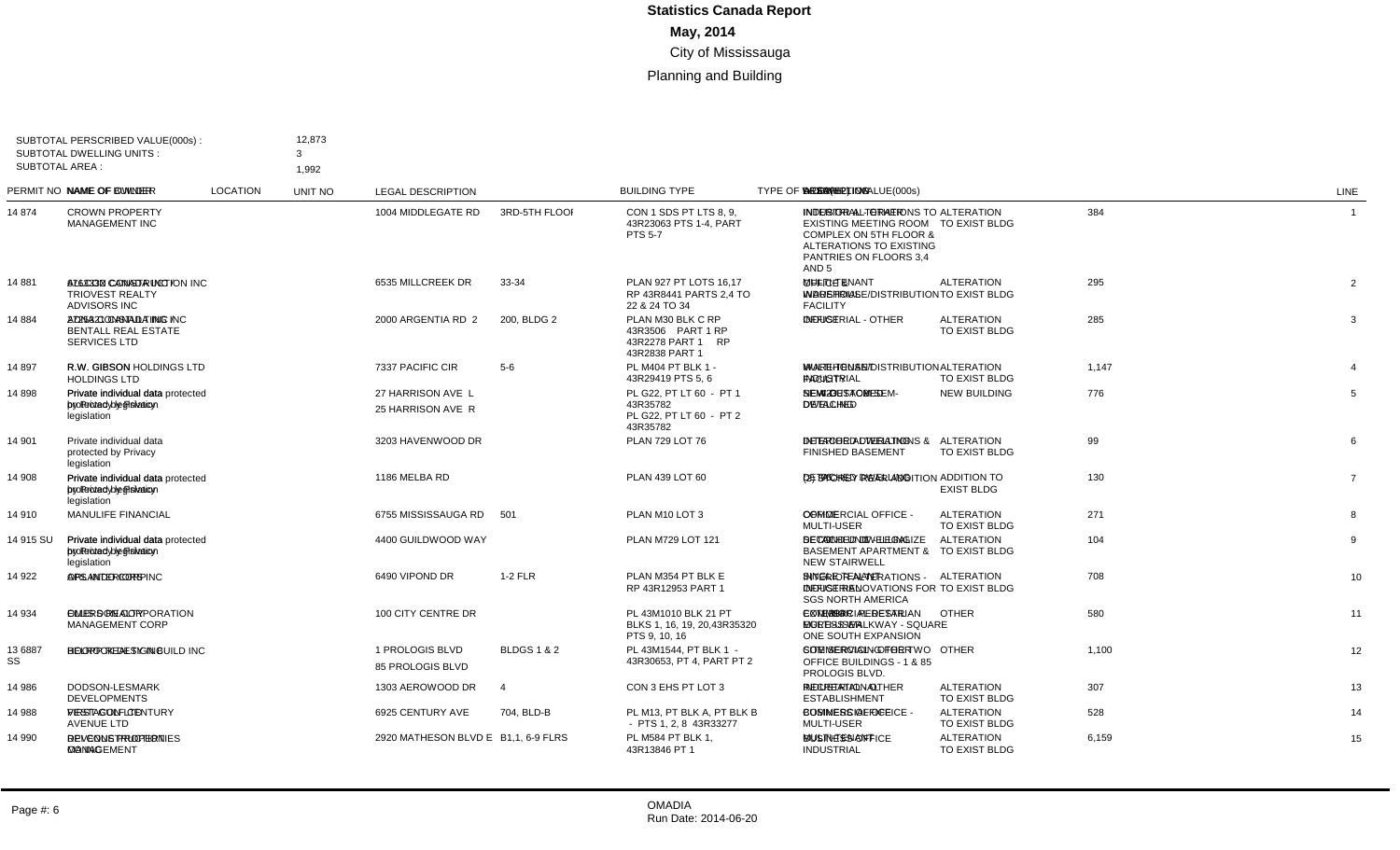| SUBTOTAL PERSCRIBED VALUE(000s):<br><b>SUBTOTAL DWELLING UNITS:</b><br><b>SUBTOTAL AREA:</b> |                                                                | 3,929<br>$\overline{2}$                                                        |                     |                |                                                                                                                         |                                          |                                           |             |                |     |                                                                                                                                                       |                |
|----------------------------------------------------------------------------------------------|----------------------------------------------------------------|--------------------------------------------------------------------------------|---------------------|----------------|-------------------------------------------------------------------------------------------------------------------------|------------------------------------------|-------------------------------------------|-------------|----------------|-----|-------------------------------------------------------------------------------------------------------------------------------------------------------|----------------|
|                                                                                              |                                                                | 1,074                                                                          |                     |                |                                                                                                                         |                                          |                                           |             |                |     |                                                                                                                                                       |                |
|                                                                                              | PERMIT NO NAME OF OWNER                                        | NAME OF BUILDER                                                                | <b>LOCATION</b>     | <b>UNIT NO</b> | <b>LEGAL DESCRIPTION</b>                                                                                                | <b>BUILDING TYPE</b>                     | <b>TYPE OF WORK</b>                       | VALUE(000s) |                |     | DWELLING AREA(m2) DESCRIPTION                                                                                                                         | <b>LINE</b>    |
| 14 996                                                                                       | ORLANDO CORP                                                   | <b>TOWN SHOES LTD</b>                                                          | 5930 RODEO DR       |                | PLAN M967 PT BLK 1 RP<br>43R19770 PTS 22 - 29                                                                           | <b>COMMERCIAL RETAIL-</b><br>SINGLE USER | <b>ALTERATION</b><br><b>TO EXIST BLDG</b> | 1,140       |                |     | <b>INTERIOR RENOVATION TO</b><br><b>EXISTING BUILDING &amp; RE-</b><br>CLADDING OF FRONT FACADE<br>- DESIGN SHOE LOFT / TOWN<br>SHOES LTD             | $\mathbf{1}$   |
| 14 1024                                                                                      | THE ERIN MILLS<br>DEVELOPMENT CORP                             | THE ERIN MILLS<br><b>DEVELOPMENT CORP</b>                                      | 3755 LAIRD RD       | $\overline{7}$ | RCP 1542, PT LT 9 - PTS<br>4-6, 11, 13 43R30181                                                                         | MULTI-TENANT<br><b>INDUSTRIAL</b>        | <b>ALTERATION</b><br>TO EXIST BLDG        | 357         |                |     | WHOLESALE/WAREHOUSE/DI<br><b>STRIBUTION FACILITY</b>                                                                                                  | 2              |
| 14 1026                                                                                      | Private individual data<br>protected by Privacy<br>legislation |                                                                                | 1270 HAIG BLVD      |                | CON 2 SDS PT LOT 7                                                                                                      | <b>DETACHED DWELLING</b>                 | <b>DEMOLITION</b>                         | 30          |                |     | DEMOLITION - EXISTING SFD &<br><b>REAR SHED</b>                                                                                                       | 3              |
| 14 1033                                                                                      | <b>MISSISSAUGA</b><br><b>COMPLEX PORTFOLIO</b><br><b>INC</b>   |                                                                                | 5099 CREEKBANK RD   | $1-FLR$        | CONS 4 AND 5 EHS PT LT 1.<br>PT RD ALLOW, 43R25755<br>PTS 2, 13-23, 43-45, 47-87,<br>93-110, 43R31621 PTS 10-<br>46, 52 | <b>COMMERCIAL OFFICE-</b><br>SINGLE USER | <b>ALTERATION</b><br>TO EXIST BLDG        | 262         |                |     | <b>INTERIOR ALTERATIONS -</b><br><b>BUSINESS OFFICE, BELL</b><br>CANADA                                                                               | $\overline{4}$ |
| 14 1053                                                                                      | Private individual data<br>protected by Privacy<br>legislation | Private individual data protected 2353 EDENHURST DR<br>by Privacy legislation  |                     |                | PLAN 576 LOT 25                                                                                                         | DETACHED DWELLING                        | <b>NEW BUILDING</b>                       | 747         | $\overline{1}$ | 392 | NEW CUSTOM SINGLE FAMILY<br><b>DWELLING/ DEMOLISH</b><br><b>EXISTING DWELLING</b>                                                                     | 5              |
| 14 1062                                                                                      | Private individual data<br>protected by Privacy<br>legislation |                                                                                | 471 BOB-O-LINK RD   |                | PLAN 333 PT LOT 55                                                                                                      | DETACHED DWELLING                        | <b>DEMOLITION</b>                         | 30          |                |     | <b>DEMOLITION - SINGLE FAMILY</b><br><b>DWELLING</b>                                                                                                  | 6              |
| 14 1099                                                                                      | Private individual data<br>protected by Privacy<br>legislation | <b>GARCON BUILDING GROUP</b><br><b>LTD</b>                                     | 1291 MELTON DR      |                | PLAN 463 LOT 54                                                                                                         | <b>DETACHED DWELLING</b>                 | <b>ADDITION AND</b><br><b>ALTER</b>       | 182         |                |     | 134 ADDITION/ALTERATIONS -<br><b>FRONT &amp; SECOND FLOOR</b><br><b>ADDITIONS AND INTERIOR</b><br>ALTERATIONS ON MAIN<br>FLOOR.                       | $\overline{7}$ |
| 14 11 27                                                                                     | Private individual data<br>protected by Privacy<br>legislation | Private individual data protected 7536 HOMESIDE GDNS<br>by Privacy legislation |                     |                | PLAN 578 LOT 127                                                                                                        | DETACHED DWELLING                        | <b>ADDITION TO</b><br><b>EXIST BLDG</b>   | 54          |                |     | 40 1-STOREY REAR ADDITION TO<br><b>SFD</b>                                                                                                            | 8              |
| 14 1152                                                                                      | Private individual data<br>protected by Privacy<br>legislation | Private individual data protected 441 LOLITA GDNS<br>by Privacy legislation    |                     |                | PLAN 903 LOT 109                                                                                                        | <b>DETACHED DWELLING</b>                 | <b>ADDITION AND</b><br><b>ALTER</b>       | 101         |                |     | 56 EXTERIOR RECLADDING.<br><b>MINOR INTERIOR</b><br>ALTERATIONS, NEW FRONT<br>PORCH, ONE (1) STOREY<br>REAR ADD AND 2ND & TWO (2)<br>STOREY FRONT ADD | 9              |
| 14 11 65                                                                                     | Private individual data<br>protected by Privacy<br>legislation | Private individual data protected 36 EARL ST<br>by Privacy legislation         |                     |                | <b>PLAN 483 LOT 7</b>                                                                                                   | <b>DETACHED DWELLING</b>                 | <b>ADDITION AND</b><br><b>ALTER</b>       | 148         |                |     | 27 ADDITION & INTERIOR<br>ALTERATIONS INCLUDE DECK<br>AND FRONT PORCH                                                                                 | 10             |
| 14 1197                                                                                      | Private individual data<br>protected by Privacy<br>legislation |                                                                                | 2072 COURTLAND CRES |                | PLAN 463 LOT 109                                                                                                        | <b>DETACHED DWELLING</b>                 | <b>ADDITION AND</b><br><b>ALTER</b>       | 106         |                | 21  | (1) STOREY ADDITION TO THE<br>SOUTH SIDE OF THE<br><b>DWELLING, INTERIOR</b><br>ALTERATIONS, COVERED<br>PORCH AND DECK IN REAR<br>YARD                | 11             |
| 14 1212                                                                                      | Private individual data<br>protected by Privacy<br>legislation | Private individual data protected 910 CALDWELL AVE<br>by Privacy legislation   |                     |                | PLAN 425 PT 55,56                                                                                                       | DETACHED DWELLING                        | <b>NEW BUILDING</b>                       | 772         | $\overline{1}$ | 405 | NEW CUSTOM SINGLE FAMILY<br><b>DWELLING/ DEMOLISH</b><br><b>EXISTING DWELLING</b>                                                                     | 12             |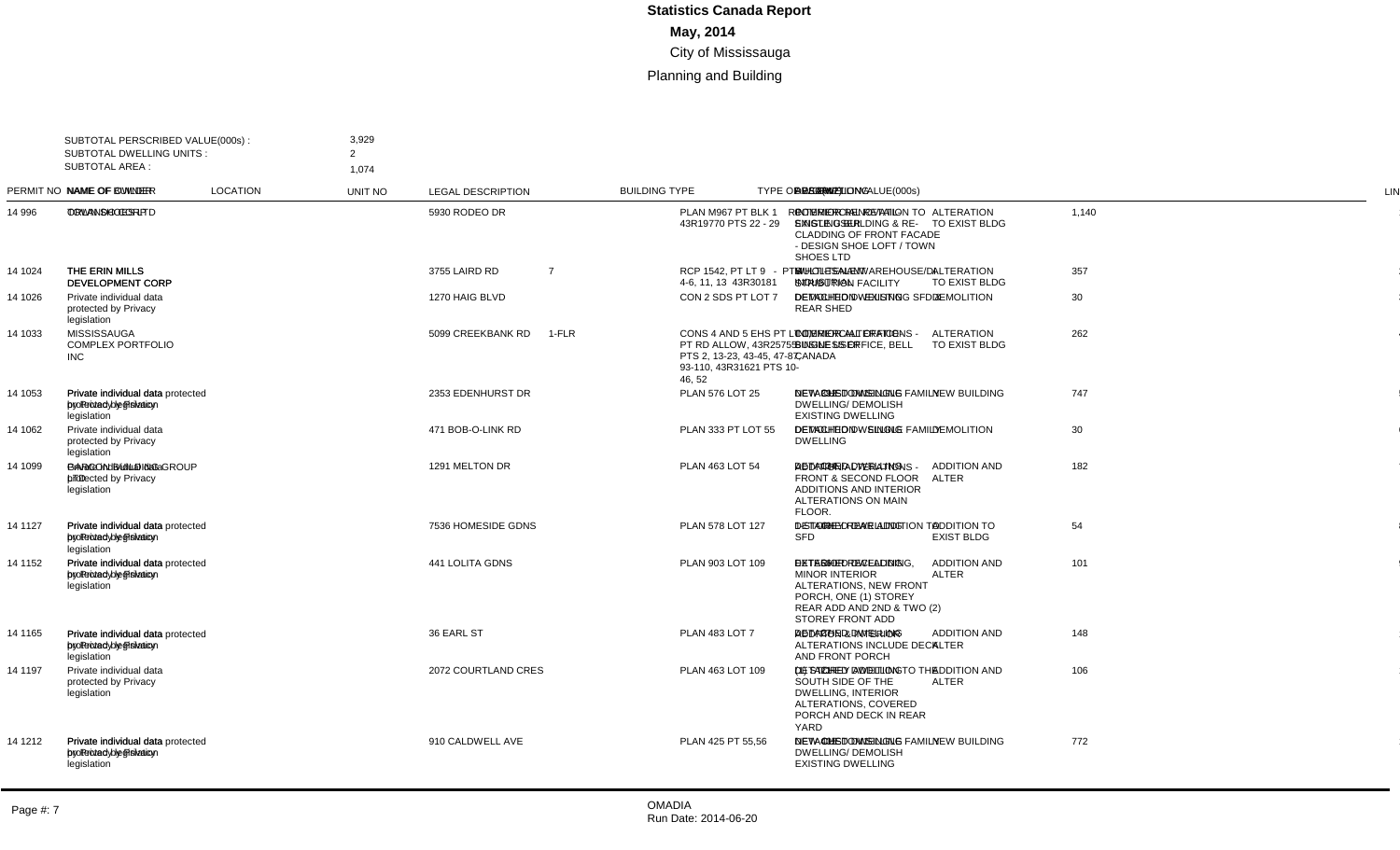SUBTOTAL PERSCRIBED VALUE(000s) : SUBTOTAL DWELLING UNITS : SUBTOTAL AREA :

| PERMIT NO NAME OF OWNER                                                 | NAME OF BUILDER | LOCATION                 | <b>UNIT NO</b> | LEGAL DESCRIPTION | <b>BUILDING TYPE</b> | TYPE OF WORK | VALUE(000s) | DWELLING AREA(m2) DESCRIPTION | LINE |
|-------------------------------------------------------------------------|-----------------|--------------------------|----------------|-------------------|----------------------|--------------|-------------|-------------------------------|------|
| TOTAL PERSCRIBED VALUE(000s):<br>TOTAL DWELLING UNITS :<br>TOTAL AREA : |                 | 144,460<br>134<br>85,727 |                |                   |                      |              |             |                               |      |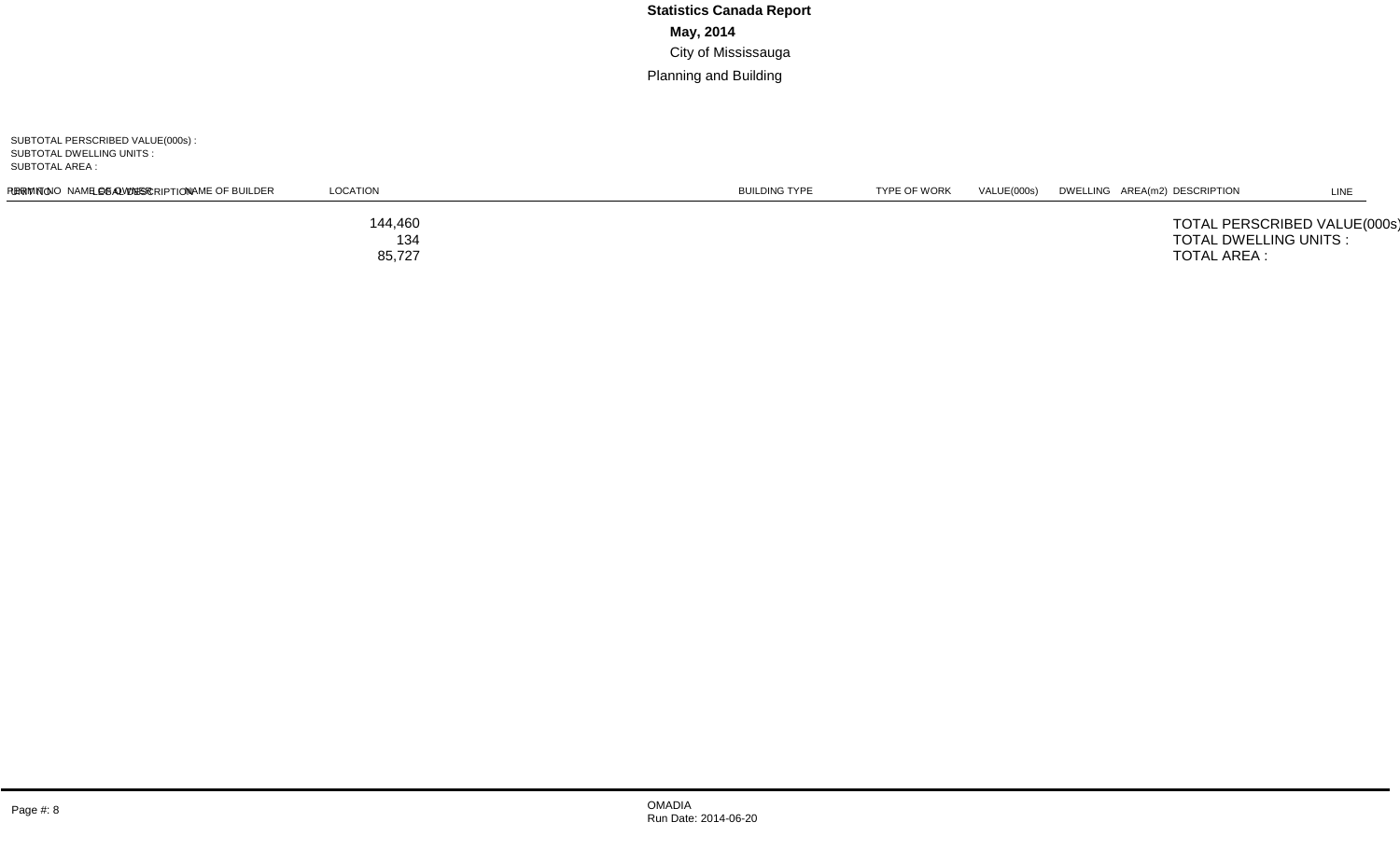#### **May, 2014** City of Mississauga **Statistics Canada Report**

#### Planning and Building

#### SECTION B - MINOR RESIDENTIAL ADDITIONS AND RENNOVATIONS

| PERMITS VALUED AT LESS THAN \$50,000 |                      | LINE NO. | <b>VALUE (000s)</b> | NO OF PERMITS |
|--------------------------------------|----------------------|----------|---------------------|---------------|
| NEW GARAGES AND CARPORTS             | - SINGLE DWELLINGS   | 01       | -35                 |               |
|                                      | - MULTIPLE DWELLINGS | 02       |                     | 0             |
| NEW INGROUND SWIMMING POOLS          | - SINGLE DWELLINGS   | 03       |                     |               |
|                                      | - MULTIPLE DWELLINGS | 04       |                     | $\Omega$      |
| <b>OTHER IMPROVEMENTS</b>            | - SINGLE DWELLINGS   | 05       | 721                 | 54            |
|                                      | - MULTIPLE DWELLINGS | 06       | 379                 | 20            |
| TOTALS FOR SECTION B                 |                      | 07       | 1.137               | 82            |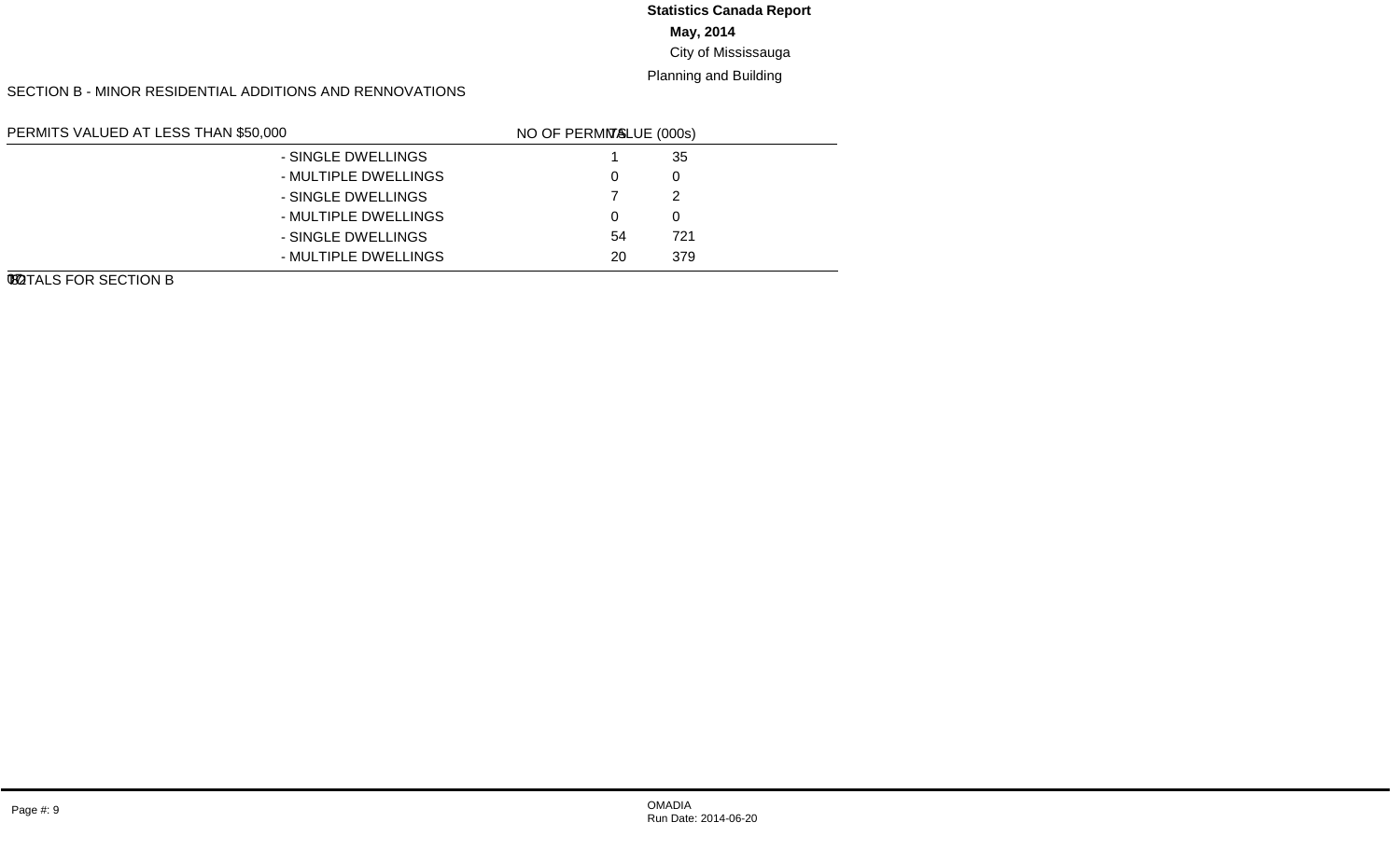#### **May, 2014 Statistics Canada Report**

#### City of Mississauga

#### Planning and Building

SECTION C - MINOR NON-RESIDENTIAL PROJECTS

| PERMITS VALUED AT LESS THAN \$250,000 |                             | LINE NO. | <b>VALUE (000s)</b> | NO OF PERMITS |
|---------------------------------------|-----------------------------|----------|---------------------|---------------|
| INDUSTRIAL                            | - NEW CONSTRUCTION          | 08       |                     | 0             |
|                                       | - ADDITIONS AND RENOVATIONS | 09       | 2523                | 39            |
| <b>COMMERCIAL</b>                     | - NEW CONSTRUCTION          | 10       | 168                 | 3             |
|                                       | - ADDITIONS AND RENOVATIONS | 11       | 4444                | 78            |
| INSTITUTIONAL OR GOVERNMENTAL         | - NEW CONSTRUCTION          | 12       |                     | $\Omega$      |
|                                       | - ADDITIONS AND RENOVATIONS | 13       | 1273                | 27            |
| TOTALS FOR SECTION C                  |                             | 14       | 8.408               | 147           |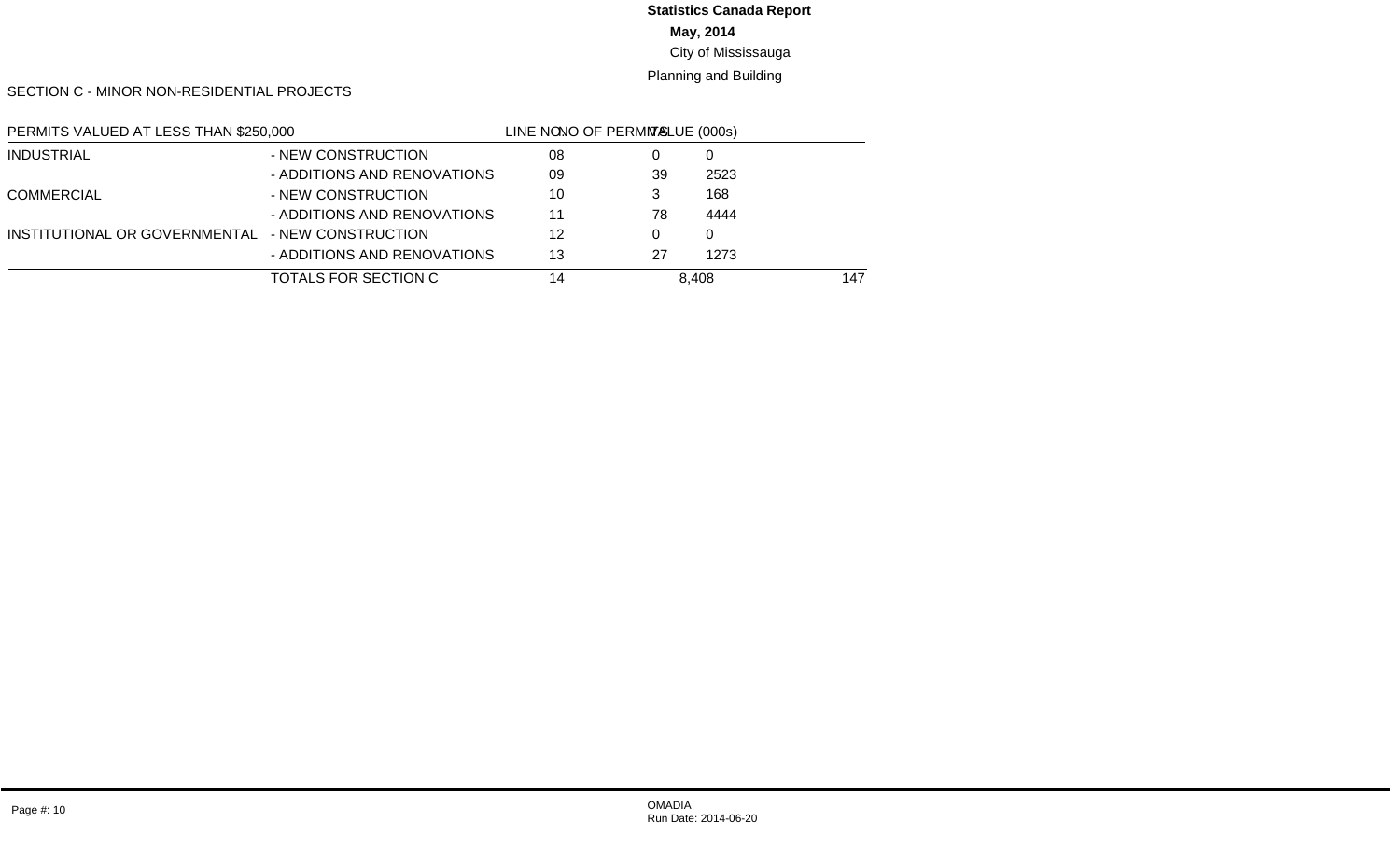#### SECTION D - RESIDENTIAL DEMOLITIONS

| <b>TVDE</b>                  | ∟∟טוויר | $\sim$ $\sim$ $\sim$ $\sim$<br><b>DEMI</b> | <b>IVV</b> | ROW.<br>. . | CONDO ROW | $ \cdot$<br>וח<br>$\cdot$<br>--- | $\sqrt{2}$<br>ים בי<br>ור | . | ____<br>1 A L |
|------------------------------|---------|--------------------------------------------|------------|-------------|-----------|----------------------------------|---------------------------|---|---------------|
| <b>TINITS</b><br>$\#$ $\cap$ |         |                                            |            |             |           |                                  |                           |   |               |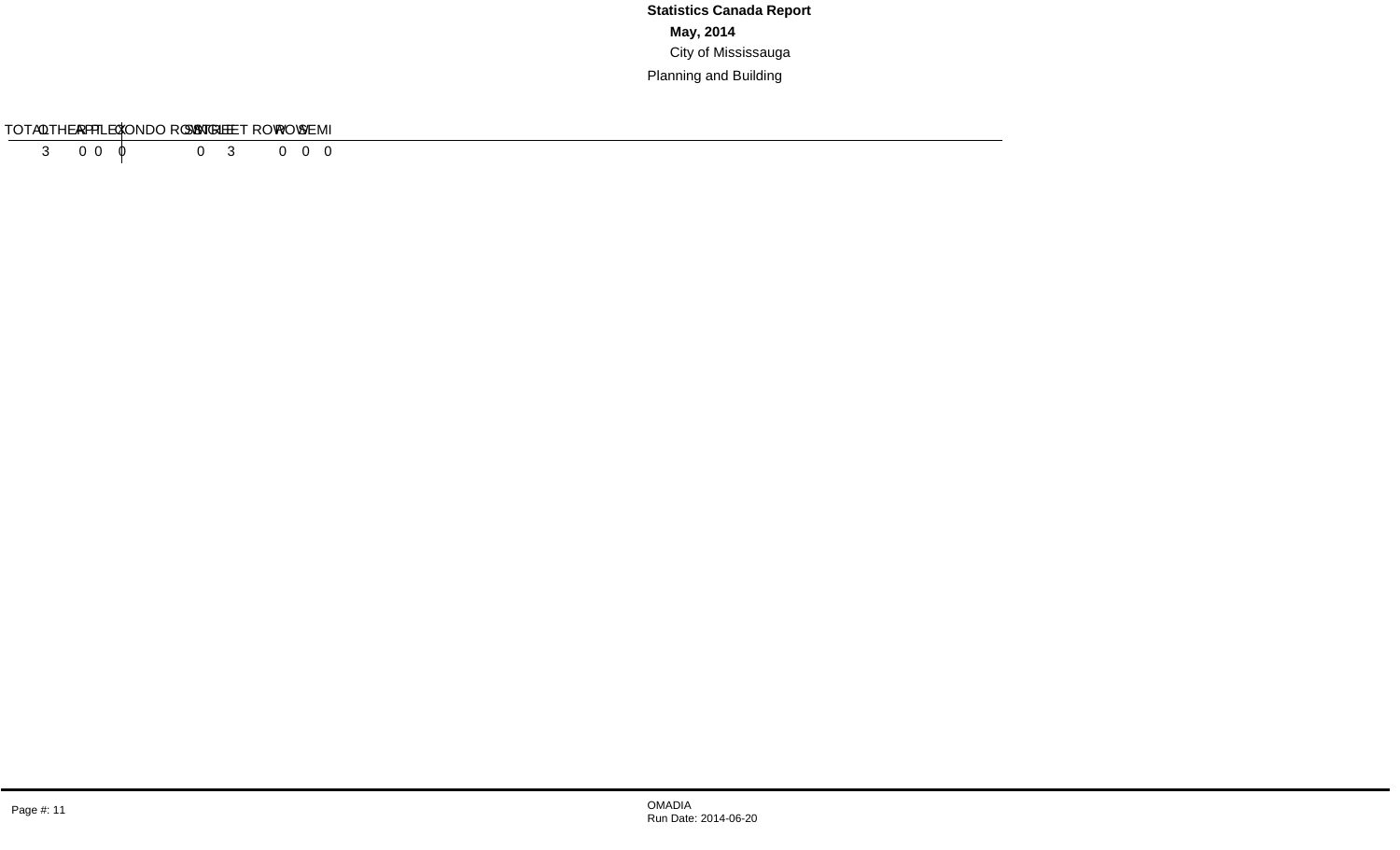#### SECTION A - MAJOR CONSTRUCTION PROJECTS

| <b>SUBTOTAL AREA:</b> | SUBTOTAL PERSCRIBED VALUE(000s):<br><b>SUBTOTAL DWELLING UNITS:</b> | 21,407<br>23<br>10,788                                                          |                                            |           |                                                                                  |                                                 |                                         |             |                |     |                                                                                                             |                |
|-----------------------|---------------------------------------------------------------------|---------------------------------------------------------------------------------|--------------------------------------------|-----------|----------------------------------------------------------------------------------|-------------------------------------------------|-----------------------------------------|-------------|----------------|-----|-------------------------------------------------------------------------------------------------------------|----------------|
|                       | PERMIT NO NAME OF OWNER                                             | <b>NAME OF BUILDER</b>                                                          | <b>LOCATION</b>                            | UNIT NO   | <b>LEGAL DESCRIPTION</b>                                                         | <b>BUILDING TYPE</b>                            | <b>TYPE OF WORK</b>                     | VALUE(000s) |                |     | DWELLING AREA(m2) DESCRIPTION                                                                               | <b>LINE</b>    |
| 12 1199               | Private individual data<br>protected by Privacy<br>legislation      | Private individual data protected 3066 BONAVENTURE DR<br>by Privacy legislation |                                            |           | PLAN 578 LOT 69                                                                  | <b>DETACHED DWELLING</b>                        | <b>NEW BUILDING</b>                     | 592         | $\overline{1}$ |     | 304 NEW CUSTOM SFD AND<br><b>DEMOLISH EXISTING SFD &amp;</b><br>GARAGE                                      | $\overline{1}$ |
| 12 3316               | Private individual data<br>protected by Privacy<br>legislation      | THE TFIN GROUP INC                                                              | 6648 ROTHSCHILD TR                         |           | PL 43M-1710, LT 14, PT LT<br>15, 43R33991, PTS 1, 2                              | DETACHED DWELLING                               | <b>ALTERATION</b><br>TO EXIST BLDG      | 83          |                |     | <b>INTERIOR ALTERATIONS -</b><br><b>FINISHED BASEMENT</b>                                                   | 2              |
| 12 3489               | Private individual data<br>protected by Privacy<br>legislation      | Private individual data protected 45 ONTARIO CRT<br>by Privacy legislation      |                                            |           | PLAN M371 LOT 9                                                                  | <b>DETACHED DWELLING</b>                        | <b>NEW BUILDING</b>                     | 577         | $\overline{1}$ | 331 | NEW CUSTOM SINGLE FAMILY<br><b>DWELLING</b>                                                                 | 3              |
| 12 3531               | 1190543 ONTARIO INC                                                 | 1190543 ONTARIO INC                                                             | 1310 DUNDAS ST E                           | 17.17B-19 | PLAN 894 PT BLK A<br>RP 43R1580 PARTS 1.2<br>RP 43R1966 PARTS 1,3                | <b>COMMERCIAL RETAIL -</b><br><b>MULTI-USER</b> | <b>ALTERATION</b><br>TO EXIST BLDG      | 698         |                |     | <b>INTERIOR ALTERATIONS -</b><br><b>RELOCATING WASHROOM</b><br>AREAS - RECREATIONAL<br><b>ESTABLISHMENT</b> | $\overline{4}$ |
| 13 3869               | <b>SERENA HOMES LTD</b>                                             | <b>SERENA HOMES LTD</b>                                                         | 3077 CAWTHRA RD 2                          | $10 - 18$ | CON 1 NDS PT LOT 10 -<br>43R33532 PT 1                                           | <b>CONDOMINIUM ROW</b><br><b>DWELLING</b>       | <b>NEW BUILDING</b>                     | 1,516       | 9              |     | 706 HORIZONTAL MULTIPLE<br>DWELLING - BLOCK 2 (9<br>UNITS)                                                  | 5              |
| 13 4924<br><b>FTR</b> | 678604 ONTARIO INC                                                  | 678604 ONTARIO INC                                                              | 4900 TOMKEN RD E                           |           | CON 2 NDS PT LT 9.<br>43R15782 PT 1                                              | <b>SCHOOL - OTHER</b>                           | <b>ADDITION TO</b><br><b>EXIST BLDG</b> | 1,655       |                |     | 849 TWO (2) STOREY ADDITION -<br>FOUNDATION TO ROOF ONLY.<br>NORTHSTAR MONTESSORI<br>PRIVATE SCHOOL.        | 6              |
| 13 5309               | <b>PEEL DISTRICT</b><br><b>SCHOOL BOARD</b>                         | PEEL DISTRICT SCHOOL<br><b>BOARD</b>                                            | 465 FAIRVIEW RD W                          |           | PLAN M826 PT BLK 132, PT<br>LTS 1, 2, 3                                          | SCHOOL - ELEMENTARY                             | <b>NEW BUILDING</b>                     | 12,283      |                |     | 6,299 NEW - 2-STOREY SCHOOL,<br>FAIRVIEW (DUNDAS) P.S.                                                      | $\overline{7}$ |
| 13 5328               | <b>SUMMIT</b><br><b>HEATHERLEIGH INC.</b>                           | <b>SUMMIT VIEW HOMES</b><br><b>GROUP INC</b>                                    | 979 FRANCINE CRES L<br>977 FRANCINE CRES R |           | 43M1502, PT BLK 82 - PT<br>13 43R35258<br>43M1502, PT BLK 82 - PT<br>14 43R35258 | SEMI-DETACHED<br><b>DWELLING</b>                | <b>NEW BUILDING</b>                     | 575         | 2              |     | 330 SEMI-DETACHED - REPEAT<br>MODEL (COMMON ELEMENT<br>CONDOMINIUM)                                         | 8              |
| 13 5333               | <b>SUMMIT</b><br><b>HEATHERLEIGH INC.</b>                           | <b>SUMMIT VIEW HOMES</b><br><b>GROUP INC</b>                                    | 989 FRANCINE CRES R<br>991 FRANCINE CRES L |           | 43M1502, PT BLK 82 - PT<br>10 43R35258<br>43M1502, PT BLK 82 - PT 9<br>43R35258  | SEMI-DETACHED<br><b>DWELLING</b>                | <b>NEW BUILDING</b>                     | 826         | $\overline{2}$ | 474 | SEMI-DETACHED - NEW<br>MODEL (COMMON ELEMENT<br>CONDOMINIUM)                                                | 9              |
| 13 5334               | <b>SUMMIT</b><br><b>HEATHERLEIGH INC.</b>                           | <b>SUMMIT VIEW HOMES</b><br><b>GROUP INC</b>                                    | 948 FRANCINE CRES R<br>946 FRANCINE CRES L |           | 43M1502, PT BLK 82 - PT<br>23 43R35258<br>43M1502, PT BLK 82 - PT<br>24 43R35258 | SEMI-DETACHED<br><b>DWELLING</b>                | <b>NEW BUILDING</b>                     | 826         | 2              | 474 | SEMI-DETACHED - REPEAT<br>MODEL (COMMON ELEMENT<br>CONDOMINIUM)                                             | 10             |
| 13 5717               | <b>SUMMIT</b><br><b>HEATHERLEIGH INC.</b>                           | <b>SUMMIT VIEW HOMES</b><br><b>GROUP INC</b>                                    | 985 FRANCINE CRES L<br>983 FRANCINE CRES R |           | 43M1502. PT BLK 82 - PT<br>11 43R35258<br>43M1502. PT BLK 82 - PT<br>12 43R35258 | SEMI-DETACHED<br><b>DWELLING</b>                | <b>NEW BUILDING</b>                     | 593         | 2              | 340 | SEMI-DETACHED - NEW<br>MODEL (COMMON ELEMENT<br>CONDOMINIUM)                                                | 11             |
| 13 5718               | <b>SUMMIT</b><br>HEATHERLEIGH INC.                                  | <b>SUMMIT VIEW HOMES</b><br><b>GROUP INC</b>                                    | 967 FRANCINE CRES L<br>965 FRANCINE CRES R |           | 43M1502. PT BLK 82 - PT<br>17 43R35258<br>43M1502, PT BLK 82 - PT<br>18 43R35258 | SEMI-DETACHED<br><b>DWELLING</b>                | <b>NEW BUILDING</b>                     | 590         | 2              | 339 | SEMI-DETACHED - REPEAT<br>MODEL (COMMON ELEMENT<br>CONDOMINIUM)                                             | 12             |
| 13 5719               | <b>SUMMIT</b><br><b>HEATHERLEIGH INC.</b>                           | <b>SUMMIT VIEW HOMES</b><br><b>GROUP INC</b>                                    | 942 FRANCINE CRES R<br>940 FRANCINE CRES L |           | 43M1502, PT BLK 82 - PT<br>25 43R35258<br>43M1502, PT BLK 82 - PT<br>26 43R35258 | SEMI-DETACHED<br><b>DWELLING</b>                | <b>NEW BUILDING</b>                     | 593         | 2              | 340 | SEMI-DETACHED - REPEAT<br>MODEL (COMMON ELEMENT<br>CONDOMINIUM)                                             | 13             |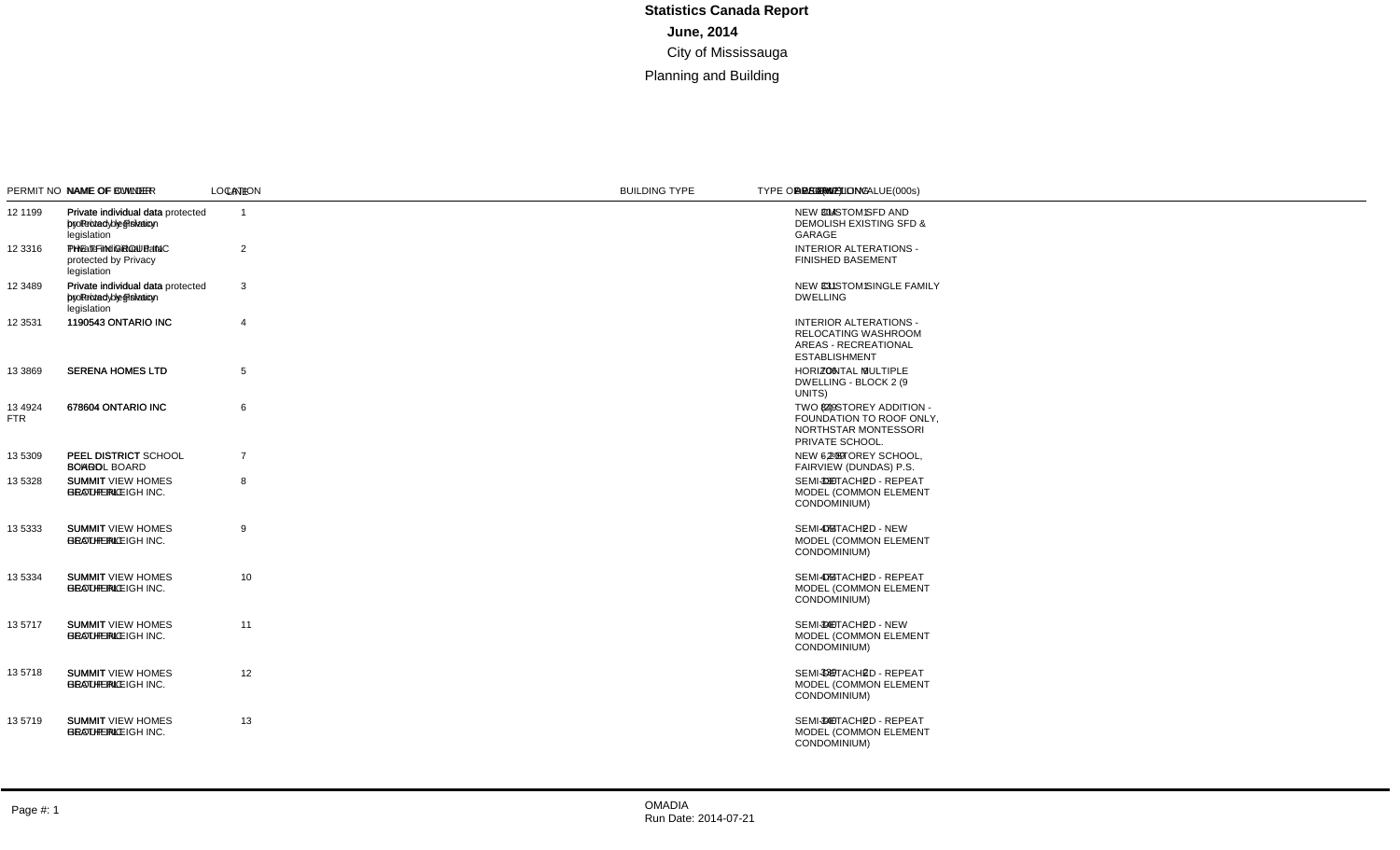| <b>SUBTOTAL AREA:</b> | SUBTOTAL PERSCRIBED VALUE(000s)<br>SUBTOTAL DWELLING UNITS: |                                              | 6,926<br>22<br>3,745                               |                |                                                                                  |                                                 |                                    |             |               |     |                                                                        |                |
|-----------------------|-------------------------------------------------------------|----------------------------------------------|----------------------------------------------------|----------------|----------------------------------------------------------------------------------|-------------------------------------------------|------------------------------------|-------------|---------------|-----|------------------------------------------------------------------------|----------------|
|                       | PERMIT NO NAME OF OWNER                                     | <b>NAME OF BUILDER</b>                       | <b>LOCATION</b>                                    | <b>UNIT NO</b> | <b>LEGAL DESCRIPTION</b>                                                         | <b>BUILDING TYPE</b>                            | <b>TYPE OF WORK</b>                | VALUE(000s) |               |     | DWELLING AREA(m2) DESCRIPTION                                          | LINE           |
| 13 5720               | <b>SUMMIT</b><br><b>HEATHERLEIGH INC.</b>                   | <b>SUMMIT VIEW HOMES</b><br><b>GROUP INC</b> | 936 FRANCINE CRES R<br>934 FRANCINE CRES L         |                | 43M1502, PT BLK 82 - PT<br>27 43R35258<br>43M1502, PT BLK 82 - PT<br>28 43R35258 | SEMI-DETACHED<br><b>DWELLING</b>                | <b>NEW BUILDING</b>                | 590         | $\mathcal{P}$ |     | 339 SEMI-DETACHED - REPEAT<br>MODEL (COMMON ELEMENT<br>CONDOMINIUM)    | $\overline{1}$ |
| 13 5724               | <b>SUMMIT</b><br><b>HEATHERLEIGH INC.</b>                   | <b>SUMMIT VIEW HOMES</b><br><b>GROUP INC</b> | 5652 HEATHERLEIGH AVE L<br>5654 HEATHERLEIGH AVE R |                | 43M1502. PT BLK 82 - PT<br>53 43R35258<br>43M1502, PT BLK 82 - PT<br>54 43R35258 | SEMI-DETACHED<br><b>DWELLING</b>                | <b>NEW BUILDING</b>                | 593         | $\mathcal{P}$ | 340 | SEMI-DETACHED - REPEAT<br>MODEL (COMMON ELEMENT<br>CONDOMINIUM)        | 2              |
| 35946                 | <b>DUNDAS TOWER</b><br>PROPERTIES INC                       | <b>DUNDAS TOWER</b><br>PROPERTIES INC        | 165 DUNDAS ST W                                    | 201A           | CON 1 NDS PT LT 17 -<br>43R2754 PTS 1, 4-8, 10.<br>43R2833 PTS 1, 3, 4, 5        | <b>COMMERCIAL OFFICE -</b><br><b>MULTI-USER</b> | <b>ALTERATION</b><br>TO EXIST BLDG | 403         |               |     | <b>INTERIOR ALTERATIONS -</b><br>NCP-NEWCOMER CENTRE OF<br>PEEL        | 3              |
| 13 6038               | <b>SUMMIT</b><br><b>HEATHERLEIGH INC.</b>                   | <b>SUMMIT VIEW HOMES</b><br><b>GROUP INC</b> | 5682 HEATHERLEIGH AVE R<br>5680 HEATHERLEIGH AVE L |                | 43M1502, PT BLK 82 - PT 1<br>43R35258<br>43M1502, PT BLK 82 - PT 2<br>43R35258   | SEMI-DETACHED<br><b>DWELLING</b>                | <b>NEW BUILDING</b>                | 594         | 2             | 341 | SEMI-DETACHED - NEW<br>MODEL (COMMON ELEMENT<br>CONDOMINIUM)           | $\overline{a}$ |
| 13 6039               | <b>SUMMIT</b><br><b>HEATHERLEIGH INC.</b>                   | <b>SUMMIT VIEW HOMES</b><br><b>GROUP INC</b> | 841 FRANCINE CRES R<br>843 FRANCINE CRES L         |                | 43M1502, PT BLK 82 - PT 3<br>43R35258<br>43M1502. PT BLK 82 - PT 4<br>43R35258   | SEMI-DETACHED<br><b>DWELLING</b>                | <b>NEW BUILDING</b>                | 594         | $\mathcal{P}$ | 341 | SEMI-DETACHED - REPEAT<br><b>MODEL (COMMON ELEMENT</b><br>CONDOMINIUM) | 5              |
| 13 6040               | <b>SUMMIT</b><br><b>HEATHERLEIGH INC.</b>                   | <b>SUMMIT VIEW HOMES</b><br><b>GROUP INC</b> | 847 FRANCINE CRES R<br>849 FRANCINE CRES L         |                | 43M1502. PT BLK 82 - PT 5<br>43R35258<br>43M1502. PT BLK 82 - PT 6<br>43R35258   | SEMI-DETACHED<br><b>DWELLING</b>                | <b>NEW BUILDING</b>                | 592         | $\mathcal{P}$ | 340 | SEMI-DETACHED - REPEAT<br>MODEL (COMMON ELEMENT<br>CONDOMINIUM)        | 6              |
| 13 6041               | <b>SUMMIT</b><br><b>HEATHERLEIGH INC.</b>                   | <b>SUMMIT VIEW HOMES</b><br><b>GROUP INC</b> | 997 FRANCINE CRES L<br>995 FRANCINE CRES R         |                | 43M1502, PT BLK 82 - PT 7<br>43R35258<br>43M1502. PT BLK 82 - PT 8<br>43R35258   | SEMI-DETACHED<br><b>DWELLING</b>                | <b>NEW BUILDING</b>                | 594         | 2             | 341 | SEMI-DETACHED - REPEAT<br>MODEL (COMMON ELEMENT<br>CONDOMINIUM)        | $\overline{7}$ |
| 13 6042               | <b>SUMMIT</b><br><b>HEATHERLEIGH INC.</b>                   | <b>SUMMIT VIEW HOMES</b><br><b>GROUP INC</b> | 973 FRANCINE CRES L<br>971 FRANCINE CRES R         |                | 43M1502, PT BLK 82 - PT<br>15 43R35258<br>43M1502. PT BLK 82 - PT<br>16 43R35258 | SEMI-DETACHED<br><b>DWELLING</b>                | <b>NEW BUILDING</b>                | 594         | $\mathcal{P}$ | 341 | SEMI-DETACHED - REPEAT<br>MODEL (COMMON ELEMENT<br>CONDOMINIUM)        | 8              |
| 13 6043               | <b>SUMMIT</b><br><b>HEATHERLEIGH INC.</b>                   | <b>SUMMIT VIEW HOMES</b><br><b>GROUP INC</b> | 961 FRANCINE CRES L<br>959 FRANCINE CRES R         |                | 43M1502. PT BLK 82 - PT<br>19 43R35258<br>43M1502, PT BLK 82 - PT<br>20 43R35258 | SEMI-DETACHED<br><b>DWELLING</b>                | <b>NEW BUILDING</b>                | 594         | 2             | 341 | SEMI-DETACHED - REPEAT<br>MODEL (COMMON ELEMENT<br>CONDOMINIUM)        | 9              |
| 13 6044               | <b>SUMMIT</b><br><b>HEATHERLEIGH INC.</b>                   | <b>SUMMIT VIEW HOMES</b><br><b>GROUP INC</b> | 954 FRANCINE CRES R<br>952 FRANCINE CRES L         |                | 43M1502, PT BLK 82 - PT<br>21 43R35258<br>43M1502, PT BLK 82 - PT<br>22 43R35258 | SEMI-DETACHED<br><b>DWELLING</b>                | <b>NEW BUILDING</b>                | 592         | 2             | 340 | SEMI-DETACHED - REPEAT<br><b>MODEL (COMMON ELEMENT</b><br>CONDOMINIUM) | 10             |
| 13 6045               | <b>SUMMIT</b><br><b>HEATHERLEIGH INC.</b>                   | <b>SUMMIT VIEW HOMES</b><br><b>GROUP INC</b> | 930 FRANCINE CRES R<br>928 FRANCINE CRES L         |                | 43M1502. PT BLK 82 - PT<br>29 43R35258<br>43M1502, PT BLK 82 - PT<br>30 43R35258 | SEMI-DETACHED<br><b>DWELLING</b>                | <b>NEW BUILDING</b>                | 594         | $\mathcal{P}$ | 341 | SEMI-DETACHED - REPEAT<br>MODEL (COMMON ELEMENT<br>CONDOMINIUM)        | 11             |
| 13 6049               | <b>SUMMIT</b><br><b>HEATHERLEIGH INC.</b>                   | <b>SUMMIT VIEW HOMES</b><br><b>GROUP INC</b> | 840 FRANCINE CRES L<br>842 FRANCINE CRES R         |                | 43M1502, PT BLK 82 - PT<br>55 43R35258<br>43M1502, PT BLK 82 - PT<br>56 43R35258 | SEMI-DETACHED<br><b>DWELLING</b>                | <b>NEW BUILDING</b>                | 592         | 2             | 340 | SEMI-DETACHED - REPEAT<br><b>MODEL (COMMON ELEMENT</b><br>CONDOMINIUM) | 12             |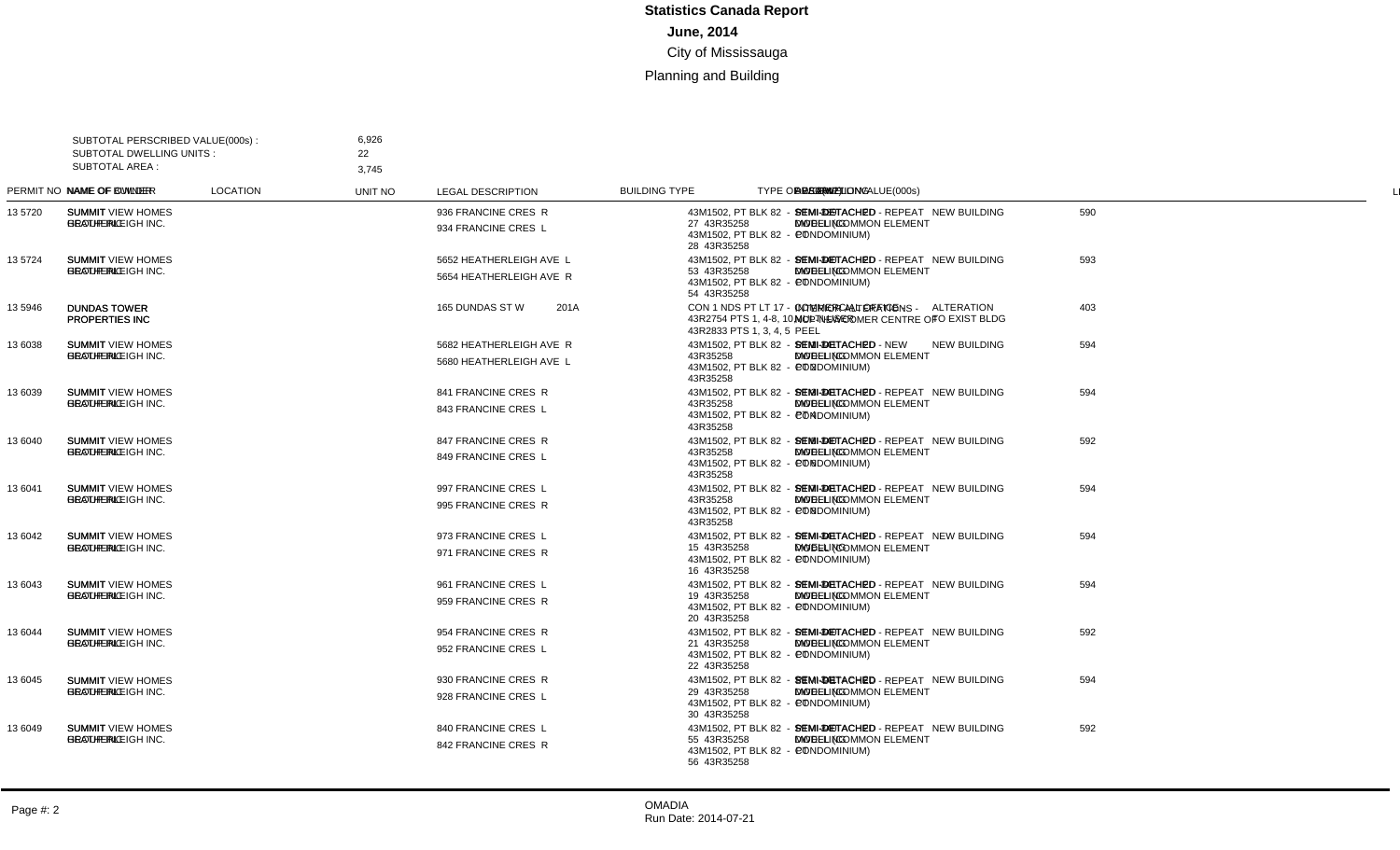| <b>SUBTOTAL AREA:</b> | SUBTOTAL PERSCRIBED VALUE(000s):<br><b>SUBTOTAL DWELLING UNITS:</b> | 24,816<br>76<br>14,246                                                    |                                                    |         |                                                                                  |                                           |                     |             |                |                                                                                  |                 |
|-----------------------|---------------------------------------------------------------------|---------------------------------------------------------------------------|----------------------------------------------------|---------|----------------------------------------------------------------------------------|-------------------------------------------|---------------------|-------------|----------------|----------------------------------------------------------------------------------|-----------------|
|                       | PERMIT NO NAME OF OWNER                                             | <b>NAME OF BUILDER</b>                                                    | <b>LOCATION</b>                                    | UNIT NO | <b>LEGAL DESCRIPTION</b>                                                         | <b>BUILDING TYPE</b>                      | <b>TYPE OF WORK</b> | VALUE(000s) |                | DWELLING AREA(m2) DESCRIPTION                                                    | LINE            |
| 13 6050               | <b>SUMMIT</b><br><b>HEATHERLEIGH INC.</b>                           | <b>SUMMIT VIEW HOMES</b><br><b>GROUP INC</b>                              | 846 FRANCINE CRES L<br>848 FRANCINE CRES R         |         | 43M1502, PT BLK 82 - PT<br>57 43R35258<br>43M1502. PT BLK 82 - PT<br>58 43R35258 | SEMI-DETACHED<br><b>DWELLING</b>          | <b>NEW BUILDING</b> | 594         | 2              | 341 SEMI-DETACHED - REPEAT<br>MODEL (COMMON ELEMENT<br>CONDOMINIUM)              | $\overline{1}$  |
| 13 6064               | <b>PINNACLE</b><br><b>INTERNATIONAL</b><br>(ONTARIO) LTD            | PINNACLE UPTOWN THREE 90 LITTLE CREEK RD E<br><b>LIMITED PARTNERSHIP</b>  |                                                    | $1 - 9$ | PL 43M-1957, BLK 9                                                               | <b>CONDOMINIUM ROW</b><br><b>DWELLING</b> | <b>NEW BUILDING</b> | 2,946       | 9              | 1,691 NEW 3 STOREY<br><b>CONDOMINIUM ROW</b><br>DWELLING - BLOCK E (9<br>UNITS)  | $\overline{2}$  |
| 13 6065               | <b>PINNACLE</b><br><b>INTERNATIONAL</b><br>(ONTARIO) LTD            | PINNACLE UPTOWN THREE 70 LITTLE CREEK RD F<br><b>LIMITED PARTNERSHIP</b>  |                                                    | $1 - 8$ | PL 43M-1957. BLK 9                                                               | <b>CONDOMINIUM ROW</b><br><b>DWELLING</b> | <b>NEW BUILDING</b> | 2,620       | 8              | 1.504 NEW 3 STOREY<br><b>CONDOMINIUM ROW</b><br>DWELLING - BLOCK F (8<br>UNITS)  | 3               |
| 13 6066               | <b>PINNACLE</b><br><b>INTERNATIONAL</b><br>(ONTARIO) LTD            | <b>LIMITED PARTNERSHIP</b>                                                | PINNACLE UPTOWN THREE 5060 FOUR SPRINGS AVE G      | $1 - 9$ | PL 43M-1957, BLK 9                                                               | <b>CONDOMINIUM ROW</b><br><b>DWELLING</b> | <b>NEW BUILDING</b> | 2,946       | 9              | 1,691 NEW 3 STOREY<br><b>CONDOMINIUM ROW</b><br>DWELLING - BLOCK G (9<br>UNITS)  | $\overline{4}$  |
| 13 6067               | <b>PINNACLE</b><br><b>INTERNATIONAL</b><br>(ONTARIO) LTD            | <b>LIMITED PARTNERSHIP</b>                                                | PINNACLE UPTOWN THREE 5030 FOUR SPRINGS AVE H      | $1 - 7$ | PL 43M-1957. BLK 9                                                               | <b>CONDOMINIUM ROW</b><br><b>DWELLING</b> | <b>NEW BUILDING</b> | 2,294       | $\overline{7}$ | 1,317 NEW 3 STOREY<br><b>CONDOMINIUM ROW</b><br>DWELLING - BLOCK H (7)<br>UNITS) | 5               |
| 13 6068               | PINNACLE<br><b>INTERNATIONAL</b><br>(ONTARIO) LTD                   | <b>LIMITED PARTNERSHIP</b>                                                | PINNACLE UPTOWN THREE 5020 FOUR SPRINGS AVE 1      | $1 - 6$ | PL 43M-1957, BLK 9                                                               | <b>CONDOMINIUM ROW</b><br><b>DWELLING</b> | <b>NEW BUILDING</b> | 1,968       | 6              | 1,130 NEW 3 STOREY<br><b>CONDOMINIUM ROW</b><br>DWELLING - BLOCK I (6 UNITS)     | 6               |
| 13 6069               | <b>PINNACLE</b><br><b>INTERNATIONAL</b><br>(ONTARIO) LTD            | PINNACLE UPTOWN THREE 140 LITTLE CREEK RD J<br><b>LIMITED PARTNERSHIP</b> |                                                    | $1 - 5$ | PL 43M-1957. BLK 9                                                               | <b>CONDOMINIUM ROW</b><br><b>DWELLING</b> | <b>NEW BUILDING</b> | 1,643       | 5              | 943 NEW 3 STOREY<br><b>CONDOMINIUM ROW</b><br>DWELLING - BLOCK J (5 UNITS)       | $\overline{7}$  |
| 13 6070               | <b>PINNACLE</b><br><b>INTERNATIONAL</b><br>(ONTARIO) LTD            | PINNACLE UPTOWN THREE<br><b>LIMITED PARTNERSHIP</b>                       | 130 LITTLE CREEK RD K                              | $1 - 4$ | PL 43M-1957. BLK 9                                                               | <b>CONDOMINIUM ROW</b><br><b>DWELLING</b> | <b>NEW BUILDING</b> | 1,317       | $\Delta$       | 756 NEW 3 STOREY<br><b>CONDOMINIUM ROW</b><br>DWELLING - BLOCK K (4<br>UNITS)    | 8               |
| 13 6071               | <b>PINNACLE</b><br><b>INTERNATIONAL</b><br>(ONTARIO) LTD            | PINNACLE UPTOWN THREE 100 LITTLE CREEK RD L<br><b>LIMITED PARTNERSHIP</b> |                                                    | $1 - 9$ | PL 43M-1957, BLK 9                                                               | <b>CONDOMINIUM ROW</b><br><b>DWELLING</b> | <b>NEW BUILDING</b> | 2,946       | 9              | 1.691 NEW 3 STOREY<br><b>CONDOMINIUM ROW</b><br>DWELLING - BLOCK L (9<br>UNITS)  | 9               |
| 13 6072               | <b>PINNACLE</b><br><b>INTERNATIONAL</b><br>(ONTARIO) LTD            | PINNACLE UPTOWN THREE 80 LITTLE CREEK RD M<br><b>LIMITED PARTNERSHIP</b>  |                                                    | $1 - 8$ | PL 43M-1957. BLK 9                                                               | <b>CONDOMINIUM ROW</b><br><b>DWELLING</b> | <b>NEW BUILDING</b> | 2.620       | 8              | 1.504 NEW 3 STOREY<br><b>CONDOMINIUM ROW</b><br>DWELLING - BLOCK M (8)<br>UNITS) | 10 <sup>°</sup> |
| 13 6073               | <b>PINNACLE</b><br><b>INTERNATIONAL</b><br>(ONTARIO) LTD            | <b>LIMITED PARTNERSHIP</b>                                                | PINNACLE UPTOWN THREE 5040 FOUR SPRINGS AVE N      | $1 - 7$ | PL 43M-1957, BLK 9                                                               | <b>CONDOMINIUM ROW</b><br><b>DWELLING</b> | <b>NEW BUILDING</b> | 2,294       | $\overline{7}$ | 1.317 NEW 3 STOREY<br><b>CONDOMINIUM ROW</b><br>DWELLING - BLOCK N (7<br>UNITS)  | 11              |
| 13 6197               | <b>SUMMIT</b><br><b>HEATHERLEIGH INC.</b>                           | <b>SUMMIT VIEW HOMES</b><br><b>GROUP INC</b>                              | 5646 HEATHERLEIGH AVE L<br>5648 HEATHERLEIGH AVE R |         | 43M1502, PT BLK 82 - PT<br>51 43R35258<br>43M1502, PT BLK 82 - PT<br>52 43R35258 | SEMI-DETACHED<br><b>DWELLING</b>          | <b>NEW BUILDING</b> | 628         | 2              | 361 NEW CUSTOM SEMI-<br><b>DETACHED (COMMON</b><br>ELEMENT CONDOMINIUM).         | 12              |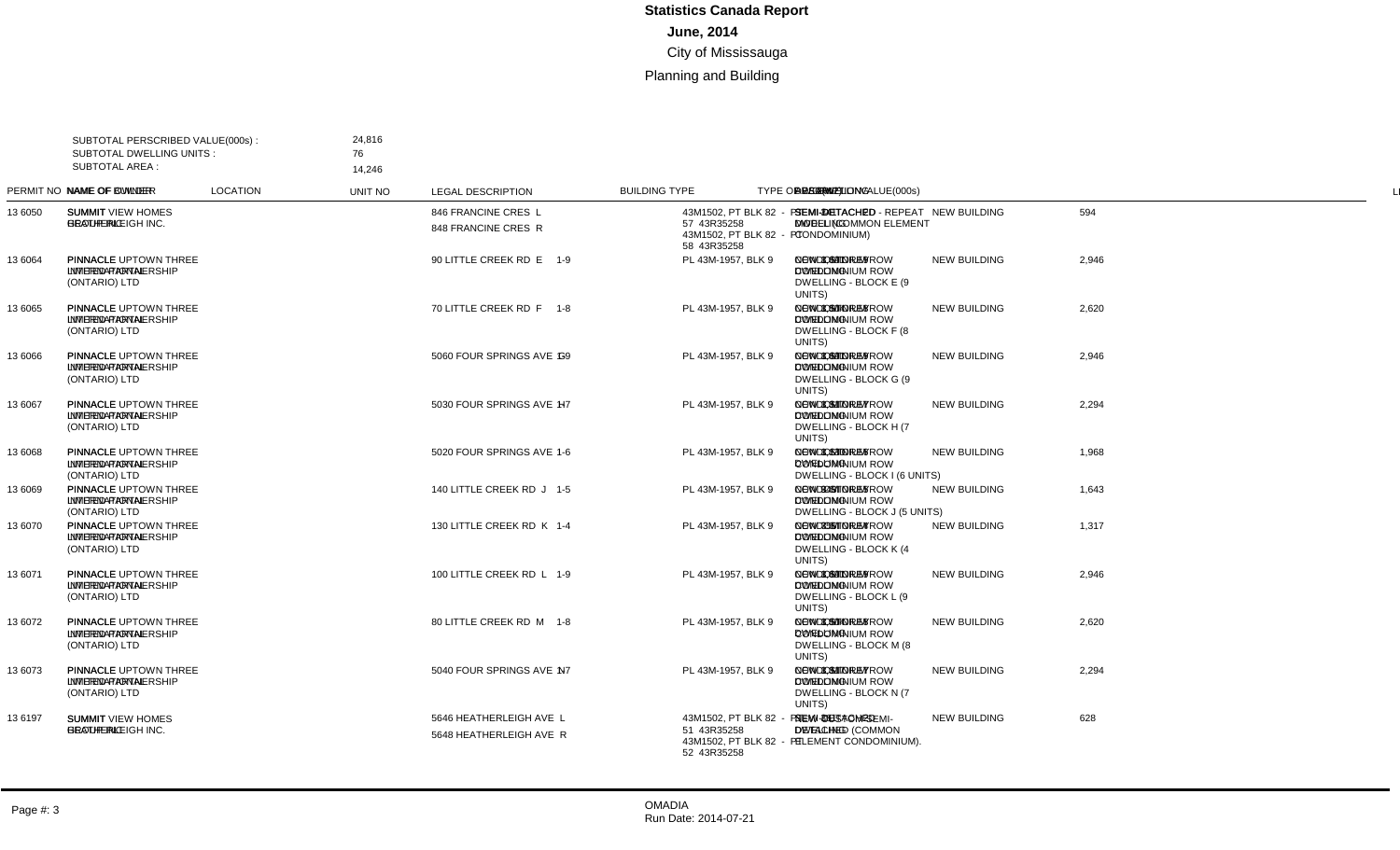|                 | SUBTOTAL PERSCRIBED VALUE(000s):<br><b>SUBTOTAL DWELLING UNITS:</b> | 31,026<br>8                                                                  |                       |         |                                                      |                                                 |                                         |             |                |     |                                                                                                           |                |
|-----------------|---------------------------------------------------------------------|------------------------------------------------------------------------------|-----------------------|---------|------------------------------------------------------|-------------------------------------------------|-----------------------------------------|-------------|----------------|-----|-----------------------------------------------------------------------------------------------------------|----------------|
| SUBTOTAL AREA : |                                                                     | 4.766                                                                        |                       |         |                                                      |                                                 |                                         |             |                |     |                                                                                                           |                |
|                 | PERMIT NO NAME OF OWNER                                             | <b>NAME OF BUILDER</b>                                                       | <b>LOCATION</b>       | UNIT NO | <b>LEGAL DESCRIPTION</b>                             | <b>BUILDING TYPE</b>                            | <b>TYPE OF WORK</b>                     | VALUE(000s) |                |     | DWELLING AREA(m2) DESCRIPTION                                                                             | <b>LINE</b>    |
| 13 6290         | Private individual data<br>protected by Privacy<br>legislation      | Private individual data protected 92 CUMBERLAND DR<br>by Privacy legislation |                       |         | PLAN H21 LOT 237 WATER<br>LOT 352                    | <b>DETACHED DWELLING</b>                        | <b>ALTERATION</b><br>TO EXIST BLDG      | 50          |                |     | <b>EXISTING BOAT-HOUSE</b><br><b>RENOVATION ALTERATIONS</b>                                               | $\overline{1}$ |
| 13 6473         | <b>FCHT HOLDINGS</b><br>(ONTARIO) CORP                              | <b>STC CONSTRUCTION</b><br>(TORONTO) INC                                     | 915 RATHBURN RD E     |         | PLAN M367 BLK 30                                     | <b>COMMERCIAL - OTHER</b>                       | <b>NEW BUILDING</b>                     | 805         |                |     | 581 NEW - COMMERCIAL (SHELL-<br>ONLY) BUILDING AT EXISTING<br><b>RETAIL CENTRE</b>                        | 2              |
| 13 6503         | 940203 ONTARIO LTD                                                  | 940203 ONTARIO LTD                                                           | 735 TWAIN AVE AB      |         | B 196 PLAN M-1422                                    | <b>COMMERCIAL RETAIL -</b><br><b>MULTI-USER</b> | <b>ADDITION TO</b><br><b>EXIST BLDG</b> | 378         |                |     | 277 ADDITION - 1-STOREY<br>ADDITION AT THE END OF<br>UNIT 16 (SHELL ONLY)                                 | 3              |
| 13 6515         | <b>KENAIDAN</b><br><b>CONTRACTING LTD</b>                           | <b>KENAIDAN CONTRACTING</b><br>LTD.                                          | 7080 DERRYCREST DR    |         | PL 43M1704, PT BLK 1 -<br>PTS 1-3 43R35045           | <b>COMMERCIAL OFFICE-</b><br>SINGLE USER        | <b>ALTERATION</b><br>TO EXIST BLDG      | 2,686       |                |     | <b>BUSINESS OFFICE</b>                                                                                    | 4              |
| 13 6601         | ORLANDO CORP                                                        | ORLANDO CORP                                                                 | 60 STANDISH CRT       |         | PLAN M1023 BLK 1                                     | <b>COMMERCIAL OFFICE-</b><br>SINGLE USER        | <b>ALTERATION</b><br>TO EXIST BLDG      | 20,169      |                |     | <b>BUSINESS OFFICE</b>                                                                                    | 5              |
| 13 6668         | CESTA<br><b>DEVELOPMENTS INC</b>                                    | CESTA DEVELOPMENTS INC 3674 BANFF CRT L                                      | 3676 BANFF CRT R      |         | L 11 PLAN M-1929                                     | SEMI-DETACHED<br><b>DWELLING</b>                | <b>NEW BUILDING</b>                     | 567         | 2              | 326 | SEMI-DETACHED - NEW<br><b>MODEL</b>                                                                       | 6              |
| 13 6670         | <b>CESTA</b><br><b>DEVELOPMENTS INC</b>                             | CESTA DEVELOPMENTS INC 3667 BANFF CRT R                                      | 3669 BANFF CRT L      |         | L 1 PLAN M-1929                                      | SEMI-DETACHED<br><b>DWELLING</b>                | <b>NEW BUILDING</b>                     | 581         | 2              | 333 | SEMI-DETACHED - NEW<br><b>MODEL</b>                                                                       | $\overline{7}$ |
| 13 6671         | <b>CESTA</b><br><b>DEVELOPMENTS INC</b>                             | CESTA DEVELOPMENTS INC 3680 BANFF CRT L                                      | 3682 BANFF CRT R      |         | L 10 PLAN M-1929                                     | <b>SEMI-DETACHED</b><br><b>DWELLING</b>         | <b>NEW BUILDING</b>                     | 581         | $\overline{2}$ | 333 | SEMI-DETACHED - REPEAT<br><b>MODEL</b>                                                                    | 8              |
| 13 6674         | <b>CESTA</b><br><b>DEVELOPMENTS INC</b>                             | CESTA DEVELOPMENTS INC 3679 BANFF CRT R                                      | 3681 BANFF CRT L      |         | L 3 PLAN M-1929                                      | SEMI-DETACHED<br><b>DWELLING</b>                | <b>NEW BUILDING</b>                     | 584         | 2              |     | 335 NEW CUSTOM SEMI-<br><b>DETACHED</b>                                                                   | 9              |
| 136718          | Private individual data<br>protected by Privacy<br>legislation      | Private individual data protected 831 CALDWELL AVE<br>by Privacy legislation |                       |         | <b>PLAN 764 LOT 2</b>                                | <b>DETACHED DWELLING</b>                        | <b>ADDITION AND</b><br>ALTER            | 71          |                |     | 43 ADDITION OF (2) ROOMS AND<br><b>WASHROOM ON EXISTING</b><br><b>SECOND FLOOR TERRACE</b>                | 10             |
| 13 6797         | Private individual data<br>protected by Privacy<br>legislation      | <b>G.B. CARPENTRY LTD</b>                                                    | 5721 COLBY CRT        |         | PLAN M767 LOT 30                                     | <b>DETACHED DWELLING</b>                        | <b>ALTERATION</b><br>TO EXIST BLDG      | 79          |                |     | <b>ALTERATIONS - EXTERIOR</b><br><b>BASEMENT STAIRWELL IN</b><br>SIDE YARD & FINISHED<br><b>BASEMENT.</b> | 11             |
| 13 6902         | <b>ENERSOURCE</b><br>MISSISSAUGA HYDRO                              | BERKIM CONSTRUCTION LTD 2575 SKYMARK AVE                                     |                       |         | PL M533 PT BLKS 6, 8.<br>43R11538 PTS 1, 2           | PUBLIC - OTHER                                  | <b>NEW BUILDING</b>                     | 461         |                |     | 156 NEW - HYDRO SUBSTATION.<br><b>ENERSOURCE HYDRO</b><br><b>MISSISSAUGA</b>                              | 12             |
| 13 6938         | THE WILLEAN<br><b>CORPORATION</b>                                   | STRUCT-CON<br><b>CONSTRUCTION LTD</b>                                        | 6751 PROFESSIONAL CRT |         | PL M926 BLKS 8, 9                                    | <b>SINGLE TENANT</b><br><b>INDUSTRIAL</b>       | ADDITION TO<br><b>EXIST BLDG</b>        | 1,702       |                |     | 1,310 (1) STOREY WAREHOUSE<br><b>ADDITION</b>                                                             | 13             |
| 13 5373<br>R1   | <b>TOYOTOSHI REALTY</b><br>INC / DIXIE TOYOTA                       | <b>TOYOTOSHI REALTY INC/</b><br><b>DIXIE TOYOTA</b>                          | 2960 ARGENTIA RD      |         | CON 6 WHS, PT L 13 - PTS<br>1-3, 16, 30, 31 43R24278 | <b>COMMERCIAL RETAIL-</b><br>SINGLE USER        | <b>ADDITION AND</b><br>ALTER            | 409         |                |     | 157 REVISION - 2ND FLOOR<br>ADDITION,<br>STRUCTURAL., MECHANICAL,<br>ELECTRICAL. & SPRINKLERS             | 14             |

MODIFICATIONS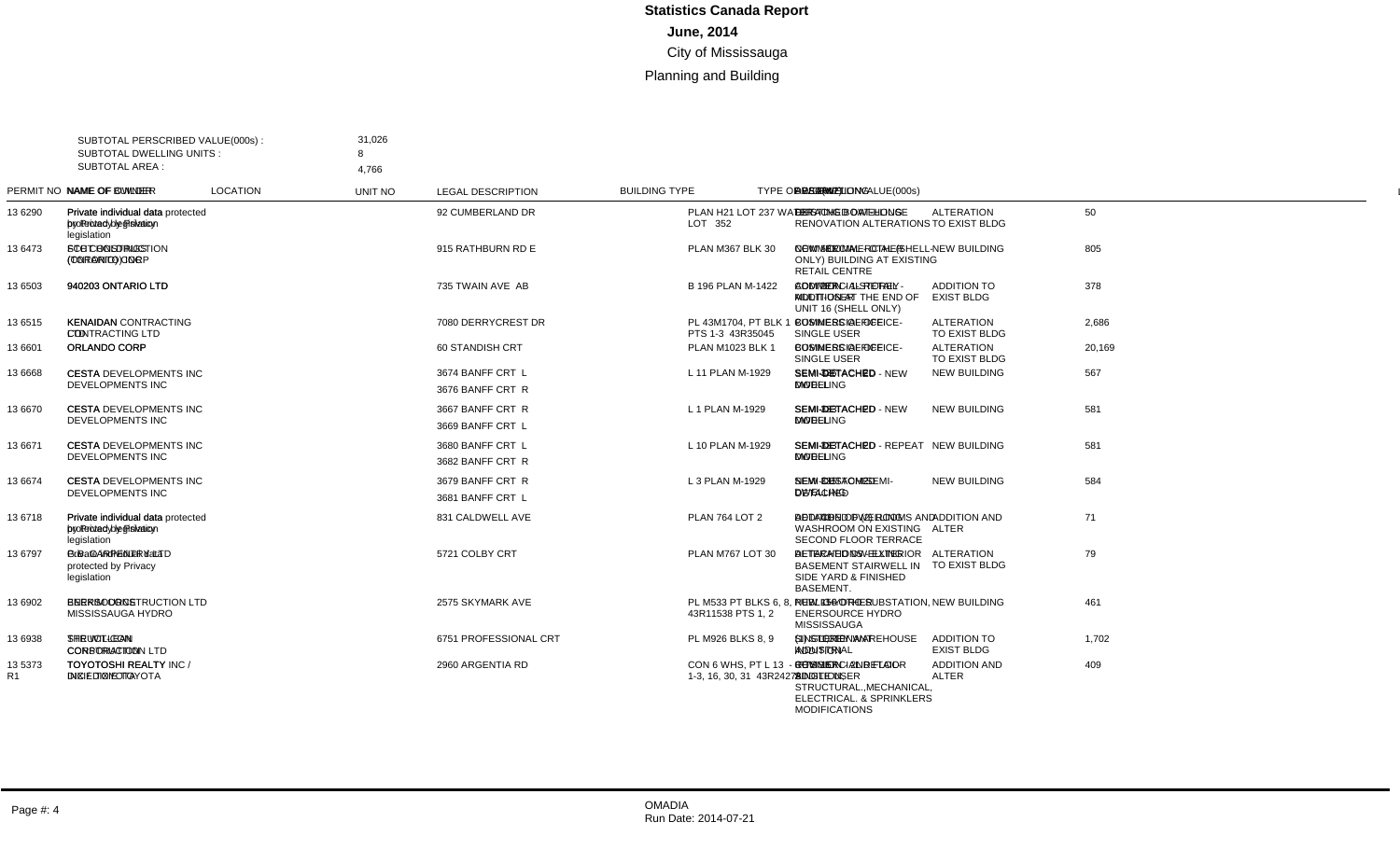|                      | SUBTOTAL PERSCRIBED VALUE(000s):<br><b>SUBTOTAL DWELLING UNITS:</b>           | 19.606<br>7                                                                       |                       |              |                                                                                                |                                                 |                                     |             |                |     |                                                                                                                                                               |                |
|----------------------|-------------------------------------------------------------------------------|-----------------------------------------------------------------------------------|-----------------------|--------------|------------------------------------------------------------------------------------------------|-------------------------------------------------|-------------------------------------|-------------|----------------|-----|---------------------------------------------------------------------------------------------------------------------------------------------------------------|----------------|
| SUBTOTAL AREA :      |                                                                               | 10,049                                                                            |                       |              |                                                                                                |                                                 |                                     |             |                |     |                                                                                                                                                               |                |
|                      | PERMIT NO NAME OF OWNER                                                       | <b>NAME OF BUILDER</b>                                                            | <b>LOCATION</b>       | UNIT NO      | <b>LEGAL DESCRIPTION</b>                                                                       | <b>BUILDING TYPE</b>                            | <b>TYPE OF WORK</b>                 | VALUE(000s) |                |     | DWELLING AREA(m2) DESCRIPTION                                                                                                                                 | <b>LINE</b>    |
| 137266               | MISSISSAUGA CARMEL HAWKEY CHURCH<br><b>MANDARIN ALLIANCE</b><br><b>CHURCH</b> | <b>MANAGEMENT INC</b>                                                             | 5725 TERRY FOX WAY    |              | <b>B 80 PLAN M-1502</b>                                                                        | <b>CHURCH</b>                                   | <b>ADDITION AND</b><br>ALTER        | 1,903       |                |     | 915 ADDN/ALTS - (1) STOREY<br><b>ADDITION &amp; MINOR INTERIOR</b><br>AND EXTERIOR ALTERATIONS<br>- MISSISSAUGA CARMEL<br>MANDARIN ALLIANCE CHURCH            | $\overline{1}$ |
| 14 95                | STANDARD LIFE<br>ASSURANCE CO OF<br>CANADA                                    | <b>JANCON CONSTRUCTION</b><br><b>LTD</b>                                          | 4500 DIXIE RD         | $\mathbf{Q}$ | CON 2 NDS PT LOT 6.<br>43R1212 PART PT 2                                                       | MULTI-TENANT<br><b>INDUSTRIAL</b>               | <b>ALTERATION</b><br>TO EXIST BLDG  | 360         |                |     | SCIENCE AND TECHNOLOGY<br><b>ESTABLISHMENT</b>                                                                                                                | $\overline{2}$ |
| 14 244<br><b>FTR</b> | APPLEWOOD<br>SHOPPING PLAZA LTD / LTD<br>THE EFFORT TRUST<br>CO.              | <b>BACHLY CONSTRUCTION</b>                                                        | 1125 NORTH SERVICE RD |              | CON 1 SDS PT LOTS 7, 8.<br>PLAN 439 LOTS 1, 2, BLK A,<br>PT LOTS 3 TO 11, PLAN 520<br>PT BLK A | <b>COMMERCIAL RETAIL-</b><br><b>SINGLE USER</b> | <b>NEW BUILDING</b>                 | 7.099       |                |     | 3.715 NEW - RETAIL -<br>SUPERMARKET, LONGO'S<br>APPLEWOOD - FOUNDATION<br>TO ROOF                                                                             | 3              |
| 14 264<br><b>FTR</b> | / BENTALL KENNEDY INC<br>(CANADA) LTD                                         | SREIT (AMERICAN) LTD LEESWOOD CONSTRUCTION 3355 AMERICAN DR                       |                       |              | PL 734 PT BLK E, 43R10551<br><b>PTS 1.2</b>                                                    | SINGLE TENANT<br><b>INDUSTRIAL</b>              | <b>ADDITION AND</b><br><b>ALTER</b> | 4,500       |                |     | 3,275 1-STOREY ADDITION &<br><b>EXTERIOR ALTERATIONS</b><br>(LOADING DOCK DEMO &<br><b>LOADING DOCK DOORS</b><br>RELOCATE) - BEST BUY -<br>FOUNDATION TO ROOF | $\overline{4}$ |
| 14 314               | LTD                                                                           | BATES DESIGN & BUILD BATES DESIGN & BUILD LTD 21-A MAPLE AVE N                    | 21-B MAPLE AVE N      |              | PLAN 419 LOT 30                                                                                | SEMI-DETACHED<br><b>DWELLING</b>                | <b>NEW BUILDING</b>                 | 935         | $\overline{2}$ |     | 451 NEW CUSTOM SEMI-<br>DETACHED DWELLING WITH<br><b>FINISHED BASEMENT</b>                                                                                    | 5              |
| 14 363               | Private individual data<br>protected by Privacy<br>legislation                | Private individual data protected 898 WHITE CLOVER WAY<br>by Privacy legislation  |                       |              | PLAN M890 LOT 155                                                                              | DETACHED DWELLING                               | <b>NEW BUILDING</b>                 | 869         |                |     | 474 NEW 3 STOREY CUSTOM SFD                                                                                                                                   | 6              |
| 14 368 SU            | Private individual data<br>protected by Privacy<br>legislation                | S.J. CONSTRUCTION LTD                                                             | 3412 LADDIE CRES      |              | PLAN 770 PT LOT 6                                                                              | SEMI-DETACHED<br><b>DWELLING</b>                | <b>ALTERATION</b><br>TO EXIST BLDG  | 118         | $\overline{1}$ | 108 | <b>RESIDENTIAL SECOND UNIT</b>                                                                                                                                | $\overline{7}$ |
| 14 379               | Private individual data<br>protected by Privacy<br>legislation                | Private individual data protected 838 SEVENTH ST<br>by Privacy legislation        |                       |              | <b>PLAN J22 LOT 54</b>                                                                         | <b>DETACHED DWELLING</b>                        | <b>NEW BUILDING</b>                 | 484         | $\overline{1}$ |     | 248 NEW CUSTOM SFD /<br><b>DEMOLISH EXISTING SFD &amp;</b><br>WOOD SHED.                                                                                      | 8              |
| 14 488               | <b>OMERS REALTY</b><br><b>MANAGEMENT CORP</b>                                 | <b>KROWN RETAIL</b><br><b>CONSTRUCTION LTD</b>                                    | 100 CITY CENTRE DR    | 2-750        | PL 43M1010 BLK 21 PT<br>BLKS 1, 16, 19, 20,43R35320<br>PTS 9, 10, 16                           | <b>COMMERCIAL RETAIL -</b><br><b>MULTI-USER</b> | <b>ALTERATION</b><br>TO EXIST BLDG  | 1,158       |                |     | <b>RETAIL SALES</b>                                                                                                                                           | 9              |
| 14 634               | <b>SKYMARK SQUARE</b><br>LANDS INC / HOOPP<br><b>REALTY INC</b>               | <b>FOREST CITY FIRE</b><br><b>PROTECTION &amp; SECURITY</b><br><b>LTD</b>         | 5015 SPECTRUM WAY     |              | PL 43M793, PT BLK 9 - PTS<br>14-16, PART PTS 13, 17, 23<br>43R17569                            | <b>COMMERCIAL - OTHER</b>                       | <b>SPRINKLERS</b>                   | 365         |                |     | FIRE ONLY - NEW SPRINKLER<br><b>SYSTEM</b>                                                                                                                    | 10             |
| 14762                | Private individual data<br>protected by Privacy<br>legislation                | Private individual data protected 1474 ELITE RD<br>by Privacy legislation         |                       |              | PLAN 574 LOT 104                                                                               | DETACHED DWELLING                               | <b>NEW BUILDING</b>                 | 859         |                | 380 | NEW CUSTOM SINGLE FAMILY<br><b>DWELLING WITH FINISHED</b><br><b>BASEMENT</b>                                                                                  | 11             |
| 14 832               | Private individual data<br>protected by Privacy<br>legislation                | Private individual data protected 3713 KEENAN CRES<br>by Privacy legislation      |                       |              | PLAN M7 LOT 142                                                                                | DETACHED DWELLING                               | <b>ALTERATION</b><br>TO EXIST BLDG  | 69          |                |     | <b>ALTERATIONS - FINISHED</b><br><b>BASEMENT &amp; STAIRWELL</b>                                                                                              | 12             |
| 14 868               | Private individual data<br>protected by Privacy<br>legislation                | Private individual data protected 6864 SECOND LINE WEST<br>by Privacy legislation |                       |              | CON 3 WHS E PT LT 10 -<br>PT 4 43R23423                                                        | <b>DETACHED DWELLING</b>                        | <b>NEW BUILDING</b>                 | 887         |                | 484 | SFD - CUSTOM                                                                                                                                                  | 13             |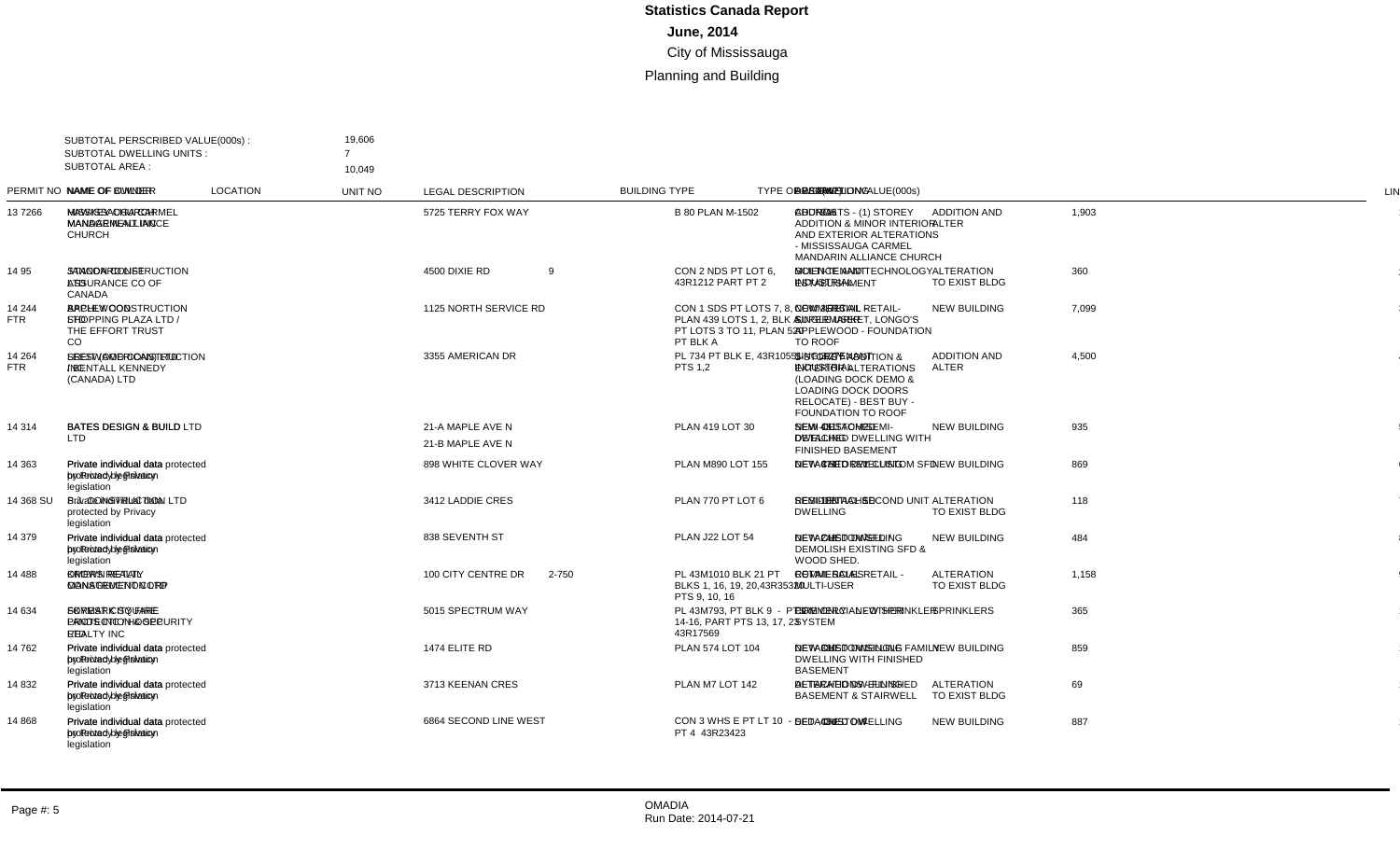|                       | SUBTOTAL PERSCRIBED VALUE(000s):<br><b>SUBTOTAL DWELLING UNITS:</b> | 7,456                                                                            |                       |                |                                                                                                |                                          |                                         |             |                |     |                                                                                                                                                                  |                |
|-----------------------|---------------------------------------------------------------------|----------------------------------------------------------------------------------|-----------------------|----------------|------------------------------------------------------------------------------------------------|------------------------------------------|-----------------------------------------|-------------|----------------|-----|------------------------------------------------------------------------------------------------------------------------------------------------------------------|----------------|
| <b>SUBTOTAL AREA:</b> |                                                                     | 1.714                                                                            |                       |                |                                                                                                |                                          |                                         |             |                |     |                                                                                                                                                                  |                |
|                       | PERMIT NO NAME OF OWNER                                             | NAME OF BUILDER                                                                  | <b>LOCATION</b>       | UNIT NO        | <b>LEGAL DESCRIPTION</b>                                                                       | <b>BUILDING TYPE</b>                     | <b>TYPE OF WORK</b>                     | VALUE(000s) |                |     | DWELLING AREA(m2) DESCRIPTION                                                                                                                                    | <b>LINE</b>    |
| 14887                 | TECH AVENUE PTC INC ROYALTY GENERAL                                 | <b>CONSTRUCTION LTD</b>                                                          | 1685 TECH AVE E       | $\Delta$       | CON 4 EHS. PT L 1 - PTS 2.<br>3 43R25211                                                       | <b>COMMERCIAL - OTHER</b>                | <b>ALTERATION</b><br>TO EXIST BLDG      | 650         |                |     | <b>OFFICE</b>                                                                                                                                                    | $\overline{1}$ |
| 14 904                | SILVER HOTEL (YYZ)<br>HTA INC / HILTON<br><b>TORONTO AIRPORT</b>    | <b>IBG CONSTRUCTION LTD</b>                                                      | 5875 AIRPORT RD       |                | CON 7 EHS PT LT 5 -<br>43R18276 PTS 1-3                                                        | <b>COMMERCIAL - OTHER</b>                | <b>ALTERATION</b><br>TO EXIST BLDG      | 260         |                |     | INTERIOR ALTERATIONS TO<br>THE BASEMENT FOR A<br><b>MEETING ROOM</b>                                                                                             | 2              |
| 14 926                | ORLANDO CORP                                                        | THE PENTACON GROUP INC 600 SUFFOLK CRT                                           |                       | $\overline{1}$ | PT BLK 1 PL M-1363 - PTS<br>1.2.3 43R24842                                                     | MULTI-TENANT<br><b>INDUSTRIAL</b>        | <b>ALTERATION</b><br>TO EXIST BLDG      | 712         |                |     | <b>INTERIOR ALTERATIONS ON</b><br><b>GROUND FLOOR AND A</b><br>PROPOSED MAIN ENTRANCE /<br><b>VESTIBULE - FUIJIFILM</b><br><b>CANADA INC</b>                     | 3              |
| 14 955                | Private individual data<br>protected by Privacy<br>legislation      | Private individual data protected 1577 EWALD RD<br>by Privacy legislation        |                       |                | PLAN 564 LOT 14                                                                                | DETACHED DWELLING                        | <b>ADDITION AND</b><br><b>ALTER</b>     | 202         |                |     | 39 ADDN/ALTS-NEW 2ND FLOOR<br>FRONT ADDITION. FINISHED<br><b>BASEMENT, NEW ROOF.</b><br><b>INTERIOR ALTERATIONS AND</b><br><b>MINOR EXTERIOR</b><br>ALTERATIONS. | $\overline{4}$ |
| 14 989 SU             | Private individual data<br>protected by Privacy<br>legislation      | Private individual data protected 3781 MORNING STAR DR<br>by Privacy legislation |                       |                | PLAN 710 W PT LOT 427                                                                          | SEMI-DETACHED<br><b>DWELLING</b>         | <b>ADDITION AND</b><br><b>ALTER</b>     | 273         | $\overline{1}$ |     | 107 RESIDENTIAL SECOND UNIT -<br>STAIRWELL LEADING TO<br>BSMT. WOOD DECK. TWO<br>STOREY REAR ADDITION, INT<br>ALTS AND SECOND UNIT.                              | 5              |
| 14 1012               | Private individual data<br>protected by Privacy<br>legislation      |                                                                                  | 1340 HICKORY DR       |                | PLAN 381 PT LOTS 18,19<br>RP 43R4199 PART 1                                                    | DETACHED DWELLING                        | <b>ADDITION AND</b><br>ALTER            | 274         |                |     | 179 INTERIOR ALTERATION & 1ST<br>STOREY ADDITION & 2ND<br><b>STOREY ADDITION &amp;</b><br><b>BALCONY</b>                                                         | 6              |
| 14 1027               | Private individual data<br>protected by Privacy<br>legislation      | Private individual data protected 1270 HAIG BLVD<br>by Privacy legislation       |                       |                | CON 2 SDS PT LOT 7                                                                             | <b>DETACHED DWELLING</b>                 | <b>NEW BUILDING</b>                     | 749         |                | 360 | NEW CUSTOM SINGLE FAMILY<br><b>DWELLING WITH FINISHED</b><br><b>BASEMENT</b>                                                                                     | $\overline{7}$ |
| 14 1028               | Private individual data<br>protected by Privacy<br>legislation      | Private individual data protected 1226 ECHO DR<br>by Privacy legislation         |                       |                | <b>PLAN 394 LOT 32</b>                                                                         | <b>DETACHED DWELLING</b>                 | <b>NEW BUILDING</b>                     | 836         | $\overline{1}$ |     | 440 NEW CUSTOM SINGLE FAMILY<br><b>DWELLING &amp; DEMOLISH</b><br><b>EXISTING DWELLING</b>                                                                       | 8              |
| 14 1064               | Private individual data<br>protected by Privacy<br>legislation      | <b>PREMIER QUALITY</b><br><b>RENOVATIONS INC</b>                                 | 3589 NADINE CRES      |                | PLAN 935 LOT 139                                                                               | <b>DETACHED DWELLING</b>                 | <b>ADDITION TO</b><br><b>EXIST BLDG</b> | 79          |                |     | 46 FRONT AND 2ND STOREY<br>ADDITION WITH (2) TWO<br><b>DECOR DORMERS</b>                                                                                         | 9              |
| 14 1083               | Private individual data<br>protected by Privacy<br>legislation      | Private individual data protected 306 QUEEN ST S<br>by Privacy legislation       |                       |                | CON 5 WHS PT LOT 3                                                                             | DETACHED DWELLING                        | <b>NEW BUILDING</b>                     | 1,070       | $\overline{1}$ |     | 543 NEW CUSTOM SINGLE FAMILY<br><b>DWELLING WITH DETACHED</b><br><b>GARAGE/ DEMOLISH EXISTING</b><br><b>DWELLING</b>                                             | 10             |
| 14 1095<br>SS         | APPLEWOOD<br>SHOPPING PLAZA LTD / LTD<br>THE EFFORT TRUST<br>CO.    | <b>EASTDALE CONTRACTING</b>                                                      | 1125 NORTH SERVICE RD |                | CON 1 SDS PT LOTS 7, 8,<br>PLAN 439 LOTS 1, 2, BLK A,<br>PT LOTS 3 TO 11, PLAN 520<br>PT BLK A | <b>COMMERCIAL RETAIL-</b><br>SINGLE USER | <b>OTHER</b>                            | 325         |                |     | SITE SERVICING FOR<br>LONGO'S SUPERMARKET AND<br>UP-DATING SERVICES TO SITE                                                                                      | 11             |
| 14 1108               | 2725312 CANADA INC /<br><b>BENTALL KENNEDY</b><br><b>LTD</b>        | <b>BLACKWOOD MILLER LTD</b>                                                      | 6975 CREDITVIEW RD    | 2              | PT LT 11, CON 4 WHS -<br>PTS 3, 4, 5, 7 43R22305                                               | MULTI-TENANT<br><b>INDUSTRIAL</b>        | <b>ALTERATION</b><br>TO EXIST BLDG      | 749         |                |     | WAREHOUSE/DISTRIBUTION<br>FACILITY AND ACCESSORY<br><b>OFFICE</b>                                                                                                | 12             |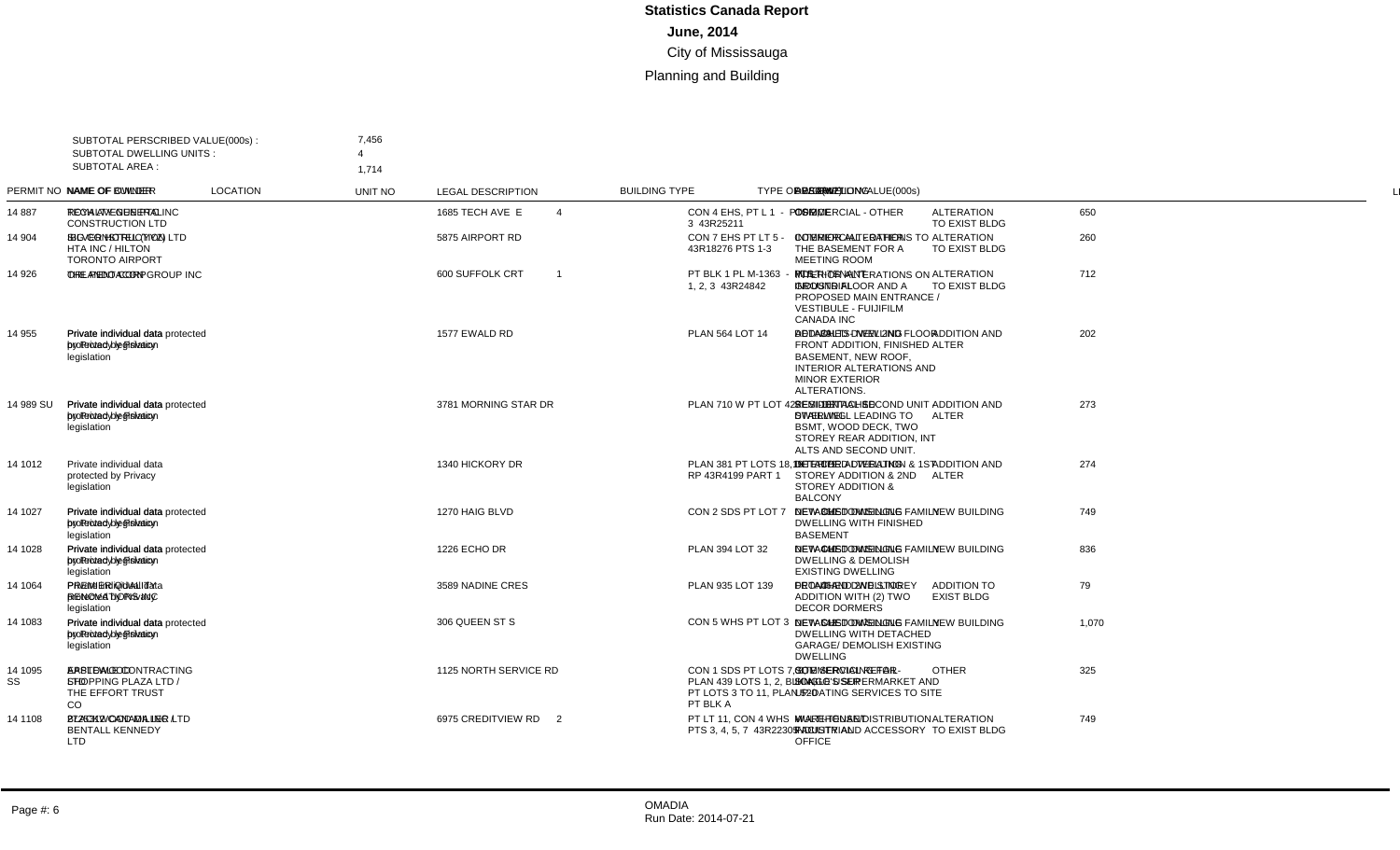| <b>SUBTOTAL AREA:</b> | SUBTOTAL PERSCRIBED VALUE(000s):<br><b>SUBTOTAL DWELLING UNITS:</b> | 6,198<br>1.445                                                              |                         |             |                                                         |                                                 |                                         |             |                               |                                                                                                                                                                           |                |
|-----------------------|---------------------------------------------------------------------|-----------------------------------------------------------------------------|-------------------------|-------------|---------------------------------------------------------|-------------------------------------------------|-----------------------------------------|-------------|-------------------------------|---------------------------------------------------------------------------------------------------------------------------------------------------------------------------|----------------|
|                       | PERMIT NO NAME OF OWNER                                             | <b>NAME OF BUILDER</b>                                                      | <b>LOCATION</b>         | UNIT NO     | <b>LEGAL DESCRIPTION</b>                                | <b>BUILDING TYPE</b>                            | <b>TYPE OF WORK</b>                     | VALUE(000s) | DWELLING AREA(m2) DESCRIPTION |                                                                                                                                                                           | <b>LINE</b>    |
| 14 1131               | <b>LORD REALTY</b><br><b>HOLDINGS LTD /</b><br>POLARIS REALTY       | MERCEDES-BENZ FINANCIAL 2680 MATHESON BLVD E<br><b>SERVICES CANADA CORP</b> |                         | 400,404,500 | PL 43M533. PT BLKS 3.4 -<br>PTS 3, 4, 9, 10 43R27430    | <b>COMMERCIAL OFFICE -</b><br><b>MULTI-USER</b> | <b>ALTERATION</b><br>TO EXIST BLDG      | 1,277       |                               | <b>INTERIOR ALTERATIONS -</b><br>MERCEDES-BENZ CANADA<br>CORP                                                                                                             | $\overline{1}$ |
| 14 1134               | <b>GWL REALTY</b><br><b>ADVISORS INC</b>                            | PCM CONSTRUCTION INC                                                        | 3300 RIDGEWAY DR        | $1 - 2$     | REG COMP PLAN 1542 PT<br>LT 9 - PTS 2, 3, 8<br>43R25148 | MULTI-TENANT<br><b>INDUSTRIAL</b>               | <b>ALTERATION</b><br>TO EXIST BLDG      | 384         |                               | <b>INTERIOR ALTERATIONS &amp;</b><br><b>RTU - SPEC UNIT</b>                                                                                                               | 2              |
| 14 1135               | Private individual data<br>protected by Privacy<br>legislation      | Private individual data protected 29 PINE AVE S<br>by Privacy legislation   |                         |             | PLAN H22 LOT 50                                         | <b>DETACHED DWELLING</b>                        | <b>ADDITION AND</b><br><b>ALTER</b>     | 524         |                               | 272 ADDITION/ALTERATIONS - 2ND<br>STOREY & 2 STOREY<br><b>ADDITION, NEW FRONT</b><br>PORCH, COVERED DECK,<br>ATTACHED GARAGE.<br><b>BASEMENT WALKOUT AND INT</b><br>ALTS. | 3              |
| 14 1138               | Private individual data<br>protected by Privacy<br>legislation      | STRUCTURED CREATIONS<br><b>INC</b>                                          | 2306 MISSISSAUGA RD     |             | LT PT 11 RANGE 3CIR<br>43R13929 PART 3                  | <b>DETACHED DWELLING</b>                        | <b>ADDITION AND</b><br><b>ALTER</b>     | 81          |                               | 12 ADDITION, INTERIOR<br>ALTERATIONS - ALTERATIONS<br>INCLUDE COVERED PORCH<br>AND DECK                                                                                   | $\overline{4}$ |
| 14 11 47<br>MEC       | <b>BROMSGROVE</b><br>CORPORATION                                    |                                                                             | 2254 BROMSGROVE RD      |             | PLAN 878 BLK E BLK F                                    | APARTMENT (> 6 UNITS)                           | <b>ALTERATION</b><br>TO EXIST BLDG      | 426         |                               | <b>CONVERT EXISTING ELECTRIC</b><br><b>HEATING &amp; DOMESTIC HOT</b><br>WATER HEATING TO GAS<br>FIRED CENTRAL SYSTEMS.                                                   | 5              |
| 14 1176<br>SU         | Private individual data<br>protected by Privacy<br>legislation      |                                                                             | 5729 KELDREW AVE L      |             | PLAN 43M1461. PART LOT<br>13 - PT 17 43R27270           | SEMI-DETACHED<br><b>DWELLING</b>                | <b>ALTERATION</b><br>TO EXIST BLDG      | 80          | $\mathbf{1}$                  | 91 RESIDENTIAL SECOND UNIT                                                                                                                                                | 6              |
| 14 1180<br>FTR        | PEEL BOARD OF<br><b>EDUCATION</b>                                   | <b>SUSAN FRIEDRICH</b><br><b>ARCHITECT INC</b>                              | 345 HUNTINGTON RIDGE DR |             | PLAN M635 BLK 167                                       | SCHOOL - ELEMENTARY                             | <b>ADDITION TO</b><br><b>EXIST BLDG</b> | 1.046       |                               | 511 ONE (1) STOREY ADDITION -<br><b>HUNTING RIDGE P.S.-</b><br>FOUNDATION TO ROOF                                                                                         | $\overline{7}$ |
| 14 1181               | PEEL BOARD OF<br><b>EDUCATION</b>                                   | W.E. MARSHALL<br><b>CONSTRUCTION LTD</b>                                    | 1376 GLENWOOD DR        |             | PL D21 LTS 12, 13 PL 565<br>BLKS A, B                   | <b>SCHOOL - ELEMENTARY</b>                      | <b>ADDITION TO</b><br><b>EXIST BLDG</b> | 300         |                               | 144 ONE (1) STOREY ADDITION -<br><b>KENOLIE PUBLIC</b><br><b>ELEMENTARY SCHOOL</b>                                                                                        | 8              |
| 14 1183               | Private individual data<br>protected by Privacy<br>legislation      | Private individual data protected 832 DUCHESS DR<br>by Privacy legislation  |                         |             | PLAN 493 LOT 46                                         | <b>DETACHED DWELLING</b>                        | <b>ADDITION AND</b><br><b>ALTER</b>     | 152         |                               | 65 INT ALTS, NEW COVERED<br>FRONT PORCH, REAR WOOD<br>DECK, FINISHED BASEMENT,<br>TWO (2) STOREY REAR<br><b>ADDITION, 2ND STOREY</b><br><b>ADDITION OVER GARAGE</b>       | 9              |
| 14 1188               | <b>WHITEROCK SUSSEX</b><br>CENTRE MISSISSAUGA<br><b>INC</b>         | <b>DESIGN 2 BUILD INC</b>                                                   | 90 BURNHAMTHORPE RD W   | 500         | PL M492 PT BLK 17.<br>43R14746 PTS 3, 4, 6, 7           | COMMERCIAL OFFICE -<br>MULTI-USER               | <b>ALTERATION</b><br>TO EXIST BLDG      | 1.317       |                               | <b>INTERIOR ALTERATIONS -</b><br><b>KENNA TECHNOLOGY</b>                                                                                                                  | 10             |
| 14 1190               | Private individual data<br>protected by Privacy<br>legislation      |                                                                             | 61 WANITA RD            |             | PLAN H21 LOT 192                                        | DETACHED DWELLING                               | <b>ADDITION AND</b><br><b>ALTER</b>     | 464         |                               | 278 ADDN/ALTS - (2) STOREY<br>REAR ADDITION, 2ND FLOOR<br>ADDITION, FRONT PORCH,<br>WOOD DECK AND INTERIOR<br>ALTERATIONS.                                                | 11             |
| 14 1214               | Private individual data<br>protected by Privacy<br>legislation      |                                                                             | 1370 MILTON AVE         |             | PLAN E13 LOT 33                                         | <b>DETACHED DWELLING</b>                        | <b>ADDITION AND</b><br><b>ALTER</b>     | 147         |                               | 71 ADDITIONS & INTERIOR<br><b>ALTERATION &amp; COVERED</b><br>FRONT PORCH & REAR DECK                                                                                     | 12             |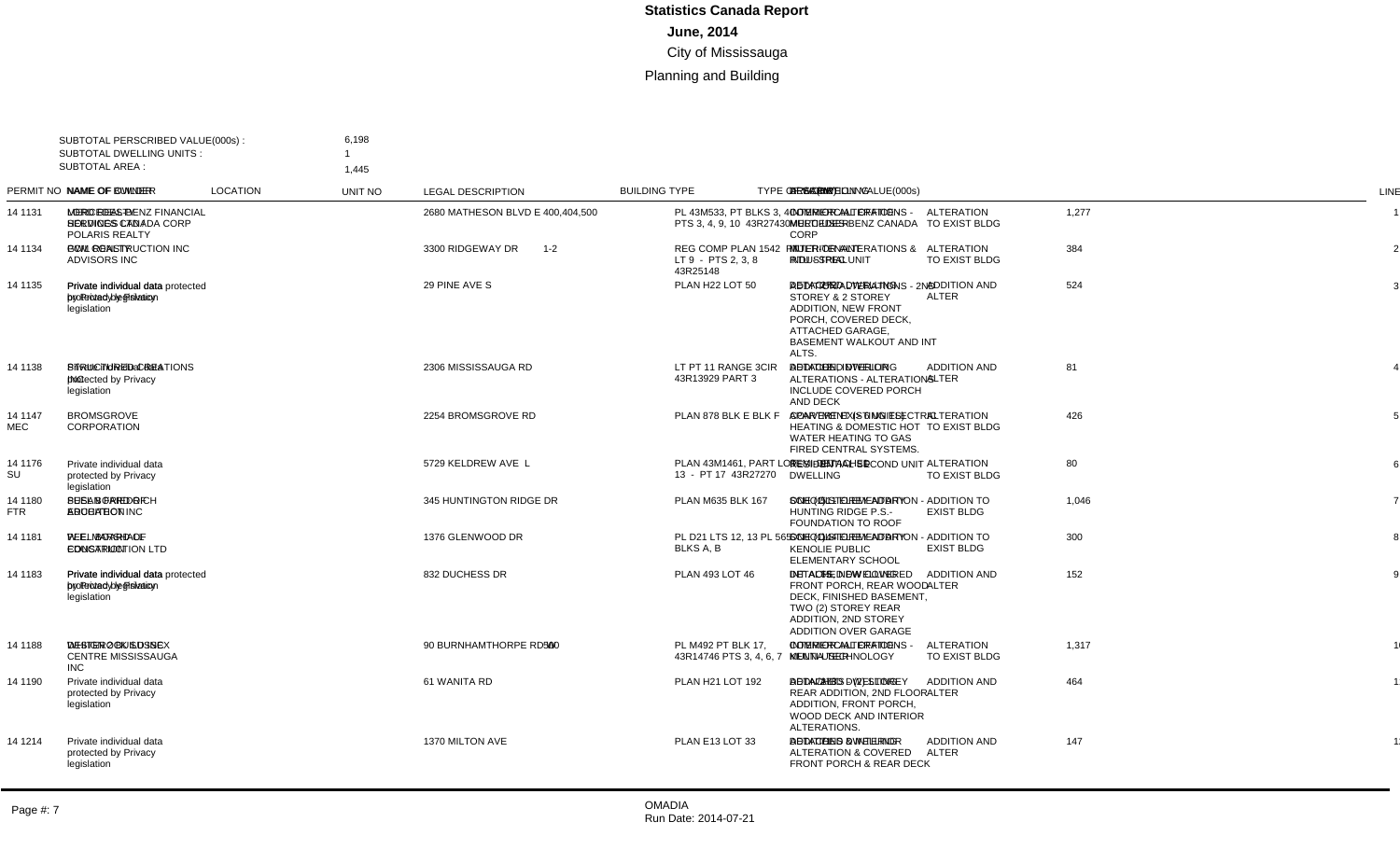|                       | SUBTOTAL PERSCRIBED VALUE(000s):<br><b>SUBTOTAL DWELLING UNITS:</b> | 5,295<br>2                                                                |                           |         |                                                                                                         |                                                 |                                     |             |  |                                                                                                                                                           |                  |
|-----------------------|---------------------------------------------------------------------|---------------------------------------------------------------------------|---------------------------|---------|---------------------------------------------------------------------------------------------------------|-------------------------------------------------|-------------------------------------|-------------|--|-----------------------------------------------------------------------------------------------------------------------------------------------------------|------------------|
| <b>SUBTOTAL AREA:</b> |                                                                     | 726                                                                       |                           |         |                                                                                                         |                                                 |                                     |             |  |                                                                                                                                                           |                  |
|                       | PERMIT NO NAME OF OWNER                                             | <b>NAME OF BUILDER</b>                                                    | <b>LOCATION</b>           | UNIT NO | <b>LEGAL DESCRIPTION</b>                                                                                | <b>BUILDING TYPE</b>                            | <b>TYPE OF WORK</b>                 | VALUE(000s) |  | DWELLING AREA(m2) DESCRIPTION                                                                                                                             | <b>LINE</b>      |
| 14 1215               | <b>HEALTHCARE</b><br><b>PROPERTIES</b><br><b>HOLDINGS LTD</b>       | CANMAR CONTRACTING LTD 101 QUEENSWAY W                                    |                           |         | CON 1 SDS PT LT 16.<br>RANGE 2 SDS RACEY<br>TRACT PT LT 16. 43R8389<br>PTS 13-15 PART PTS 12, 16,<br>17 | <b>COMMERCIAL OFFICE -</b><br><b>MULTI-USER</b> | <b>OTHER</b>                        | 887         |  | PARKING GARAGE REPAIR -<br>NORTHWEST HEALTHCARE<br>PROPERTIES LTD                                                                                         | $\overline{1}$   |
| 14 1218               | Private individual data<br>protected by Privacy<br>legislation      |                                                                           | 889 CALDER RD             |         | PLAN 703 LOT 13                                                                                         | DETACHED DWELLING                               | <b>ADDITION AND</b><br>ALTER        | 102         |  | 7 REAR ADDITION. (2) NEW<br>PORCHES AND INTERIOR<br><b>ALTERATIONS</b>                                                                                    | $\overline{2}$   |
| 14 1225               | <b>LTD</b>                                                          | MCCAIG REAL ESTATE HAWLEY & ASSOCIATES INC 452 SOUTHDOWN RD               |                           |         | CON 3 SDS PT LOT 31                                                                                     | <b>SINGLE TENANT</b><br><b>INDUSTRIAL</b>       | <b>ALTERATION</b><br>TO EXIST BLDG  | 280         |  | <b>INTERIOR &amp; EXTERIOR</b><br><b>ALTERATIONS - TRIMAC</b><br><b>TRANSPORTATION INC</b>                                                                | 3                |
| 14 1235               | Private individual data<br>protected by Privacy<br>legislation      | Private individual data protected 1232 VESTA DR<br>by Privacy legislation |                           |         | PLAN 323 PT LOT 66                                                                                      | <b>DETACHED DWELLING</b>                        | <b>NEW BUILDING</b>                 | 944         |  | 429 NEW CUSTOM SINGLE FAMILY<br><b>DWELLING WITH FINISHED</b><br><b>BASEMENT + DEMOLISH</b><br><b>EXISTING DWELLING.</b>                                  | $\overline{4}$   |
| 14 1261               | Private individual data<br>protected by Privacy<br>legislation      | Private individual data protected 6 SCARBORO ST<br>by Privacy legislation |                           |         | PLAN TOR-4 LOT 374. PT LT<br>375. PT LANE - 43R16601 PT<br>3, 43R25924 PT 14                            | <b>DETACHED DWELLING</b>                        | <b>ALTERATION</b><br>TO EXIST BLDG  | 210         |  | <b>INTERIOR ALTERATIONS &amp;</b><br><b>FINISHED BASEMENT</b>                                                                                             | 5                |
| 14 1278               | HOWARD JOHNSON<br><b>HOTEL</b>                                      | <b>BOUSFIELDS INC</b>                                                     | 1996 LUSHES AVE           |         | PLAN F21 LOT 12                                                                                         | <b>DETACHED DWELLING</b>                        | <b>DEMOLITION</b>                   | 35          |  | <b>DEMOLISH EXISTING SINGLE</b><br><b>FAMILY DWELLING AND</b><br>DETACHED GARAGE.                                                                         | 6                |
| 14 1326               | PATRIA PROPERTIES<br>INC / LIFE ASSURANCE<br><sub>CO</sub>          |                                                                           | 4 ROBERT SPECK PKY        | 1100    | PLAN M270 BLK D                                                                                         | <b>COMMERCIAL - OTHER</b>                       | <b>ALTERATION</b><br>TO EXIST BLDG  | 270         |  | <b>INTERIOR ALTERATIONS - RBC</b><br><b>DOMINION SECURITIES</b>                                                                                           | $\overline{7}$   |
| 14 1339               | LP/NEWEST REALTY<br>CORP                                            | MELLOUL - BLAMEY<br><b>CONSTRUCTION INC</b>                               | <b>1875 BUCKHORN GATE</b> | 5-FLR   | PL 43M1503, PT B 3 - PTS<br>2, 7, 13 43R27777                                                           | <b>COMMERCIAL OFFICE -</b><br><b>MULTI-USER</b> | <b>ALTERATION</b><br>TO EXIST BLDG  | 1,084       |  | <b>INTERIOR ALTERATIONS -</b><br><b>BLACKBERRY MISS.</b><br>CONSOLIDATION-BUCKHORN                                                                        | 8                |
| 14 1340               | 2113008 ONTARIO INC                                                 | MELLOUL - BLAMEY<br><b>CONSTRUCTION INC</b>                               | 4701 TAHOE BLVD 1A        |         | 3RD & 5TH FLR: PL M-1503, PT BLK 4                                                                      | <b>COMMERCIAL OFFICE-</b><br>SINGLE USER        | <b>ALTERATION</b><br>TO EXIST BLDG  | 446         |  | <b>INTERIOR ALTERATIONS -</b><br><b>BLACKBERRY LTD</b>                                                                                                    | 9                |
| 14 1346               | ORLANDO CORP                                                        |                                                                           | 6045 MAVIS RD             |         | PL 43M1363 BLK 10 PT BLK<br>5.43R24920 PTS 1-11                                                         | <b>COMMERCIAL RETAIL -</b><br><b>MULTI-USER</b> | <b>ALTERATION</b><br>TO EXIST BLDG  | 261         |  | <b>INTERIOR ALTERATIONS -</b><br><b>HALLMARK CANADA</b>                                                                                                   | 10               |
| 14 1382               | Private individual data<br>protected by Privacy<br>legislation      | Private individual data protected 1217 MONA RD<br>by Privacy legislation  |                           |         | PLAN 323 PT LOT 82                                                                                      | <b>DETACHED DWELLING</b>                        | <b>NEW BUILDING</b>                 | 544         |  | 281 NEW CUSTOM SINGLE FAMILY<br><b>DWELLING/ DEMOLISH</b><br><b>EXISTING SFD. EXISTING</b><br>FRAME SHED TO BE<br>RETAINED.                               | 11               |
| 14 1399               | Private individual data<br>protected by Privacy<br>legislation      |                                                                           | 1524 WEMBURY RD           |         | PLAN 558 LOT 35                                                                                         | DETACHED DWELLING                               | <b>ADDITION AND</b><br><b>ALTER</b> | 159         |  | 10 ONE (1) STOREY HEATED<br><b>ADDITION &amp; UN-HEATED</b><br><b>GARAGE ADDITION AT FRONT,</b><br>WOOD DECK IN THE REAR &<br><b>INTERIOR ALTERATIONS</b> | 12 <sup>12</sup> |
| 14 1403               | Private individual data<br>protected by Privacy<br>legislation      | <b>GREATER TORONTO</b><br><b>CONTRACTORS LTD</b>                          | 3316 CHARMAINE HTS        |         | PLAN 922 LOT 225                                                                                        | <b>DETACHED DWELLING</b>                        | <b>ALTERATION</b><br>TO EXIST BLDG  | 73          |  | <b>REMOVING LOAD BEARING</b><br><b>BEAMS, REPLACE WITH LVL-</b><br><b>BEAMS &amp; MINOR INTERIOR</b><br><b>ALTERATION</b>                                 | 13               |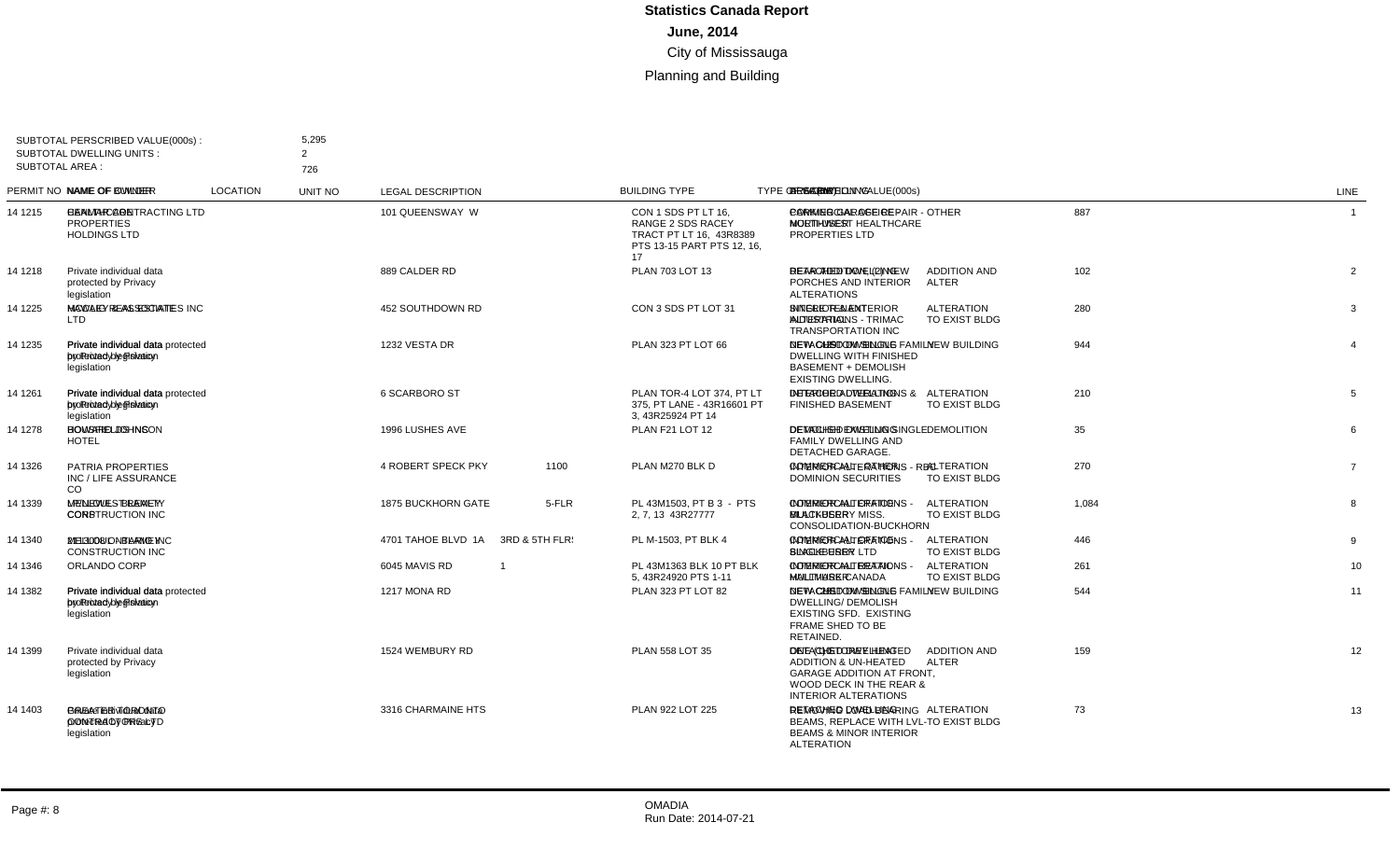| <b>SUBTOTAL AREA:</b> | SUBTOTAL PERSCRIBED VALUE(000s):<br><b>SUBTOTAL DWELLING UNITS:</b> | 5,103<br>5<br>1.477                                                           |                                       |                |                                                                              |                                                 |                                    |             |                |     |                                                                                                                |                |
|-----------------------|---------------------------------------------------------------------|-------------------------------------------------------------------------------|---------------------------------------|----------------|------------------------------------------------------------------------------|-------------------------------------------------|------------------------------------|-------------|----------------|-----|----------------------------------------------------------------------------------------------------------------|----------------|
|                       | PERMIT NO NAME OF OWNER                                             | NAME OF BUILDER                                                               | <b>LOCATION</b>                       | UNIT NO        | <b>LEGAL DESCRIPTION</b>                                                     | <b>BUILDING TYPE</b>                            | <b>TYPE OF WORK</b>                | VALUE(000s) |                |     | DWELLING AREA(m2) DESCRIPTION                                                                                  | LINE           |
| 14 14 05              | <b>FIRST GULF</b><br>CORPORATION                                    | FIRST GULF INC.                                                               | 6865 CENTURY AVE                      | $\overline{2}$ | PL M13, PT BLK B - PTS 3,<br>5, 7, 9-11 43R33277                             | <b>COMMERCIAL OFFICE -</b><br><b>MULTI-USER</b> | <b>ALTERATION</b><br>TO EXIST BLDG | 655         |                |     | <b>BUSINESS OFFICE</b>                                                                                         |                |
| 14 1475               | PCC-77 / PRO-HOUSE<br>MANAGEMENT LTD                                | BRADA CONSTRUCTION LTD 3120 KIRWIN AVE                                        |                                       |                | PEEL CONDO PLAN 77                                                           | APARTMENT (> 6 UNITS)                           | <b>ALTERATION</b><br>TO EXIST BLDG | 193         |                |     | <b>BALCONY AND WALL REPAIRS</b>                                                                                | $\overline{2}$ |
| 14 1489               | <b>ROCKFAY</b><br>DEVELOPMENTS INC                                  | MEADOWWOOD HOLDINGS<br><b>INC</b>                                             | 9 IROQUOIS AVE R<br>11 IROQUOIS AVE L |                | PL F12. PT LT 321 - PT 1<br>43R35919<br>PL F12. PT LT 321 - PT 2<br>43R35919 | SEMI-DETACHED<br><b>DWELLING</b>                | <b>NEW BUILDING</b>                | 749         | $\overline{2}$ | 383 | <b>NEW CUSTOM SEMI-</b><br>DETACHED.                                                                           | $\mathbf{3}$   |
| 14 14 93              | 577326 ONTARIO INC                                                  | 577326 ONTARIO INC                                                            | 882 SIXTH ST                          |                | PLAN J22 PT LOTS 28 & 29                                                     | <b>DETACHED DWELLING</b>                        | <b>DEMOLITION</b>                  | 30          |                |     | <b>DEMOLITION - SFD</b>                                                                                        | $\overline{4}$ |
| 14 1501               | Private individual data<br>protected by Privacy<br>legislation      | ROCK CLIFF CUSTOM HOMES 1330 QUEEN VICTORIA AVE                               |                                       |                | PLAN H13 PT LOT 39<br>RP 43R12733 PART 14                                    | <b>DETACHED DWELLING</b>                        | <b>NEW BUILDING</b>                | 932         |                |     | 466 NEW SINGLE FAMILY<br><b>DWELLING WITH FINISHED</b><br><b>BASEMENT</b>                                      | 5              |
| 14 1520               | Private individual data<br>protected by Privacv<br>legislation      | Private individual data protected 145 FAIRVIEW RD W<br>by Privacy legislation |                                       |                | PLAN 386 PT LOT 19<br>RP 43R1326 PART 4                                      | DETACHED DWELLING                               | <b>DEMOLITION</b>                  | 35          |                |     | <b>DEMOLITION - SFD &amp;</b><br><b>DETACHED GARAGE</b>                                                        | 6              |
| 14 1540               | Private individual data<br>protected by Privacy<br>legislation      | Private individual data protected 1229 INDIAN RD<br>by Privacy legislation    |                                       |                | PLAN 457 PT BLK A                                                            | <b>DETACHED DWELLING</b>                        | <b>DEMOLITION</b>                  | 35          |                |     | <b>DEMOLITION - SFD &amp;</b><br><b>DETACHED GARAGE</b>                                                        | $\overline{7}$ |
| 14 1568               | Private individual data<br>protected by Privacy<br>legislation      | Private individual data protected 63 VERONICA DR<br>by Privacy legislation    |                                       |                | RANGE 1 CIR PT LOTS 2.3                                                      | <b>DETACHED DWELLING</b>                        | <b>NEW BUILDING</b>                | 1,124       |                | 521 | NEW CUSTOM SINGLE FAMILY<br><b>DWELLING WITH FINISHED</b><br><b>BASEMENT/ DEMOLISH</b><br><b>EXISTING SFD.</b> | 8              |
| 14 1578               | Private individual data<br>protected by Privacy<br>legislation      | FOBEMOST CONSTRUCTION 1600 YEW ST<br><b>INC</b>                               |                                       |                | PLAN 979 LOT 12                                                              | <b>DETACHED DWELLING</b>                        | <b>ALTERATION</b><br>TO EXIST BLDG | 265         |                |     | <b>INTERIOR ALTERATIONS.</b><br>FRONT PORCH & FINISHED<br><b>BASEMENT</b>                                      | 9              |
| 14 1591<br>SU         | Private individual data<br>protected by Privacy<br>legislation      |                                                                               | 373 NAHANI WAY                        |                | PLAN M1101 LOT 12                                                            | DETACHED DWELLING                               | <b>ALTERATION</b><br>TO EXIST BLDG | 115         |                | 106 | SECOND UNIT - LEAGLIZE<br><b>BASEMENT APARTMENT</b>                                                            | 10             |
| 14 1593               | REDBOURNE REALTY<br><b>ADVISORS II INC</b>                          |                                                                               | 1290 CENTRAL PKY W C                  | 500            | RANGE 3 NDS PT LOTS 7.8<br>RP 43R16525 PARTS<br>8,9,10,14                    | <b>COMMERCIAL OFFICE -</b><br><b>MULTI-USER</b> | <b>ALTERATION</b><br>TO EXIST BLDG | 744         |                |     | <b>INTERIOR ALTERATIONS &amp; (3)</b><br><b>DEMIISING WALLS - SPEC</b><br><b>UNIT</b>                          | 11             |
| 14 1630               | Private individual data<br>protected by Privacy<br>legislation      | Private individual data protected 2594 WIDEMARR RD<br>by Privacy legislation  |                                       |                | PLAN 925 PT LOT 29                                                           | SEMI-DETACHED<br><b>DWELLING</b>                | <b>ALTERATION</b><br>TO EXIST BLDG | 75          |                |     | FIRE DAMAGE REPAIR                                                                                             | 12             |
| 14 1651               | Private individual data<br>protected by Privacy<br>legislation      |                                                                               | 74 EAGLEWOOD BLVD                     |                | PLAN C20 LOT 159                                                             | DETACHED DWELLING                               | <b>DEMOLITION</b>                  | 30          |                |     | DEMOLITION - SINGLE FAMILY<br><b>DWELLING AND SHED</b>                                                         | 13             |
| 14 1696               |                                                                     | 2413826 ONTARIO INC 2413826 ONTARIO INC                                       | 2596 BURSLEM RD                       |                | PLAN 446 LOT 16                                                              | DETACHED DWELLING                               | <b>DEMOLITION</b>                  | 30          |                |     | <b>DEMOLITION - SFD</b>                                                                                        | 14             |
| 14 1732               | <b>WOODCASTLE</b><br><b>CONSTRUCTION LTD</b><br>2117220 ONTARIO LTD |                                                                               | 40 CAYUGA AVE R                       |                | PLAN F12 LOT 300                                                             | <b>DETACHED DWELLING</b>                        | <b>DEMOLITION</b>                  | 35          |                |     | <b>DEMOLITION - SFD &amp;</b><br><b>DETACHED GARAGE</b>                                                        | 15             |
| 14 1733               | Private individual data<br>protected by Privacy<br>legislation      | 2370220 ONTARIO INC                                                           | 856 CHIPPENHAM DR                     |                | PLAN M130 LOT 26                                                             | <b>DETACHED DWELLING</b>                        | <b>ALTERATION</b><br>TO EXIST BLDG | 56          |                |     | NEW WINDOW INSTALLATION<br>& INTERIOR ALTERATIONS                                                              | 16             |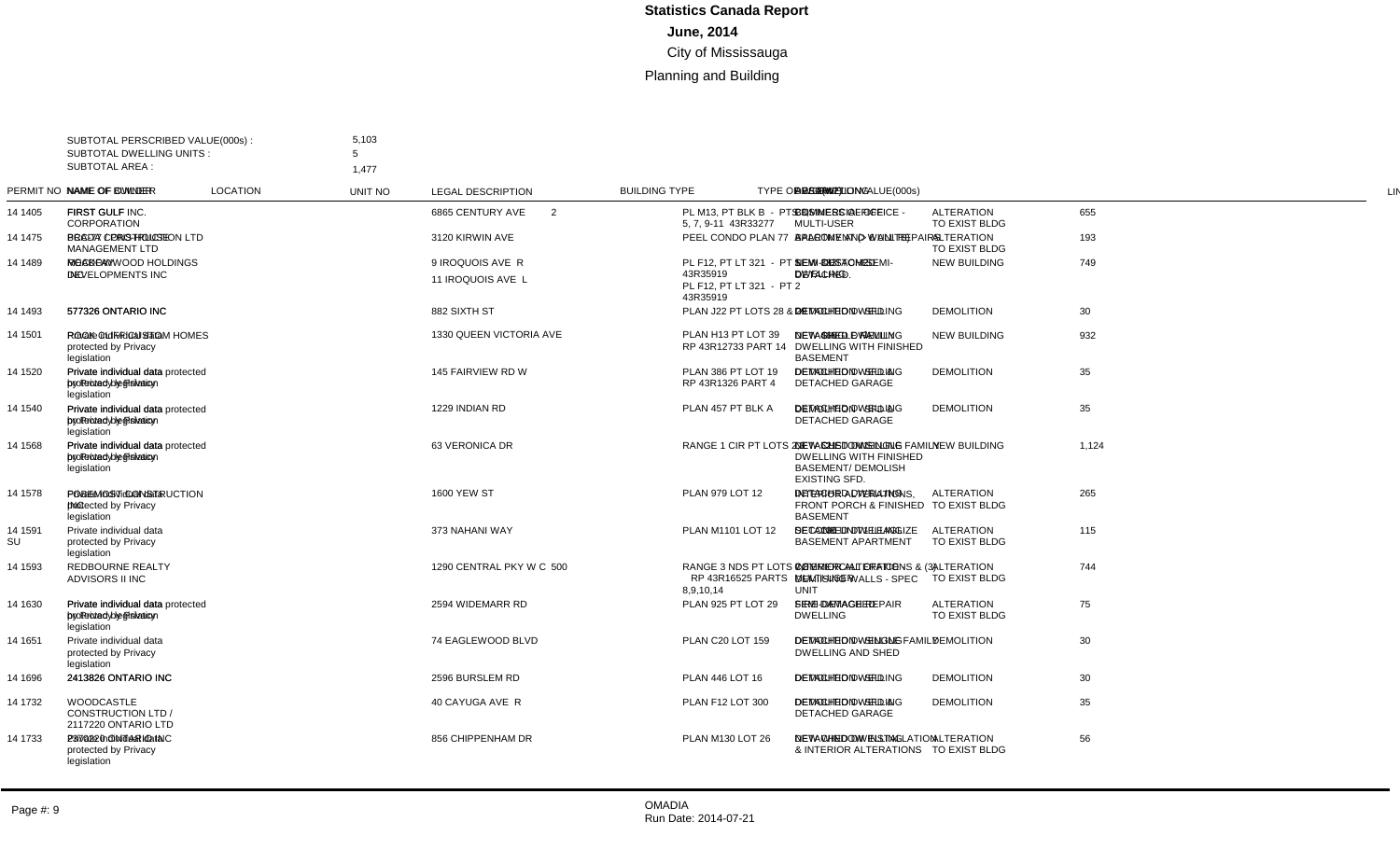| SUBTOTAL PERSCRIBED VALUE(000s):<br>SUBTOTAL DWELLING UNITS :<br><b>SUBTOTAL AREA:</b> | 600                      |         |                                              |                      |                                    |             |                                                                                                                        |             |
|----------------------------------------------------------------------------------------|--------------------------|---------|----------------------------------------------|----------------------|------------------------------------|-------------|------------------------------------------------------------------------------------------------------------------------|-------------|
| PERMIT NO NAME OF OWNER<br>NAME OF BUILDER                                             | LOCATION                 | UNIT NO | <b>LEGAL DESCRIPTION</b>                     | <b>BUILDING TYPE</b> | <b>TYPE OF WORK</b>                | VALUE(000s) | DWELLING AREA(m2) DESCRIPTION                                                                                          | <b>LINE</b> |
| <b>CITY OF MISSISSAUGA</b><br>14 1803                                                  | 200 RATHBURN RD W        |         | PL 43M1010, PT BLK 16, PTS<br>1 - 3 43R20341 | <b>CITY</b>          | <b>ALTERATION</b><br>TO EXIST BLDG | 600         | PODIUM DECK CONCRETE<br><b>REPAIR &amp; EXTERIOR</b><br><b>MASONRY REPAIR - CITY</b><br><b>CENTRE TRANSIT TERMINAL</b> |             |
| TOTAL PERSCRIBED VALUE(000s):<br>TOTAL DWELLING UNITS:<br>TOTAL AREA :                 | 125,253<br>148<br>48,040 |         |                                              |                      |                                    |             |                                                                                                                        |             |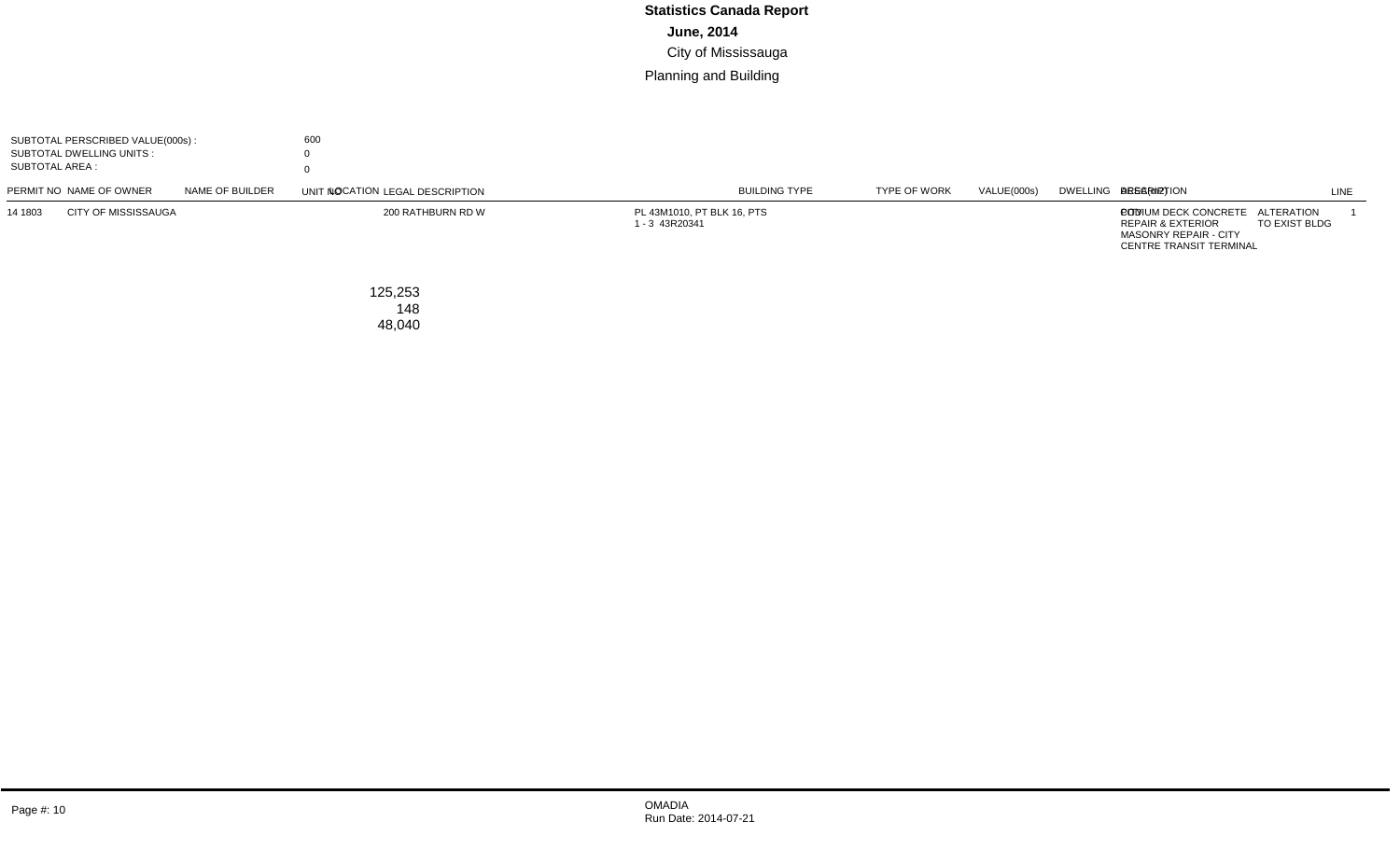# **June, 2014 Statistics Canada Report**

#### City of Mississauga

#### Planning and Building

SECTION B - MINOR RESIDENTIAL ADDITIONS AND RENNOVATIONS

| PERMITS VALUED AT LESS THAN \$50,000 |                      | LINE NO. | <b>VALUE (000s)</b> | NO OF PERMITS |
|--------------------------------------|----------------------|----------|---------------------|---------------|
| NEW GARAGES AND CARPORTS             | - SINGLE DWELLINGS   | 01       | 57                  | 2             |
|                                      | - MULTIPLE DWELLINGS | 02       |                     | 0             |
| NEW INGROUND SWIMMING POOLS          | - SINGLE DWELLINGS   | 03       |                     |               |
|                                      | - MULTIPLE DWELLINGS | 04       |                     | $\Omega$      |
| <b>OTHER IMPROVEMENTS</b>            | - SINGLE DWELLINGS   | 05       | 931                 | 56            |
|                                      | - MULTIPLE DWELLINGS | 06       | 311                 | 30            |
| TOTALS FOR SECTION B                 |                      | 07       | 1.299               | 89            |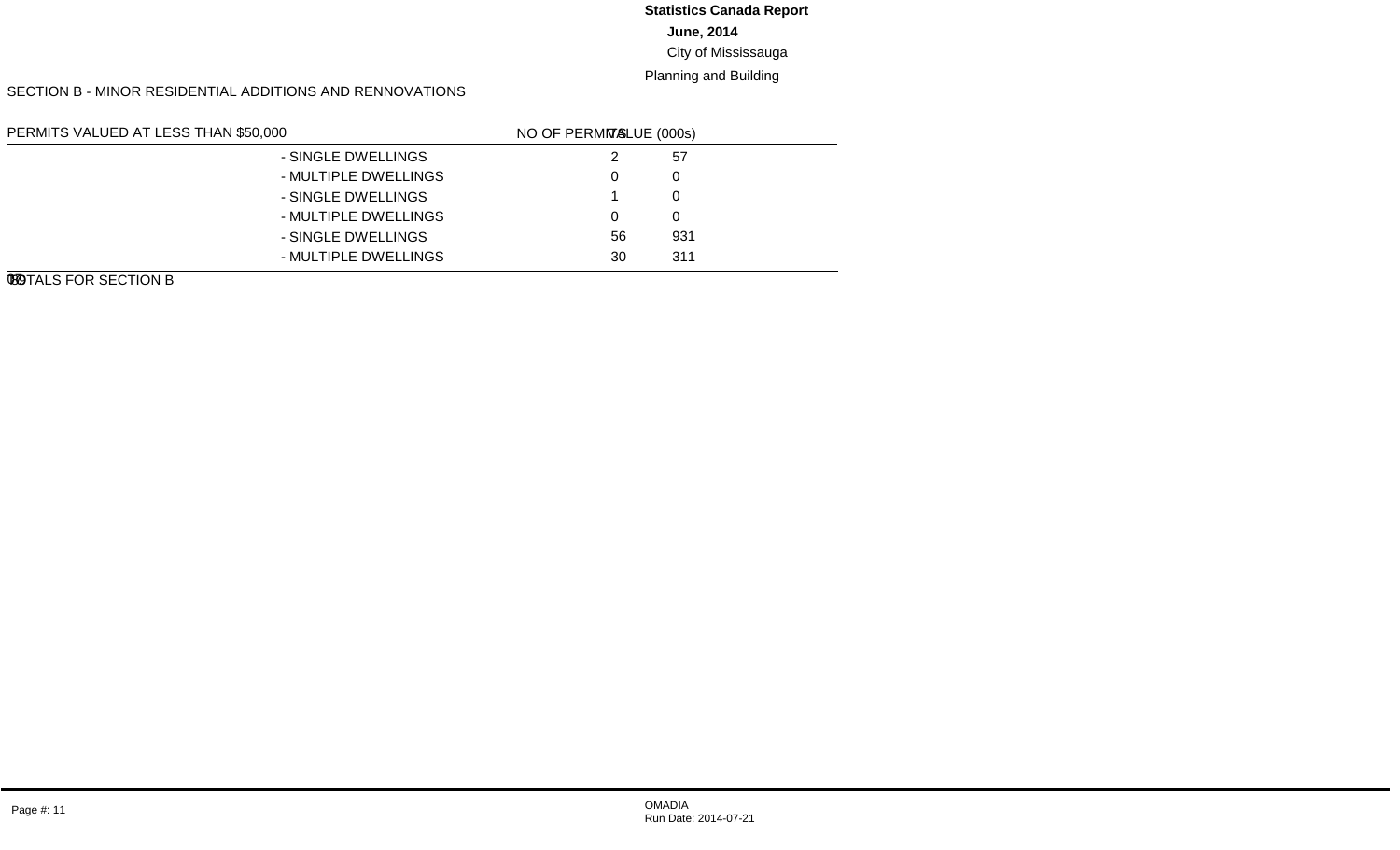#### **June, 2014 Statistics Canada Report**

# City of Mississauga

#### Planning and Building

SECTION C - MINOR NON-RESIDENTIAL PROJECTS

| PERMITS VALUED AT LESS THAN \$250,000            |                             | LINE NO. | <b>VALUE (000s)</b> | NO OF PERMITS |
|--------------------------------------------------|-----------------------------|----------|---------------------|---------------|
| <b>INDUSTRIAL</b>                                | - NEW CONSTRUCTION          | 08       |                     | 0             |
|                                                  | - ADDITIONS AND RENOVATIONS | 09       | 2085                | 38            |
| <b>COMMERCIAL</b>                                | - NEW CONSTRUCTION          | 10       |                     | 3             |
|                                                  | - ADDITIONS AND RENOVATIONS | 11       | 5428                | 87            |
| INSTITUTIONAL OR GOVERNMENTAL - NEW CONSTRUCTION |                             | 12       |                     | $\Omega$      |
|                                                  | - ADDITIONS AND RENOVATIONS | 13       | 1308                | 26            |
| TOTALS FOR SECTION C                             |                             | 14       | 8.821               | 154           |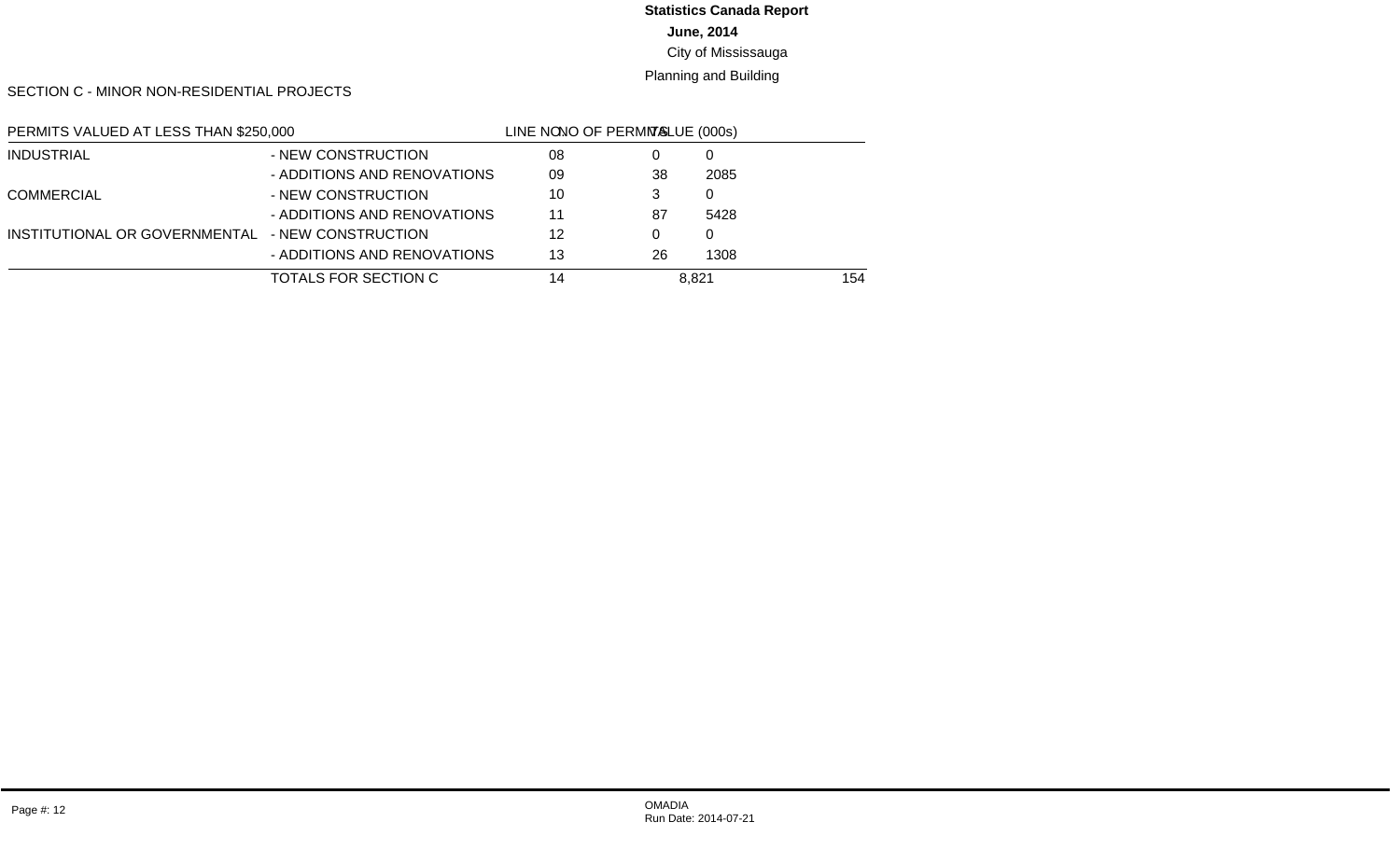#### SECTION D - RESIDENTIAL DEMOLITIONS

| <b>TVDE</b>    | SINGLE | <b>SEMI</b> | RC | ROW.<br>. | <b>CONDO ROW</b> | $AP^{\tau}$ | '⊓∟. | $+\wedge$ $+ \wedge$<br><b>JUIAL</b> |
|----------------|--------|-------------|----|-----------|------------------|-------------|------|--------------------------------------|
| OF<br>. H<br>≖ |        |             |    |           |                  |             |      |                                      |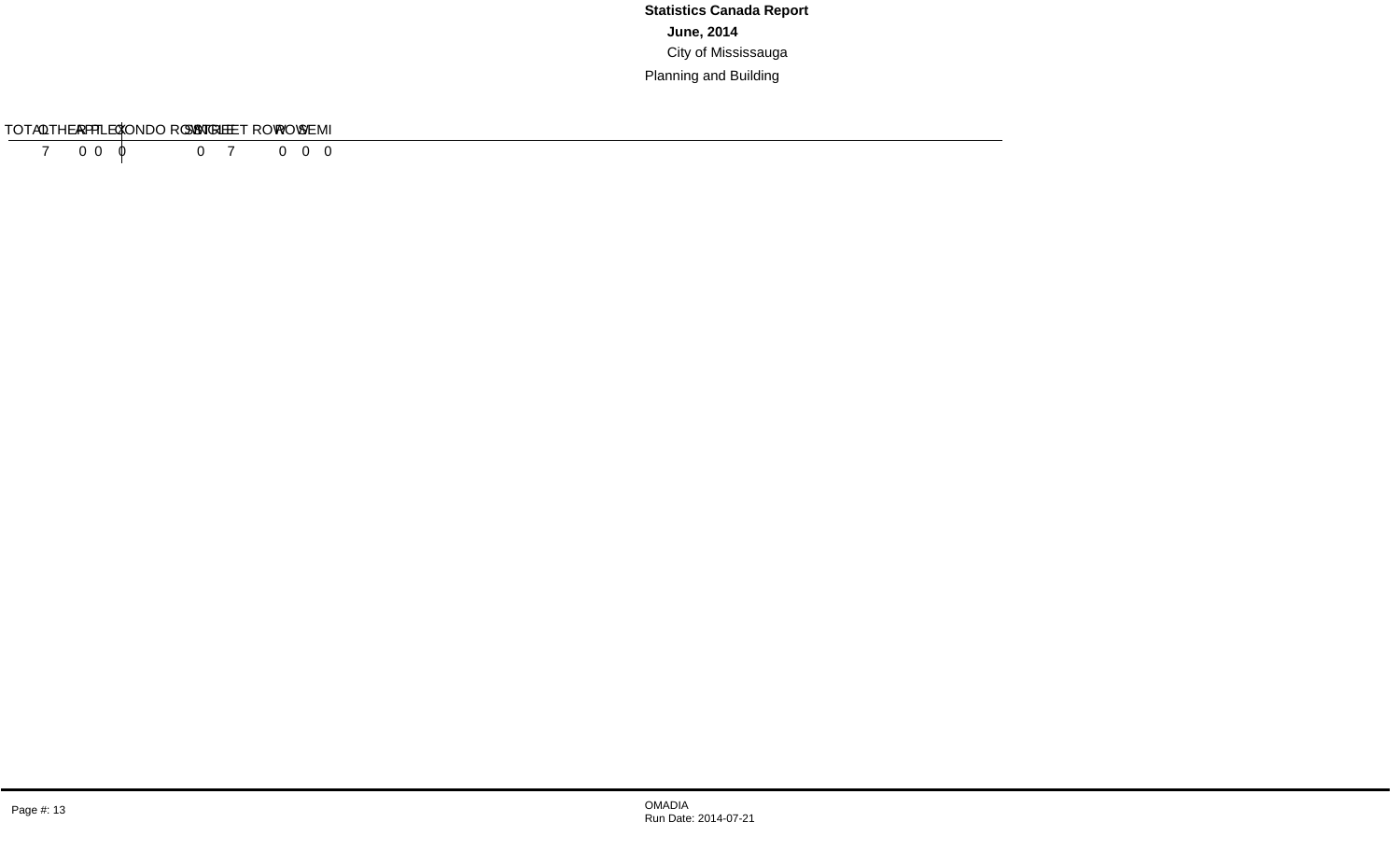#### SECTION A - MAJOR CONSTRUCTION PROJECTS

| <b>SUBTOTAL AREA:</b> | SUBTOTAL PERSCRIBED VALUE(000s):<br><b>SUBTOTAL DWELLING UNITS:</b>              | 17,537<br>6<br>3,591                                                            |                                                             |           |                                                                               |                                                 |                                    |             |   |     |                                                                                                                                                   |                |
|-----------------------|----------------------------------------------------------------------------------|---------------------------------------------------------------------------------|-------------------------------------------------------------|-----------|-------------------------------------------------------------------------------|-------------------------------------------------|------------------------------------|-------------|---|-----|---------------------------------------------------------------------------------------------------------------------------------------------------|----------------|
|                       | PERMIT NO NAME OF OWNER                                                          | <b>NAME OF BUILDER</b>                                                          | <b>LOCATION</b>                                             | UNIT NO   | <b>LEGAL DESCRIPTION</b>                                                      | <b>BUILDING TYPE</b>                            | <b>TYPE OF WORK</b>                | VALUE(000s) |   |     | DWELLING AREA(m2) DESCRIPTION                                                                                                                     | <b>LINE</b>    |
| 12 2565<br>FTR        | <b>MEADOW MILLS</b><br><b>HOLDINGS LTD</b>                                       | FLUID CONSTRUCTION LTD                                                          | 1220 EGLINTON AVE E                                         |           | CON 2 NDS PT LOT 7                                                            | <b>COMMERCIAL RETAIL-</b><br>SINGLE USER        | <b>ADDITION AND</b><br>ALTER       | 2,749       |   |     | 1,410 2ND FLOOR ADDITION & 4-<br>ROOF TOP UNITS, & INTERIOR-<br>ALTERATIONS - ADDISION<br>CHEVROLET CAR<br>DEALERSHIP, FOUNDATION<br>TO ROOF ONLY | $\overline{1}$ |
| 135104                | Private individual data<br>protected by Privacy<br>legislation                   | by Privacy legislation                                                          | Private individual data protected 3498 THE CREDIT WOODLANDS |           | PLAN 597 LOT 118                                                              | <b>DETACHED DWELLING</b>                        | <b>NEW BUILDING</b>                | 719         |   |     | 346 NEW CUSTOM 2 STOREY SFD<br>WITH FINISHED BASEMENT/<br><b>DEMOLISH EXISTING 1</b><br>STOREY SFD.                                               | 2              |
| 13 6669               | <b>CESTA</b><br><b>DEVELOPMENTS INC</b>                                          | CESTA DEVELOPMENTS INC 3668 BANFF CRT L                                         | 3670 BANFF CRT R                                            |           | L 12 PLAN M-1929                                                              | SEMI-DETACHED<br><b>DWELLING</b>                | <b>NEW BUILDING</b>                | 567         | 2 |     | 326 SEMI-DETACHED - REPEAT<br><b>MODEL</b>                                                                                                        | 3              |
| 137161                | 002281009 ONTARIO<br><b>LTD</b>                                                  | CANNINGTON<br><b>CONSTRUCTION LTD</b>                                           | 5979 SHAWSON DR                                             |           | <b>PLAN M395 BLK 17</b>                                                       | <b>SINGLE TENANT</b><br><b>INDUSTRIAL</b>       | <b>NEW BUILDING</b>                | 675         |   | 340 | NEW - GAS BAR, CARDLOCK, 2<br><b>CANOPIES &amp; CONVENIENCE</b><br><b>RETAIL SERVICE KIOSK -</b><br><b>SHAWSON ESSO</b>                           | $\overline{4}$ |
| 14 396                | Private individual data<br>protected by Privacy<br>legislation                   | Private individual data protected 7677 NETHERWOOD RD<br>by Privacy legislation  |                                                             |           | PLAN 952 LOT 162                                                              | <b>DETACHED DWELLING</b>                        | <b>NEW BUILDING</b>                | 715         |   | 390 | <b>NEW CUSTOM SFD</b>                                                                                                                             | 5              |
| 14 464                | <b>BCIMC REALTY CORP /</b><br><b>GWL REALTY</b><br><b>ADVISORS INC</b>           | <b>WOODHOUSE GROUP</b>                                                          | 1535 MEYERSIDE DR                                           | $7 - 8$   | CON 4 EHS PT LT 7.<br>43R1147 PTS 10, 23                                      | MULTI-TENANT<br><b>INDUSTRIAL</b>               | <b>ALTERATION</b><br>TO EXIST BLDG | 270         |   |     | <b>BUSINESS OFFICE</b><br><b>WAREHOUSE</b>                                                                                                        | 6              |
| 14 489                | <b>OMERS REALTY</b><br><b>MANAGEMENT CORP</b>                                    |                                                                                 | 100 CITY CENTRE DR                                          | $2 - 715$ | PL 43M1010 BLK 21 PT<br>BLKS 1, 16, 19, 20, 43R35320<br>PTS 9, 10, 16         | <b>COMMERCIAL RETAIL -</b><br><b>MULTI-USER</b> | <b>ALTERATION</b><br>TO EXIST BLDG | 2,129       |   |     | <b>RETAIL SALES</b>                                                                                                                               | $\overline{7}$ |
| 14 502                | 1004 MIDDLEGATE<br>NOMINEE INC / CROWN<br><b>REALTY PROPERTIES</b><br><b>INC</b> | <b>CSBI GROUP LTD.</b>                                                          | 1060 MIDDLEGATE RD                                          |           | CON 1 SDS PT LTS 8, 9,<br>43R23063 PTS 1-4, PART<br><b>PTS 5-7</b>            | SINGLE TENANT<br><b>INDUSTRIAL</b>              | <b>ALTERATION</b><br>TO EXIST BLDG | 372         |   |     | <b>INTERIOR ALTERATIONS -</b><br><b>CROWN REALTY PARTNERS</b>                                                                                     | 8              |
| 14 603                | <b>CP REIT ONTARIO</b><br><b>PROPERTIES LTD</b>                                  | <b>ACE BAKERY</b>                                                               | 580 SECRETARIAT CRT                                         |           | 43M1418. PT BLK 2 - PTS 1-<br>8 43R29275                                      | <b>SINGLE TENANT</b><br><b>INDUSTRIAL</b>       | <b>ALTERATION</b><br>TO EXIST BLDG | 4,161       |   |     | <b>MANUFACTURING FACILITY</b>                                                                                                                     | 9              |
| 14 612                | <b>TORONTO UNIVERSITY</b>                                                        | DINEEN CONSTRUCTION<br>CORP                                                     | 3359 MISSISSAUGA RD                                         |           | RANGE 1 TO 3 NDS PT LTS<br>3-5 PLAN 550 PT BLK M,<br>43R31817 PARTS 4 5 AND 6 | <b>SCHOOL - OTHER</b>                           | <b>ADDITION AND</b><br>ALTER       | 509         |   | 234 | <b>INTERIOR ALTERATION &amp;</b><br>ADDITION TO DINNING HALL -<br><b>UFT MISSISSAUGA</b>                                                          | 10             |
| 14 651                | <b>ORLANDO</b><br><b>CORPORATION</b>                                             | SILVERCREEK COMMERCIAL 6115 DANVILLE RD<br><b>BUILDERS INC</b>                  |                                                             |           | PLAN M833 PT BLK 4<br>RP 43R16088 PARTS 1,2                                   | SINGLE TENANT<br><b>INDUSTRIAL</b>              | <b>ALTERATION</b><br>TO EXIST BLDG | 637         |   |     | WAREHOUSE/ DISTRIBUTION<br><b>FACILITY</b>                                                                                                        | 11             |
| 14 659                | Private individual data<br>protected by Privacy<br>legislation                   | Private individual data protected 2095 SPRINGFIELD RD<br>by Privacy legislation |                                                             |           | PL 413. PT LT 7 - PTS 1.2<br>43R35542                                         | <b>DETACHED DWELLING</b>                        | <b>NEW BUILDING</b>                | 521         |   | 284 | NEW CUSTOM SINGLE FAMILY<br>DWELLING WITH UNFINISHED<br><b>BASEMENT.</b>                                                                          | 12             |
| 14 660                | Private individual data<br>protected by Privacy<br>legislation                   | Private individual data protected 2083 SPRINGFIELD RD<br>by Privacy legislation |                                                             |           | PL 413. PT LT 7 - PT 3<br>43R35542                                            | <b>DETACHED DWELLING</b>                        | <b>NEW BUILDING</b>                | 479         |   | 261 | NEW CUSTOM SINGLE FAMILY<br>DWELLING WITH UNFINISHED<br><b>BASEMENT.</b>                                                                          | 13             |
| 14 701                | RIOCAN HOLDINGS INC ROCHON BUILDING                                              | CORPORATION                                                                     | 3100 DIXIE RD                                               | 2A        | CON 1 NDS PT LOT 6<br>PTS 1 - 8, 43R14171                                     | <b>COMMERCIAL - OTHER</b>                       | <b>ALTERATION</b><br>TO EXIST BLDG | 3,034       |   |     | <b>INTERIOR ALTERATIONS - LA</b><br>FITNESS CANADA CO                                                                                             | 14             |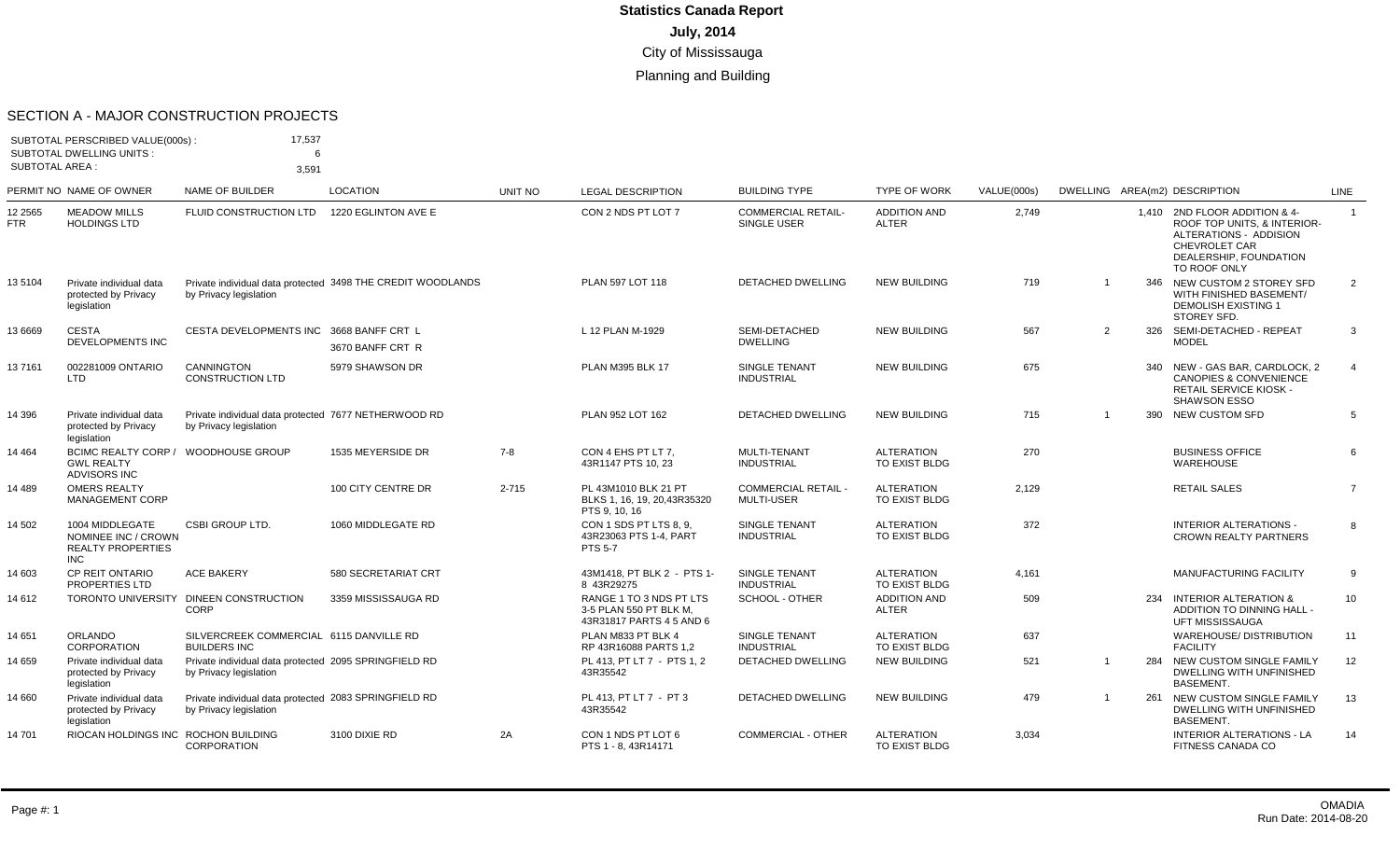| <b>SUBTOTAL AREA:</b> | SUBTOTAL PERSCRIBED VALUE(000s):<br><b>SUBTOTAL DWELLING UNITS:</b> | 6,397<br>$\mathcal{B}$<br>2,312                                                |                    |                |                                                                       |                                                 |                                           |             |                |                                                                                                                                                          |                |
|-----------------------|---------------------------------------------------------------------|--------------------------------------------------------------------------------|--------------------|----------------|-----------------------------------------------------------------------|-------------------------------------------------|-------------------------------------------|-------------|----------------|----------------------------------------------------------------------------------------------------------------------------------------------------------|----------------|
|                       | PERMIT NO NAME OF OWNER                                             | NAME OF BUILDER                                                                | <b>LOCATION</b>    | <b>UNIT NO</b> | <b>LEGAL DESCRIPTION</b>                                              | <b>BUILDING TYPE</b>                            | <b>TYPE OF WORK</b>                       | VALUE(000s) |                | DWELLING AREA(m2) DESCRIPTION                                                                                                                            | <b>LINE</b>    |
| 14 786                | <b>OMERS REALTY</b><br><b>MANAGEMENT CORP</b>                       | ELLIS DON CORPORATION                                                          | 100 CITY CENTRE DR |                | PL 43M1010 BLK 21 PT<br>BLKS 1, 16, 19, 20, 43R35320<br>PTS 9, 10, 16 | <b>COMMERCIAL RETAIL -</b><br><b>MULTI-USER</b> | <b>ALTERATION</b><br>TO EXIST BLDG        | 256         |                | <b>INTERIOR &amp; EXTERIOR</b><br>DEMOLITION ONLY.                                                                                                       | $\overline{1}$ |
| 14 900                | <b>CANADIAN PROPERTY</b><br><b>HOLDINGS (ONTARIO)</b><br><b>INC</b> | ALLIANCE CONSTRUCTION<br><b>GROUP INC</b>                                      | 6895 COLUMBUS RD   |                | PT B 2 PLAN M-845 - PT 1,<br>43R19242                                 | <b>SINGLE TENANT</b><br><b>INDUSTRIAL</b>       | <b>ALTERATION</b><br>TO EXIST BLDG        | 590         |                | <b>MANUFACTURING &amp;</b><br>WAREHOUSE/DISTRIBUTION                                                                                                     | 2              |
| 14 948                | <b>PEEL DISTRICT</b><br><b>SCHOOL BOARD</b>                         | PEEL BOARD OF EDUCATION 515 TEDWYN DR                                          |                    |                | CON 1 SDS PT LOT 12                                                   | SCHOOL - ELEMENTARY                             | <b>ADDITION AND</b><br><b>ALTER</b>       | 2,068       |                | 941<br>ADDITION TO EXISTING<br>ELEMENTARY SCHOOL +<br>INTERIOR ALTERATIONS -<br><b>MUNDEN PARK P.S.</b>                                                  | 3              |
| 14 965                | Private individual data<br>protected by Privacy<br>legislation      | Private individual data protected 593 HYACINTHE BLVD<br>by Privacy legislation |                    |                | <b>PLAN 553 LOT 3</b>                                                 | <b>DETACHED DWELLING</b>                        | <b>ADDITION AND</b><br><b>ALTER</b>       | 344         |                | 60 INTERIOR ALTERATIONS &<br><b>SECOND &amp; FIRST STOREY</b><br>ADDITION & COVERED REAR<br>AND FRONT PORCHES                                            | $\overline{4}$ |
| 14 974<br>FTR         | <b>DISTRICT SCHOOL</b><br><b>BOARD</b>                              | CONSEIL SCOLAIRE DE CONSEIL SCOLAIRE DE<br>DISTRICT SCHOOL BOARD               | 385 MEADOWS BLVD   |                | PLAN M145 BLK A                                                       | SCHOOL - OTHER                                  | <b>ADDITION TO</b><br><b>EXIST BLDG</b>   | 350         |                | 155 REAR ADDITION TO EXIST<br><b>SCHOOL (PROPOSED</b><br>CLASSROOM) - ECOLE RENE-<br>LAMOUREUX - FOUNDATION<br>TO ROOF                                   | 5              |
| 14 1037               | Private individual data<br>protected by Privacy<br>legislation      | TOMULKA DESIGN BUILD                                                           | 645 BEACH ST       |                | PLAN A26 PT LOT 93                                                    | <b>DETACHED DWELLING</b>                        | <b>NEW BUILDING</b>                       | 765         | $\overline{1}$ | 343 NEW SINGLE FAMILY<br>DWELLING (2 STOREY) +<br>DEMO EXISTING SFD AND<br><b>DETACHED GARAGE</b>                                                        | 6              |
| 14 1070               | Private individual data<br>protected by Privacy<br>legislation      | <b>ACCESSIBLE DAILY LIVING</b><br>CORP                                         | 5161 DOUBLETREE DR |                | L 121 PLAN M-1664                                                     | DETACHED DWELLING                               | <b>ALTERATION</b><br>TO EXIST BLDG        | 95          |                | (1) ENCLOSED BSMT W/O<br>WITH ENCLOSED PLATFORM<br>LIFT IN REAR YARD. INTERIOR<br>ALTS FOR (1) PLATFORM LIFTS<br>IN GARAGE + FINISHED<br><b>BASEMENT</b> | $\overline{7}$ |
| 14 1086               | Private individual data<br>protected by Privacy<br>legislation      | Private individual data protected 6933 JUSTINE DR<br>by Privacy legislation    |                    |                | PLAN 566 LOT 281                                                      | DETACHED DWELLING                               | <b>NEW BUILDING</b>                       | 790         | $\overline{1}$ | 405 NEW SINGLE FAMILY<br>DWELLING/ DEMOLISH<br><b>EXISTING DWELLING AND</b><br><b>DETACHED GARAGE</b>                                                    | 8              |
| 14 1125               | DIR PROPERTIES (GP)<br>INC / DUNDEE REALTY<br><b>MANAGMENT CORP</b> | HORNE CONSTRUCTION                                                             | 5865 KENNEDY RD    |                | PL 43M425. PT BLKS 16, 17<br>- PTS 1, 2 43R14478                      | <b>SINGLE TENANT</b><br><b>INDUSTRIAL</b>       | <b>ALTERATION</b><br><b>TO EXIST BLDG</b> | 518         |                | <b>INTERIOR ALTERATIONS FOR</b><br><b>GENERAL OFFICE AND</b><br>KITCHEN EXHAUST - NANDOS<br><b>FLAME GRILLED CHICKEN</b>                                 | 9              |
| 14 1144<br>SU         | Private individual data<br>protected by Privacy<br>legislation      | Private individual data protected 2574 BURSLEM RD<br>by Privacy legislation    |                    |                | PLAN 446 PT LOT 14<br>RP 43R6032 PART 2                               | DETACHED DWELLING                               | <b>ADDITION AND</b><br><b>ALTER</b>       | 206         | $\overline{1}$ | 157 SECOND UNIT IN BASEMENT &<br><b>EXTERIOR STAIRWELL IN SIDE</b><br>YARD LEADING TO<br><b>BASEMENT.</b>                                                | 10             |
| 14 1171               | Private individual data<br>protected by Privacy<br>legislation      | Private individual data protected 979 DORMER ST<br>by Privacy legislation      |                    |                | <b>PLAN 458 LOT 17</b>                                                | <b>DETACHED DWELLING</b>                        | <b>ADDITION AND</b><br><b>ALTER</b>       | 415         |                | 250 ADDITION 1ST AND 2ND<br>STOREY, INTERIOR<br>ALTERATION, REAR DECK,<br>COVERED FRONT PORCH,<br>WALKOUT                                                | 11             |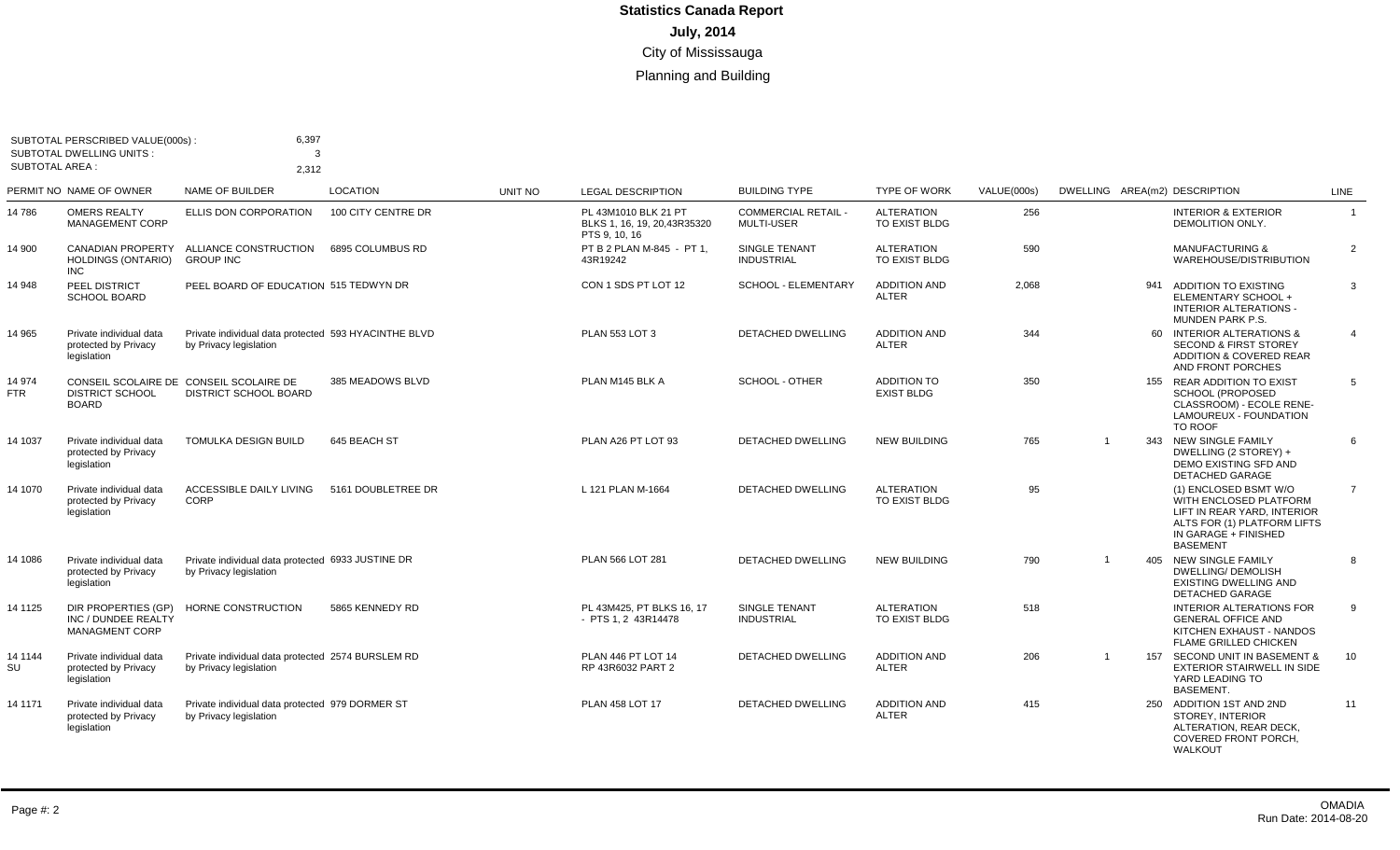| SUBTOTAL AREA : | SUBTOTAL PERSCRIBED VALUE(000s):<br><b>SUBTOTAL DWELLING UNITS:</b>           | 7,670<br>1.175                                                                 |                                                                                                          |             |                                                                               |                                               |                                         |             |                |     |                                                                                                                                                |                |
|-----------------|-------------------------------------------------------------------------------|--------------------------------------------------------------------------------|----------------------------------------------------------------------------------------------------------|-------------|-------------------------------------------------------------------------------|-----------------------------------------------|-----------------------------------------|-------------|----------------|-----|------------------------------------------------------------------------------------------------------------------------------------------------|----------------|
|                 | PERMIT NO NAME OF OWNER                                                       | NAME OF BUILDER                                                                | <b>LOCATION</b>                                                                                          | UNIT NO     | <b>LEGAL DESCRIPTION</b>                                                      | <b>BUILDING TYPE</b>                          | <b>TYPE OF WORK</b>                     | VALUE(000s) |                |     | DWELLING AREA(m2) DESCRIPTION                                                                                                                  | LINE           |
| 14 1202         | Private individual data<br>protected by Privacy<br>legislation                | LINDENHOF CONTRACTING<br><b>INC</b>                                            | 2170 CAMILLA RD                                                                                          |             | PLAN B27 PT LOT 2                                                             | <b>DETACHED DWELLING</b>                      | <b>DEMOLITION</b>                       | 30          |                |     | <b>DEMOLITION - SFD</b>                                                                                                                        | $\overline{1}$ |
| 14 1310         | Private individual data<br>protected by Privacy<br>legislation                |                                                                                | 2146 HAYGATE CRES                                                                                        |             | PLAN 739 LOT 81                                                               | DETACHED DWELLING                             | <b>ADDITION TO</b><br><b>EXIST BLDG</b> | 80          |                |     | 57 ADDITION - SECOND FLOOR<br>ABOVE EXISTING GARAGE                                                                                            | $\overline{2}$ |
| 14 1328         | 2384066 ONTARIO INC                                                           | <b>RHODES PROJECT</b><br><b>MANAGEMENT INC</b>                                 | 285 ENFIELD PL                                                                                           | 100         | PEEL CONDO PLAN 389                                                           | <b>COMMERCIAL RETAIL</b><br><b>MULTI-USER</b> | <b>ALTERATION</b><br>TO EXIST BLDG      | 330         |                |     | <b>INTERIOR ALTERATIONS -</b><br>TILTED KILT PUB & EATERY<br>LTD                                                                               | 3              |
| 14 1333         | Private individual data<br>protected by Privacy<br>legislation                | Private individual data protected 1068 EDGELEIGH AVE<br>by Privacy legislation |                                                                                                          |             | PLAN D19 LOT 42                                                               | <b>DETACHED DWELLING</b>                      | <b>NEW BUILDING</b>                     | 438         | $\overline{1}$ | 223 | NEW CUSTOM SINGLE FAMILY<br><b>DWELLING/ DEMOLISH</b><br><b>EXISTING DWELLING</b>                                                              | $\overline{4}$ |
| 14 1335         | VERITAS RUNNYMEDE ENDURA ENERGY<br>SUMMERVILLE COURT DEVELOPMENTS INC<br>CORP |                                                                                | 2545 SUMMERVILLE CRT B1<br>2545 SUMMERVILLE CRT B2<br>2545 SUMMERVILLE CRT B3<br>2545 SUMMERVILLE CRT B4 |             | PT LT 1 CON 1 SDS - PTS<br>4.543R12339                                        | <b>INDUSTRIAL - OTHER</b>                     | <b>OTHER</b>                            | 382         |                |     | <b>SOLAR COLLECTORS &amp;</b><br><b>CONCRETE PAD - VERITAS</b><br>RUNNYMEDE SUMMERVILLE<br><b>COURT CORP</b>                                   | 5              |
|                 |                                                                               |                                                                                | 2545 SUMMERVILLE CRT B5                                                                                  |             |                                                                               |                                               |                                         |             |                |     |                                                                                                                                                |                |
| 14 1386         | Private individual data<br>protected by Privacy<br>legislation                | Private individual data protected 1494 ELITE RD<br>by Privacy legislation      |                                                                                                          |             | PLAN 574 LOT 102                                                              | <b>DETACHED DWELLING</b>                      | <b>NEW BUILDING</b>                     | 931         |                |     | 385 NEW SINGLE FAMILY<br><b>DWELLING WITH FINISHED</b><br><b>BASEMENT/ DEMOLISH</b><br>EXISTING SFD AND SHED.                                  | 6              |
| 14 1390<br>SU   | Private individual data<br>protected by Privacy<br>legislation                |                                                                                | 536 LUZON CRES                                                                                           |             | PLAN M827 LOT 96                                                              | <b>DETACHED DWELLING</b>                      | <b>ADDITION AND</b><br><b>ALTER</b>     | 143         | $\mathbf{1}$   |     | 115 RESIDENTIAL SECOND UNIT &<br><b>EXTERIOR STAIRWELL</b><br><b>LEADING TO THE BASEMENT</b><br>IN THE SIDEYARD                                | $\overline{7}$ |
| 14 1394         | <b>TORONTO UNIVERSITY</b>                                                     | PERLANE CONSTRUCTION<br><b>INC</b>                                             | 3359 MISSISSAUGA RD                                                                                      | 1-2 FLR     | RANGE 1 TO 3 NDS PT LTS<br>3-5 PLAN 550 PT BLK M.<br>43R31817 PARTS 4 5 AND 6 | <b>SCHOOL - OTHER</b>                         | <b>ALTERATION</b><br>TO EXIST BLDG      | 806         |                |     | INT ALTS - CREATE AND/OR<br><b>REMOVE 13 NEW CLASSROMS</b><br>ON 1ST FLOOR & RENOVATE<br>LIBRARY ON 2ND FLOOR -<br>W.G. DAVIS BUILDING J-BLOCK | 8              |
| 14 1408         | <b>ERIN MILLS</b><br>DEVELOPMENT CORP                                         | <b>VESTACON LTD</b>                                                            | 3755 LAIRD RD                                                                                            | 8-11, BLD-D | RCP 1542, PT LT 9 - PTS<br>4-6, 11, 13 43R30181                               | <b>MULTI-TENANT</b><br><b>INDUSTRIAL</b>      | <b>ALTERATION</b><br>TO EXIST BLDG      | 2,757       |                |     | <b>OFFICE / WAREHOUSING</b><br><b>FACIILITY</b>                                                                                                | 9              |
| 14 1415         | Private individual data<br>protected by Privacy<br>legislation                | Private individual data protected 171 TROY ST<br>by Privacy legislation        |                                                                                                          |             | PLAN C20 LOT 200 PT LOT<br>199 RP 43R19253 PART 1                             | <b>DETACHED DWELLING</b>                      | <b>ADDITION AND</b><br><b>ALTER</b>     | 202         |                |     | 87 SECOND FLOOR ADDITION &<br>ATTACHED GARAGE.<br><b>INTERIOR ALTERATIONS &amp;</b><br>NEW ROOF OVER EXISTING                                  | 10             |
| 14 1437         | <b>GWL REALTY</b><br><b>ADVISORS INC</b>                                      |                                                                                | 6715 MILLCREEK DR F                                                                                      | $F-1$       | PLAN 981 LOT 8                                                                | <b>MULTI-TENANT</b><br><b>INDUSTRIAL</b>      | <b>ALTERATION</b><br>TO EXIST BLDG      | 945         |                |     | <b>MANUFACTURING FACILITY</b><br>AND BUSINESS OFFICE                                                                                           | 11             |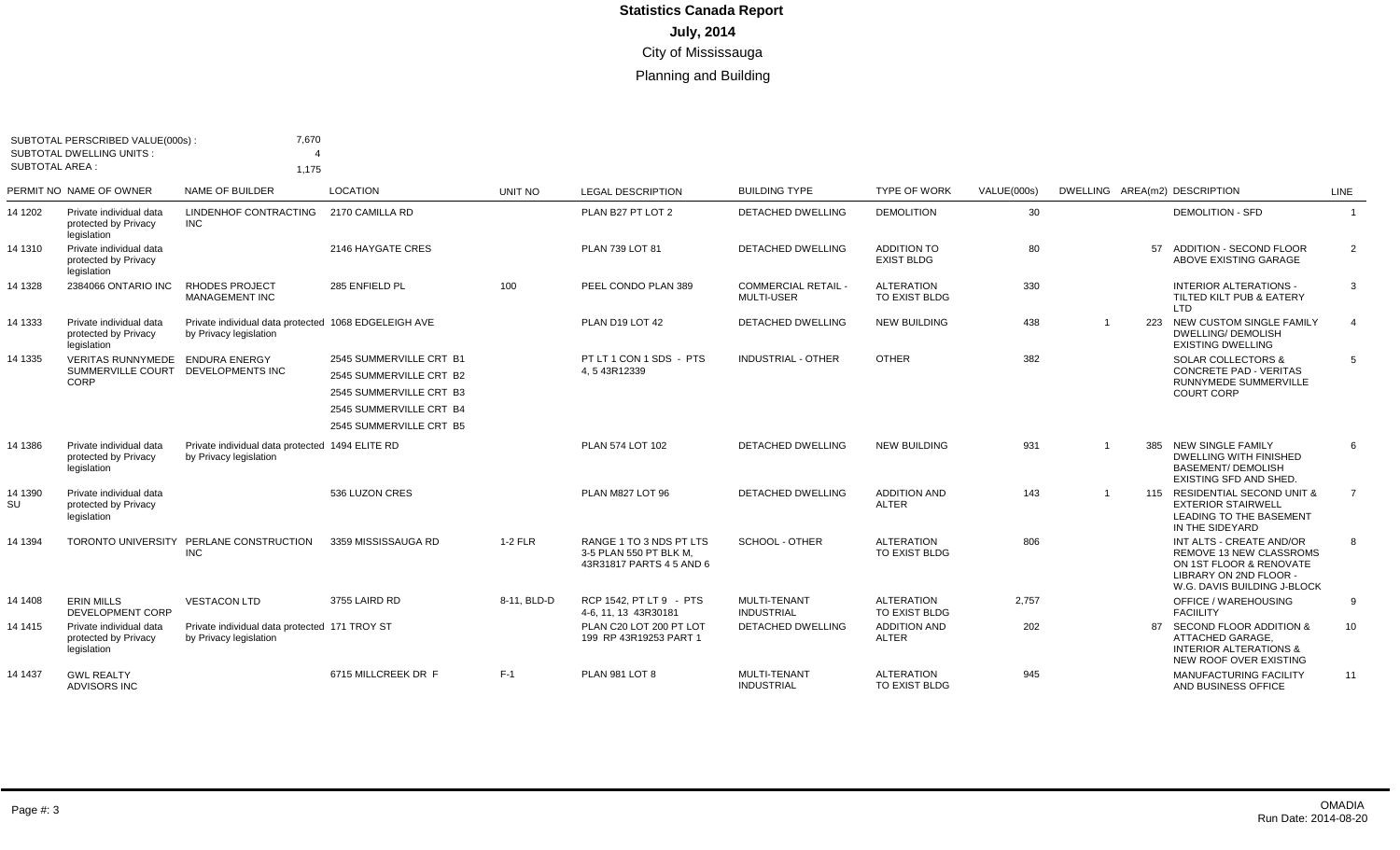| SUBTOTAL AREA : | SUBTOTAL PERSCRIBED VALUE(000s):<br><b>SUBTOTAL DWELLING UNITS:</b>                     | 8,848<br>$\overline{2}$<br>714                                                 |                             |             |                                                                       |                                                 |                                           |             |                |     |                                                                                                                                                                               |                |
|-----------------|-----------------------------------------------------------------------------------------|--------------------------------------------------------------------------------|-----------------------------|-------------|-----------------------------------------------------------------------|-------------------------------------------------|-------------------------------------------|-------------|----------------|-----|-------------------------------------------------------------------------------------------------------------------------------------------------------------------------------|----------------|
|                 | PERMIT NO NAME OF OWNER                                                                 | <b>NAME OF BUILDER</b>                                                         | <b>LOCATION</b>             | UNIT NO     | <b>LEGAL DESCRIPTION</b>                                              | <b>BUILDING TYPE</b>                            | <b>TYPE OF WORK</b>                       | VALUE(000s) |                |     | DWELLING AREA(m2) DESCRIPTION                                                                                                                                                 | <b>LINE</b>    |
| 14 1465         | Private individual data<br>protected by Privacy<br>legislation                          | Private individual data protected 907 TENTH ST<br>by Privacy legislation       |                             |             | PLAN D23 LOT 168                                                      | <b>DETACHED DWELLING</b>                        | <b>NEW BUILDING</b>                       | 626         | $\overline{1}$ |     | 309 NEW 3 STOREY SINGLE<br><b>FAMILY DWELLING WITH</b><br><b>FINISHED</b><br><b>BASEMENT/DEMOLISH</b><br><b>EXISTING SFD - PARTIAL</b><br><b>FOUNDATION TO BE</b><br>RETAINED | $\overline{1}$ |
| 14 1484         | 1112396 ONTARIO<br>LIMITED SHL HOLDINGS LTD<br>LIMITED                                  | ABAMAR CONSTRUCTION                                                            | 6981 MILLCREEK DR           | $2 - 5$     | PLAN M802 BLK 1                                                       | MULTI-TENANT<br><b>INDUSTRIAL</b>               | <b>ALTERATION</b><br>TO EXIST BLDG        | 312         |                |     | <b>MEDICAL OFFICE</b>                                                                                                                                                         | $\overline{2}$ |
| 14 1491         | <b>WESTWOOD MALL</b><br><b>HOLDINGS LTD</b>                                             | <b>FINESSE CARPENTRY INC</b>                                                   | 7205 GOREWAY DR             | 37A         | PLAN 710 BLK A.<br>PT LT<br>12 CON 8 EHS                              | <b>DETACHED DWELLING</b>                        | <b>ALTERATION</b><br>TO EXIST BLDG        | 96          |                |     | <b>RETAIL SALES</b>                                                                                                                                                           | 3              |
| 14 1496         | <b>REALEX (MARKET</b><br>SQUARE) INC                                                    | AVCON CONSTRUCTION INC 5935 AIRPORT RD                                         |                             | 9-11 FLR    | CON 7 EHS PT LOT 5<br>RP 43R13291 PARTS<br>1,4,5,7,9                  | <b>COMMERCIAL OFFICE -</b><br><b>MULTI-USER</b> | <b>ALTERATION</b><br><b>TO EXIST BLDG</b> | 2,367       |                |     | <b>INTERIOR ALTERATIONS -</b><br>SCHENKER OF CANADA                                                                                                                           | $\overline{4}$ |
| 14 1498         | <b>OMERS REALTY</b><br><b>MANAGEMENT CORP</b>                                           |                                                                                | 100 CITY CENTRE DR          | 2-735/740   | PL 43M1010 BLK 21 PT<br>BLKS 1, 16, 19, 20, 43R35320<br>PTS 9, 10, 16 | <b>COMMERCIAL RETAIL -</b><br><b>MULTI-USER</b> | <b>ALTERATION</b><br>TO EXIST BLDG        | 252         |                |     | RETAIL SALES & MEDICAL<br><b>OFFICE</b>                                                                                                                                       | 5              |
| 14 1606         | <b>CONOR PACIFIC</b><br><b>DEVELOPMENT INC</b>                                          | <b>TRIBILT CONSTRUCTION &amp;</b><br><b>CONTRACTING INC</b>                    | 2275 SPEAKMAN DR            | 1 & 3-5     | CON 1 SDS PT LOTS 32.33<br>PLAN 718 PT BLK A<br>RP 43R8025 PARTS 1,4  | <b>MULTI-TENANT</b><br><b>INDUSTRIAL</b>        | <b>ALTERATION</b><br><b>TO EXIST BLDG</b> | 294         |                |     | CHILDCARE CENTRE 'A' 38/14<br>EXPIRES MARCH 30, 2024                                                                                                                          | 6              |
| 14 1609         | <b>OMERS REALTY</b><br><b>MANAGEMENT CORP</b>                                           |                                                                                | 100 CITY CENTRE DR          | 1-707       | PL 43M1010 BLK 21 PT<br>BLKS 1, 16, 19, 20, 43R35320<br>PTS 9, 10, 16 | <b>COMMERCIAL RETAIL -</b><br><b>MULTI-USER</b> | <b>ALTERATION</b><br><b>TO EXIST BLDG</b> | 365         |                |     | <b>FINANCIAL INSTITUTION &amp;</b><br>OFFICE                                                                                                                                  | $\overline{7}$ |
| 14 1627         | REVENUE PROPERTIES<br>CO INC                                                            |                                                                                | 2920 MATHESON BLVD E        | 5TH FLOOR   | PL M584 PT BLK 1.<br>43R13846 PT 1                                    | <b>COMMERCIAL OFFICE -</b><br><b>MULTI-USER</b> | <b>ALTERATION</b><br>TO EXIST BLDG        | 1,304       |                |     | <b>INTERIOR ALTERATIONS -</b><br><b>BAYER INC</b>                                                                                                                             | 8              |
| 14 1640         | <b>WESTPEN</b><br><b>PROPERTIES LTD /</b><br><b>BENTALL REAL ESTATE</b><br>SERVICES LTD | <b>MARANT CONSTRUCTION</b><br><b>LTD</b>                                       | 5100 SPECTRUM WAY           | 1.2.3.4-FLR | PT LTS 1.2 CON 5 EHS -<br>PTS 1 - 9, 43R22053                         | <b>MULTI-TENANT</b><br><b>INDUSTRIAL</b>        | <b>ALTERATION</b><br><b>TO EXIST BLDG</b> | 1,211       |                |     | <b>BUSINESS OFFICE</b>                                                                                                                                                        | 9              |
| 14 1668         | Private individual data<br>protected by Privacy<br>legislation                          |                                                                                | <b>4666 DRAKESTONE CRES</b> |             | PLAN M575 PT LOT 58                                                   | SEMI-DETACHED<br><b>DWELLING</b>                | <b>ALTERATION</b><br>TO EXIST BLDG        | 53          |                |     | REMOVE LOAD BEARING<br>WALL & HVAC SYSTEM<br><b>ALTERATIONS</b>                                                                                                               | 10             |
| 14 1677         | Private individual data<br>protected by Privacy<br>legislation                          |                                                                                | 1475 CARMEN DR              |             | PLAN 321 LOT 25                                                       | <b>DETACHED DWELLING</b>                        | <b>DEMOLITION</b>                         | 35          |                |     | DEMOLITION - 2-STOREY SFD<br>WITH ATTACHED GARAGE                                                                                                                             | 11             |
| 14 1678         | 1616240 ONTARIO INC                                                                     | H.J. RENOVATION INC                                                            | 6980 MARITZ DR              | 8           | PSCP 805 - FORMERLY BLK<br>4 PLAN M-1447                              | <b>COMMERCIAL OFFICE-</b><br>SINGLE USER        | <b>ALTERATION</b><br>TO EXIST BLDG        | 301         |                |     | <b>REAL ESTATE OFFICE</b>                                                                                                                                                     | 12             |
| 14 1681         | <b>ERIN MILLS</b><br>DEVELOPMENT CORP                                                   | ERIN MILLS DEVELOPMENT<br>CORP                                                 | 3755 LAIRD RD               | $5-6$       | RCP 1542. PT LT 9 - PTS<br>4-6, 11, 13 43R30181                       | <b>MULTI-TENANT</b><br><b>INDUSTRIAL</b>        | <b>ALTERATION</b><br>TO EXIST BLDG        | 713         |                |     | MANUFACTURING,<br><b>WAREHOUSE DISTRIBUTION</b><br><b>FACILITY</b>                                                                                                            | 13             |
| 14 1683         | Private individual data<br>protected by Privacy<br>legislation                          | Private individual data protected 555 MEADOW WOOD RD<br>by Privacy legislation |                             |             | PLAN 333 PT LOT 36                                                    | <b>DETACHED DWELLING</b>                        | <b>NEW BUILDING</b>                       | 919         |                | 405 | NEW CUSTOM SINGLE FAMILY<br>DWELLING WITH FINISHED<br><b>BASEMENT/ DEMOLISH</b><br><b>EXISTING SFD</b>                                                                        | 14             |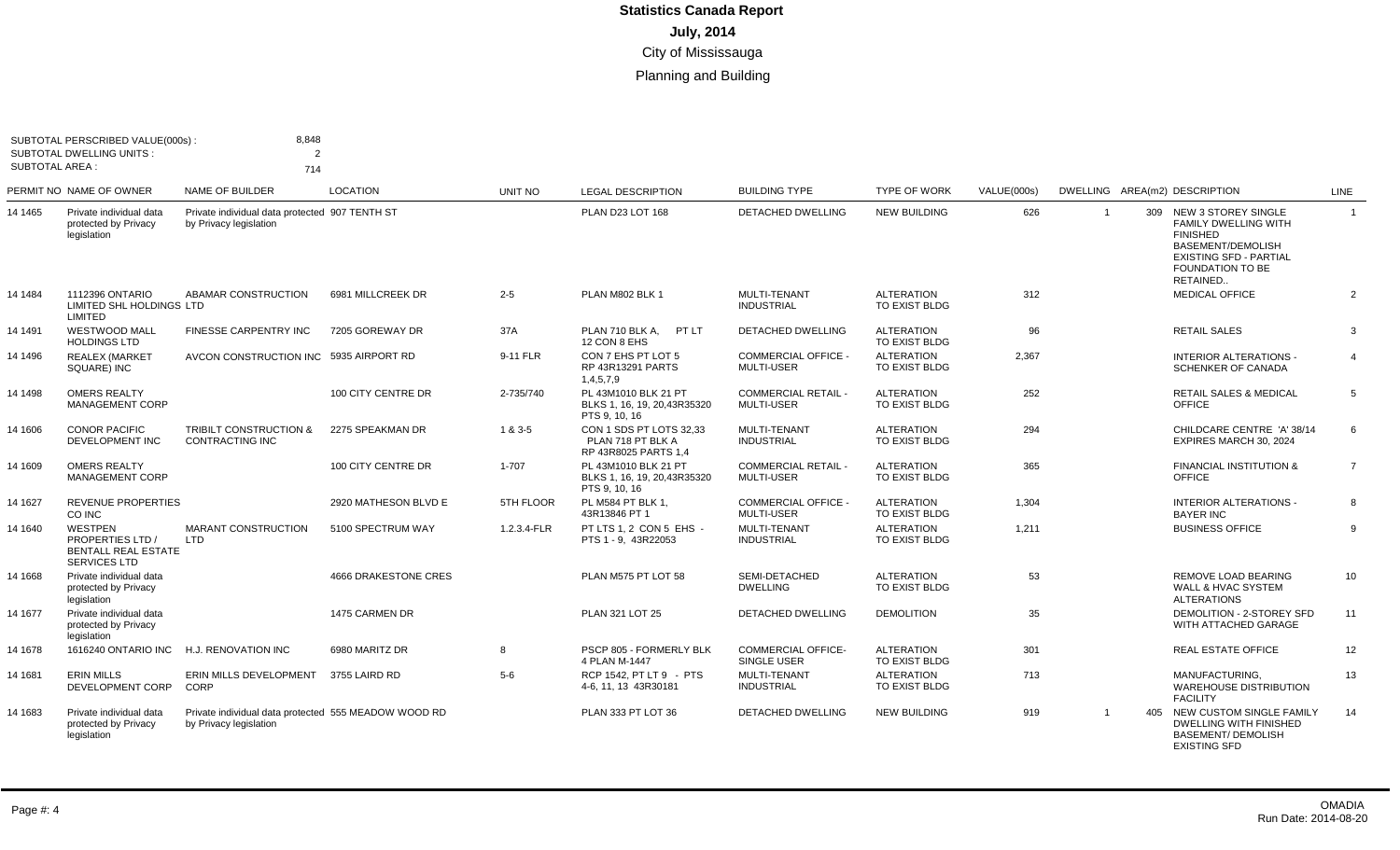| <b>SUBTOTAL AREA:</b> | SUBTOTAL PERSCRIBED VALUE(000s):<br>SUBTOTAL DWELLING UNITS :  | 3,010<br>3<br>1,298                                                          |                                                               |                |                                          |                                   |                                     |             |                               |     |                                                                                                                                 |                |
|-----------------------|----------------------------------------------------------------|------------------------------------------------------------------------------|---------------------------------------------------------------|----------------|------------------------------------------|-----------------------------------|-------------------------------------|-------------|-------------------------------|-----|---------------------------------------------------------------------------------------------------------------------------------|----------------|
|                       | PERMIT NO NAME OF OWNER                                        | NAME OF BUILDER                                                              | <b>LOCATION</b>                                               | <b>UNIT NO</b> | <b>LEGAL DESCRIPTION</b>                 | <b>BUILDING TYPE</b>              | <b>TYPE OF WORK</b>                 | VALUE(000s) | DWELLING AREA(m2) DESCRIPTION |     |                                                                                                                                 | LINE           |
| 14 1695               | Private individual data<br>protected by Privacy<br>legislation | Private individual data protected 33 HIAWATHA PKY<br>by Privacy legislation  |                                                               |                | PLAN H21 LOT 191                         | DETACHED DWELLING                 | <b>NEW BUILDING</b>                 | 630         | $\overline{1}$                |     | 308 NEW CUSTOM DETACHED<br><b>DWELLING WITH DETACHED</b><br><b>GARAGE/ DEMOLISH EXISTING</b><br><b>SFD</b>                      | $\overline{1}$ |
| 14 1736               | Private individual data<br>protected by Privacy<br>legislation | <b>DOMILYA GROUP</b>                                                         | 3717 BRINWOOD GATE                                            |                | L 79 PLAN M-1494                         | <b>DETACHED DWELLING</b>          | <b>ALTERATION</b><br>TO EXIST BLDG  | 59          |                               |     | <b>FINISHED BASEMENT</b>                                                                                                        | $\overline{2}$ |
| 14 1738               | <b>PCC-106</b>                                                 | SOSCIA ENGINEERING LTD                                                       | 530 LOLITA GDNS                                               |                | PEEL CONDO PLAN 106                      | APARTMENT (> 6 UNITS)             | <b>ALTERATION</b><br>TO EXIST BLDG  | 91          |                               |     | ALTERATIONS - RECLADDING<br>OF EXISTING CONCRETE<br><b>EXTERIOR WALL - PCC-106</b>                                              | $\overline{3}$ |
| 14 1751               | Private individual data<br>protected by Privacy<br>legislation | by Privacy legislation                                                       | Private individual data protected 1052 MISSISSAUGA HEIGHTS DR |                | PLAN 342 PT LOT 10<br>RP 43R4200 PART 1  | <b>DETACHED DWELLING</b>          | <b>ADDITION AND</b><br><b>ALTER</b> | 235         |                               | 227 | <b>ADDITION &amp; INTERIOR</b><br><b>ALTERATIONS</b>                                                                            | $\overline{4}$ |
| 14 1759               | Private individual data<br>protected by Privacy<br>legislation |                                                                              | <b>82 CLANSMAN TR</b>                                         |                | PLAN M782 LOT 3                          | <b>DETACHED DWELLING</b>          | <b>ADDITION AND</b><br><b>ALTER</b> | 60          |                               |     | 32 2-STOREY ADDITION IN REAR<br>YARD, INTERIOR<br><b>ALTERATIONS &amp; FINISHED</b><br><b>BASEMENT</b>                          | -5             |
| 14 1772               | Private individual data<br>protected by Privacy<br>legislation |                                                                              | 1838 BRIDLINGTON CRT                                          |                | L 226 PLAN M-1255                        | <b>DETACHED DWELLING</b>          | <b>ALTERATION</b><br>TO EXIST BLDG  | 52          |                               |     | <b>ENTRANCE STAIR WELL TO</b><br><b>BASEMENT &amp; FINISH</b><br><b>BASEMENT</b>                                                | -6             |
| 14 1790               | Private individual data<br>protected by Privacy<br>legislation | Private individual data protected 900 CALDER RD<br>by Privacy legislation    |                                                               |                | PLAN 703 LOT 29                          | <b>DETACHED DWELLING</b>          | <b>ADDITION AND</b><br><b>ALTER</b> | 175         |                               |     | 16 PORCH ADDITION, NEW ROOF<br>& INTERIOR ALTERATIONS                                                                           | $\overline{7}$ |
| 14 1797               | Private individual data<br>protected by Privacy<br>legislation | Private individual data protected 42 CAYUGA AVE<br>by Privacy legislation    |                                                               |                | PLAN F12 LOT 301                         | <b>DETACHED DWELLING</b>          | <b>DEMOLITION</b>                   | 30          |                               |     | DEMOLITION - SFD AND SHED                                                                                                       | 8              |
| 14 1820               | Private individual data<br>protected by Privacv<br>legislation | Private individual data protected 2460 SHARON CRES<br>by Privacy legislation |                                                               |                | PLAN 393 PT LOT 1                        | <b>DETACHED DWELLING</b>          | <b>ADDITION AND</b><br><b>ALTER</b> | 305         |                               | 255 | <b>ADDITION, INTERIOR</b><br>ALTERATIONS ON GROUND<br>FLOOR, ATTACHED GARAGE<br>EXPANSION, (2) PORCHES<br>AND FINISHED BASEMENT | 9              |
| 14 1848               | Private individual data<br>protected by Privacy<br>legislation | PROFILE CUSTOM HOMES                                                         | 1364 GLENBURNIE RD                                            |                | PLAN G20 LOT 3                           | DETACHED DWELLING                 | <b>NEW BUILDING</b>                 | 773         |                               | 365 | NEW CUSTOM SINGLE FAMILY<br><b>DWELLING WITH FINISHED</b><br><b>BASEMENT AND DEMOLISH</b><br><b>EXISTING SFD.</b>               | 10             |
| 14 1861<br>SU         | Private individual data<br>protected by Privacy<br>legislation |                                                                              | 608 RAPHAEL AVE                                               |                | <b>PLAN 754 PT LOT 45</b>                | SEMI-DETACHED<br><b>DWELLING</b>  | <b>ALTERATION</b><br>TO EXIST BLDG  | 105         |                               | 96  | RESIDENTIAL SECOND UNIT.<br>REMOVE LOAD BEARING<br>WALL                                                                         | 11             |
| 14 1866               | 1831527 ONTARIO LTD                                            | <b>LIONS GROUP INC</b>                                                       | 1192 CAWTHRA RD                                               |                | PLAN B19 LOT 138                         | <b>DETACHED DWELLING</b>          | <b>DEMOLITION</b>                   | 30          |                               |     | <b>DEMOLITION - SINGLE FAMILY</b><br><b>DWELLING &amp; SHEDS</b>                                                                | 12             |
| 14 1921               | TECH AVENUE PTC INC DPI CONSTRUCTION                           | MANAGEMENT                                                                   | 1705 TECH AVE F                                               | 4, BLD-F       | CON 4 EHS, PT L 1 - PTS 2,<br>3 43R25211 | MULTI-TENANT<br><b>INDUSTRIAL</b> | <b>ALTERATION</b><br>TO EXIST BLDG  | 400         |                               |     | <b>INTERIOR ALTERATIONS -</b><br>SIEMENS CANADA LTD                                                                             | 13             |
| 14 1936               | 1831527 ONTARIO LTD LIONS GROUP INC                            |                                                                              | 1178 CAWTHRA RD                                               |                | <b>PLAN B19 LOT 135</b>                  | <b>DETACHED DWELLING</b>          | <b>DEMOLITION</b>                   | 30          |                               |     | <b>DEMOLITION - SINGLE FAMILY</b><br><b>DWELLING &amp; SHED</b>                                                                 | 14             |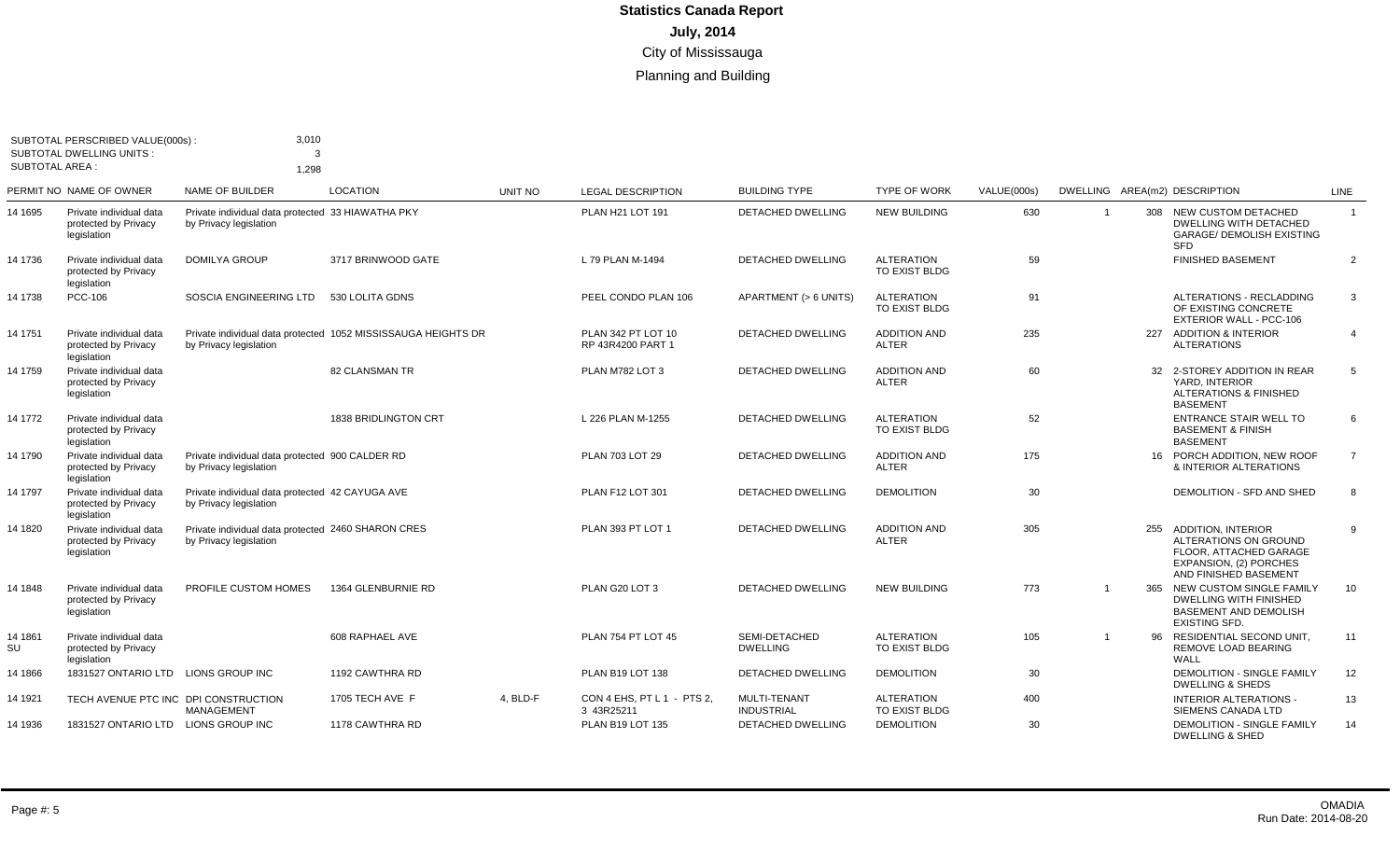| <b>SUBTOTAL AREA:</b> | SUBTOTAL PERSCRIBED VALUE(000s):<br><b>SUBTOTAL DWELLING UNITS:</b> | 984<br>27                                                                        |                      |         |                                            |                                           |                                         |             |                                                                                                 |                |
|-----------------------|---------------------------------------------------------------------|----------------------------------------------------------------------------------|----------------------|---------|--------------------------------------------|-------------------------------------------|-----------------------------------------|-------------|-------------------------------------------------------------------------------------------------|----------------|
|                       | PERMIT NO NAME OF OWNER                                             | NAME OF BUILDER                                                                  | LOCATION             | UNIT NO | <b>LEGAL DESCRIPTION</b>                   | <b>BUILDING TYPE</b>                      | <b>TYPE OF WORK</b>                     | VALUE(000s) | DWELLING AREA(m2) DESCRIPTION                                                                   | LINE           |
| 14 1937               | 1831527 ONTARIO LTD LIONS GROUP INC                                 |                                                                                  | 1174 CAWTHRA RD      |         | <b>PLAN B19 LOT 134</b>                    | <b>DETACHED DWELLING</b>                  | <b>DEMOLITION</b>                       | 35          | <b>DEMOLITION - SINGLE FAMILY</b><br>DWELLING AND DETACHED<br>GARAGE.                           |                |
| 14 1956               | PEEL LIVING                                                         |                                                                                  | 4100 WESTMINSTER PL  |         | PLAN M361 BLK 99                           | APARTMENT (> 6 UNITS)                     | <b>ALTERATION</b><br>TO EXIST BLDG      | 125         | <b>REPAIR TO EXTERIOR SHEAR</b><br><b>WALLS, CONCRETE REPAIR</b><br>TO PARAPET AND ROOF SLAB    | 2              |
| 14 1996               | Private individual data<br>protected by Privacy<br>legislation      | Private individual data protected 2064 DICKSON RD<br>by Privacy legislation      |                      |         | RANGE 3 CIR PT LOT 4<br>RP 43R16996 PART 1 | <b>DETACHED DWELLING</b>                  | <b>ADDITION AND</b><br><b>ALTER</b>     | 54          | 5 (1) STOREY HEATED<br>ADDITION, ATTACHED<br><b>GARAGE &amp; PORCH ADDITION</b><br>IN THE FRONT | 3              |
| 14 2025               | Private individual data<br>protected by Privacy<br>legislation      | EURO DESIGN BUILD LTD                                                            | 3464 SANDERLING CRES |         | PLAN M477 LOT 59                           | <b>DETACHED DWELLING</b>                  | <b>ADDITION TO</b><br><b>EXIST BLDG</b> | 50          | SUNROOM ADDITION AT REAR<br>22                                                                  | $\overline{4}$ |
| 14 2054               | JUST IN TIME SELF<br><b>STORAGE INC</b>                             | <b>ALTERNATE POWER</b><br><b>INTERNATIONAL INC</b>                               | 1660 MATHESON BLVD   |         | PLAN 924 PT BLK B<br>RP 43R1193 PARTS 2,4  | <b>SINGLE TENANT</b><br><b>INDUSTRIAL</b> | <b>OTHER</b>                            | 600         | ROOF TOP SOLAR PANELS -<br>JUST IN TIME SELF STORAGE                                            | 5              |
| 14 2059               | Private individual data<br>protected by Privacy<br>legislation      | Private individual data protected 2557 OLD CARRIAGE RD<br>by Privacy legislation |                      |         | RANGE 1 SDS PT LOT 8                       | <b>DETACHED DWELLING</b>                  | <b>DEMOLITION</b>                       | 30          | DEMOLITION - SFD & SHED                                                                         | 6              |
| 14 2141               | Private individual data<br>protected by Privacy<br>legislation      | Private individual data protected 3344 FORRESTDALE CIR<br>by Privacy legislation |                      |         | PLAN M1072 LOT 60                          | <b>DETACHED DWELLING</b>                  | <b>ALTERATION</b><br>TO EXIST BLDG      | 60          | INTERIOR ALTERATIONS TO<br><b>FIRST FLOOR</b>                                                   | $\overline{7}$ |
| 14 2 241              | <b>BIOCCA HOMES INC</b>                                             | <b>BIOCCA HOMES INC</b>                                                          | 856 NINTH ST         |         | PLAN D23 LOT 65 LOT 66                     | <b>DETACHED DWELLING</b>                  | <b>DEMOLITION</b>                       | 30          | <b>DEMOLITION - SFD</b>                                                                         | 8              |

| TOTAL PERSCRIBED VALUE(000s): | 43.785 |
|-------------------------------|--------|
| TOTAL DWELLING UNITS:         |        |
| TOTAL AREA :                  | 8.807  |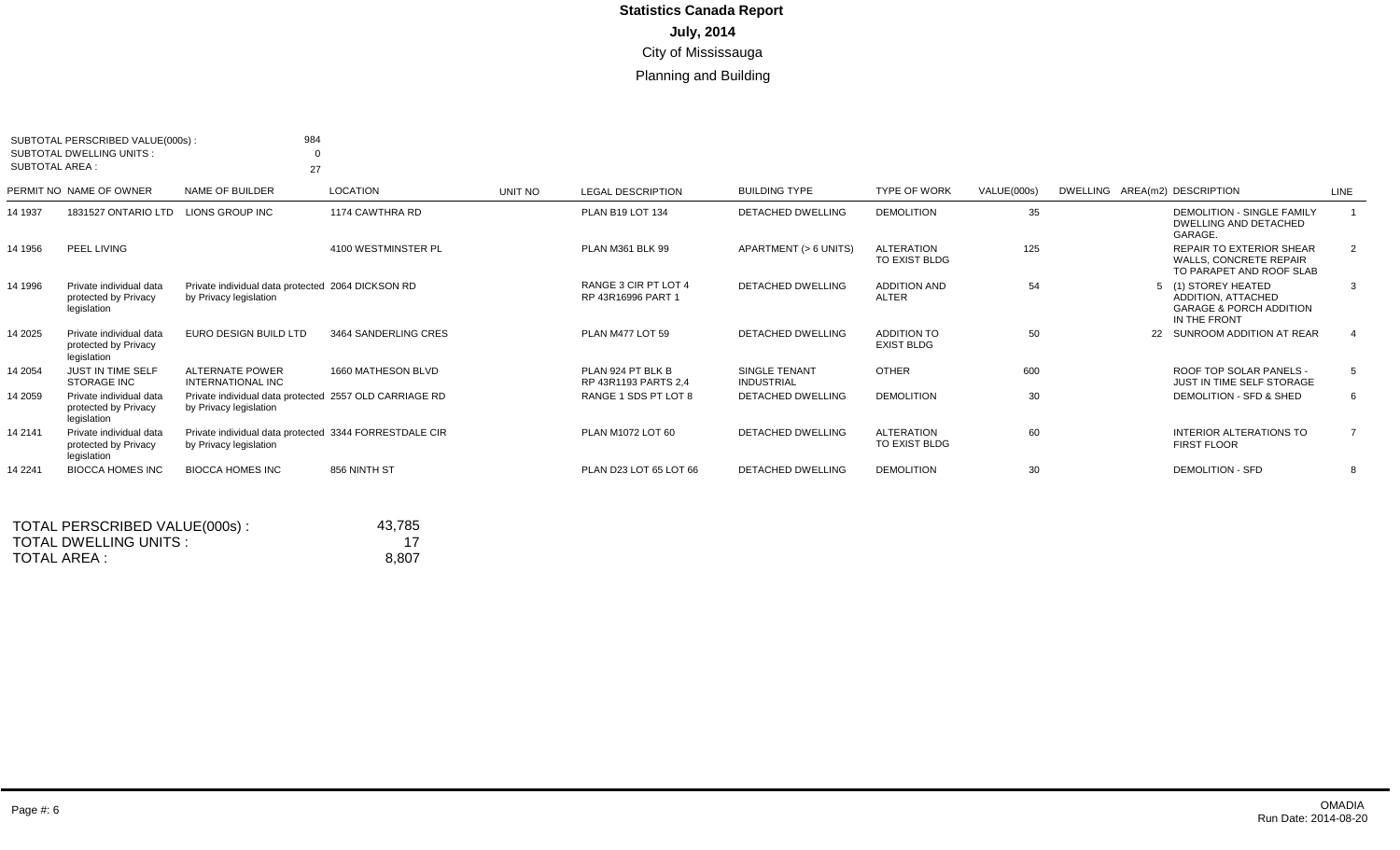#### **July, 2014** City of Mississauga **Statistics Canada Report**

#### Planning and Building

#### SECTION B - MINOR RESIDENTIAL ADDITIONS AND RENNOVATIONS

| PERMITS VALUED AT LESS THAN \$50,000 |                      | LINE NO. | <b>VALUE (000s)</b> | NO OF PERMITS |
|--------------------------------------|----------------------|----------|---------------------|---------------|
| NEW GARAGES AND CARPORTS             | - SINGLE DWELLINGS   | 01       | 75                  | 3             |
|                                      | - MULTIPLE DWELLINGS | 02       |                     | 0             |
| NEW INGROUND SWIMMING POOLS          | - SINGLE DWELLINGS   | 03       |                     |               |
|                                      | - MULTIPLE DWELLINGS | 04       |                     | $\Omega$      |
| <b>OTHER IMPROVEMENTS</b>            | - SINGLE DWELLINGS   | 05       | 1.149               | 86            |
|                                      | - MULTIPLE DWELLINGS | 06       | 355                 | 25            |
| TOTALS FOR SECTION B                 |                      | 07       | 1.579               | 115           |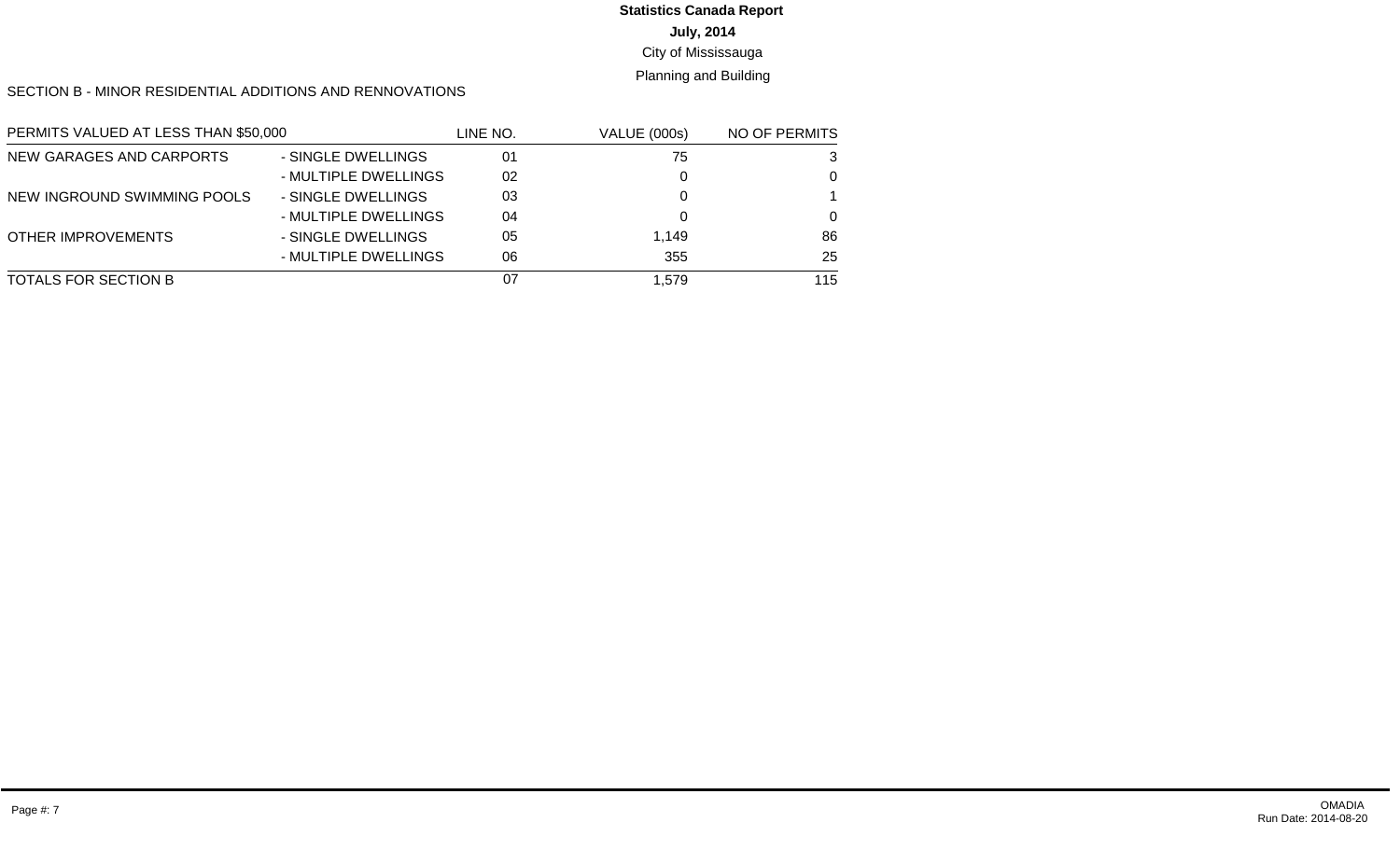# **July, 2014 Statistics Canada Report**

# City of Mississauga

# Planning and Building

SECTION C - MINOR NON-RESIDENTIAL PROJECTS

| PERMITS VALUED AT LESS THAN \$250,000 |                             | LINE NO. | <b>VALUE (000s)</b> | NO OF PERMITS |
|---------------------------------------|-----------------------------|----------|---------------------|---------------|
| <b>INDUSTRIAL</b>                     | - NEW CONSTRUCTION          | 08       |                     |               |
|                                       | - ADDITIONS AND RENOVATIONS | 09       | 2317                | 40            |
| <b>COMMERCIAL</b>                     | - NEW CONSTRUCTION          | 10       |                     | $\Omega$      |
|                                       | - ADDITIONS AND RENOVATIONS | 11       | 5217                | 87            |
| INSTITUTIONAL OR GOVERNMENTAL         | - NEW CONSTRUCTION          | 12       |                     |               |
|                                       | - ADDITIONS AND RENOVATIONS | 13       | 1113                | 24            |
| TOTALS FOR SECTION C                  |                             | 14       | 8.647               | 152           |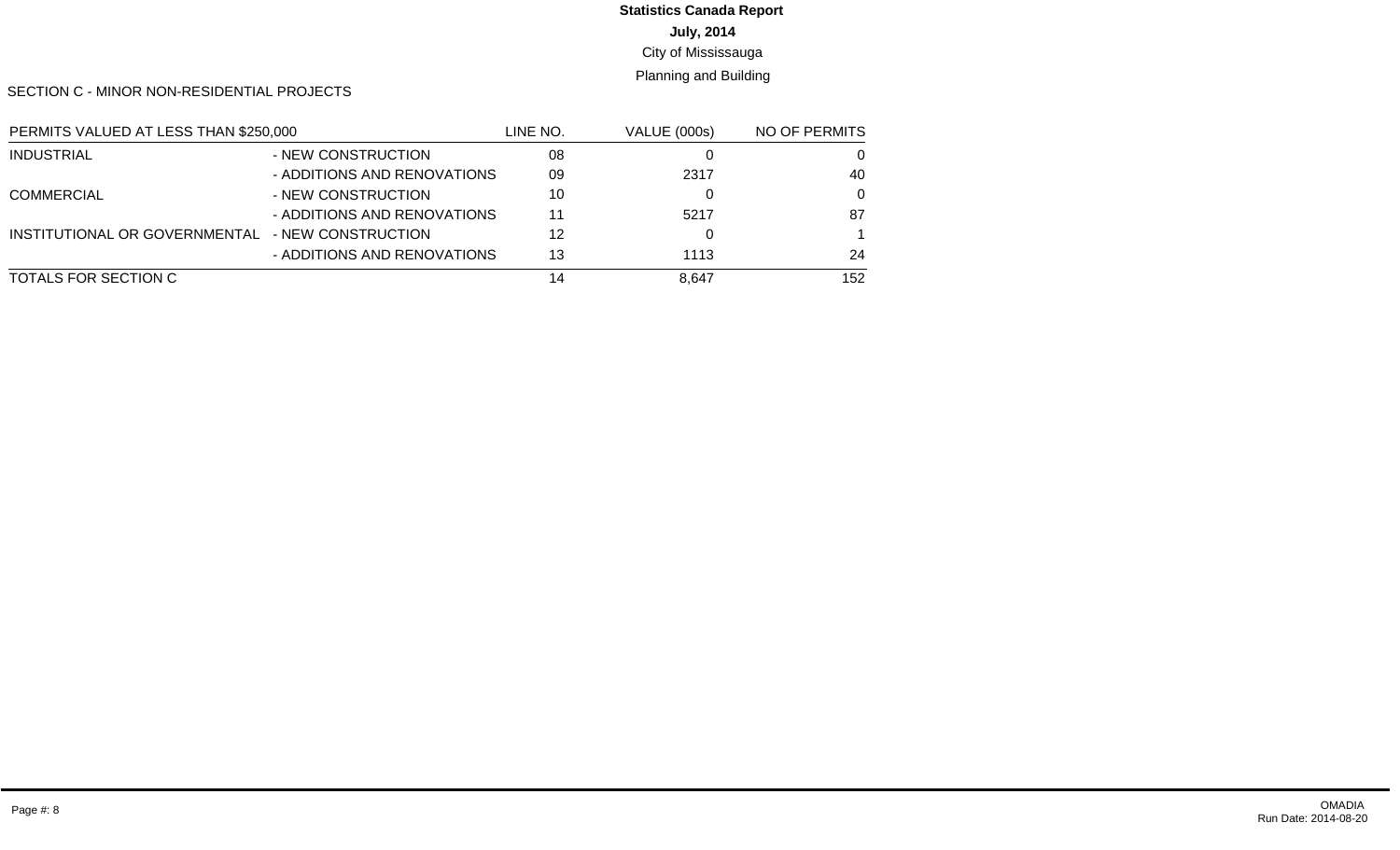#### SECTION D - RESIDENTIAL DEMOLITIONS

| <b>TVDE</b>                            | <b>SINGLE</b> | <b>SEMI</b> | RC | ROW. | CONDO ROW | $AP^{\tau}$ | $T\bigwedge T$ $\Lambda$<br>$71 \text{AU}$ |
|----------------------------------------|---------------|-------------|----|------|-----------|-------------|--------------------------------------------|
| <b>INITS</b><br>OF<br>. H<br><b>II</b> |               |             |    |      |           |             |                                            |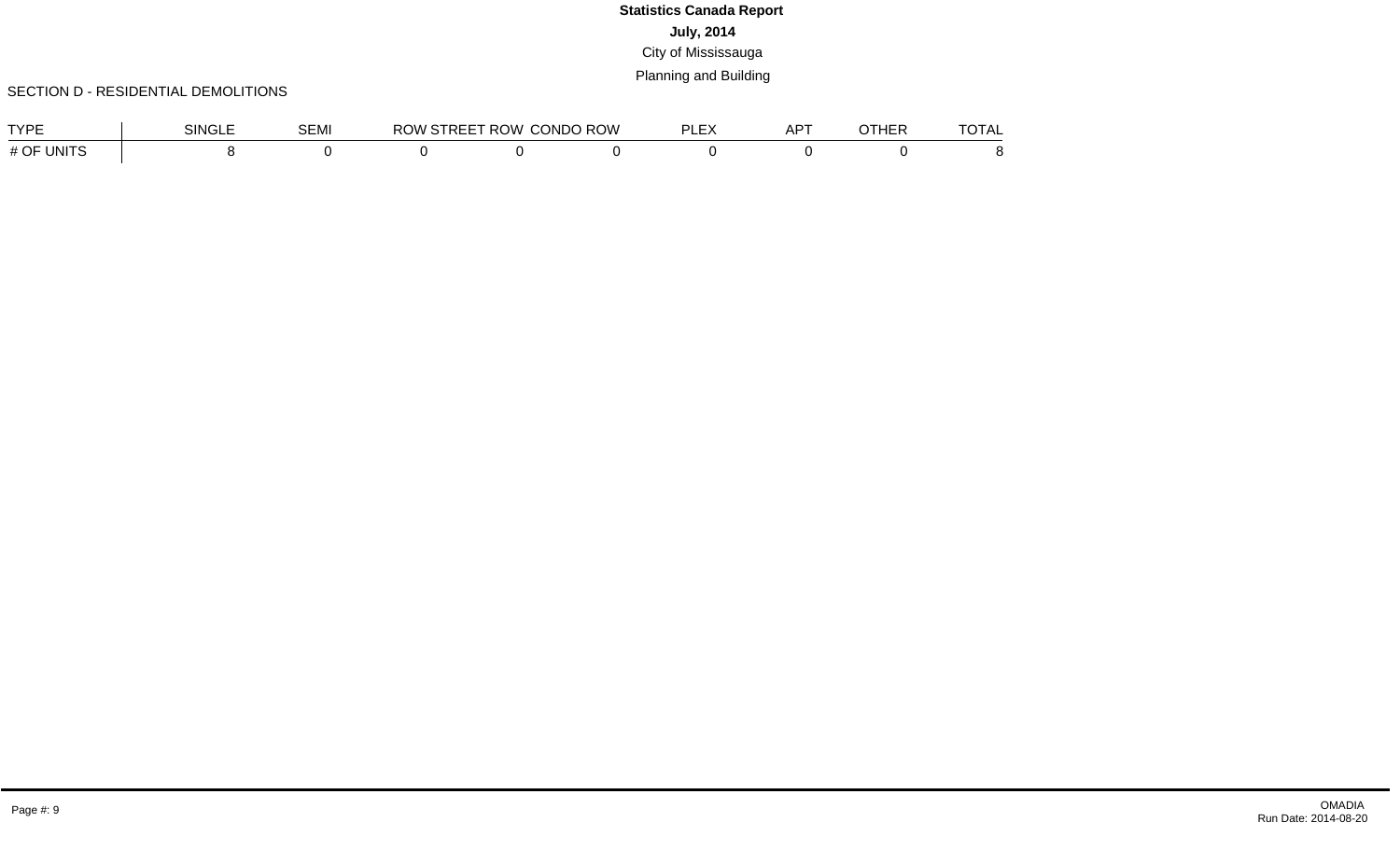#### SECTION A - MAJOR CONSTRUCTION PROJECTS

| <b>SUBTOTAL AREA:</b> | SUBTOTAL PERSCRIBED VALUE(000s):<br><b>SUBTOTAL DWELLING UNITS:</b>    | 5,547<br>$\mathcal{R}$<br>2.065                                               |                    |                |                                                                      |                                    |                                     |             |                |     |                                                                                                                                                                               |                 |
|-----------------------|------------------------------------------------------------------------|-------------------------------------------------------------------------------|--------------------|----------------|----------------------------------------------------------------------|------------------------------------|-------------------------------------|-------------|----------------|-----|-------------------------------------------------------------------------------------------------------------------------------------------------------------------------------|-----------------|
|                       | PERMIT NO NAME OF OWNER                                                | <b>NAME OF BUILDER</b>                                                        | <b>LOCATION</b>    | <b>UNIT NO</b> | <b>LEGAL DESCRIPTION</b>                                             | <b>BUILDING TYPE</b>               | <b>TYPE OF WORK</b>                 | VALUE(000s) |                |     | DWELLING AREA(m2) DESCRIPTION                                                                                                                                                 | <b>LINE</b>     |
| 13 5 25 2             | Private individual data<br>protected by Privacy<br>legislation         | Private individual data protected 1328 HICKORY DR<br>by Privacy legislation   |                    |                | PLAN 381 PT LOTS 25.26<br>RP 43R902 PART 1                           | <b>DETACHED DWELLING</b>           | <b>ADDITION AND</b><br><b>ALTER</b> | 192         |                |     | 151 ADDITION/ALTERATIONS - (2)<br>2-STOREY ADDITION (AT THE<br>FRONT) & (1) 1-STOREY SIDE<br><b>ADDITION &amp; ALTERATIONS</b>                                                | $\mathbf{1}$    |
| 13 5876               | THE CHURCH OF THE<br><b>VIRGIN MARY &amp; ST.</b><br><b>ATHANASIUS</b> |                                                                               | 6460 MILLCREEK DR  |                | <b>PLAN 927 PT LOT 20</b><br>RP 43R6132 PART 1<br>RP 43R16892 PART 4 | <b>CHURCH</b>                      | <b>ALTERATION</b><br>TO EXIST BLDG  | 1.190       |                |     | <b>PLACE OF RELIGIOUS</b><br><b>ASSEMBLY</b>                                                                                                                                  | $\overline{2}$  |
| 13 6356               | <b>CESTA</b><br><b>DEVELOPMENTS INC</b>                                | CESTA DEVELOPMENTS INC 3698 BANFF CRT L                                       | 3700 BANFF CRT R   |                | L 7 PLAN M-1929                                                      | SEMI-DETACHED<br><b>DWELLING</b>   | <b>NEW BUILDING</b>                 | 673         | $\overline{2}$ | 373 | <b>NEW CUSTOM SEMI-</b><br>DETACHED WITH DETACHED<br>GARAGE                                                                                                                   | 3               |
| 13 6477               | Private individual data<br>protected by Privacy<br>legislation         |                                                                               | 1437 HAIG BLVD     |                | PLAN 448 LOT 8                                                       | <b>DETACHED DWELLING</b>           | ADDITION TO<br><b>EXIST BLDG</b>    | 192         |                |     | 24 2 STOREY ADDITION.<br><b>ATTACHED GARAGE &amp; REAR</b><br>WOOD DECK                                                                                                       | $\overline{4}$  |
| 13 6947               | Private individual data<br>protected by Privacy<br>legislation         | Private individual data protected 2973 INLAKE CRT<br>by Privacy legislation   |                    |                | PLAN M43 LOT 222                                                     | <b>DETACHED DWELLING</b>           | <b>ALTERATION</b><br>TO EXIST BLDG  | 81          |                |     | ADDITION - COVERED PORCH,<br>NEW FRONT ENTRANCE AND<br>ROOF LINE<br><b>RECONFIGURATION</b>                                                                                    | $5\overline{5}$ |
| 13 6972               | <b>NAVONA REALTY</b><br><b>SERVICES LTD</b>                            | NAVONA REALTY SERVICES 6660 CAMPOBELLO RD<br><b>LTD</b>                       |                    |                | PLAN M8 PT BLK V<br>RP 43R4383 PART 1                                | SINGLE TENANT<br><b>INDUSTRIAL</b> | <b>ALTERATION</b><br>TO EXIST BLDG  | 540         |                |     | <b>INTERIOR ALTERATIONS -</b><br><b>MAXXAM ANALYTICS</b><br><b>INTERNATIONAL CORP</b>                                                                                         | 6               |
| 137268                | (VERONICA DR) LTD                                                      | WOODCASTLE HOMES WOODCASTLE HOMES LTD                                         | 36 VERONICA DR     |                | PL 323. PT LT 8 - PT 2<br>43R35025                                   | <b>DETACHED DWELLING</b>           | <b>NEW BUILDING</b>                 | 601         | $\overline{1}$ |     | 290 NEW 2 STOREY SFD WITH<br><b>FINISHED BASEMENT</b>                                                                                                                         | 7               |
| 14 138                | Private individual data<br>protected by Privacv<br>legislation         | CA 51 CONSULTING INC                                                          | 2393 ROBIN DR      |                | PLAN 632 LOT 30 PT BLK A                                             | DETACHED DWELLING                  | <b>ADDITION AND</b><br><b>ALTER</b> | 466         |                |     | 227 ADD/ALTER - 2ND FLOOR<br>ADDITION, DECK, PORCH.<br><b>BALCONY &amp; INTERIOR &amp;</b><br><b>EXTERIOR ALTERATIONS</b>                                                     | 8               |
| 14 5 26               | Private individual data<br>protected by Privacy<br>legislation         |                                                                               | 3194 PARKERHILL RD |                | PL B25. PT L 7 - PT 1<br>43R32882                                    | <b>DETACHED DWELLING</b>           | <b>ADDITION AND</b><br><b>ALTER</b> | 295         |                |     | 154 (1) STOREY HEATED ADDITION<br>AT FRONT & REAR, ONE (1)<br>STOREY UNHEATED ADDITION<br>AT SIDEYARD, MINOR<br><b>INTERIOR ALTERATIONS &amp;</b><br><b>FINISHED BASEMENT</b> | 9               |
| 14 8 54               | <b>CYGNET CORP</b>                                                     |                                                                               | 3400 AMERICAN DR   |                | PLAN 734 PT BLK D                                                    | <b>INDUSTRIAL - OTHER</b>          | <b>ADDITION AND</b><br><b>ALTER</b> | 580         |                |     | 328 (1) STOREY ADDITION W/<br><b>MEZZANINE &amp; INTERIOR</b><br>ALTERATIONS AND WALK-IN<br><b>COOLER - HANS DAIRY</b>                                                        | 10              |
| 14 873<br><b>FTR</b>  | VANDYK-WESTWIND<br>ON THE PARK LTD                                     | VANDYK-WESTWIND ON THE 1601 LAKESHORE RD W<br>PARK LTD                        |                    |                | CON 2 SDS PT LT 27.<br>43R30250 PTS 1-4                              | COMMERCIAL - OTHER                 | <b>NEW BUILDING</b>                 | 446         |                |     | 361 NEW - SALES CENTRE -<br><b>RETAINING EXISTING</b><br>FOUNDATION, CLARKSON<br><b>VILLAGE CONDO SALES</b><br>CENTRE - FOUNDATION TO<br>ROOF ONLY                            | 11              |
| 14 899                | Private individual data<br>protected by Privacy<br>legislation         | Private individual data protected 3436 CHIPLEY CRES<br>by Privacy legislation |                    |                | PLAN 844 PT LOT 35                                                   | SEMI-DETACHED<br><b>DWELLING</b>   | <b>ALTERATION</b><br>TO EXIST BLDG  | 61          |                |     | <b>FINISHED BASEMENT</b>                                                                                                                                                      | 12              |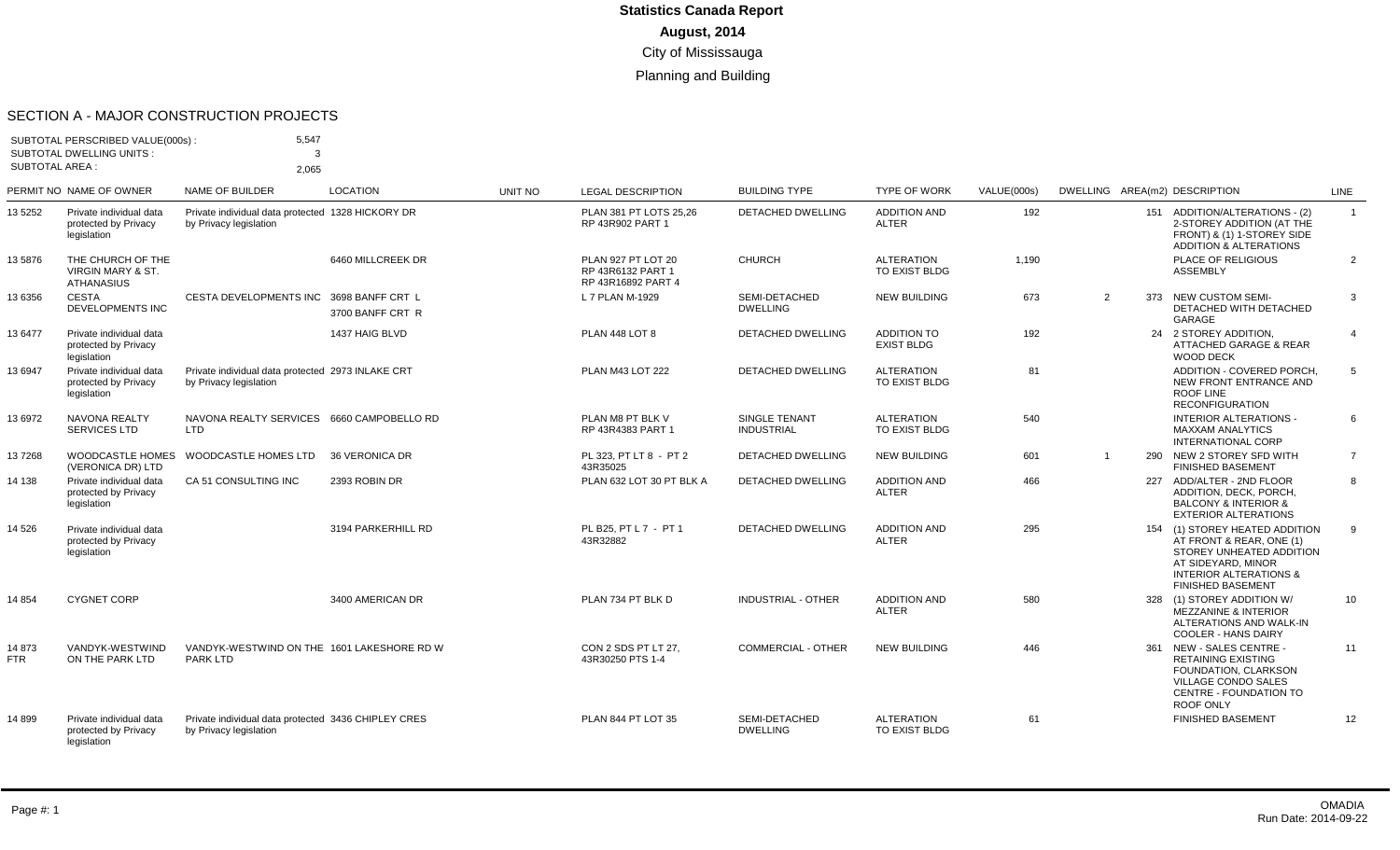| SUBTOTAL AREA : | SUBTOTAL PERSCRIBED VALUE(000s):<br><b>SUBTOTAL DWELLING UNITS:</b> | 24,440<br>20,243                                                                  |                      |              |                                                           |                                                 |                                         |             |                |       |                                                                                                                               |                |
|-----------------|---------------------------------------------------------------------|-----------------------------------------------------------------------------------|----------------------|--------------|-----------------------------------------------------------|-------------------------------------------------|-----------------------------------------|-------------|----------------|-------|-------------------------------------------------------------------------------------------------------------------------------|----------------|
|                 | PERMIT NO NAME OF OWNER                                             | <b>NAME OF BUILDER</b>                                                            | <b>LOCATION</b>      | UNIT NO      | <b>LEGAL DESCRIPTION</b>                                  | <b>BUILDING TYPE</b>                            | <b>TYPE OF WORK</b>                     | VALUE(000s) |                |       | DWELLING AREA(m2) DESCRIPTION                                                                                                 | <b>LINE</b>    |
| 14 918          | Private individual data<br>protected by Privacy<br>legislation      | Private individual data protected 844 SEVENTH ST<br>by Privacy legislation        |                      |              | PLAN J22 LOT 53                                           | <b>DETACHED DWELLING</b>                        | ADDITION TO<br><b>EXIST BLDG</b>        | 230         |                |       | 157 2ND-STOREY ADDITION &<br><b>DECK</b>                                                                                      | $\overline{1}$ |
| 14 933          | Private individual data<br>protected by Privacy<br>legislation      | Private individual data protected 65 WANITA RD<br>by Privacy legislation          |                      |              | PLAN H21 LOT 194                                          | DETACHED DWELLING                               | <b>NEW BUILDING</b>                     | 791         |                | 378   | NEW CUSTOM SINGLE FAMILY<br><b>DWELLING WITH A FINISHED</b><br><b>BASEMENT</b>                                                | 2              |
| 14 1089         | Private individual data<br>protected by Privacy<br>legislation      | <b>SEDONA DEVELOPMENT</b><br><b>GROUP INC.</b>                                    | 87 CUMBERLAND DR     |              | PLAN H21 PT LOT 216                                       | <b>DETACHED DWELLING</b>                        | <b>DEMOLITION</b>                       | 30          |                |       | <b>DEMOLITION - SFD</b>                                                                                                       | 3              |
| 14 1098         | Private individual data<br>protected by Privacy<br>legislation      | Private individual data protected 2083 LORELEI RD<br>by Privacy legislation       |                      |              | PLAN B27 PT LOT 8                                         | <b>DETACHED DWELLING</b>                        | <b>ADDITION AND</b><br><b>ALTER</b>     | 225         |                | 141   | <b>GARAGE ADDITION, 2ND-</b><br><b>FLOOR ADDITION &amp; REAR</b><br><b>DECK</b>                                               | $\overline{4}$ |
| 14 1270         | 2398419 ONTARIO INC                                                 |                                                                                   | 2679 SLOUGH ST       |              | PLAN 841 PT BLK J.<br>43R6839 PTS 6.7                     | <b>SINGLE TENANT</b><br><b>INDUSTRIAL</b>       | <b>ALTERATION</b><br>TO EXIST BLDG      | 1,916       |                |       | <b>INTERIOR ALTERATIONS &amp;</b><br>RACKING SYSTEM - SONORA<br><b>FOODS LTD</b>                                              | 5              |
| 14 1311         | Private individual data<br>protected by Privacy<br>legislation      | ACTIVE CUSTOM BUILDERS & 144 FAIRVIEW RD W<br><b>RENOVATORS LTD</b>               |                      |              | <b>PLAN 386 LOT 2</b>                                     | DETACHED DWELLING                               | <b>ADDITION TO</b><br><b>EXIST BLDG</b> | 112         |                |       | 70 ONE (1) STOREY ADDITION<br>AND A WOOD DECK IN THE<br>REAR, 2ND STOREY ADDITION<br>OVER EXISTING GARAGE                     | 6              |
| 14 1398         | Private individual data<br>protected by Privacy<br>legislation      | Private individual data protected 2216 PRINCE JOHN BLVD<br>by Privacy legislation |                      |              | <b>PLAN M115 LOT 17</b>                                   | <b>DETACHED DWELLING</b>                        | <b>ALTERATION</b><br>TO EXIST BLDG      | 185         |                |       | NEW EXTERIOR WINDOWS.<br><b>FINISHED BASEMENT &amp;</b><br><b>INTERIOR ALTERATIONS</b>                                        | $\overline{7}$ |
| 14 1400         | Private individual data<br>protected by Privacy<br>legislation      | Private individual data protected 2048 TENOGA DR<br>by Privacy legislation        |                      |              | PLAN 697 LOT 106                                          | DETACHED DWELLING                               | <b>ADDITION AND</b><br><b>ALTER</b>     | 575         |                | 239   | ADDITION SECOND/GROUND<br>FLOOR. COVERED PORCH<br>SIDE/REAR, FINISHED<br><b>BASEMENT &amp; INTERIOR</b><br><b>ALTERATIONS</b> | 8              |
| 14 1406         | THE ERIN MILLS<br>DEVELOPMENT CORP                                  | THE ERIN MILLS<br>DEVELOPMENT CORP                                                | 3800-A LAIRD RD      | BLD-B        | RCP 1542, PT LT 9 - PTS<br>4-6, 11, 13 43R30181           | <b>SINGLE TENANT</b><br><b>INDUSTRIAL</b>       | <b>NEW BUILDING</b>                     | 9.309       |                | 9.677 | NEW INDUSTRIAL SHELL SPEC<br><b>BUILDING 'B'</b>                                                                              | 9              |
| 14 1407         | THE ERIN MILLS<br>DEVELOPMENT CORP                                  | THE ERIN MILLS<br>DEVELOPMENT CORP                                                | 3800-B LAIRD RD      | BLD-A        | RCP 1542, PT LT 9 - PTS<br>4-6, 11, 13 43R30181           | SINGLE TENANT<br><b>INDUSTRIAL</b>              | <b>NEW BUILDING</b>                     | 8,484       |                |       | 8,819 NEW INDUSTRIAL SHELL SPEC<br><b>BUILDING 'A'</b>                                                                        | 10             |
| 14 1414         | <b>REDBOURNE REALTY</b><br>ADVISORS II INC                          | <b>COM-PLEX SYSTEMS INC</b>                                                       | 1290 CENTRAL PKY W C |              | RANGE 3 NDS PT LOTS 7.8<br>RP 43R16525 PARTS<br>8,9,10,14 | COMMERCIAL OFFICE -<br><b>MULTI-USER</b>        | <b>SPRINKLERS</b>                       | 320         |                |       | FIRE-ONLY - NEW SPRINKLER<br><b>SYSTEM</b>                                                                                    | 11             |
| 14 1460         | Private individual data<br>protected by Privacy<br>legislation      | Private individual data protected 1710 CAROLYN RD<br>by Privacy legislation       |                      |              | PL A15, PT LTS 30, 31 - PT<br>1 43R19577                  | <b>DETACHED DWELLING</b>                        | <b>NEW BUILDING</b>                     | 776         | $\overline{1}$ | 373   | NEW CUSTOM SINGLE FAMILY<br><b>DWELLING WITH FINISHED</b><br><b>BASEMENT</b>                                                  | 12             |
| 14 1466         | MISSISSAUGA HYDRO                                                   | MISSISSAUGA HYDRO                                                                 | 3240 MAVIS RD A      | <b>BLD-A</b> | CON 1 NDS PT LOT 21                                       | <b>COMMERCIAL OFFICE-</b><br><b>SINGLE USER</b> | <b>ALTERATION</b><br>TO EXIST BLDG      | 703         |                |       | <b>INTERIOR ALTERATIONS -</b><br><b>ENERSOURCE HYDRO</b><br>MISSISSAUGA                                                       | 13             |
| 14 1533         | Private individual data<br>protected by Privacy<br>legislation      | Private individual data protected 1305 NORTHAVEN DR<br>by Privacy legislation     |                      |              | PLAN 412 PT LOTS 105,106                                  | <b>DETACHED DWELLING</b>                        | <b>NEW BUILDING</b>                     | 694         | $\overline{1}$ | 307   | <b>NEW SINGLE FAMILY</b><br><b>DWELLING WITH FINISHED</b><br><b>BASEMENT &amp; DEMOLISH</b><br><b>EXISTING SFD</b>            | 14             |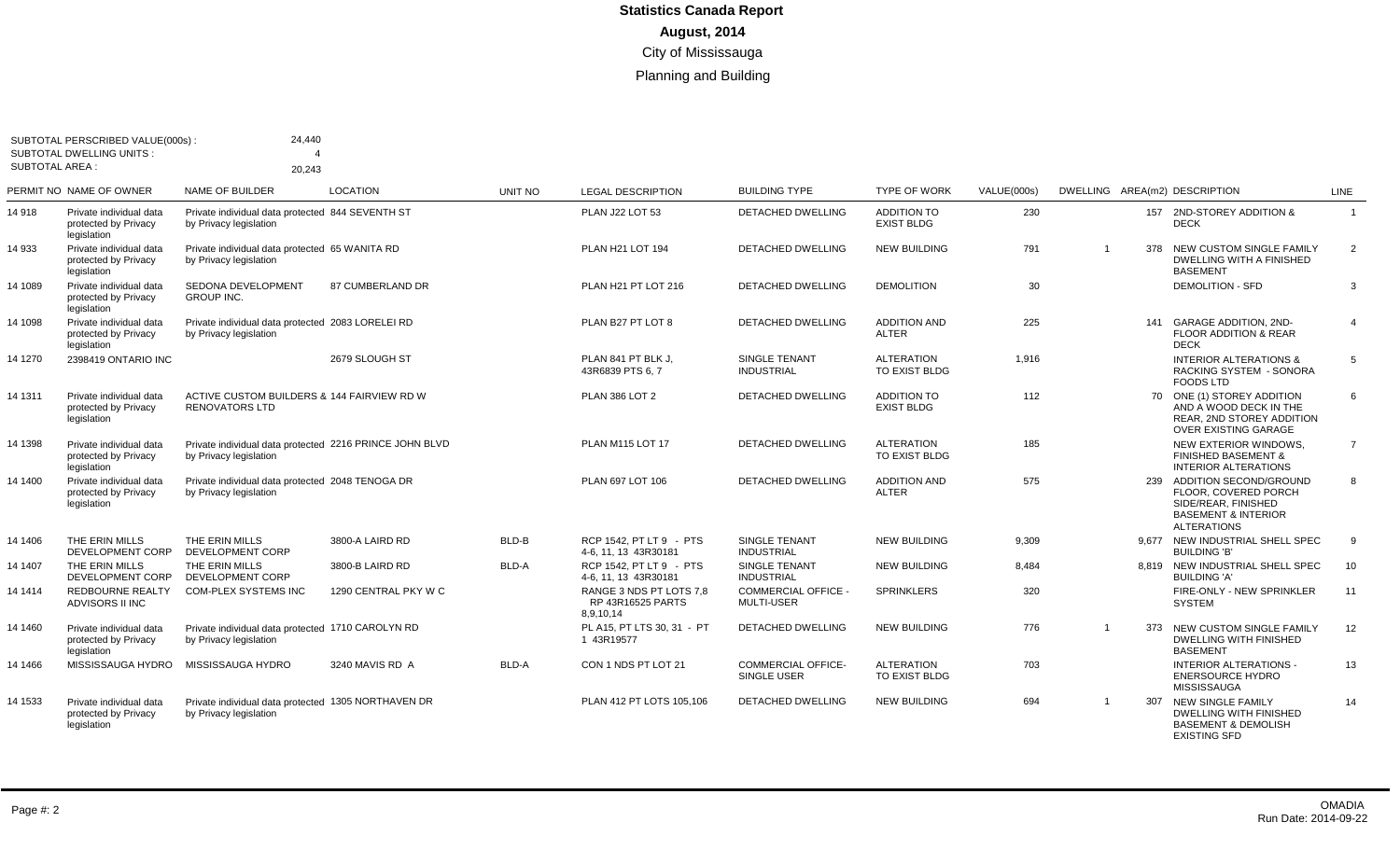| SUBTOTAL AREA : | SUBTOTAL PERSCRIBED VALUE(000s):<br><b>SUBTOTAL DWELLING UNITS:</b>   | 8.244                                                                             |                        |                |                                                            |                                                 |                                         |             |    |    |                                                                                                        |                |
|-----------------|-----------------------------------------------------------------------|-----------------------------------------------------------------------------------|------------------------|----------------|------------------------------------------------------------|-------------------------------------------------|-----------------------------------------|-------------|----|----|--------------------------------------------------------------------------------------------------------|----------------|
|                 | PERMIT NO NAME OF OWNER                                               | 1.064<br><b>NAME OF BUILDER</b>                                                   | <b>LOCATION</b>        | <b>UNIT NO</b> | <b>LEGAL DESCRIPTION</b>                                   | <b>BUILDING TYPE</b>                            | <b>TYPE OF WORK</b>                     | VALUE(000s) |    |    | DWELLING AREA(m2) DESCRIPTION                                                                          | LINE           |
| 14 1547<br>SU   | Private individual data<br>protected by Privacy<br>legislation        |                                                                                   | 2446 BRASILIA CIR      |                | PLAN M138 PT LOT 31<br>RP 43R5143 PART 1                   | SEMI-DETACHED<br><b>DWELLING</b>                | <b>ALTERATION</b><br>TO EXIST BLDG      | 90          |    |    | 82 RESIDENTIAL SECOND UNIT                                                                             | $\overline{1}$ |
| 14 1558<br>SU   | Private individual data<br>protected by Privacy<br>legislation        | Private individual data protected 4238 BUTTERNUT CRT<br>by Privacy legislation    |                        |                | PLAN M422 LOT 75                                           | <b>DETACHED DWELLING</b>                        | <b>ALTERATION</b><br>TO EXIST BLDG      | 95          |    |    | 86 RESIDENTIAL SECOND UNIT                                                                             | 2              |
| 14 1569         | ARTIS CANCROSS LTD /<br><b>CROWN PROPERTY</b><br><b>MANGEMENT INC</b> |                                                                                   | 5705 CANCROSS CRT      | 202 & 203      | PL M822. PT BLK 10 - PTS<br>1.2 43R23761                   | <b>COMMERCIAL OFFICE -</b><br><b>MULTI-USER</b> | <b>ALTERATION</b><br>TO EXIST BLDG      | 564         |    |    | OFFICE                                                                                                 | 3              |
| 14 1594         | ARONA HOMES LTD IN 2402980 ONTARIO INC<br><b>TRUST</b>                |                                                                                   | 2375 OLD CARRIAGE RD   |                | PLAN 366 PT LOTS 1, 2, & 9                                 | DETACHED DWELLING                               | <b>DEMOLITION</b>                       | 35          |    |    | DEMOLITION - SFD.<br>DETACHED GARAGE AND<br><b>SHEDS</b>                                               | $\overline{4}$ |
| 14 1596         | ARONA HOMES LTD IN 2402980 ONTARIO INC<br><b>TRUST</b>                |                                                                                   | 2387 OLD CARRIAGE RD   |                | PLAN 366 PT LOTS 2.9                                       | <b>DETACHED DWELLING</b>                        | <b>DEMOLITION</b>                       | 30          |    |    | DEMOLITION - SFD AND SHED                                                                              | 5              |
| 14 1610         | Private individual data<br>protected by Privacy<br>legislation        | <b>SMOOTH RENOS</b>                                                               | 52 JOYMAR DR           |                | PLAN 529 LOT 66                                            | <b>DETACHED DWELLING</b>                        | <b>ADDITION AND</b><br><b>ALTER</b>     | 95          |    | 58 | ADDITION OVER GARAGE &<br><b>EXTERIOR RECLADDING &amp;</b><br><b>DORMERS</b>                           | 6              |
| 14 1670         | Private individual data<br>protected by Privacy<br>legislation        | Private individual data protected 1464 TECUMSEH PARK DR<br>by Privacy legislation |                        |                | <b>PLAN 781 LOT 7</b>                                      | <b>DETACHED DWELLING</b>                        | <b>ADDITION AND</b><br><b>ALTER</b>     | 215         |    |    | 157 (2) STOREY SIDE ADDITION,<br><b>INTERIOR ALTERATIONS &amp;</b><br><b>FRONT COVERED PORCH</b>       | $\overline{7}$ |
| 14 1671         | Private individual data<br>protected by Privacy<br>legislation        | Private individual data protected 1319 MELTON DR<br>by Privacy legislation        |                        |                | PLAN 463 LOT 59                                            | DETACHED DWELLING                               | <b>ADDITION AND</b><br><b>ALTER</b>     | 144         |    |    | 115 1-STOREY, 2-STOREY, 2ND<br>FLR ADDITION, GARAGE<br><b>EXTENSION, NEW FRONT</b><br><b>PORCH</b>     | 8              |
| 14 1682         | Private individual data<br>protected by Privacy<br>legislation        | SUNCORE HOMES INC                                                                 | 1277 CONTOUR DR        |                | PLAN 417 PT LOT 30 PT LOT<br>31                            | <b>DETACHED DWELLING</b>                        | <b>ADDITION AND</b><br><b>ALTER</b>     | 62          |    |    | 8 2ND STOREY ADDITION &<br><b>EXTERIOR &amp; INTERIOR</b><br>ALTERATIONS TO 1ST & 2ND-<br><b>FLOOR</b> | 9              |
| 14 1685<br>SU   | Private individual data<br>protected by Privacy<br>legislation        |                                                                                   | 544 ORANGE WALK CRES L |                | PLAN M1693 PT LT 11 - PT<br>21 43R30799                    | SEMI-DETACHED<br><b>DWELLING</b>                | <b>ALTERATION</b><br>TO EXIST BLDG      | 88          | -1 |    | 65 RESIDENTIAL SECOND UNIT -<br>STAIRWELL IN REAR YARD                                                 | 10             |
| 14 1691         | Private individual data<br>protected by Privacy<br>legislation        | Private individual data protected 3164 BONAVENTURE DR<br>by Privacy legislation   |                        |                | <b>PLAN 578 LOT 86</b>                                     | DETACHED DWELLING                               | <b>ADDITION TO</b><br><b>EXIST BLDG</b> | 435         |    |    | 275 ADDITION & INTERIOR<br><b>ALTERATIONS</b>                                                          | 11             |
| 14 1706         | ORLANDO CORP                                                          | ORLANDO CORP                                                                      | 6415 VISCOUNT RD       |                | CON 7 EHS PT LOTS 7,8<br>RP 43R16953 PART 1                | SINGLE TENANT<br><b>INDUSTRIAL</b>              | <b>ALTERATION</b><br>TO EXIST BLDG      | 5,234       |    |    | <b>WAREHOUSE &amp; DISTRIBUTION</b><br><b>FACILITY</b>                                                 | 12             |
| 14 1748         | Private individual data<br>protected by Privacy<br>legislation        | Private individual data protected 519 RICHEY CRES<br>by Privacy legislation       |                        |                | PL C19, PT LTS 32-34                                       | DETACHED DWELLING                               | <b>NEW BUILDING</b>                     | 432         |    |    | 218 NEW CUSTOM (3) STOREY<br>SINGLE FAMILY DWELLING<br>WITH FINISHED BASEMENT                          | 13             |
| 14 1754         | Private individual data<br>protected by Privacy<br>legislation        |                                                                                   | 2592 WIDEMARR RD       |                | <b>PLAN 925 PT LOT 29</b>                                  | SEMI-DETACHED<br><b>DWELLING</b>                | <b>ALTERATION</b><br>TO EXIST BLDG      | 125         |    |    | FIRE DAMAGE REPAIR                                                                                     | 14             |
| 14 1761         | TECH AVENUE PTC INC GREENFERD                                         | CONSTRUCTION INC                                                                  | 1660 TECH AVE          | $\overline{a}$ | CON 4 EHS, PART LOT 1 -<br>PT 6 43R25211, LESS<br>43R27620 | <b>MULTI-TENANT</b><br>INDUSTRIAL               | <b>ALTERATION</b><br>TO EXIST BLDG      | 600         |    |    | <b>BUSINESS OFFICE and</b><br>MANUFACTURING FACILITY                                                   | 15             |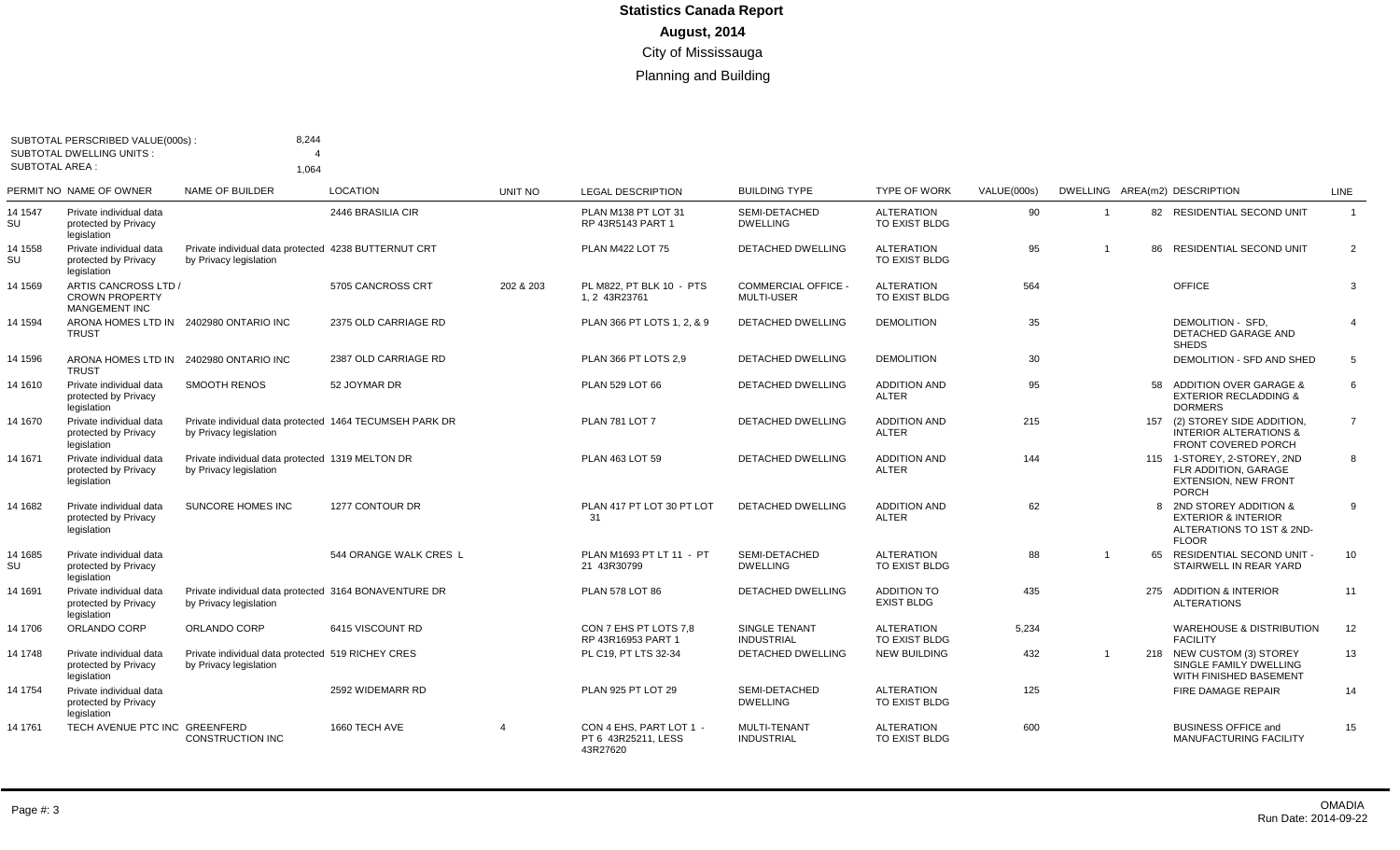| SUBTOTAL AREA : | SUBTOTAL PERSCRIBED VALUE(000s)<br><b>SUBTOTAL DWELLING UNITS:</b> | 7,066<br>2,619                                                                   |                   |         |                                                       |                                          |                                     |             |              |     |                                                                                                                                                                                                  |                |
|-----------------|--------------------------------------------------------------------|----------------------------------------------------------------------------------|-------------------|---------|-------------------------------------------------------|------------------------------------------|-------------------------------------|-------------|--------------|-----|--------------------------------------------------------------------------------------------------------------------------------------------------------------------------------------------------|----------------|
|                 | PERMIT NO NAME OF OWNER                                            | NAME OF BUILDER                                                                  | <b>LOCATION</b>   | UNIT NO | <b>LEGAL DESCRIPTION</b>                              | <b>BUILDING TYPE</b>                     | <b>TYPE OF WORK</b>                 | VALUE(000s) |              |     | DWELLING AREA(m2) DESCRIPTION                                                                                                                                                                    | <b>LINE</b>    |
| 14 1815         | Private individual data<br>protected by Privacy<br>legislation     | Private individual data protected 982 HENLEY RD<br>by Privacy legislation        |                   |         | PLAN 520 LOT 37                                       | <b>DETACHED DWELLING</b>                 | <b>NEW BUILDING</b>                 | 728         | $\mathbf 1$  |     | 345 NEW SINGLE FAMILY<br>DWELLING WITH FINISHED<br><b>BASEMENT AND DEMOLISH</b><br><b>EXISTING SFD</b>                                                                                           | $\overline{1}$ |
| 14 1822         | Private individual data<br>protected by Privacy<br>legislation     | Private individual data protected 569 BOB-O-LINK RD<br>by Privacy legislation    |                   |         | PLAN 333 PT LOT 29                                    | <b>DETACHED DWELLING</b>                 | <b>NEW BUILDING</b>                 | 739         | -1           | 387 | NEW CUSTOM SINGLE FAMILY<br><b>DWELLING AND DEMOLISH</b><br><b>EXISTING DWELLING.</b>                                                                                                            | $\overline{2}$ |
| 14 1826<br>SU   | Private individual data<br>protected by Privacy<br>legislation     | Private individual data protected 5783 BELL HARBOUR DR<br>by Privacy legislation |                   |         | PLAN M1002 LOT 38                                     | <b>DETACHED DWELLING</b>                 | <b>ALTERATION</b><br>TO EXIST BLDG  | 59          | $\mathbf{1}$ | 38  | RESIDENTIAL SECOND UNIT,<br><b>BASEMENT STAIR WELL</b>                                                                                                                                           | 3              |
| 14 1829         | Private individual data<br>protected by Privacy<br>legislation     | Private individual data protected 1273 INDIAN RD<br>by Privacy legislation       |                   |         | R 2-CIR PT 12.13                                      | <b>DETACHED DWELLING</b>                 | <b>NEW BUILDING</b>                 | 824         |              | 373 | NEW CUSTOM SINGLE FAMILY<br><b>DWELLING WITH FINISHED</b><br><b>BASEMENT AND DEMOLISH</b><br><b>EXISTING SFD.</b>                                                                                | $\overline{4}$ |
| 14 1831         | Private individual data<br>protected by Privacy<br>legislation     | Private individual data protected 125 ANGELENE ST<br>by Privacy legislation      |                   |         | PLAN C20 LOT 38                                       | <b>DETACHED DWELLING</b>                 | <b>NEW BUILDING</b>                 | 611         |              | 290 | NEW CUSTOM SINGLE FAMILY<br><b>DWELLING WITH FINISHED</b><br><b>BASEMENT</b>                                                                                                                     | 5              |
| 14 1835         | VALE CANADA LTD                                                    | MIKE PERRY CONTACTING<br><b>LTD</b>                                              | 2101 HADWEN RD    |         | PLAN 718 PT BLK D<br>RP 43R7079 PART 1 TO 4<br>PART 9 | <b>COMMERCIAL OFFICE-</b><br>SINGLE USER | <b>ALTERATION</b><br>TO EXIST BLDG  | 1,379       |              |     | <b>INTERIOR ALTERATIONS -</b><br>BAYSHORE HEALTHCARE LTD                                                                                                                                         | 6              |
| 14 1843         | Private individual data<br>protected by Privacy<br>legislation     |                                                                                  | 21 CUMBERLAND DR  |         | PLAN H21 LOT 93                                       | <b>DETACHED DWELLING</b>                 | <b>ADDITION AND</b><br><b>ALTER</b> | 140         |              | 68  | <b>DEMOLISH &amp; REMOVE</b><br><b>EXISTING SUNROOM &amp; WOOD</b><br>DECK, CONSTRUCT NEW 2<br>STOREY ADDITION WITH<br><b>BASEMENT &amp; NEW WOOD</b><br>DECK, PORCH & NEW<br><b>GARAGE ROOF</b> | $\overline{7}$ |
| 14 1845         | Private individual data<br>protected by Privacy<br>legislation     | Private individual data protected 3110 MERRITT AVE<br>by Privacy legislation     |                   |         | PLAN 436 LOT 114                                      | DETACHED DWELLING                        | <b>NEW BUILDING</b>                 | 512         | $\mathbf 1$  |     | 216 NEW CUSTOM SINGLE FAMILY<br><b>DWELLING WITH FINISHED</b><br><b>BASEMENT/ DEMOLISH</b><br><b>EXISTING SFD &amp; SHED.</b>                                                                    | 8              |
| 14 1850         | Private individual data<br>protected by Privacy<br>legislation     |                                                                                  | 117 CUMBERLAND DR |         | LT 265 PL H21                                         | <b>DETACHED DWELLING</b>                 | <b>DEMOLITION</b>                   | 35          |              |     | <b>DEMOLITION - SFD &amp;</b><br><b>DETACHED GARAGE</b>                                                                                                                                          | 9              |
| 14 1867         | Private individual data<br>protected by Privacy<br>legislation     | Private individual data protected 1518 SPRING RD<br>by Privacy legislation       |                   |         | PL 389, PT LTS 1, 2 - PT 4<br>43R29955                | <b>DETACHED DWELLING</b>                 | <b>NEW BUILDING</b>                 | 1,051       |              | 491 | NEW CUSTOM SINGLE FAMILY<br>DWELLING WITH FINISHED<br><b>BASEMENT/ DEMOLISH</b><br><b>EXISTING SFD</b>                                                                                           | 10             |
| 14 1877         | <b>NORDSTRONG</b><br>PROPERTIES LTD                                | NORDSTRONG PROPERTIES 5895 AMBLER DR<br><b>LTD</b>                               |                   |         | CON 3 EHS PT LOT 4<br>RP 43R5144 PARTS 1,2            | SINGLE TENANT<br><b>INDUSTRIAL</b>       | <b>ADDITION AND</b><br><b>ALTER</b> | 698         |              |     | 411 INTERIOR ALTERATIONS & (2)<br>STORAGE MEZZANINES -<br>NORDSTRONG EQUIPMENT<br>LTD                                                                                                            | 11             |
| 14 1879         | 8016526 CANADA LTD                                                 |                                                                                  | 6870 GOREWAY DR   | 102A-F  | PLAN 919 PT BLK E<br>RP 43R7830 PART 1                | <b>COMMERCIAL - OTHER</b>                | <b>ALTERATION</b><br>TO EXIST BLDG  | 260         |              |     | INTERIOR ALTERATIONS & (6)<br><b>DEMISING WALLS - SPEC</b><br><b>UNITS</b>                                                                                                                       | 12             |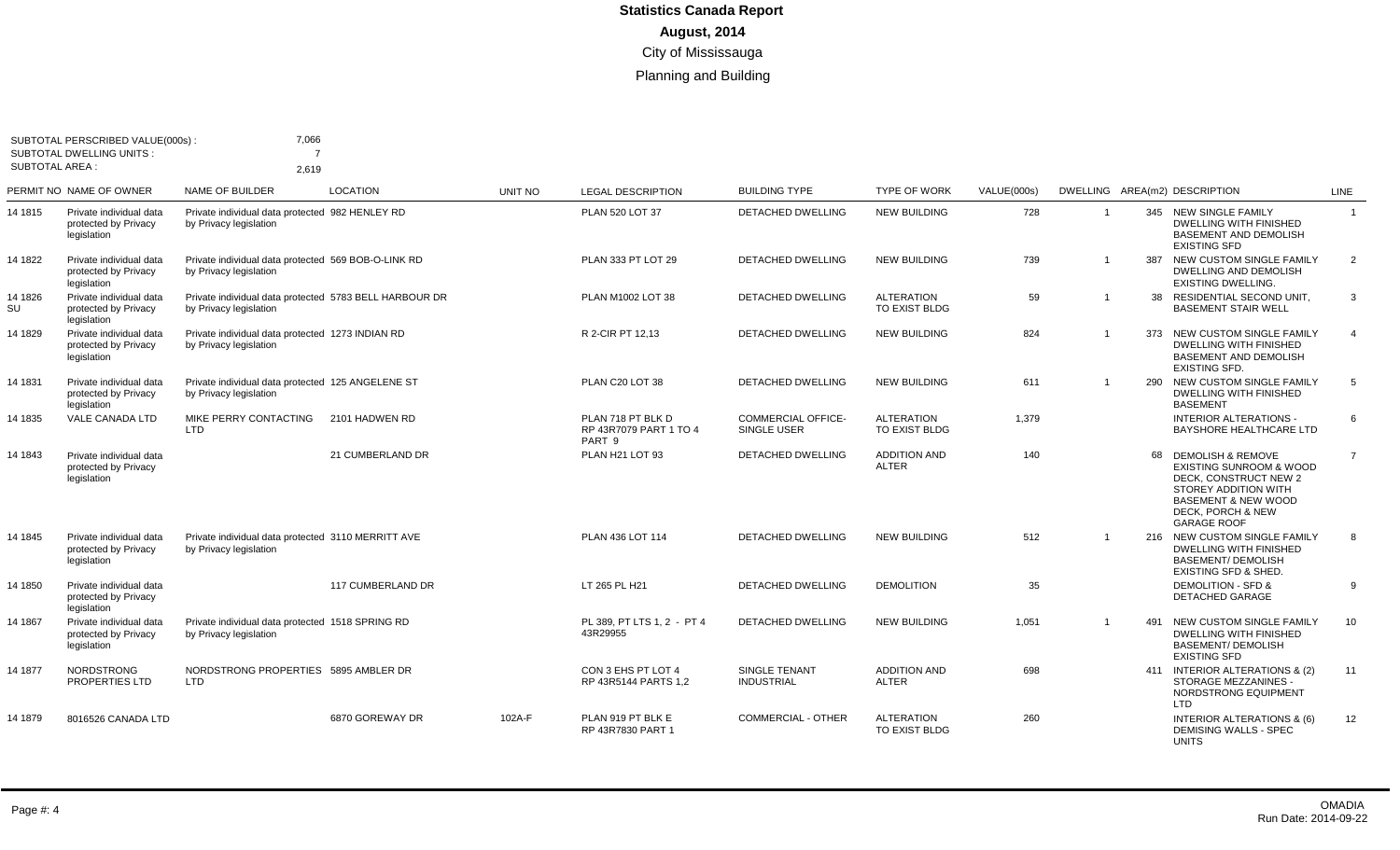| <b>SUBTOTAL AREA:</b> | SUBTOTAL PERSCRIBED VALUE(000s):<br><b>SUBTOTAL DWELLING UNITS:</b>                       | 8,601<br>156                                                                   |                                                                                                                                                                                                                                      |          |                                                                                            |                                               |                                     |             |                               |                                                                                                                                     |                |
|-----------------------|-------------------------------------------------------------------------------------------|--------------------------------------------------------------------------------|--------------------------------------------------------------------------------------------------------------------------------------------------------------------------------------------------------------------------------------|----------|--------------------------------------------------------------------------------------------|-----------------------------------------------|-------------------------------------|-------------|-------------------------------|-------------------------------------------------------------------------------------------------------------------------------------|----------------|
|                       | PERMIT NO NAME OF OWNER                                                                   | <b>NAME OF BUILDER</b>                                                         | <b>LOCATION</b>                                                                                                                                                                                                                      | UNIT NO  | <b>LEGAL DESCRIPTION</b>                                                                   | <b>BUILDING TYPE</b>                          | <b>TYPE OF WORK</b>                 | VALUE(000s) | DWELLING AREA(m2) DESCRIPTION |                                                                                                                                     | <b>LINE</b>    |
| 14 1898               | Private individual data<br>protected by Privacy<br>legislation                            |                                                                                | 3468 INGRAM RD                                                                                                                                                                                                                       |          | PLAN M696 LOT 56                                                                           | DETACHED DWELLING                             | <b>DEMOLITION</b>                   | 30          |                               | <b>DEMOLITION - SFD TO</b><br><b>GROUND FLOOR SUB FLOOR</b>                                                                         | $\overline{1}$ |
| 14 1927               | <b>HOOPP REALTY INC</b><br><b>C/O TRIOVEST REALTY</b><br><b>ADVISORS INC</b>              | GREENFERD<br><b>CONSTRUCTION INC</b>                                           | 60 COURTNEYPARK DR W                                                                                                                                                                                                                 | 5, BLD-G | PL 43M1544, PT BLK 1 -<br>PTS 1.3 43R30653.<br>43R31858, PT 1                              | <b>COMMERCIAL OFFICE</b><br><b>MULTI-USER</b> | <b>ALTERATION</b><br>TO EXIST BLDG  | 1,338       |                               | <b>INTERIOR ALTERATIONS -</b><br><b>PLASP</b>                                                                                       | $\overline{2}$ |
| 14 1944               | SANYO CO LTD                                                                              | <b>MICHAEL THOMAS GROUP</b><br><b>INC</b>                                      | 6700 CENTURY AVE                                                                                                                                                                                                                     | 300      | PLAN M230 LOT 4                                                                            | <b>COMMERCIAL OFFICE</b><br>MULTI-USER        | <b>ALTERATION</b><br>TO EXIST BLDG  | 925         |                               | <b>BUSINESS OFFICE</b>                                                                                                              | 3              |
| 14 1948               | ORLANDO CORP                                                                              | ORLANDO CORP                                                                   | 2480 MEADOWVALE BLVD                                                                                                                                                                                                                 |          | PL M852 BLKS 34, 35, 36, 47,<br>55, 56, 57, 58 PT BLKS 37,<br>46, 43R22692 PTS 2, 3, 7, 8, | <b>MULTI-TENANT</b><br><b>INDUSTRIAL</b>      | <b>ALTERATION</b><br>TO EXIST BLDG  | 1,218       |                               | INTERIOR DEMOLITION,<br><b>EXTERIOR FACADE CHANGE,</b><br>NEW SPRINKLER SYSTEM, (15)<br>NEW LOADING DOORS - SPEC<br><b>BUILDING</b> | $\overline{4}$ |
| 14 1949               | <b>CANADIAN PROPERTY</b><br><b>HOLDINGS (ONTARIO)</b><br><b>INC</b>                       |                                                                                | 3055 VEGA BLVD                                                                                                                                                                                                                       |          | PL M674 PT BLK 3. BLKS 4.<br>6, 43R20569 PTS 6-13                                          | <b>COMMERCIAL - OTHER</b>                     | <b>OTHER</b>                        | 1,968       |                               | INT ALTS-SHELL BUILDING,<br><b>EXTERIOR CLADDING.</b><br>CANOPY, STAIRS, NEW<br>WINDOWS, (13) ROOF-TOP<br><b>UNITS</b>              | 5              |
| 14 1954               | Private individual data<br>protected by Privacy<br>legislation                            | Private individual data protected 1021 SPRINGHILL DR<br>by Privacy legislation |                                                                                                                                                                                                                                      |          | <b>PLAN 799 LOT 7</b>                                                                      | DETACHED DWELLING                             | <b>ADDITION AND</b><br><b>ALTER</b> | 167         |                               | 16 ONE (1) STOREY ADDITION IN<br>THE FRONT AND REAR.<br><b>INTERIOR AND EXTERIOR</b><br><b>ALTS</b>                                 | 6              |
| 14 1967               | CHURCHILL 403<br><b>BUSINESS CAMPUS LP /</b><br><b>BENTALL PROPERTY</b><br><b>SERVIC</b>  | FIT DESIGN & BUILD INC                                                         | 4180 SLADEVIEW CRES B                                                                                                                                                                                                                |          | PL 43M781 BLKS 2, 3, 32, 33<br>43R24548 PTS 17-22                                          | MULTI-TENANT<br><b>INDUSTRIAL</b>             | <b>ALTERATION</b><br>TO EXIST BLDG  | 620         |                               | <b>BUSINESS OFFICE &amp;</b><br><b>WAREHOUSING FACILITY</b>                                                                         | $\overline{7}$ |
| 14 1974               | <b>WHITEROCK SUSSEX</b><br>CENTRE MISS INC /<br><b>DUNDEE REAL ESTATE</b><br><b>INVST</b> |                                                                                | 50 BURNHAMTHORPE RD W<br>52 BURNHAMTHORPE RD W<br>70 BURNHAMTHORPE RD W<br>78 BURNHAMTHORPE RD W<br>80 BURNHAMTHORPE RD W<br>82 BURNHAMTHORPE RD W<br>84 BURNHAMTHORPE RD W<br>86 BURNHAMTHORPE RD W<br><b>88 BURNHAMTHORPE RD W</b> | 700      | PLAN M492 PT BLK 17                                                                        | <b>COMMERCIAL OFFICE</b><br><b>MULTI-USER</b> | <b>ALTERATION</b><br>TO EXIST BLDG  | 461         |                               | INTERIOR ALTERATIONS - DTZ                                                                                                          | 8              |
| 14 1976               | <b>ROGERS CABLE</b><br><b>COMMUNICATIONS INC</b>                                          |                                                                                | 59 AMBASSADOR DR                                                                                                                                                                                                                     | 1ST FLR  | PLAN M868 PT BLK 1<br>RP 43R19645 PARTS 5-8                                                | <b>COMMERCIAL OFFICE-</b><br>SINGLE USER      | <b>ALTERATION</b><br>TO EXIST BLDG  | 1,307       |                               | <b>INTERIOR ALTERATIONS - THE</b><br>SHOPPING CHANNEL                                                                               | 9              |
| 14 1988               | ORLANDO CORP                                                                              | ORLANDO CORP                                                                   | 5875 CHEDWORTH WAY                                                                                                                                                                                                                   |          | PL 43M900 PT BLK 3                                                                         | SINGLE TENANT<br><b>INDUSTRIAL</b>            | <b>ALTERATION</b><br>TO EXIST BLDG  | 280         |                               | <b>INTERIOR ALTERATIONS -</b><br>PORTABLE PACKAGING<br><b>SYSTEMS INC</b>                                                           | 10             |
| 14 1997               | Private individual data<br>protected by Privacy<br>legislation                            | Private individual data protected 181 ANGELENE ST<br>by Privacy legislation    |                                                                                                                                                                                                                                      |          | PLAN C20 PT LOT 49                                                                         | <b>DETACHED DWELLING</b>                      | <b>NEW BUILDING</b>                 | 287         | $\mathbf{1}$                  | 140 NEW CUSTOM SINGLE FAMILY<br><b>DWELLING/ DEMOLISH</b><br>EXISTING SFD AND SHED.                                                 | 11             |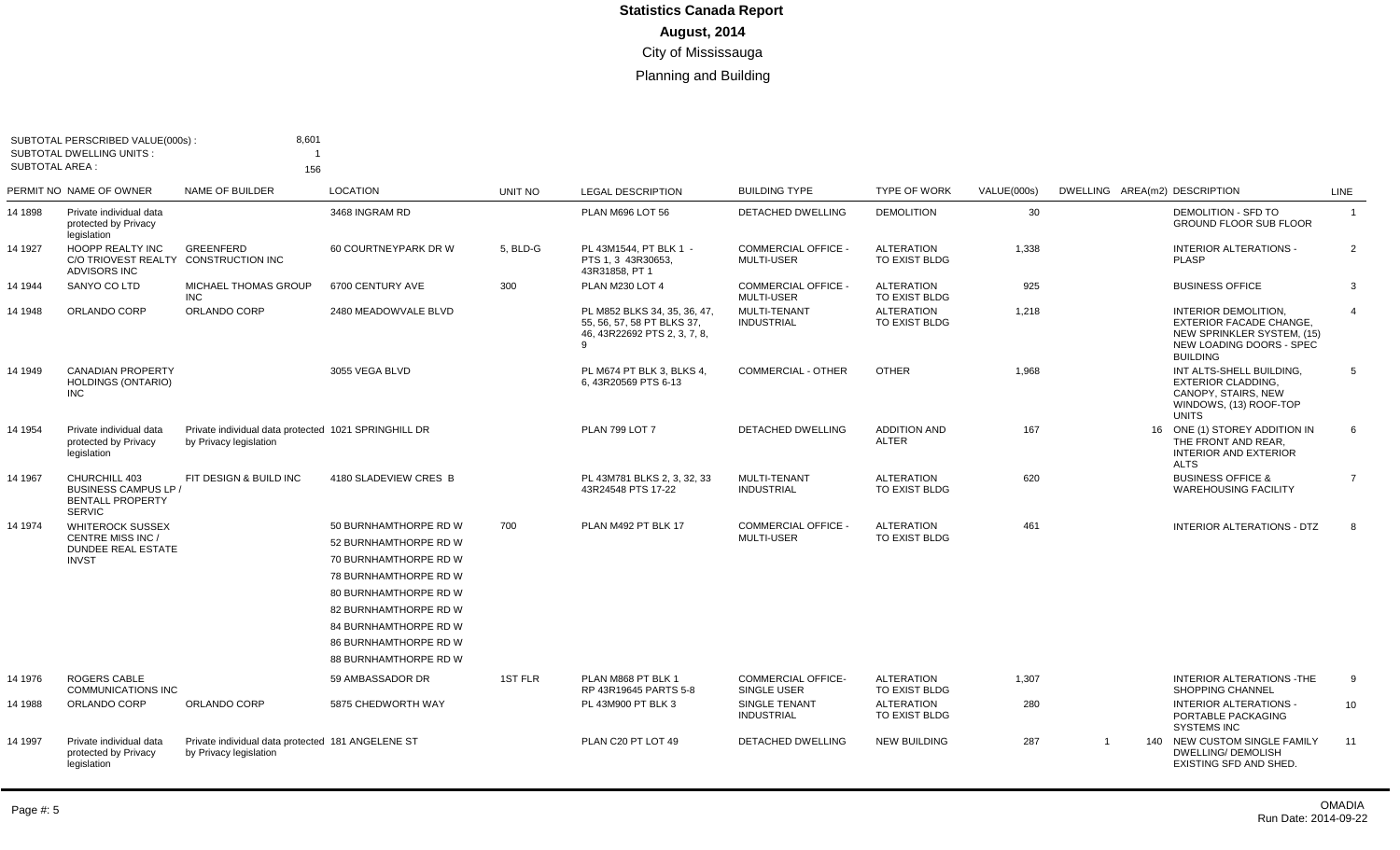|                 | SUBTOTAL PERSCRIBED VALUE(000s):<br><b>SUBTOTAL DWELLING UNITS:</b>                 | 5,320<br>3                                                                       |                      |                |                                                                   |                                                 |                                           |             |                |     |                                                                                                         |                |
|-----------------|-------------------------------------------------------------------------------------|----------------------------------------------------------------------------------|----------------------|----------------|-------------------------------------------------------------------|-------------------------------------------------|-------------------------------------------|-------------|----------------|-----|---------------------------------------------------------------------------------------------------------|----------------|
| SUBTOTAL AREA : |                                                                                     | 1,381                                                                            |                      |                |                                                                   |                                                 |                                           |             |                |     |                                                                                                         |                |
|                 | PERMIT NO NAME OF OWNER                                                             | NAME OF BUILDER                                                                  | LOCATION             | <b>UNIT NO</b> | <b>LEGAL DESCRIPTION</b>                                          | <b>BUILDING TYPE</b>                            | <b>TYPE OF WORK</b>                       | VALUE(000s) |                |     | DWELLING AREA(m2) DESCRIPTION                                                                           | <b>LINE</b>    |
| 14 2003         | Private individual data<br>protected by Privacy<br>legislation                      | Private individual data protected 3638 CORLISS CRES<br>by Privacy legislation    |                      |                | PLAN 710 PT LOT 450                                               | SEMI-DETACHED<br><b>DWELLING</b>                | <b>ALTERATION</b><br>TO EXIST BLDG        | 53          |                |     | <b>FINISHED BASEMENT &amp;</b><br><b>BASEMENT ENTRANCE STAIR</b><br>WELL IN REAR YARD                   | $\overline{1}$ |
| 4 2027          | REDBOURNE REALTY<br><b>ADVISORS INC</b>                                             | <b>QUADCON GROUP INC</b>                                                         | 1290 CENTRAL PKY W C | 800, BLD-C     | RANGE 3 NDS PT LOTS 7.8<br>RP 43R16525 PARTS<br>8,9,10,14         | <b>COMMERCIAL OFFICE -</b><br><b>MULTI-USER</b> | <b>ALTERATION</b><br>TO EXIST BLDG        | 370         |                |     | <b>INTERIOR ALTERATIONS -</b><br><b>CANADIAN PACIFIC</b>                                                | $\overline{2}$ |
| 4 2033          | ORLANDO CORP                                                                        | ORLANDO CORP                                                                     | 6525 NORTHWEST DR    |                | CON 7 EHS PT LOT 9<br>RP 43R18825 PART 1                          | SINGLE TENANT<br><b>INDUSTRIAL</b>              | <b>DEMOLITION</b>                         | 252         |                |     | <b>DEMOLITION - EXISTING</b><br><b>INDUSTRIAL BUILDING</b>                                              | 3              |
| 14 2044         | Private individual data<br>protected by Privacy<br>legislation                      | Private individual data protected 2557 OLD CARRIAGE RD<br>by Privacy legislation |                      |                | RANGE 1 SDS PT LOT 8                                              | <b>DETACHED DWELLING</b>                        | <b>NEW BUILDING</b>                       | 644         | $\overline{1}$ |     | 351 NEW CUSTOM SINGLE FAMILY<br><b>DWELLING</b>                                                         | $\overline{4}$ |
| 14 2057         | CHURCHILL 403<br><b>BUSINESS CAMPUS</b><br>LTD / BENTALL<br><b>KENNEDY (CANADA)</b> | <b>BENTALL KENNEDY</b><br>(CANADA) LP                                            | 3715 LAIRD RD V      | 5-8. BLD-V     | RCP 1542. PT LT 9 - PTS 1-<br>3.12 43R30181                       | MULTI-TENANT<br><b>INDUSTRIAL</b>               | <b>ALTERATION</b><br><b>TO EXIST BLDG</b> | 850         |                |     | <b>INTERIOR ALTERATIONS -</b><br><b>METROLAND MEDIA</b><br>CORPORATE                                    | 5              |
| 14 2058         | ASSURANCE CO &<br><b>LONDON LIFE</b><br><b>INSURANCE CO</b>                         | THE GREAT-WEST LIFE MANEL CONTRACTING LTD                                        | 2050 DERRY RD W B    | 200. BLD-B     | CON 5 WHS PT LT 11.<br>43R14863 PT PARTS 11-13,<br>15, 23, 25, 26 | <b>COMMERCIAL OFFICE -</b><br><b>MULTI-USER</b> | <b>ALTERATION</b><br>TO EXIST BLDG        | 582         |                |     | <b>INTERIOR ALTERATIONS -</b><br><b>SAMSUNG ELECTRONICS</b><br><b>CANADA INC</b>                        | 6              |
| 14 2061         | Private individual data<br>protected by Privacy<br>legislation                      | Private individual data protected 1100 HAWTHORNE CRT<br>by Privacy legislation   |                      |                | PLAN M697 LOT 8                                                   | <b>DETACHED DWELLING</b>                        | <b>ADDITION AND</b><br><b>ALTER</b>       | 68          |                | 28  | <b>REAR COVERED PORCH</b><br>ADDITION / INT. ALTERATIONS                                                | $\overline{7}$ |
| 14 2072         | Private individual data<br>protected by Privacy<br>legislation                      |                                                                                  | 2219 PORTWAY AVE     |                | LT 26 PL 697                                                      | <b>DETACHED DWELLING</b>                        | <b>ADDITION AND</b><br><b>ALTER</b>       | 120         |                |     | 32 ADDITION, ROOF<br><b>REPLACEMENT &amp; INTERIOR</b><br><b>ALTERATIONS</b>                            | 8              |
| 14 2106         | Private individual data<br>protected by Privacy<br>legislation                      | Private individual data protected 7161 LANCASTER AVE<br>by Privacy legislation   |                      |                | PLAN 436 LOT 198                                                  | DETACHED DWELLING                               | <b>NEW BUILDING</b>                       | 507         | $\overline{1}$ |     | 251 NEW CUSTOM SINGLE FAMILY<br>DWELLING, DEMOLISH<br><b>EXISTING SFD AND</b><br><b>DETACHED GARAGE</b> | $\mathbf{Q}$   |
| 14 2107         | Private individual data<br>protected by Privacy<br>legislation                      | Private individual data protected 44 SUBURBAN DR<br>by Privacy legislation       |                      |                | PLAN 548 LOT 114                                                  | <b>DETACHED DWELLING</b>                        | <b>ADDITION AND</b><br><b>ALTER</b>       | 170         |                |     | 1-STOREY GARAGE ADDITION.<br><b>COVERED PORCH &amp;</b><br><b>ALTERATIONS</b>                           | 10             |
| 14 2117         | Private individual data<br>protected by Privacy<br>legislation                      |                                                                                  | 1071 SHAW DR         |                | PLAN F20 LOT 48                                                   | <b>DETACHED DWELLING</b>                        | <b>DEMOLITION</b>                         | 35          |                |     | <b>DEMOLITION - SFD &amp;</b><br><b>DETACHED GARAGE</b>                                                 | 11             |
| 14 2142         | Private individual data<br>protected by Privacy<br>legislation                      | Private individual data protected 409 CAMDEN CIR<br>by Privacy legislation       |                      |                | <b>PLAN M578 LOT 222</b>                                          | <b>DETACHED DWELLING</b>                        | <b>ADDITION AND</b><br><b>ALTER</b>       | 70          |                |     | <b>BASEMENTSTAIRWELL</b><br>PORCH WITH ATTACHED<br><b>GAZEBO.SHED &amp; FINISHED</b><br><b>BASEMENT</b> | 12             |
| 14 2187         | Private individual data<br>protected by Privacy<br>legislation                      |                                                                                  | 948 CLARKSON RD S    |                | CON 3-SDS PT 29 -<br>43R35322 PT 1                                | <b>DETACHED DWELLING</b>                        | <b>ADDITION AND</b><br><b>ALTER</b>       | 138         |                |     | 31 ADDITION AT REAR, STAIR<br><b>WELL, PORCH &amp; INTERIOR</b><br><b>ALTERATIONS</b>                   | 13             |
| 14 2192         | Private individual data<br>protected by Privacy<br>legislation                      | Private individual data protected 471 BOB-O-LINK RD<br>by Privacy legislation    |                      |                | PLAN 333 PT LOT 55                                                | DETACHED DWELLING                               | <b>NEW BUILDING</b>                       | 1,461       | -1             | 687 | NEW CUSTOM SINGLE FAMILY<br>DWELLING WITH FINISHED<br><b>BASEMENT</b>                                   | 14             |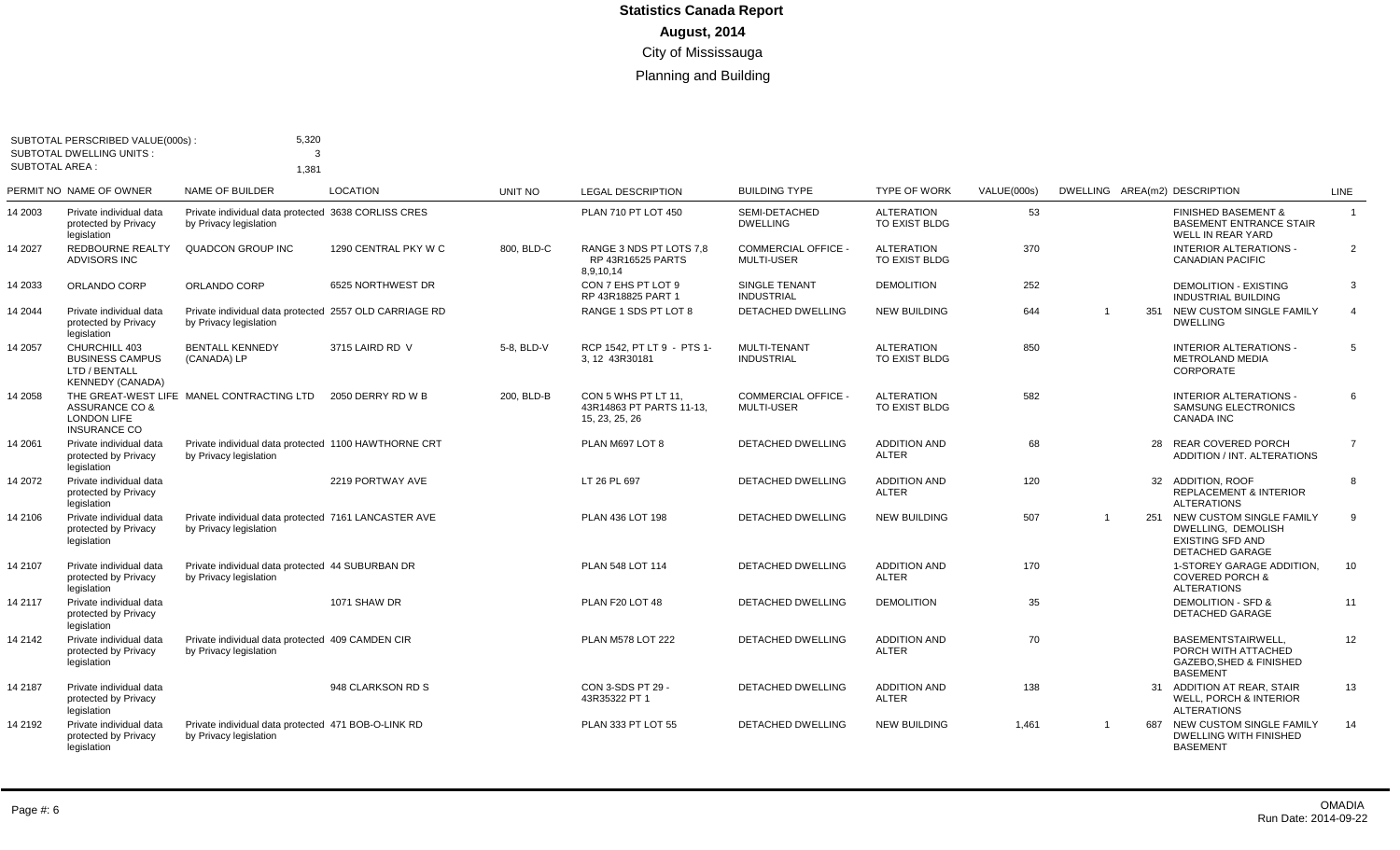| SUBTOTAL AREA : | SUBTOTAL PERSCRIBED VALUE(000s):<br><b>SUBTOTAL DWELLING UNITS:</b> | 3,443                                                                         |                      |                |                                                                   |                                          |                                           |             |                |                                                                                                                                                                               |                |
|-----------------|---------------------------------------------------------------------|-------------------------------------------------------------------------------|----------------------|----------------|-------------------------------------------------------------------|------------------------------------------|-------------------------------------------|-------------|----------------|-------------------------------------------------------------------------------------------------------------------------------------------------------------------------------|----------------|
|                 | PERMIT NO NAME OF OWNER                                             | 360<br><b>NAME OF BUILDER</b>                                                 | <b>LOCATION</b>      | UNIT NO        | <b>LEGAL DESCRIPTION</b>                                          | <b>BUILDING TYPE</b>                     | <b>TYPE OF WORK</b>                       | VALUE(000s) |                | DWELLING AREA(m2) DESCRIPTION                                                                                                                                                 | <b>LINE</b>    |
| 14 2208         | Private individual data<br>protected by Privacy<br>legislation      |                                                                               | 1229 HAIG BLVD       |                | CON 2 SDS PT LOT 7                                                | <b>DETACHED DWELLING</b>                 | <b>DEMOLITION</b>                         | 35          |                | <b>DEMOLITION - SFD &amp;</b><br><b>DETACHED GARAGE</b>                                                                                                                       | $\overline{1}$ |
| 14 2209         | ASHLEY OAKS HOMES<br><b>INC</b>                                     |                                                                               | 1225 HAIG BLVD       |                | CON 2 SDS PT LOT 7                                                | <b>DETACHED DWELLING</b>                 | <b>DEMOLITION</b>                         | 35          |                | <b>DEMOLITION - SFD &amp;</b><br><b>DETACHED GARAGE</b>                                                                                                                       | $\overline{2}$ |
| 14 2212         | PATRIA PROPERTIES<br>INC / LIFE ASSURANCE<br>CO.                    | FOX CONTRACTING LTD                                                           | 4 ROBERT SPECK PKY   | 7-9TH/FL       | PLAN M270 BLK D                                                   | COMMERCIAL - OTHER                       | <b>ALTERATION</b><br>TO EXIST BLDG        | 520         |                | <b>INTERIOR ALTERATIONS -</b><br><b>ELEMENT FLEET</b><br>MANAGEMENT                                                                                                           | 3              |
| 14 2215         | Private individual data<br>protected by Privacy<br>legislation      | Private individual data protected 976 SPRINGHILL DR<br>by Privacy legislation |                      |                | PLAN 799 PT LOTS 17.18                                            | <b>DETACHED DWELLING</b>                 | <b>ADDITION AND</b><br><b>ALTER</b>       | 151         |                | NEW FRONT PORCH, PARTIAL<br><b>ROOF RENO &amp; INTERIOR</b><br><b>ALTERATIONS</b>                                                                                             | $\overline{4}$ |
| 14 2233         | PEEL CONDO CORP<br>#105                                             | <b>DECOR BUILDING</b><br><b>RESTORATION LTD</b>                               | 2001 BONNYMEDE DR    |                | PEEL CONDO PLAN 105                                               | APARTMENT (> 6 UNITS)                    | <b>ALTERATION</b><br><b>TO EXIST BLDG</b> | 325         |                | ALTERATIONS - RESTORATION<br>& PROTECTION OF THE<br>UNDERGROUND PARKING<br><b>GARAGE INCLUDING</b><br><b>WATERPROOFING &amp; SITE</b><br><b>ELEMENTS</b>                      | 5              |
| 14 2265         | Private individual data<br>protected by Privacy<br>legislation      |                                                                               | 5167 FRYBROOK CRT    |                | PLAN M856 LOT 16                                                  | <b>DETACHED DWELLING</b>                 | <b>ALTERATION</b><br>TO EXIST BLDG        | 344         |                | <b>INTERIOR ALTERATIONS TO</b><br><b>GROUND &amp; SECOND FLOOR &amp;</b><br><b>FINISHED BASEMENT</b>                                                                          | 6              |
| 14 2277         | <b>MORGUARD</b><br><b>INDUSTRIAL</b><br>PROPERTIES INC              | OZZ (000703-5040<br>TIMBERLEA) LIMITED<br>PARTNERSHIP                         | 5040 TIMBERLEA BLVD  |                | PLAN M219 PT BLK H<br>RP 43R6987 PARTS 3.7                        | <b>MULTI-TENANT</b><br><b>INDUSTRIAL</b> | <b>OTHER</b>                              | 250         |                | ADDITION - ROOFTOP SOLAR<br>PANELS & CONCRETE PAD TO<br><b>SUPPORT INVERTOR</b>                                                                                               | $\overline{7}$ |
| 14 2293         | Private individual data<br>protected by Privacy<br>legislation      | Private individual data protected 65 CUMBERLAND DR<br>by Privacy legislation  |                      |                | PLAN H21 PT LOTS 38.39                                            | <b>DETACHED DWELLING</b>                 | <b>ADDITION AND</b><br><b>ALTER</b>       | 60          |                | <b>FRONT PORCH ADDITION &amp;</b><br>INTERIOR ALTERATIONS ON<br><b>SECOND FLOOR</b>                                                                                           | 8              |
| 14 2315         | Private individual data<br>protected by Privacy<br>legislation      | <b>INSPIRE HOMES</b>                                                          | 947 PORCUPINE AVE    |                | <b>PLAN 397 LOT 5</b>                                             | DETACHED DWELLING                        | <b>ADDITION AND</b><br><b>ALTER</b>       | 170         |                | 46 RE-LOCATE NON LOAD<br><b>BEARING WALLS IN</b><br>LIVING/DINING ROOM<br>DEMOLISH BAY WINDOW IN<br>KITCHEN TO CONSTRUCT<br>KITCHEN/FAMILY ROOM<br><b>ADDITION &amp; DECK</b> | 9              |
| 14 2320         | Private individual data<br>protected by Privacy<br>legislation      | Private individual data protected 1534 TROTWOOD AVE<br>by Privacy legislation |                      |                | PLAN F20 PT LOT 278 PT<br>LOT 282                                 | <b>DETACHED DWELLING</b>                 | <b>NEW BUILDING</b>                       | 688         | $\overline{1}$ | 314 NEW CUSTOM SINGLE FAMILY<br><b>DWELLING WITH FINISHED</b><br><b>BASEMENT AND DEMOLISH</b><br><b>EXISTING SFD</b>                                                          | 10             |
| 14 2354         | <b>FCHT HOLDINGS</b><br>(ONTARIO) CORP                              | <b>WEEKES GENERAL</b><br><b>CONTRACTING INC</b>                               | 915 RATHBURN RD E    | $\overline{1}$ | PLAN M367 BLK 30                                                  | <b>COMMERCIAL - OTHER</b>                | <b>ALTERATION</b><br><b>TO EXIST BLDG</b> | 322         |                | <b>RETAIL STORE</b>                                                                                                                                                           | 11             |
| 14 2359         | <b>PINNACLE</b><br><b>INTERNATIONAL</b>                             | MONDIALE DEVELOPMENT<br>LTD                                                   | 3985 GRAND PARK DR   | D.E            | PCP 960 - FORMERLY CON<br>1, PT LT 20 - PTS 3, 5, 6-9<br>43R35813 | APARTMENT (> 6 UNITS)                    | <b>ALTERATION</b><br>TO EXIST BLDG        | 113         |                | <b>OFFICE</b>                                                                                                                                                                 | 12             |
| 14 2375         | 2695 MEADOWVALE<br>PORTFOLIO INC                                    | 2695 MEADOWVALE<br>PORTFOLIO INC                                              | 2695 MEADOWVALE BLVD | 2ND FLOOR      | CON 5 WHS PT LOT 13<br>RP 43R18145 PART 1                         | INDUSTRIAL - OTHER                       | <b>ALTERATION</b><br>TO EXIST BLDG        | 430         |                | <b>INTERIOR ALTERATIONS - U-</b><br>LINE SHIPPING SUPPLY<br><b>SPECIALISTS</b>                                                                                                | 13             |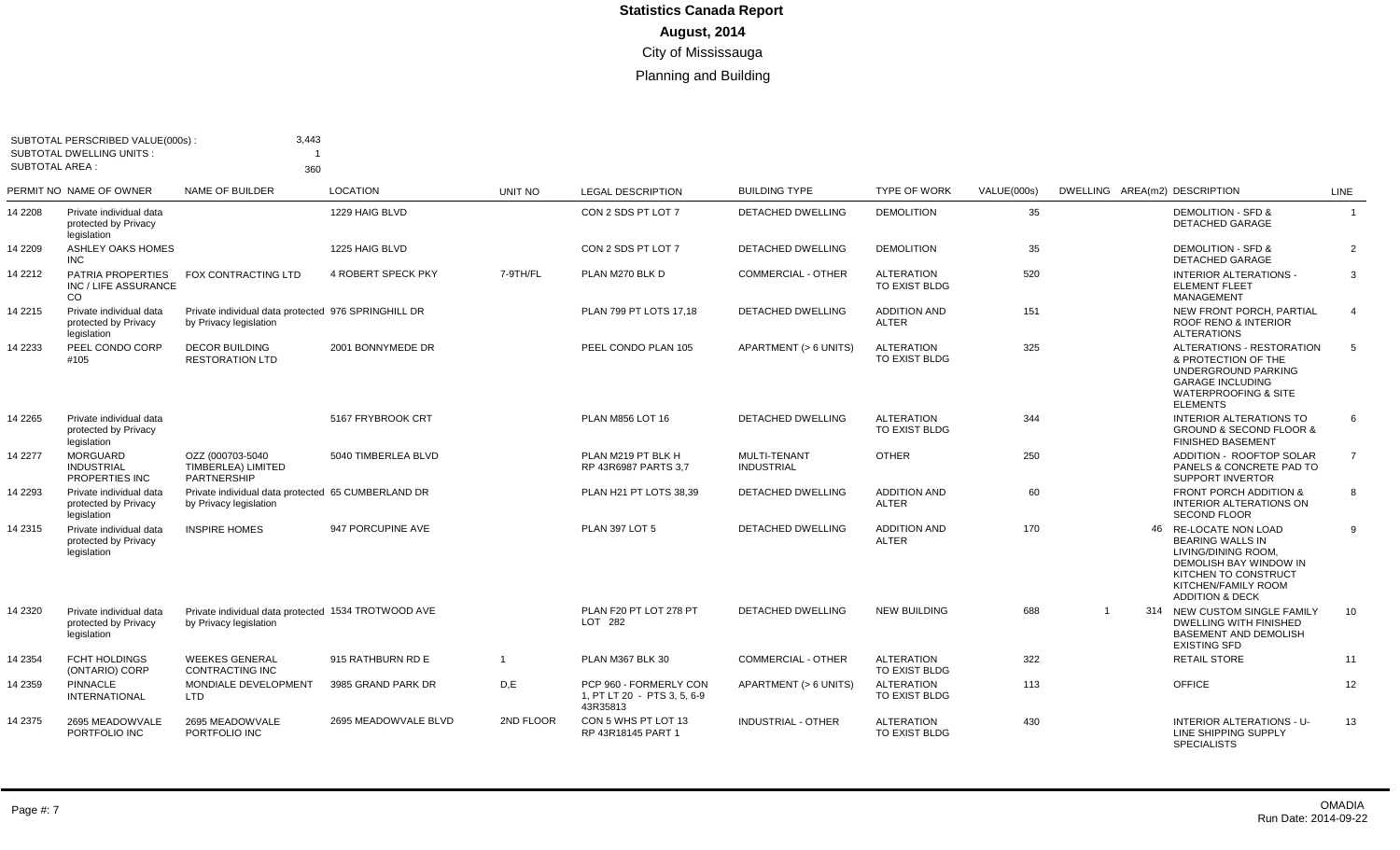| <b>SUBTOTAL AREA:</b> | SUBTOTAL PERSCRIBED VALUE(000s)<br>SUBTOTAL DWELLING UNITS:    | 2,279<br>660                                                                      |                   |         |                                         |                                           |                                     |             |     |                                                                                                                 |                |
|-----------------------|----------------------------------------------------------------|-----------------------------------------------------------------------------------|-------------------|---------|-----------------------------------------|-------------------------------------------|-------------------------------------|-------------|-----|-----------------------------------------------------------------------------------------------------------------|----------------|
|                       | PERMIT NO NAME OF OWNER                                        | NAME OF BUILDER                                                                   | <b>LOCATION</b>   | UNIT NO | <b>LEGAL DESCRIPTION</b>                | <b>BUILDING TYPE</b>                      | <b>TYPE OF WORK</b>                 | VALUE(000s) |     | DWELLING AREA(m2) DESCRIPTION                                                                                   | LINE           |
| 14 2392               | Private individual data<br>protected by Privacy<br>legislation |                                                                                   | 1243 WOODLAND AVE |         | PLAN 323 LOT 103                        | <b>DETACHED DWELLING</b>                  | <b>DEMOLITION</b>                   | 30          |     | <b>DEMOLITION - SFD</b>                                                                                         |                |
| 14 2414               | Private individual data<br>protected by Privacy<br>legislation | Private individual data protected 1391 LONDONDERRY BLVD<br>by Privacy legislation |                   |         | <b>PLAN 561 LOT 5</b>                   | <b>DETACHED DWELLING</b>                  | <b>ADDITION AND</b><br><b>ALTER</b> | 112         |     | 57 NEW 1-STOREY REAR<br>ADDITION. NEW REAR DECK &<br>INTERIOR ALTERATIONS                                       | 2              |
| 14 2471               | Private individual data<br>protected by Privacy<br>legislation |                                                                                   | 1550 LEDA AVE     |         | <b>PLAN 418 LOT 7</b>                   | DETACHED DWELLING                         | <b>DEMOLITION</b>                   | 30          |     | <b>DEMOLITION - 1-STOREY</b><br>SINGLE FAMILY DWELLING                                                          | 3              |
| 14 2478               | <b>ACCESS SELF</b><br><b>STORAGE INC</b>                       | OZZ SOLAR DEVELOPMENT<br><b>INC</b>                                               | 37 JOHN ST        |         | CON 1 NDS PT LOT 15                     | <b>SINGLE TENANT</b><br><b>INDUSTRIAL</b> | <b>OTHER</b>                        | 250         |     | <b>ADDITION - ROOFTOP SOLAR</b><br>PANEL                                                                        |                |
| 14 2485               | PEEL DISTRICT<br><b>SCHOOL BOARD</b>                           |                                                                                   | 465 FAIRVIEW RD W |         | PLAN M826 PT BLK 132. PT<br>LTS 1, 2, 3 | <b>SCHOOL - OTHER</b>                     | <b>SPRINKLERS</b>                   | 320         |     | FIRE-ONLY - SPRINKLERS                                                                                          | 5              |
| 14 2505               | Private individual data<br>protected by Privacy<br>legislation | Private individual data protected 1375 BROADMOOR AVE<br>by Privacy legislation    |                   |         | PLAN 404 LOT 20                         | <b>DETACHED DWELLING</b>                  | <b>NEW BUILDING</b>                 | 934         | 427 | NEW CUSTOM SINGLE FAMILY<br><b>DWELLING WITH FINISHED</b><br><b>BASEMENT/ DEMOLISH</b><br><b>EXISTING SFD</b>   | 6              |
| 14 2521               | Private individual data<br>protected by Privacy<br>legislation | Private individual data protected 1228 KANE RD<br>by Privacy legislation          |                   |         | RANGE 1 CIR PT LT 9 - PT<br>1 43R25236  | <b>DETACHED DWELLING</b>                  | <b>ADDITION AND</b><br><b>ALTER</b> | 434         |     | 175 (2) FRONT ADDITIONS, (2)<br>FRONT PORCHES, FINISHED<br><b>BASEMENT &amp; INTERIOR</b><br><b>ALTERATIONS</b> | $\overline{7}$ |
| 14 2537               | Private individual data<br>protected by Privacy<br>legislation | ROYAL HOME<br><b>IMPROVEMENTS LTD</b>                                             | 1089 MESA CRES    |         | PLAN M319 LOT 15                        | <b>DETACHED DWELLING</b>                  | <b>ALTERATION</b><br>TO EXIST BLDG  | 80          |     | INTERIOR ALTERATIONS ON<br>MAIN AND SECOND FLOOR                                                                | 8              |
| 14 2579               | Private individual data<br>protected by Privacy<br>legislation | Private individual data protected 1560 BRAMSEY DR<br>by Privacy legislation       |                   |         | PLAN 574 LOT 24                         | <b>DETACHED DWELLING</b>                  | <b>DEMOLITION</b>                   | 30          |     | <b>DEMOLITION - SFD</b>                                                                                         | 9              |
| 14 2608               | Private individual data<br>protected by Privacy<br>legislation | Private individual data protected 902 PINE VALLEY CIR<br>by Privacy legislation   |                   |         | L 74 PLAN M-1626                        | DETACHED DWELLING                         | <b>ALTERATION</b><br>TO EXIST BLDG  | 59          |     | <b>INTERIOR ALTERATIONS -</b><br>NEW KITCHEN, ENSUITE<br>BATHROOM, NEW BEAMS & (1)<br><b>EXTERIOR REAR DOOR</b> | 10             |

| TOTAL PERSCRIBED VALUE(000s): | 64,590 |
|-------------------------------|--------|
| TOTAL DWELLING UNITS :        | 23     |
| TOTAL AREA :                  | 28,308 |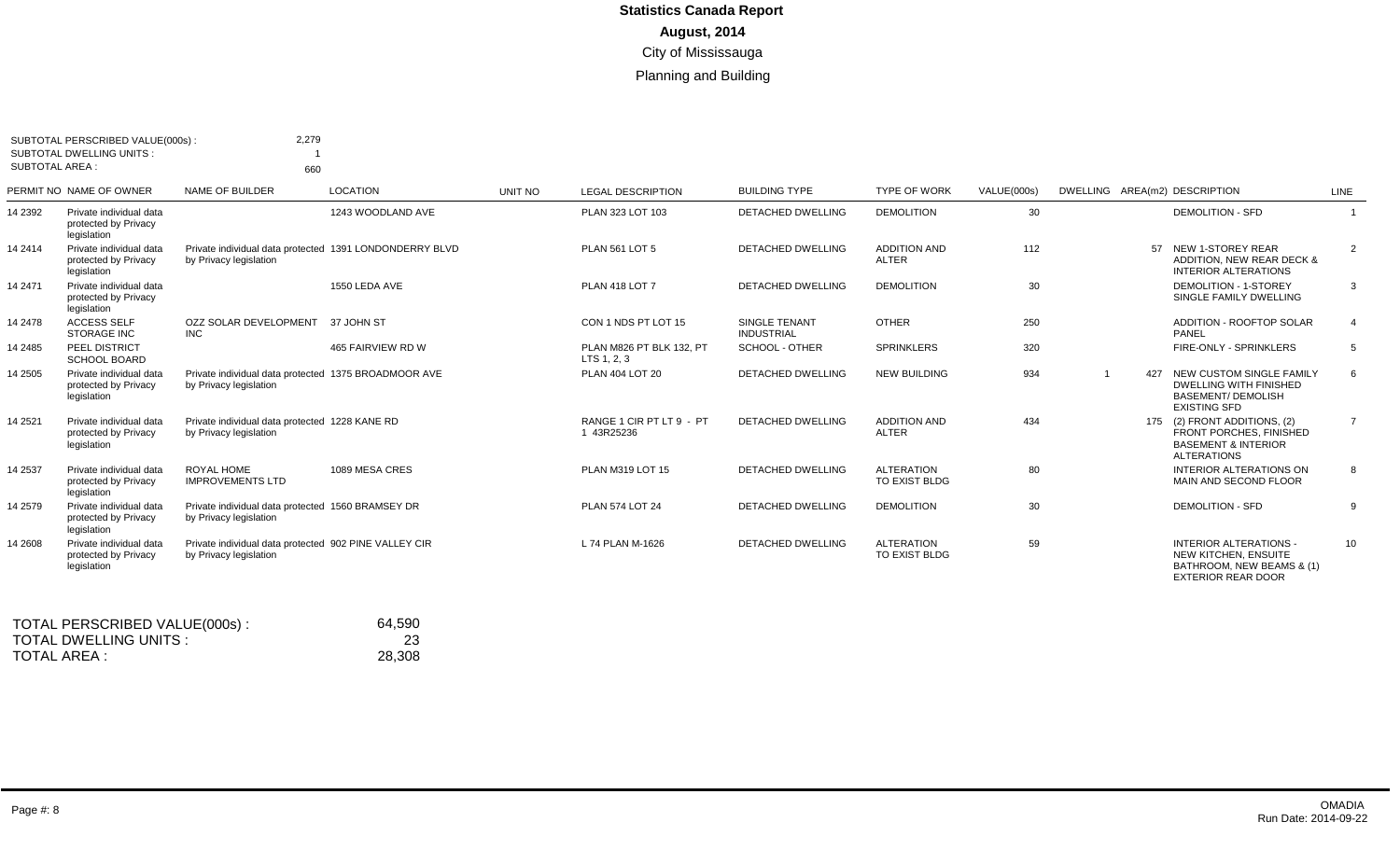# **Statistics Canada Report**

# **August, 2014**

#### City of Mississauga

#### Planning and Building

#### SECTION B - MINOR RESIDENTIAL ADDITIONS AND RENNOVATIONS

| PERMITS VALUED AT LESS THAN \$50,000 |                      | LINE NO. | <b>VALUE (000s)</b> | NO OF PERMITS |
|--------------------------------------|----------------------|----------|---------------------|---------------|
| NEW GARAGES AND CARPORTS             | - SINGLE DWELLINGS   | 01       | 70                  | 3             |
|                                      | - MULTIPLE DWELLINGS | 02       |                     | $\Omega$      |
| NEW INGROUND SWIMMING POOLS          | - SINGLE DWELLINGS   | 03       |                     |               |
|                                      | - MULTIPLE DWELLINGS | 04       |                     | $\Omega$      |
| OTHER IMPROVEMENTS                   | - SINGLE DWELLINGS   | 05       | 1,169               | 84            |
|                                      | - MULTIPLE DWELLINGS | 06       | 846                 | 32            |
| TOTALS FOR SECTION B                 |                      | 07       | 2,085               | 120           |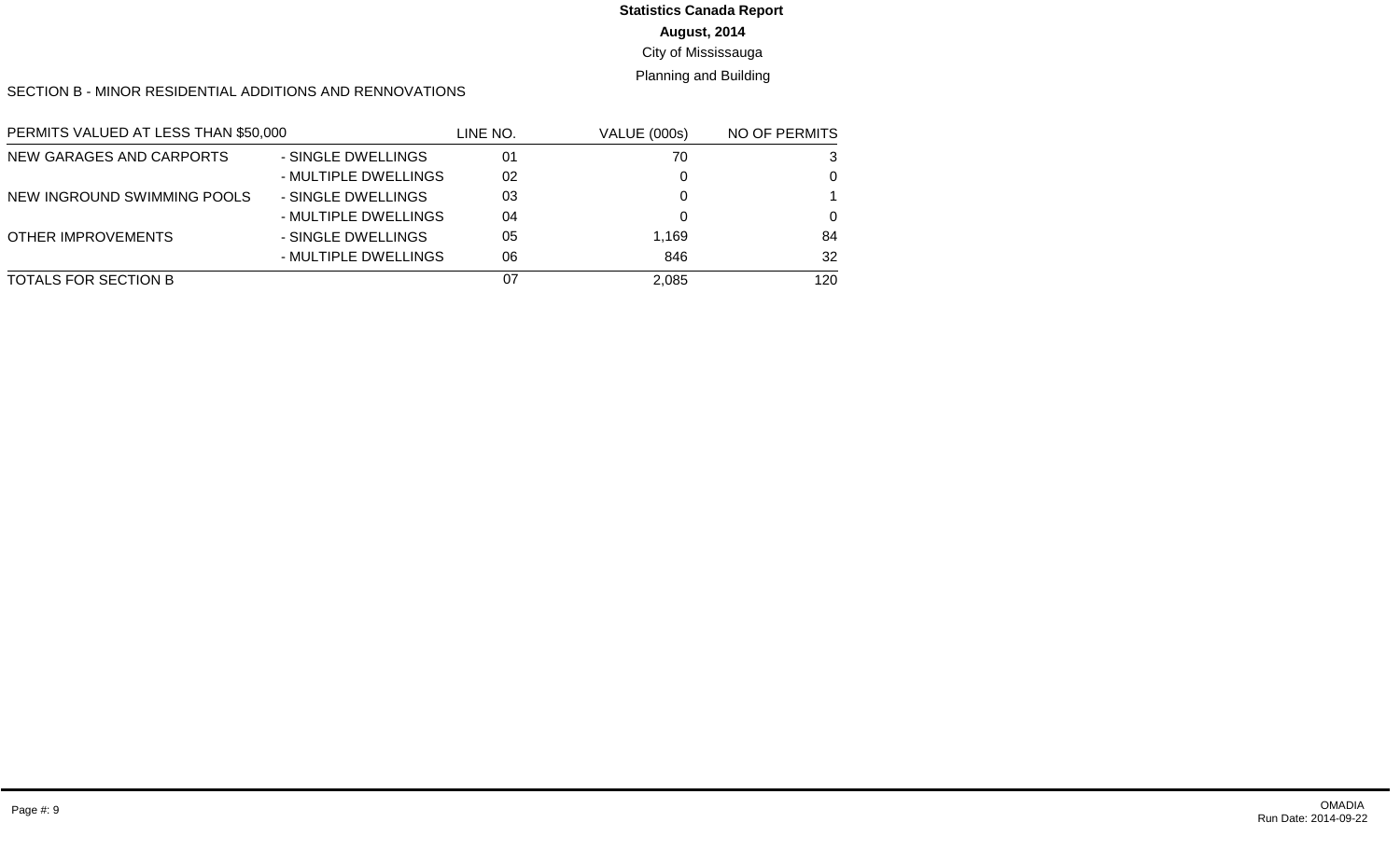# **Statistics Canada Report**

**August, 2014**

City of Mississauga

Planning and Building

SECTION C - MINOR NON-RESIDENTIAL PROJECTS

| PERMITS VALUED AT LESS THAN \$250,000            |                             | LINE NO. | <b>VALUE (000s)</b> | NO OF PERMITS |
|--------------------------------------------------|-----------------------------|----------|---------------------|---------------|
| <b>INDUSTRIAL</b>                                | - NEW CONSTRUCTION          | 08       | 111                 | 2             |
|                                                  | - ADDITIONS AND RENOVATIONS | 09       | 2958                | 37            |
| <b>COMMERCIAL</b>                                | - NEW CONSTRUCTION          | 10       |                     |               |
|                                                  | - ADDITIONS AND RENOVATIONS | 11       | 4406                | 97            |
| INSTITUTIONAL OR GOVERNMENTAL - NEW CONSTRUCTION |                             | 12       | 156                 |               |
|                                                  | - ADDITIONS AND RENOVATIONS | 13       | 1534                | 32            |
| TOTALS FOR SECTION C                             |                             | 14       | 9.165               | 170           |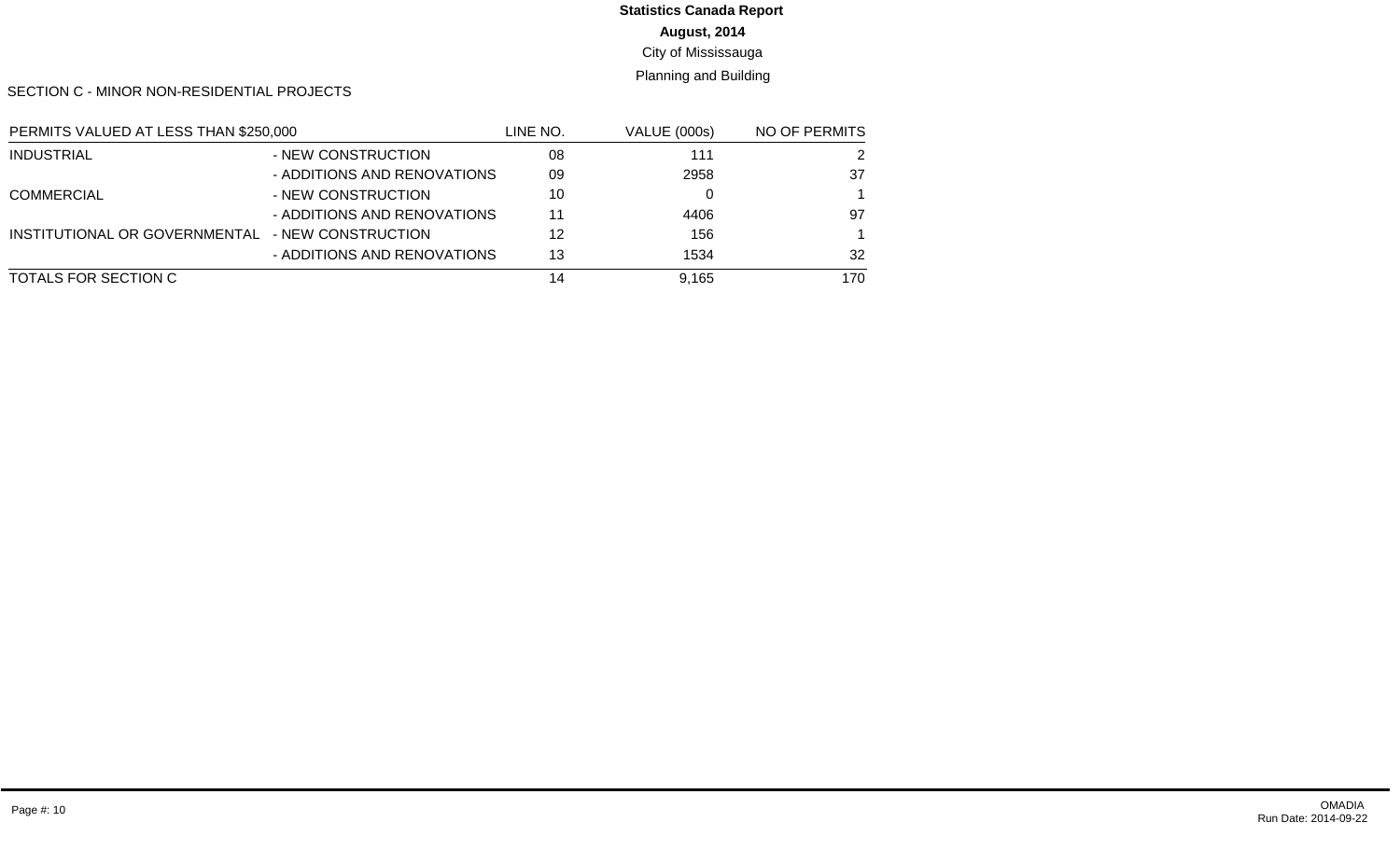### SECTION D - RESIDENTIAL DEMOLITIONS

| <b>TVDE</b>   | SINGLE | <b>SEMI</b> | <b>ROW STREET ROW</b> | <b>CONDO ROW</b> | $-$ | A DT<br>ור | OTHEF | $ -$<br>.<br>VIDL |
|---------------|--------|-------------|-----------------------|------------------|-----|------------|-------|-------------------|
| UNITS<br># OF |        |             |                       |                  |     |            |       |                   |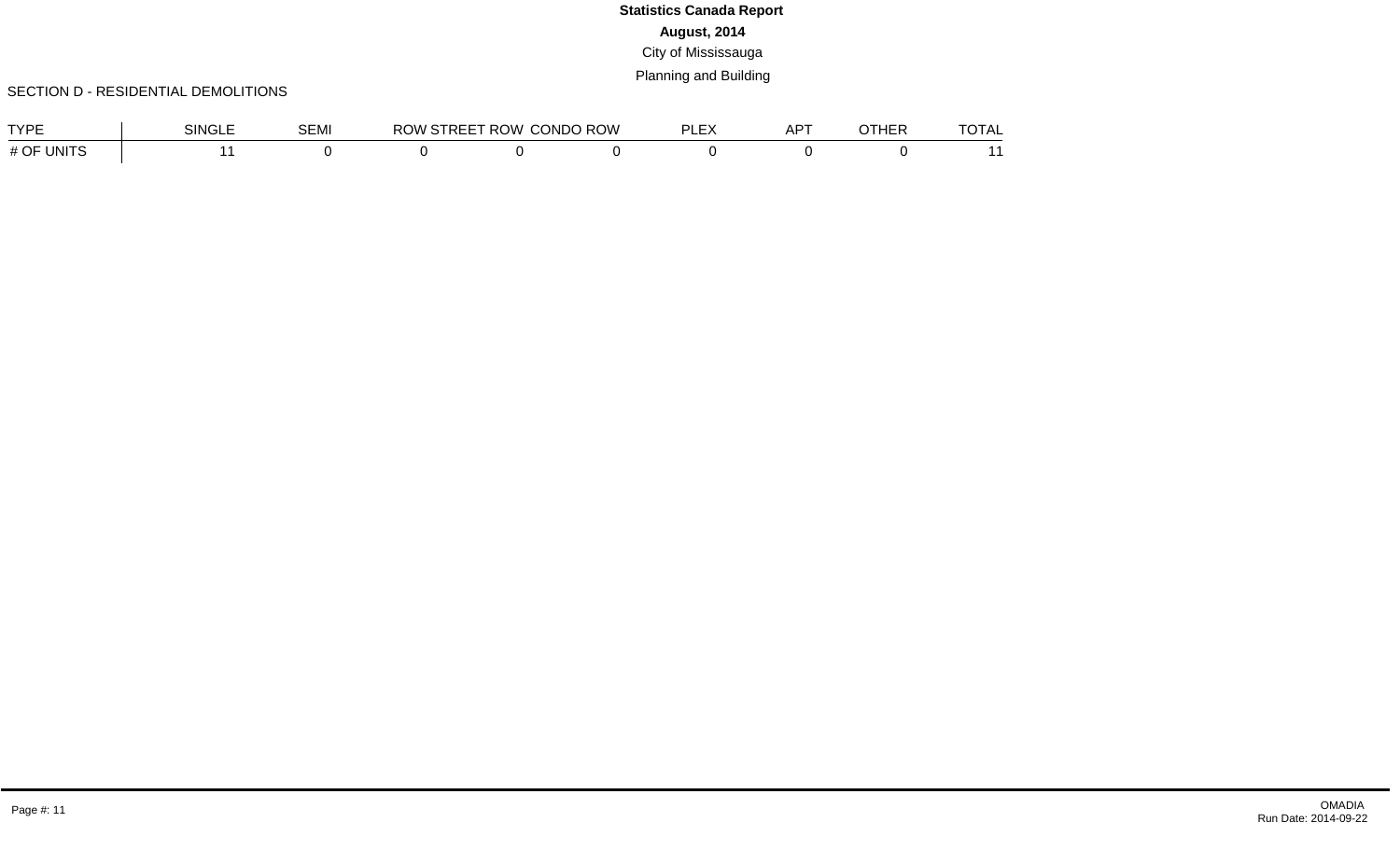#### SECTION A - MAJOR CONSTRUCTION PROJECTS

| <b>SUBTOTAL AREA:</b> | SUBTOTAL PERSCRIBED VALUE(000s)<br><b>SUBTOTAL DWELLING UNITS:</b> | 30,228<br>10 <sup>°</sup><br>15.090                                            |                      |                |                                                |                                               |                                         |             |                |     |                                                                                                                           |                |
|-----------------------|--------------------------------------------------------------------|--------------------------------------------------------------------------------|----------------------|----------------|------------------------------------------------|-----------------------------------------------|-----------------------------------------|-------------|----------------|-----|---------------------------------------------------------------------------------------------------------------------------|----------------|
|                       | PERMIT NO NAME OF OWNER                                            | <b>NAME OF BUILDER</b>                                                         | <b>LOCATION</b>      | <b>UNIT NO</b> | <b>LEGAL DESCRIPTION</b>                       | <b>BUILDING TYPE</b>                          | TYPE OF WORK                            | VALUE(000s) |                |     | DWELLING AREA(m2) DESCRIPTION                                                                                             | <b>LINE</b>    |
| 12 1445               | Private individual data<br>protected by Privacy<br>legislation     | Private individual data protected 1317 RAVINE DR<br>by Privacy legislation     |                      |                | PLAN 389 PT LOT 30<br>RP 43R11889 PART 2       | DETACHED DWELLING                             | <b>NEW BUILDING</b>                     | 952         |                |     | 452 NEW - SFD CUSTOM WITH<br>FINISHED BASEMENT AND<br>DEMOLISH EXISTING SFD                                               | $\mathbf{1}$   |
| 13 3913               | Private individual data<br>protected by Privacy<br>legislation     | Private individual data protected 1047 GREAVES AVE<br>by Privacy legislation   |                      |                | PL C23, PT LT 37 - PT 2<br>43R35082            | <b>DETACHED DWELLING</b>                      | <b>NEW BUILDING</b>                     | 388         |                |     | 223 NEW CUSTOM SFD                                                                                                        | 2              |
| 13 4107               | <b>MEADOWPINES (45)</b><br>LTD / MEADOWPINES<br>$(45)$ INC         | GIFFELS DESIGN-BUILD INC                                                       | 2555 MEADOWPINE BLVD |                | PLAN M852 BLK 48                               | <b>COMMERCIAL OFFICE</b><br><b>MULTI-USER</b> | <b>NEW BUILDING</b>                     | 4,006       |                |     | 2,740 NEW - (1) STOREY SHELL<br><b>OFFICE BUILDING</b>                                                                    | 3              |
| 13 4464<br>FTR.       | <b>REGION OF PEEL</b>                                              | TORBEAR CONTRACTING<br>INC.                                                    | 1180 LAKESHORE RD W  |                | PL A88 LTS 1-65, LTS 16A-<br>29A               | <b>GOVERNMENTAL</b>                           | ADDITION TO<br><b>EXIST BLDG</b>        | 1,245       |                | 958 | <b>ADDITION - EXPANSION TO</b><br><b>EXISTING WATER TREATMENT</b><br>FACILITY, REGION OF PEEL,<br>FOUNDATION TO ROOF ONLY | $\overline{4}$ |
| 13 6193               | Private individual data<br>protected by Privacy<br>legislation     |                                                                                | 7567 DISCUS CRES     |                | PLAN 752 LOT 32                                | <b>DETACHED DWELLING</b>                      | <b>ADDITION TO</b><br><b>EXIST BLDG</b> | 56          |                |     | 44 ADDITION - 1-STOREY<br><b>ADDITION</b>                                                                                 | 5              |
| 13 6225               | 2167439 ONTARIO INC                                                | <b>ONYX-SPRINKLER</b><br><b>INSTALLATIONS INC</b>                              | 5101 ORBITOR DR      |                | PLAN M533 PT BLKS 7.8<br>RP 43R14531 PARTS 1.2 | MULTI-TENANT<br><b>INDUSTRIAL</b>             | <b>SPRINKLERS</b>                       | 300         |                |     | FIRE ONLY - NEW SPRINKLER<br><b>SYSTEM</b>                                                                                | 6              |
| 137041<br>SU          | Private individual data<br>protected by Privacy<br>legislation     | Private individual data protected 5015 GUILDWOOD WAY<br>by Privacy legislation |                      |                | PLAN M790 LOT 158                              | DETACHED DWELLING                             | <b>ALTERATION</b><br>TO EXIST BLDG      | 92          |                |     | 68 RESIDENTIAL SECOND-UNIT &<br>NEW 1-STOREY ADDITION TO<br><b>ENCLOSE BASEMENT</b><br><b>STAIRWELL</b>                   | $\overline{7}$ |
| 137185                | Private individual data<br>protected by Privacv<br>legislation     | Private individual data protected 994 GARRARD AVE<br>by Privacy legislation    |                      |                | PLAN K22 E PT LOT 149                          | <b>DETACHED DWELLING</b>                      | <b>NEW BUILDING</b>                     | 633         |                |     | 310 NEW CUSTOM SFD/ DEMOLISH<br><b>EXISTING SFD. DETACHED</b><br><b>GARAGE &amp; METAL SHED</b>                           | 8              |
| 14 28                 | 2167437 ONTARIO INC /<br><b>REMCO INC</b>                          | 2167437 ONTARIO INC /<br><b>REMCO INC</b>                                      | 5101 ORBITOR DR      |                | PLAN M533 PT BLKS 7.8<br>RP 43R14531 PARTS 1.2 | <b>SINGLE TENANT</b><br><b>INDUSTRIAL</b>     | <b>ALTERATION</b><br>TO EXIST BLDG      | 1,860       |                |     | <b>INTERIOR ALTERATIONS -</b><br>2167437 ONTARIO INC                                                                      | 9              |
| 14 62 SU              | Private individual data<br>protected by Privacv<br>legislation     | Private individual data protected 3933 LONGO CIR<br>by Privacy legislation     |                      |                | PLAN M420 LOT 46                               | DETACHED DWELLING                             | <b>ALTERATION</b><br>TO EXIST BLDG      | 98          |                | 90  | RESIDENTIAL SECOND UNIT                                                                                                   | 10             |
| 14 169                | <b>BVD HOLDINGS</b><br>MISSISSAUGA INC                             | DEMIK CONSTRUCTION LTD 6070 DIXIE RD                                           |                      |                | PL M689 PT LT 12                               | <b>COMMERCIAL - OTHER</b>                     | <b>NEW BUILDING</b>                     | 797         |                |     | 552 NEW - SHELL COMMERCIAL<br><b>BUILDING</b>                                                                             | 11             |
| 14 313                | <b>LTD</b>                                                         | BATES DESIGN & BUILD BATES DESIGN & BUILD LTD 31-A PINE AVE N                  | 31-B PINE AVE N      |                | PLAN 419 LOT 62                                | SEMI-DETACHED<br><b>DWELLING</b>              | <b>NEW BUILDING</b>                     | 935         | 2              |     | 451 NEW CUSTOM SEMI-<br>DETACHED WITH FINISHED<br><b>BASEMENT</b>                                                         | 12             |
| 14 605                | Private individual data<br>protected by Privacy<br>legislation     | Private individual data protected 3121 GIVEN RD<br>by Privacy legislation      |                      |                | PLAN D26 PT LOT 2                              | DETACHED DWELLING                             | <b>NEW BUILDING</b>                     | 881         | $\overline{1}$ |     | 422 NEW CUSTOM SINGLE FAMILY<br><b>DWELLING WITH FINISHED</b><br><b>BASEMENT.</b>                                         | 13             |
| 14 606                | Private individual data<br>protected by Privacy<br>legislation     | Private individual data protected 3115 GIVEN RD<br>by Privacy legislation      |                      |                | PLAN D26 PT LOT 2                              | <b>DETACHED DWELLING</b>                      | <b>NEW BUILDING</b>                     | 883         |                |     | 422 NEW CUSTOM SINGLE FAMILY<br>DWELLING WITH FINISHED<br><b>BASEMENT</b>                                                 | 14             |
| 14 650                | Private individual data<br>protected by Privacy<br>legislation     | Private individual data protected 3127 GIVEN RD<br>by Privacy legislation      |                      |                | PLAN D26 PT LOT 2                              | <b>DETACHED DWELLING</b>                      | <b>NEW BUILDING</b>                     | 800         | $\mathbf{1}$   | 397 | NEW CUSTOM SINGLE FAMILY<br><b>DWELLING WITH FINISHED</b><br><b>BASEMENT</b>                                              | 15             |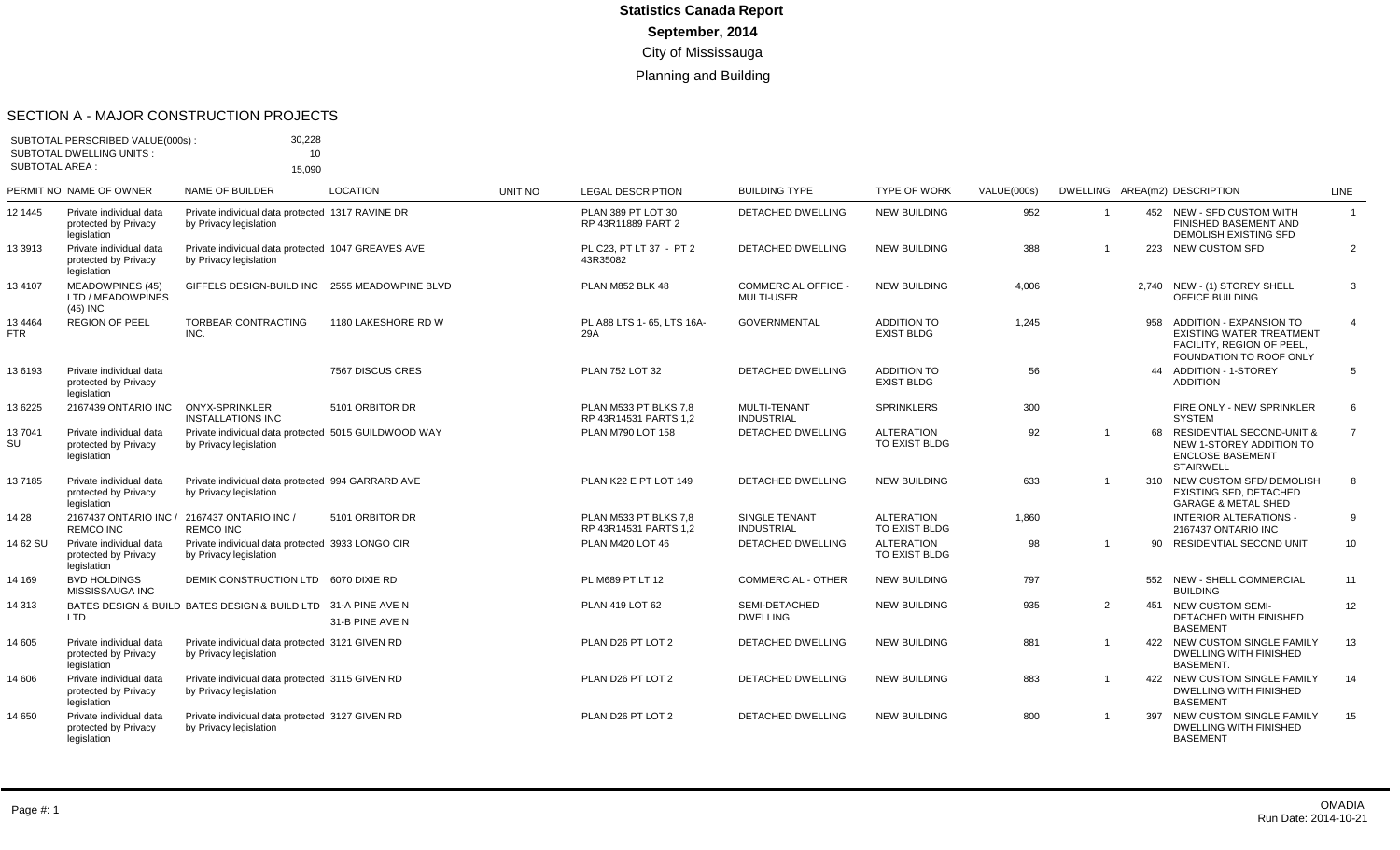| <b>SUBTOTAL AREA:</b> | SUBTOTAL PERSCRIBED VALUE(000s):<br><b>SUBTOTAL DWELLING UNITS:</b> | 42,004<br>$\overline{2}$<br>15,429                                              |                      |           |                                                                                           |                                                 |                                         |             |                |                                                                                                                                                                        |                |
|-----------------------|---------------------------------------------------------------------|---------------------------------------------------------------------------------|----------------------|-----------|-------------------------------------------------------------------------------------------|-------------------------------------------------|-----------------------------------------|-------------|----------------|------------------------------------------------------------------------------------------------------------------------------------------------------------------------|----------------|
|                       | PERMIT NO NAME OF OWNER                                             | <b>NAME OF BUILDER</b>                                                          | <b>LOCATION</b>      | UNIT NO   | <b>LEGAL DESCRIPTION</b>                                                                  | <b>BUILDING TYPE</b>                            | <b>TYPE OF WORK</b>                     | VALUE(000s) |                | DWELLING AREA(m2) DESCRIPTION                                                                                                                                          | <b>LINE</b>    |
| 14 666<br><b>FTR</b>  | <b>CITY OF MISSISSAUGA</b>                                          |                                                                                 | 6655 GLEN ERIN DR    |           | PLAN M186 LOT 2                                                                           | <b>CITY</b>                                     | <b>NEW BUILDING</b>                     | 16.302      |                | 7.961 NEW - BUILDING RETAIN<br><b>EXISTING POOL/SHELL -</b><br>MEADOWVALE C.C. & LIBRARY<br>- FOUNDATION TO ROOF                                                       | $\overline{1}$ |
| 14 758                | <b>OMERS REALTY</b><br><b>MANAGEMENT CORP</b>                       | ELLIS DON CORPORATION                                                           | 100 CITY CENTRE DR   |           | PL 43M1010 BLK 21 PT<br>BLKS 1, 16, 19, 20, 43R35320<br>PTS 9, 10, 16                     | <b>COMMERCIAL RETAIL -</b><br><b>MULTI-USER</b> | <b>ADDITION AND</b><br><b>ALTER</b>     | 19,742      |                | 5,722 5 722.09 SQ.M ADDITION AND<br><b>INTERIOR ALTS TO NORTH</b><br>SIDE (2nd floor addition over<br>former Sears anchor store)                                       | $\overline{2}$ |
| 14 800                | DUFFERIN-PEEL RCSS<br><b>BOARD</b>                                  |                                                                                 | 3540 HAVENWOOD DR    |           | CON 1 NDS PT LT 5, PL 825<br>PT BLK C, PL 733 PT BLK C,<br>43R11365 PTS 5-10              | <b>SCHOOL - ELEMENTARY</b>                      | <b>ADDITION AND</b><br><b>ALTER</b>     | 2,956       |                | 1,386 (2) STOREY, 8 CLASSROOM<br><b>ADDITION &amp; INTERIOR</b><br><b>ALTERATIONS - ST SOPHIA</b><br><b>ELEMENTARY SCHOOL</b>                                          | 3              |
| 14 1088               | Private individual data<br>protected by Privacy<br>legislation      |                                                                                 | 4820 LIGHTHOUSE CRT  |           | L 127 PLAN M-1693                                                                         | <b>DETACHED DWELLING</b>                        | <b>ADDITION TO</b><br><b>EXIST BLDG</b> | 117         |                | 74 2ND-STOREY ADDITION &<br>WOOD DECK IN THE REAR                                                                                                                      | $\overline{4}$ |
| 14 1104               | REVENUE PROPERTIES DPI CONSTRUCTION<br>CO INC                       | <b>MANAGEMENT INC</b>                                                           | 2920 MATHESON BLVD E | <b>B1</b> | PL M584 PT BLK 1.<br>43R13846 PT 1                                                        | <b>COMMERCIAL OFFICE</b><br><b>MULTI-USER</b>   | <b>ALTERATION</b><br>TO EXIST BLDG      | 918         |                | <b>INTERIOR ALTERATIONS TO</b><br>EXISTING CAFETERIA - BAYER<br><b>INC</b>                                                                                             | 5              |
| 14 1117               | 1566038 ONTARIO INC                                                 | DUNFORD LISCIO (ONTARIO) 220 FORUM DR<br>INC (BRAMPTON)                         |                      |           | PSCP 843 - FORMERLY<br>CON 1 EHS PT LT 1,<br>43R16109 PT 1, PL M-1013<br>BLK <sub>5</sub> | APARTMENT (> 6 UNITS)                           | <b>ALTERATION</b><br>TO EXIST BLDG      | 62          |                | <b>INTERIOR ALTS - CORRIDOR</b><br>PRESSURIZATION ON<br><b>GROUND FLOOR &amp; REPLACE</b><br>DOUBLE DOORS FROM<br><b>CORRIDOR TO LOBBY WITH</b><br>PUSH BUTTON RELEASE | 6              |
| 14 1276               | <b>MD REALTY CANADA</b><br><b>INC</b>                               | COREPLAN CONSTRUCTION 6956 COLUMBUS RD<br><b>INC</b>                            |                      |           | CON 3 EHS PT LOT 10<br>RP 43R19880 PARTS 1.2                                              | <b>SINGLE TENANT</b><br><b>INDUSTRIAL</b>       | <b>ALTERATION</b><br>TO EXIST BLDG      | 721         |                | WHOLESALING FACILITY +<br>WAREHOUSE/DISTRIBUTION                                                                                                                       | $\overline{7}$ |
| 14 1351               | 5200 DIXIE HOLDINGS<br><b>INC</b>                                   |                                                                                 | 5200 DIXIE RD        | 55        | CON 3 EHS PCL 3 PT LOT 2                                                                  | <b>COMMERCIAL RETAIL -</b><br>MULTI-USER        | <b>ALTERATION</b><br>TO EXIST BLDG      | 280         |                | <b>INTERIOR ALTERATIONS &amp; (1)</b><br>KITCHEN EXHAUST - GALITOS<br><b>RESTAURANT</b>                                                                                | 8              |
| 14 1452<br>SU         | Private individual data<br>protected by Privacy<br>legislation      |                                                                                 | 5975 GROSSBEAK DR    |           | PLAN M878 LOT 153                                                                         | <b>DETACHED DWELLING</b>                        | <b>ALTERATION</b><br>TO EXIST BLDG      | 115         | $\overline{1}$ | 105<br><b>RESIDENTIAL SECOND UNIT</b>                                                                                                                                  | 9              |
| 14 1549<br>SU         | Private individual data<br>protected by Privacy<br>legislation      |                                                                                 | 1622 BRISTOL RD W    |           | PLAN M721 LOT 169                                                                         | <b>DETACHED DWELLING</b>                        | <b>ALTERATION</b><br>TO EXIST BLDG      | 63          | $\overline{1}$ | 57<br>RESIDENTIAL SECOND UNIT                                                                                                                                          | 10             |
| 14 1585               | Private individual data<br>protected by Privacy<br>legislation      |                                                                                 | 589 CURZON AVE       |           | PLAN C19 PT LOT 109                                                                       | <b>DETACHED DWELLING</b>                        | <b>ADDITION AND</b><br><b>ALTER</b>     | 231         |                | 2ND & 3RD-STOREY ADDITION<br>113<br>TO EXISTING ONE-STOREY<br><b>DWELLING</b>                                                                                          | 11             |
| 14 1622               | Private individual data<br>protected by Privacy<br>legislation      | Private individual data protected 554 RATTRAY PARK DR<br>by Privacy legislation |                      |           | PLAN 802 LOT 67                                                                           | <b>DETACHED DWELLING</b>                        | <b>ADDITION AND</b><br><b>ALTER</b>     | 240         |                | 11 ADDITION, FRONT-PORCH &<br><b>INTERIOR ALTERATIONS</b>                                                                                                              | 12             |
| 14 1646               | <b>TYPHON GROUP LTD</b>                                             |                                                                                 | 6560 KENNEDY RD      |           | PT BLK 6 PLAN M-915 -<br>PTS 1, 2, 3 43R23803                                             | <b>INDUSTRIAL - OTHER</b>                       | <b>ALTERATION</b><br>TO EXIST BLDG      | 257         |                | (11) ROOFTOP UNIT<br><b>REPLACEMENTS &amp; MINOR</b><br><b>DUCTWORK ALTERATIONS -</b><br>CML HEALTHCARE (LIFELABS)                                                     | 13             |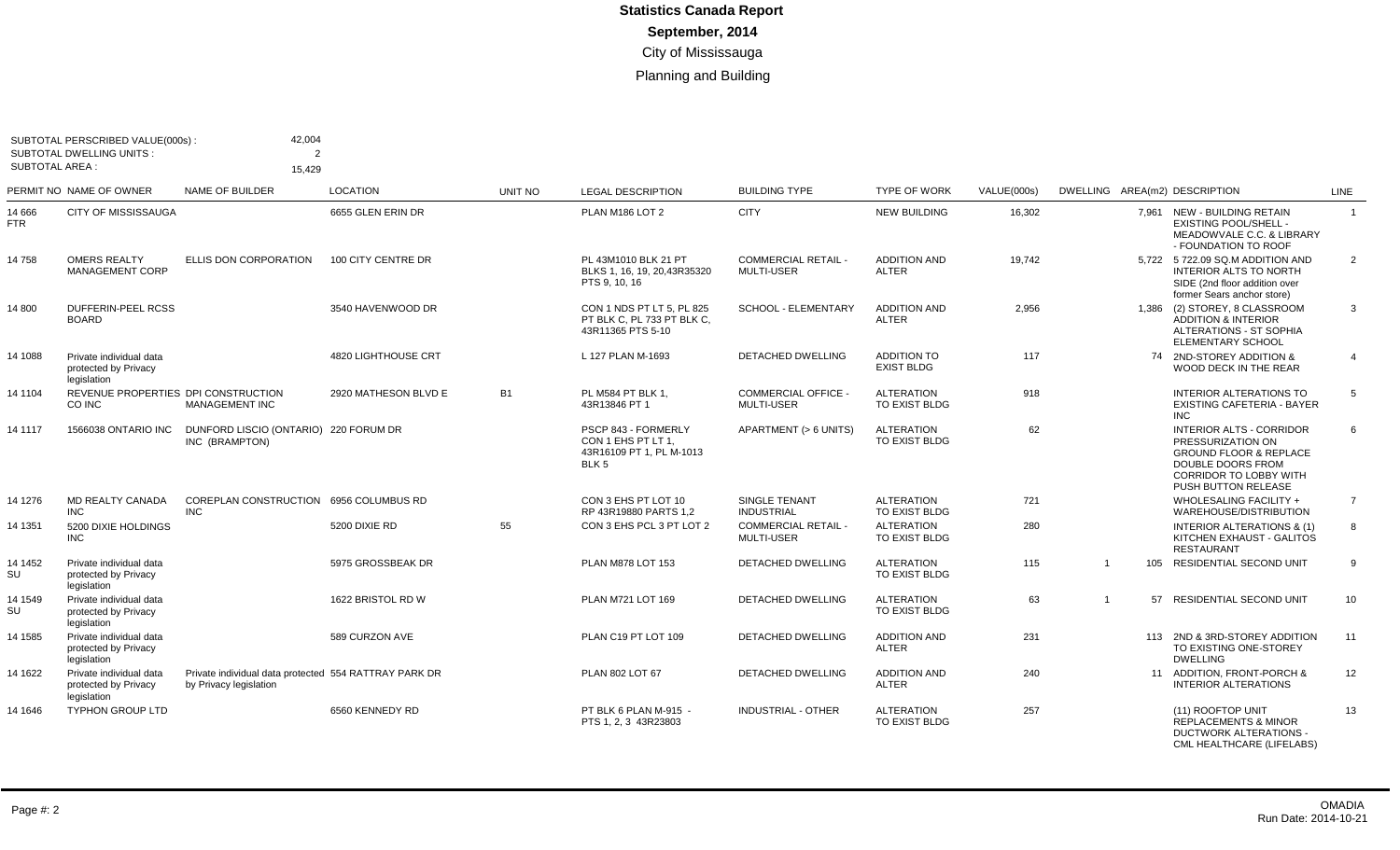|                       | SUBTOTAL PERSCRIBED VALUE(000s):<br>SUBTOTAL DWELLING UNITS :  | 5,193<br>7                                                                     |                     |         |                                               |                                    |                                     |             |                |     |                                                                                                                                                                      |                 |
|-----------------------|----------------------------------------------------------------|--------------------------------------------------------------------------------|---------------------|---------|-----------------------------------------------|------------------------------------|-------------------------------------|-------------|----------------|-----|----------------------------------------------------------------------------------------------------------------------------------------------------------------------|-----------------|
| <b>SUBTOTAL AREA:</b> |                                                                | 2,134                                                                          |                     |         |                                               |                                    |                                     |             |                |     |                                                                                                                                                                      |                 |
|                       | PERMIT NO NAME OF OWNER                                        | NAME OF BUILDER                                                                | <b>LOCATION</b>     | UNIT NO | <b>LEGAL DESCRIPTION</b>                      | <b>BUILDING TYPE</b>               | <b>TYPE OF WORK</b>                 | VALUE(000s) |                |     | DWELLING AREA(m2) DESCRIPTION                                                                                                                                        | <b>LINE</b>     |
| 14 1746               | GLAXOSMITHKLINE INC MODERN NIAGARA                             | <b>TORONTO INC</b>                                                             | 7333 MISSISSAUGA RD |         | CON 4 WHS PT LOTS 11.12<br>RP 43R16448 PART 1 | SINGLE TENANT<br><b>INDUSTRIAL</b> | <b>OTHER</b>                        | 585         |                |     | (3) COOLING TOWERS -<br><b>GLAXOSMITHKLINE INC</b>                                                                                                                   | $\overline{1}$  |
| 14 1785               | <b>1812108 ONTARIO INC</b>                                     | 1812108 ONTARIO INC                                                            | 441 AQUA DR         |         | PLAN F20 LOT 199                              | <b>DETACHED DWELLING</b>           | <b>NEW BUILDING</b>                 | 524         | $\mathbf 1$    |     | 270 NEW CUSTOM SINGLE FAMILY<br><b>DWELLING &amp; DEMOLISH</b><br><b>EXISTING SFD</b>                                                                                | $\overline{2}$  |
| 14 1816               | Private individual data<br>protected by Privacy<br>legislation | JOHN W. BOYLE BUILDING<br><b>GROUP</b>                                         | 2057 ANNAPOLIS AVE  |         | PLAN 481 LOT 85                               | DETACHED DWELLING                  | <b>ADDITION AND</b><br><b>ALTER</b> | 117         |                |     | 62 REAR ADDITION, FRONT<br><b>PORCH &amp; INTERIOR</b><br><b>ALTERATIONS</b>                                                                                         | 3               |
| 14 1874               | Private individual data<br>protected by Privacy<br>legislation | Private individual data protected 3270 ETUDE DR<br>by Privacy legislation      |                     |         | PLAN 566 LOT 109                              | <b>DETACHED DWELLING</b>           | <b>NEW BUILDING</b>                 | 589         | $\mathbf 1$    |     | 306 NEW CUSTOM SINGLE FAMILY<br><b>DWELLING WITH EXTERIOR</b><br>STAIRWELL TO BASEMENT/<br><b>DEMOLISH EXISTING upper</b><br>SFD - EXISTING FOUNDATION<br>TO REMAIN. | $\overline{4}$  |
| 14 1903               | Private individual data<br>protected by Privacy<br>legislation | Private individual data protected 1601 KENMUIR AVE<br>by Privacy legislation   |                     |         | PLAN F20 PT LOTS 301,305                      | <b>DETACHED DWELLING</b>           | <b>NEW BUILDING</b>                 | 635         | -1             | 291 | NEW CUSTOM SINGLE FAMILY<br><b>DWELLING WITH FINISHED</b><br><b>BASMENT AND DEMOLISH</b><br><b>EXISTING SFD</b>                                                      | -5              |
| 14 1924<br>SU         | Private individual data<br>protected by Privacy<br>legislation |                                                                                | 624 PATRIOT DR      |         | PLAN M1046 LOT 52                             | <b>DETACHED DWELLING</b>           | <b>ALTERATION</b><br>TO EXIST BLDG  | 120         | $\overline{1}$ | 109 | RESIDENTIAL SECOND UNIT                                                                                                                                              | 6               |
| 14 1945               | Private individual data<br>protected by Privacy<br>legislation | Private individual data protected 833 SIXTH ST<br>by Privacy legislation       |                     |         | <b>PLAN J22 LOT 41</b>                        | DETACHED DWELLING                  | <b>NEW BUILDING</b>                 | 523         | $\mathbf 1$    |     | 236 NEW SINGLE FAMILY<br><b>DWELLING WITH FINISHED</b><br><b>BASEMENT &amp; DEMOLISH</b><br><b>EXISTING SFD</b>                                                      | $\overline{7}$  |
| 14 1978               | Private individual data<br>protected by Privacy<br>legislation |                                                                                | 19 PINE AVE N       |         | PLAN 419 LOT 68                               | <b>DETACHED DWELLING</b>           | <b>ADDITION AND</b><br>ALTER        | 255         |                |     | 107 ADDITION, INTERIOR<br>ALTERATIONS, (1) PORCH, (1)<br>DECK, & STAIR WELL                                                                                          | 8               |
| 14 1981               | Private individual data<br>protected by Privacy<br>legislation | Private individual data protected 1052 WESTMOUNT AVE<br>by Privacy legislation |                     |         | PLAN C22 LOT 107                              | DETACHED DWELLING                  | <b>NEW BUILDING</b>                 | 435         | $\mathbf 1$    |     | 187 NEW CUSTOM SINGLE FAMILY<br><b>DWELLING WITH FINISHED</b><br><b>BASEMENT/ DEMOLISH</b><br><b>EXISTING SFD &amp; DETACHED</b><br>GARAGE.                          | 9               |
| 14 2124               | ART HOME HOLDINGS<br>INC.                                      | ART HOME HOLDINGS INC.                                                         | 388 ATWATER AVE     |         | PLAN 337 LOT 52                               | <b>DETACHED DWELLING</b>           | <b>NEW BUILDING</b>                 | 762         | $\overline{1}$ | 353 | NEW CUSTOM SINGLE FAMILY<br><b>DWELLING WITH FINISHED</b><br><b>BASEMENT/ DEMOLISH</b><br><b>EXISTING SFD - PARTIAL</b><br><b>FOUNDATION TO BE</b><br>RETAINED.      | 10 <sup>°</sup> |
| 14 2143               | Private individual data<br>protected by Privacy<br>legislation | Private individual data protected 1514 HAIG BLVD<br>by Privacy legislation     |                     |         | PLAN 348 LOT 20                               | DETACHED DWELLING                  | ADDITION TO<br><b>EXIST BLDG</b>    | 100         |                |     | 74 REAR ADDITION                                                                                                                                                     | 11              |
| 14 2211               | <b>DUNWIN HOLDING</b><br>CORP                                  |                                                                                | 2111 DUNWIN DR      | 6       | PLAN 915 LOT 309 LOT 310                      | MULTI-TENANT<br><b>INDUSTRIAL</b>  | <b>ALTERATION</b><br>TO EXIST BLDG  | 263         |                |     | <b>INTERIOR ALTERATIONS &amp;</b><br>ACCESSORY RETAIL SALES -<br><b>DUNWIN PHARMACY</b>                                                                              | 12              |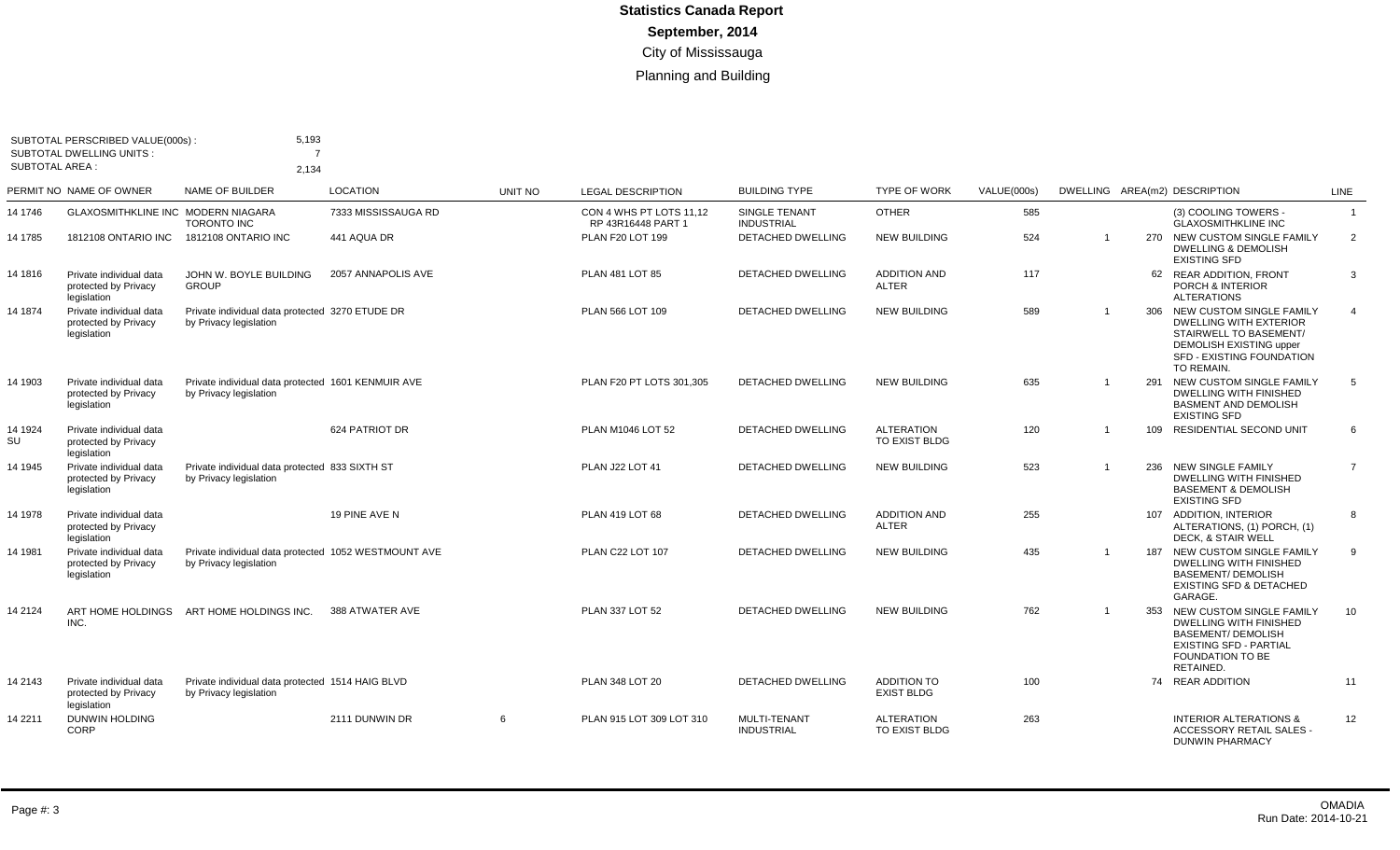|               | SUBTOTAL PERSCRIBED VALUE(000s):                                     | 7,093                                                                      |                              |         |                                                                        |                                                 |                                     |             |                |     |                                                                                                |                |
|---------------|----------------------------------------------------------------------|----------------------------------------------------------------------------|------------------------------|---------|------------------------------------------------------------------------|-------------------------------------------------|-------------------------------------|-------------|----------------|-----|------------------------------------------------------------------------------------------------|----------------|
|               | <b>SUBTOTAL DWELLING UNITS:</b><br>SUBTOTAL AREA :                   |                                                                            |                              |         |                                                                        |                                                 |                                     |             |                |     |                                                                                                |                |
|               |                                                                      | 1,135                                                                      |                              |         |                                                                        |                                                 |                                     |             |                |     |                                                                                                |                |
|               | PERMIT NO NAME OF OWNER                                              | NAME OF BUILDER                                                            | LOCATION                     | UNIT NO | <b>LEGAL DESCRIPTION</b>                                               | <b>BUILDING TYPE</b>                            | <b>TYPE OF WORK</b>                 | VALUE(000s) |                |     | DWELLING AREA(m2) DESCRIPTION                                                                  | <b>LINE</b>    |
| 14 2221       | Private individual data<br>protected by Privacy<br>legislation       |                                                                            | 3431 CAWTHRA RD              |         | PLAN A25 PT LOT 7                                                      | <b>DETACHED DWELLING</b>                        | <b>ADDITION AND</b><br><b>ALTER</b> | 285         |                |     | 139 ADDITION, NEW PORCH &<br><b>DECK AND INTERIOR</b><br>ALTERATIONS ON GROUND<br><b>FLOOR</b> | $\overline{1}$ |
| 14 2250       | <b>TANASONS HOLDINGS</b><br>LTD.                                     |                                                                            | 7425 TRANMERE DR             | $A-1$   | PLAN M276 LTS 50, 51 RP<br>43R8927 PTS 1 - 4                           | MULTI-TENANT<br><b>INDUSTRIAL</b>               | <b>ALTERATION</b><br>TO EXIST BLDG  | 1,009       |                |     | WAREHOUSE / DISTRIBUTION<br><b>FACILITY</b>                                                    | $\overline{2}$ |
| 14 2291       | Private individual data<br>protected by Privacy<br>legislation       |                                                                            | 1169 TECUMSEH PARK DR        |         | PLAN 330 PT LT 16                                                      | DETACHED DWELLING                               | <b>ADDITION AND</b><br><b>ALTER</b> | 96          |                | 46  | SECOND STOREY ADDITION<br>AND INTERIOR ALTERATIONS                                             | 3              |
| 14 2305<br>SU | Private individual data<br>protected by Privacy<br>legislation       |                                                                            | <b>4 CATTRICK ST</b>         |         | PLAN TOR 4 LOT 2                                                       | <b>DETACHED DWELLING</b>                        | <b>ALTERATION</b><br>TO EXIST BLDG  | 135         | $\overline{1}$ | 121 | <b>RESIDENTIAL SECOND UNIT</b>                                                                 | $\overline{4}$ |
| 14 2308       | <b>BIOCCA HOMES INC</b>                                              | <b>BIOCCA HOMES INC</b>                                                    | 856 NINTH ST                 |         | PLAN D23 LOT 65 LOT 66                                                 | <b>DETACHED DWELLING</b>                        | <b>NEW BUILDING</b>                 | 485         | $\overline{1}$ |     | 265 NEW CUSTOM SINGLE FAMILY<br><b>DWELLING</b>                                                | 5              |
| 14 2309       | Private individual data<br>protected by Privacy<br>legislation       |                                                                            | 1835 BICKFORD DR             |         | PLAN 531 LOT 95                                                        | DETACHED DWELLING                               | <b>ADDITION AND</b><br><b>ALTER</b> | 54          |                |     | 5 INTERIOR ALTERATIONS &<br><b>ADDITION - NEW FOYER &amp;</b><br><b>PORCH</b>                  | 6              |
| 14 2357       | <b>BENTALL PROPERTY</b><br>SERVICES / 2725312<br><b>CANADA INC</b>   |                                                                            | 6974 FINANCIAL DR D          | 5       | PL M965 PT L 18, 43R24805<br>PTS 1-8, 14, 25-28,<br>43R25893 PTS 24-31 | <b>COMMERCIAL OFFICE -</b><br><b>MULTI-USER</b> | <b>FIRE DAMAGE</b><br><b>REPAIR</b> | 268         |                |     | INTERIOR ALTERATIONS & (1)<br><b>DEMISING WALL - FEDEX</b><br>OFFICE                           | 7              |
| 14 2372       | Private individual data<br>protected by Privacy<br>legislation       | Private individual data protected 2219 PARKER DR<br>by Privacy legislation |                              |         | PLAN E20 PT LOT 17                                                     | <b>DETACHED DWELLING</b>                        | <b>NEW BUILDING</b>                 | 1,047       | $\mathbf{1}$   | 481 | <b>NEW CUSTOM SFD &amp;</b><br>DEMOLISH EXISTING SFD.<br>SHED & DETACHED GARAGE.               | 8              |
| 14 2373       | MANULIFE FINANCIAL                                                   | GREENFERD<br>CONSTRUCTION INC                                              | 6733 MISSISSAUGA RD          | 402     | PLAN M10 LOT 3                                                         | <b>COMMERCIAL OFFICE -</b><br><b>MULTI-USER</b> | <b>ALTERATION</b><br>TO EXIST BLDG  | 572         |                |     | INTERIOR ALTERATIONS -<br><b>ACTAVIS SPECIALTY</b><br>PHARMACEUTICALS CO                       | 9              |
| 14 2412       | <b>LORD REALTY</b><br><b>HOLDINGS LTD /</b><br><b>POLARIS REALTY</b> |                                                                            | 2595 SKYMARK AVE A           | 206     | PL M533 PT BLKS 6.7.<br>43R12199 PT 1                                  | <b>COMMERCIAL OFFICE -</b><br><b>MULTI-USER</b> | <b>ALTERATION</b><br>TO EXIST BLDG  | 374         |                |     | <b>BUSINESS OFFICE</b>                                                                         | 10             |
| 14 25 28      | 1844560 ONTARIO INC                                                  |                                                                            | 6450 KITIMAT RD              |         | PLAN M4 PT BLK A<br>RP 43R19684 PART 2                                 | <b>COMMERCIAL OFFICE-</b><br>SINGLE USER        | <b>ALTERATION</b><br>TO EXIST BLDG  | 605         |                |     | <b>INTERIOR ALTERATIONS -</b><br>1844560 ONTARIO INC                                           | 11             |
| 14 2531       | WHITEROCK SUSSEX                                                     | <b>GOVAN BROWN &amp;</b>                                                   | 50 BURNHAMTHORPE RD W        | 800-900 | PLAN M492 PT BLK 17                                                    | <b>COMMERCIAL OFFICE -</b>                      | <b>ALTERATION</b>                   | 2,077       |                |     | <b>INTERIOR ALTERATIONS -</b>                                                                  | 12             |
|               | CENTRE MISSISSAUGA ASSOCIATES LTD<br><b>INC</b>                      |                                                                            | 52 BURNHAMTHORPE RD W        |         |                                                                        | MULTI-USER                                      | TO EXIST BLDG                       |             |                |     | <b>REMOVE EXISTING</b><br>PARTITIONS AND REPLACE                                               |                |
|               |                                                                      |                                                                            | 70 BURNHAMTHORPE RD W        |         |                                                                        |                                                 |                                     |             |                |     | WITH MODULAR PARTITIONS                                                                        |                |
|               |                                                                      |                                                                            | 78 BURNHAMTHORPE RD W        |         |                                                                        |                                                 |                                     |             |                |     |                                                                                                |                |
|               |                                                                      |                                                                            | 80 BURNHAMTHORPE RD W        |         |                                                                        |                                                 |                                     |             |                |     |                                                                                                |                |
|               |                                                                      |                                                                            | 82 BURNHAMTHORPE RD W        |         |                                                                        |                                                 |                                     |             |                |     |                                                                                                |                |
|               |                                                                      |                                                                            | 84 BURNHAMTHORPE RD W        |         |                                                                        |                                                 |                                     |             |                |     |                                                                                                |                |
|               |                                                                      |                                                                            | <b>86 BURNHAMTHORPE RD W</b> |         |                                                                        |                                                 |                                     |             |                |     |                                                                                                |                |
|               |                                                                      |                                                                            | <b>88 BURNHAMTHORPE RD W</b> |         |                                                                        |                                                 |                                     |             |                |     |                                                                                                |                |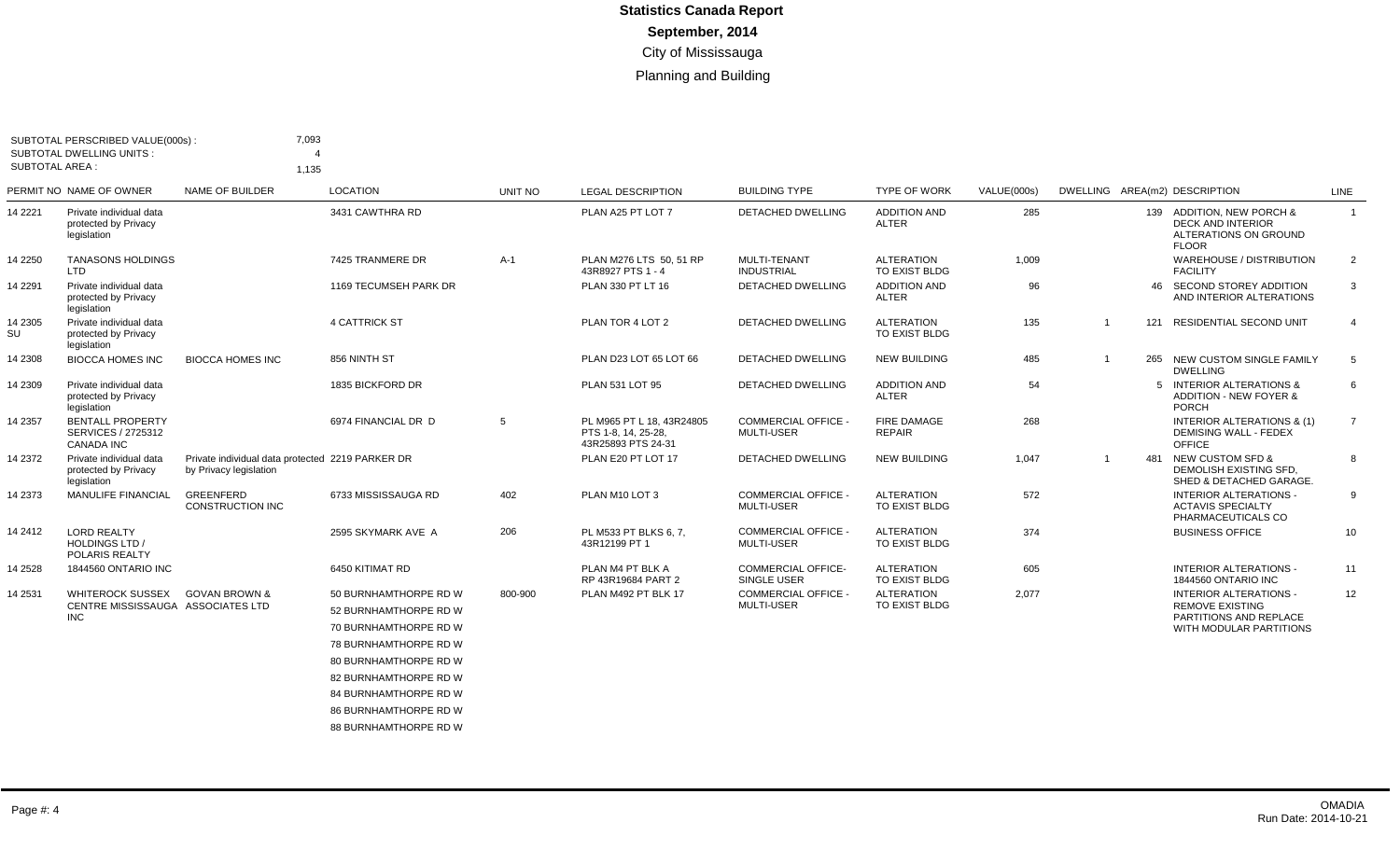| <b>SUBTOTAL AREA:</b> | SUBTOTAL PERSCRIBED VALUE(000s):<br><b>SUBTOTAL DWELLING UNITS:</b>     | 13,136                                                                              |                     |               |                                                                                                  |                                                 |                                     |             |                |     |                                                                                          |                |
|-----------------------|-------------------------------------------------------------------------|-------------------------------------------------------------------------------------|---------------------|---------------|--------------------------------------------------------------------------------------------------|-------------------------------------------------|-------------------------------------|-------------|----------------|-----|------------------------------------------------------------------------------------------|----------------|
|                       | PERMIT NO NAME OF OWNER                                                 | 2,424<br><b>NAME OF BUILDER</b>                                                     | LOCATION            | UNIT NO       | <b>LEGAL DESCRIPTION</b>                                                                         | <b>BUILDING TYPE</b>                            | <b>TYPE OF WORK</b>                 | VALUE(000s) |                |     | DWELLING AREA(m2) DESCRIPTION                                                            | <b>LINE</b>    |
| 14 2535<br>SU         | Private individual data<br>protected by Privacy                         |                                                                                     | 4764 YARMAROK CRT   |               | L 50 PLAN M-1693                                                                                 | <b>DETACHED DWELLING</b>                        | <b>ALTERATION</b><br>TO EXIST BLDG  | 86          | $\mathbf 1$    |     | 79 RESIDENTIAL SECOND UNIT                                                               | $\overline{1}$ |
| 14 2543               | legislation<br>PROLOGIS CANADA INC<br>/ AMB ANNAGEM<br><b>CANCO INC</b> |                                                                                     | 3255 ARGENTIA RD    | 102           | <b>B 1 PLAN M-1930</b>                                                                           | <b>MULTI-TENANT</b><br><b>INDUSTRIAL</b>        | <b>ALTERATION</b><br>TO EXIST BLDG  | 6,861       |                |     | WAREHOUSE/DISTRIBUTION<br><b>FACILITY</b>                                                | $\overline{2}$ |
| 4 2 5 5 1             | Private individual data<br>protected by Privacy<br>legislation          | Private individual data protected 1560 BRAMSEY DR<br>by Privacy legislation         |                     |               | <b>PLAN 574 LOT 24</b>                                                                           | <b>DETACHED DWELLING</b>                        | <b>NEW BUILDING</b>                 | 662         | $\overline{1}$ | 361 | NEW CUSTOM SINGLE FAMILY<br><b>DWELLING</b>                                              | 3              |
| 14 2582               | Private individual data<br>protected by Privacy<br>legislation          | Private individual data protected 1243 WOODLAND AVE<br>by Privacy legislation       |                     |               | PLAN 323 LOT 103                                                                                 | <b>DETACHED DWELLING</b>                        | <b>NEW BUILDING</b>                 | 1,024       | 1              | 481 | NEW CUSTOM SINGLE FAMILY<br><b>DWELLING WITH FINISHED</b><br><b>BASEMENT.</b>            | $\overline{4}$ |
| 14 2583               | Private individual data<br>protected by Privacy<br>legislation          | <b>CAMILLA HOMES INC</b>                                                            | 1339 WOODEDEN DR    |               | PLAN 425 LOT 1, PT LOT 2                                                                         | DETACHED DWELLING                               | <b>DEMOLITION</b>                   | 30          |                |     | <b>DEMOLITION - SFD</b>                                                                  | 5              |
| 14 2612               | Private individual data<br>protected by Privacy<br>legislation          | Private individual data protected 1359 QUEEN VICTORIA AVE<br>by Privacy legislation |                     |               | <b>PLAN 709 LOT 3</b>                                                                            | <b>DETACHED DWELLING</b>                        | <b>NEW BUILDING</b>                 | 752         | $\mathbf 1$    |     | 410 NEW CUSTOM SINGLE FAMILY<br><b>DWELLING &amp; DEMOLISH</b><br><b>EXISTING SFD</b>    | 6              |
| 14 2624               | <b>ARGENTIA ROAD</b><br><b>INVESTMENTS INC</b>                          |                                                                                     | 2121 ARGENTIA RD    | 401, 408, 410 | PLAN M230 LOT 5                                                                                  | <b>COMMERCIAL OFFICE -</b><br><b>MULTI-USER</b> | <b>ALTERATION</b><br>TO EXIST BLDG  | 668         |                |     | <b>INTERIOR ALTERATIONS - IRC</b><br><b>BUILDING SCIENCES GROUP</b>                      | $\overline{7}$ |
| 14 2630               | Private individual data<br>protected by Privacy<br>legislation          |                                                                                     | 32 BENSON AVE       |               | PLAN G22 LOT 25                                                                                  | DETACHED DWELLING                               | <b>DEMOLITION</b>                   | 35          |                |     | <b>DEMOLITION - SFD &amp;</b><br><b>DETACHED GARAGE</b>                                  | 8              |
| 14 2635               | DR BESHAY MEDICINE<br>PROFESSIONAL CORP                                 | DR BESHAY MEDICINE<br>PROFESSIONAL CORP                                             | 250 MINEOLA RD W    |               | PLAN C10 PT LOT 14                                                                               | <b>DETACHED DWELLING</b>                        | <b>NEW BUILDING</b>                 | 1,004       | $\mathbf{1}$   | 483 | NEW CUSTOM (2) STOREY<br><b>SFD WITH FINISHED</b><br><b>BASEMENT</b>                     | 9              |
| 14 2649               | Private individual data<br>protected by Privacy<br>legislation          |                                                                                     | 111 GLENVIEW DR     |               | <b>PLAN 871 LOT 17</b>                                                                           | <b>DETACHED DWELLING</b>                        | <b>ADDITION AND</b><br><b>ALTER</b> | 423         |                |     | 218 SECOND FLOOR ADDITION &<br>INTERIOR ALTERATIONS (1)<br>PORCH, (1) BALCONY            | 10             |
| 14 2654               | <b>MANULIFE FINANCIAL</b>                                               |                                                                                     | 6733 MISSISSAUGA RD | 308           | PLAN M10 LOT 3                                                                                   | <b>COMMERCIAL OFFICE -</b><br><b>MULTI-USER</b> | <b>ALTERATION</b><br>TO EXIST BLDG  | 267         |                |     | <b>INTERIOR ALTERATIONS -</b><br>PHARMACY ACCESS<br>SOLUTIONS INC                        | 11             |
| 14 2681               | PIRET (1665 SHAWSON<br>DR) HOLDINGS INC                                 |                                                                                     | 1665 SHAWSON DR     |               | GRND & 2ND FL CON 4 EHS PT L 5, 43R4319<br>PT 2, LESS 43R20652 PTS 1,<br>2 LESS 43R22910 PTS 1,2 | <b>SINGLE TENANT</b><br><b>INDUSTRIAL</b>       | <b>ALTERATION</b><br>TO EXIST BLDG  | 545         |                |     | <b>INTERIOR ALTERATIONS -</b><br>ANCILLARY OFFICES &<br>SHOWROOM - DRIVE<br>PRODUCTS INC | 12             |
| 14 2688               | Private individual data<br>protected by Privacy<br>legislation          | Private individual data protected 74 EAGLEWOOD BLVD<br>by Privacy legislation       |                     |               | PLAN C20 LOT 159                                                                                 | <b>DETACHED DWELLING</b>                        | <b>NEW BUILDING</b>                 | 603         | $\mathbf 1$    |     | 291 NEW CUSTOM SINGLE FAMILY<br><b>DWELLING WITH FINISHED</b><br><b>BASEMENT.</b>        | 13             |
| 14 2781<br>SU         | Private individual data<br>protected by Privacy<br>legislation          | Private individual data protected 3428 ERIN CENTRE BLVD<br>by Privacy legislation   |                     |               | L 86 PLAN M-1665                                                                                 | <b>DETACHED DWELLING</b>                        | <b>ALTERATION</b><br>TO EXIST BLDG  | 110         | $\mathbf 1$    | 101 | <b>RESIDENTIAL SECOND UNIT</b>                                                           | 14             |
| 14 2796               | Private individual data<br>protected by Privacy<br>legislation          | AMBASSADOR FINE CUSTOM 5290 ROADSIDE WAY<br><b>HOMES INC</b>                        |                     |               | PLAN M-1733 PT BLK 159 -<br>PTS 35, 36 43R32315                                                  | <b>STREET ROW DWELLING</b>                      | <b>ALTERATION</b><br>TO EXIST BLDG  | 66          |                |     | <b>INTERIOR AND EXTERIOR</b><br><b>ALTERATIONS TO</b><br><b>TOWNHOUSE</b>                | 15             |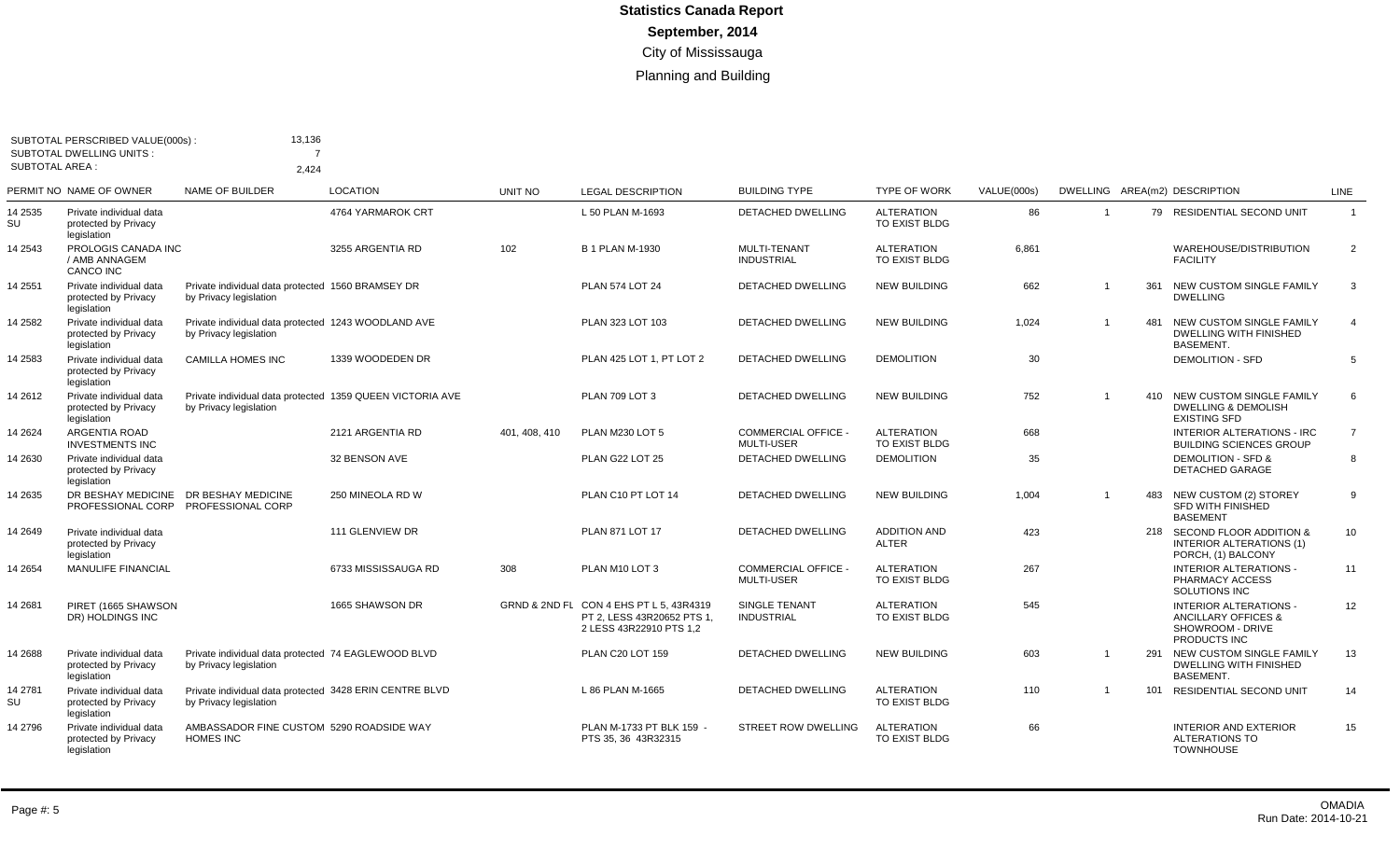| SUBTOTAL PERSCRIBED VALUE(000s):<br><b>SUBTOTAL DWELLING UNITS:</b><br>SUBTOTAL AREA : |                                                                | 1,635<br>3<br>917                                                                 |                         |         |                                            |                          |                                           |             |     |                                                                                                                                            |                |
|----------------------------------------------------------------------------------------|----------------------------------------------------------------|-----------------------------------------------------------------------------------|-------------------------|---------|--------------------------------------------|--------------------------|-------------------------------------------|-------------|-----|--------------------------------------------------------------------------------------------------------------------------------------------|----------------|
|                                                                                        | PERMIT NO NAME OF OWNER                                        | NAME OF BUILDER                                                                   | LOCATION                | UNIT NO | <b>LEGAL DESCRIPTION</b>                   | <b>BUILDING TYPE</b>     | <b>TYPE OF WORK</b>                       | VALUE(000s) |     | DWELLING AREA(m2) DESCRIPTION                                                                                                              | <b>LINE</b>    |
| 14 2798<br>SU                                                                          | Private individual data<br>protected by Privacy<br>legislation | Private individual data protected 3622 HOLDEN CRES<br>by Privacy legislation      |                         |         | PLAN 691 PT LOT 15                         | <b>DETACHED DWELLING</b> | <b>ALTERATION</b><br><b>TO EXIST BLDG</b> | 111         | 86  | RESIDENTIAL SECOND UNIT IN<br><b>BASEMENT &amp; DOOR</b><br><b>ENTRANCE</b>                                                                |                |
| 14 2845                                                                                | Private individual data<br>protected by Privacy<br>legislation | Private individual data protected 2592 WHALEY DR<br>by Privacy legislation        |                         |         | <b>PLAN 401 LOT 5</b>                      | <b>DETACHED DWELLING</b> | <b>NEW BUILDING</b>                       | 806         | 555 | NEW CUSTOM SINGLE FAMILY<br><b>DWELLING WITH FINISHED</b><br><b>BASEMENT/ DEMOLISH</b><br><b>EXISTING SFD.</b>                             | 2              |
| 14 2869                                                                                | Private individual data<br>protected by Privacy<br>legislation | 2331485 ONTARIO INC                                                               | 769 TERLIN BLVD         |         | RANGE 2 CIR PT LOT 9<br>RP 43R18166 PART 2 | <b>DETACHED DWELLING</b> | <b>ADDITION TO</b><br><b>EXIST BLDG</b>   | 182         |     | 123 ADDITION & DECK                                                                                                                        | 3              |
| 14 2959                                                                                | Private individual data<br>protected by Privacy<br>legislation | Private individual data protected 1489 BLANEFIELD RD<br>by Privacy legislation    |                         |         | PLAN B19 PT LOT 197                        | <b>DETACHED DWELLING</b> | <b>ALTERATION</b><br><b>TO EXIST BLDG</b> | 83          |     | NEW ROOF TO EXISTING SFD<br>AND NEW DETACHED<br>GARAGE                                                                                     | $\overline{4}$ |
| 14 29 61                                                                               | Private individual data<br>protected by Privacy<br>legislation | Private individual data protected 1100 HAYDONBRIDGE CRT<br>by Privacy legislation |                         |         | PLAN M924 BLK 196                          | DETACHED DWELLING        | <b>NEW BUILDING</b>                       | 365         | 153 | NEW 1 STOREY CUSTOM<br>SINGLE FAMILY DWELLING<br>WITH FINISHED BASEMENT                                                                    | -5             |
| 14 2971                                                                                | Private individual data<br>protected by Privacy<br>legislation | Private individual data protected 15 WAREHAM DR<br>by Privacy legislation         |                         |         | PLAN 513 LOT 169                           | <b>DETACHED DWELLING</b> | <b>DEMOLITION</b>                         | 30          |     | DEMOLITION - SFD & SHED                                                                                                                    | 6              |
| 14 3047                                                                                | Private individual data<br>protected by Privacy<br>legislation |                                                                                   | <b>284 KRISTIN GROV</b> |         | PLAN 922 LOT 384                           | <b>DETACHED DWELLING</b> | <b>ALTERATION</b><br>TO EXIST BLDG        | 58          |     | REMOVE LOAD-BEARING<br><b>WALL, KITCHEN &amp; FOYER</b><br>RENO, EXT. ALTS.-NEW<br>CANOPY, RELOCATION OF<br><b>WINDOW &amp; PATIO DOOR</b> | $\overline{7}$ |

| TOTAL PERSCRIBED VALUE(000s): | 82.616 |
|-------------------------------|--------|
| TOTAL DWELLING UNITS:         | -32    |
| TOTAL AREA :                  | 28.950 |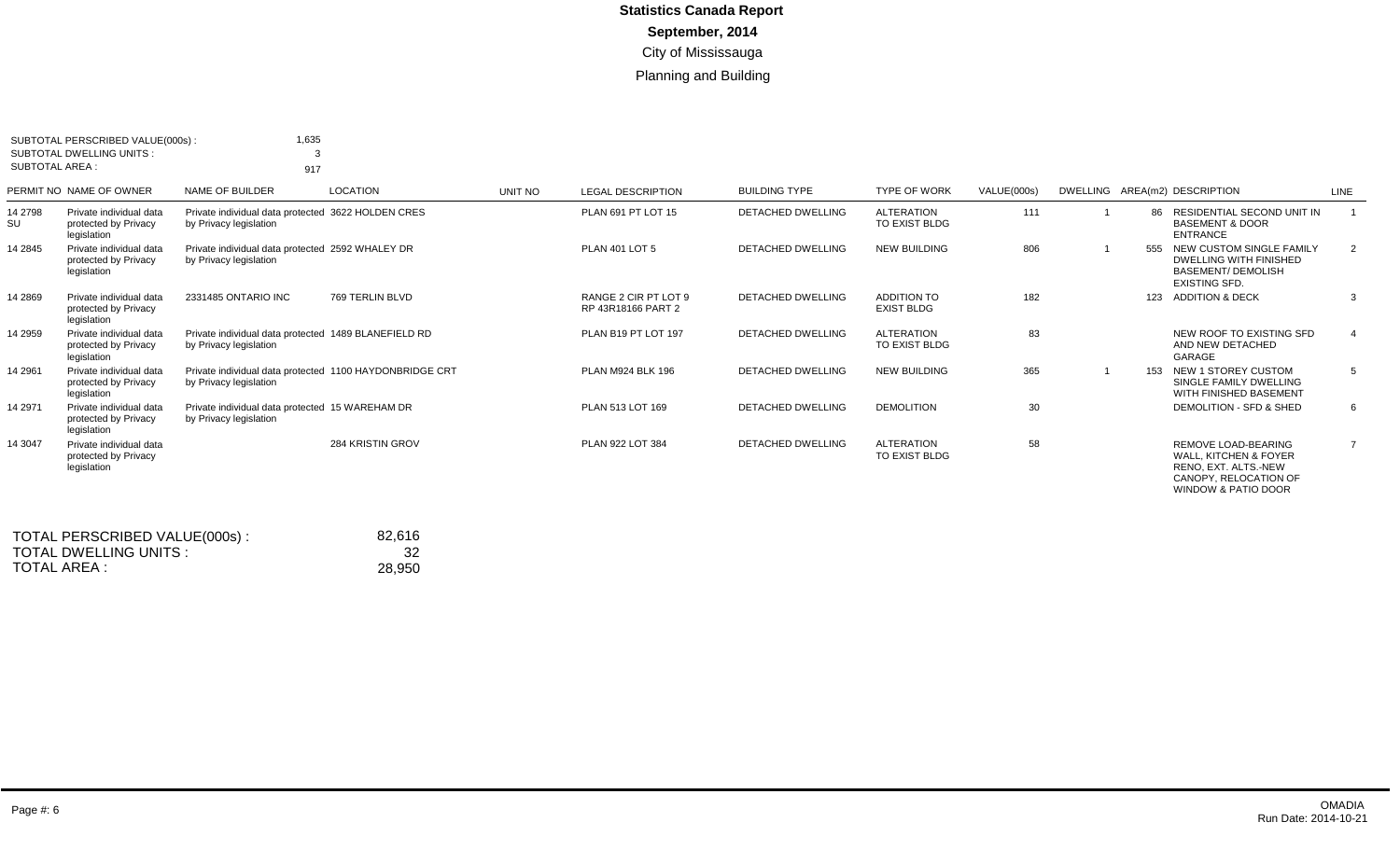# **Statistics Canada Report**

### **September, 2014**

### City of Mississauga

### Planning and Building

#### SECTION B - MINOR RESIDENTIAL ADDITIONS AND RENNOVATIONS

| PERMITS VALUED AT LESS THAN \$50,000 |                      | LINE NO. | <b>VALUE (000s)</b> | NO OF PERMITS |
|--------------------------------------|----------------------|----------|---------------------|---------------|
| NEW GARAGES AND CARPORTS             | - SINGLE DWELLINGS   | 01       | 17                  |               |
|                                      | - MULTIPLE DWELLINGS | 02       |                     | $\Omega$      |
| NEW INGROUND SWIMMING POOLS          | - SINGLE DWELLINGS   | 03       |                     | $\Omega$      |
|                                      | - MULTIPLE DWELLINGS | 04       |                     | $\Omega$      |
| <b>OTHER IMPROVEMENTS</b>            | - SINGLE DWELLINGS   | 05       | 1.307               | 98            |
|                                      | - MULTIPLE DWELLINGS | 06       | 338                 | 32            |
| TOTALS FOR SECTION B                 |                      | 07       | 662. ا              | 131           |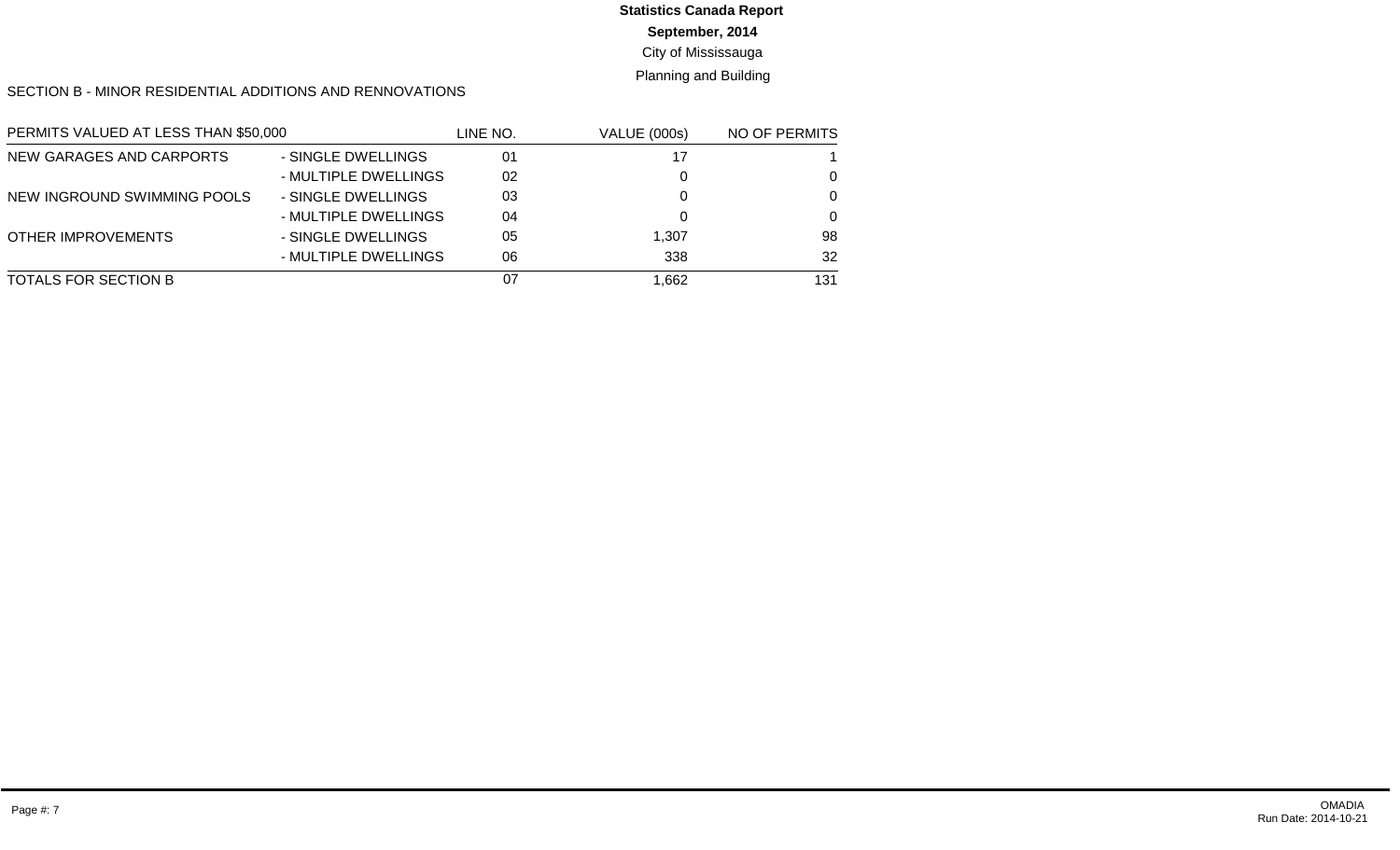# **Statistics Canada Report**

**September, 2014**

City of Mississauga

Planning and Building

SECTION C - MINOR NON-RESIDENTIAL PROJECTS

| PERMITS VALUED AT LESS THAN \$250,000 |                             | LINE NO. | <b>VALUE (000s)</b> | NO OF PERMITS |
|---------------------------------------|-----------------------------|----------|---------------------|---------------|
| <b>INDUSTRIAL</b>                     | - NEW CONSTRUCTION          | 08       |                     |               |
|                                       | - ADDITIONS AND RENOVATIONS | 09       | 2097                | 39            |
| <b>COMMERCIAL</b>                     | - NEW CONSTRUCTION          | 10       |                     |               |
|                                       | - ADDITIONS AND RENOVATIONS | 11       | 5021                | 95            |
| INSTITUTIONAL OR GOVERNMENTAL         | - NEW CONSTRUCTION          | 12       | 225                 |               |
|                                       | - ADDITIONS AND RENOVATIONS | 13       | 732                 | 12            |
| TOTALS FOR SECTION C                  |                             | 14       | 8.075               | 149           |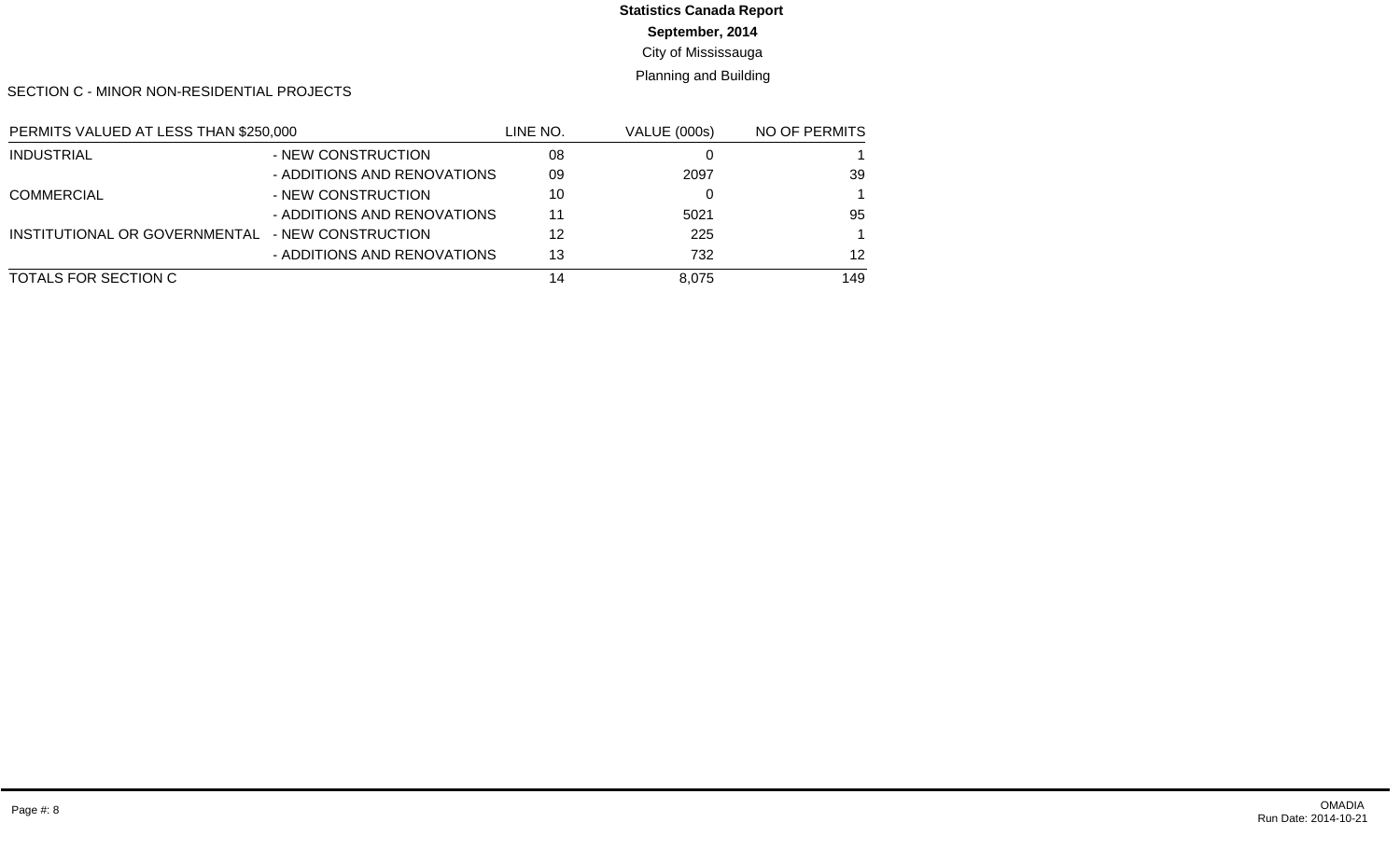### SECTION D - RESIDENTIAL DEMOLITIONS

| <b>CYPF</b>                       | SINGI | ו⊿ חר<br>ͻ⋿ϺͿ | ാറ<br>)W | <b>ROW</b><br>`IRFF | , ROW<br>CONDO | ור<br>-- | AP <sup>T</sup> | $\cap$ Turr<br>96N | <b>TOTA</b><br>'UIA∟ |
|-----------------------------------|-------|---------------|----------|---------------------|----------------|----------|-----------------|--------------------|----------------------|
| $\mathsf{JNIT}^{\circ}$<br># $OF$ |       |               |          |                     |                |          |                 |                    |                      |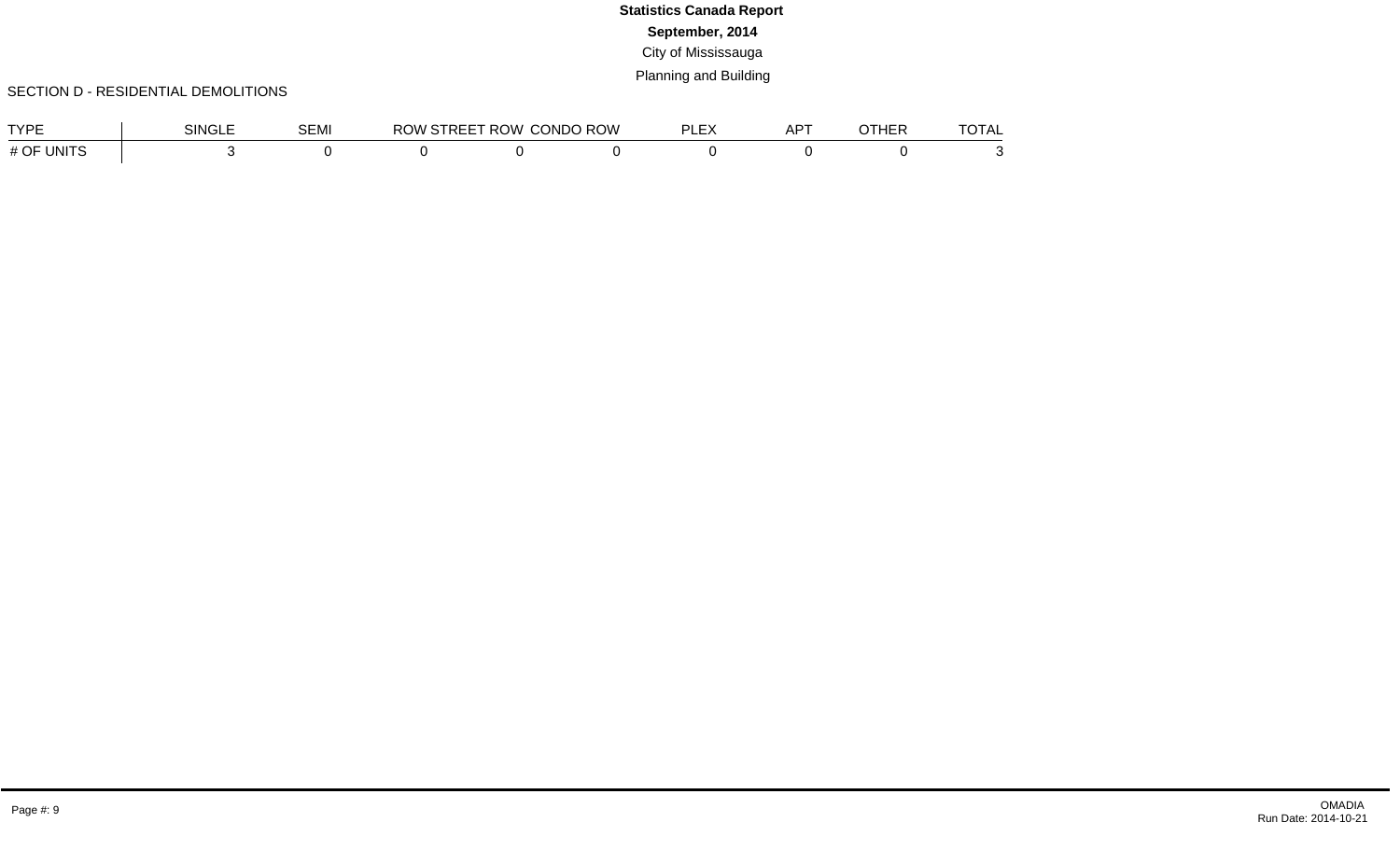#### SECTION A - MAJOR CONSTRUCTION PROJECTS

|                       | SUBTOTAL PERSCRIBED VALUE(000s)<br><b>SUBTOTAL DWELLING UNITS:</b> | 22,651                                                                       |                                                                                                                |                   |                                                                           |                                                 |                                     |                    |                               |                                                                                                                                              |                |
|-----------------------|--------------------------------------------------------------------|------------------------------------------------------------------------------|----------------------------------------------------------------------------------------------------------------|-------------------|---------------------------------------------------------------------------|-------------------------------------------------|-------------------------------------|--------------------|-------------------------------|----------------------------------------------------------------------------------------------------------------------------------------------|----------------|
| <b>SUBTOTAL AREA:</b> |                                                                    | 14.393                                                                       |                                                                                                                |                   |                                                                           |                                                 |                                     |                    |                               |                                                                                                                                              |                |
|                       | PERMIT NO NAME OF OWNER                                            | NAME OF BUILDER                                                              | <b>LOCATION</b>                                                                                                | <b>UNIT NO</b>    | <b>LEGAL DESCRIPTION</b>                                                  | <b>BUILDING TYPE</b>                            | <b>TYPE OF WORK</b>                 | <b>VALUE(000s)</b> | DWELLING AREA(m2) DESCRIPTION |                                                                                                                                              | <b>LINE</b>    |
| 13 5901               | DIXIE CROSSINGS INC.                                               |                                                                              | 5101 DIXIE RD A                                                                                                | <b>BUILDING A</b> | CON 4 EHS. PT LT 1 - PT 1<br>43R30968                                     | <b>COMMERCIAL RETAIL-</b><br>SINGLE USER        | <b>NEW BUILDING</b>                 | 1,173              |                               | 860 NEW - RETAIL SHELL<br><b>BUILDING 'BLDG A'</b>                                                                                           | $\overline{1}$ |
| 13 5907<br>SS         |                                                                    | DIXIE CROSSINGS INC. GATEMAN MILLOY INC                                      | 5071 DIXIE RD C<br>5077 DIXIE RD F<br>5083 DIXIE RD E<br>5089 DIXIE RD B<br>5095 DIXIE RD D<br>5101 DIXIE RD A |                   | CON 4 EHS. PT LT 1 - PT 1<br>43R30968                                     | <b>COMMERCIAL - OTHER</b>                       | <b>OTHER</b>                        | 250                |                               | SITE SERVICING FOR 6<br><b>COMMERCIAL BUILDINGS -</b><br>5101, 5089, 5071, 5095, 5083 &<br>5077 DIXIE RD (BUILDINGS A -<br>$F$ ).            | $\overline{2}$ |
| 13 5942               | <b>DUNDAS TOWER</b><br>PROPERTIES INC                              | <b>DUNDAS TOWER</b><br>PROPERTIES INC                                        | 165 DUNDAS ST W                                                                                                | 300               | CON 1 NDS PT LT 17 -<br>43R2754 PTS 1, 4-8, 10,<br>43R2833 PTS 1, 3, 4, 5 | <b>COMMERCIAL OFFICE -</b><br><b>MULTI-USER</b> | <b>ALTERATION</b><br>TO EXIST BLDG  | 557                |                               | <b>INTERIOR ALTERATIONS -</b><br>DENTAL & BUSINESS SCHOOL                                                                                    | 3              |
| 13 6028<br><b>FDN</b> | <b>JASRICO FINANCIAL</b><br><b>INC</b>                             | ANTARA DESIGN BUILD                                                          | 2275 BRITANNIA RD W                                                                                            |                   | CON 5 WHS PT LT 6 -<br>43R35521 PTS 1-6                                   | <b>COMMERCIAL RETAIL -</b><br><b>MULTI-USER</b> | <b>NEW BUILDING</b>                 | 3,441              |                               | 2.521 NEW - COMMERCIAL SHELL<br>MULTI-TENANT PLAZA -<br><b>FOUNDATION ONLY</b>                                                               | $\overline{4}$ |
| 137193                | Private individual data<br>protected by Privacy<br>legislation     | Private individual data protected 635 WARHOL WAY<br>by Privacy legislation   |                                                                                                                |                   | L 135 PLAN M-1452                                                         | <b>DETACHED DWELLING</b>                        | <b>ADDITION AND</b><br><b>ALTER</b> | 65                 |                               | <b>ALTERATIONS - FINISHED</b><br><b>BASEMENT, BASEMENT</b><br>WALKOUT IN THE SIDE YARD                                                       | 5              |
| 137225                | CHURCH OF GOD<br>PILLAR & GROUND OF<br><b>TRUTH INC</b>            | VISSA HOMES CUSTOM<br><b>BUILDERS</b>                                        | 3341 WINSTON CHURCHILL BLVD                                                                                    |                   | CON 1 NDS PT LT 35,<br>43R514 PART OF PT 13.<br>43R528 PT 1               | <b>CHURCH</b>                                   | <b>NEW BUILDING</b>                 | 746                |                               | 336 NEW - CHURCH & DEMOLITION<br>OF EXISTING BUILDINGS.<br><b>CHURCH OF GOD PILLAR &amp;</b><br><b>GROUND OF TRUTH INC</b>                   | 6              |
| 14 216<br><b>FDN</b>  | 2071716 ONTARIO INC /<br>ANJUMAN E. FAKHRI<br>(MISSISSAUGA)        |                                                                              | 1605 ARGENTIA RD                                                                                               |                   | PL M8 PT BLK V, 43R6935<br>PT <sub>1</sub>                                | <b>CHURCH</b>                                   | <b>NEW BUILDING</b>                 | 8,822              |                               | 4,285 NEW - 3 STOREY PLACE OF<br><b>WORSHIP &amp; DEMOLITION OF</b><br>EXISTING PLACE OF WORSHIP<br>- FOUNDATION ONLY                        | $\overline{7}$ |
| 14 508                | <b>GOLFOUR</b><br><b>INVESTMENTS INC /</b><br>628702 ONTARIO INC   | Private individual data protected 1825 DUNDAS ST E<br>by Privacy legislation |                                                                                                                | $\overline{1}$    | CON 1 NDS PT LT 2.<br>43R30253 PTS 1-9, 11, 13-19                         | <b>COMMERCIAL - OTHER</b>                       | <b>ALTERATION</b><br>TO EXIST BLDG  | 350                |                               | <b>COMMERCIAL SCHOOL</b>                                                                                                                     | 8              |
| 14 1017               | Private individual data<br>protected by Privacy<br>legislation     | Private individual data protected 7260 CUSTER CRES<br>by Privacy legislation |                                                                                                                |                   | PLAN 946 LOT 369                                                          | DETACHED DWELLING                               | <b>NEW BUILDING</b>                 | 642                | $\overline{1}$                | 334 NEW CUSTOM SINGLE FAMILY<br><b>DWELLING/ DEMOLISH</b><br><b>EXISTING DWELLING.</b>                                                       | 9              |
| 14 1280               | 5200 DIXIE HOLDINGS<br><b>INC</b>                                  | TW DESIGN STUDIO LTD                                                         | 5200 DIXIE RD                                                                                                  | 54                | CON 3 EHS PCL 3 PT LOT 2                                                  | <b>MULTI-TENANT</b><br><b>INDUSTRIAL</b>        | <b>ALTERATION</b><br>TO EXIST BLDG  | 257                |                               | <b>INTERIOR ALTERATIONS,</b><br>SUITE SEPARATION & (1)<br>KITCHEN EXHAUST - GALITOS<br><b>RESTAURANT</b>                                     | 10             |
| 14 1308               | ORLANDO CORP                                                       | ORLANDO CORP                                                                 | 600 SUFFOLK CRT                                                                                                |                   | PT BLK 1 PL M-1363 - PTS<br>1, 2, 3 43R24842                              | MULTI-TENANT<br><b>INDUSTRIAL</b>               | <b>NEW BUILDING</b>                 | 5,362              |                               | 5.574 1 STOREY SPEC. ADDITION TO<br><b>WAREHOUSE</b>                                                                                         | 11             |
| 14 1366               | <b>ST GREGORIOS</b><br>ORTHORDOX CHURCH<br>OF TORONTO              | ST GREGORIOS ORTHODOX 6890 PROFESSIONAL CRT<br>CHURCH OF TORONTO             |                                                                                                                |                   | PT BLK 16, PLAN M926 -<br>PTS 1 & 3 43R21790                              | <b>CHURCH</b>                                   | <b>ADDITION AND</b><br><b>ALTER</b> | 921                |                               | 450 ADDITION - CHURCH ADDITION<br>TO INCLUDE A NEW<br><b>HANDICAPPED LIFT &amp;</b><br><b>DEMOLISH EXISTING</b><br><b>COVERED PORCH AREA</b> | 12             |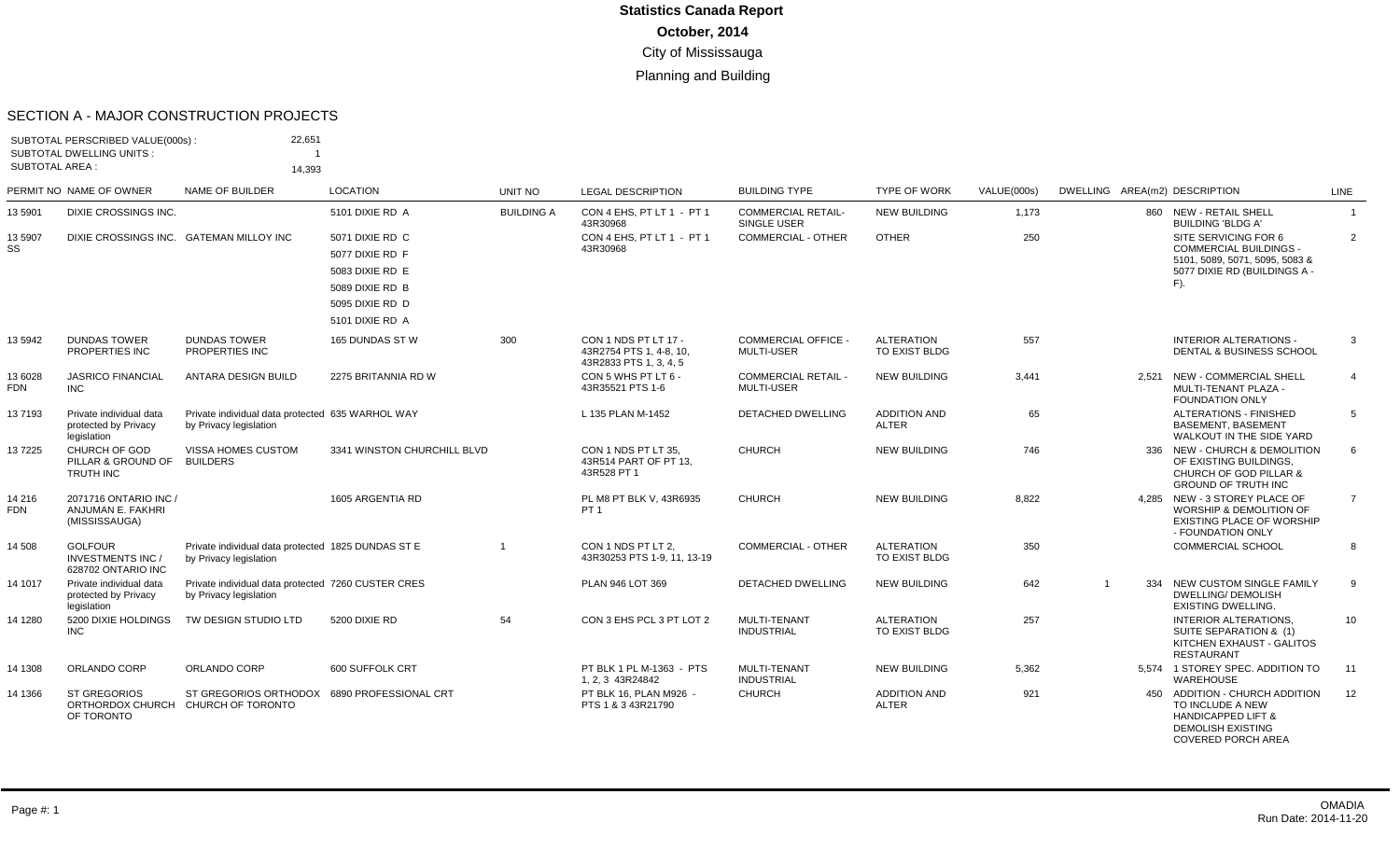|                       | SUBTOTAL PERSCRIBED VALUE(000s):<br><b>SUBTOTAL DWELLING UNITS:</b> | 36,795                                                                             |                   |                |                                                 |                                           |                                         |             |                         |     |                                                                                                           |                |
|-----------------------|---------------------------------------------------------------------|------------------------------------------------------------------------------------|-------------------|----------------|-------------------------------------------------|-------------------------------------------|-----------------------------------------|-------------|-------------------------|-----|-----------------------------------------------------------------------------------------------------------|----------------|
| <b>SUBTOTAL AREA:</b> |                                                                     | 35.162                                                                             |                   |                |                                                 |                                           |                                         |             |                         |     |                                                                                                           |                |
|                       | PERMIT NO NAME OF OWNER                                             | NAME OF BUILDER                                                                    | <b>LOCATION</b>   | <b>UNIT NO</b> | <b>LEGAL DESCRIPTION</b>                        | <b>BUILDING TYPE</b>                      | <b>TYPE OF WORK</b>                     | VALUE(000s) |                         |     | DWELLING AREA(m2) DESCRIPTION                                                                             | LINE           |
| 14 14 29              | Private individual data<br>protected by Privacy<br>legislation      | FOUR SEASONS SUNROOMS 1268 MINNEWASKA TR                                           |                   |                | PLAN 453 LOT 38                                 | <b>DETACHED DWELLING</b>                  | <b>ADDITION TO</b><br><b>EXIST BLDG</b> | 65          |                         |     | 35 SUNROOM & ATTACHED<br><b>GARAGE ADDITION</b>                                                           | $\overline{1}$ |
| 14 14 95              |                                                                     | BISON TRANSPORT INC BISON TRANSPORT INC                                            | 5840 SHAWSON DR   |                | CON 3 EHS PCL N19 PT LOT<br>5 & PLAN M395 BLK 1 | <b>INDUSTRIAL - OTHER</b>                 | <b>NEW BUILDING</b>                     | 2,400       |                         |     | 1,758 NEW - 1-STOREY OFFICE<br><b>BUILDING, BISON TRANSPORT</b><br>LTD                                    | $\overline{2}$ |
| 14 1580<br>SU         | Private individual data<br>protected by Privacy<br>legislation      |                                                                                    | 5568 SPANGLER DR  |                | PLAN M943 LOT 74                                | <b>DETACHED DWELLING</b>                  | <b>ALTERATION</b><br>TO EXIST BLDG      | 72          | $\overline{1}$          | 53  | RESIDENTIAL SECOND UNIT -<br>STAIRWELL FROM GARAGE<br>TO BASEMENT & BASEMENT<br><b>WINDOW</b>             | 3              |
| 14 1655               | Private individual data<br>protected by Privacy<br>legislation      | Private individual data protected 87 CUMBERLAND DR<br>by Privacy legislation       |                   |                | PLAN H21 PT LOT 216                             | <b>DETACHED DWELLING</b>                  | <b>NEW BUILDING</b>                     | 741         | $\overline{1}$          |     | 404 NEW CUSTOM SINGLE FAMILY<br><b>DWELLING</b>                                                           | $\overline{4}$ |
| 14 1666               | ORLANDO CORP                                                        | ORLANDO CORP                                                                       | 6525 NORTHWEST DR |                | CON 7 EHS PT LOT 9<br>RP 43R18825 PART 1        | <b>INDUSTRIAL - OTHER</b>                 | <b>NEW BUILDING</b>                     | 27,489      |                         |     | 30,645 NEW - INDUSTRIAL SHELL<br><b>SPEC BUILDING</b>                                                     | 5              |
| 14 1773               | Private individual data<br>protected by Privacy<br>legislation      | Private individual data protected 6325 WESTERN SKIES WAY<br>by Privacy legislation |                   |                | L 59 PLAN M-1291                                | DETACHED DWELLING                         | <b>ALTERATION</b><br>TO EXIST BLDG      | 53          |                         |     | <b>STAIRWELL TO BASEMENT &amp;</b><br><b>FINISHED BASEMENT</b>                                            | 6              |
| 14 1800               | <b>BLUECOVE ESTATES</b><br><b>INC</b>                               | <b>COLDBOX BUILDERS INC</b>                                                        | 6745 INVADER CRES |                | PLAN M479 LOT 2                                 | <b>SINGLE TENANT</b><br><b>INDUSTRIAL</b> | <b>ALTERATION</b><br>TO EXIST BLDG      | 1,208       |                         |     | <b>CONSTRUCT STORAGE</b><br>FREEZER WITHIN BUILDING-<br><b>BACKERHAUS VEIT</b>                            | $\overline{7}$ |
| 14 1809               | ORLANDO CORP                                                        |                                                                                    | 5860 MAVIS RD D   |                | CON 2 WHS, PT L 5 - PT 4<br>43R24843            | <b>COMMERCIAL RETAIL-</b><br>SINGLE USER  | <b>ADDITION AND</b><br><b>ALTER</b>     | 508         |                         |     | 67 INTERIOR ALTERATIONS &<br>MEZZANINE - THE 3 BREWERS<br>ON MAVIS ROAD                                   | 8              |
| 14 1842<br>FTR        | HMC AP CANADA INC                                                   | <b>GAYDON CONTRACTORS</b><br><b>LTD</b>                                            | 2001 ARGENTIA RD  |                | PL M275 LTS 1, 2, 43R13587<br><b>PTS 3-5</b>    | <b>COMMERCIAL - OTHER</b>                 | <b>NEW BUILDING</b>                     | 1,823       |                         |     | 890 NEW - RESTAURANT WITH<br><b>OUTDOOR PATIO - CHOP</b><br>STEAKHOUSE BAR -<br><b>FOUNDATION TO ROOF</b> | 9              |
| 14 1876               | Private individual data<br>protected by Privacy<br>legislation      |                                                                                    | 200 DONNELLY DR   |                | PLAN B-09 PT BLK G<br>PLAN 344 LOT 10           | <b>DETACHED DWELLING</b>                  | <b>ADDITION TO</b><br><b>EXIST BLDG</b> | 74          |                         | 53  | UNHEATED ADDITION AT<br><b>REAR + DECK AND BALCONY</b>                                                    | 10             |
| 14 2035               | Private individual data<br>protected by Privacy<br>legislation      |                                                                                    | 1647 CORAM CRES   |                | PLAN 664 PT LOT 21                              | SEMI-DETACHED<br><b>DWELLING</b>          | <b>ADDITION TO</b><br><b>EXIST BLDG</b> | 58          |                         |     | 34 UNHEATED SUNROOM<br><b>ADDITION AT REAR &amp;</b><br><b>DETACHED GARAGE</b>                            | 11             |
| 14 2040               | Private individual data<br>protected by Privacy<br>legislation      | Private individual data protected 719 BYNGMOUNT AVE<br>by Privacy legislation      |                   |                | PLAN A26 PT LOT 15                              | DETACHED DWELLING                         | <b>NEW BUILDING</b>                     | 569         |                         |     | 294 NEW CUSTOM SINGLE FAMILY<br>DWELLING AND DEMOLISH<br><b>EXISTING SFD</b>                              | 12             |
| 14 2041               | Private individual data<br>protected by Privacy<br>legislation      | Private individual data protected 729 BYNGMOUNT AVE<br>by Privacy legislation      |                   |                | PLAN A26 PT LOT 14                              | DETACHED DWELLING                         | <b>NEW BUILDING</b>                     | 609         | $\overline{1}$          |     | 316 NEW CUSTOM SINGLE FAMILY<br><b>DWELLING &amp; DEMOLISH</b><br><b>EXISTING SFD</b>                     | 13             |
| 14 2156               | Private individual data<br>protected by Privacy<br>legislation      | Private individual data protected 2250 FIFTH LINE WEST<br>by Privacy legislation   |                   |                | <b>PLAN 796 LOT 2</b>                           | <b>DETACHED DWELLING</b>                  | <b>NEW BUILDING</b>                     | 532         | $\overline{\mathbf{1}}$ | 290 | NEW CUSTOM SINGLE FAMILY<br><b>DWELLING</b>                                                               | 14             |
| 14 2193               | Private individual data<br>protected by Privacy<br>legislation      | Private individual data protected 646 BYNGMOUNT AVE<br>by Privacy legislation      |                   |                | PLAN A26 PT LOTS 27,28                          | DETACHED DWELLING                         | <b>NEW BUILDING</b>                     | 594         | $\overline{1}$          |     | 322 NEW CUSTOM SINGLE FAMILY<br><b>DWELLING WITH PARTIAL</b><br><b>FINISHED BASEMENT</b>                  | 15             |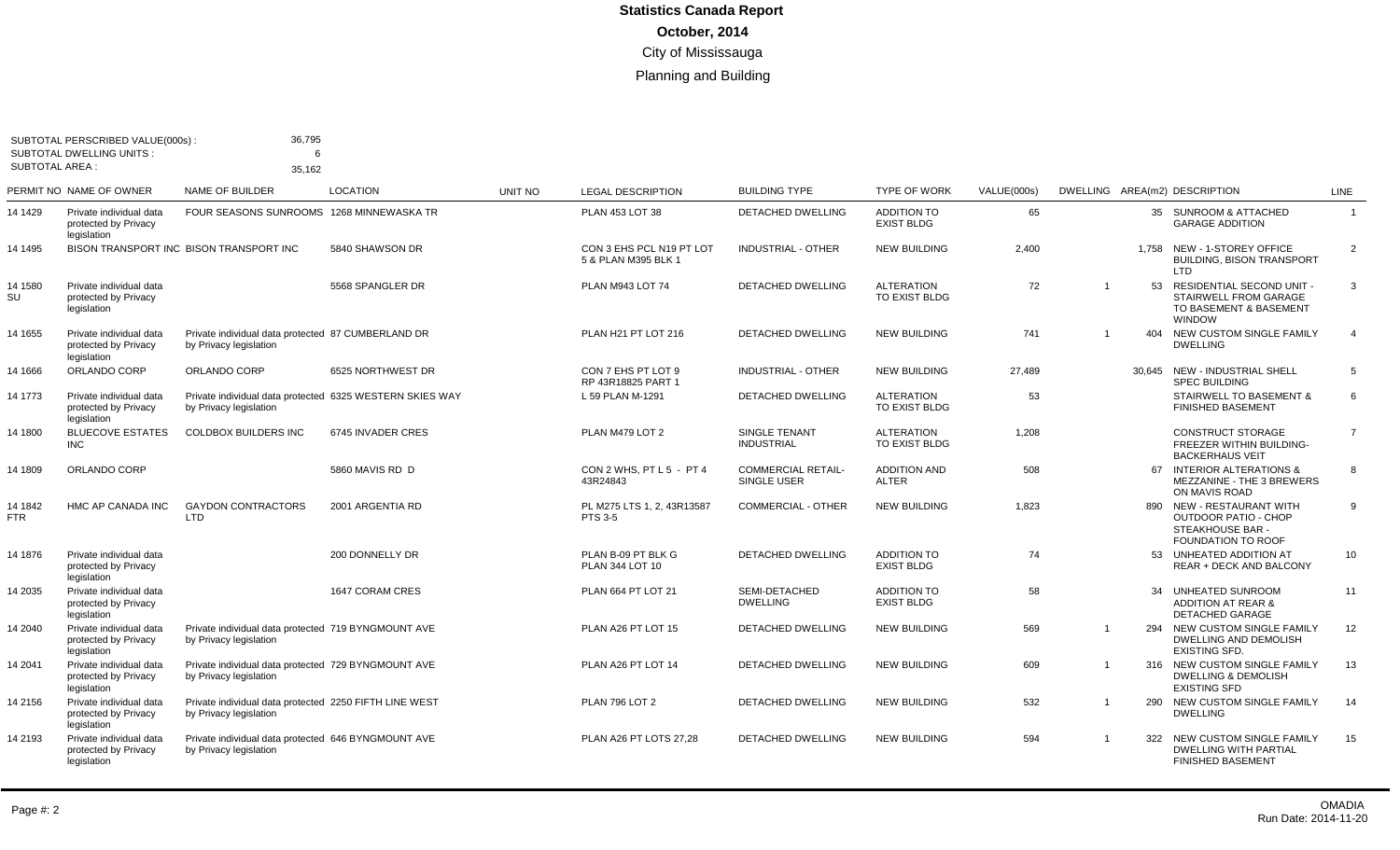| <b>SUBTOTAL AREA:</b> | SUBTOTAL PERSCRIBED VALUE(000s)<br><b>SUBTOTAL DWELLING UNITS:</b> | 11,859<br>5                                                                     |                        |                |                                                                       |                                                 |                                    |             |                |                                                                                                                           |                 |
|-----------------------|--------------------------------------------------------------------|---------------------------------------------------------------------------------|------------------------|----------------|-----------------------------------------------------------------------|-------------------------------------------------|------------------------------------|-------------|----------------|---------------------------------------------------------------------------------------------------------------------------|-----------------|
|                       |                                                                    | 2.317                                                                           |                        |                |                                                                       |                                                 |                                    |             |                |                                                                                                                           |                 |
|                       | PERMIT NO NAME OF OWNER                                            | <b>NAME OF BUILDER</b>                                                          | <b>LOCATION</b>        | <b>UNIT NO</b> | <b>LEGAL DESCRIPTION</b>                                              | <b>BUILDING TYPE</b>                            | <b>TYPE OF WORK</b>                | VALUE(000s) |                | DWELLING AREA(m2) DESCRIPTION                                                                                             | <b>LINE</b>     |
| 14 2243               | Private individual data<br>protected by Privacy<br>legislation     | Private individual data protected 945 GOODWIN RD<br>by Privacy legislation      |                        |                | PLAN A26 LOT C PT LOT 48                                              | <b>DETACHED DWELLING</b>                        | <b>NEW BUILDING</b>                | 771         | 1              | 333 NEW CUSTOM SINGLE FAMILY<br><b>DWELLING WITH PARTIAL</b><br><b>FINISHED BASEMENT/</b><br><b>DEMOLISH EXISTING SFD</b> | $\overline{1}$  |
| 14 2275               | <b>OMERS REALTY</b><br><b>MANAGEMENT CORP</b>                      | <b>HOUSTON INSTALL CO</b>                                                       | 100 CITY CENTRE DR     | $1 - 710$      | PL 43M1010 BLK 21 PT<br>BLKS 1, 16, 19, 20, 43R35320<br>PTS 9, 10, 16 | <b>COMMERCIAL RETAIL -</b><br><b>MULTI-USER</b> | <b>ALTERATION</b><br>TO EXIST BLDG | 334         |                | <b>RESTAURANT WITH (2)</b><br>SEATING AREAS IN CORRIDOR                                                                   | 2               |
| 14 2335               | Private individual data<br>protected by Privacy<br>legislation     | Private individual data protected 2255 GORDON DR<br>by Privacy legislation      |                        |                | PL E-20. PT LT 7 - PTS 2-4<br>43R31821                                | <b>DETACHED DWELLING</b>                        | <b>NEW BUILDING</b>                | 929         | $\overline{1}$ | 460 NEW CUSTOM SINGLE FAMILY<br><b>DWELLING WITH FINISHED</b><br><b>BASEMENT.</b>                                         | $\mathbf{3}$    |
| 14 2339               | SREIT (LP3B) LTD /<br><b>BENTALL KENNEDY</b><br>(CANADA) LTD       | <b>CENTRE LEASEHOLD</b><br><b>IMPROVEMENTS LTD</b>                              | 6300 VISCOUNT RD       | -1             | PLAN 734 PCL 18 PT BLK G<br>RP 43R20901 PART 3-4                      | <b>INDUSTRIAL - OTHER</b>                       | <b>ALTERATION</b><br>TO EXIST BLDG | 922         |                | <b>OFFICE</b>                                                                                                             | $\overline{4}$  |
| 14 2379               | HEWLETT-PACKARD<br>(CANADA) CO                                     | <b>CANANDIAN TURNER</b><br><b>CONSTRUCTION LTD</b>                              | 1855 MINNESOTA CRT     |                | PLAN M10 LOT 1                                                        | SINGLE TENANT<br><b>INDUSTRIAL</b>              | <b>ALTERATION</b><br>TO EXIST BLDG | 471         |                | <b>EXTERIOR CONCRETE AIR</b><br><b>INTAKE &amp; INTERIOR</b><br><b>ALTERATIONS - HEWLETT</b><br>PACKARD CANADA INC.       | 5               |
| 14 2413               | ASSURANCE CO / GWL<br><b>REALTY ADVISORS INC</b>                   | THE GREAT-WEST LIFE MANEL CONTRACTING LTD                                       | 2050 DERRY RD W B      |                | CON 5 WHS PT LT 11,<br>43R14863 PT PARTS 11-13.<br>15, 23, 25, 26     | SINGLE TENANT<br><b>INDUSTRIAL</b>              | <b>ALTERATION</b><br>TO EXIST BLDG | 1,893       |                | <b>INTERIOR ALTERATIONS -</b><br><b>SAMSUNG</b>                                                                           | 6               |
| 14 2496               | 2112836 ONTARIO INC                                                |                                                                                 | 5 ELLEN ST             |                | PLAN STR 2 PT LOTS<br>112,113                                         | DETACHED DWELLING                               | <b>DEMOLITION</b>                  | 30          |                | <b>DEMOLITION - SFD</b>                                                                                                   | $\overline{7}$  |
| 14 2558               | Private individual data<br>protected by Privacy<br>legislation     | <b>CAMILLA HOMES LTD</b>                                                        | 1339 WOODEDEN DR       |                | PLAN 425 LOT 1, PT LOT 2                                              | <b>DETACHED DWELLING</b>                        | <b>NEW BUILDING</b>                | 837         | $\overline{1}$ | 410 NEW CUSTOM SINGLE FAMILY<br><b>DWELLING WITH FINISHED</b><br><b>BASEMENT.</b>                                         | 8               |
| 14 2577               | ORLANDO CORP                                                       | STRACOR INC                                                                     | 3269 AMERICAN DR       |                | PLAN 734 PT BLK F -<br>43R30336, PT 3                                 | SINGLE TENANT<br><b>INDUSTRIAL</b>              | <b>ALTERATION</b><br>TO EXIST BLDG | 2,335       |                | <b>INTERIOR ALTERATIONS</b><br>DIRECT CASH MANAGEMENT<br><b>INC</b>                                                       | 9               |
| 14 2584               | Private individual data<br>protected by Privacy<br>legislation     | Private individual data protected 4067 MISSISSAUGA RD<br>by Privacy legislation |                        |                | RANGE 4 NDS. PT LT 3 -<br>PTS 2.3 43R34774                            | <b>DETACHED DWELLING</b>                        | <b>DEMOLITION</b>                  | 30          |                | <b>DEMOLITION - SFD</b>                                                                                                   | 10 <sup>°</sup> |
| 14 2607               | Private individual data<br>protected by Privacy<br>legislation     | MILLSTONE HOMES INC                                                             | 2370 MISSISSAUGA RD    |                | R 3-CIR PT 11<br><b>RP</b><br>43R7783 PART 8                          | DETACHED DWELLING                               | <b>NEW BUILDING</b>                | 1,550       |                | 752 NEW CUSTOM SINGLE FAMILY<br><b>DWELLING WITH FINISHED</b><br><b>BASEMENT</b>                                          | 11              |
| 14 2609               | Private individual data<br>protected by Privacy<br>legislation     | Private individual data protected 1534 LOCHLIN TR<br>by Privacy legislation     |                        |                | <b>PLAN 464 LOT 1</b>                                                 | <b>DETACHED DWELLING</b>                        | <b>NEW BUILDING</b>                | 710         | 1              | 362 NEW CUSTOM SINGLE FAMILY<br><b>DWELLING &amp; DEMOLISH</b><br>EXISTING SFD & 2 SHEDS.                                 | 12 <sup>2</sup> |
| 14 2613               | Private individual data<br>protected by Privacy<br>legislation     |                                                                                 | 3231 LABURNUM CRES     |                | L 155 PLAN M-1213                                                     | <b>DETACHED DWELLING</b>                        | <b>ALTERATION</b><br>TO EXIST BLDG | 64          |                | <b>INTERIOR ALTERATIONS -</b><br><b>FINISHED BASEMENT</b>                                                                 | 13              |
| 14 2617               | <b>ERIN MILLS</b><br>DEVELOPMENT CORP                              |                                                                                 | 3755 LAIRD RD          |                | RCP 1542, PT LT 9 - PTS<br>4-6, 11, 13 43R30181                       | MULTI-TENANT<br><b>INDUSTRIAL</b>               | <b>ALTERATION</b><br>TO EXIST BLDG | 918         |                | <b>BUSINESS OFFICE &amp;</b><br>WAREHOUSE, WHOLESALE,<br><b>DISTRIBUTION FACILITY</b>                                     | 14              |
| 14 2675               | Private individual data<br>protected by Privacy<br>legislation     |                                                                                 | 3128 CONSTITUTION BLVD |                | PLAN 611 LOT 10                                                       | <b>DETACHED DWELLING</b>                        | <b>ALTERATION</b><br>TO EXIST BLDG | 65          |                | <b>ALTERATIONS - UNDERPIN</b><br><b>CRAWL SPACE TO CREATE</b><br><b>FULL BASEMENT</b>                                     | 15              |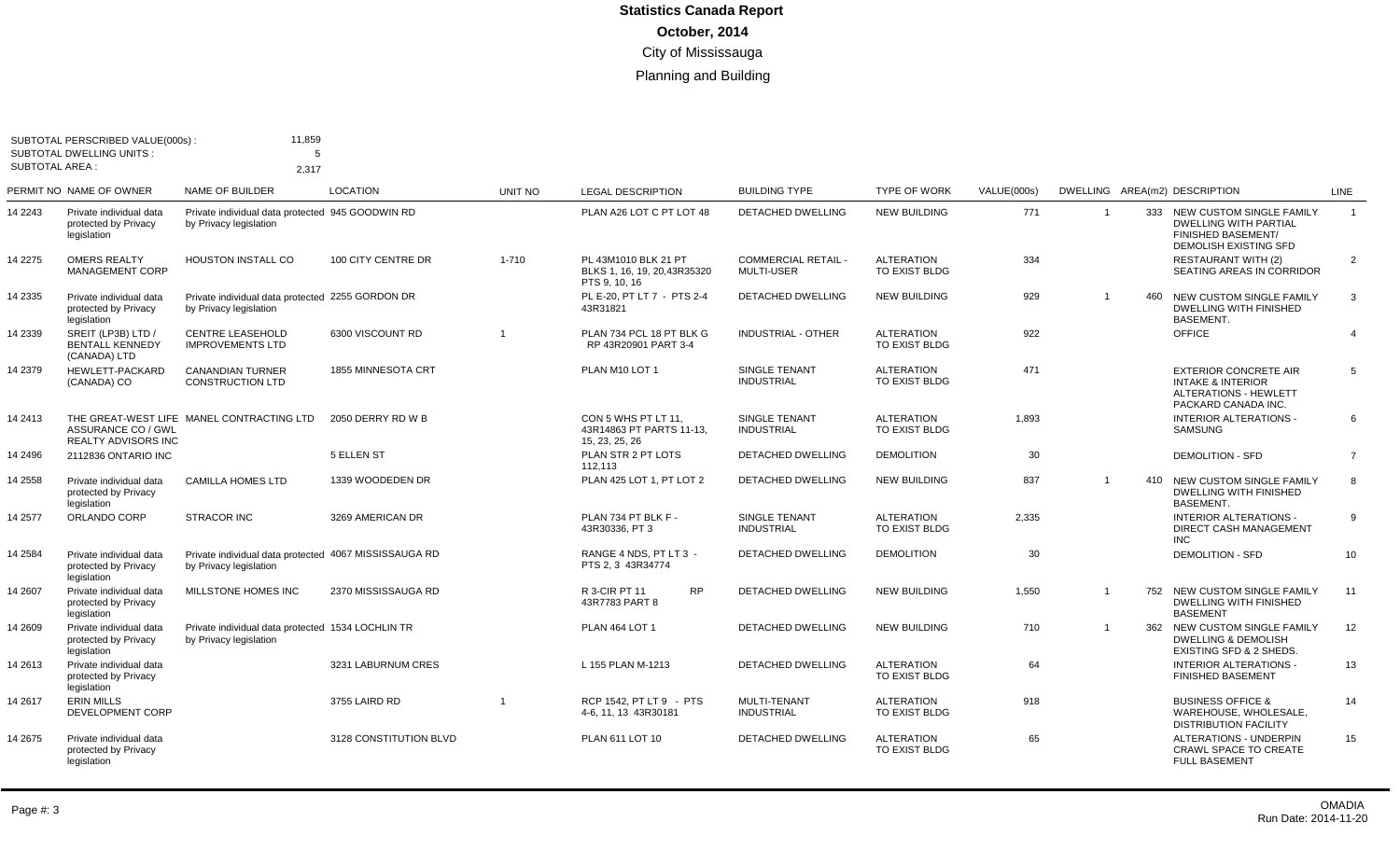| <b>SUBTOTAL AREA:</b> | SUBTOTAL PERSCRIBED VALUE(000s):<br><b>SUBTOTAL DWELLING UNITS:</b> | 10,311<br>5                                                                       |                           |         |                                                                                             |                                                 |                                     |             |                               |     |                                                                                                                                                              |                |
|-----------------------|---------------------------------------------------------------------|-----------------------------------------------------------------------------------|---------------------------|---------|---------------------------------------------------------------------------------------------|-------------------------------------------------|-------------------------------------|-------------|-------------------------------|-----|--------------------------------------------------------------------------------------------------------------------------------------------------------------|----------------|
|                       | PERMIT NO NAME OF OWNER                                             | 871<br>NAME OF BUILDER                                                            | <b>LOCATION</b>           | UNIT NO | <b>LEGAL DESCRIPTION</b>                                                                    | <b>BUILDING TYPE</b>                            | <b>TYPE OF WORK</b>                 | VALUE(000s) | DWELLING AREA(m2) DESCRIPTION |     |                                                                                                                                                              | <b>LINE</b>    |
| 14 2682               | 1759787 ONTARIO INC                                                 | <b>ENGLISH PRESTIGE</b><br><b>GENERAL CONTRACTING</b><br>INC.                     | 1200 DERRY RD E B         |         | CON 3 EHS, PT LT 10 - PTS<br>1, 2, 3, 5 43R32377                                            | <b>INDUSTRIAL - OTHER</b>                       | <b>SPRINKLERS</b>                   | 250         |                               |     | FIRE ONLY - SPRINKLER<br><b>SYSTEM</b>                                                                                                                       | $\overline{1}$ |
| 14 2690               | Private individual data<br>protected by Privacy<br>legislation      | Private individual data protected 1216 WELWYN DR<br>by Privacy legislation        |                           |         | PLAN 547 L 91                                                                               | <b>DETACHED DWELLING</b>                        | <b>ADDITION AND</b><br><b>ALTER</b> | 312         |                               | 44  | NEW ATTACHED GARAGE<br><b>ADDITION, NEW FRONT</b><br>PORCH, NEW REAR DECK,<br>NEW ROOF, FINISHED<br><b>BASEMENT AND INTERIOR</b><br>ALTERATIONS.             | 2              |
| 14 2695               | Private individual data<br>protected by Privacy<br>legislation      |                                                                                   | <b>1283 TYNEBURN CRES</b> |         | PLAN 729 LOT 25                                                                             | <b>DETACHED DWELLING</b>                        | <b>ADDITION AND</b><br><b>ALTER</b> | 119         |                               |     | 75 NEW FRONT PORCH & 2ND-<br>STOREY FRONT ADDITION                                                                                                           | 3              |
| 14 2705               | ORLANDO CORP                                                        | ORLANDO CORP                                                                      | 1329 MEYERSIDE DR         |         | CON 3 EHS PT LT 7.<br>43R5073 PTS 2, 3, PART PT<br>1, 43R8588 PTS 1-3,<br>43R12652 PTS 1-15 | SINGLE TENANT<br><b>INDUSTRIAL</b>              | <b>ALTERATION</b><br>TO EXIST BLDG  | 322         |                               |     | EXTERIOR CONCRETE PAD TO<br>SUPPORT (3) GENERATORS,<br><b>INTERIOR ALTERATIONS &amp;</b><br>SPRINKLER ALTERATIONS                                            | $\overline{4}$ |
| 14 2706<br>SU         | Private individual data<br>protected by Privacy<br>legislation      | Private individual data protected 354 DICKSON PARK CRES<br>by Privacy legislation |                           |         | PLAN 615 LOT 31                                                                             | DETACHED DWELLING                               | <b>ALTERATION</b><br>TO EXIST BLDG  | 133         | $\overline{1}$                | 122 | RESIDENTIAL SECOND UNIT                                                                                                                                      | 5              |
| 14 2757               | Private individual data<br>protected by Privacy<br>legislation      | Private individual data protected 1048 ENOLA AVE<br>by Privacy legislation        |                           |         | PLAN F20 LOT 25                                                                             | <b>DETACHED DWELLING</b>                        | <b>NEW BUILDING</b>                 | 561         |                               | 257 | NEW CUSTOM SINGLE FAMILY<br><b>DWELLING WITH FINISHED</b><br><b>BASEMENT/ DEMOLISH</b><br><b>EXISTING SFD - RETAIN</b><br>PARTIAL FOUNDATION.                | 6              |
| 14 2770               | PROLOGIS / PROPERTY<br><b>MANAGEMENT INC</b>                        |                                                                                   | 3255 ARGENTIA RD          | 101     | <b>B 1 PLAN M-1930</b>                                                                      | MULTI-TENANT<br><b>INDUSTRIAL</b>               | <b>ALTERATION</b><br>TO EXIST BLDG  | 5,556       |                               |     | <b>WAREHOUSE &amp; DISTRIBUTION</b><br><b>FACILITY</b>                                                                                                       | $\overline{7}$ |
| 14 2775               | Private individual data<br>protected by Privacy<br>legislation      | Private individual data protected 2613 HAYFORD CRT<br>by Privacy legislation      |                           |         | PLAN 874 LOT 33                                                                             | <b>DETACHED DWELLING</b>                        | <b>NEW BUILDING</b>                 | 525         | $\overline{1}$                |     | 247 NEW CUSTOM SINGLE FAMILY<br><b>DWELLING WITH PARTIAL</b><br><b>FINISHED BASEMENT/</b><br>DEMOLISH EXISTING SFD -<br><b>RETAIN PARTIAL</b><br>FOUNDATION. | 8              |
| 14 2776<br>SU         | Private individual data<br>protected by Privacy<br>legislation      | Private individual data protected 2934 PICTON PL<br>by Privacy legislation        |                           |         | PLAN M1080 LOT 74                                                                           | <b>DETACHED DWELLING</b>                        | <b>ALTERATION</b><br>TO EXIST BLDG  | 61          | $\overline{1}$                | 56  | RESIDENTIAL SECOND UNIT                                                                                                                                      | 9              |
| 14 2824               | ORLANDO CORP                                                        | ORLANDO CORP                                                                      | 905 BRITANNIA RD W H      | 7 BLD-H | CON 2 WHS PT L 6,<br>43R25871 PTS 1-9, 13, 15,<br>20-23, 31, 39, 40                         | <b>COMMERCIAL RETAIL -</b><br><b>MULTI-USER</b> | <b>ALTERATION</b><br>TO EXIST BLDG  | 1,736       |                               |     | <b>RETAIL STORE</b>                                                                                                                                          | 10             |
| 14 2826               | <b>MENKES BUSINESS</b><br>PARK LTD.                                 | <b>NORTHWOOD</b><br>DEVELOPMENTS INC                                              | 2375 SKYMARK AVE          |         | PLAN M793 PT BLK 7<br>RP 43R16324 PARTS 3 & 4                                               | SINGLE TENANT<br><b>INDUSTRIAL</b>              | <b>ALTERATION</b><br>TO EXIST BLDG  | 660         |                               |     | <b>INTERIOR ALTERATIONS TO</b><br><b>CHANGE FROM MULTI-TENANT</b><br>OFFICE TO SINGLE TENANT<br>OFFICE - JONES DesLAURIERS<br><b>INSURANCE MGMT INC</b>      | 11             |
| 14 2859<br>SU         | Private individual data<br>protected by Privacy<br>legislation      |                                                                                   | 7613 ROSELLE CRES         |         | PLAN 952 LOT 196                                                                            | <b>DETACHED DWELLING</b>                        | <b>ALTERATION</b><br>TO EXIST BLDG  | 76          | $\overline{1}$                |     | 70 RESIDENTIAL SECOND UNIT                                                                                                                                   | 12             |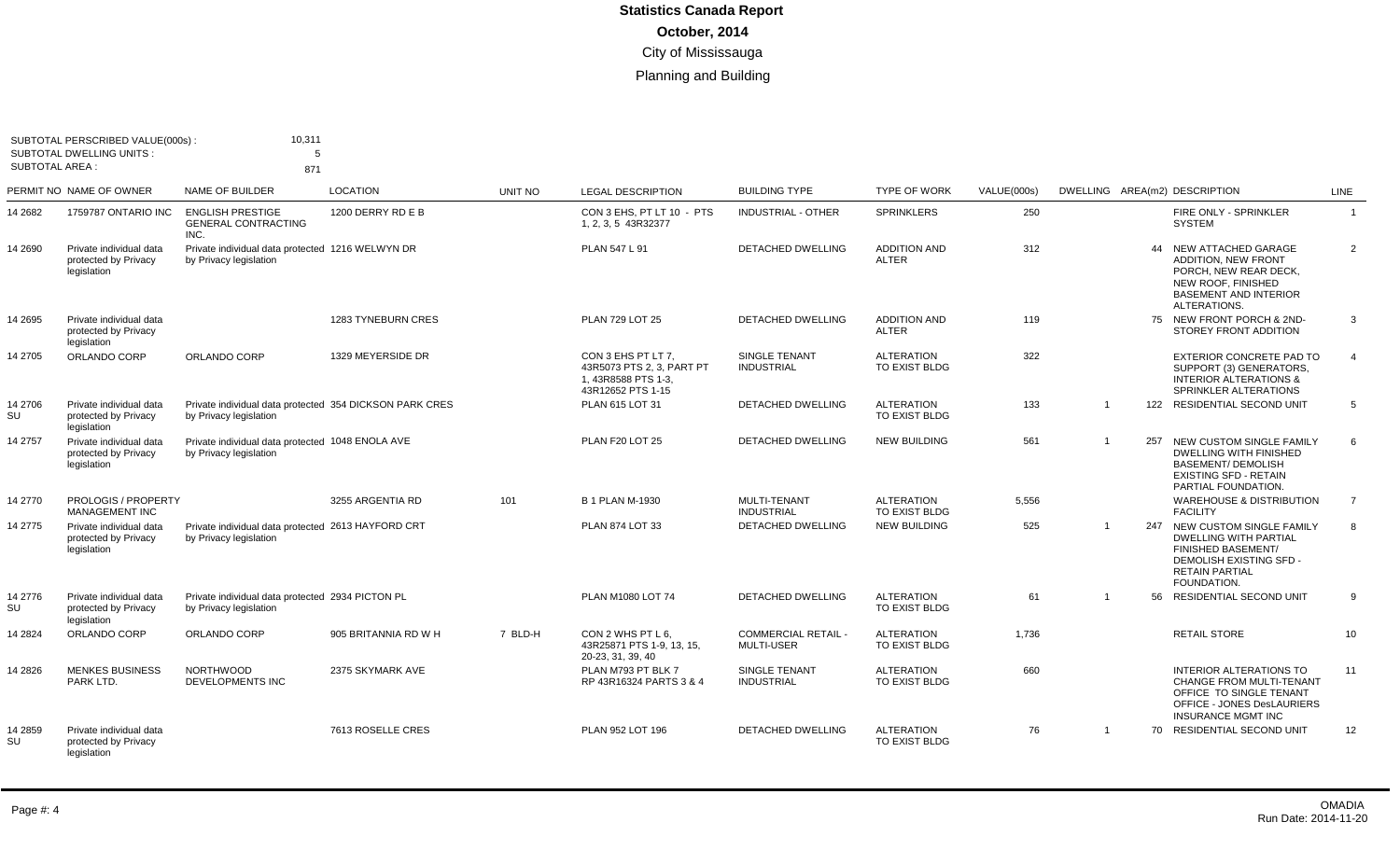| <b>SUBTOTAL AREA:</b> | SUBTOTAL PERSCRIBED VALUE(000s):<br><b>SUBTOTAL DWELLING UNITS:</b> | 6,624                                                                            |                      |           |                                                                                 |                                               |                                    |             |                |     |                                                                                                                                            |                |
|-----------------------|---------------------------------------------------------------------|----------------------------------------------------------------------------------|----------------------|-----------|---------------------------------------------------------------------------------|-----------------------------------------------|------------------------------------|-------------|----------------|-----|--------------------------------------------------------------------------------------------------------------------------------------------|----------------|
|                       | PERMIT NO NAME OF OWNER                                             | 932<br>NAME OF BUILDER                                                           | <b>LOCATION</b>      | UNIT NO   | <b>LEGAL DESCRIPTION</b>                                                        | <b>BUILDING TYPE</b>                          | <b>TYPE OF WORK</b>                | VALUE(000s) |                |     | DWELLING AREA(m2) DESCRIPTION                                                                                                              | LINE           |
| 14 2865               | HAJUNA INVESTMENTS<br>LTD                                           |                                                                                  | 3611 MAVIS RD A      | 8,9,10    | CON 1 NDS PT LOT 20                                                             | INDUSTRIAL - OTHER                            | <b>ALTERATION</b><br>TO EXIST BLDG | 353         |                |     | <b>COMMERCIAL KITCHEN (WITH</b><br><b>ACCESSORY RETAIL)</b>                                                                                | $\overline{1}$ |
| 14 2866<br>SU         | Private individual data<br>protected by Privacy<br>legislation      |                                                                                  | 862 MELTON DR        |           | PLAN 493 LOT 148                                                                | <b>DETACHED DWELLING</b>                      | <b>ALTERATION</b><br>TO EXIST BLDG | 125         | $\overline{1}$ |     | 115 RESIDENTIAL SECOND UNIT IN<br><b>BASEMENT</b>                                                                                          | 2              |
| 14 2878               | THE ERIN MILLS<br>DEVELOPMENT CORP                                  | THE ERIN MILLS<br><b>DEVELOPMENT CORP</b>                                        | 3600 RIDGEWAY DR     | $4 - 5$   | RCP 1542, PT LT 9 - PTS<br>4-6, 11, 13 43R30181                                 | <b>MULTI-TENANT</b><br><b>INDUSTRIAL</b>      | <b>ALTERATION</b><br>TO EXIST BLDG | 1.519       |                |     | <b>RECREATIONAL</b><br><b>ESTABLISHMENT</b>                                                                                                | -3             |
| 14 2879               | ORLANDO CORP                                                        |                                                                                  | 775 BRITANNIA RD W C | 5. BLD-C  | CON 2 WHS PT L 6.<br>43R25871 PTS 1-9, 13, 15,<br>20-23, 31, 39, 40             | <b>COMMERCIAL RETAIL</b><br><b>MULTI-USER</b> | <b>ALTERATION</b><br>TO EXIST BLDG | 315         |                |     | INTERIOR ALTERATIONS<br><b>TENANT FITUP - GUESS</b>                                                                                        | $\overline{4}$ |
| 14 2904               | <b>RINGBALL</b><br>CORPORATION                                      | <b>BLACKSTONE ENERGY</b><br>SOLUTIONS INC                                        | 2160 MEADOWPINE BLVD |           | PL M886 B 6, PT B 5, 7, 8.<br>43R17544 PTS 1-11                                 | <b>INDUSTRIAL - OTHER</b>                     | <b>OTHER</b>                       | 250         |                |     | ADDITION - SOLAR ROOFTOP<br>PANEL                                                                                                          | 5              |
| 14 2922               | <b>MORGUARD</b><br><b>INVESTMENTS</b>                               |                                                                                  | 201 CITY CENTRE DR   | 501       | CON 2 NDS PT LOTS 17.18<br>RP 43R5845 PARTS 1 TO 7<br><b>PLAN M1010 BLK 7</b>   | <b>COMMERCIAL OFFICE</b><br><b>MULTI-USER</b> | <b>ALTERATION</b><br>TO EXIST BLDG | 902         |                |     | <b>INTERIOR ALTERATIONS -</b><br><b>GRANT THORNTON LTD</b>                                                                                 | 6              |
| 14 2945               | Private individual data<br>protected by Privacy<br>legislation      | Private individual data protected 929 GOODWIN RD<br>by Privacy legislation       |                      |           | PLAN A26 PT LOTS 50.51                                                          | <b>DETACHED DWELLING</b>                      | <b>NEW BUILDING</b>                | 575         | $\overline{1}$ | 268 | NEW CUSTOM SINGLE FAMILY<br><b>DWELLING WITH FINISHED</b><br><b>BASEMENT AND DEMOLISH</b><br><b>EXISTING SFD &amp; DETACHED</b><br>GARAGE. | $\overline{7}$ |
| 14 2969               | 2815 MATHESON BLVD<br>PORTFOLIO INC                                 |                                                                                  | 2815 MATHESON BLVD E |           | PLAN M584 PT BLK 7<br>RP 43R13965 PART 2<br>RP 43R14537 PART 2                  | <b>SINGLE TENANT</b><br><b>INDUSTRIAL</b>     | <b>ALTERATION</b><br>TO EXIST BLDG | 276         |                |     | <b>INTERIOR ALTERATIONS OF</b><br><b>EXISTING OFFICE SPACE</b>                                                                             | -8             |
| 14 3006               | <b>TD CANADA TRUST</b>                                              | <b>VESTACON LTD</b>                                                              | 20 MILVERTON DR      | 2ND FLOOR | PLAN M832 PT BLK 2<br>RP 43R16001 PARTS 1,4                                     | SINGLE TENANT<br><b>INDUSTRIAL</b>            | <b>ALTERATION</b><br>TO EXIST BLDG | 420         |                |     | <b>INTERIOR ALTERATIONS - TD</b><br><b>CANADA TRUST</b>                                                                                    | 9              |
| 14 3007               | Private individual data<br>protected by Privacy<br>legislation      | Private individual data protected 1240 BIRCHVIEW DR<br>by Privacy legislation    |                      |           | PLAN 366 PT LOT 10<br>RP 43R877 PART 1                                          | <b>DETACHED DWELLING</b>                      | <b>ADDITION AND</b><br>ALTER       | 157         |                |     | 30 ADDITION, DECK/BALCONIES,<br><b>FINISHED BASEMENT &amp;</b><br><b>INTERIOR ALTERATIONS</b>                                              | 10             |
| 14 3011               | Private individual data<br>protected by Privacy<br>legislation      | Private individual data protected 1449 BROADMOOR AVE<br>by Privacy legislation   |                      |           | PLAN 384 LOT 21                                                                 | <b>DETACHED DWELLING</b>                      | <b>NEW BUILDING</b>                | 933         | $\overline{1}$ |     | 424 NEW CUSTOM SINGLE FAMILY<br><b>DWELLING WITH FINISHED</b><br><b>BASEMENT &amp; DEMOLISH</b><br><b>EXISTING SFD.</b>                    | 11             |
| 14 3036               | <b>REDBOURNE REALTY</b><br>ADVISORS II INC                          | <b>RIGHT &amp; SQUARE</b><br><b>CONSTRUCTION LTD</b>                             | 1290 CENTRAL PKY W C |           | 201-202, BLD-C RANGE 3 NDS PT LOTS 7,8<br><b>RP 43R16525 PARTS</b><br>8,9,10,14 | <b>COMMERCIAL OFFICE</b><br><b>MULTI-USER</b> | <b>ALTERATION</b><br>TO EXIST BLDG | 613         |                |     | <b>INTERIOR ALTERATIONS</b>                                                                                                                | 12             |
| 14 3061               | Private individual data<br>protected by Privacy<br>legislation      |                                                                                  | 77 BOWSHELM CRT      |           | PLAN M3 LOT 171                                                                 | <b>DETACHED DWELLING</b>                      | <b>ADDITION AND</b><br>ALTER       | 51          |                | 31  | ADDITION AND PARTIAL NEW<br><b>ROOF</b>                                                                                                    | 13             |
| 14 3064<br>SU         | Private individual data<br>protected by Privacy<br>legislation      | Private individual data protected 883 THISTLE DOWN CIR<br>by Privacy legislation |                      |           | PLAN M302 PT LOT 37                                                             | SEMI-DETACHED<br><b>DWELLING</b>              | <b>ALTERATION</b><br>TO EXIST BLDG | 70          | $\overline{1}$ |     | 64 RESIDENTIAL SECOND UNIT IN<br><b>BASEMENT</b>                                                                                           | 14             |
| 14 3070               | Private individual data<br>protected by Privacy<br>legislation      |                                                                                  | 2146 HAYGATE CRES    |           | PLAN 739 LOT 81                                                                 | <b>DETACHED DWELLING</b>                      | <b>ALTERATION</b><br>TO EXIST BLDG | 65          |                |     | REMOVE (3) LOAD-BEARING<br>WALLS, REPLACE WITH LVL<br><b>BEAMS, 2ND FLOOR LAUNDRY</b><br>ROOM, RAISING OF 2ND<br><b>FLOOR CEILING</b>      | 15             |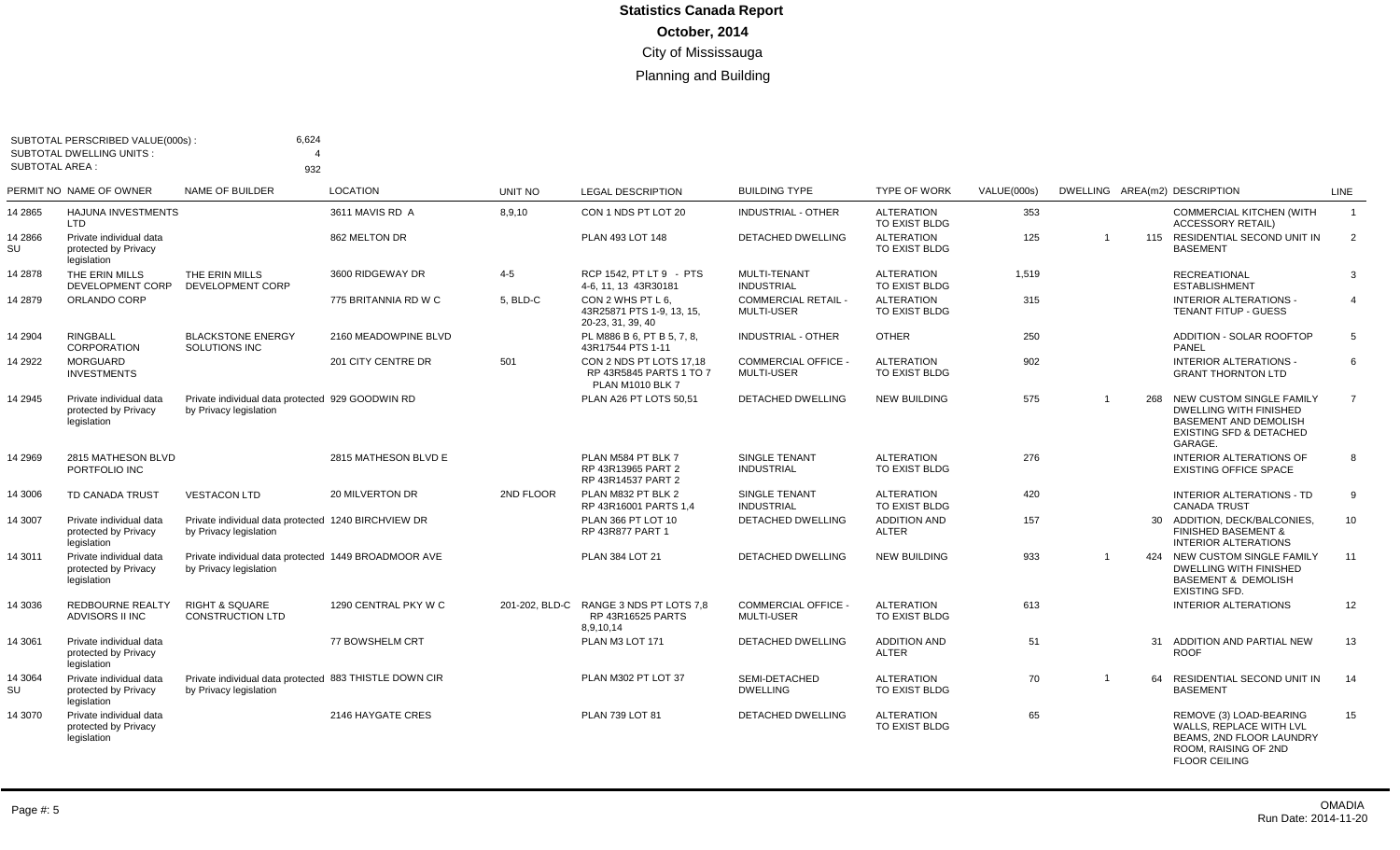| SUBTOTAL AREA : | SUBTOTAL PERSCRIBED VALUE(000s):<br><b>SUBTOTAL DWELLING UNITS:</b> | 4,146<br>636                                                                  |                           |           |                                                                         |                                                 |                                           |             |                               |     |                                                                                                                                                                          |                |
|-----------------|---------------------------------------------------------------------|-------------------------------------------------------------------------------|---------------------------|-----------|-------------------------------------------------------------------------|-------------------------------------------------|-------------------------------------------|-------------|-------------------------------|-----|--------------------------------------------------------------------------------------------------------------------------------------------------------------------------|----------------|
|                 | PERMIT NO NAME OF OWNER                                             | NAME OF BUILDER                                                               | <b>LOCATION</b>           | UNIT NO   | <b>LEGAL DESCRIPTION</b>                                                | <b>BUILDING TYPE</b>                            | <b>TYPE OF WORK</b>                       | VALUE(000s) | DWELLING AREA(m2) DESCRIPTION |     |                                                                                                                                                                          | LINE           |
| 14 3094         | <b>DESJARDINS</b><br><b>FINANCIAL SECURITY</b><br>ASSURANCE CO      |                                                                               | 2 ROBERT SPECK PKY        | 14-15 FLR | PL M270 BLK B - 43R30517<br><b>PTS 1-6</b>                              | <b>COMMERCIAL OFFICE -</b><br><b>MULTI-USER</b> | <b>ALTERATION</b><br>TO EXIST BLDG        | 1,326       |                               |     | <b>INTERIOR ALTERATIONS</b>                                                                                                                                              | $\overline{1}$ |
| 14 3096         | <b>GWL REALTY</b><br>ADVISORS INC                                   |                                                                               | 5060 SPECTRUM WAY         | 502       | CON 5 EHS PT LT 1.<br>43R23854 PTS 2-7, PART PT                         | <b>COMMERCIAL OFFICE -</b><br>MULTI-USER        | <b>ALTERATION</b><br><b>TO EXIST BLDG</b> | 378         |                               |     | <b>OFFICE</b>                                                                                                                                                            | 2              |
| 14 3117         | Private individual data<br>protected by Privacy<br>legislation      | Private individual data protected 390 WASHAGO CRES<br>by Privacy legislation  |                           |           | PLAN M577 LOT 138                                                       | <b>DETACHED DWELLING</b>                        | <b>ALTERATION</b><br>TO EXIST BLDG        | 60          |                               |     | <b>EXTERIOR WELL IN THE REAR</b><br>YARD LEADING TO BASEMENT<br>& FINISHED BASEMENT                                                                                      | 3              |
| 143121          | Private individual data<br>protected by Privacy<br>legislation      |                                                                               | 3133 THE CREDIT WOODLANDS |           | PLAN 550 LOT 106                                                        | <b>DETACHED DWELLING</b>                        | <b>ADDITION AND</b><br><b>ALTER</b>       | 306         |                               |     | 152 ADDITION, ALTERATIONS &<br><b>REAR DECK</b>                                                                                                                          | $\overline{4}$ |
| 14 3122         | <b>CARBONFREE</b><br><b>TECHNOLOGY INC</b>                          |                                                                               | 5105 TOMKEN RD            |           | PLAN M267 BLK B                                                         | SINGLE TENANT<br><b>INDUSTRIAL</b>              | <b>OTHER</b>                              | 260         |                               |     | ADDITION - ROOFTOP SOLAR<br>PANEL                                                                                                                                        | 5              |
| 143131          | Private individual data<br>protected by Privacy<br>legislation      | Private individual data protected 930 WHITTIER CRES<br>by Privacy legislation |                           |           | PLAN A23 LOT 10                                                         | <b>DETACHED DWELLING</b>                        | <b>NEW BUILDING</b>                       | 840         | $\overline{1}$                | 383 | NEW CUSTOM SINGLE FAMILY<br>DWELLING WITH FINISHED<br><b>BASEMENT AND DEMOLISH</b><br><b>EXISTING SFD.</b>                                                               | 6              |
| 14 3146         | Private individual data<br>protected by Privacy<br>legislation      | Private individual data protected 26 COTTON DR<br>by Privacy legislation      |                           |           | PLAN 323 PT BLK A                                                       | <b>DETACHED DWELLING</b>                        | <b>DEMOLITION</b>                         | 30          |                               |     | <b>DEMOLITION - SFD</b>                                                                                                                                                  | $\overline{7}$ |
| 14 3157         | Private individual data<br>protected by Privacy<br>legislation      | Private individual data protected 2076 ALMIRA CRT<br>by Privacy legislation   |                           |           | PLAN M300 LOT 12                                                        | <b>DETACHED DWELLING</b>                        | <b>ADDITION AND</b><br><b>ALTER</b>       | 210         |                               | 27  | BALCONY ON 2ND FLOOR, 2ND<br>STOREY ADDITION IN THE<br><b>FRONT. ONE STOREY</b><br>ADDITION IN REAR, DORMER &<br><b>INTERIOR AND EXTERIOR</b><br><b>ALTERATIONS</b>      | 8              |
| 14 3161         | <b>ENVEE TECHNOLOGIES</b><br><b>INC</b>                             |                                                                               | 17 HARRISON AVE R         |           | PLAN G22 PT LOTS 61.62                                                  | <b>DETACHED DWELLING</b>                        | <b>DEMOLITION</b>                         | 30          |                               |     | DEMOLITION - SFD & SHED                                                                                                                                                  | 9              |
| 14 3163         | Private individual data<br>protected by Privacy<br>legislation      |                                                                               | 3494 BURNINGELM CRES      |           | PLAN 785 LOT 105                                                        | <b>DETACHED DWELLING</b>                        | <b>ADDITION AND</b><br><b>ALTER</b>       | 53          |                               |     | 14 NEW FRONT ADDITION.<br>PORCH, INTERIOR<br>ALTERATIONS, ADDING<br>PARTITION WALLS IN<br><b>BASEMENT, REMOVE LOAD-</b><br><b>BEARING WALL, REPLACE</b><br>WITH LVL BEAM | 10             |
| 14 3173         | 1812108 ONTARIO INC                                                 | 1812108 ONTARIO INC                                                           | 873 EIGHTH ST             |           | PL D23 PT LT 34, PT LT 35                                               | DETACHED DWELLING                               | <b>DEMOLITION</b>                         | 30          |                               |     | <b>DEMOLITION - SFD</b>                                                                                                                                                  | 11             |
| 14 3182         | Private individual data<br>protected by Privacy<br>legislation      | <b>RAVENSBROOK HOMES</b>                                                      | 1609 CALVERTON CRT        |           | PLAN 849 LOT 20                                                         | <b>DETACHED DWELLING</b>                        | <b>ADDITION AND</b><br><b>ALTER</b>       | 130         |                               | 61  | ADDITION, DECK & INTERIOR<br><b>ALTERATIONS</b>                                                                                                                          | 12             |
| 14 3213         | ORLANDO CORP                                                        | ORLANDO CORP                                                                  | 6100 FREEMONT BLVD        |           | PT BLKS 8 & 9 PLAN M-1023<br>$-$ PTS 2 $-$ 5, 7 $-$ 10, 13,<br>43R20780 | SINGLE TENANT<br><b>INDUSTRIAL</b>              | ALTERATION<br>TO EXIST BLDG               | 493         |                               |     | NEW OFFICE, PHOTO ROOM,<br><b>EXTERIOR ALTERATIONS -</b><br>FACADE CHANGES, (3)<br><b>ROOFTOP UNITS - GSI</b><br>COMMERCE/E-BAY                                          | 13             |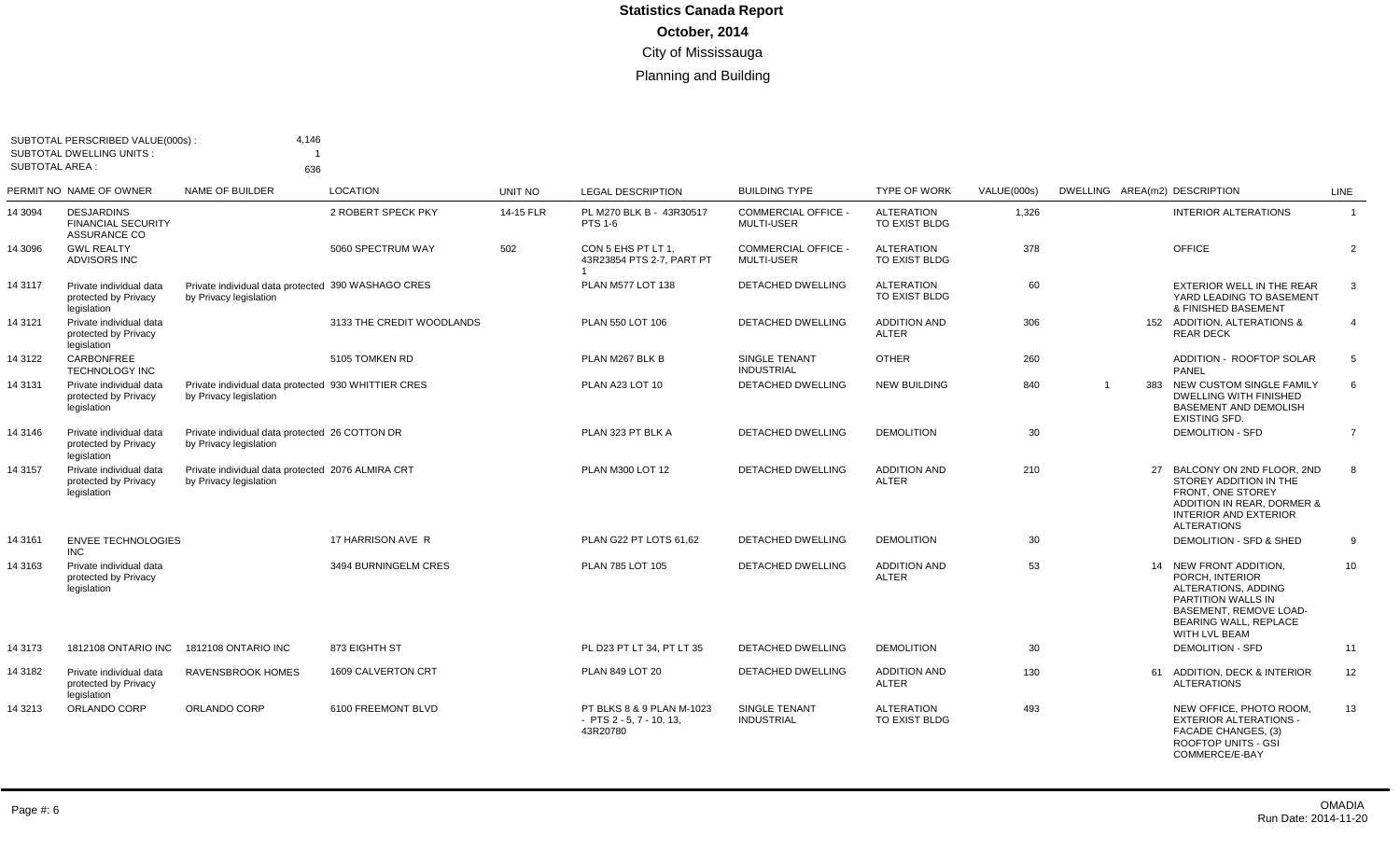| SUBTOTAL AREA : | SUBTOTAL PERSCRIBED VALUE(000s):<br>SUBTOTAL DWELLING UNITS:   | 321<br>102                                                                    |                      |         |                                                   |                          |                              |             |                               |                                                                                                                 |                |
|-----------------|----------------------------------------------------------------|-------------------------------------------------------------------------------|----------------------|---------|---------------------------------------------------|--------------------------|------------------------------|-------------|-------------------------------|-----------------------------------------------------------------------------------------------------------------|----------------|
|                 | PERMIT NO NAME OF OWNER                                        | NAME OF BUILDER                                                               | <b>LOCATION</b>      | UNIT NO | <b>LEGAL DESCRIPTION</b>                          | <b>BUILDING TYPE</b>     | <b>TYPE OF WORK</b>          | VALUE(000s) | DWELLING AREA(m2) DESCRIPTION |                                                                                                                 | <b>LINE</b>    |
| 14 3227         | Private individual data<br>protected by Privacy<br>legislation |                                                                               | 2733 KINGSBERRY CRES |         | PLAN M54 LOT 28                                   | DETACHED DWELLING        | <b>ADDITION AND</b><br>ALTER | 171         |                               | 102 TWO (2) STOREY ADDITION IN<br>THE REAR, INTERIOR &<br><b>EXTERIOR ALTERATIONS</b><br>WITH FINISHED BASEMENT |                |
| 14 3314         | Private individual data<br>protected by Privacy<br>legislation |                                                                               | 1068 SHAW DR         |         | PLAN F20 LOT 64                                   | <b>DETACHED DWELLING</b> | <b>DEMOLITION</b>            | 30          |                               | DEMOLITION - SFD & SHED                                                                                         | $\overline{2}$ |
| 14 3362         | Private individual data<br>protected by Privacy<br>legislation | Private individual data protected 16 BENSON AVE<br>by Privacy legislation     |                      |         | PLAN G22 LOT 21                                   | DETACHED DWELLING        | <b>DEMOLITION</b>            | 30          |                               | <b>DEMOLITION - SFD</b>                                                                                         | 3              |
| 14 3424         | Private individual data<br>protected by Privacy<br>legislation |                                                                               | 2453 OLD CARRIAGE RD |         | PLAN 366 PT LT 9 - PT 1<br>43R24649               | <b>DETACHED DWELLING</b> | <b>DEMOLITION</b>            | 30          |                               | DEMOLITION - 1-STOREY SFD                                                                                       | $\mathbf{A}$   |
| 14 3451         | Private individual data<br>protected by Privacy<br>legislation | Private individual data protected 483 BOB-O-LINK RD<br>by Privacy legislation |                      |         | PLAN 333 PT LOT 53 PT LOT<br>54 RP 43R6821 PART 1 | <b>DETACHED DWELLING</b> | <b>DEMOLITION</b>            | 30          |                               | <b>DEMOLITION - SFD</b>                                                                                         | 5              |
| 14 3560         | Private individual data<br>protected by Privacy<br>legislation | Private individual data protected 2050 SHAWANAGA TR<br>by Privacy legislation |                      |         | <b>PLAN 352 LOT 7</b>                             | <b>DETACHED DWELLING</b> | <b>DEMOLITION</b>            | 30          |                               | DEMOLITION - 1-STOREY SFD                                                                                       | 6              |

| TOTAL PERSCRIBED VALUE(000s): | 92.642 |
|-------------------------------|--------|
| TOTAL DWELLING UNITS :        | 22     |
| TOTAL AREA :                  | 54.379 |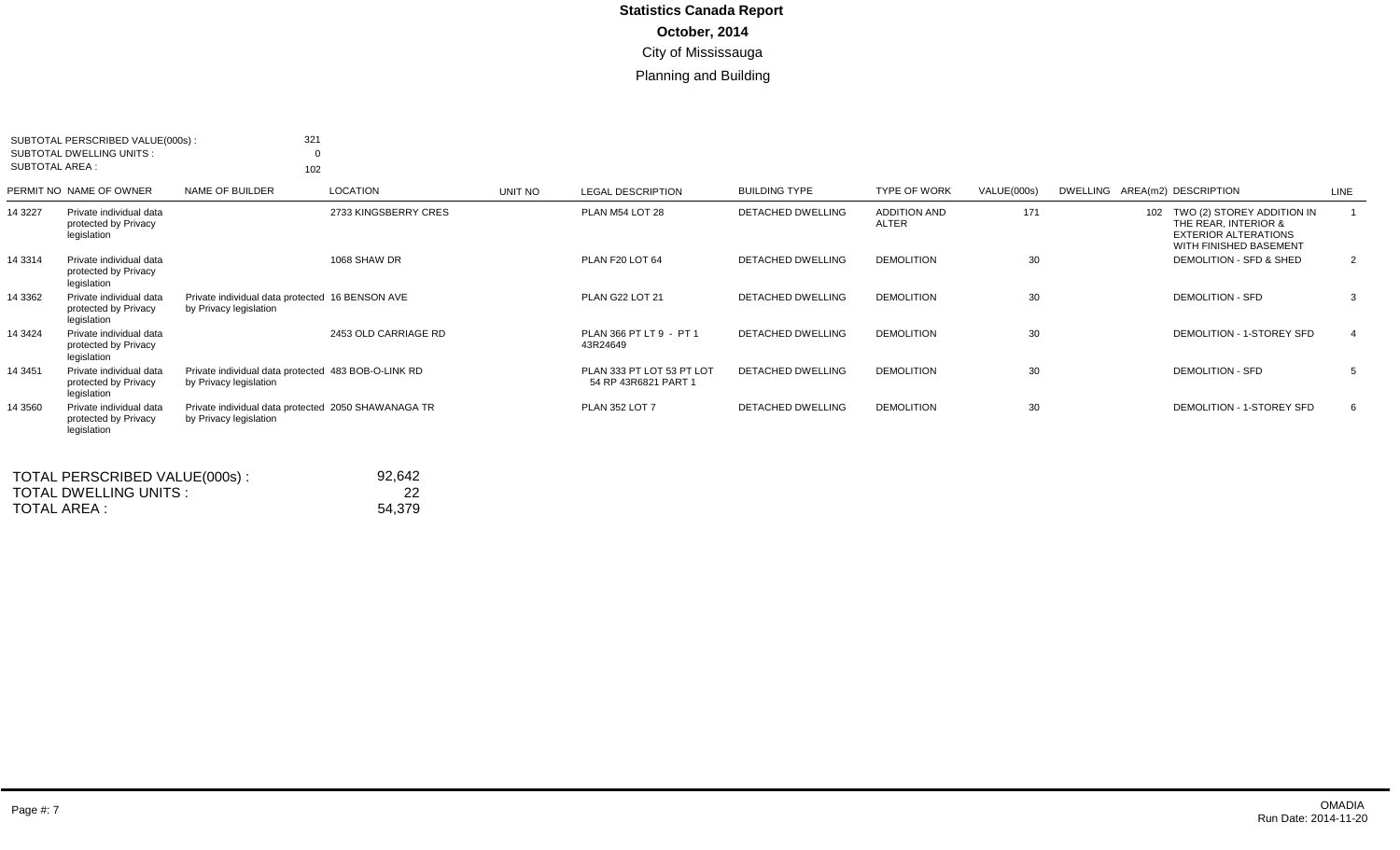# **Statistics Canada Report**

**October, 2014**

City of Mississauga

Planning and Building

SECTION B - MINOR RESIDENTIAL ADDITIONS AND RENNOVATIONS

| PERMITS VALUED AT LESS THAN \$50,000 |                      | LINE NO. | <b>VALUE (000s)</b> | NO OF PERMITS |
|--------------------------------------|----------------------|----------|---------------------|---------------|
| NEW GARAGES AND CARPORTS             | - SINGLE DWELLINGS   | 01       | 127                 | 4             |
|                                      | - MULTIPLE DWELLINGS | 02       |                     | 0             |
| NEW INGROUND SWIMMING POOLS          | - SINGLE DWELLINGS   | 03       |                     | $\Omega$      |
|                                      | - MULTIPLE DWELLINGS | 04       |                     | $\Omega$      |
| OTHER IMPROVEMENTS                   | - SINGLE DWELLINGS   | 05       | 1,102               | 115           |
|                                      | - MULTIPLE DWELLINGS | 06       | 364                 | 20            |
| TOTALS FOR SECTION B                 |                      | 07       | 1.593               | 139           |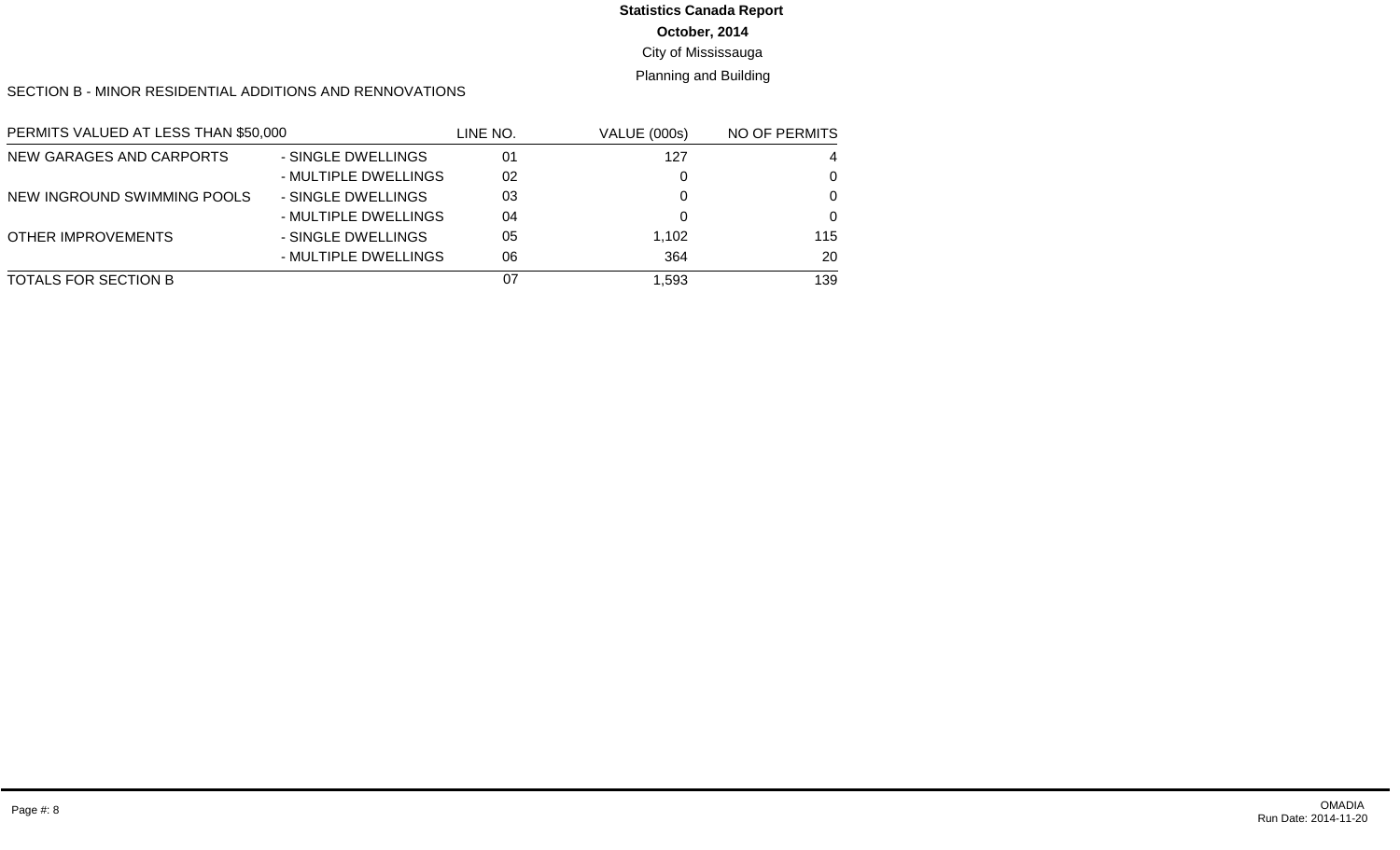# **Statistics Canada Report**

**October, 2014**

City of Mississauga

Planning and Building

SECTION C - MINOR NON-RESIDENTIAL PROJECTS

| PERMITS VALUED AT LESS THAN \$250,000 |                             | LINE NO. | <b>VALUE (000s)</b> | NO OF PERMITS |
|---------------------------------------|-----------------------------|----------|---------------------|---------------|
| <b>INDUSTRIAL</b>                     | - NEW CONSTRUCTION          | 08       |                     | 0             |
|                                       | - ADDITIONS AND RENOVATIONS | 09       | 3030                | 40            |
| <b>COMMERCIAL</b>                     | - NEW CONSTRUCTION          | 10       |                     | 5             |
|                                       | - ADDITIONS AND RENOVATIONS | 11       | 4835                | 81            |
| INSTITUTIONAL OR GOVERNMENTAL         | - NEW CONSTRUCTION          | 12       |                     | $\Omega$      |
|                                       | - ADDITIONS AND RENOVATIONS | 13       | 1456                | 34            |
| TOTALS FOR SECTION C                  |                             | 14       | 9.321               | 160           |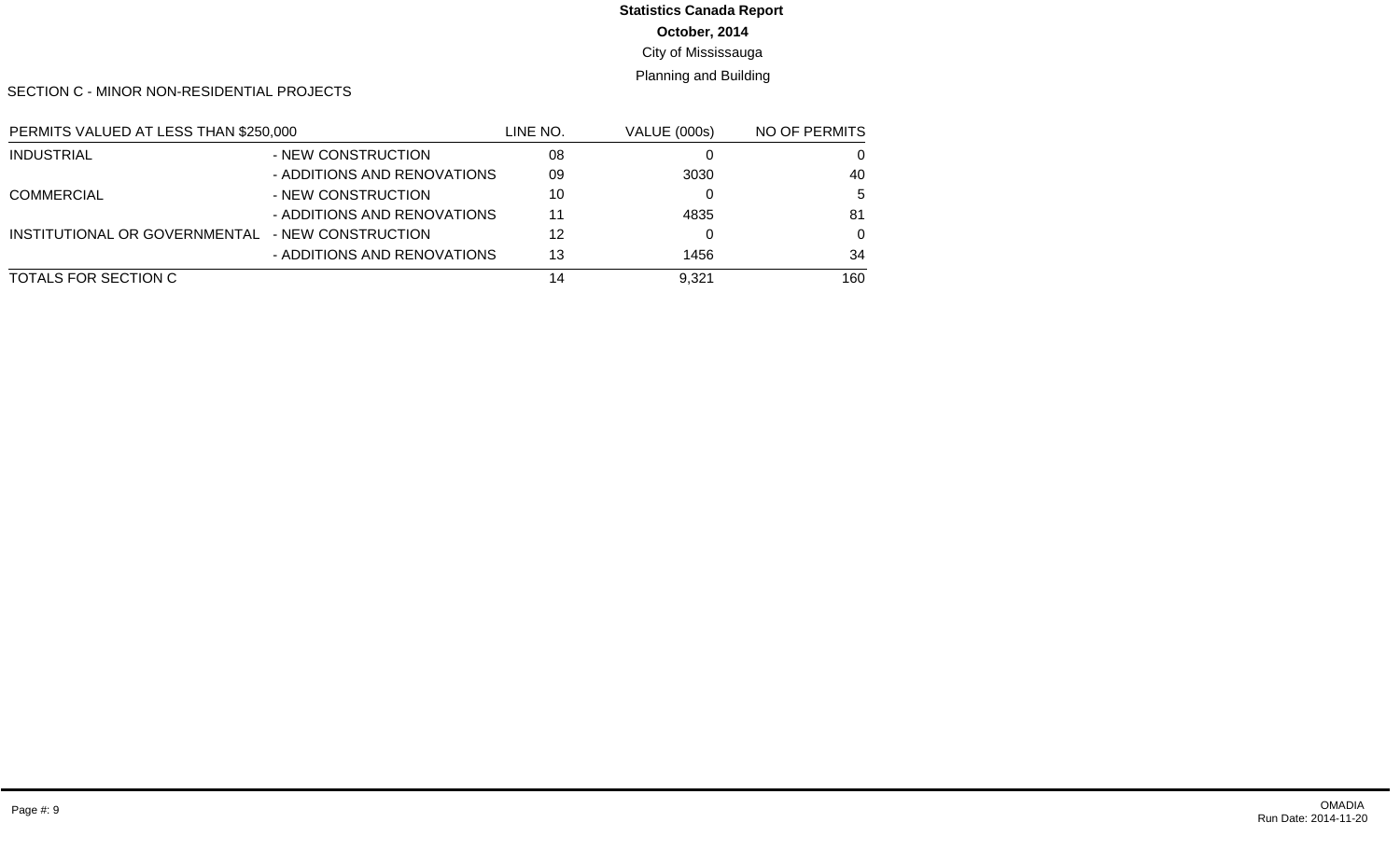### SECTION D - RESIDENTIAL DEMOLITIONS

| <b>TVDE</b>        | <b>SINGLE</b> | <b>SEMI</b> | <b>RC</b><br>) W | <b>PREFT ROW L</b> | <b>CONDO ROW</b> | $-$ | <b>ADT</b><br>N. | 1 L L L | $-\sim  \sim$ |
|--------------------|---------------|-------------|------------------|--------------------|------------------|-----|------------------|---------|---------------|
| # OF UNIT $\Gamma$ |               |             |                  |                    |                  |     |                  |         | $\sim$<br>ט ו |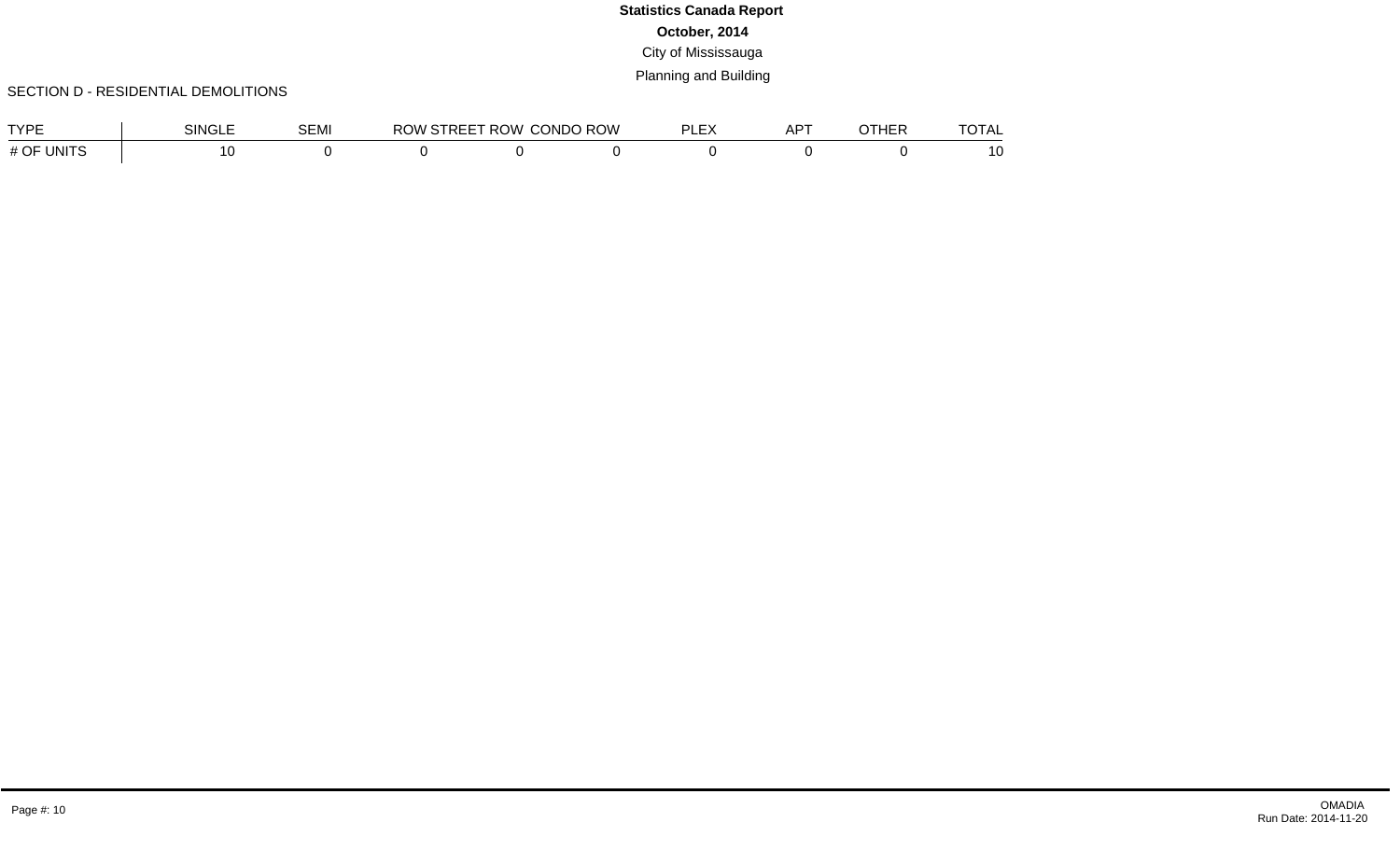#### SECTION A - MAJOR CONSTRUCTION PROJECTS

| <b>SUBTOTAL AREA:</b> | SUBTOTAL PERSCRIBED VALUE(000s):<br><b>SUBTOTAL DWELLING UNITS:</b> | 36,436<br>79<br>23,835                                                     |                                        |                |                                       |                                           |                     |             |                |     |                                                                                             |                 |
|-----------------------|---------------------------------------------------------------------|----------------------------------------------------------------------------|----------------------------------------|----------------|---------------------------------------|-------------------------------------------|---------------------|-------------|----------------|-----|---------------------------------------------------------------------------------------------|-----------------|
|                       | PERMIT NO NAME OF OWNER                                             | NAME OF BUILDER                                                            | <b>LOCATION</b>                        | <b>UNIT NO</b> | <b>LEGAL DESCRIPTION</b>              | <b>BUILDING TYPE</b>                      | <b>TYPE OF WORK</b> | VALUE(000s) |                |     | DWELLING AREA(m2) DESCRIPTION                                                               | <b>LINE</b>     |
| 11 7124               | (HAIG) INC                                                          | WELDAN PROPERTIES WELDAN PROPERTIES (HAIG) 1115 HAIG BLVD A<br><b>INC</b>  |                                        | $1 - 6$        | CON 2 SDS PT LOT 7 -<br>43R35295 PT 3 | <b>CONDOMINIUM ROW</b><br><b>DWELLING</b> | <b>NEW BUILDING</b> | 1,249       | 6              |     | 869 CONDOMINIUM ROW<br>DWELLING - BLOCK A (6<br>UNITS)                                      | $\mathbf{1}$    |
| 11 7125               | (HAIG) INC                                                          | WELDAN PROPERTIES WELDAN PROPERTIES (HAIG) 1119 HAIG BLVD B<br><b>INC</b>  |                                        | $#1 - 6$       | CON 2 SDS PT LOT 7 -<br>43R35295 PT 3 | <b>CONDOMINIUM ROW</b><br><b>DWELLING</b> | <b>NEW BUILDING</b> | 1,249       | 6              | 869 | <b>CONDOMINIUM ROW</b><br>DWELLING - BLOCK B (6<br>UNITS)                                   | $\overline{2}$  |
| 11 7126               | (HAIG) INC                                                          | WELDAN PROPERTIES WELDAN PROPERTIES (HAIG) 1123 HAIG BLVD C<br><b>INC</b>  |                                        | $#1 - 7$       | CON 2 SDS PT LOT 7 -<br>43R35295 PT 3 | <b>CONDOMINIUM ROW</b><br><b>DWELLING</b> | <b>NEW BUILDING</b> | 1,452       | $\overline{7}$ |     | 1.011 CONDOMINIUM ROW<br>DWELLING - BLOCK C (7<br>UNITS)                                    | 3               |
| 11 7127               | (HAIG) INC                                                          | WELDAN PROPERTIES WELDAN PROPERTIES (HAIG) 1117 HAIG BLVD D<br><b>INC</b>  |                                        | #1-6           | CON 2 SDS PT LOT 7 -<br>43R35295 PT 3 | <b>CONDOMINIUM ROW</b><br><b>DWELLING</b> | <b>NEW BUILDING</b> | 1,451       | 6              |     | 1,010 CONDOMINIUM ROW<br>DWELLING - BLOCK D (6<br>UNITS)                                    | $\overline{4}$  |
| 11 7128               | (HAIG) INC                                                          | WELDAN PROPERTIES WELDAN PROPERTIES (HAIG) 1121 HAIG BLVD E<br><b>INC</b>  |                                        | $#1 - 7$       | CON 2 SDS PT LOT 7 -<br>43R35295 PT 3 | <b>CONDOMINIUM ROW</b><br><b>DWELLING</b> | <b>NEW BUILDING</b> | 1,736       | $\overline{7}$ |     | 1,335 CONDOMINIUM ROW<br>DWELLING - BLOCK E (7<br>UNITS)                                    | $5\overline{5}$ |
| 11 7129               | (HAIG) INC                                                          | WELDAN PROPERTIES WELDAN PROPERTIES (HAIG) 1133 HAIG BLVD F<br><b>INC</b>  |                                        | $#1 - 7$       | CON 2 SDS PT LOT 7 -<br>43R35295 PT 3 | <b>CONDOMINIUM ROW</b><br><b>DWELLING</b> | NEW BUILDING        | 1,696       | $\overline{7}$ |     | 1.181 CONDOMINIUM ROW<br>DWELLING - BLOCK F (7<br>UNITS)                                    | 6               |
| 11 7130               | (HAIG) INC                                                          | WELDAN PROPERTIES WELDAN PROPERTIES (HAIG) 1139 HAIG BLVD G<br><b>INC</b>  |                                        | $#1 - 6$       | CON 2 SDS PT LOT 7 -<br>43R35295 PT 3 | <b>CONDOMINIUM ROW</b><br><b>DWELLING</b> | <b>NEW BUILDING</b> | 1,451       | 6              |     | 1,010 CONDOMINIUM ROW<br>DWELLING - BLOCK G (6<br>UNITS)                                    | $\overline{7}$  |
| 11 7131               | (HAIG) INC                                                          | WELDAN PROPERTIES  WELDAN PROPERTIES (HAIG) 1137 HAIG BLVD H<br><b>INC</b> |                                        | $#1 - 7$       | CON 2 SDS PT LOT 7 -<br>43R35295 PT 3 | <b>CONDOMINIUM ROW</b><br><b>DWELLING</b> | <b>NEW BUILDING</b> | 1,696       | $\overline{7}$ |     | 1.181 CONDOMINIUM ROW<br>DWELLING - BLOCK H (7<br>UNITS)                                    | 8               |
| 11 7132               | (HAIG) INC                                                          | WELDAN PROPERTIES WELDAN PROPERTIES (HAIG) 1131 HAIG BLVD I<br><b>INC</b>  |                                        | $#1 - 8$       | CON 2 SDS PT LOT 7 -<br>43R35295 PT 3 | <b>CONDOMINIUM ROW</b><br><b>DWELLING</b> | <b>NEW BUILDING</b> | 1,736       | 8              |     | 1,335 CONDOMINIUM ROW<br>DWELLING - BLOCK I (8 UNITS)                                       | 9               |
| 11 7133               | (HAIG) INC                                                          | WELDAN PROPERTIES WELDAN PROPERTIES (HAIG) 1129 HAIG BLVD J<br><b>INC</b>  |                                        | $#1 - 8$       | CON 2 SDS PT LOT 7 -<br>43R35295 PT 3 | <b>CONDOMINIUM ROW</b><br><b>DWELLING</b> | <b>NEW BUILDING</b> | 2,082       | 8              |     | 1.449 CONDOMINIUM ROW<br>DWELLING - BLOCK J (8 UNITS)                                       | 10              |
| 11 7134               | (HAIG) INC                                                          | WELDAN PROPERTIES WELDAN PROPERTIES (HAIG) 1127 HAIG BLVD K<br><b>INC</b>  |                                        | $#1 - 8$       | CON 2 SDS PT LOT 7 -<br>43R35295 PT 3 | <b>CONDOMINIUM ROW</b><br><b>DWELLING</b> | <b>NEW BUILDING</b> | 2,082       | 8              |     | 1,449 CONDOMINIUM ROW<br><b>DWELLING - BLOCK K (8</b><br>UNITS)                             | 11              |
| 12 3 6 0 9            | 1251914 ONTARIO<br><b>LIMITED</b>                                   | 1251914 ONTARIO LIMITED                                                    | 218 EXPORT BLVD                        |                | PLAN M957 BLK 49                      | <b>COMMERCIAL - OTHER</b>                 | <b>NEW BUILDING</b> | 15,368      |                |     | 8,964 NEW - 6-STOREY OFFICE<br>SHELL BLDG &<br>UNDERGROUND PARKING.<br><b>SPEC BUILDING</b> | 12              |
| 13 4 9 9 9            | 2323225 ONTARIO INC 2323225 ONTARIO INC                             |                                                                            | 33 HARRISON AVE R<br>35 HARRISON AVE L |                | PLAN G22 LOT 57                       | SEMI-DETACHED<br><b>DWELLING</b>          | <b>NEW BUILDING</b> | 602         | 2              |     | 346 NEW CUSTOM SEMI-<br>DETACHED DWELLING.                                                  | 13              |
| 13 5902<br><b>FDN</b> | DIXIE CROSSINGS INC.                                                |                                                                            | 5089 DIXIE RD B                        |                | CON 4 EHS, PT LT 1 - PT 1<br>43R30968 | <b>COMMERCIAL RETAIL-</b><br>SINGLE USER  | <b>NEW BUILDING</b> | 985         |                |     | 722 NEW - RETAIL SHELL<br><b>BUILDING - FOUNDATION</b><br><b>ONLY</b>                       | 14              |
| 13 5904<br><b>FDN</b> | DIXIE CROSSINGS INC.                                                |                                                                            | 5095 DIXIE RD D                        |                | CON 4 EHS, PT LT 1 - PT 1<br>43R30968 | <b>COMMERCIAL RETAIL-</b><br>SINGLE USER  | <b>NEW BUILDING</b> | 1,239       |                |     | 908 NEW - RETAIL SHELL<br><b>BUILDING - FOUNDATION</b><br><b>ONLY</b>                       | 15              |
| 137176                | POLMAT GROUP INC                                                    | POLMAT GROUP INC                                                           | 1095 GARDNER AVE                       |                | PL E21, PT LT 89 - PT 2<br>43R35830   | DETACHED DWELLING                         | <b>NEW BUILDING</b> | 362         |                |     | 196 NEW CUSTOM SFD WITH<br>PARTIAL FINISHED BASEMENT                                        | 16              |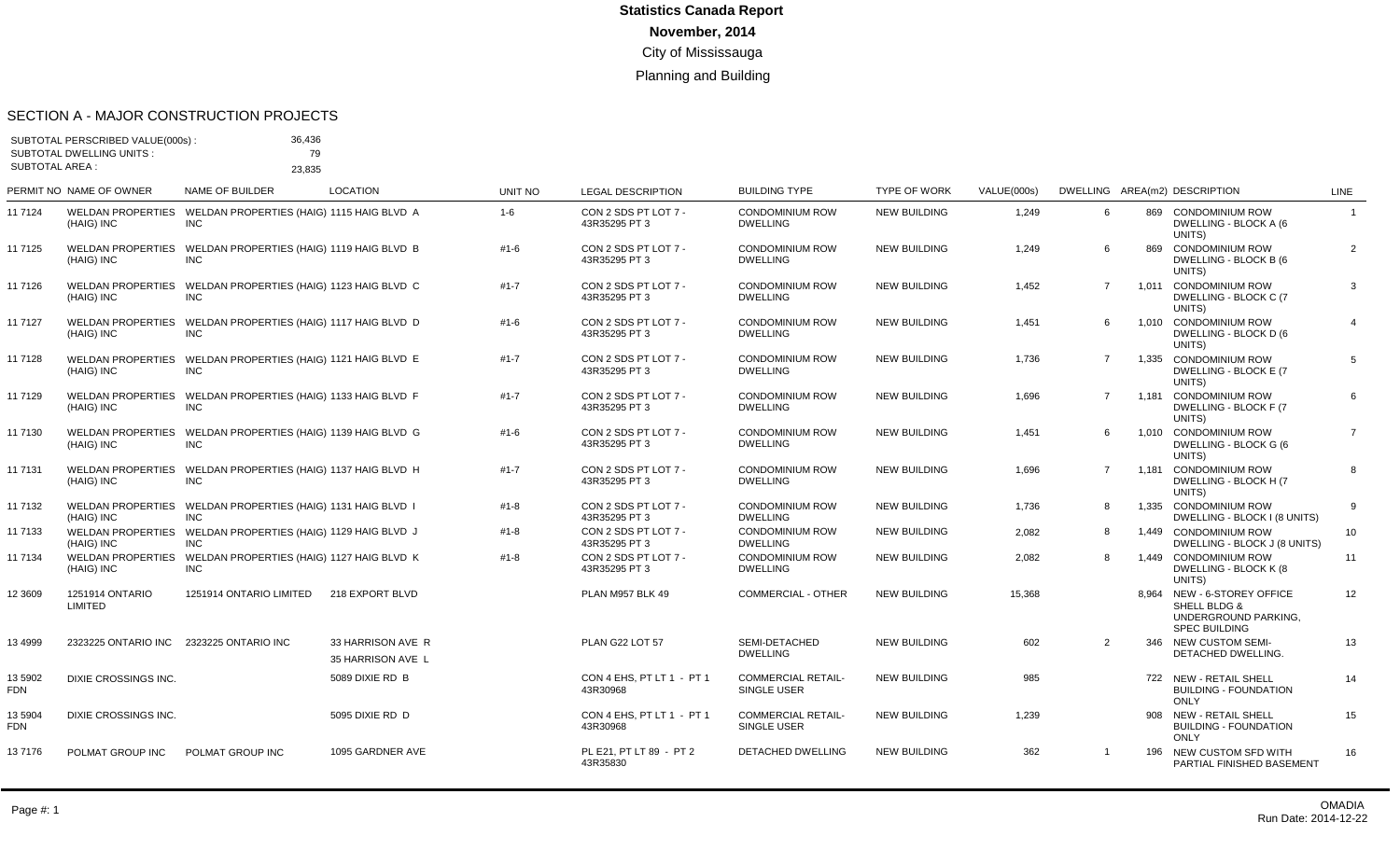| <b>SUBTOTAL AREA:</b> | SUBTOTAL PERSCRIBED VALUE(000s):<br><b>SUBTOTAL DWELLING UNITS:</b>          | 109,082<br>399<br>35,696                                                                       |                                         |         |                                                                 |                                                 |                                     |             |                |     |                                                                                                                                                                                    |                |
|-----------------------|------------------------------------------------------------------------------|------------------------------------------------------------------------------------------------|-----------------------------------------|---------|-----------------------------------------------------------------|-------------------------------------------------|-------------------------------------|-------------|----------------|-----|------------------------------------------------------------------------------------------------------------------------------------------------------------------------------------|----------------|
|                       | PERMIT NO NAME OF OWNER                                                      | NAME OF BUILDER                                                                                | <b>LOCATION</b>                         | UNIT NO | <b>LEGAL DESCRIPTION</b>                                        | <b>BUILDING TYPE</b>                            | <b>TYPE OF WORK</b>                 | VALUE(000s) |                |     | DWELLING AREA(m2) DESCRIPTION                                                                                                                                                      | <b>LINE</b>    |
| 137177                | POLMAT GROUP INC                                                             | POLMAT GROUP INC                                                                               | 1093 GARDNER AVE                        |         | PL E21. PT LT 89 - PT 1<br>43R35830                             | <b>DETACHED DWELLING</b>                        | <b>NEW BUILDING</b>                 | 362         | $\overline{1}$ |     | 196 NEW CUSTOM SFD WITH<br>PARTIAL FINISHED BASEMENT                                                                                                                               | $\overline{1}$ |
| 137252<br><b>FTR</b>  | <b>TRILLIUM HEALTH</b><br><b>PARTNERS / CREDIT</b><br><b>VALLEY HOSPITAL</b> | <b>TRILLIUM HEALTH</b><br><b>PARTNERS / CREDIT VALLEY</b><br><b>HOSPITAL</b>                   | 2200 EGLINTON AVE W                     |         | CON 2 NDS PT LTS 14,15 PL<br>1003. 43R10237 PTS 1.3             | PUBLIC/INSTIT (EXCEPT<br>SCHOOLS)               | <b>ADDITION AND</b><br><b>ALTER</b> | 14,966      |                |     | 1,740 ADDITION to Emergency Dept<br>Lobby, replace existing<br>ambulance garage. ALTS-<br>Emergency, Diagnostic, Imaging,<br>Surgical & Critical Care Depts -<br>FDN TO ROOF ONLY. | $\overline{2}$ |
| 137287                | <b>NAVONA INVESTORS</b><br>SERVICES LTD                                      | NOVONA REALTY SERVICES 6660 CAMPOBELLO RD<br><b>INC</b>                                        |                                         |         | PLAN M8 PT BLK V<br>RP 43R4383 PART 1                           | SINGLE TENANT<br><b>INDUSTRIAL</b>              | <b>ALTERATION</b><br>TO EXIST BLDG  | 1,401       |                |     | ALTERATIONS - (2) ROOFTOP<br>UNITS, (1) CONCRETE<br>PLATFORM & INTERIOR<br>ALTERATIONS, MAXXAM<br><b>ANALYTICS CORP</b>                                                            | 3              |
| 14 323                | Private individual data<br>protected by Privacy<br>legislation               | Private individual data protected 1206 WILDFIELD CRES<br>by Privacy legislation                |                                         |         | PLAN 623 LOT 38 PT BLK A                                        | <b>DETACHED DWELLING</b>                        | <b>NEW BUILDING</b>                 | 575         | $\overline{1}$ |     | 248 NEW CUSTOM 1 STOREY<br>SINGLE FAMILY DWELLING<br>WITH FINISHED BASEMENT.                                                                                                       | $\overline{4}$ |
| 14883                 | CITY OF MISSISSAUGA EVERSTRONG                                               | <b>CONSTRUCTION LTD</b>                                                                        | 6375 AIRPORT RD                         |         | CON 7 EHS PT LOT 7                                              | <b>CITY</b>                                     | <b>NEW BUILDING</b>                 | 2.062       |                |     | 1.040 NEW FIRE STATION &<br>PARAMEDIC SATELLITE<br><b>STATION, ESSENTIAL</b><br><b>EMERGENCY SERVICES</b>                                                                          | $5^{\circ}$    |
| 14 973                | Private individual data<br>protected by Privacy<br>legislation               |                                                                                                | 30 MAPLE AVE N                          |         | PLAN 419 PT LOTS 10.11                                          | <b>DETACHED DWELLING</b>                        | ADDITION TO<br><b>EXIST BLDG</b>    | 187         |                |     | 140 (2) STOREY REAR ADDITION                                                                                                                                                       | 6              |
| 14 1143               | <b>LTD</b>                                                                   | METRUS PROPERTIES METRUS PROPERTIES LTD                                                        | 4980 TAHOE BLVD                         | 2-6 FLR | PL 43M1503, PT B 3 - PTS<br>1, 5, 6 43R27777                    | <b>COMMERCIAL OFFICE-</b><br><b>SINGLE USER</b> | <b>ALTERATION</b><br>TO EXIST BLDG  | 9,963       |                |     | <b>INTERIOR ALTERATIONS FOR</b><br><b>GENERAL OFFICE - SOBEY'S</b><br><b>REGIONAL OFFICE</b>                                                                                       | $\overline{7}$ |
| 14 1229               | Private individual data<br>protected by Privacy<br>legislation               | Private individual data protected 231 TROY ST<br>by Privacy legislation                        |                                         |         | PLAN C20 LOT 211                                                | <b>DETACHED DWELLING</b>                        | <b>NEW BUILDING</b>                 | 616         | $\overline{1}$ | 297 | NEW CUSTOM SINGLE FAMILY<br>DWELLING WITH FINISHED<br><b>BASEMENT/ DEMOLISH</b><br><b>EXISTING DWELLING</b>                                                                        | 8              |
| 14 1570<br><b>FTR</b> | <b>DEVELOPMENTS</b><br>(PHASE-1) INC                                         | METCALFE & EGLINTON METCALFE & EGLINTON<br>DEVELOPMENTS (PHASE-1)<br><b>INC</b>                | 4633 GLEN ERIN DR A                     | BLD-A   | RCP 1003 PT LT 12 . 43M735<br>PT BLK 2 - 43R32750 PTS 1.<br>3.5 | APARTMENT (> 6 UNITS)                           | <b>NEW BUILDING</b>                 | 44.471      | 198            |     | 16.073 NEW - 18-STOREY<br>APARTMENT, 2-LEVEL U/G<br>PARKING & LINK BETWEEN<br>TOWER A-B, FOUNDATION TO<br><b>ROOF ONLY</b>                                                         | 9              |
| 14 1571<br><b>FTR</b> | <b>DEVELOPMENTS</b><br>(PHASE-1) INC                                         | <b>METCALFE &amp; EGLINTON METCALFE &amp; EGLINTON</b><br>DEVELOPMENTS (PHASE-1)<br><b>INC</b> | 4655 GLEN ERIN DR B                     | BLD-B   | RCP 1003 PT LT 12 . 43M735<br>PT BLK 2 - 43R32750 PTS 1,<br>3.5 | APARTMENT (> 6 UNITS)                           | <b>NEW BUILDING</b>                 | 31.163      | 198            |     | 15.719 NEW - 18-STOREY<br>APARTMENT BLD (U/G<br>PARKING & LINK BETWEEN<br>TOWER A & B) - METCALFE &<br><b>EGLINTON DEVELOPMENT</b><br>(PHS-1) INC. FOUNDATION TO<br>ROOF ONLY      | 10             |
| 14 1947               | <b>GWL REALTY</b><br><b>ADVISORS INC</b>                                     | <b>HAMMERSMITH CORP</b>                                                                        | 1885 MEYERSIDE DR<br>6350 NETHERHART RD | 4-10    | PT LT 7 CON 4 EHS - PTS<br>1.2 43R7164                          | <b>INDUSTRIAL - OTHER</b>                       | <b>ALTERATION</b><br>TO EXIST BLDG  | 2,818       |                |     | MANUFACTURING FACILITY &<br><b>WAREHOUSE DISTRIBUTION</b><br><b>FACILITY</b>                                                                                                       | 11             |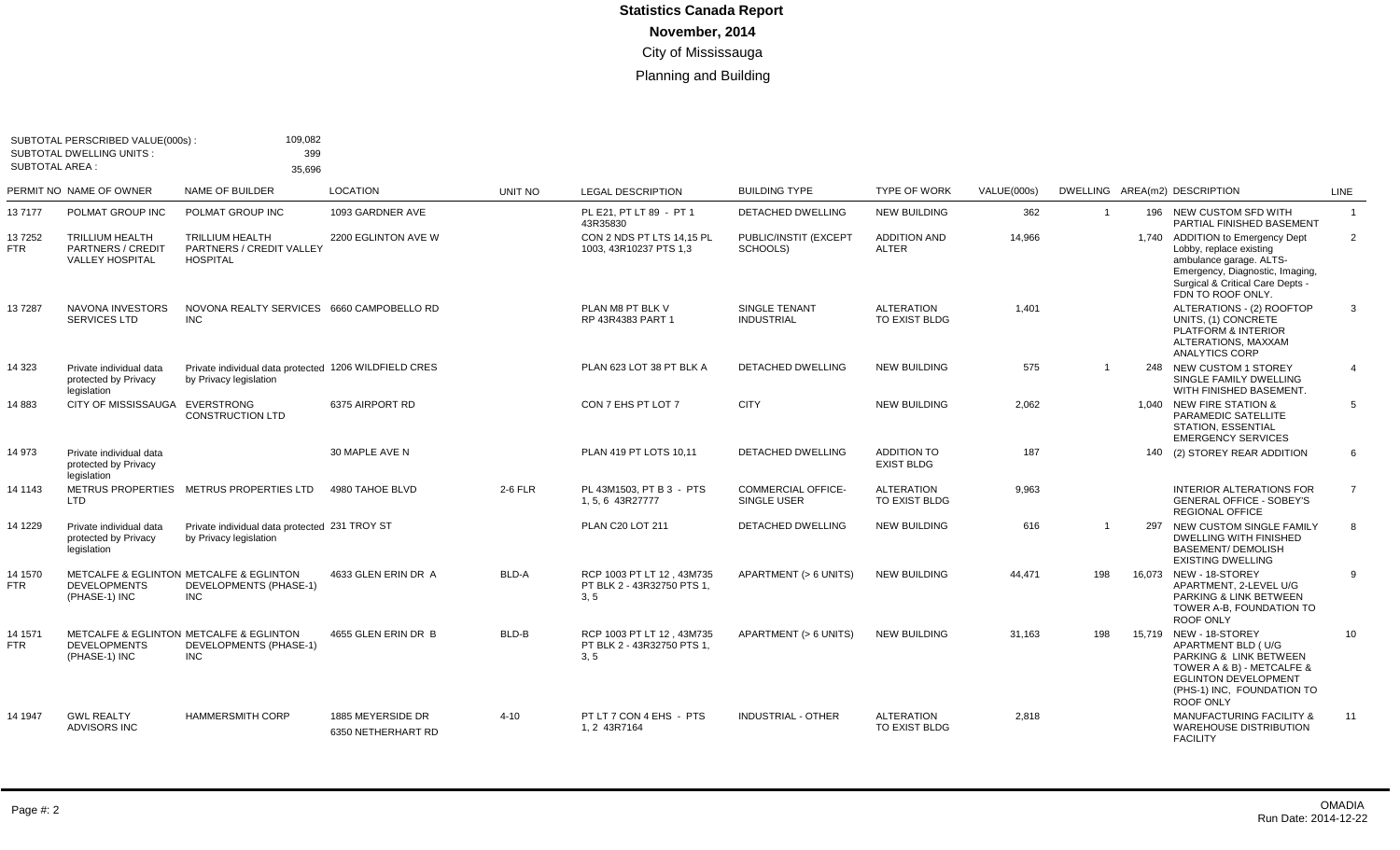| <b>SUBTOTAL AREA:</b> | SUBTOTAL PERSCRIBED VALUE(000s):<br><b>SUBTOTAL DWELLING UNITS:</b>  | 9,581<br>5<br>3.740                                                           |                                                            |                 |                                                                   |                                           |                                         |             |                |                                                                                                                 |                |
|-----------------------|----------------------------------------------------------------------|-------------------------------------------------------------------------------|------------------------------------------------------------|-----------------|-------------------------------------------------------------------|-------------------------------------------|-----------------------------------------|-------------|----------------|-----------------------------------------------------------------------------------------------------------------|----------------|
|                       | PERMIT NO NAME OF OWNER                                              | NAME OF BUILDER                                                               | <b>LOCATION</b>                                            | UNIT NO         | <b>LEGAL DESCRIPTION</b>                                          | <b>BUILDING TYPE</b>                      | <b>TYPE OF WORK</b>                     | VALUE(000s) |                | DWELLING AREA(m2) DESCRIPTION                                                                                   | LINE           |
| 14 1992<br>FTR        | <b>PEEL DISTRICT</b><br><b>SCHOOL BOARD</b>                          |                                                                               | 895 CEREMONIAL DR                                          |                 | PLAN M803 BLK 275                                                 | <b>SCHOOL - ELEMENTARY</b>                | <b>ADDITION TO</b><br><b>EXIST BLDG</b> | 498         |                | 243 ADDITION - TWO<br><b>KINDERGARTEN</b><br>CLASSROOMS, CHAMPLAIN<br>TRAIL P.S. - FOUNDATION TO<br><b>ROOF</b> | $\overline{1}$ |
| 14 2064               | ORLANDO CORP                                                         | ORLANDO CORP                                                                  | 7785 TRANMERE DR                                           |                 | 43M828, PT BLK 2 - PT 1<br>43R16526                               | <b>SINGLE TENANT</b><br><b>INDUSTRIAL</b> | <b>ADDITION TO</b><br><b>EXIST BLDG</b> | 2.444       |                | 2,540 ONE (1) STOREY ADDITION TO<br><b>EXISTING INDUSTRIAL</b><br><b>BUILDING (SPEC BUILDING)</b>               | 2              |
| 14 2122<br>SU         | Private individual data<br>protected by Privacy<br>legislation       |                                                                               | 4135 CHADBURN CRES                                         |                 | PLAN M603 LOT 181                                                 | <b>DETACHED DWELLING</b>                  | <b>ALTERATION</b><br>TO EXIST BLDG      | 85          |                | 78 RESIDENTIAL SECOND UNIT                                                                                      | 3              |
| 14 2213               | PIRET (MISSISSAUGA)<br><b>HOLDINGS INC</b>                           | <b>BENCHMARK INC</b>                                                          | 405 BRITANNIA RD E C                                       | 17-19           | PL M425 PT BLKS 11, 12,<br>CON 1 EHS PT LT 5.<br>43R13889 PTS 2-4 | <b>INDUSTRIAL - OTHER</b>                 | <b>ALTERATION</b><br>TO EXIST BLDG      | 843         |                | <b>WAREHOUSE FACILITY &amp;</b><br><b>OFFICE</b>                                                                | $\overline{4}$ |
| 14 2217               | <b>CANADIAN PROPERTY</b><br><b>HOLDINGS (ONTARIO)</b><br><b>INC</b>  |                                                                               | 3055 VEGA BLVD                                             |                 | PL M674 PT BLK 3. BLKS 4.<br>6.43R20569 PTS 6-13                  | <b>COMMERCIAL - OTHER</b>                 | <b>ALTERATION</b><br>TO EXIST BLDG      | 3,397       |                | INTERIOR ALTERATIONS - LA<br><b>FITNESS</b>                                                                     | $5^{\circ}$    |
| 14 2258               | Private individual data<br>protected by Privacy<br>legislation       | Private individual data protected 2532 GLENGARRY RD<br>by Privacy legislation |                                                            |                 | PLAN 393 LOT 20                                                   | <b>DETACHED DWELLING</b>                  | <b>DEMOLITION</b>                       | 35          |                | DEMOLITION - SFD.<br><b>DETACHED GARAGE &amp;</b><br>ACCESSORY STRUCTURE                                        | 6              |
| 14 2295               | Private individual data<br>protected by Privacy<br>legislation       | Private individual data protected 3506 YALE RD<br>by Privacy legislation      |                                                            |                 | <b>PLAN 553 LOT 9</b>                                             | DETACHED DWELLING                         | <b>ADDITION TO</b><br><b>EXIST BLDG</b> | 87          |                | 41 (2) STOREY REAR ADDITION                                                                                     | $\overline{7}$ |
| 14 2317               | Private individual data<br>protected by Privacy<br>legislation       | <b>BUILDONE CONSTRUCTING</b><br>LTD                                           | 1602 SKYLINE DR                                            |                 | <b>PLAN 484 LOT 78</b>                                            | DETACHED DWELLING                         | <b>ADDITION TO</b><br><b>EXIST BLDG</b> | 50          |                | 10 ADDITION AT REAR OF SINGLE<br><b>FAMILY DWELLING &amp; MINOR</b><br><b>INTERIOR ALTERATIONS</b>              | 8              |
| 14 2616               | Private individual data<br>protected by Privacy<br>legislation       | REDHAWK CONSTRUCTION 117 CUMBERLAND DR<br>CO LTD                              |                                                            |                 | LT 265 PL H21                                                     | <b>DETACHED DWELLING</b>                  | <b>NEW BUILDING</b>                     | 711         |                | 343 NEW CUSTOM SINGLE FAMILY<br><b>DWELLING WITH FINISHED</b><br><b>BASEMENT</b>                                | 9              |
| 14 2637<br>SU         | Private individual data<br>protected by Privacy<br>legislation       | by Privacy legislation                                                        | Private individual data protected 5687 PASSION FLOWER BLVD |                 | L 101 PLAN M-1495                                                 | <b>DETACHED DWELLING</b>                  | <b>ALTERATION</b><br>TO EXIST BLDG      | 81          | $\overline{1}$ | 74 RESIDENTIAL SECOND UNIT                                                                                      | 10             |
| 14 2680               | Private individual data<br>protected by Privacy<br>legislation       |                                                                               | 1235 AEROWOOD DR C                                         | A, B, E, F& G   | CON 3 EHS PT LOT 3                                                | MULTI-TENANT<br><b>INDUSTRIAL</b>         | <b>ALTERATION</b><br>TO EXIST BLDG      | 274         |                | <b>INTERIOR ALTERATIONS</b>                                                                                     | 11             |
| 14 2714               | 2054288 ONTARIO LTD / 2054288 ONTARIO INC<br><b>RZCD LAWFIRM LLP</b> |                                                                               | 2970 DREW RD C                                             | <b>AS-NOTED</b> | PSCP 884 - FORMERLY<br>43M1593 PT BLK 2 - PT 1<br>43R29338        | COMMERCIAL OFFICE -<br><b>MULTI-USER</b>  | <b>ALTERATION</b><br>TO EXIST BLDG      | 347         |                | (5) SUITE SEPARATIONS &<br><b>INTERIOR ALTERATIONS FOR</b><br><b>GENERAL SPEC OFFICE -</b><br><b>SPEC UNITS</b> | 12             |
| 14 2737               | 2117220 ONTARIO LTD 2117220 ONTARIO LTD                              |                                                                               | 38 CAYUGA AVE L<br>40 CAYUGA AVE R                         |                 | PLAN F12 LOT 300                                                  | SEMI-DETACHED<br><b>DWELLING</b>          | <b>NEW BUILDING</b>                     | 636         | 2              | 347 NEW CUSTOM SEMI-<br><b>DETACHED DWELLING</b>                                                                | 13             |
| 14 2762               | Private individual data<br>protected by Privacy<br>legislation       |                                                                               | 3594 GALLAGER DR                                           |                 | PLAN 715 LOT 36                                                   | DETACHED DWELLING                         | <b>ADDITION AND</b><br><b>ALTER</b>     | 93          |                | 64 2ND-STOREY ADDITION &<br><b>INTERIOR ALTERATIONS</b>                                                         | 14             |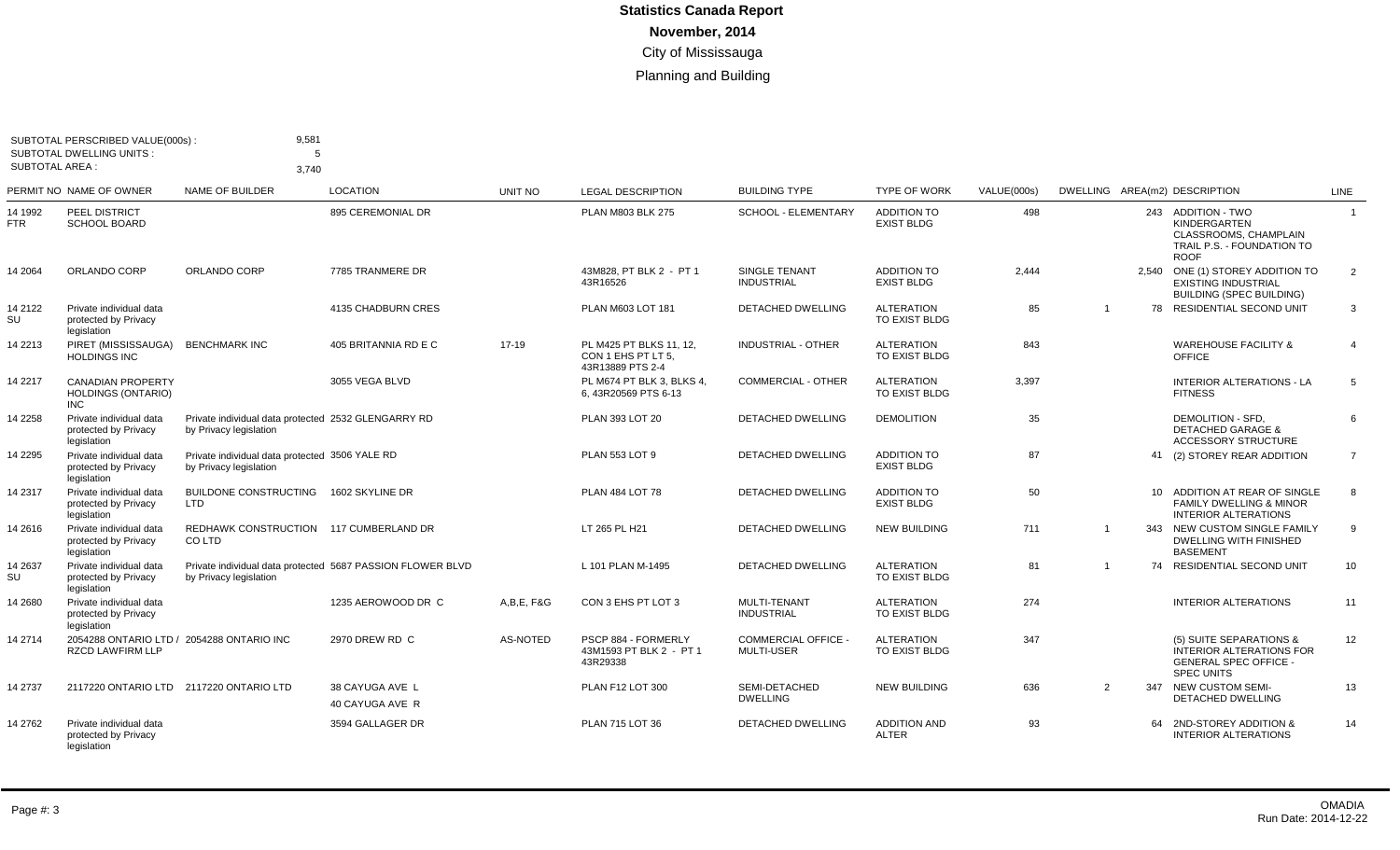| <b>SUBTOTAL AREA:</b> | SUBTOTAL PERSCRIBED VALUE(000s) :<br><b>SUBTOTAL DWELLING UNITS:</b>     | 6,819<br>8<br>1.690                                                               |                                                           |                |                                                                                                          |                                                 |                                         |             |                |     |                                                                                                                |                |
|-----------------------|--------------------------------------------------------------------------|-----------------------------------------------------------------------------------|-----------------------------------------------------------|----------------|----------------------------------------------------------------------------------------------------------|-------------------------------------------------|-----------------------------------------|-------------|----------------|-----|----------------------------------------------------------------------------------------------------------------|----------------|
|                       | PERMIT NO NAME OF OWNER                                                  | NAME OF BUILDER                                                                   | <b>LOCATION</b>                                           | <b>UNIT NO</b> | <b>LEGAL DESCRIPTION</b>                                                                                 | <b>BUILDING TYPE</b>                            | <b>TYPE OF WORK</b>                     | VALUE(000s) |                |     | DWELLING AREA(m2) DESCRIPTION                                                                                  | <b>LINE</b>    |
| 14 2783<br>SU         | Private individual data<br>protected by Privacy<br>legislation           | Private individual data protected 6003 SIDMOUTH ST<br>by Privacy legislation      |                                                           |                | L 108 PLAN M-1470                                                                                        | <b>DETACHED DWELLING</b>                        | <b>ALTERATION</b><br>TO EXIST BLDG      | 114         | $\overline{1}$ | 88  | <b>RESIDENTIAL SECOND UNIT &amp;</b><br>STAIRWELL LEADING TO<br><b>BASEMENT</b>                                | $\overline{1}$ |
| 14 2936               | 1759787 ONTARIO INC                                                      | <b>ENGLISH PRESTIGE</b><br>PROJECT MANAGEMENT                                     | 1200 DERRY RD E B                                         | $1 - 24$       | CON 3 EHS. PT LT 10 - PTS<br>1, 2, 3, 5 43R32377                                                         | MULTI-TENANT<br><b>INDUSTRIAL</b>               | <b>ALTERATION</b><br>TO EXIST BLDG      | 792         |                |     | INTERIOR ALTERATIONS - (23)<br><b>DEMIISING WALLS</b>                                                          | $\overline{2}$ |
| 14 3002<br>SU         | Private individual data<br>protected by Privacy<br>legislation           | Private individual data protected 1470 EVENSIDE CRES<br>by Privacy legislation    |                                                           |                | PLAN M711 LOT 138                                                                                        | <b>DETACHED DWELLING</b>                        | <b>ALTERATION</b><br>TO EXIST BLDG      | 65          | $\overline{1}$ | 60  | RESIDENTIAL SECOND UNIT IN<br><b>BASEMENT</b>                                                                  | $\mathbf{3}$   |
| 14 3023<br>SU         | Private individual data<br>protected by Privacy<br>legislation           | Private individual data protected 2980 HARVEY CRES<br>by Privacy legislation      |                                                           |                | PLAN M690 LOT 38                                                                                         | DETACHED DWELLING                               | <b>ALTERATION</b><br>TO EXIST BLDG      | 155         | $\overline{1}$ | 126 | RESIDENTIAL SECOND UNIT<br><b>INCLUDING BASEMENT</b><br><b>STAIRWELL</b>                                       | $\overline{4}$ |
| 14 3052<br>SU         | Private individual data<br>protected by Privacy<br>legislation           | Private individual data protected 3680 GLENCOLIN CRT<br>by Privacy legislation    |                                                           |                | PLAN 855 PT LOT 17                                                                                       | SEMI-DETACHED<br><b>DWELLING</b>                | <b>ALTERATION</b><br>TO EXIST BLDG      | 79          | $\overline{1}$ |     | 72 RESIDENTIAL SECOND UNIT IN<br><b>BASEMENT</b>                                                               | 5              |
| 14 3076               | Private individual data<br>protected by Privacy<br>legislation           | Private individual data protected 2095 CHIPPEWA TR<br>by Privacy legislation      |                                                           |                | PLAN M25 LOT 110                                                                                         | <b>DETACHED DWELLING</b>                        | <b>ALTERATION</b><br>TO EXIST BLDG      | 162         |                |     | (2) PORCHES & INTERIOR<br><b>ALTERATIONS</b>                                                                   | 6              |
| 14 3114               | Private individual data<br>protected by Privacy<br>legislation           | Private individual data protected 6830 SECOND LINE WEST<br>by Privacy legislation |                                                           |                | CON 3 WHS. PT LT 10 - PT<br>1 43R35070                                                                   | <b>DETACHED DWELLING</b>                        | <b>NEW BUILDING</b>                     | 736         | $\overline{1}$ | 401 | NEW CUSTOM SINGLE FAMILY<br>DWELLING.                                                                          | $\overline{7}$ |
| 14 3119               | Private individual data<br>protected by Privacy<br>legislation           | <b>CASTLE CONTRACTING</b>                                                         | 3692 ST.LAURENT CRT                                       |                | PLAN M700 LOT 30                                                                                         | <b>DETACHED DWELLING</b>                        | <b>ADDITION TO</b><br><b>EXIST BLDG</b> | 54          |                | 27  | <b>REAR ADDITION &amp; PORCH</b>                                                                               | 8              |
| 14 3201               | <b>NESTLE PURINA</b><br>PETCARE / NESTLE<br><b>CANADA INC</b>            | <b>VESTACON LTD</b>                                                               | 2500 ROYAL WINDSOR DR                                     |                | CON 3 SDS PT LOT 34                                                                                      | SINGLE TENANT<br><b>INDUSTRIAL</b>              | <b>ALTERATION</b><br>TO EXIST BLDG      | 421         |                |     | <b>INTERIOR ALTERATIONS -</b><br>NESTLE PURINA PETCARE<br>CANADA                                               | 9              |
| 14 3219               | Private individual data<br>protected by Privacy<br>legislation           | Private individual data protected 42-A CAYUGA AVE L<br>by Privacy legislation     | 42-B CAYUGA AVE R                                         |                | PLAN F12 LOT 301                                                                                         | SEMI-DETACHED<br><b>DWELLING</b>                | <b>NEW BUILDING</b>                     | 891         | $\overline{2}$ | 438 | <b>NEW CUSTOM SEMI-</b><br>DETACHED DWELLING WITH<br><b>FINISHED BASEMENT</b>                                  | 10             |
| 14 3234               | Private individual data<br>protected by Privacy<br>legislation           | by Privacy legislation                                                            | Private individual data protected 1841 BOUGH BEECHES BLVD |                | PLAN M59 LOT 385                                                                                         | <b>DETACHED DWELLING</b>                        | <b>ADDITION AND</b><br><b>ALTER</b>     | 82          |                |     | 48 2ND STOREY ADDITION AT<br><b>REAR &amp; INTERIOR</b><br><b>ALTERATIONS</b>                                  | 11             |
| 14 3266               | ORLANDO CORP                                                             | LINCOLN ARROW INTERIOR 5770 HURONTARIO ST<br>CONSTRUCTION LTD                     |                                                           | 503            | PLAN M832 BLK 1 PLAN<br>M900 PT BLK 12 43R23390<br>PTS 1-10, 15-18, 23, 24, 29,<br>31-34, 39, 41, 42, 47 | <b>COMMERCIAL OFFICE -</b><br><b>MULTI-USER</b> | <b>ALTERATION</b><br>TO EXIST BLDG      | 514         |                |     | <b>INTERIOR ALTERATIONS -</b><br>HANES BRANDS INC                                                              | 12             |
| 14 3274               | Private individual data<br>protected by Privacy<br>legislation           | Private individual data protected 519 MEADOW WOOD RD<br>by Privacy legislation    |                                                           |                | PLAN 333 PT LOT 38                                                                                       | <b>DETACHED DWELLING</b>                        | <b>NEW BUILDING</b>                     | 931         | $\overline{1}$ | 430 | NEW CUSTOM SINGLE FAMILY<br><b>DWELLING WITH FINISHED</b><br><b>BASEMENT/ DEMOLISH</b><br><b>EXISTING SFD.</b> | 13             |
| 14 3278               | HOOPP REALTY INC                                                         |                                                                                   | 5580 EXPLORER DR                                          | 3-FLR          | PT BLK 5 PLAN M-793 -<br>PTS 1-5, 8-15 43R23735                                                          | <b>COMMERCIAL OFFICE -</b><br><b>MULTI-USER</b> | <b>ALTERATION</b><br>TO EXIST BLDG      | 811         |                |     | INTERIOR ALTERATIONS -<br><b>CROSSMARK</b>                                                                     | 14             |
| 14 3290               | 2233 ARGENTIA<br>NOMINEE INC C/O<br><b>CROWN PROPERTY</b><br><b>MGMT</b> |                                                                                   | 2233 ARGENTIA RD                                          | 205            | PLAN M288 LOT 5                                                                                          | <b>COMMERCIAL OFFICE -</b><br><b>MULTI-USER</b> | <b>ALTERATION</b><br>TO EXIST BLDG      | 1,012       |                |     | <b>BUSINESS OFFICE</b>                                                                                         | 15             |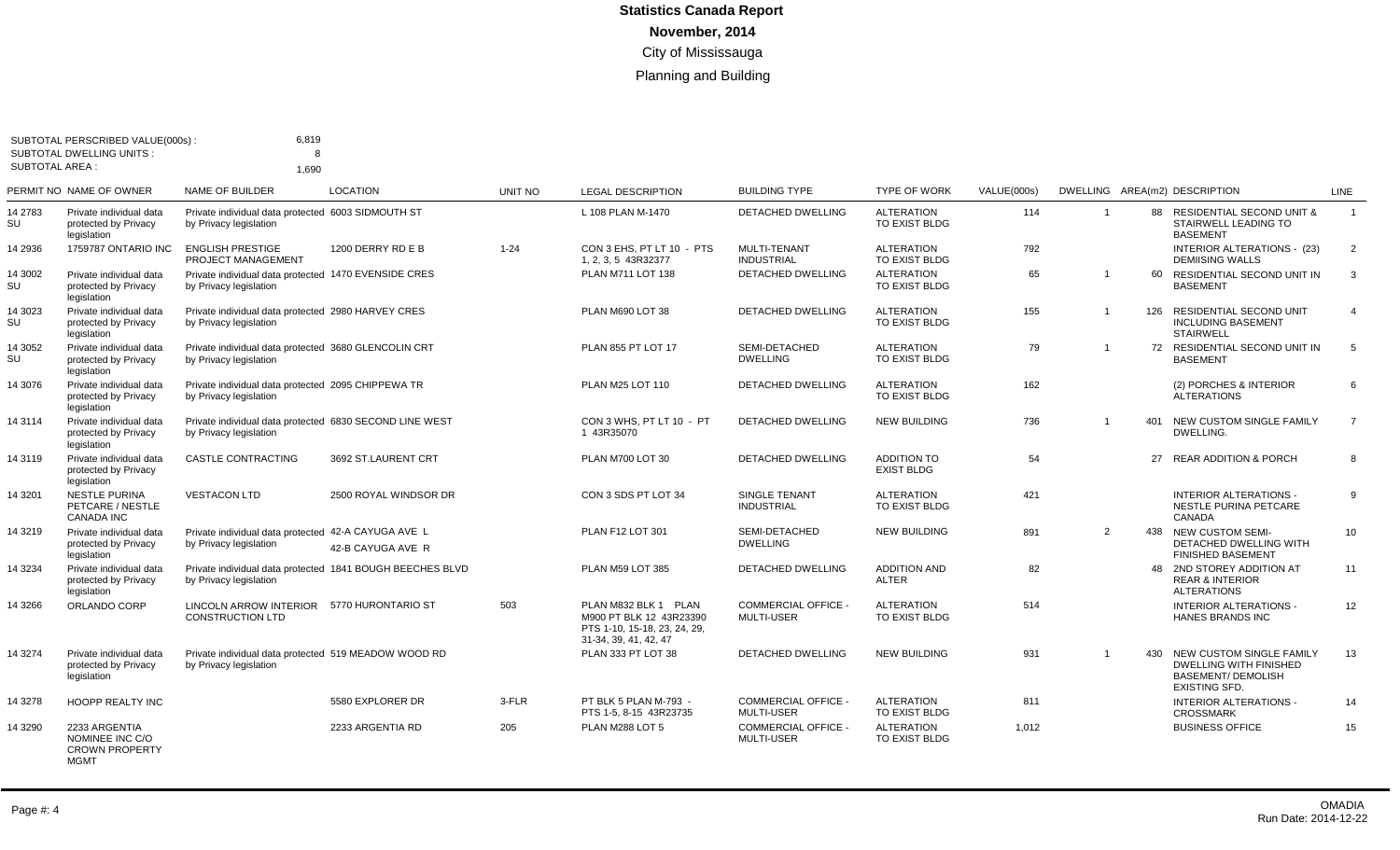| <b>SUBTOTAL AREA:</b> | SUBTOTAL PERSCRIBED VALUE(000s):<br><b>SUBTOTAL DWELLING UNITS:</b> | 6,117<br>$\overline{7}$                                                             |                         |                |                                                                                                     |                                                 |                                    |                    |                |     |                                                                                                                        |                |
|-----------------------|---------------------------------------------------------------------|-------------------------------------------------------------------------------------|-------------------------|----------------|-----------------------------------------------------------------------------------------------------|-------------------------------------------------|------------------------------------|--------------------|----------------|-----|------------------------------------------------------------------------------------------------------------------------|----------------|
|                       | PERMIT NO NAME OF OWNER                                             | 2,113<br><b>NAME OF BUILDER</b>                                                     | <b>LOCATION</b>         | <b>UNIT NO</b> | <b>LEGAL DESCRIPTION</b>                                                                            | <b>BUILDING TYPE</b>                            | <b>TYPE OF WORK</b>                | <b>VALUE(000s)</b> |                |     | DWELLING AREA(m2) DESCRIPTION                                                                                          | <b>LINE</b>    |
| 14 3306               | Private individual data<br>protected by Privacy<br>legislation      | Private individual data protected 2050 SHAWANAGA TR<br>by Privacy legislation       |                         |                | <b>PLAN 352 LOT 7</b>                                                                               | <b>DETACHED DWELLING</b>                        | <b>NEW BUILDING</b>                | 1,170              | - 1            |     | 611 NEW CUSTOM SINGLE FAMILY<br><b>DWELLING WITH PARTIAL</b><br><b>FINISHED BASEMENT.</b>                              | $\overline{1}$ |
| 14 3307               | <b>REDBOURNE REALTY</b><br>ADVISORS II INC                          | <b>REDBOURNE GROUP</b><br><b>HOLDINGS INC</b>                                       | 1270 CENTRAL PKY W B    | 104            | RANGE 3 NDS PT LOTS 7.8<br>RP 43R16525 PARTS 1 TO<br>7 & 11 TO 13                                   | <b>COMMERCIAL OFFICE -</b><br><b>MULTI-USER</b> | <b>ALTERATION</b><br>TO EXIST BLDG | 395                |                |     | <b>OFFICE (REAL ESTATE)</b>                                                                                            | 2              |
| 14 3312               | Private individual data<br>protected by Privacy<br>legislation      | Private individual data protected 30 MAPLE AVE S<br>by Privacy legislation          |                         |                | PLAN H22 LOT 14                                                                                     | <b>DETACHED DWELLING</b>                        | <b>NEW BUILDING</b>                | 674                | $\overline{1}$ |     | 352 NEW CUSTOM SINGLE FAMILY<br><b>DWELLING &amp; DEMOLISH</b><br><b>EXISTING SFD</b>                                  | 3              |
| 14 3337<br>SU         | Private individual data<br>protected by Privacy<br>legislation      | Private individual data protected 1222 GALESWAY BLVD<br>by Privacy legislation      |                         |                | L 17 PLAN M-1417                                                                                    | DETACHED DWELLING                               | <b>ALTERATION</b><br>TO EXIST BLDG | 94                 |                |     | 70 RESIDENTIAL SECOND UNIT IN<br><b>BASEMENT</b>                                                                       | $\overline{4}$ |
| 14 3345               | ORLANDO CORP                                                        | ORLANDO CORP                                                                        | 5800 HURONTARIO ST      | 1201           | PLAN M900 PT LT 12 PLAN<br>M832 BLK 1 43R23390 PTS<br>11-14, 19-22, 25-28, 30, 35-<br>37, 40, 43-48 | <b>COMMERCIAL OFFICE -</b><br><b>MULTI-USER</b> | <b>ALTERATION</b><br>TO EXIST BLDG | 424                |                |     | <b>INTERIOR ALTERATIONS &amp; (2)</b><br><b>DEMISING WALLS FOR</b><br><b>EXISTING OFFICE - XPO</b><br><b>LOGISTICS</b> | 5              |
| 14 3408               | <b>PINNACLE</b><br><b>INTERNATIONAL</b><br>(GRAND PARK) LAND<br>LTD | PINNACLE INTERNATIONAL<br>(GRAND PARK) LAND LTD                                     | 3985 GRAND PARK DR      | A, B, C, D, E  | PCP 960 - FORMERLY CON<br>1, PT LT 20 - PTS 3, 5, 6-9<br>43R35813                                   | APARTMENT (> 6 UNITS)                           | <b>ALTERATION</b><br>TO EXIST BLDG | 204                |                |     | <b>OFFICE</b>                                                                                                          | 6              |
| 14 3437               | Private individual data<br>protected by Privacy<br>legislation      | Private individual data protected 3206 FLANAGAN CRES<br>by Privacy legislation      |                         |                | PLAN 550 LOT 170                                                                                    | DETACHED DWELLING                               | <b>ALTERATION</b><br>TO EXIST BLDG | 139                |                |     | <b>INTERIOR ALTERATIONS</b>                                                                                            | $\overline{7}$ |
| 14 3438               | <b>GWL REALTY</b><br><b>ADVISORS INC</b>                            | 1179066 ONTARIO LTD / H.<br>DIXON CONSTRUCTION LTD                                  | 3535 LAIRD RD           | $15 - 16$      | RCP 1542. PT LT 9 - PTS 5-<br>743R23862                                                             | MULTI-TENANT<br><b>INDUSTRIAL</b>               | <b>ALTERATION</b><br>TO EXIST BLDG | 367                |                |     | <b>INTERIOR ALTERATIONS -</b><br>MITSUBISHI MATERIALS CORP                                                             | 8              |
| 14 3439<br>SU         | Private individual data<br>protected by Privacy<br>legislation      |                                                                                     | 9 BURLINGTON ST         |                | PLAN TOR 4 LOT 205                                                                                  | DETACHED DWELLING                               | <b>ALTERATION</b><br>TO EXIST BLDG | 112                | $\overline{1}$ |     | 102 RESIDENTIAL SECOND UNIT<br>LOCATED ON THE 2ND-FLOOR                                                                | 9              |
| 14 3461               | Private individual data<br>protected by Privacy<br>legislation      | Private individual data protected 3580 STEEPLE CHASE CRES<br>by Privacy legislation |                         |                | L 25 PLAN M-1734                                                                                    | <b>DETACHED DWELLING</b>                        | <b>ALTERATION</b><br>TO EXIST BLDG | 110                |                |     | <b>COVERED REAR EXTERIOR</b><br>STAIRWELL, FINISHED<br><b>BASEMENT &amp; NEW BASEMENT</b><br>WINDOWS.                  | 10             |
| 14 3468               | <b>LORD REALTY</b><br><b>HOLDINGS LTD /</b><br>POLARIS REALTY       | <b>LORD REALTY HOLDINGS</b><br>LTD / POLARIS REALTY                                 | 5700 EXPLORER DR A      | 201, BLD-A     | PL M793 PT BLK 3.<br>43R15108 PTS 1, 2                                                              | <b>COMMERCIAL OFFICE -</b><br>MULTI-USER        | <b>ALTERATION</b><br>TO EXIST BLDG | 578                |                |     | <b>OFFICE</b>                                                                                                          | 11             |
| 14 3477<br>SU         | Private individual data<br>protected by Privacy<br>legislation      |                                                                                     | 7321 SAINT BARBARA BLVD |                | L 46 PLAN M-1760                                                                                    | DETACHED DWELLING                               | <b>ALTERATION</b><br>TO EXIST BLDG | 148                |                | 136 | RESIDENTIAL SECOND UNIT                                                                                                | 12             |
| 14 3497               | <b>REAL-T-BUILDING INC</b>                                          | <b>REAL-T-BUILDING INC</b>                                                          | 1468 MARSHWOOD PL       |                | <b>RP</b><br>PLAN M89 LOT 9<br>43R3700 PART 9                                                       | <b>DETACHED DWELLING</b>                        | <b>NEW BUILDING</b>                | 692                |                | 324 | NEW CUSTOM SINGLE FAMILY<br>DWELLING WITH FINISHED<br><b>BASEMENT.</b>                                                 | 13             |
| 14 3502               | 1638515 ONTARIO INC                                                 | 1638515 ONTARIO INC                                                                 | 6826 SECOND LINE WEST   |                | CON 3 WHS, PT LT 10 - PT<br>2 43R35070                                                              | <b>DETACHED DWELLING</b>                        | <b>NEW BUILDING</b>                | 950                | $\overline{1}$ |     | 518 SFD-CUSTOM                                                                                                         | 14             |
| 14 3510               | Private individual data<br>protected by Privacy<br>legislation      | Private individual data protected 1461 MISSISSAUGA RD<br>by Privacy legislation     |                         |                | <b>PLAN 667 LOT 3</b>                                                                               | DETACHED DWELLING                               | <b>ALTERATION</b><br>TO EXIST BLDG | 60                 |                |     | <b>INTERIOR ALTERATIONS -</b><br><b>REMOVE CEILING JOISTS</b>                                                          | 15             |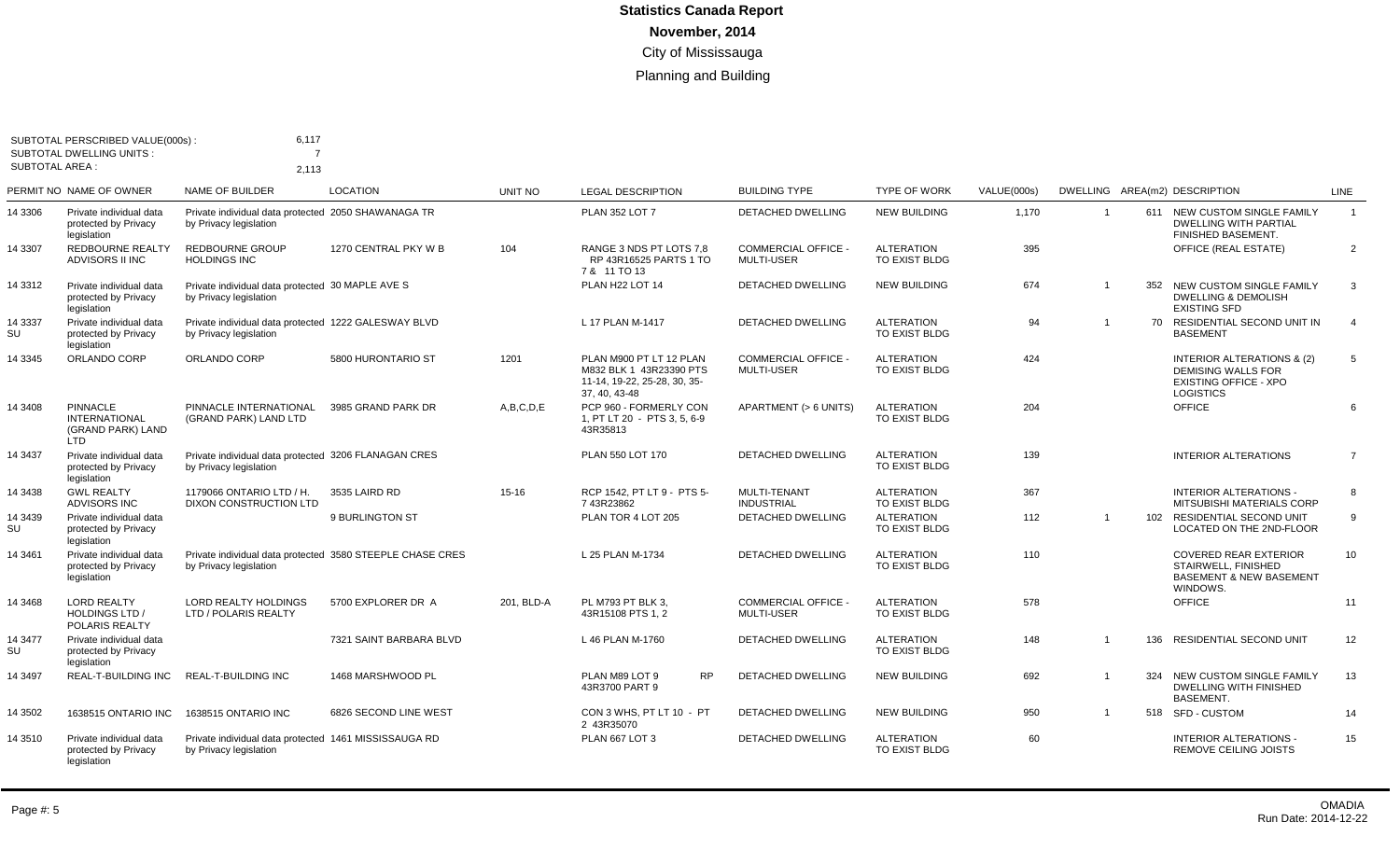| <b>SUBTOTAL AREA:</b> | SUBTOTAL PERSCRIBED VALUE(000s):<br>SUBTOTAL DWELLING UNITS:   | 1,869<br>$\mathcal{P}$<br>387                                                 |                        |         |                                                                                                                     |                                           |                                    |             |     |                                                                                                                                            |                |
|-----------------------|----------------------------------------------------------------|-------------------------------------------------------------------------------|------------------------|---------|---------------------------------------------------------------------------------------------------------------------|-------------------------------------------|------------------------------------|-------------|-----|--------------------------------------------------------------------------------------------------------------------------------------------|----------------|
|                       | PERMIT NO NAME OF OWNER                                        | NAME OF BUILDER                                                               | <b>LOCATION</b>        | UNIT NO | <b>LEGAL DESCRIPTION</b>                                                                                            | <b>BUILDING TYPE</b>                      | <b>TYPE OF WORK</b>                | VALUE(000s) |     | DWELLING AREA(m2) DESCRIPTION                                                                                                              | LINE           |
| 14 3 5 16             | Private individual data<br>protected by Privacy<br>legislation | Private individual data protected 2406 GLENGARRY RD<br>by Privacy legislation |                        |         | PLAN 366 PT LOT 3<br>RP43R11950 PART 3                                                                              | DETACHED DWELLING                         | <b>DEMOLITION</b>                  | 30          |     | <b>DEMOLITION - SFD</b>                                                                                                                    |                |
| 14 3 5 2 5            | 9032185 CANADA INC                                             |                                                                               | <b>15 HARRISON AVE</b> |         | PLAN G22 PT LOTS 62.63                                                                                              | <b>DETACHED DWELLING</b>                  | <b>DEMOLITION</b>                  | 35          |     | <b>DEMOLITION - SFD &amp;</b><br><b>DETACHED GARAGE</b>                                                                                    | 2              |
| 14 3 5 2 9            | ORLANDO CORP                                                   | LEESWOOD CONSTRUCTION 6060 WHITE HART LANE<br><b>INC</b>                      |                        |         | PLAN M1023 PT BLKS 7, 12.<br>BLKS 13 - 15. PTS 1 - 16<br>43R22236, PTS 6 - 14<br>RP21269, PTS 3, 7 - 13<br>43R21310 | <b>SINGLE TENANT</b><br><b>INDUSTRIAL</b> | <b>ALTERATION</b><br>TO EXIST BLDG | 855         |     | <b>INTERIOR ALTERATIONS &amp; (3)</b><br><b>ROOFTOP UNITS</b>                                                                              | 3              |
| 14 3 5 3 4            | Private individual data<br>protected by Privacy<br>legislation | LEXCAR INC CUSTOM<br><b>HOMES</b>                                             | 52 INGLEWOOD DR        |         | PLAN 323 PT LOT 35                                                                                                  | <b>DETACHED DWELLING</b>                  | <b>NEW BUILDING</b>                | 648         | 297 | NEW CUSTOM SINGLE FAMILY<br><b>DWELLING WITH FINISHED</b><br><b>BASEMENT AND DEMOLISH</b><br><b>EXISTING SFD.</b>                          |                |
| 14 3 5 5 4            | 1286617 ONTARIO LTD                                            | 1286617 ONTARIO LTD                                                           | 1390 WILSON AVE        |         | PLAN C25 LOT 40                                                                                                     | <b>DETACHED DWELLING</b>                  | <b>DEMOLITION</b>                  | 35          |     | <b>DEMOLITION - SFD &amp;</b><br><b>DETACHED GARAGE</b>                                                                                    | 5              |
| 14 3 5 9 4            | 577326 ONTARIO INC                                             |                                                                               | 1034 WESTMOUNT AVE     |         | <b>PLAN C22 LOT 112</b>                                                                                             | <b>DETACHED DWELLING</b>                  | <b>DEMOLITION</b>                  | 35          |     | <b>DEMOLITION - SFD &amp;</b><br><b>DETACHED GARAGE</b>                                                                                    | 6              |
| 14 3 6 29             | Private individual data<br>protected by Privacy<br>legislation | Private individual data protected 1486 ROMETOWN DR<br>by Privacy legislation  |                        |         | <b>PLAN 444 LOT 44</b>                                                                                              | <b>DETACHED DWELLING</b>                  | <b>ALTERATION</b><br>TO EXIST BLDG | 61          |     | <b>INTERIOR ALTERATIONS, NEW</b><br><b>ROOF &amp; REFINISH PARTIAL</b><br><b>BASEMENT AREA</b>                                             | $\overline{7}$ |
| 14 3 64 1<br>SU       | Private individual data<br>protected by Privacy<br>legislation |                                                                               | 3014 BAYBERRY DR       |         | PLAN M950 LOT 33                                                                                                    | <b>DETACHED DWELLING</b>                  | <b>ALTERATION</b><br>TO EXIST BLDG | 116         | 90  | RESIDENTIAL SECOND UNIT                                                                                                                    | 8              |
| 14 3 66 1             | 2400429 ONTARIO INC                                            |                                                                               | 1533 LEWISHAM DR       |         | PLAN 693 LOT 119                                                                                                    | <b>DETACHED DWELLING</b>                  | <b>ALTERATION</b><br>TO EXIST BLDG | 54          |     | <b>FINISHED BASEMENT &amp;</b><br><b>INTERIOR ALTERATIONS ON</b><br><b>MAIN FLOOR INCLUDING</b><br>RELOCATING STAIRS TO<br><b>BASEMENT</b> | 9              |

| TOTAL PERSCRIBED VALUE(000s): | 169,406 |
|-------------------------------|---------|
| TOTAL DWELLING UNITS :        | 500     |
| TOTAL AREA :                  | 67.217  |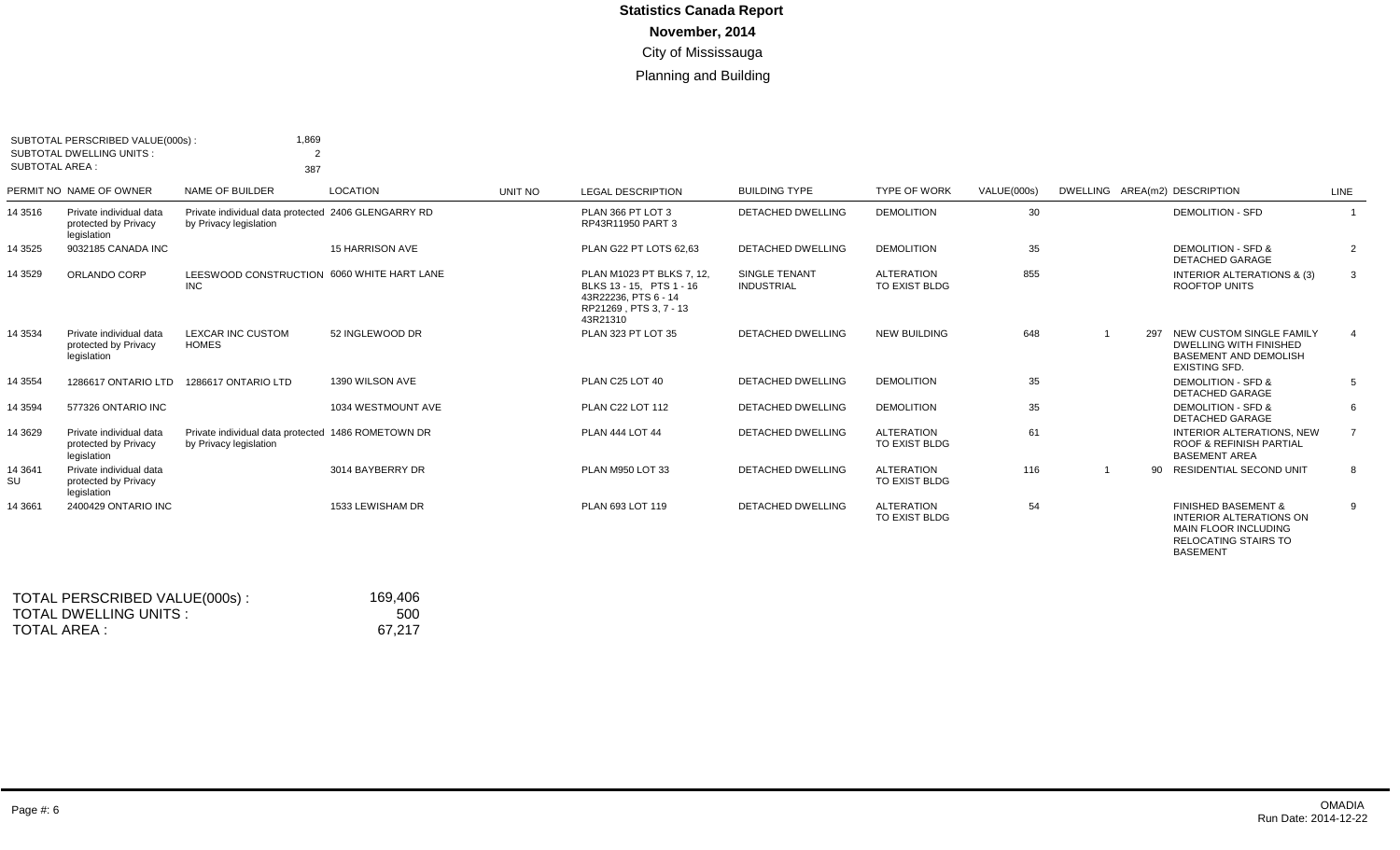# **Statistics Canada Report**

### **November, 2014**

### City of Mississauga

### Planning and Building

#### SECTION B - MINOR RESIDENTIAL ADDITIONS AND RENNOVATIONS

| PERMITS VALUED AT LESS THAN \$50,000 |                      | LINE NO. | <b>VALUE (000s)</b> | NO OF PERMITS |
|--------------------------------------|----------------------|----------|---------------------|---------------|
| NEW GARAGES AND CARPORTS             | - SINGLE DWELLINGS   | 01       | 70                  | 3             |
|                                      | - MULTIPLE DWELLINGS | 02       |                     | 0             |
| NEW INGROUND SWIMMING POOLS          | - SINGLE DWELLINGS   | 03       |                     | 2             |
|                                      | - MULTIPLE DWELLINGS | 04       |                     | ∩             |
| <b>OTHER IMPROVEMENTS</b>            | - SINGLE DWELLINGS   | 05       | 1.213               | 90            |
|                                      | - MULTIPLE DWELLINGS | 06       | 311                 | 18            |
| TOTALS FOR SECTION B                 |                      | 07       | 1,595               | 113           |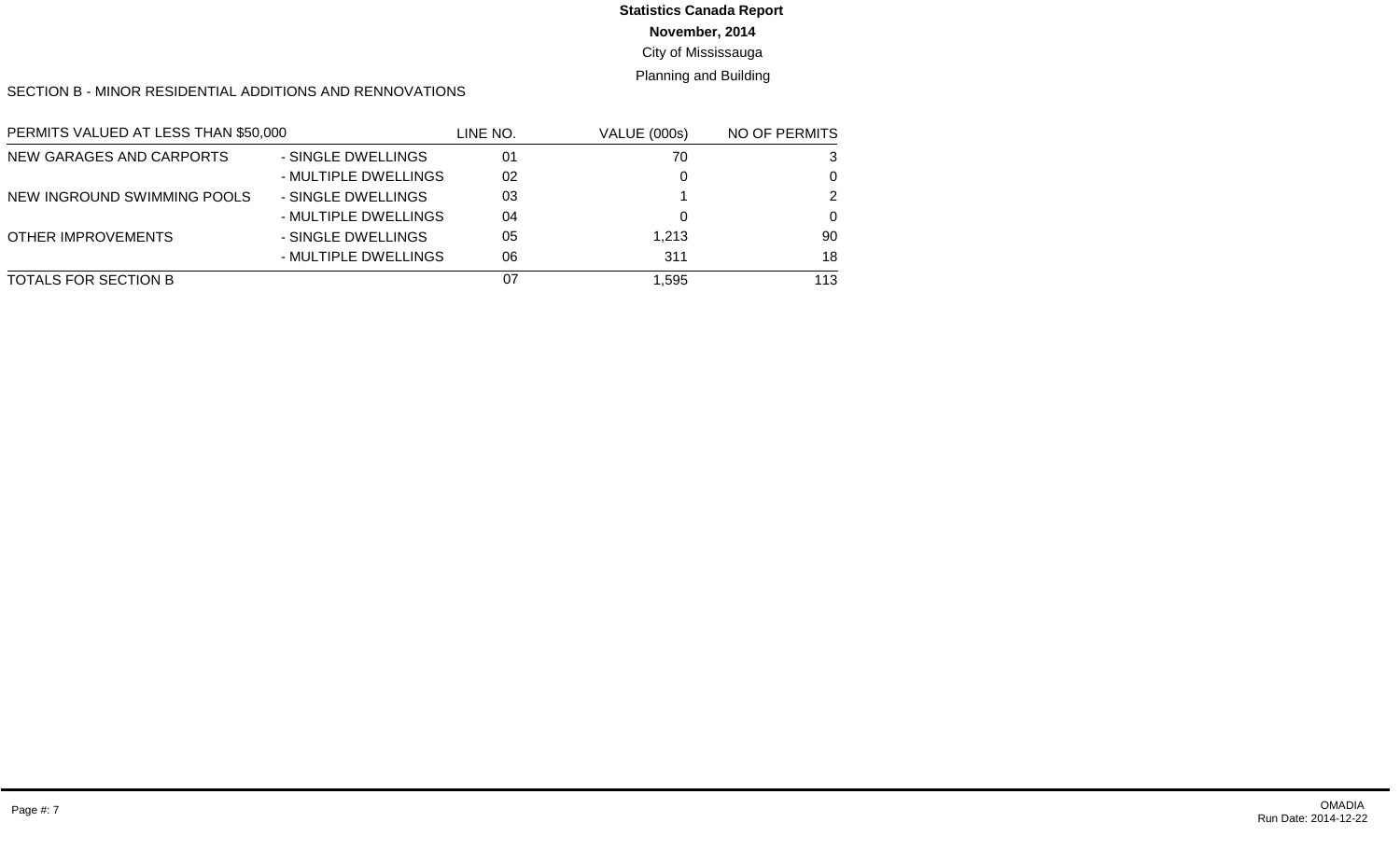# **Statistics Canada Report**

**November, 2014**

City of Mississauga

Planning and Building

SECTION C - MINOR NON-RESIDENTIAL PROJECTS

| PERMITS VALUED AT LESS THAN \$250,000 |                             | LINE NO. | <b>VALUE (000s)</b> | NO OF PERMITS |
|---------------------------------------|-----------------------------|----------|---------------------|---------------|
| <b>INDUSTRIAL</b>                     | - NEW CONSTRUCTION          | 08       |                     | 0             |
|                                       | - ADDITIONS AND RENOVATIONS | 09       | 2659                | 42            |
| <b>COMMERCIAL</b>                     | - NEW CONSTRUCTION          | 10       |                     | 2             |
|                                       | - ADDITIONS AND RENOVATIONS | 11       | 5354                | 91            |
| INSTITUTIONAL OR GOVERNMENTAL         | - NEW CONSTRUCTION          | 12       |                     | $\Omega$      |
|                                       | - ADDITIONS AND RENOVATIONS | 13       | 426                 | 8             |
| TOTALS FOR SECTION C                  |                             | 14       | 8.439               | 143           |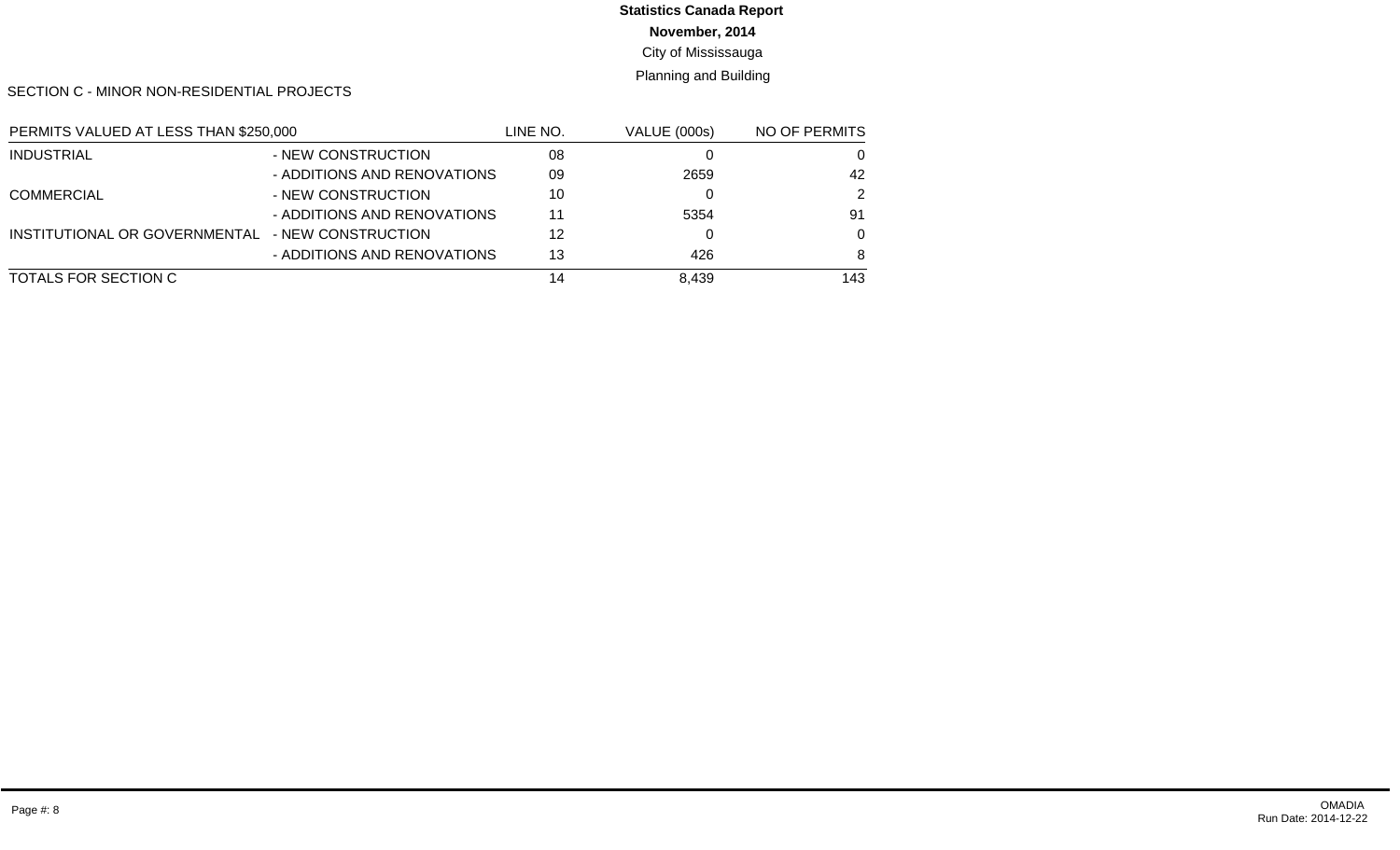### SECTION D - RESIDENTIAL DEMOLITIONS

| <b>TVDE</b>                | SINC. | <b>OC.U</b><br>וו∨ו⊐י | ROW | ROV<br>$\cdots$ $\cdots$<br>B | <b>CONDO ROW</b> | --- | $AP^{\top}$ | . | ____<br>╹┍┖ |
|----------------------------|-------|-----------------------|-----|-------------------------------|------------------|-----|-------------|---|-------------|
| $H \cap F$<br>UNITS<br>" ∪ |       |                       |     |                               |                  |     |             |   |             |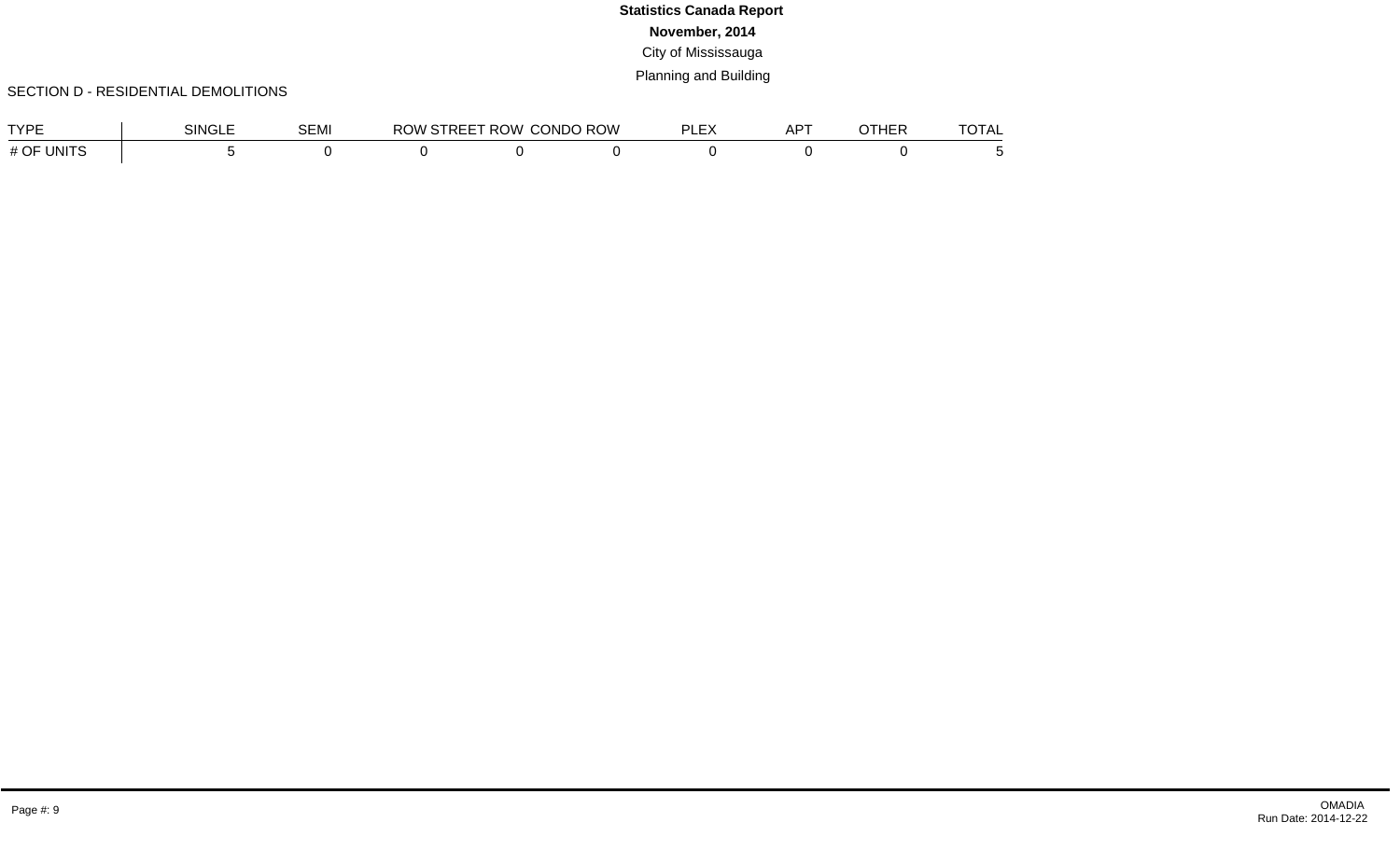#### SECTION A - MAJOR CONSTRUCTION PROJECTS

| SUBTOTAL AREA : | SUBTOTAL PERSCRIBED VALUE(000s):<br><b>SUBTOTAL DWELLING UNITS:</b>        | 15,860<br>30<br>6.330                                                           |                                                                                                                                                    |                |                                                                |                                                 |                                    |                    |                |       |                                                                                                                           |                |
|-----------------|----------------------------------------------------------------------------|---------------------------------------------------------------------------------|----------------------------------------------------------------------------------------------------------------------------------------------------|----------------|----------------------------------------------------------------|-------------------------------------------------|------------------------------------|--------------------|----------------|-------|---------------------------------------------------------------------------------------------------------------------------|----------------|
|                 | PERMIT NO NAME OF OWNER                                                    | NAME OF BUILDER                                                                 | <b>LOCATION</b>                                                                                                                                    | <b>UNIT NO</b> | <b>LEGAL DESCRIPTION</b>                                       | <b>BUILDING TYPE</b>                            | <b>TYPE OF WORK</b>                | <b>VALUE(000s)</b> |                |       | DWELLING AREA(m2) DESCRIPTION                                                                                             | <b>LINE</b>    |
| 14 743          | <b>HOOPP REALTY INC /</b><br><b>TRIOVEST REALTY</b><br><b>ADVISORS INC</b> |                                                                                 | 80 COURTNEYPARK DR W                                                                                                                               | 1&5            | PL 43M1544. PT BLK 1 -<br>PTS 1, 3 43R30653,<br>43R31858, PT 1 | <b>COMMERCIAL OFFICE -</b><br><b>MULTI-USER</b> | <b>ALTERATION</b><br>TO EXIST BLDG | 749                |                |       | <b>MANUFACTURING FACILITY</b>                                                                                             | $\overline{1}$ |
| 14 1141         | <b>METRUS PROPERTIES</b><br>LITD                                           | METRUS PROPERTIES LITD                                                          | 4980 TAHOE BLVD                                                                                                                                    | $1-FLR$        | PL 43M1503. PT B 3 - PTS<br>1, 5, 6 43R27777                   | <b>COMMERCIAL OFFICE-</b><br>SINGLE USER        | <b>ALTERATION</b><br>TO EXIST BLDG | 2,627              |                |       | <b>INTERIOR ALTERATIONS FOR</b><br><b>GENERAL OFFICE WITH A</b><br><b>TEST KITCHEN - SOBEYS</b><br><b>REGIONAL OFFICE</b> | 2              |
| 14 1268<br>SU   | Private individual data<br>protected by Privacy<br>legislation             | <b>G.B. CARPENTRY</b>                                                           | 4335 TRAILMASTER DR                                                                                                                                |                | L 147 PLAN M-1596                                              | <b>DETACHED DWELLING</b>                        | <b>ALTERATION</b><br>TO EXIST BLDG | 151                | -1             |       | 122 RESIDENTIAL SECOND UNIT,<br><b>NEW BASEMENT STAIRWELL</b><br>TO FACILITATE IN SIDE YARD                               | 3              |
| 14 1543         | Private individual data<br>protected by Privacy<br>legislation             | Private individual data protected 4067 MISSISSAUGA RD<br>by Privacy legislation |                                                                                                                                                    |                | RANGE 4 NDS, PT LT 3 -<br>PTS 2.3 43R34774                     | <b>DETACHED DWELLING</b>                        | <b>NEW BUILDING</b>                | 750                |                |       | NEW CUSTOM SINGLE FAMILY<br><b>DWELLING WITH FINISHED</b><br><b>BASEMENT</b>                                              | $\overline{4}$ |
| 14 1619         | <b>GWL REALTY</b><br><b>ADVISORS INC</b>                                   | NATIONAL LOGISTICS<br>SERVICES (2006) INC                                       | 350 ADMIRAL BLVD                                                                                                                                   |                | PLAN M922 BLKS 1-4                                             | SINGLE TENANT<br><b>INDUSTRIAL</b>              | <b>ALTERATION</b><br>TO EXIST BLDG | 765                |                |       | <b>WAREHOUSE &amp; DISTRIBUTION</b><br><b>FACILITY</b>                                                                    | 5              |
| 14 1757         | Private individual data<br>protected by Privacy<br>legislation             | Private individual data protected 1438 HAIG BLVD<br>by Privacy legislation      |                                                                                                                                                    |                | PLAN 348 LOT 10                                                | <b>DETACHED DWELLING</b>                        | <b>NEW BUILDING</b>                | 756                |                | 354   | NEW CUSTOM SINGLE FAMILY<br>DWELLING WITH FINISHED<br><b>BASEMENT</b>                                                     | 6              |
| 14 2082         | <b>1598607 ONTARIO</b><br>CORP                                             | 1598607 ONTARIO CORP                                                            | 4396 MISSISSAUGA RD L<br>4398 MISSISSAUGA RD R                                                                                                     | $1 - 2$        | RCP 1003 PT LT 18 -<br>43R35555 PTS 1, 5, 6, 10-14             | SEMI-DETACHED<br><b>DWELLING</b>                | <b>NEW BUILDING</b>                | 827                | 2              |       | 451 NEW CUSTOM CONDOMINIUM<br>SEMI-DETACHED DWELLING                                                                      | $\overline{7}$ |
| 14 2083         | 1598607 ONTARIO<br><b>CORP</b>                                             | 1598607 ONTARIO CORP                                                            | 4390 MISSISSAUGA RD L<br>4392 MISSISSAUGA RD R                                                                                                     | $3 - 4$        | RCP 1003 PT LT 18 -<br>43R35555 PTS 1, 5, 6, 10-14             | SEMI-DETACHED<br><b>DWELLING</b>                | <b>NEW BUILDING</b>                | 787                | $\overline{2}$ |       | 429 NEW CUSTOM CONDOMINIUM<br>SEMI-DETACHED DWELLING                                                                      | 8              |
| 14 2084         | 1598607 ONTARIO<br>CORP                                                    | 1598607 ONTARIO CORP                                                            | 4386 MISSISSAUGA RD L<br>4388 MISSISSAUGA RD R                                                                                                     | $5-6$          | RCP 1003 PT LT 18 -<br>43R35555 PTS 1, 5, 6, 10-14             | SEMI-DETACHED<br><b>DWELLING</b>                | <b>NEW BUILDING</b>                | 847                | 2              |       | 462 NEW CUSTOM CONDOMINIUM<br>SEMI-DETACHED DWELLING                                                                      | 9              |
| 14 2085         | 1598607 ONTARIO<br>CORP                                                    | 1598607 ONTARIO CORP                                                            | 4380 MISSISSAUGA RD L<br>4382 MISSISSAUGA RD R                                                                                                     | $7-8$          | RCP 1003 PT LT 18 -<br>43R35555 PTS 1, 5, 6, 10-14             | SEMI-DETACHED<br><b>DWELLING</b>                | <b>NEW BUILDING</b>                | 786                | 2              | 429   | NEW CUSTOM CONDOMINIUM<br>SEMI-DETACHED DWELLING                                                                          | 10             |
| 14 2127         | 1598607 ONTARIO<br><b>CORP</b>                                             | 1598607 ONTARIO CORP                                                            | 2005 QUEENSBOROUGH GATE C 9-13<br>2007 QUEENSBOROUGH GATE C<br>2009 QUEENSBOROUGH GATE C<br>2011 QUEENSBOROUGH GATE C<br>2015 QUEENSBOROUGH GATE C |                | RCP 1003 PT LT 18 -<br>43R35555 PTS 1, 5, 6, 10-14             | <b>CONDOMINIUM ROW</b><br><b>DWELLING</b>       | <b>NEW BUILDING</b>                | 1,904              | 5              | 1.039 | <b>CONDOMINIUM ROW</b><br>DWELLING - BLOCK C (5<br>UNITS)                                                                 | 11             |
| 14 2128         | 1598607 ONTARIO<br><b>CORP</b>                                             | 1598607 ONTARIO CORP                                                            | 2008 QUEENSBOROUGH GATE D 14-17<br>2010 QUEENSBOROUGH GATE D<br>2012 QUEENSBOROUGH GATE D<br>2014 QUEENSBOROUGH GATE D                             |                | RCP 1003 PT LT 18 -<br>43R35555 PTS 1, 5, 6, 10-14             | <b>CONDOMINIUM ROW</b><br><b>DWELLING</b>       | <b>NEW BUILDING</b>                | 1,685              | $\overline{4}$ |       | 919 CONDOMINIUM ROW<br>DWELLING - BLOCK D (4<br>UNITS)                                                                    | 12             |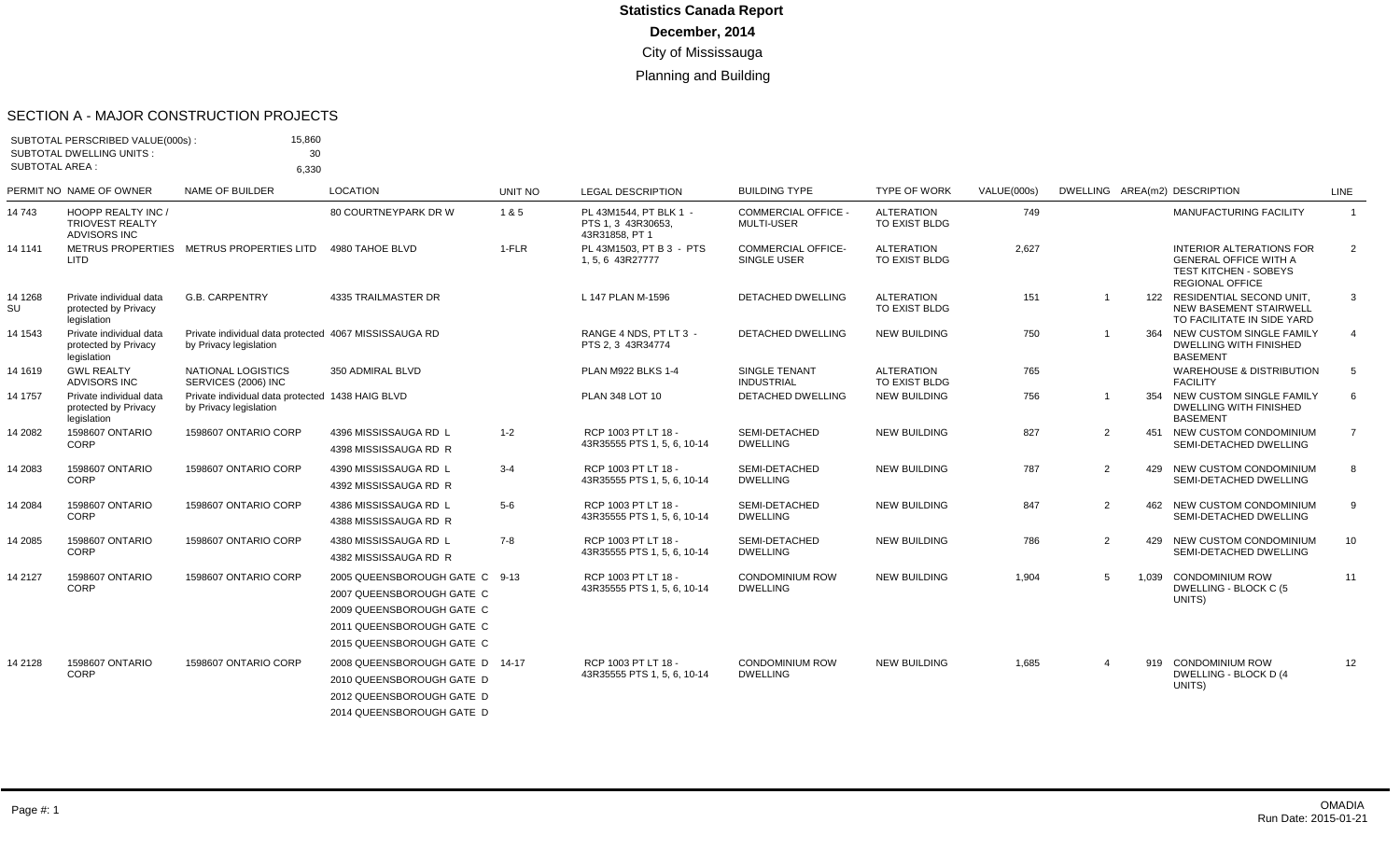| SUBTOTAL PERSCRIBED VALUE(000s):<br><b>SUBTOTAL DWELLING UNITS:</b><br>SUBTOTAL AREA : |                                | 13,933<br>40<br>7,601 |                                                                                                                                                                                                                                                                                                                                                                |         |                                                    |                                           |                     |             |                |     |                                                           |                |
|----------------------------------------------------------------------------------------|--------------------------------|-----------------------|----------------------------------------------------------------------------------------------------------------------------------------------------------------------------------------------------------------------------------------------------------------------------------------------------------------------------------------------------------------|---------|----------------------------------------------------|-------------------------------------------|---------------------|-------------|----------------|-----|-----------------------------------------------------------|----------------|
|                                                                                        | PERMIT NO NAME OF OWNER        | NAME OF BUILDER       | LOCATION                                                                                                                                                                                                                                                                                                                                                       | UNIT NO | <b>LEGAL DESCRIPTION</b>                           | <b>BUILDING TYPE</b>                      | <b>TYPE OF WORK</b> | VALUE(000s) |                |     | DWELLING AREA(m2) DESCRIPTION                             | LINE           |
| 14 21 29                                                                               | 1598607 ONTARIO<br>CORP        | 1598607 ONTARIO CORP  | 2024 QUEENSBOROUGH GATE E 18-27<br>2026 QUEENSBOROUGH GATE E<br>2028 QUEENSBOROUGH GATE E<br>2030 QUEENSBOROUGH GATE E<br>2032 QUEENSBOROUGH GATE E<br>2034 QUEENSBOROUGH GATE E<br>2036 QUEENSBOROUGH GATE E<br>2038 QUEENSBOROUGH GATE E<br>2040 QUEENSBOROUGH GATE E<br>2042 QUEENSBOROUGH GATE E                                                           |         | RCP 1003 PT LT 18 -<br>43R35555 PTS 1, 5, 6, 10-14 | <b>CONDOMINIUM ROW</b><br><b>DWELLING</b> | <b>NEW BUILDING</b> | 3,226       | 10             |     | 1,760 CONDOMINIUM ROW<br>DWELLING - BLOCK E (10<br>UNITS) | $\overline{1}$ |
| 14 2130                                                                                | 1598607 ONTARIO<br><b>CORP</b> | 1598607 ONTARIO CORP  | 2046 QUEENSBOROUGH GATE F 28-39<br>2048 QUEENSBOROUGH GATE F<br>2050 QUEENSBOROUGH GATE F<br>2052 QUEENSBOROUGH GATE F<br>2054 QUEENSBOROUGH GATE F<br>2056 QUEENSBOROUGH GATE F<br>2058 QUEENSBOROUGH GATE F<br>2060 QUEENSBOROUGH GATE F<br>2062 QUEENSBOROUGH GATE F<br>2064 QUEENSBOROUGH GATE F<br>2066 QUEENSBOROUGH GATE F<br>2068 QUEENSBOROUGH GATE F |         | RCP 1003 PT LT 18 -<br>43R35555 PTS 1, 5, 6, 10-14 | <b>CONDOMINIUM ROW</b><br><b>DWELLING</b> | <b>NEW BUILDING</b> | 3,864       | 12             |     | 2.108 CONDOMINIUM ROW<br>DWELLING - BLOCK F (12<br>UNITS) | $\overline{2}$ |
| 14 21 31                                                                               | 1598607 ONTARIO<br>CORP        | 1598607 ONTARIO CORP  | 2023 QUEENSBOROUGH GATE G 40-43<br>2025 QUEENSBOROUGH GATE G<br>2027 QUEENSBOROUGH GATE G<br>2029 QUEENSBOROUGH GATE G                                                                                                                                                                                                                                         |         | RCP 1003 PT LT 18 -<br>43R35555 PTS 1, 5, 6, 10-14 | <b>CONDOMINIUM ROW</b><br><b>DWELLING</b> | <b>NEW BUILDING</b> | 1,577       | $\overline{4}$ | 861 | <b>CONDOMINIUM ROW</b><br>DWELLING - BLOCK G (4<br>UNITS) | 3              |
| 14 2132                                                                                | 1598607 ONTARIO<br>CORP        | 1598607 ONTARIO CORP  | 2033 QUEENSBOROUGH GATE H 44-47<br>2035 QUEENSBOROUGH GATE H<br>2037 QUEENSBOROUGH GATE H<br>2039 QUEENSBOROUGH GATE H                                                                                                                                                                                                                                         |         | RCP 1003 PT LT 18 -<br>43R35555 PTS 1, 5, 6, 10-14 | <b>CONDOMINIUM ROW</b><br><b>DWELLING</b> | <b>NEW BUILDING</b> | 1,290       | $\overline{4}$ |     | 704 CONDOMINIUM ROW<br>DWELLING - BLOCK H (4<br>UNITS),   | $\overline{4}$ |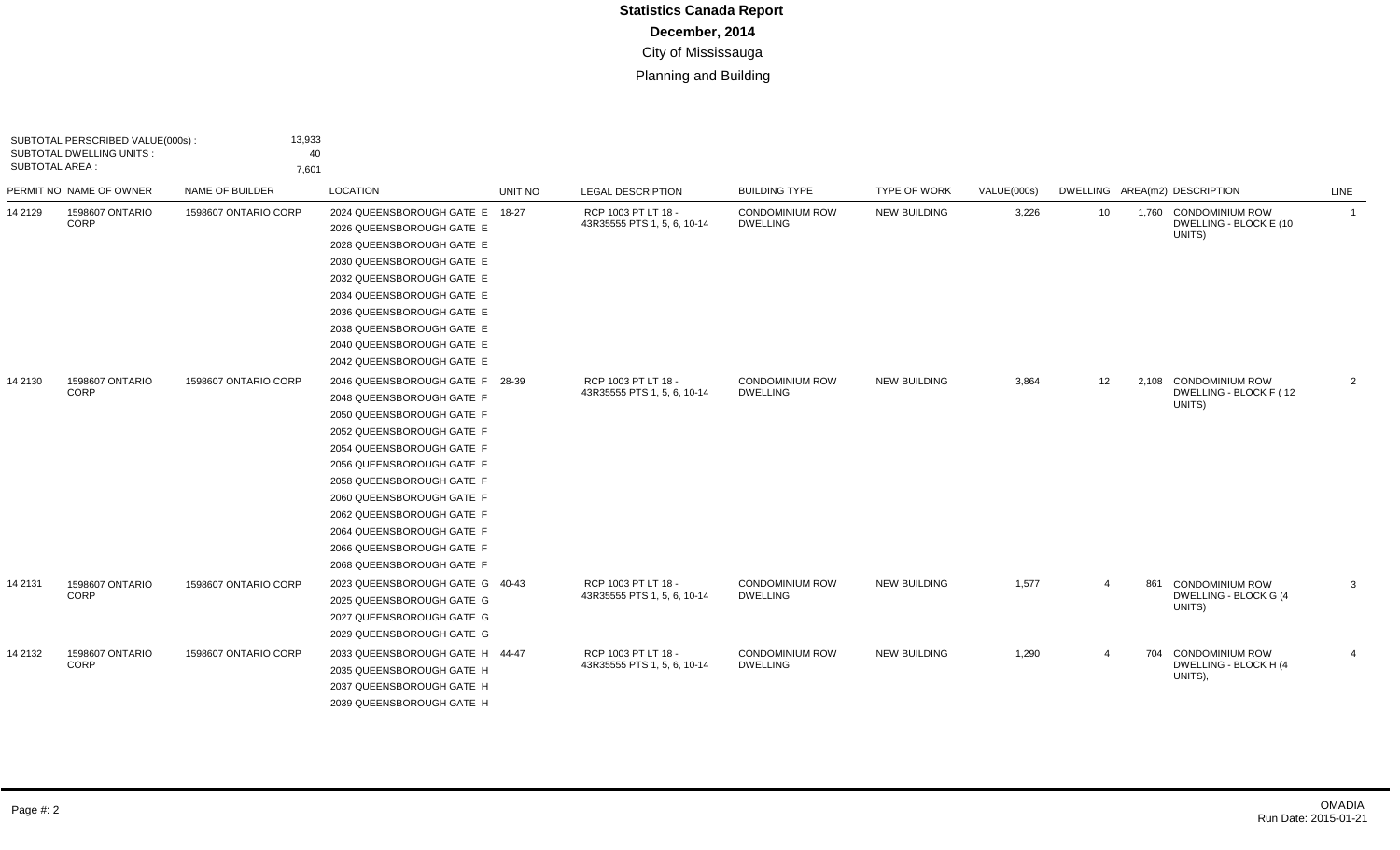| SUBTOTAL AREA : | SUBTOTAL PERSCRIBED VALUE(000s):<br><b>SUBTOTAL DWELLING UNITS:</b> | 9,635<br>21<br>4,663                                                           |                                                                                                                                                                                                                                                                   |         |                                                                  |                                           |                                    |             |                 |       |                                                                                                                |                         |
|-----------------|---------------------------------------------------------------------|--------------------------------------------------------------------------------|-------------------------------------------------------------------------------------------------------------------------------------------------------------------------------------------------------------------------------------------------------------------|---------|------------------------------------------------------------------|-------------------------------------------|------------------------------------|-------------|-----------------|-------|----------------------------------------------------------------------------------------------------------------|-------------------------|
|                 | PERMIT NO NAME OF OWNER                                             | <b>NAME OF BUILDER</b>                                                         | <b>LOCATION</b>                                                                                                                                                                                                                                                   | UNIT NO | <b>LEGAL DESCRIPTION</b>                                         | <b>BUILDING TYPE</b>                      | <b>TYPE OF WORK</b>                | VALUE(000s) |                 |       | DWELLING AREA(m2) DESCRIPTION                                                                                  | LINE                    |
| 14 2133         | 1598607 ONTARIO<br>CORP                                             | 1598607 ONTARIO CORP                                                           | 2080 QUEENSBOROUGH GATE I<br>2082 QUEENSBOROUGH GATE I<br>2084 QUEENSBOROUGH GATE I<br>2086 QUEENSBOROUGH GATE I<br>2088 QUEENSBOROUGH GATE I<br>2090 QUEENSBOROUGH GATE I<br>2092 QUEENSBOROUGH GATE I<br>2094 QUEENSBOROUGH GATE I<br>2096 QUEENSBOROUGH GATE I | 56-65   | RCP 1003 PT LT 18 -<br>43R35555 PTS 1, 5, 6, 10-14               | <b>CONDOMINIUM ROW</b><br><b>DWELLING</b> | <b>NEW BUILDING</b>                | 3,976       | 10 <sup>°</sup> | 2.169 | <b>CONDOMINIUM ROW</b><br>DWELLING - BLOCK I (10<br>UNITS)                                                     | $\overline{\mathbf{1}}$ |
| 14 2134         | 1598607 ONTARIO<br>CORP                                             | 1598607 ONTARIO CORP                                                           | 2098 QUEENSBOROUGH GATE I<br>2093 QUEENSBOROUGH GATE J 52-55<br>2095 QUEENSBOROUGH GATE J<br>2097 QUEENSBOROUGH GATE J<br>2099 QUEENSBOROUGH GATE J                                                                                                               |         | RCP 1003 PT LT 18 -<br>43R35555 PTS 1, 5, 6, 10-14               | <b>CONDOMINIUM ROW</b><br><b>DWELLING</b> | <b>NEW BUILDING</b>                | 1,576       | $\overline{4}$  | 860   | <b>CONDOMINIUM ROW</b><br>DWELLING - BLOCK J (4 UNITS)                                                         | 2                       |
| 14 2135         | 1598607 ONTARIO<br><b>CORP</b>                                      | 1598607 ONTARIO CORP                                                           | 2053 QUEENSBOROUGH GATE K 48-51<br>2055 QUEENSBOROUGH GATE K<br>2057 QUEENSBOROUGH GATE K<br>2059 QUEENSBOROUGH GATE K                                                                                                                                            |         | RCP 1003 PT LT 18 -<br>43R35555 PTS 1, 5, 6, 10-14               | <b>CONDOMINIUM ROW</b><br><b>DWELLING</b> | <b>NEW BUILDING</b>                | 1,290       | $\Delta$        | 704   | <b>CONDOMINIUM ROW</b><br>DWELLING - BLOCK K (4<br>UNITS)                                                      | 3                       |
| 14 2138         | <b>GOVERNING COUNCIL.</b><br>UNIVERSITY OF<br><b>TORONTO</b>        |                                                                                | 1833 INNER CIR<br>3359 MISSISSAUGA RD                                                                                                                                                                                                                             | WING-C  | RANGE 1-3 NDS PT LTS 3-5<br>PL 550 PT BLK M, 43R31817<br>PTS 4-6 | SCHOOL - OTHER                            | <b>ALTERATION</b><br>TO EXIST BLDG | 490         |                 |       | <b>INTERIOR ALTERATIONS -</b><br><b>CONVERTING SPACE TO</b><br><b>BIOLOGY TEACHING</b><br><b>LABORATORY</b>    | 4                       |
| 14 2216         | <b>DUNWIN WALTER</b><br><b>INVESTMENTS INC</b>                      |                                                                                | 2213 DUNWIN DR                                                                                                                                                                                                                                                    |         | PEEL CONDO PLAN 113 -<br>FORMERLY PL 915 LTS 299-<br>302         | SINGLE TENANT<br><b>INDUSTRIAL</b>        | <b>ALTERATION</b><br>TO EXIST BLDG | 320         |                 |       | <b>SCIENCE AND TECHNOLOGY</b><br><b>FACILITY</b>                                                               | 5                       |
| 14 2569<br>SU   | Private individual data<br>protected by Privacy<br>legislation      |                                                                                | 1037 FOXGLOVE PL R                                                                                                                                                                                                                                                |         | PT LT 63 PLAN M-1326 - PT<br>10 43R24224                         | SEMI-DETACHED<br><b>DWELLING</b>          | <b>ALTERATION</b><br>TO EXIST BLDG | 64          | $\overline{1}$  | 59    | <b>RESIDENTIAL SECOND UNIT</b>                                                                                 | 6                       |
| 14 2692         | Private individual data<br>protected by Privacy<br>legislation      | Private individual data protected 2449 CAMILLA RD<br>by Privacy legislation    |                                                                                                                                                                                                                                                                   |         | PLAN A27 PCL 8 PT BLK A                                          | <b>DETACHED DWELLING</b>                  | <b>NEW BUILDING</b>                | 1,379       |                 | 634   | NEW CUSTOM SINGLE FAMILY<br><b>DWELLING WITH FINISHED</b><br><b>BASEMENT/ DEMOLISH</b><br><b>EXISTING SFD.</b> | $\overline{7}$          |
| 14 2735         | Private individual data<br>protected by Privacy<br>legislation      | Private individual data protected 5118 CREE LANE<br>by Privacy legislation     |                                                                                                                                                                                                                                                                   |         | PLAN M633 LOT 72                                                 | <b>DETACHED DWELLING</b>                  | <b>ALTERATION</b><br>TO EXIST BLDG | 75          |                 |       | STAIRWELL LEADING TO<br><b>BASEMENT, COVERED PORCH</b><br>IN THE REAR & FINISHED<br><b>BASEMENT</b>            | 8                       |
| 14 2754         | Private individual data<br>protected by Privacy<br>legislation      | Private individual data protected 3032 CHURCHILL AVE<br>by Privacy legislation |                                                                                                                                                                                                                                                                   |         | PLAN 436 LOT 97                                                  | <b>DETACHED DWELLING</b>                  | <b>NEW BUILDING</b>                | 465         |                 |       | 238 NEW CUSTOM SINGLE FAMILY<br><b>DWELLING/ DEMOLISH</b><br><b>EXISTING SFD</b>                               | 9                       |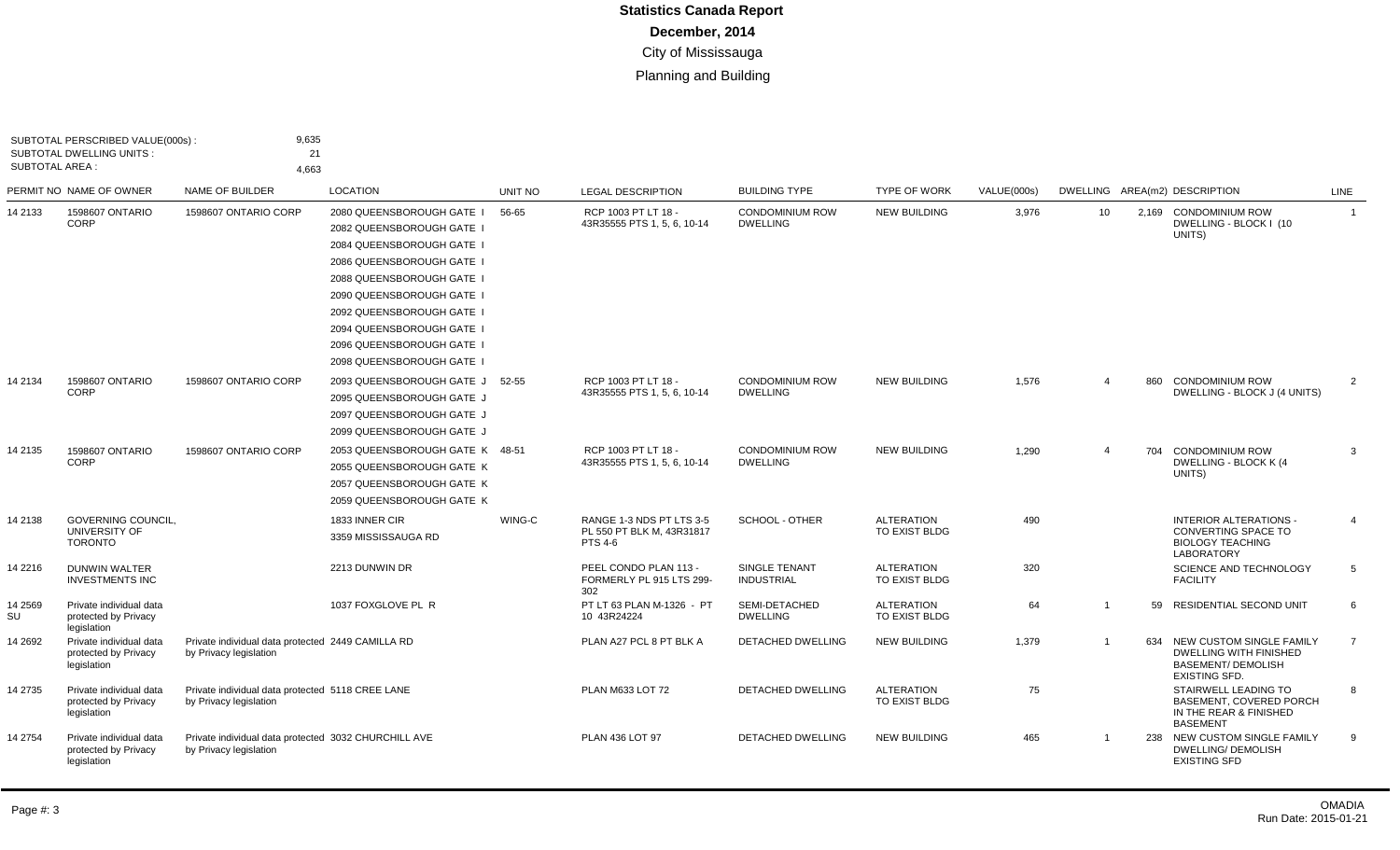|                  | SUBTOTAL PERSCRIBED VALUE(000s):<br><b>SUBTOTAL DWELLING UNITS:</b> | 5,939<br>10                                                                   |                                                              |          |                                                               |                                                 |                                         |             |                |     |                                                                                                               |                |
|------------------|---------------------------------------------------------------------|-------------------------------------------------------------------------------|--------------------------------------------------------------|----------|---------------------------------------------------------------|-------------------------------------------------|-----------------------------------------|-------------|----------------|-----|---------------------------------------------------------------------------------------------------------------|----------------|
|                  | SUBTOTAL AREA :                                                     | 2.363                                                                         |                                                              |          |                                                               |                                                 |                                         |             |                |     |                                                                                                               |                |
|                  | PERMIT NO NAME OF OWNER                                             | <b>NAME OF BUILDER</b>                                                        | <b>LOCATION</b>                                              | UNIT NO  | <b>LEGAL DESCRIPTION</b>                                      | <b>BUILDING TYPE</b>                            | <b>TYPE OF WORK</b>                     | VALUE(000s) |                |     | DWELLING AREA(m2) DESCRIPTION                                                                                 | LINE           |
| 14 3138          | 1100<br><b>BURNHAMTHORPE</b><br>PROPERTY INC                        |                                                                               | 1100 BURNHAMTHORPE RD W C                                    | #7       | RANGE 3 NDS PT LOT 8<br>RP 43R7128 PARTS 3,4                  | <b>COMMERCIAL - OTHER</b>                       | <b>ALTERATION</b><br>TO EXIST BLDG      | 442         |                |     | <b>INTERIOR ALTERATIONS -</b><br><b>DOGTOPIA</b>                                                              | $\overline{1}$ |
| 14 3229          | Private individual data<br>protected by Privacy<br>legislation      | Private individual data protected 362 NIAR AVE<br>by Privacy legislation      |                                                              |          | PLAN 337 LOT 84                                               | <b>DETACHED DWELLING</b>                        | <b>NEW BUILDING</b>                     | 787         | $\overline{ }$ | 360 | NEW CUSTOM SINGLE FAMILY<br><b>DWELLING WITH FINISHED</b><br><b>BASEMENT/ DEMOLISH</b><br><b>EXISTING SFD</b> | $\overline{2}$ |
| 14 3 261         | 2360575 ONTARIO<br>CORP                                             | DRI-LEC BUILDING SERVICE 5180 ORBITOR DR<br>LTD                               |                                                              | 102, 200 | PT BLK 15 PLAN M-793 -<br>PTS 7, 8 43R18271                   | <b>COMMERCIAL OFFICE -</b><br><b>MULTI-USER</b> | <b>ALTERATION</b><br>TO EXIST BLDG      | 1.169       |                |     | <b>OFFICE</b>                                                                                                 | 3              |
| 14 3262<br>SU    | Private individual data<br>protected by Privacy<br>legislation      |                                                                               | <b>4597 BISMARK CRES</b>                                     |          | PLAN M574 LOT 163                                             | DETACHED DWELLING                               | <b>ALTERATION</b><br>TO EXIST BLDG      | 130         | $\overline{1}$ |     | 116 RESIDENTIAL SECOND UNIT<br><b>LOCATED IN BASEMENT</b>                                                     | $\overline{4}$ |
| 14 3392          | Private individual data<br>protected by Privacy<br>legislation      | by Privacy legislation                                                        | Private individual data protected 148 KINGSBRIDGE GARDEN CIR |          | PLAN M573 LOT 194                                             | <b>DETACHED DWELLING</b>                        | <b>ADDITION TO</b><br><b>EXIST BLDG</b> | 60          |                |     | 45 SECOND STOREY ADDITION                                                                                     | 5              |
| 14 3405<br>SU    | Private individual data<br>protected by Privacy<br>legislation      | Private individual data protected 368 SARDINIA DR<br>by Privacy legislation   |                                                              |          | CON 1 WHS, PT LT 1<br>43R22227 PART 4. PLAN M-<br>1198, BLK 5 | DETACHED DWELLING                               | <b>ALTERATION</b><br>TO EXIST BLDG      | 115         |                |     | 106 RESIDENTIAL SECOND UNIT IN<br>THE BASEMENT                                                                | 6              |
| 14 3412          | Private individual data<br>protected by Privacy<br>legislation      | <b>VENTURE EXCAVATING &amp;</b><br><b>CONTRACTING LTD</b>                     | 5 IROQUOIS AVE L                                             |          | PLAN F-12 L 319                                               | <b>DETACHED DWELLING</b>                        | <b>DEMOLITION</b>                       | 30          |                |     | DEMOLITION - 1-STOREY SFD                                                                                     | $\overline{7}$ |
| 14 3476          | Private individual data<br>protected by Privacy<br>legislation      | Private individual data protected 1550 LEDA AVE<br>by Privacy legislation     |                                                              |          | <b>PLAN 418 LOT 7</b>                                         | <b>DETACHED DWELLING</b>                        | <b>NEW BUILDING</b>                     | 649         |                | 354 | NEW CUSTOM DETACHED<br><b>DWELLING</b>                                                                        | 8              |
| 14 3489<br>SU    | Private individual data<br>protected by Privacy<br>legislation      | Private individual data protected 23 BEVERLEY ST<br>by Privacy legislation    |                                                              |          | PLAN TOR 4 LOT 431                                            | <b>DETACHED DWELLING</b>                        | <b>ALTERATION</b><br>TO EXIST BLDG      | 121         | -1             | 110 | <b>RESIDENTIAL SECOND UNIT</b><br><b>LOCATED ON GROUND FLOOR</b><br>& LOFT AREA                               | 9              |
| 14 3493          | Private individual data<br>protected by Privacy<br>legislation      | Private individual data protected 3081 GRENVILLE DR<br>by Privacy legislation |                                                              |          | PLAN 350 LOT 17 LOT 18                                        | <b>DETACHED DWELLING</b>                        | <b>DEMOLITION</b>                       | 30          |                |     | <b>DEMOLITION - SFD</b>                                                                                       | 10             |
| 14 3496          | Private individual data<br>protected by Privacy<br>legislation      | Private individual data protected 2090 CLIFF RD<br>by Privacy legislation     |                                                              |          | PLAN 671 LOT 4 PT LOT 3                                       | <b>DETACHED DWELLING</b>                        | <b>NEW BUILDING</b>                     | 735         | $\overline{1}$ |     | 375 NEW CUSTOM SINGLE FAMILY<br><b>DWELLING/ DEMOLISH</b><br><b>EXISTING SFD AND</b><br>DETACHED GARAGE.      | 11             |
| 14 3 5 1 7<br>SU | Private individual data<br>protected by Privacy<br>legislation      | Private individual data protected 2120 HARVEST DR<br>by Privacy legislation   |                                                              |          | PLAN 463 LOT 27                                               | DETACHED DWELLING                               | <b>ADDITION AND</b><br><b>ALTER</b>     | 278         |                |     | 145 ADDITION & RESIDENTIAL<br>SECOND UNIT LOCATED ON<br>THE GROUND FLOOR (57.58<br>m2)                        | 12             |
| 14 3520          | <b>INC</b>                                                          | ASHLEY OAKS HOMES ASHLEY OAKS HOMES INC                                       | 1178 ATWATER AVE                                             |          | CON 2 SDS. PT LT 7 - PT 1<br>43R36060                         | DETACHED DWELLING                               | <b>NEW BUILDING</b>                     | 438         |                | 237 | NEW CUSTOM SINGLE FAMILY<br><b>DWELLING WITH PARTIAL</b><br><b>FINISHED BASEMENT</b>                          | 13             |
| 14 3 5 2 1       | <b>INC</b>                                                          | ASHLEY OAKS HOMES ASHLEY OAKS HOMES INC                                       | 1182 ATWATER AVE                                             |          | CON 2 SDS, PT LT 7 - PT 2<br>43R36060                         | <b>DETACHED DWELLING</b>                        | <b>NEW BUILDING</b>                     | 440         |                |     | 238 NEW CUSTOM SINGLE FAMILY<br><b>DWELLING WITH PARTIAL</b><br>FINISHED BASEMENT.                            | 14             |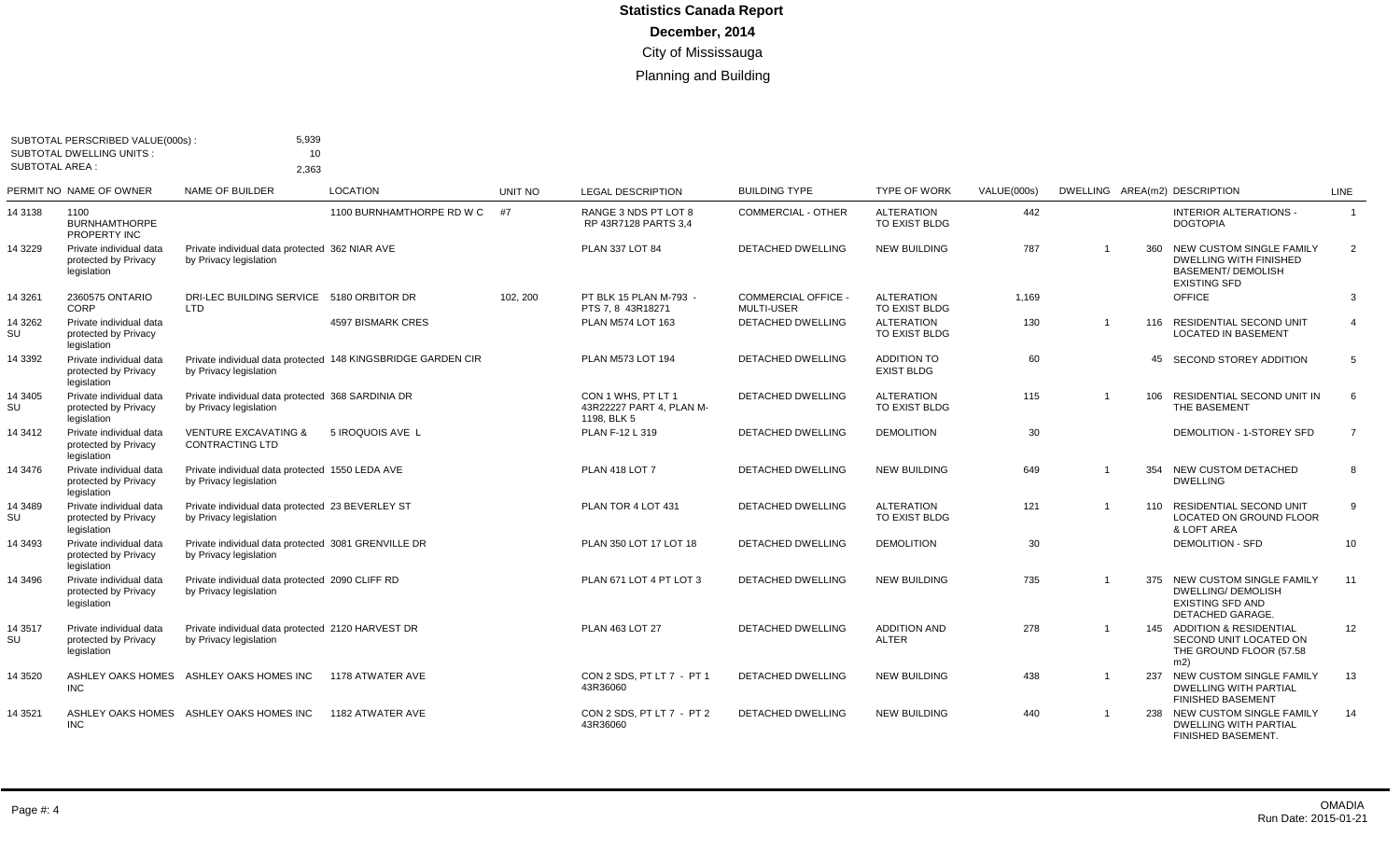|                       | SUBTOTAL PERSCRIBED VALUE(000s)                                | 5,780                                                                        |                       |                |                                                                       |                                                 |                                     |             |                |     |                                                                                                                                       |                |
|-----------------------|----------------------------------------------------------------|------------------------------------------------------------------------------|-----------------------|----------------|-----------------------------------------------------------------------|-------------------------------------------------|-------------------------------------|-------------|----------------|-----|---------------------------------------------------------------------------------------------------------------------------------------|----------------|
| <b>SUBTOTAL AREA:</b> | <b>SUBTOTAL DWELLING UNITS:</b>                                | 6<br>1,777                                                                   |                       |                |                                                                       |                                                 |                                     |             |                |     |                                                                                                                                       |                |
|                       | PERMIT NO NAME OF OWNER                                        | NAME OF BUILDER                                                              | <b>LOCATION</b>       | <b>UNIT NO</b> | <b>LEGAL DESCRIPTION</b>                                              | <b>BUILDING TYPE</b>                            | <b>TYPE OF WORK</b>                 | VALUE(000s) |                |     | DWELLING AREA(m2) DESCRIPTION                                                                                                         | <b>LINE</b>    |
| 14 3522               | ASHLEY OAKS HOMES<br><b>INC</b>                                | ASHLEY OAKS HOMES INC                                                        | 1221 HAIG BLVD        |                | CON 2 SDS. PT LT 7 - PT 4<br>43R36060                                 | <b>DETACHED DWELLING</b>                        | <b>NEW BUILDING</b>                 | 515         | $\overline{1}$ |     | 277 NEW CUSTOM SINGLE FAMILY<br><b>DWELLING WITH PARTIAL</b><br>FINISHED BASEMENT.                                                    | $\overline{1}$ |
| 14 3523               | <b>INC</b>                                                     | ASHLEY OAKS HOMES ASHLEY OAKS HOMES INC                                      | 1225 HAIG BLVD        |                | CON 2 SDS. PT LT 7 - PT 3<br>43R36060                                 | <b>DETACHED DWELLING</b>                        | <b>NEW BUILDING</b>                 | 515         | $\mathbf{1}$   |     | 277 NEW CUSTOM SINGLE FAMILY<br><b>DWELLING WITH PARTIAL</b><br>FINISHED BASEMENT.                                                    | $\overline{2}$ |
| 14 3546               | Private individual data<br>protected by Privacy<br>legislation | Private individual data protected 495 AVONWOOD DR<br>by Privacy legislation  |                       |                | <b>PLAN 512 LOT 14</b>                                                | <b>DETACHED DWELLING</b>                        | <b>ADDITION AND</b><br><b>ALTER</b> | 282         |                |     | 117 ATTACHED GARAGE & 2ND-<br><b>STOREY ADDITION &amp;</b><br><b>INTERIOR ALTERATIONS</b>                                             | 3              |
| 14 3592               | DR LENY SFERLAZZA<br><b>DENTISTRY</b><br>PROFESSIONAL CORP     | 1090163 ONTARIO LTD                                                          | 3985 GRAND PARK DR    | F, G, H, I, J  | PCP 960 - FORMERLY CON<br>1, PT LT 20 - PTS 3, 5, 6-9<br>43R35813     | APARTMENT (> 6 UNITS)                           | <b>ALTERATION</b><br>TO EXIST BLDG  | 228         |                |     | <b>INTERIOR ALTERATIONS - DR</b><br>LENY SFERLAZZA                                                                                    | $\overline{4}$ |
| 14 3596               | ORLANDO CORP                                                   |                                                                              | 650 MATHESON BLVD W C | $\overline{1}$ | PL M967 PT BLK 2 -<br>43R20150 PTS 1,2,5-7,10,<br>13-17,29-32,34-36   | <b>COMMERCIAL RETAIL -</b><br>MULTI-USER        | <b>ALTERATION</b><br>TO EXIST BLDG  | 423         |                |     | <b>INTERIOR ALTERATIONS -</b><br>PAYLESS SUPER STORE                                                                                  | 5              |
| 14 3635               | Private individual data<br>protected by Privacy<br>legislation | Private individual data protected 28 TECUMSETH AVE<br>by Privacy legislation |                       |                | PLAN F12 PT LOT 341                                                   | <b>DETACHED DWELLING</b>                        | <b>NEW BUILDING</b>                 | 760         |                | 361 | NEW CUSTOM SINGLE FAMILY<br><b>DWELLING WITH FINISHED</b><br><b>BASEMENT/ DEMOLISH</b><br><b>EXISTING SFD AND</b><br>DETACHED GARAGE. | 6              |
| 14 3650               | <b>REDBOURNE REALTY</b><br>ADVISORS II INC                     | <b>REDBOURNE REALTY</b><br>ADVISORS II INC                                   | 1270 CENTRAL PKY W B  | 100            | RANGE 3 NDS PT LOTS 7.8<br>RP 43R16525 PARTS 1 TO<br>7 & 11 TO 13     | <b>COMMERCIAL OFFICE -</b><br><b>MULTI-USER</b> | <b>ALTERATION</b><br>TO EXIST BLDG  | 277         |                |     | <b>INTERIOR ALTERATIONS &amp;</b><br>EXPANSION OF UNIT 100 - PNC                                                                      | $\overline{7}$ |
| 14 3670               | <b>OMERS REALTY</b><br>MANAGEMENT CORP                         | APM CONSTRUCTION<br>SERVICES INCORPORATED                                    | 100 CITY CENTRE DR    | $2 - 842$      | PL 43M1010 BLK 21 PT<br>BLKS 1, 16, 19, 20,43R35320<br>PTS 9, 10, 16  | <b>COMMERCIAL RETAIL -</b><br><b>MULTI-USER</b> | <b>ALTERATION</b><br>TO EXIST BLDG  | 492         |                |     | <b>INTERIOR ALTERATIONS -</b><br><b>BANANA REPUBLIC</b>                                                                               | 8              |
| 14 3671               | Private individual data<br>protected by Privacy<br>legislation | Private individual data protected 82 CLANSMAN TR<br>by Privacy legislation   |                       |                | PLAN M782 LOT 3                                                       | <b>DETACHED DWELLING</b>                        | <b>ADDITION AND</b><br><b>ALTER</b> | 260         |                |     | PROPOSED FRONT PORCH<br><b>ENCLOSURE &amp; NEW FRONT</b><br><b>PORCH</b>                                                              | 9              |
| 14 3677               | <b>ORION BUSINESS</b><br><b>INDUSTRIES</b>                     | 1145820 ONTARIO LTD / LEESWOOD CONSTRUCTION 350 HAZELHURST RD<br><b>INC</b>  |                       |                | CON 3 SDS PT LOT 34                                                   | <b>SINGLE TENANT</b><br><b>INDUSTRIAL</b>       | <b>ALTERATION</b><br>TO EXIST BLDG  | 319         |                |     | <b>INTERIOR ALTERATIONS AND</b><br><b>FOUNDATION UNDER</b><br>PINNING, CATCH BASINS -<br><b>FORD CANADA</b>                           | 10             |
| 14 3680               | Private individual data<br>protected by Privacy<br>legislation | Private individual data protected 1196 STRATHY AVE<br>by Privacy legislation |                       |                | PLAN K22 PT LOT 119                                                   | <b>DETACHED DWELLING</b>                        | <b>NEW BUILDING</b>                 | 480         |                |     | 262 NEW CUSTOM SINGLE FAMILY<br><b>DWELLING</b>                                                                                       | 11             |
| 14 3705               | <b>OMERS REALTY</b><br><b>MANAGEMENT CORP</b>                  | ELLIS DON CORPORATION                                                        | 100 CITY CENTRE DR    |                | PL 43M1010 BLK 21 PT<br>BLKS 1, 16, 19, 20, 43R35320<br>PTS 9, 10, 16 | <b>COMMERCIAL RETAIL -</b><br><b>MULTI-USER</b> | <b>SPRINKLERS</b>                   | 320         |                |     | FIRE-ONLY - SPRINKLER<br><b>SYSTEM</b>                                                                                                | 12             |
| 14 3739               | Private individual data<br>protected by Privacy<br>legislation |                                                                              | 965 HALLIDAY AVE      |                | PLAN C21 PT LOTS 2 TO 4                                               | <b>DETACHED DWELLING</b>                        | <b>ADDITION AND</b><br>ALTER        | 50          |                | 9   | <b>ADDITION, INTERIOR</b><br>ALTERATIONS & (1) FRONT<br><b>PORCH</b>                                                                  | 13             |
| 14 3761               | <b>RESIDE BUILDING</b><br><b>GROUP CORP</b>                    | <b>RESIDE BUILDING GROUP</b><br>CORP                                         | 5523 ETHAN DR         |                | L 2 PLAN M-1974                                                       | DETACHED DWELLING                               | <b>NEW BUILDING</b>                 | 486         | $\mathbf{1}$   |     | 265 NEW CUSTOM 2 STOREY<br>SINGLE FAMILY DWELLING                                                                                     | 14             |
| 14 3762               | <b>RESIDE BUILDING</b><br><b>GROUP CORP</b>                    | <b>RESIDE BUILDING GROUP</b><br>CORP                                         | 5527 ETHAN DR         |                | L 3 PLAN M-1974                                                       | <b>DETACHED DWELLING</b>                        | <b>NEW BUILDING</b>                 | 373         | $\mathbf 1$    | 203 | NEW CUSTOM 2 STOREY<br>SINGLE FAMILY DWELLING                                                                                         | 15             |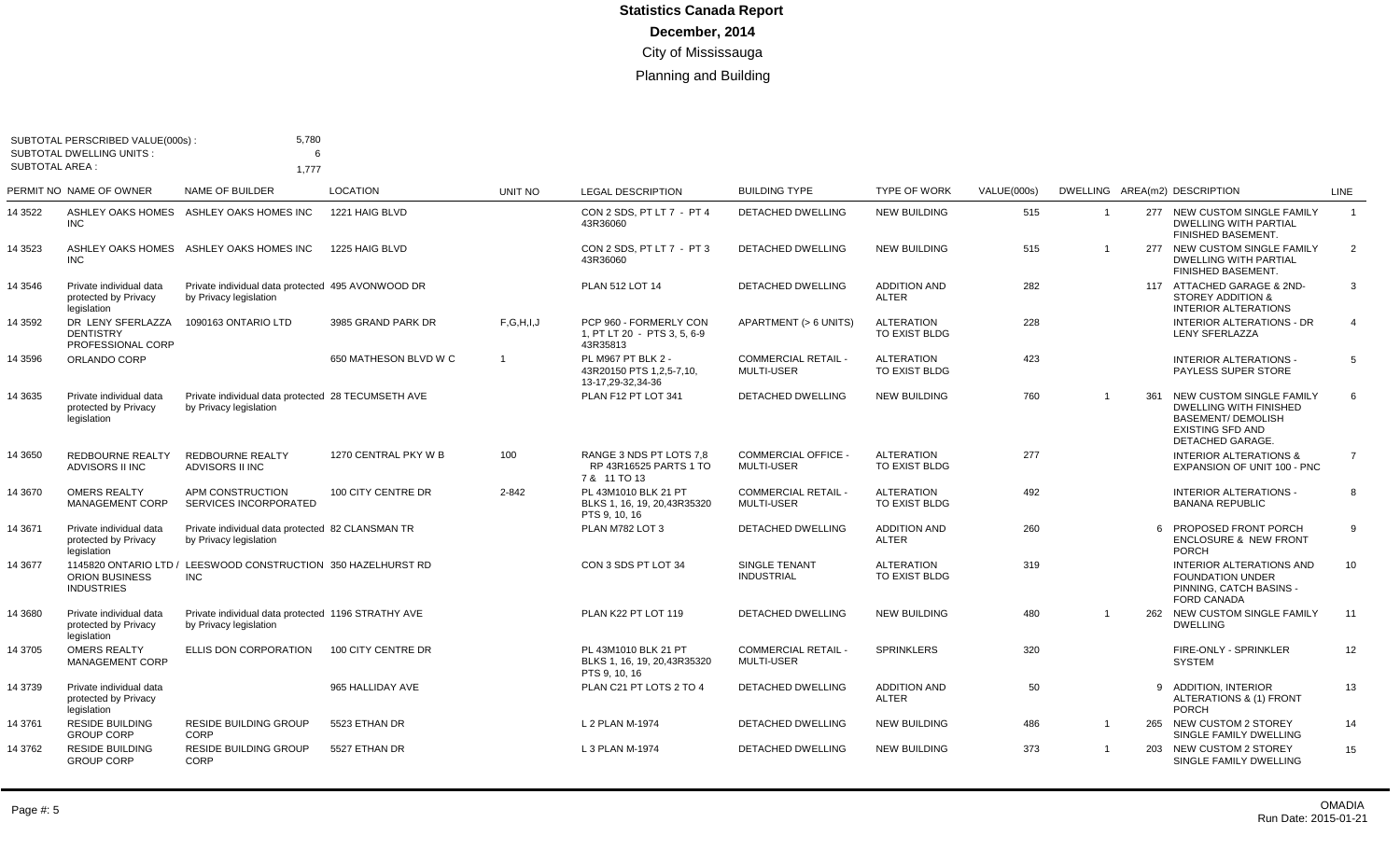|                       | SUBTOTAL PERSCRIBED VALUE(000s)<br><b>SUBTOTAL DWELLING UNITS:</b> | 7,027<br>13                                                                      |                   |         |                                                                               |                                                 |                                           |             |                |     |                                                                                                          |                |
|-----------------------|--------------------------------------------------------------------|----------------------------------------------------------------------------------|-------------------|---------|-------------------------------------------------------------------------------|-------------------------------------------------|-------------------------------------------|-------------|----------------|-----|----------------------------------------------------------------------------------------------------------|----------------|
| <b>SUBTOTAL AREA:</b> |                                                                    | 3.452                                                                            |                   |         |                                                                               |                                                 |                                           |             |                |     |                                                                                                          |                |
|                       | PERMIT NO NAME OF OWNER                                            | NAME OF BUILDER                                                                  | <b>LOCATION</b>   | UNIT NO | <b>LEGAL DESCRIPTION</b>                                                      | <b>BUILDING TYPE</b>                            | <b>TYPE OF WORK</b>                       | VALUE(000s) |                |     | DWELLING AREA(m2) DESCRIPTION                                                                            | <b>LINE</b>    |
| 14 3763               | <b>RESIDE BUILDING</b><br><b>GROUP CORP</b>                        | <b>RESIDE BUILDING GROUP</b><br>CORP                                             | 5511 SMITTYS CRT  |         | L 9 PLAN M-1974                                                               | <b>DETACHED DWELLING</b>                        | <b>NEW BUILDING</b>                       | 517         | -1             | 282 | NEW CUSTOM SINGLE FAMILY<br><b>DWELLING</b>                                                              | $\overline{1}$ |
| 14 3779               | <b>RESIDE BUILDING</b><br><b>GROUP CORP</b>                        | RESIDE BUILDING GROUP<br><b>CORP</b>                                             | 5519 ETHAN DR     |         | L 1 PLAN M-1974                                                               | <b>DETACHED DWELLING</b>                        | <b>NEW BUILDING</b>                       | 438         | $\overline{1}$ | 239 | NEW CUSTOM SINGLE FAMILY<br>DWELLING.                                                                    | $\overline{2}$ |
| 14 3780               | <b>RESIDE BUILDING</b><br><b>GROUP CORP</b>                        | <b>RESIDE BUILDING GROUP</b><br>CORP                                             | 5494 SMITTYS CRT  |         | L 4 PLAN M-1974                                                               | DETACHED DWELLING                               | <b>NEW BUILDING</b>                       | 525         | $\overline{1}$ |     | 286 NEW CUSTOM SINGLE FAMILY<br>DWELLING.                                                                | 3              |
| 14 3781               | <b>RESIDE BUILDING</b><br><b>GROUP CORP</b>                        | <b>RESIDE BUILDING GROUP</b><br>CORP                                             | 5498 SMITTYS CRT  |         | L 5 PLAN M-1974                                                               | <b>DETACHED DWELLING</b>                        | <b>NEW BUILDING</b>                       | 446         | $\overline{1}$ |     | 243 NEW CUSTOM SINGLE FAMILY<br><b>DETACHED DWELLING</b>                                                 | $\overline{4}$ |
| 14 3782               | Private individual data<br>protected by Privacy<br>legislation     |                                                                                  | 1386 APPLEWOOD RD |         | <b>PLAN 422 LOT 31</b>                                                        | <b>DETACHED DWELLING</b>                        | <b>ALTERATION</b><br>TO EXIST BLDG        | 105         |                |     | <b>INTERIOR ALTERATIONS IN</b><br><b>BASEMENT AND GROUND</b><br><b>FLOOR</b>                             | $\overline{5}$ |
| 14 3798               | Private individual data<br>protected by Privacy<br>legislation     | Private individual data protected 553 ATWATER AVE<br>by Privacy legislation      |                   |         | PLAN 412 LOT 98                                                               | <b>DETACHED DWELLING</b>                        | <b>ADDITION AND</b><br><b>ALTER</b>       | 80          |                | 46  | ADDITION, INCLUDE EXTERIOR<br><b>RECLADDING, GABLES &amp;</b><br><b>WINDOW ALTERATIONS</b>               | 6              |
| 14 3 8 21             | Private individual data<br>protected by Privacy<br>legislation     | Private individual data protected 1587 KEENLEYSIDE CRT<br>by Privacy legislation |                   |         | PLAN 849 LOT 9                                                                | <b>DETACHED DWELLING</b>                        | <b>ALTERATION</b><br><b>TO EXIST BLDG</b> | 73          |                |     | ALTERATIONS, (1) REAR<br>DECK, (1) FRONT PORCH,<br><b>ROOF MODIFICIATIONS</b>                            | $\overline{7}$ |
| 14 3832               | Private individual data<br>protected by Privacy<br>legislation     | Private individual data protected 3208 IBBETSON CRES<br>by Privacy legislation   |                   |         | PLAN 745 LOT 273                                                              | DETACHED DWELLING                               | <b>ALTERATION</b><br>TO EXIST BLDG        | 234         |                |     | <b>INTERIOR ALTERATIONS,</b><br>STAIR WELL, (2) DECKS,<br><b>BALCONY AND FINISHED</b><br><b>BASEMENT</b> | 8              |
| 14 3843               | <b>RESIDE BUILDING</b><br><b>GROUP CORP</b>                        | <b>RESIDE BUILDING GROUP</b><br>CORP                                             | 5499 SMITTYS CRT  |         | L 12 PLAN M-1974                                                              | <b>DETACHED DWELLING</b>                        | <b>NEW BUILDING</b>                       | 446         | $\overline{1}$ |     | 243 NEW CUSTOM SINGLE FAMILY<br><b>DETACHED DWELLING</b>                                                 | 9              |
| 14 3 8 4 4            | <b>RESIDE BUILDING</b><br><b>GROUP CORP</b>                        | RESIDE BUILDING GROUP<br>CORP                                                    | 5495 SMITTYS CRT  |         | L 13 PLAN M-1974                                                              | <b>DETACHED DWELLING</b>                        | <b>NEW BUILDING</b>                       | 464         | $\overline{1}$ | 253 | NEW CUSTOM SINGLE FAMILY<br><b>DETACHED DWELLING</b>                                                     | 10             |
| 14 3845               | <b>RESIDE BUILDING</b><br><b>GROUP CORP</b>                        | <b>RESIDE BUILDING GROUP</b><br><b>CORP</b>                                      | 5501 ETHAN DR     |         | L 14 PLAN M-1974                                                              | <b>DETACHED DWELLING</b>                        | <b>NEW BUILDING</b>                       | 547         | $\overline{1}$ | 298 | NEW CUSTOM SINGLE FAMILY<br><b>DETACHED DWELLING</b>                                                     | 11             |
| 14 3846               | <b>RESIDE BUILDING</b><br><b>GROUP CORP</b>                        | <b>RESIDE BUILDING GROUP</b><br>CORP                                             | 5505 ETHAN DR     |         | L 15 PLAN M-1974                                                              | DETACHED DWELLING                               | <b>NEW BUILDING</b>                       | 464         | $\overline{1}$ |     | 253 NEW CUSTOM SINGLE FAMILY<br><b>DETACHED DWELLING</b>                                                 | 12             |
| 14 3863               | Private individual data<br>protected by Privacy<br>legislation     | Private individual data protected 1571 CARMEN DR<br>by Privacy legislation       |                   |         | PLAN 321 LOT 35                                                               | DETACHED DWELLING                               | <b>NEW BUILDING</b>                       | 757         | $\overline{1}$ |     | 403 NEW CUSTOM SINGLE FAMILY<br>DETACHED DWELLING WITH<br>PARTIAL FINISHED BASEMENT                      | 13             |
| 14 3909               | <b>RESIDE BUILDING</b><br><b>GROUP CORP</b>                        | <b>RESIDE BUILDING GROUP</b><br>CORP                                             | 5502 SMITTYS CRT  |         | L 6 PLAN M-1974                                                               | <b>DETACHED DWELLING</b>                        | <b>NEW BUILDING</b>                       | 563         | $\overline{1}$ |     | 307 NEW CUSTOM SINGLE FAMILY<br><b>DETACHED DWELLING</b>                                                 | 14             |
| 14 3910               | <b>RESIDE BUILDING</b><br><b>GROUP CORP</b>                        | <b>RESIDE BUILDING GROUP</b><br><b>CORP</b>                                      | 5507 SMITTYS CRT  |         | L 10 PLAN M-1974                                                              | <b>DETACHED DWELLING</b>                        | <b>NEW BUILDING</b>                       | 536         | $\overline{1}$ |     | 293 NEW CUSTOM SINGLE FAMILY<br><b>DETACHED DWELLING</b>                                                 | 15             |
| 14 3911               | <b>RESIDE BUILDING</b><br><b>GROUP CORP</b>                        | <b>RESIDE BUILDING GROUP</b><br>CORP                                             | 5509 ETHAN DR     |         | L 16 PLAN M-1974                                                              | <b>DETACHED DWELLING</b>                        | <b>NEW BUILDING</b>                       | 433         | $\overline{1}$ |     | 236 NEW CUSTOM SINGLE FAMILY<br>DETACHED DWELLING                                                        | 16             |
| 14 3971<br>SU         | Private individual data<br>protected by Privacy<br>legislation     | Private individual data protected 596 WINTERTON WAY<br>by Privacy legislation    |                   |         | PLAN M865 LOT 6                                                               | <b>DETACHED DWELLING</b>                        | <b>ALTERATION</b><br>TO EXIST BLDG        | 74          | $\overline{1}$ | 68  | RESIDENTIAL SECOND UNIT                                                                                  | 17             |
| 14 3996               | <b>MORGUARD</b><br><b>INVESTMENTS</b>                              | MORGUARD INVESTMENTS 201 CITY CENTRE DR                                          |                   | 800     | CON 2 NDS PT LOTS 17,18<br>RP 43R5845 PARTS 1 TO 7<br><b>PLAN M1010 BLK 7</b> | <b>COMMERCIAL OFFICE -</b><br><b>MULTI-USER</b> | <b>ALTERATION</b><br>TO EXIST BLDG        | 325         |                |     | <b>INTERIOR ALTERATIONS -</b><br><b>TRANSPORTATION &amp; WORKS</b>                                       | 18             |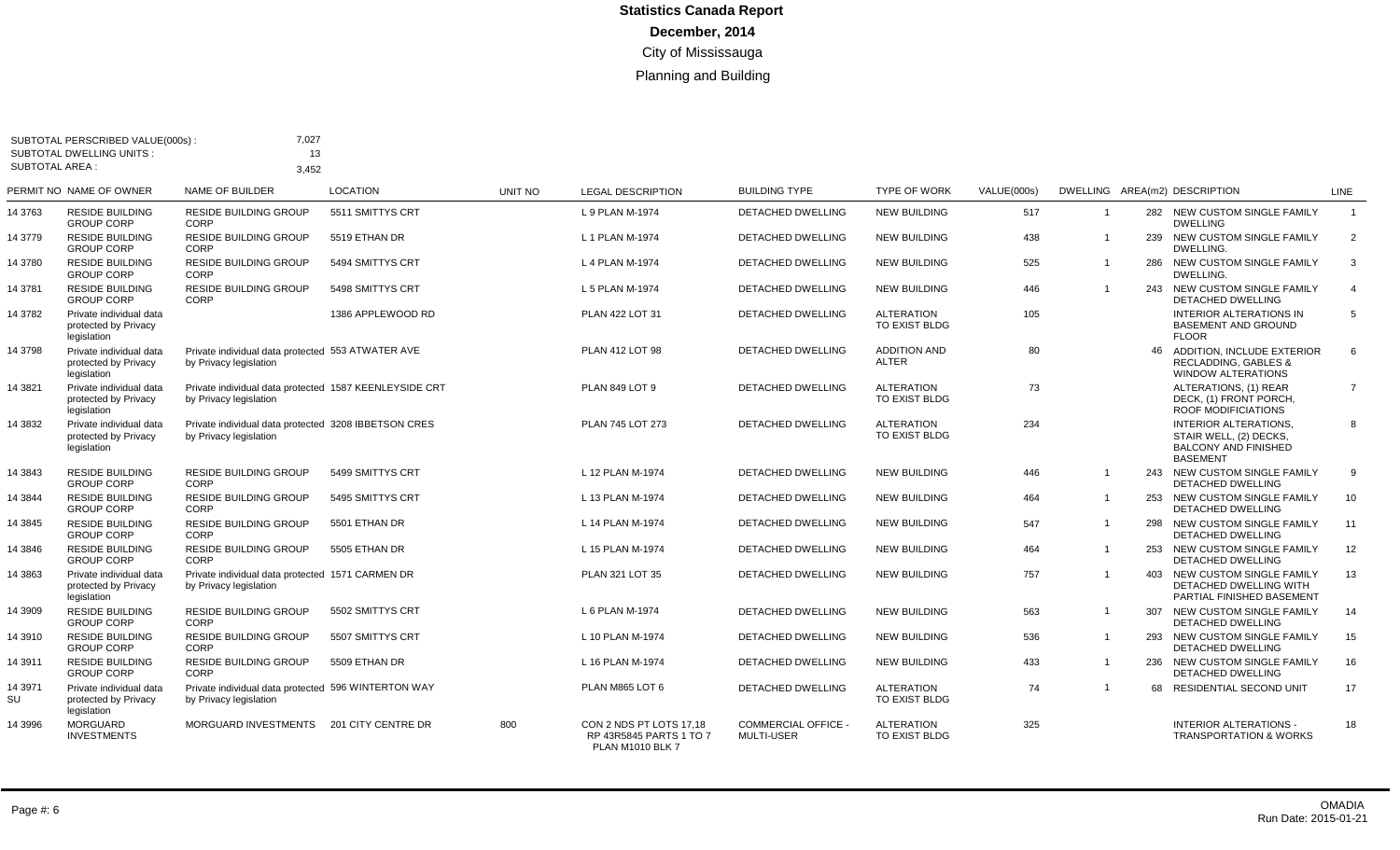SUBTOTAL PERSCRIBED VALUE(000s) : SUBTOTAL DWELLING UNITS : SUBTOTAL AREA :

| PERMIT NO NAME OF OWNER                                                 | NAME OF BUILDER | LOCATION               | UNIT NO | LEGAL DESCRIPTION | BUILDING TYPE | <b>TYPE OF WORK</b> | VALUE(000s) | DWELLING AREA(m2) DESCRIPTION | LINE |
|-------------------------------------------------------------------------|-----------------|------------------------|---------|-------------------|---------------|---------------------|-------------|-------------------------------|------|
| TOTAL PERSCRIBED VALUE(000s):<br>TOTAL DWELLING UNITS :<br>TOTAL AREA : |                 | 50,457<br>99<br>21,979 |         |                   |               |                     |             |                               |      |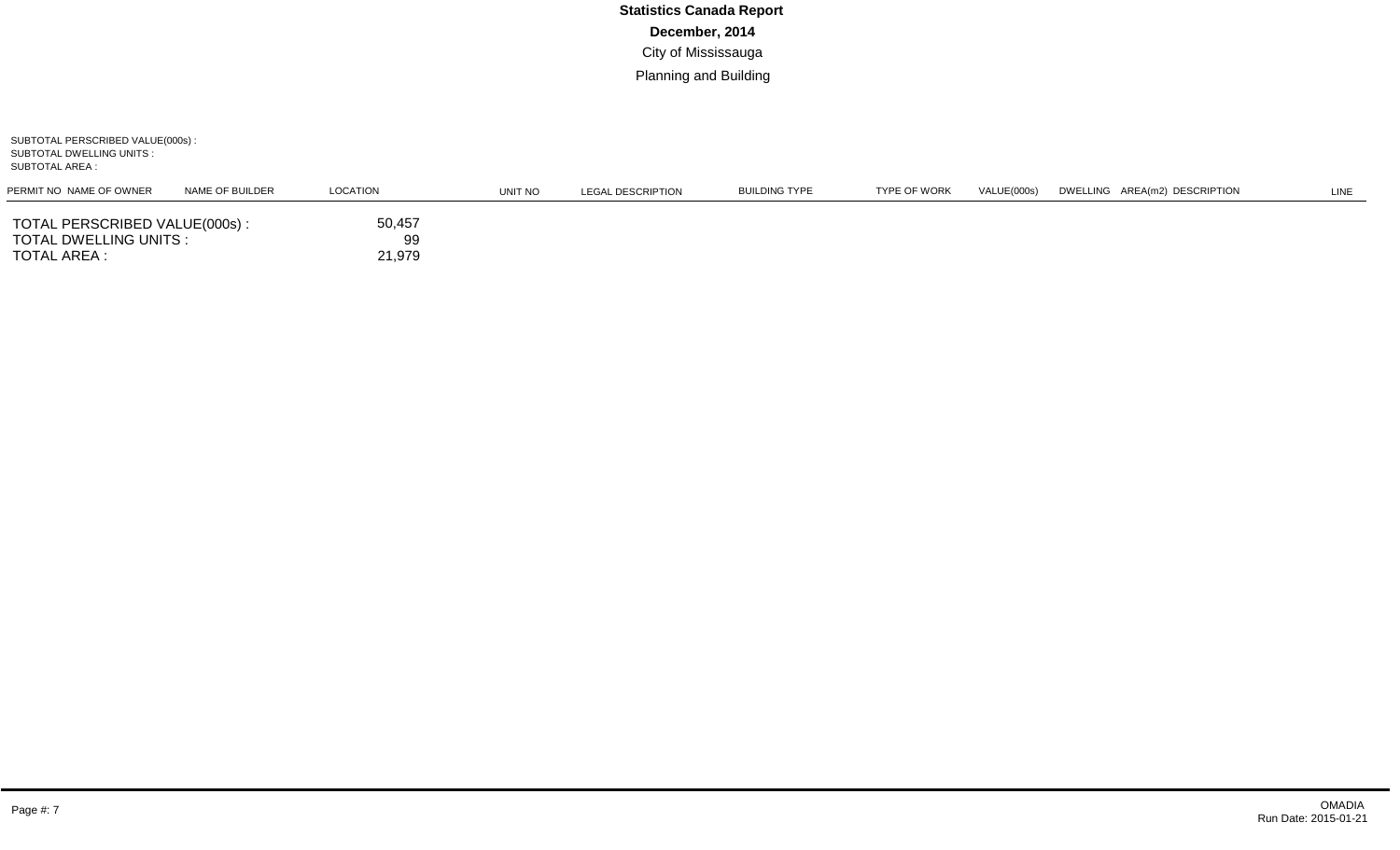## **Statistics Canada Report**

**December, 2014**

City of Mississauga

Planning and Building

SECTION B - MINOR RESIDENTIAL ADDITIONS AND RENNOVATIONS

| PERMITS VALUED AT LESS THAN \$50,000 |                      | LINE NO. | <b>VALUE (000s)</b> | NO OF PERMITS |
|--------------------------------------|----------------------|----------|---------------------|---------------|
| NEW GARAGES AND CARPORTS             | - SINGLE DWELLINGS   | 01       | 39                  |               |
|                                      | - MULTIPLE DWELLINGS | 02       |                     | $\Omega$      |
| NEW INGROUND SWIMMING POOLS          | - SINGLE DWELLINGS   | 03       |                     |               |
|                                      | - MULTIPLE DWELLINGS | 04       |                     | $\Omega$      |
| OTHER IMPROVEMENTS                   | - SINGLE DWELLINGS   | 05       | 525                 | 45            |
|                                      | - MULTIPLE DWELLINGS | 06       | 304                 | 11            |
| TOTALS FOR SECTION B                 |                      | 07       | 868                 | 58            |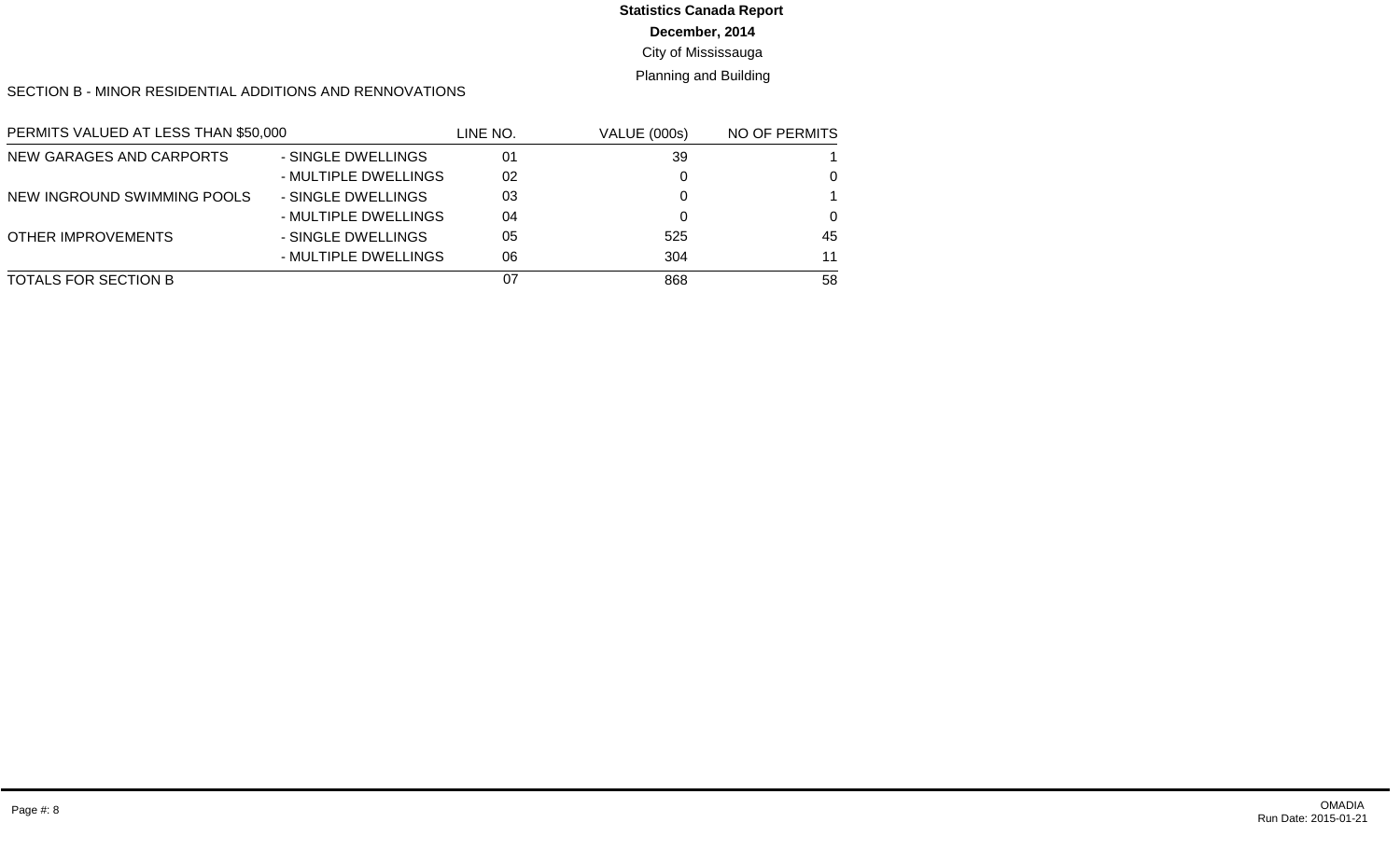## **Statistics Canada Report**

**December, 2014**

City of Mississauga

Planning and Building

SECTION C - MINOR NON-RESIDENTIAL PROJECTS

| PERMITS VALUED AT LESS THAN \$250,000            |                             | LINE NO. | <b>VALUE (000s)</b> | NO OF PERMITS |
|--------------------------------------------------|-----------------------------|----------|---------------------|---------------|
| <b>INDUSTRIAL</b>                                | - NEW CONSTRUCTION          | 08       |                     | 0             |
|                                                  | - ADDITIONS AND RENOVATIONS | 09       | 3068                | 37            |
| <b>COMMERCIAL</b>                                | - NEW CONSTRUCTION          | 10       |                     |               |
|                                                  | - ADDITIONS AND RENOVATIONS | 11       | 3093                | 54            |
| INSTITUTIONAL OR GOVERNMENTAL - NEW CONSTRUCTION |                             | 12       |                     | 2             |
|                                                  | - ADDITIONS AND RENOVATIONS | 13       | 531                 | 9             |
| TOTALS FOR SECTION C                             |                             | 14       | 6,692               | 103           |